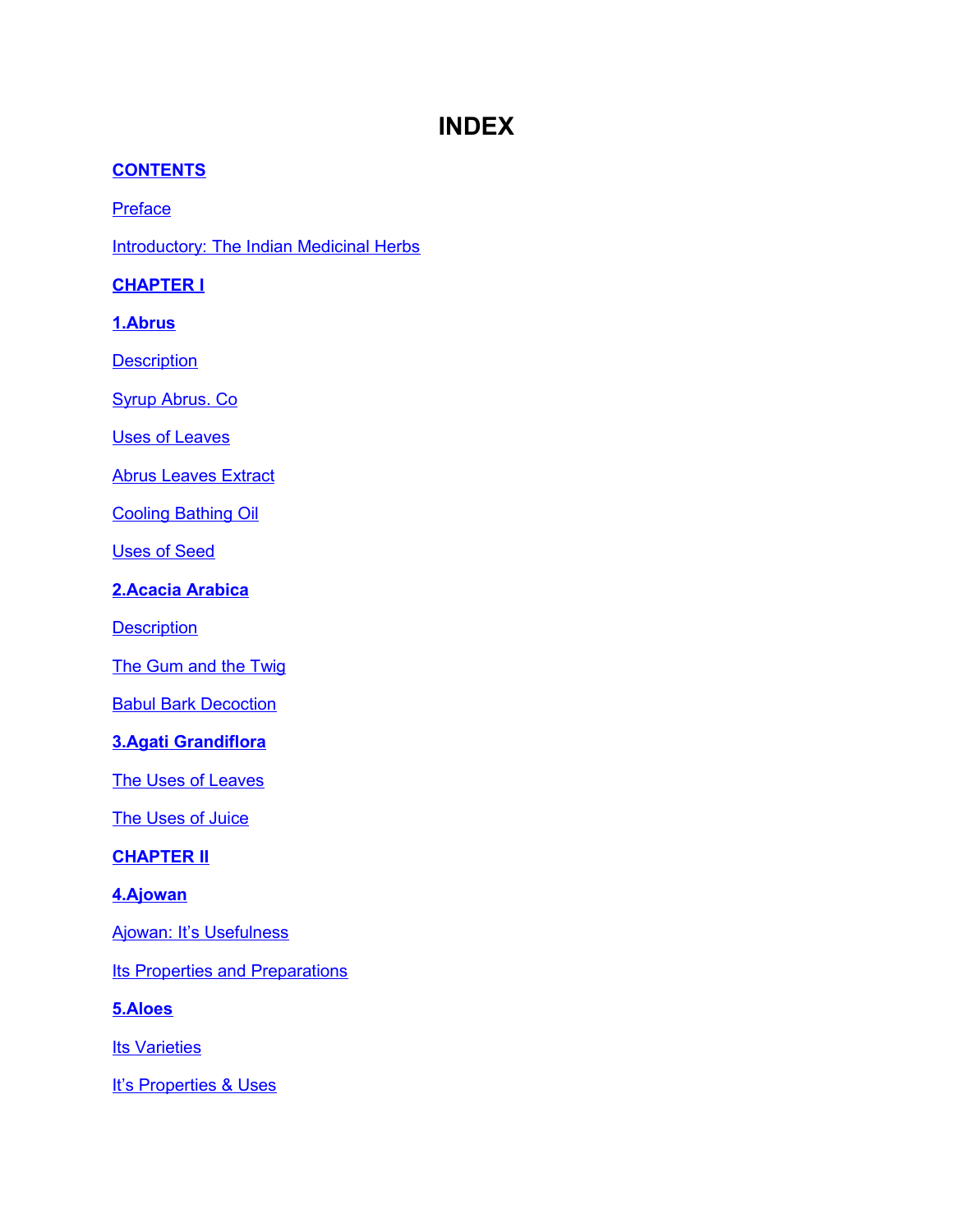# **[6.Alum](#page-67-2)**

**[Description](#page-67-1)** 

[Uses of Alum](#page-67-0)

**[7.Amla](#page-68-3)**

**[Description](#page-68-2)** 

[Amla Sherbet](#page-68-1)

[A Laxative](#page-68-0)

**[8.Anise](#page-69-3)**

**[Digestive Powder](#page-69-2)** 

[Aqua Anise](#page-69-1)

[For Cough](#page-69-0)

[A Digestive Power](#page-70-4)

[A Gentle Laxative](#page-70-3)

**[9.Arai Keerai](#page-70-2)**

**[Introductory](#page-70-1)** 

 [Uses of Arai Keerai](#page-70-0)

**[CHAPTER III](#page-71-5)**

**[10.Asafoetida](#page-71-4)**

**[Some Particulars](#page-71-3)** 

[For Wind and Colic Bowels](#page-71-2)

[Asafoetida Enema](#page-71-1)

**[For Hysteria](#page-71-0)** 

[A Good Digestive Powder](#page-72-2)

[Asafoetida Ear Drops](#page-72-1)

**[For Scorpion Sting](#page-72-0)**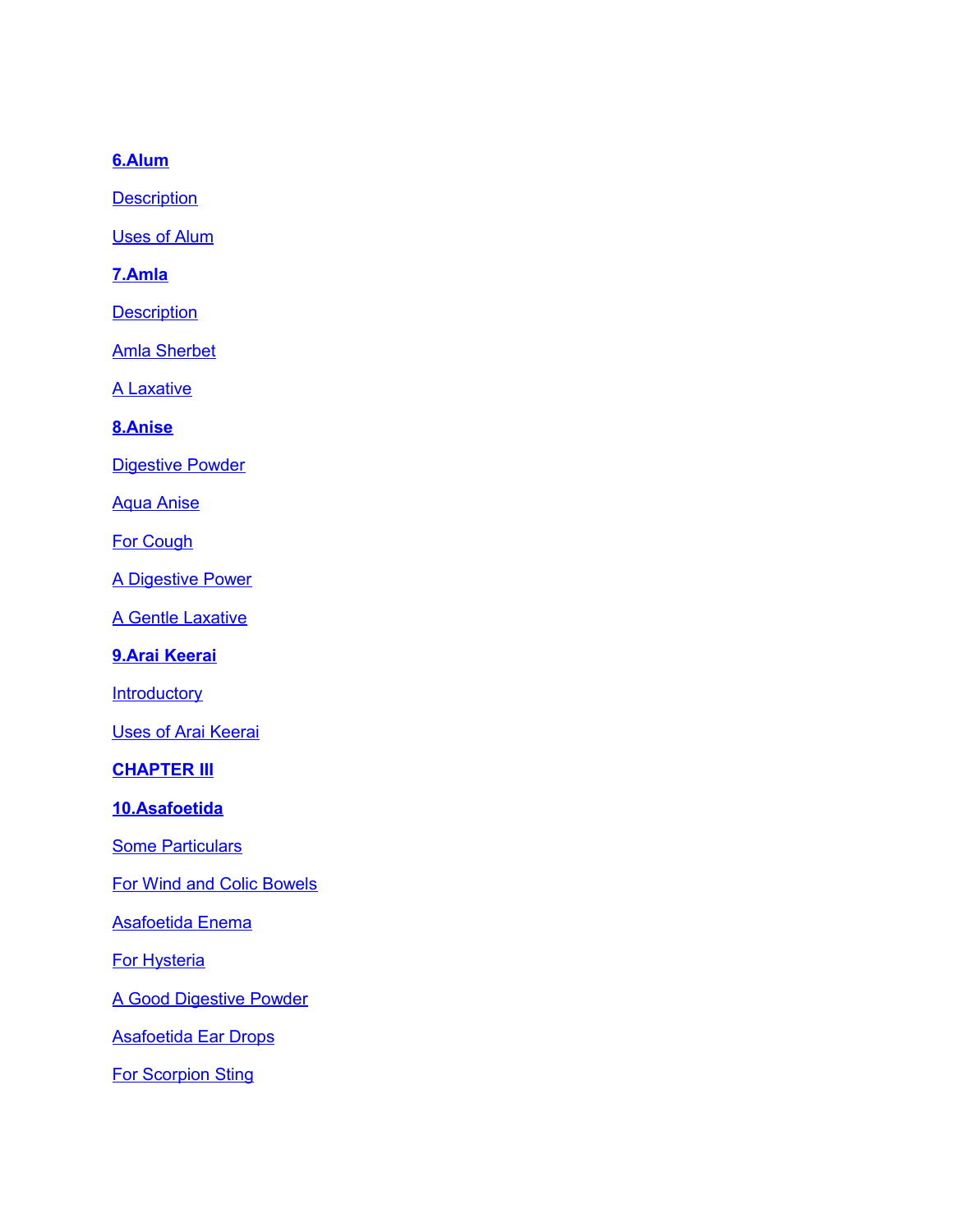## **[11.Asoka](#page-72-4)**

**[Description](#page-72-3)** 

**[For Dysentery](#page-73-3)** 

[Asoka Decoction](#page-73-2)

[Asokarishta \(Asokamritam\)](#page-73-1)

[Asoka Ghrita](#page-73-0)

# **[12.Astercantha Longifolia](#page-74-3)**

**[Description](#page-74-2)** 

[Kokilaksha Decoction](#page-74-1)

[Kokilaksha Infusion](#page-74-0)

[Aphrodisiac Tonic](#page-75-4)

# **[13.Aswagandha](#page-75-3)**

**[Description](#page-75-2)** 

[Aswagandha Choorna \(Powder\)-1](#page-75-1)

[Aswagandha Choorna \(Powder\)-2](#page-75-0)

[Aswagandha Choorna \(Powder\)-3](#page-76-5)

[Aswagandha Decoction](#page-76-4)

[Aswagandha Paste](#page-76-3)

[Aswaagandhadi Pills 5-Grains](#page-76-2)

[Aswagandha Arishta-1](#page-76-1)

[Aswagandha Arishta-2](#page-76-0)

[Aswagandhi Ghritam](#page-77-3)

[Aswagandha Lehyam](#page-77-2)

**[14.Atis or Atees](#page-77-1)**

**[Description](#page-77-0)** 

[Atis Powder](#page-78-0)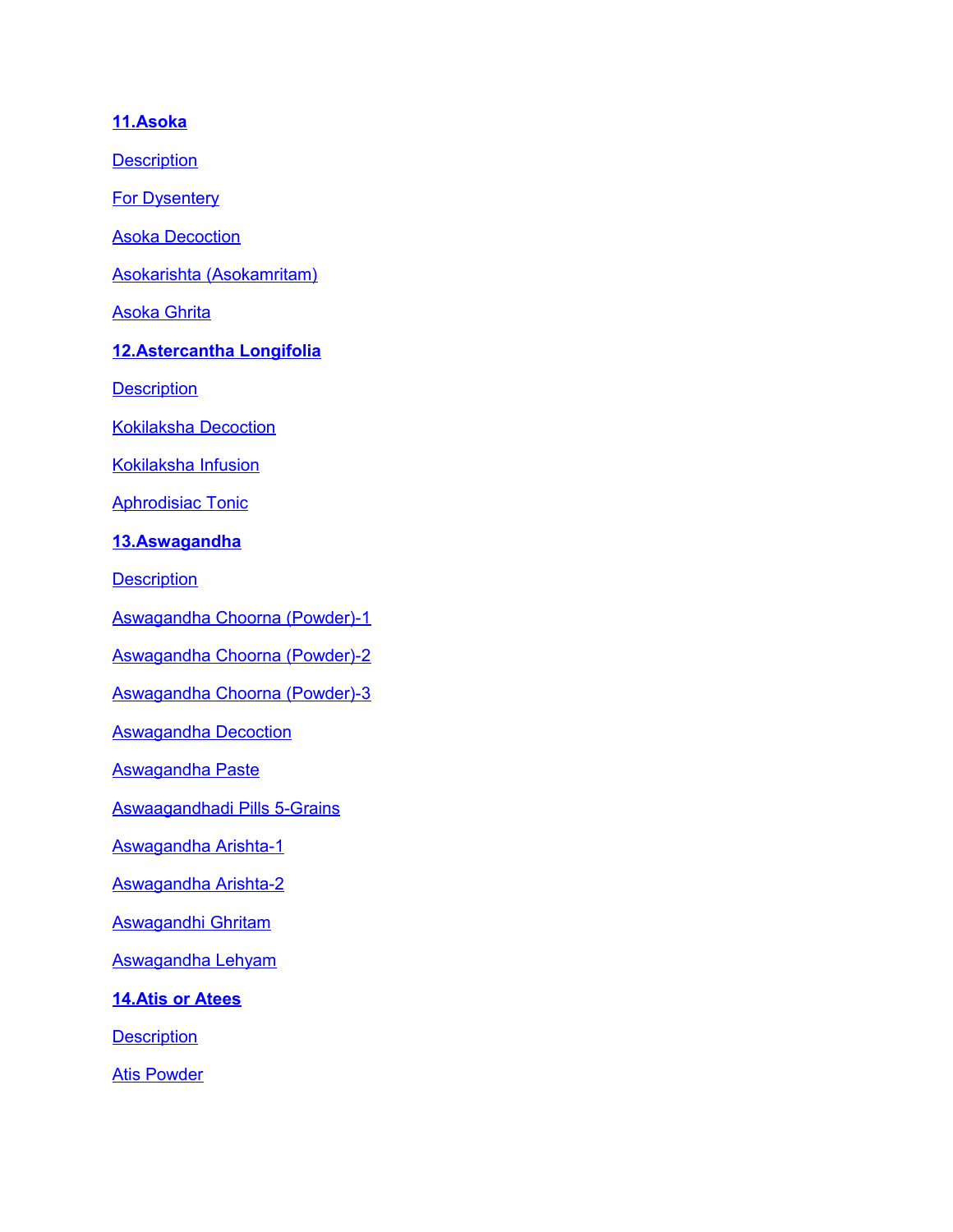**[Atis with Sugar](#page-78-4)** 

**[Atis with Honey](#page-78-3)** 

[Atis Co. Decoction](#page-78-2)

[Compound Atis Powder](#page-78-1)

## **[15.Babchi Seeds](#page-79-2)**

[A Reputed Ayurvedic Medicine For Leucoderma](#page-79-1)

[The Seeds, The Oil, The Tablet](#page-79-0)

## **[16.Barley](#page-80-4)**

[A Nutritive Food for the Anaemic](#page-80-3)

[Manifold Utility of Barley Water](#page-80-2)

[Pearl Barley and the Powder](#page-80-1)

## **[17.Bel Fruit](#page-80-0)**

[Uses of the Half-Ripe Fruit](#page-81-2)

[Uses of the Unripe Fruit](#page-81-1)

[The Pulp, The Leaf & The Root](#page-81-0)

**[Prescriptions](#page-82-0)** 

**[CHAPTER VI](#page-83-2)**

**[18.Betel Leaf](#page-83-1)**

[Uses of the Leaf](#page-83-0)

**[Betel Poultice](#page-84-5)** 

[Betel Leaf-Ginger Juice](#page-84-4)

**[Songsters' Friend](#page-84-3)** 

**[Betel Juice and Golochan](#page-84-2)** 

**[Betel Decoction](#page-84-1)** 

**[Betel Suppository](#page-84-0)**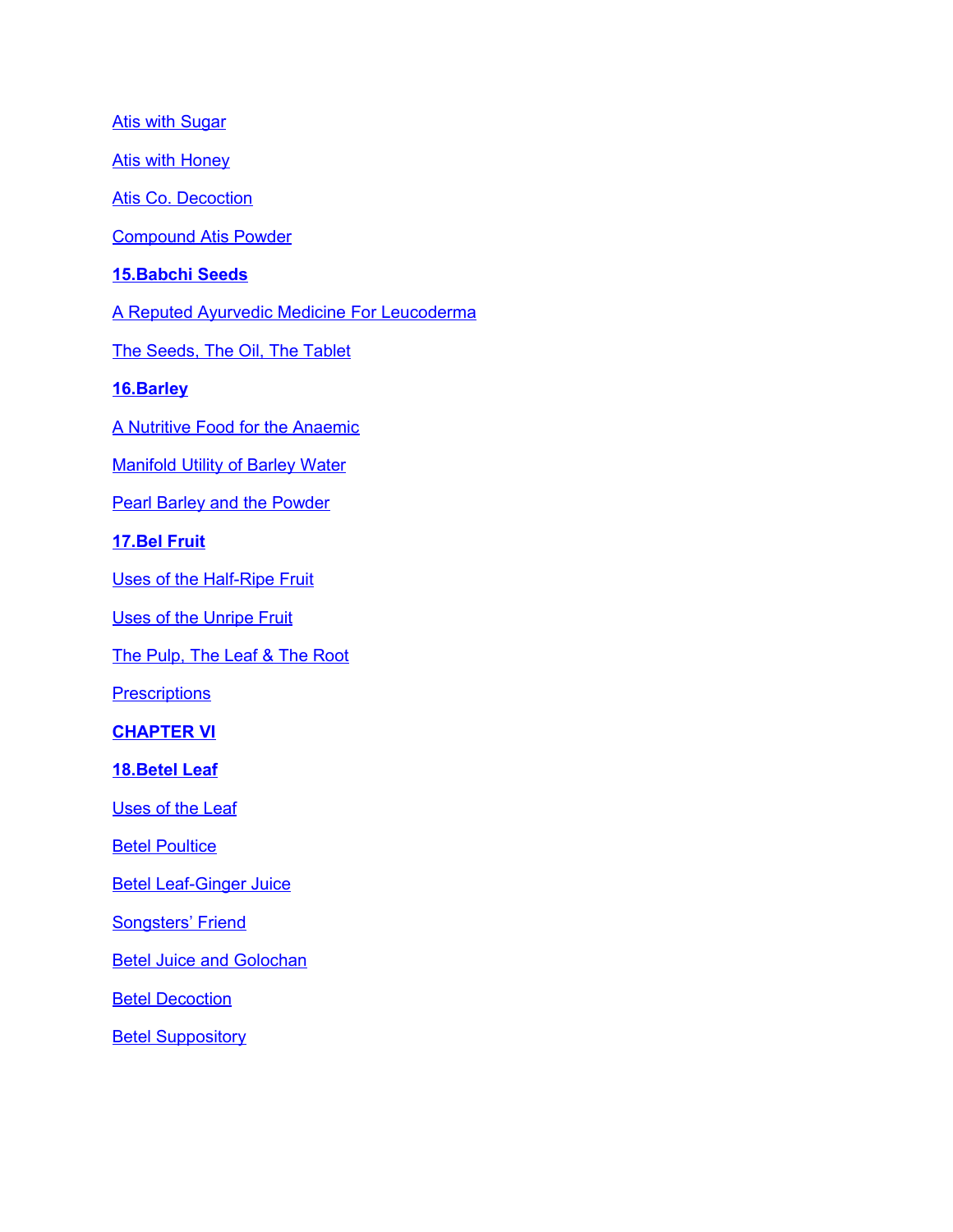## **[19.Betel Nut](#page-85-5)**

**[Uses](#page-85-4)** 

[Powder for Diarrhoea](#page-85-3)

**[Areca Nut Decoction](#page-85-2)** 

[Areca Nut Tooth Powder](#page-85-1)

[Compound Areca Nut Tooth Powder](#page-85-0)

[Areca Root Decoction](#page-86-5)

[For Tape-Worm](#page-86-4)

[For Round and Thread-Worms](#page-86-3)

#### **[20.Bilwa Tree](#page-86-2)**

**[Its Properties](#page-86-1)** 

[Its Uses](#page-86-0)

[Parts Used](#page-87-1)

[Medical Preparations](#page-87-0)

**[CHAPTER VII](#page-88-5)**

#### **[21.Black Pepper](#page-88-4)**

[Properties and Uses](#page-88-3)

[Cholera Pill](#page-88-2)

**[Digestive Powder](#page-88-1)** 

**[Pepper Confection](#page-88-0)** 

**[Pepper Infusion](#page-89-3)** 

**[Pepper Tulsi Tea](#page-89-2)** 

**[For Growing Hair](#page-89-1)** 

## **[22.Bonduc Nut](#page-89-0)**

**[Description](#page-90-1)** 

[Bonduc Seed Powder](#page-90-0)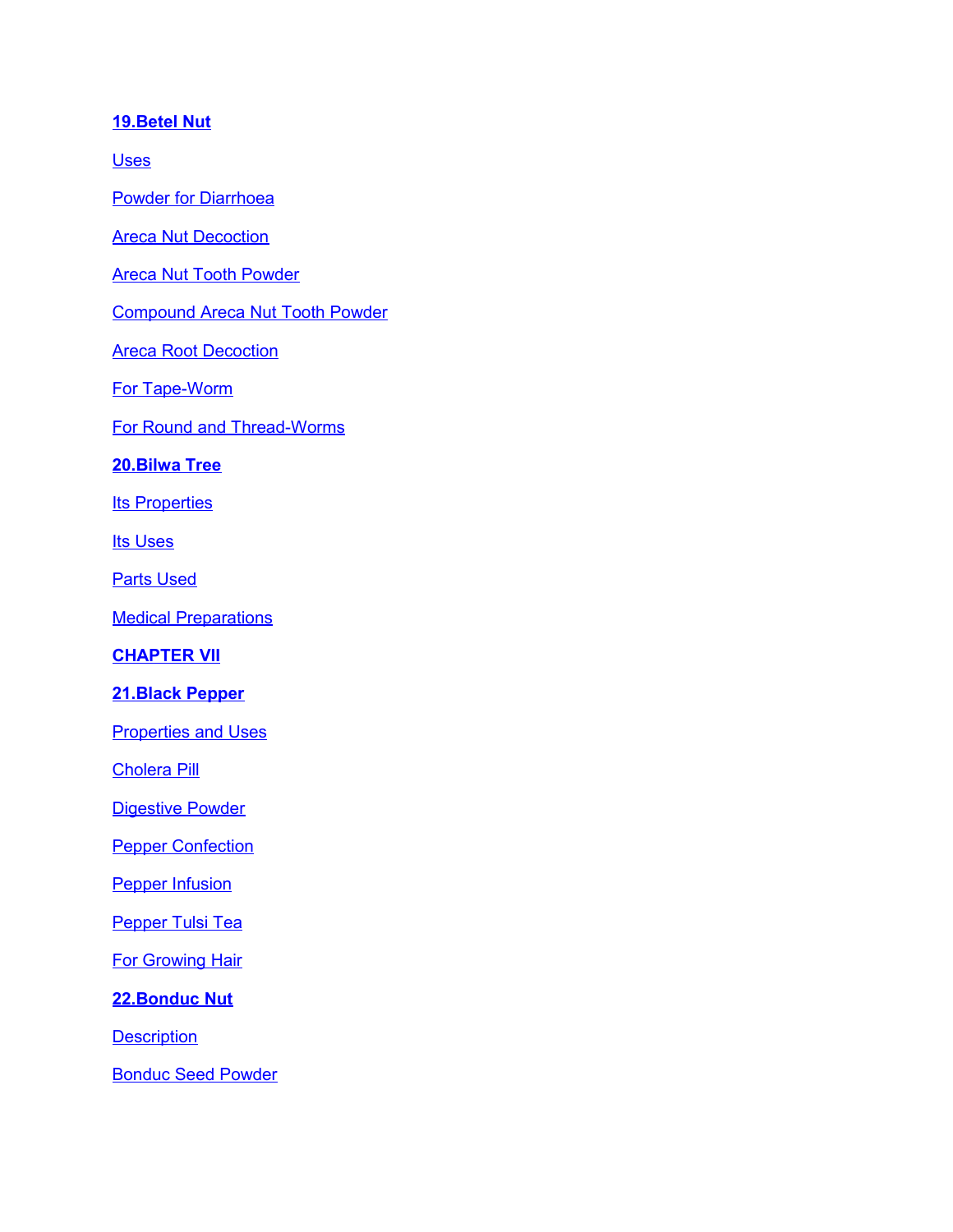[Bonduc Seed Tooth-powder](#page-90-5)

[Bonduc Seed Powder with Asafoetida](#page-90-4)

[Bonduc Leaf Poultice](#page-90-3)

#### **[23.Borax](#page-90-2)**

**[Description and Uses](#page-91-5)** 

[Glycerine-Boracis](#page-91-4)

**[Mel Boracis](#page-91-3)** 

[Plain Borax](#page-91-2)

**[Borax Dehydrated](#page-91-1)** 

#### **[CHAPTER VIII](#page-91-0)**

#### **[24.Butea Seeds-I](#page-92-4)**

[The Leaf and the Seed](#page-92-3)

[For Round-worm, Tape-worm, Ulcers](#page-92-2)

#### **[25.Butea Seeds-II](#page-92-1)**

[The Powder, The Leaves and The Gum](#page-92-0)

[For Cobra Poison](#page-93-3)

**[Bark Decoction](#page-93-2)** 

[Decoction of Butea Leaves](#page-93-1)

[Butea Root \(Palas-ka-ark\)](#page-93-0)

[Butea Bark \(For Snake Bite\)](#page-94-3)

**[Butea Flower](#page-94-2)** 

[Butea Gum Powder \(Bengal Kino\)](#page-94-1)

[Butea Leaf](#page-94-0)

**[26.Buttermilk](#page-95-2)**

**[Description](#page-95-1)** 

**[Its Medicinal Qualities](#page-95-0)**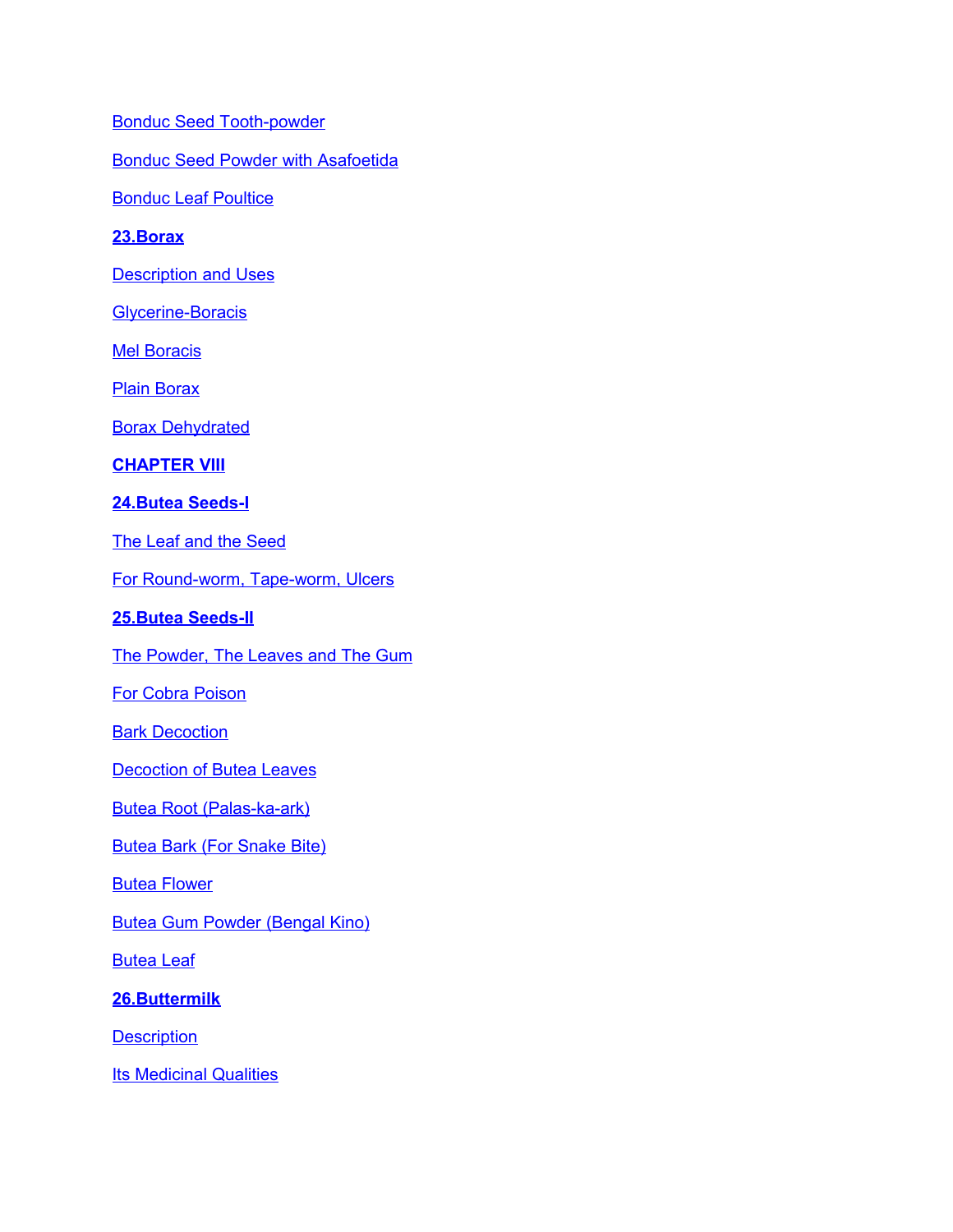**[Properties and Uses](#page-95-6)** 

**[CHAPTER IX](#page-95-5)**

**[27.Camphor](#page-95-4)**

[An Anaphrodisiac](#page-95-3)

[An antigalactagogue](#page-96-5)

**[An Antiseptic](#page-96-4)** 

[For Pains](#page-96-3)

[An Anti-Spasmodic](#page-96-2)

**[The Many Uses](#page-96-1)** 

#### **[28.Capsicum](#page-96-0)**

[Properties and Contents](#page-97-3)

[Capsicum Gargle](#page-97-2)

[Capsicum Pill](#page-97-1)

[Capsicum Decoction](#page-97-0)

[Capsicum Lozenge](#page-98-4)

[Capsicum Liniment](#page-98-3)

[Capsicum Powder](#page-98-2)

[Capsicum Ointment](#page-98-1)

# **[29. Caraway Seeds](#page-98-0)**

[Caraway Digestive Powder](#page-99-4)

[Pancha-Deepagni Lehiam](#page-99-3)

**[Caraway Water](#page-99-2)** 

[Digestive Powder](#page-99-1)

**[CHAPTER X](#page-99-0)**

**[30. Cardamom](#page-100-1)**

Digestive Powder-I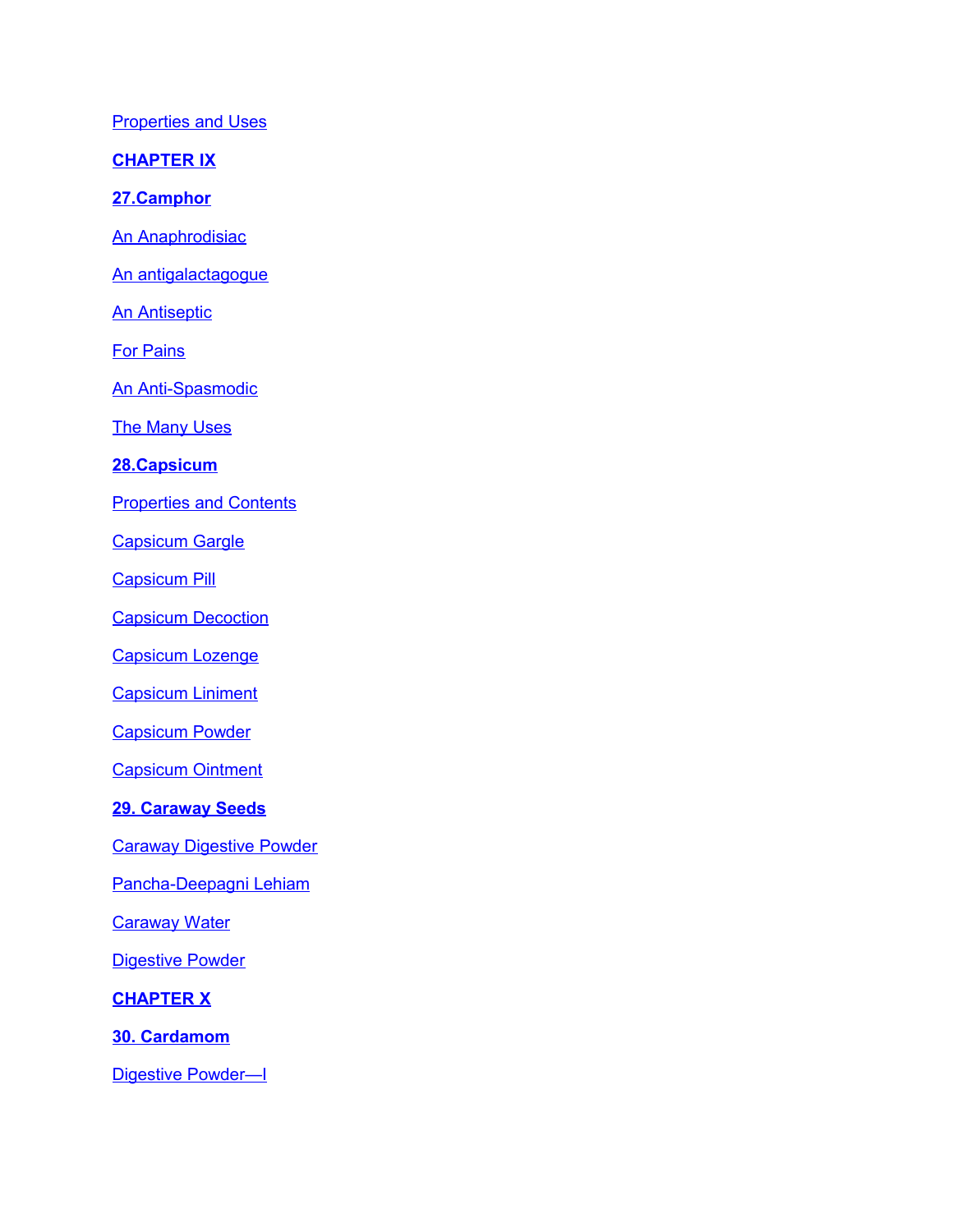## [Cardamom Decoction](#page-100-3)

[Digestive Powder—II](#page-100-2)

[Compound Cardamom Powder](#page-101-2)

[Cardamom Ghee](#page-101-1)

[Cardamom Co. Pill](#page-101-0)

## **[31. Cassia Alata](#page-102-3)**

[Dadmurdan Ointment](#page-102-2)

[Dadmurdan Paste](#page-102-1)

[Dadmurdan Oil](#page-102-0)

**[Preparation for Many Uses](#page-103-2)** 

#### **[32. Castor Oil](#page-103-1)**

**[Castor Oil Poultice](#page-103-0)** 

[Castor Oil Emulsion](#page-104-6)

[Castor Oil with Tr. Opium](#page-104-5)

[Castor Oil Eye Drops](#page-104-4)

[As a Poultice](#page-104-3)

**[The Three Ghee](#page-104-2)** 

**[CHAPTER XI](#page-104-1)**

**[33. Catechu](#page-104-0)**

**[Description](#page-105-4)** 

[Tincture Catechu](#page-105-3)

[Catechu Powder](#page-105-2)

[Catechu Compound Infusion](#page-105-1)

[For Diarrhoea in Children](#page-105-0)

[A Good Dentifrice](#page-106-1)

[Catechu Infusion](#page-106-0)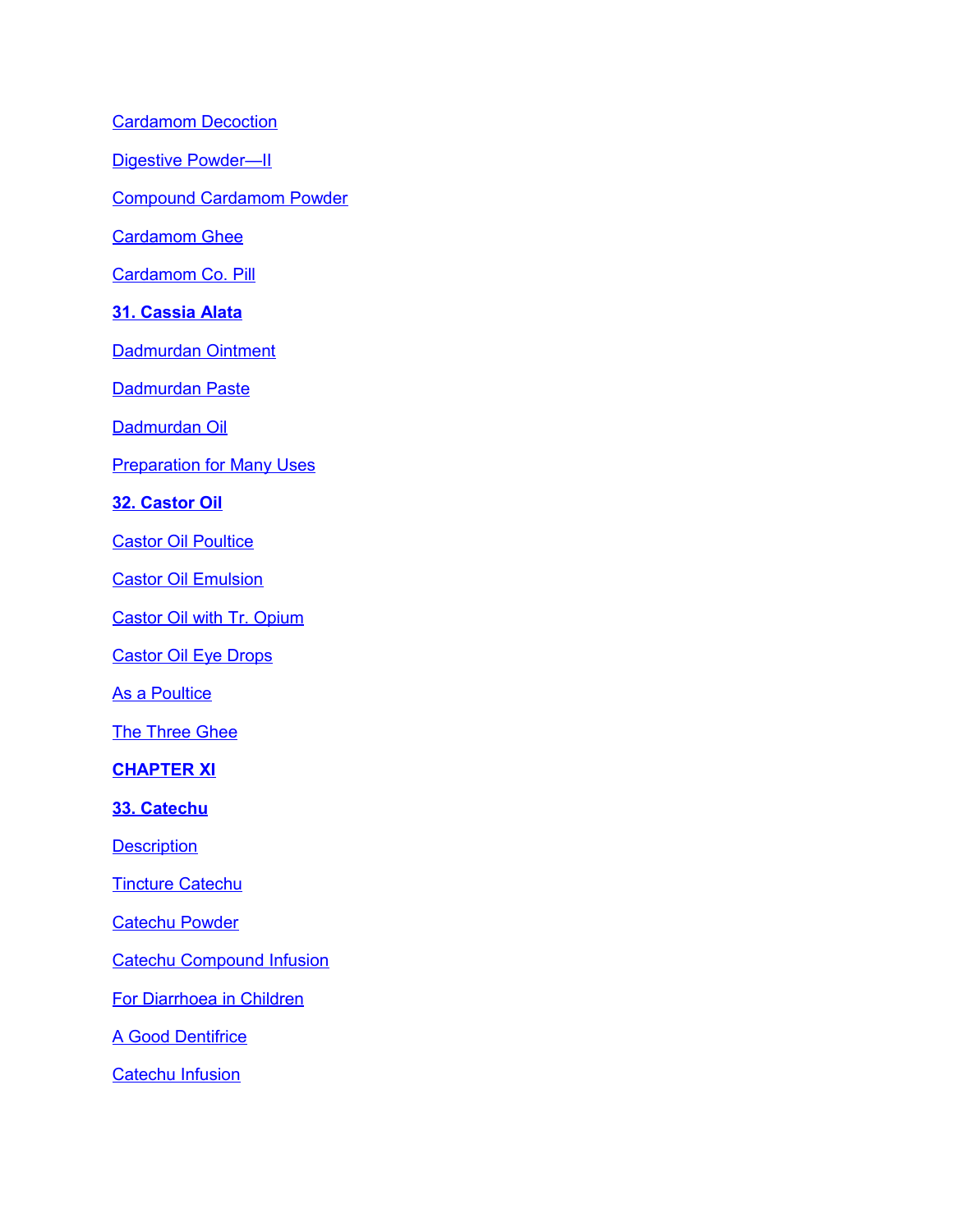[Catechu Co. Ointment](#page-106-3)

**[34. Chaulmoogra Oil](#page-106-2)**

[Uses and Some Instructions](#page-107-4)

[Chaulmoogra Co. Emulsion](#page-107-3)

[Chaulmoogra Ointment—I](#page-107-2)

[Chaulmoogra Ointment—II](#page-107-1)

[Chaulmoogra Tonic](#page-107-0)

[Chaulmoogra Pill](#page-108-4)

[Plain Chaulmoogra Emulsion](#page-108-3)

#### **[35. Chiretta](#page-108-2)**

**[Description](#page-108-1)** 

[Uses](#page-108-0)

[Chiretta Infusion—H](#page-109-4)

[Chiretta Infusion—Ill](#page-109-3)

[Chiretta Infusion—IV](#page-109-2)

**[CHAPTER XII](#page-109-1)**

#### **[36. Cinnamon](#page-109-0)**

**[Properties and Uses](#page-110-1)** 

[Compound Cinnamon Powder](#page-110-0)

**[Cinnamon Decoction](#page-111-4)** 

[Cinnamon and Catechu Decoction](#page-111-3)

[Cinnamon and Catechu Powder](#page-111-2)

## **[37. Cloves](#page-111-1)**

[Properties, Uses and Preparations](#page-111-0)

[Infusion of Cloves](#page-112-1)

[A Good Purgative](#page-112-0)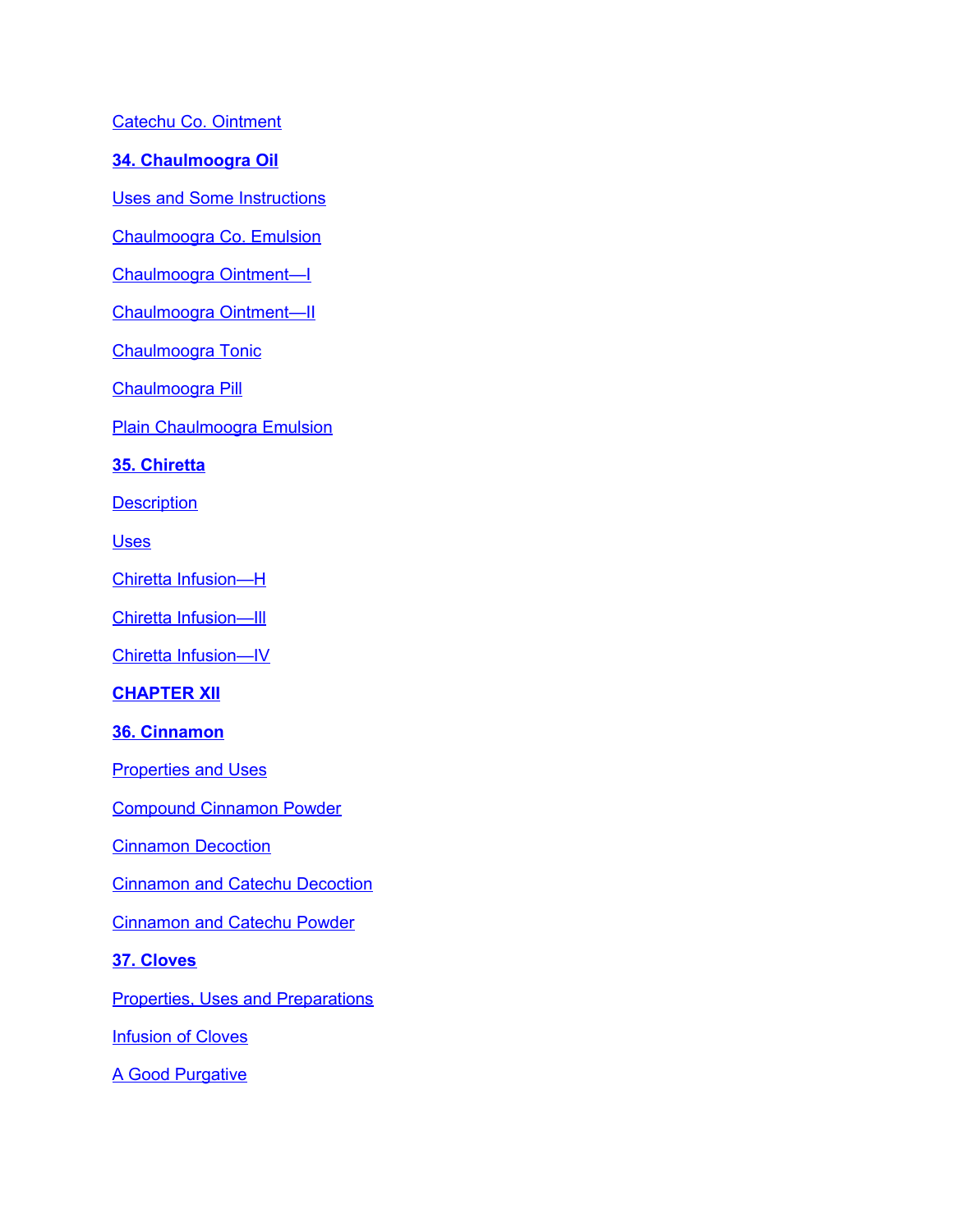[Cloves Chiretta Tonic](#page-112-2) [Compound Cloves Powder](#page-113-3) [Cloves Triphala Powder](#page-113-2) **[38. Cocculus Indicus](#page-113-1) [Description](#page-113-0) [For Itching Skin](#page-114-3)** [For Intravenous Injection](#page-114-2) **[39. Coriander Seeds](#page-114-1) [Description](#page-114-0)** [Uses of coriander Leaf](#page-115-5) [Coriander Infusion](#page-115-4) **[Coriander Coffee](#page-115-3)** [Coriander Co. Powder](#page-115-2) **[Oil of Coriander](#page-115-1) [40. Country Fig](#page-115-0) [Uses of Fig Fruit](#page-116-3) [41. Country Gooseberry](#page-116-2) [Description](#page-116-1)** [Leaf, Seed and Fruit](#page-116-0) **[Gooseberry Juice](#page-117-4)** [Gooseberry Sherbet](#page-117-3) **[For Vomiting](#page-117-2) [Gooseberry Chutney](#page-117-1)** [Gooseberry Patchadie](#page-117-0) [To relieve Constipation](#page-118-1)

**[CHAPTER XIV](#page-118-0)**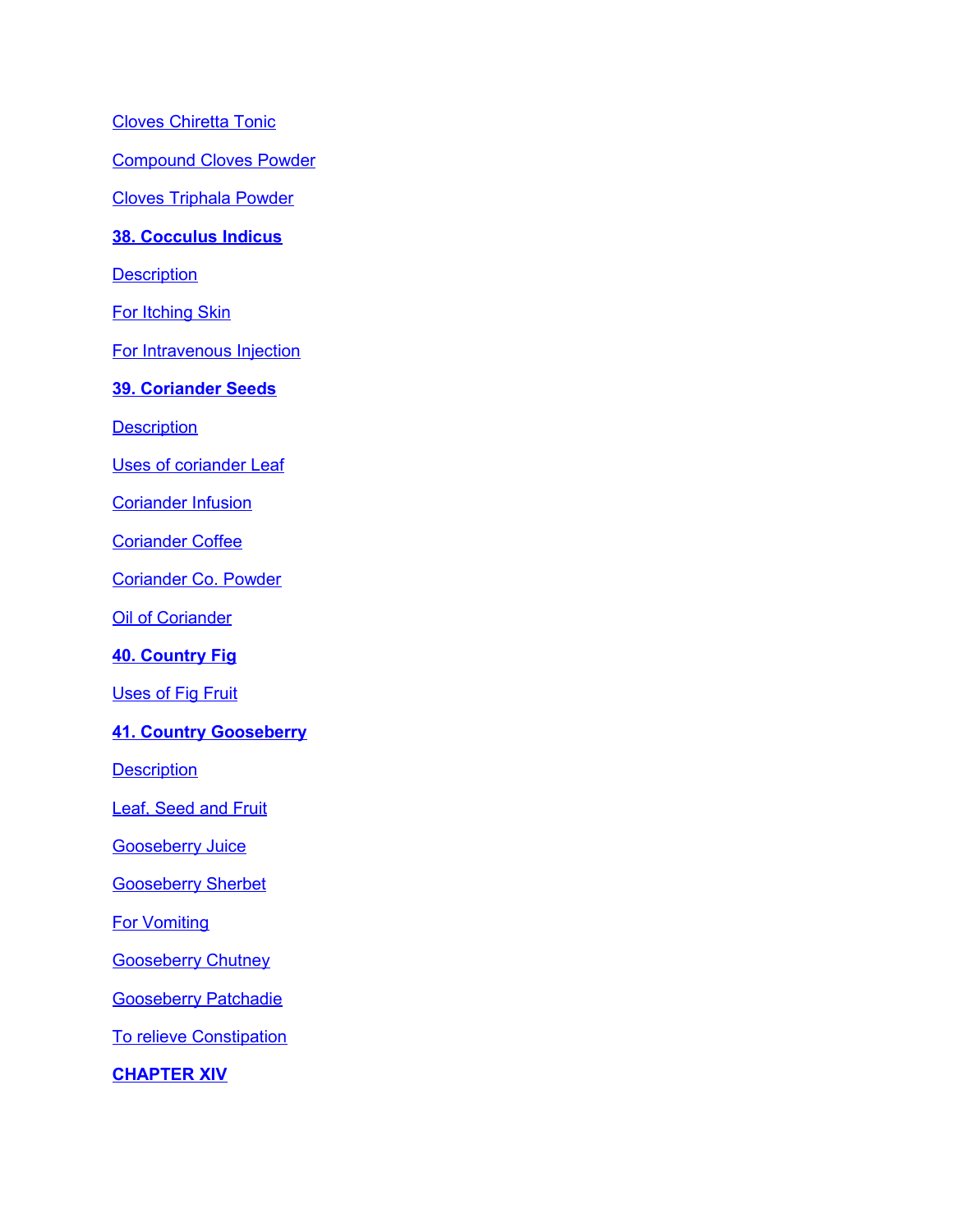# **[42. Country Ipecacuantia Tylophora](#page-118-5)**

**[Description](#page-118-4)** 

[Uses of Powdered Dried Leaves](#page-118-3)

## **[43. Country Sarsaparilla](#page-118-2)**

[Its Importance Emphasised in Ayurvedic Scriptures](#page-119-4)

**[Its Utility in Many Diseases](#page-119-3)** 

[Sarsaparilla Coffee-1](#page-119-2)

[Sarsaparilla Coffee-2](#page-119-1)

**[Sarsaparilla Drink](#page-119-0)** 

[Sarsaparilla Sherbet](#page-120-3)

**[Saribadyarishta](#page-120-2)** 

[Sariva Quath \(decoction\)](#page-120-1)

#### **[44. Croton Seeds](#page-120-0)**

**[Description and Uses](#page-121-2)** 

[Croton Pill](#page-121-1)

[Croton Oil Liniment](#page-121-0)

**[How to Purify Croton](#page-122-4)** 

**[45. Cubebs](#page-122-3)**

[Description and the Uses](#page-122-2)

[Cubebs Co. Powder-1](#page-122-1)

[Cubebs Co. Powder-2](#page-122-0)

## **[CHAPTER XV](#page-124-3)**

#### **[46.Dhatura](#page-124-2)**

[Properties, Varieties and Uses](#page-124-1)

[Fr inhalation in Asthma](#page-124-0)

**[Dhatura Cigarette](#page-125-0)**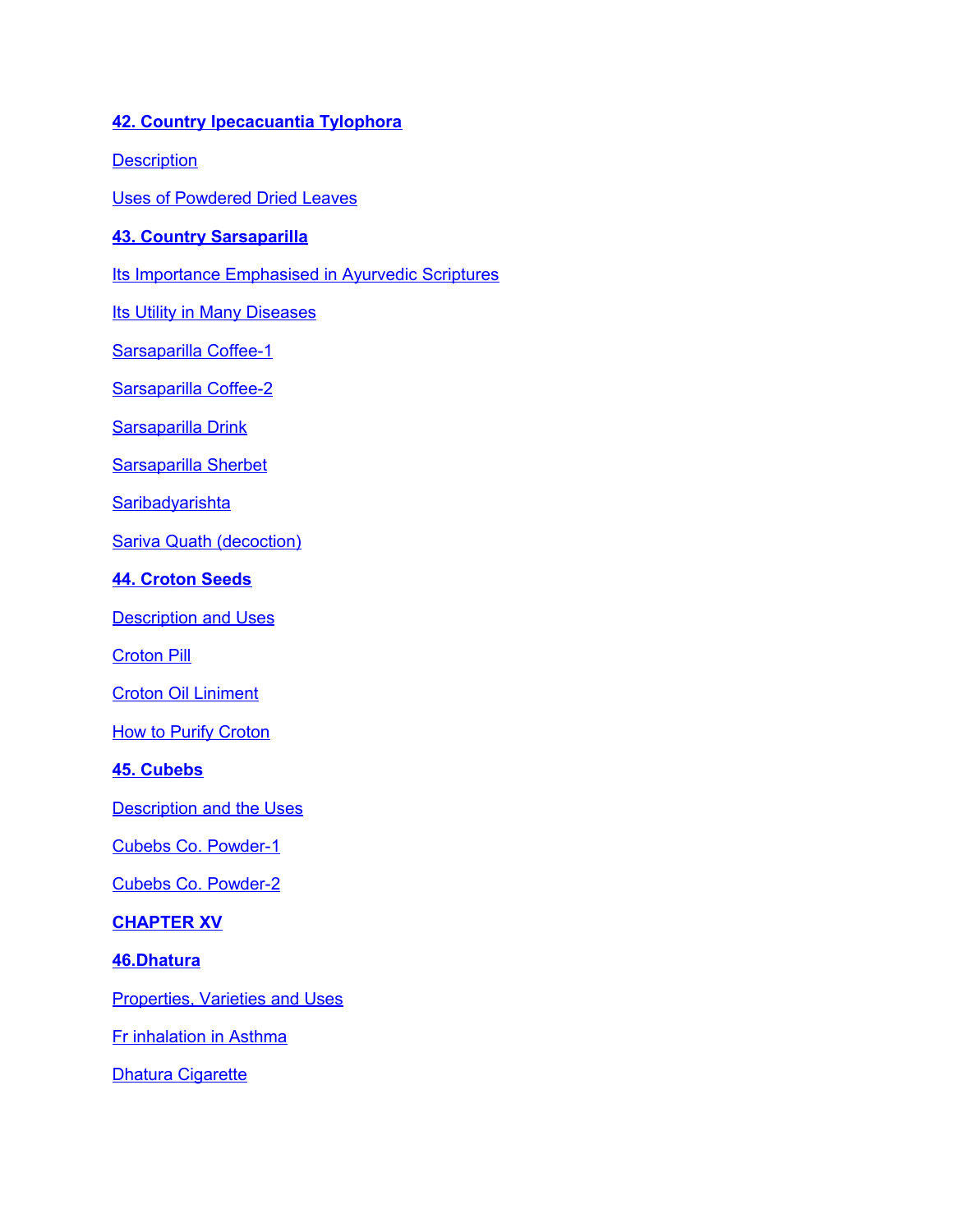**[Dhatura Fomentaion](#page-125-5)** 

**[Dhatura Poultice](#page-125-4)** 

[Dhatura Liniment](#page-125-3)

## **[47.Dill Seeds](#page-125-2)**

[Description and the Uses](#page-125-1)

**[Dill Water](#page-126-3)** 

**[Dill and Lime Water](#page-126-2)** 

[D.L.A. Water](#page-126-1)

**[Dill Flower Decction](#page-126-0)** 

[For Confinement Women](#page-127-5)

**[Dill Leaf Poltice](#page-127-4)** 

**[Dill Leaf Powder](#page-127-3)** 

**[Dill Juice](#page-127-2)** 

#### **[48.Dried Ginger](#page-127-1)**

[Aromatic, Stimulant and Carminative](#page-127-0)

[Uses and Preprations](#page-128-2)

**[CHAPTER XVI](#page-128-1)**

**[49. Edible Hibiscus](#page-128-0)**

**[Description, Properties and Uses](#page-129-3)** 

[Lady's Finger Decoction](#page-129-2)

#### **[50. Essence of Ginger](#page-129-1)**

**[Its Colour and Its Uses](#page-129-0)** 

# **[51. Fenugreek](#page-130-3)**

[Description and the Uses](#page-130-2)

[Methi Leaf](#page-130-1)

[Confection of Leaf](#page-130-0)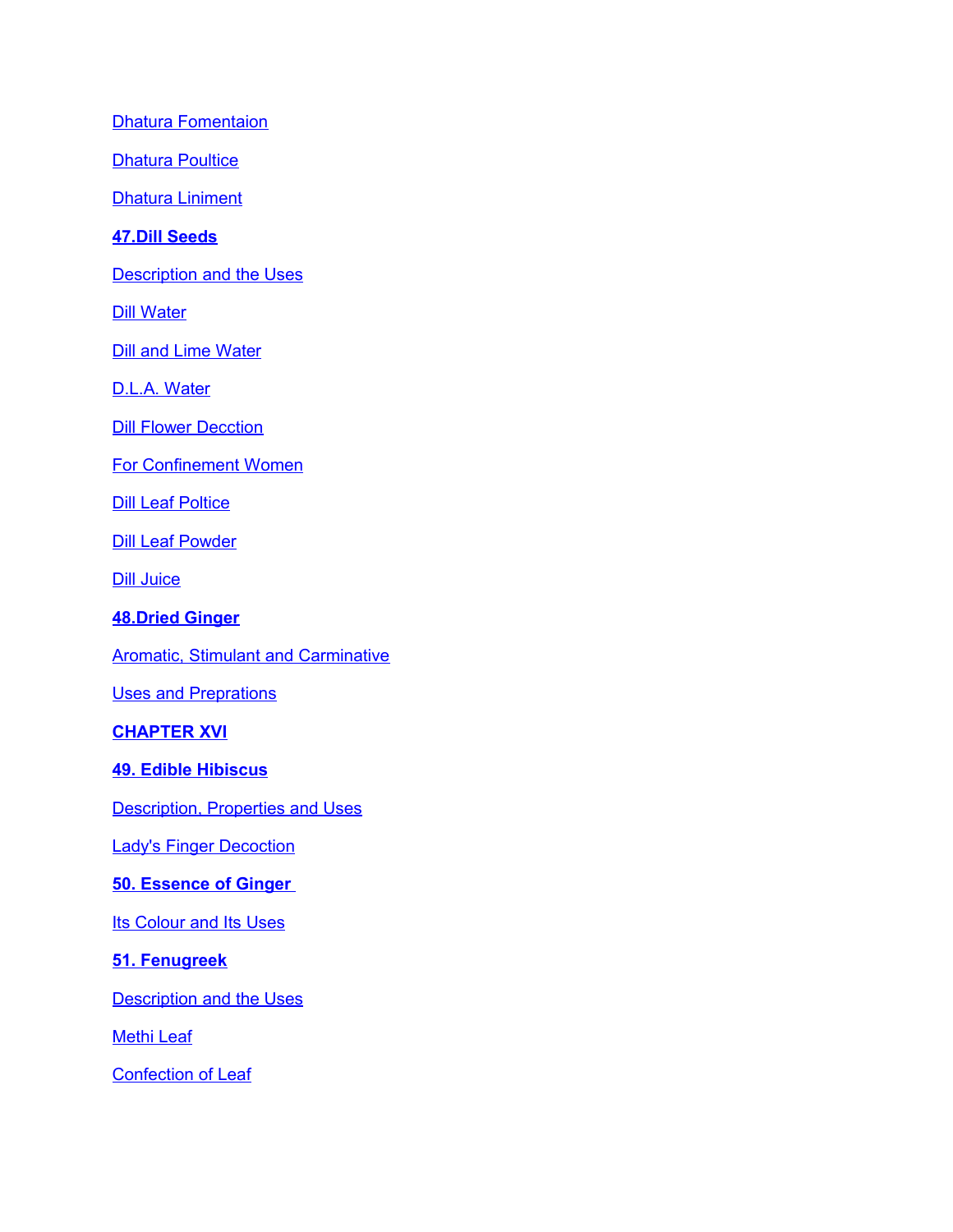**[Methi Decoction](#page-130-4)** 

[Methi Seeds](#page-131-5)

[Methi Laddu](#page-131-4)

[Methi Seeds with Rice](#page-131-3)

[Methi Soup or Kuzhambhu](#page-131-2)

#### **[CHAPTER XVII](#page-131-1)**

## **[52. Four o'clock Flower](#page-131-0)**

[Derivation of the Name](#page-132-5)

[The Leaf a Deobstruent, the Root a Laxative](#page-132-4)

[Preparations and Uses](#page-132-3)

#### **[53. Fresh Ginger](#page-132-2)**

**[Ginger with Milk](#page-132-1)** 

**[Ginger Juice Preparation](#page-132-0)** 

[Allopaths and Ginger Preparations](#page-133-5)

[Kitchen & Some Common Uses of Ginger](#page-133-4)

## **[54. Galangal](#page-133-3)**

**[Its Two Varieties and Its Uses](#page-133-2)** 

[Galangal Powder](#page-133-1)

**[Galangal Infusion](#page-133-0)** 

**[Galangal Decoction](#page-134-2)** 

## **[CHAPTER XVIII](#page-134-1)**

#### **[55. Galls or Galla](#page-134-0)**

**[Description](#page-135-3)** 

[Three Varieties and Many Uses](#page-135-2)

**[Gall Decoction](#page-135-1)** 

[Compound Gall Powder](#page-135-0)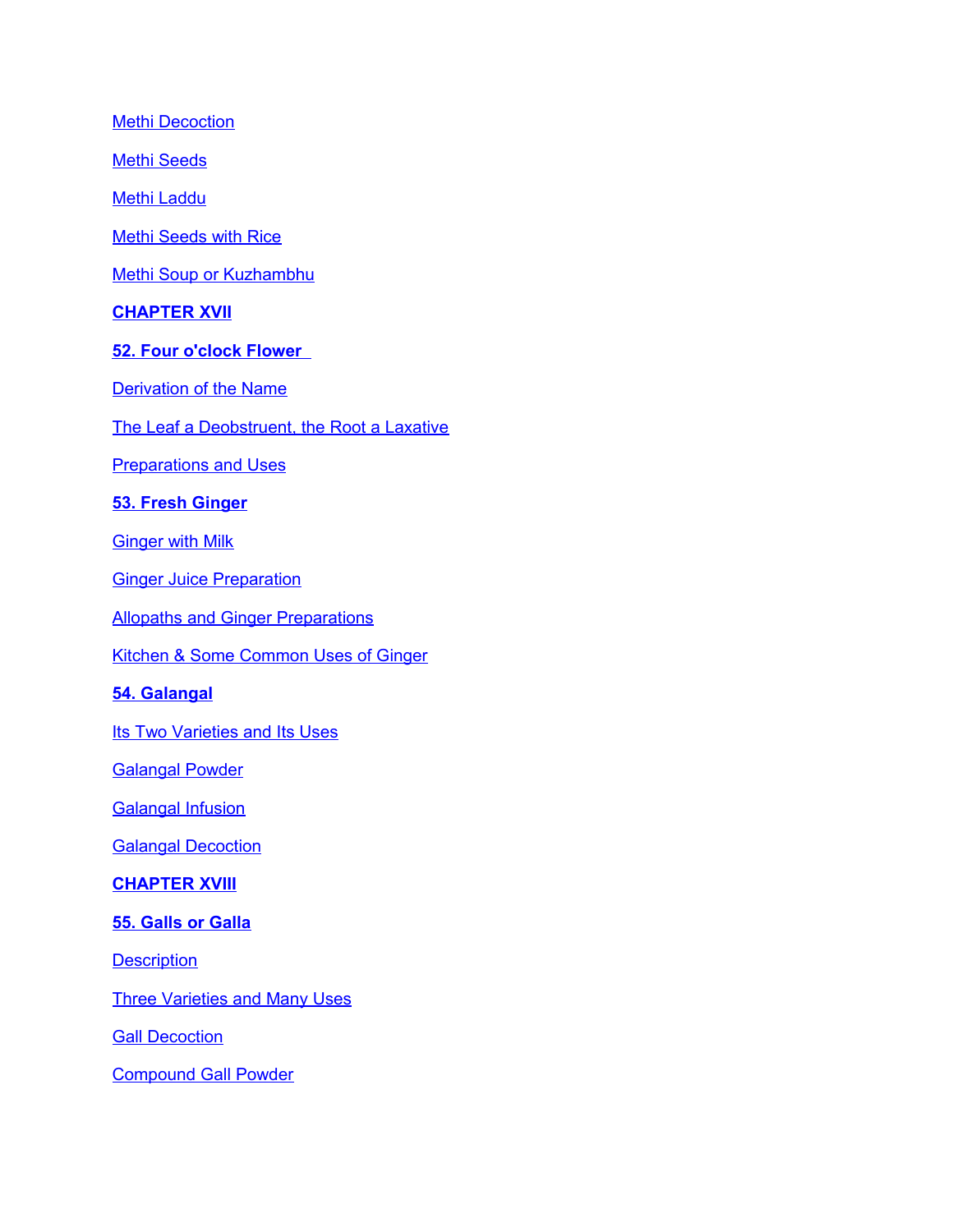**[Compound Gall Pill](#page-136-5)** 

[Gall and Ghee Ointment](#page-136-4)

**[Gall Gargle](#page-136-3)** 

**[Plain Gall Powder](#page-136-2)** 

**[Gall Snuff](#page-136-1)** 

**[Gall and Benzoin Ointment](#page-136-0)** 

[For Intermittent Fever](#page-137-5)

**[Gall and Chiretta](#page-137-4)** 

[Tannic Acid](#page-137-3)

[Tannic Acid Ointment](#page-137-2)

#### **[56. Garjan Oil](#page-137-1)**

[Characteristics & Effective Uses](#page-137-0)

[Garjan Oil Emulsion—I](#page-138-3)

[Garjan Oil Emulsion—II](#page-138-2)

[Garjan Oil Ointment](#page-138-1)

## **[57. Garlic](#page-138-0)**

**[Properties of Garlic](#page-139-3)** 

**[Uses of Garlic](#page-139-2)** 

[Ear Drops](#page-139-1)

[Dysentery Confection](#page-139-0)

**[Liniment](#page-140-5)** 

**[Garlic Decoction](#page-140-4)** 

**[58. Gulancha](#page-140-3)**

**[Description](#page-140-2)** 

[Beneficial Effects of Tinospore](#page-140-1)

[Gulancha Compound Infusion](#page-140-0)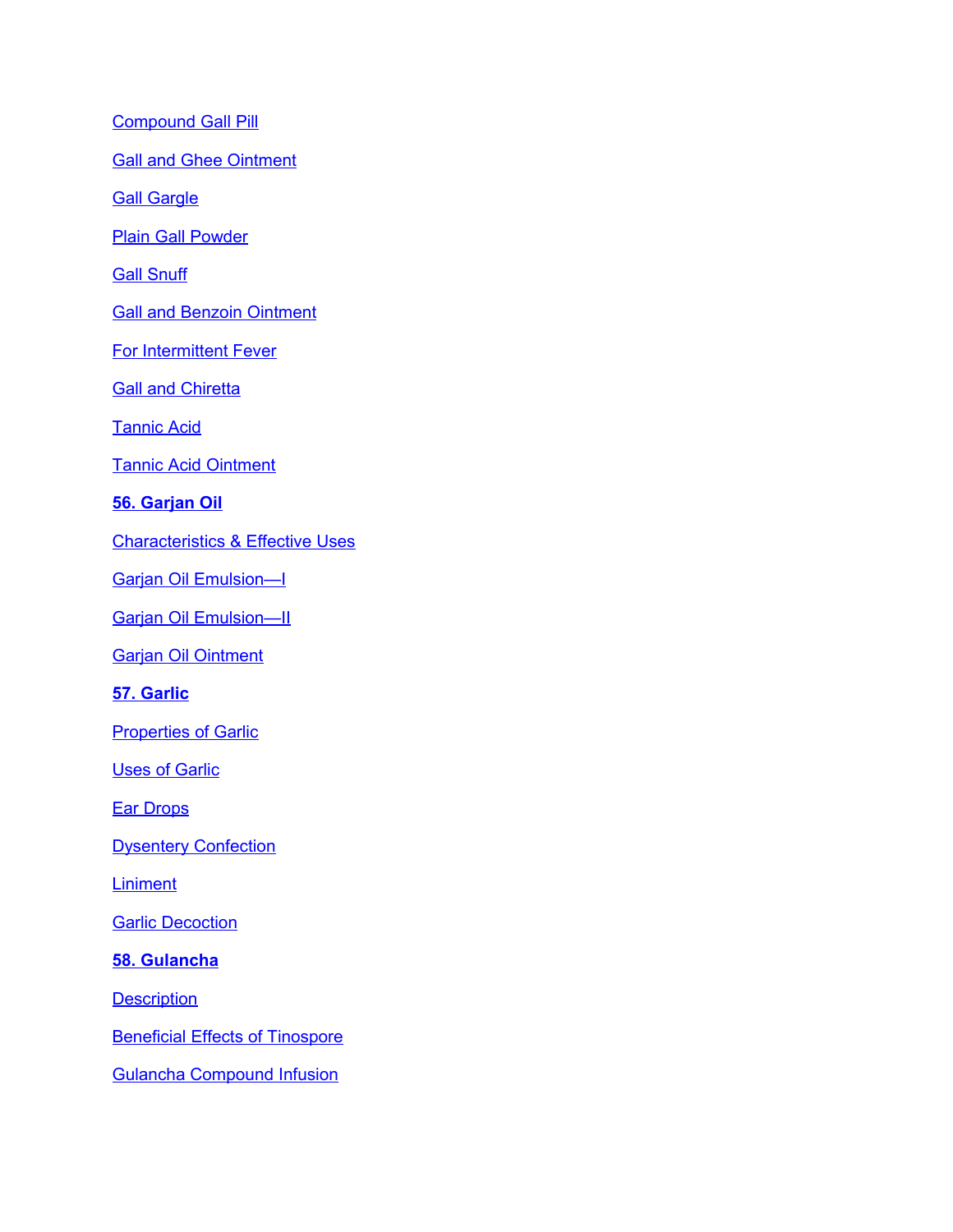[Sat-Gilo or Giloka-sat](#page-141-3)

[Gulancha Infusion](#page-141-2)

[Gulancha Decoction](#page-141-1)

[Gulancha-Chiretta Decoction](#page-141-0)

**[CHAPTER XIX](#page-142-1)** 

#### **[59. Holy Basil](#page-142-0)**

[Religion and Holy Basil](#page-143-4)

[The Black and the White](#page-143-3)

[Properties of Leaves](#page-143-2)

[The Uses of Leaves](#page-143-1)

[Insect-bite and Tulasit](#page-143-0)

[The Tea, the Oil the Seeds](#page-144-2)

**[60. Honey](#page-144-1)** 

[Value of Honey for Medicine Chest](#page-144-0)

[Glucose and Laevulose in Honey](#page-145-5)

[Mel Borax](#page-145-4)

**[Oxymel](#page-145-3)** 

**[The Morning Drink](#page-145-2)** 

[A Substitute for Sugar and Useful in Burns](#page-145-1)

## **[61. Indian Acalypha](#page-145-0)**

**[Description](#page-146-4)** 

**[Its Properties and Medicinal Purposes](#page-146-3)** 

[Beneficial in Chronic Bronchitis](#page-146-2)

[Juice of the Leaves: An Emetic](#page-146-1)

[Powder Useful in Cough](#page-146-0)

[Uses of the Juice and the Decoction](#page-147-0)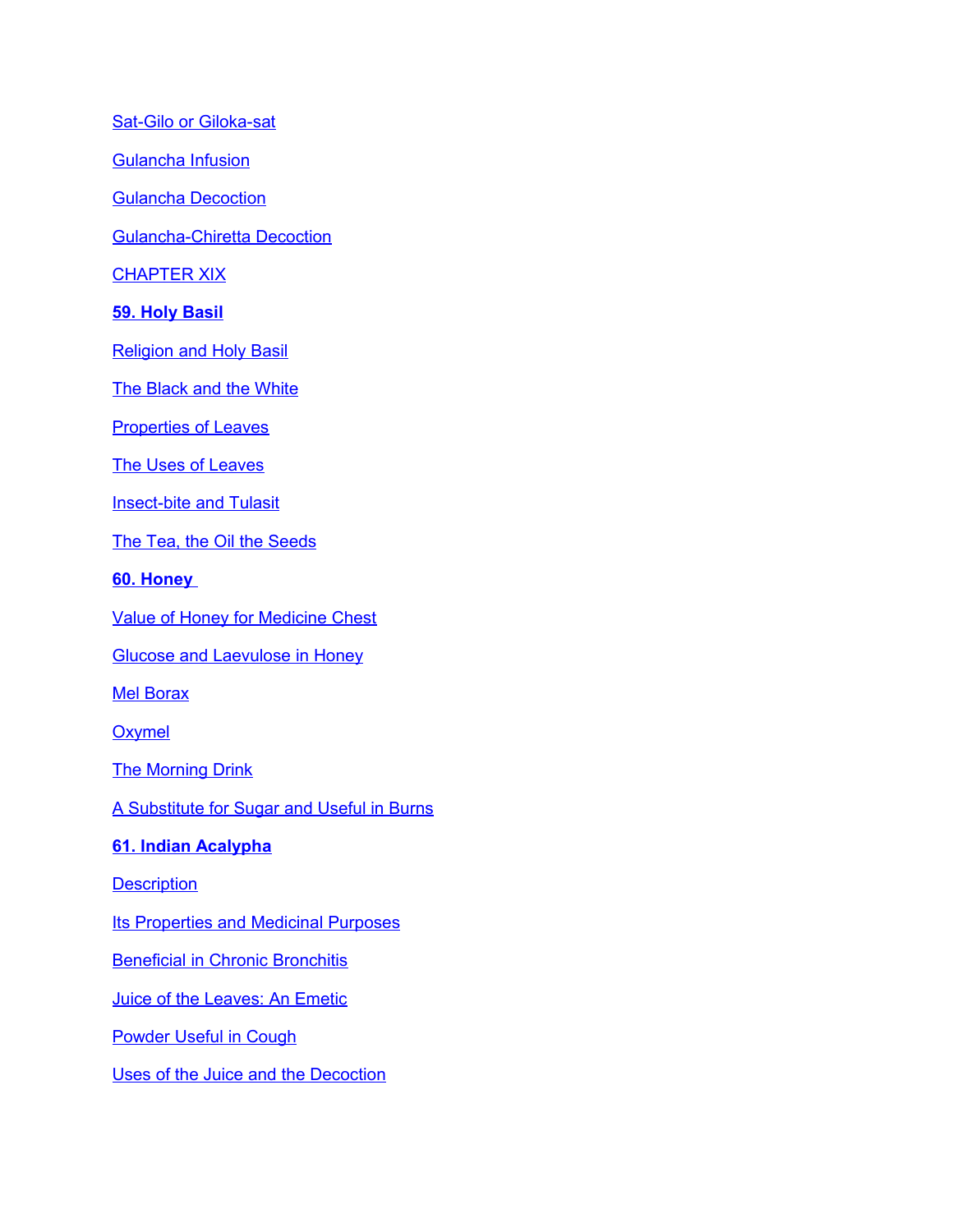[Paste of the Leaves](#page-147-4)

**[CHAPTER XX](#page-147-3)**

#### **[62. Indian Parselanen](#page-147-2)**

**[Description](#page-147-1)** 

[Uses of the Juice and the Paste](#page-148-3)

#### **[63.Indian Pennywort-I](#page-148-2)**

[A Very Precious Herb](#page-148-1)

[Uses of the Powder](#page-148-0)

[The Brahmi Drink](#page-149-4)

[The Juice and Powder](#page-149-3)

[Decoction of the Entire Plant](#page-149-2)

[The Paste and the Juice](#page-149-1)

[Indian Pennywort-II](#page-149-0)

**[Pennywort Pills](#page-150-4)** 

**[Pennywort Poultice](#page-150-3)** 

[For Diarrhoea of Children](#page-150-2)

[Pennywort Co. piils](#page-150-1)

[Pennywort Decoction](#page-150-0)

[Pennywort Leaves Powder](#page-151-3)

[For Leprosy](#page-151-2)

[Pennywort Co. Decoction](#page-151-1)

[Juice and Milk](#page-151-0)

[Pennywort Ointment](#page-152-3)

**[65. Isafgul](#page-152-2)**

**[The Preparation](#page-152-1)** 

[For Dysentery and Diarrhoea](#page-152-0)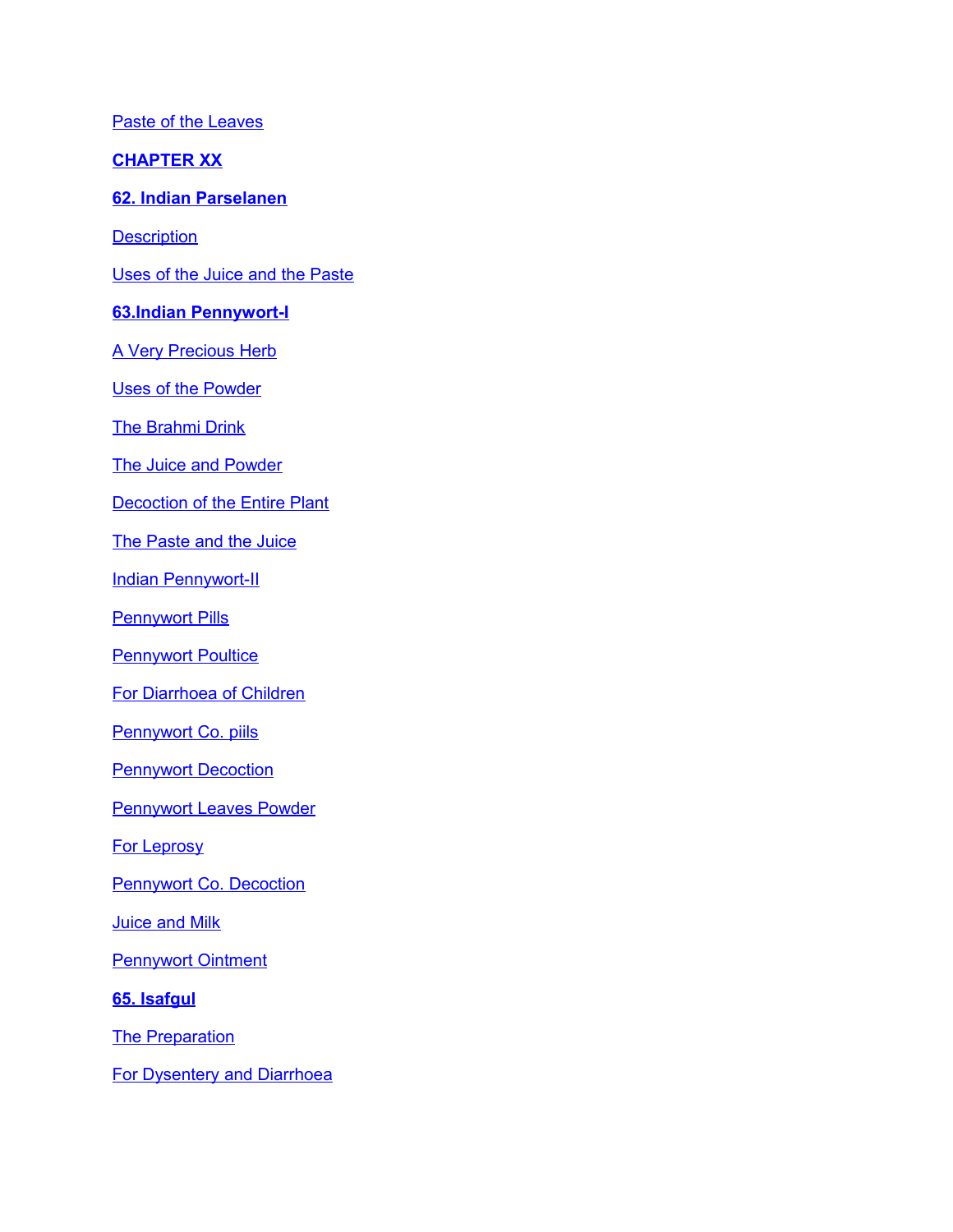[A Special Preparation](#page-152-6)

**[CHAPTER XXI](#page-152-5)**

**[66. Jatamanji](#page-152-4)**

[The Uses](#page-153-3)

**[The Two Varieties](#page-153-2)** 

[Infusion Jatamanji](#page-153-1)

[Epilepsy-Hysteria Mixture](#page-153-0)

[Jatamanji Co. Powder](#page-154-4)

**[For Grey Hair](#page-154-3)** 

## **[67. Kala-Dana](#page-154-2)**

**[Description and Uses](#page-154-1)** 

[Purgative Powder](#page-154-0)

[Fever Powder](#page-155-4)

**[68. Kamela](#page-155-3)**

**[Uses](#page-155-2)** 

[For Tapeworm, etc.](#page-155-1)

[For Ringworm, etc.](#page-155-0)

**[69. Kandang Kathri](#page-156-5)** 

[Uses](#page-156-4)

[Juice Boiled with Mustard Oil](#page-156-3)

[Juice Boiled with Linseed Oil](#page-156-2)

[Juice Boiled with Almond Oil](#page-156-1)

**[Seeds and the Fruit](#page-156-0)** 

**[CHAPTER XXII](#page-157-2)**

**[70. Kuppameni](#page-157-1)** 

**[Description](#page-157-0)**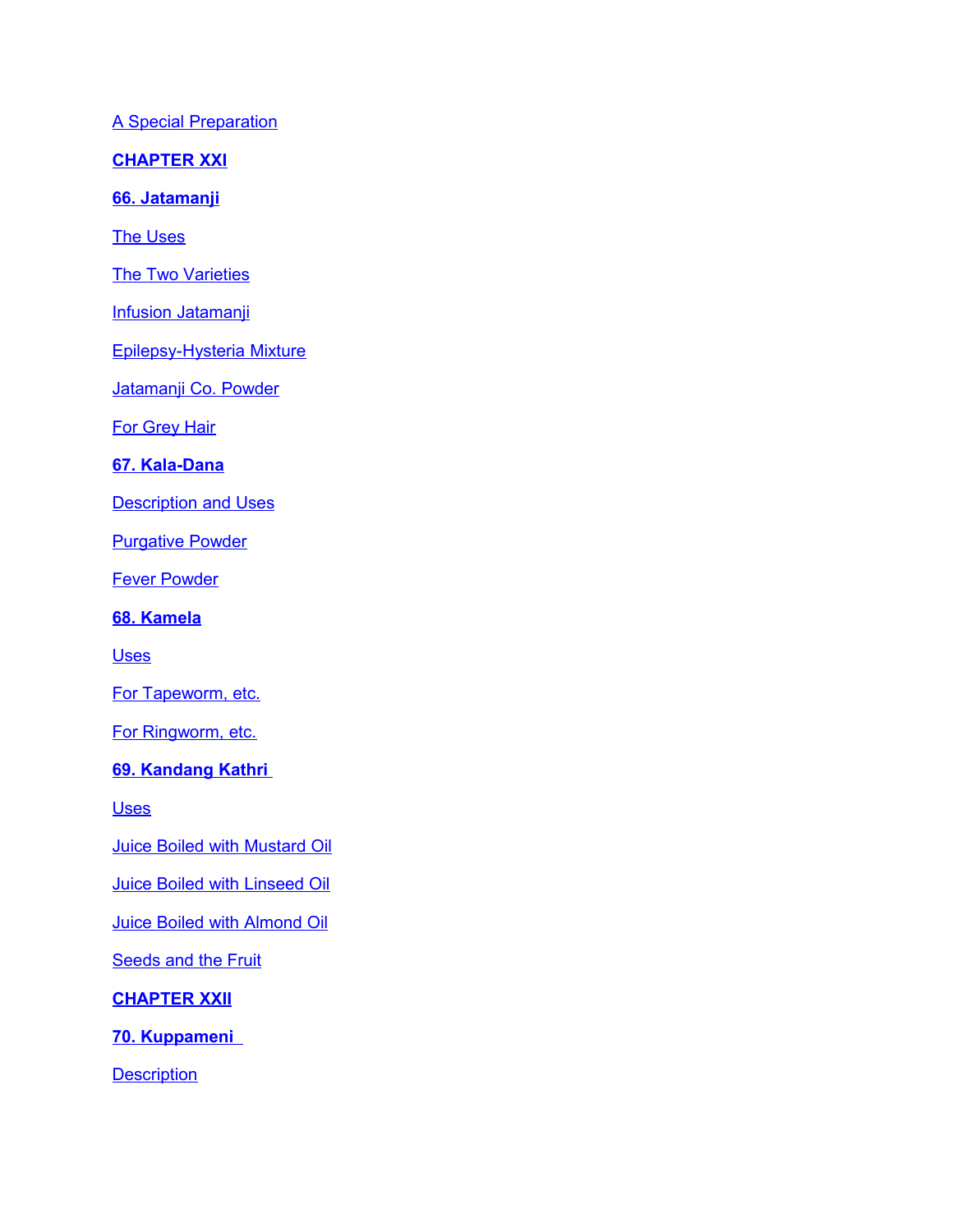**[Therapeutic Uses](#page-157-5)** 

**[71. Kurchi](#page-157-4)**

**[Description](#page-157-3)** 

[Kurchi Infusion](#page-158-3)

[Kurchi Powder](#page-158-2)

#### **[72.Lawsonia Alba](#page-158-1)**

[The Properties](#page-158-0)

[The Uses](#page-159-4)

[The Flowers, Leaves and the Bark](#page-159-3)

## **[73.Lemon-Grass Oil](#page-159-2)**

**[Description](#page-159-1)** 

**[Uses](#page-159-0)** 

**[Emulsion](#page-160-4)** 

[A Good Liniment](#page-160-3)

**[CHAPTER XXIII](#page-160-2)**

## **[74.Lime Fruit](#page-160-1)**

[Uses of the Fruit—I](#page-160-0)

[Uses of the Juice—I](#page-161-4)

Uses of the Fruit-II

[Uses of the Juice—II](#page-161-2)

**[Lemonade](#page-161-1)** 

#### **[75. Linseed](#page-161-0)**

[Uses of the Leaf, the Seed and the Flower](#page-162-3)

[Linseed Oil](#page-162-2)

[Linseed Tea](#page-162-1)

[Linseed Poultice](#page-162-0)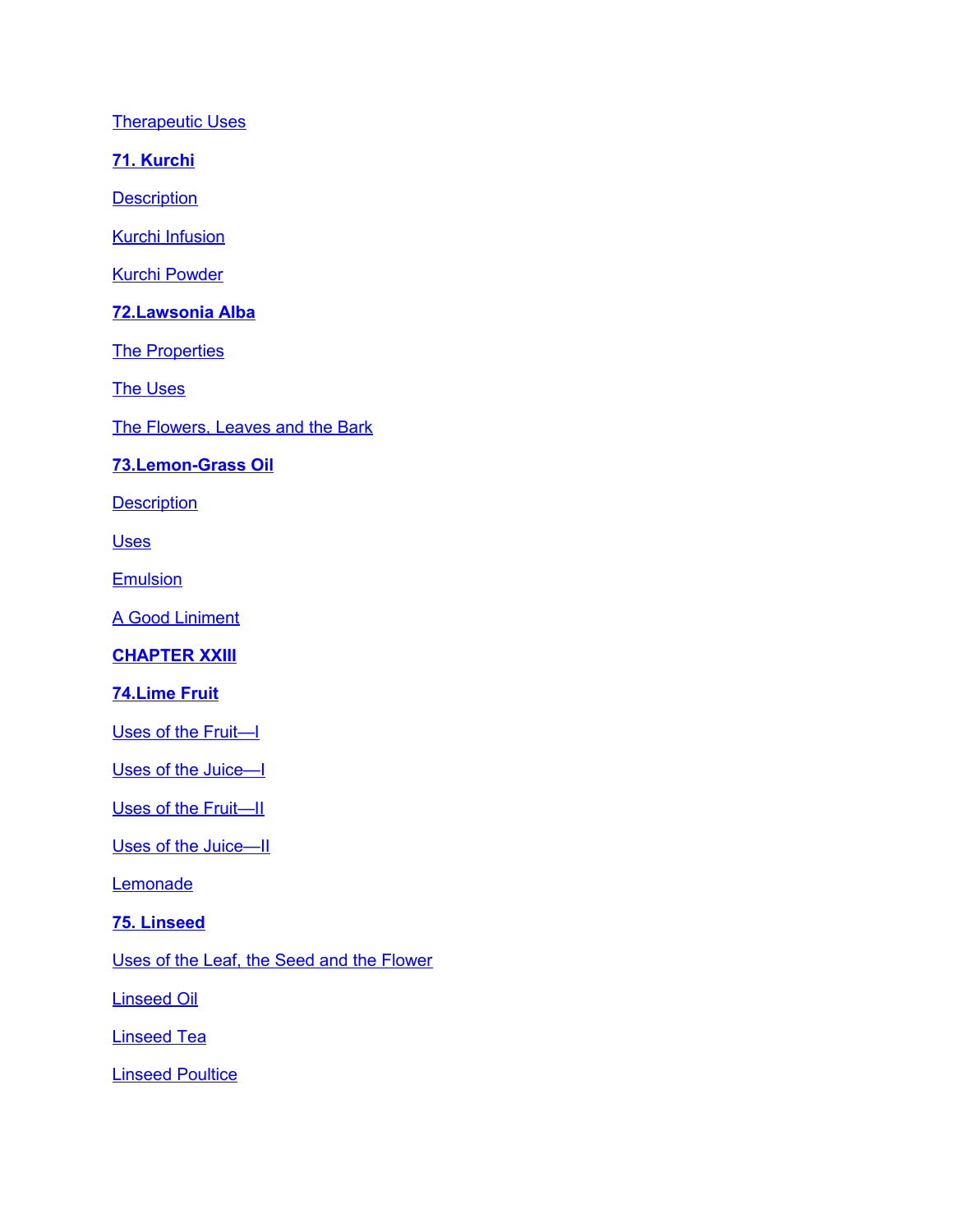**[Carron Oil](#page-162-4)** 

[Linseed and Sugar](#page-163-3)

[Linseed Confection](#page-163-2)

[Linseed Lehiam](#page-163-1)

**[76. Liquorice](#page-163-0)**

[Constituents and Preparations](#page-164-3)

**[Syrup of Liquorice](#page-164-2)** 

[Liquorice Lozenge](#page-164-1)

[Liquorice Pill](#page-164-0)

[Liquorice Extract](#page-165-4)

## **[77. Long Pepper \(Pipul\)](#page-165-3)**

[Uses](#page-165-2)

[Long Pepper with Myrobalan](#page-165-1)

[Cough Powder](#page-165-0)

[Pipul Infusion](#page-166-4)

[A Good Digestive Powder](#page-166-3)

**[Pipul with Honey](#page-166-2)** 

[Pipul with Milk](#page-166-1)

**[Pipul Confection](#page-166-0)** 

**[CHAPTER XXIV](#page-167-4)**

## **[78. Malabar Night Shade](#page-167-3)**

**[Description](#page-167-2)** 

[Uses](#page-167-1)

**[79.Manathakkali](#page-167-0)**

[The Uses of the Fruit and Leaf](#page-168-1)

[Juice and Decoction of the Leaf](#page-168-0)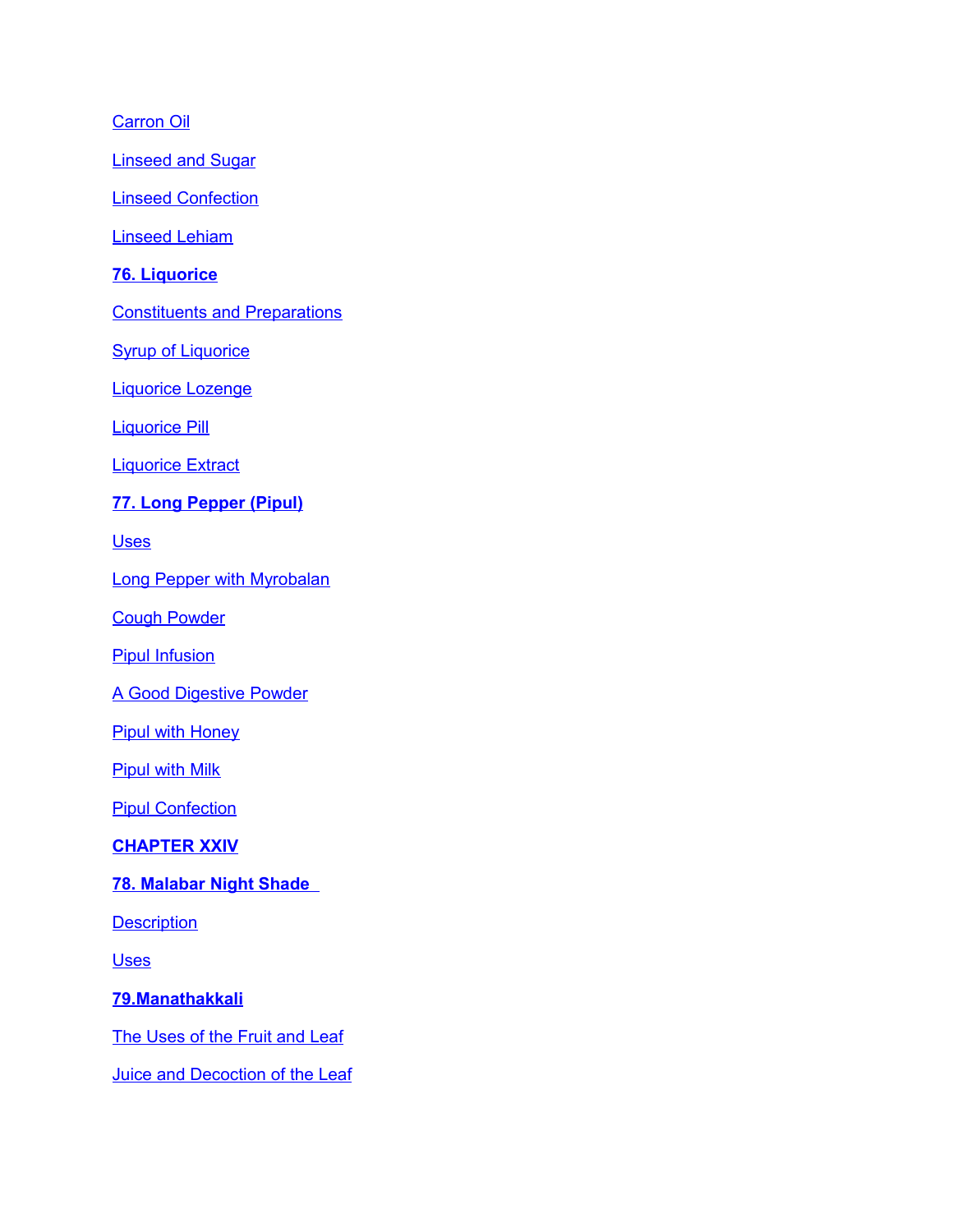## **[80. Mint](#page-168-4)**

**[Varieties of Mint](#page-168-3)** 

**[Its Uses](#page-168-2)** 

**[Pudina Tel and Its Utilities](#page-169-3)** 

**[81. Moringa](#page-169-2)** 

[The Root, Flower and the Bark](#page-169-1)

**[Murungai Infusion](#page-169-0)** 

[The Leaves and Their Uses](#page-170-5)

[Utility of the Flower, Fruit and the Gum](#page-170-4)

# **[CHAPTER XXV](#page-170-3)**

## **[82. Mudar](#page-170-2)**

[Mudar Root-Bark](#page-170-1)

**[Mudar Powder](#page-170-0)** 

[Mudar Leaf](#page-171-4)

**[Mudar Flower](#page-171-3)** 

## **[83. Mustard](#page-171-2)**

[The Uses](#page-171-1)

**[Its Utilities in Foot-Bath](#page-171-0)** 

**[Mustard Plaster](#page-172-2)** 

## **[84. Myrobalan](#page-172-1)**

**[Description, Properties and Uses](#page-172-0)** 

[A Safe and Gentle Laxative](#page-173-2)

[Triphala, Choorna](#page-173-1)

[A Good Laxative](#page-173-0)

[Myrobalan Decoction](#page-174-1)

**[85. Neem \(Margosa\)](#page-174-0)**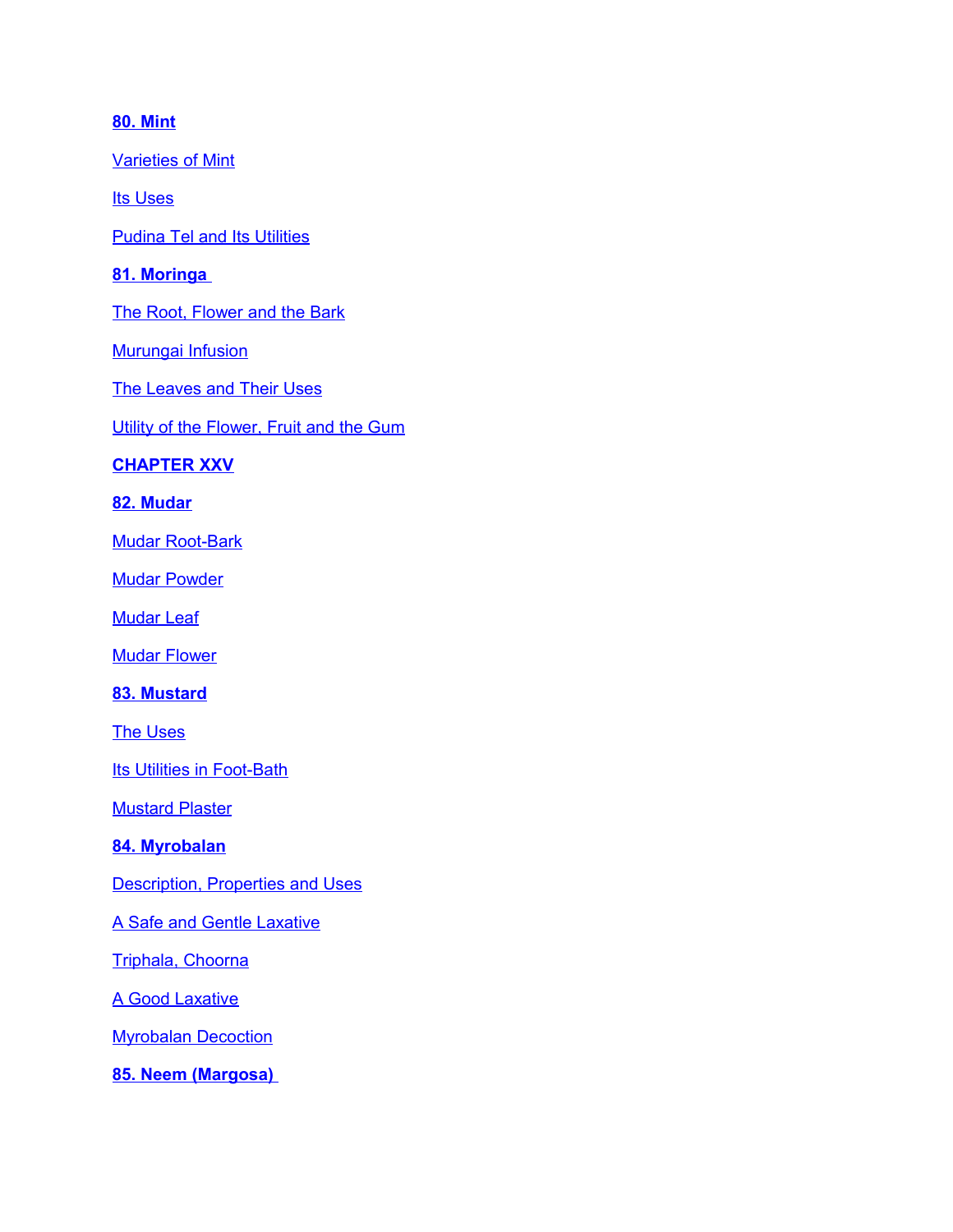[The Properties and the Uses](#page-174-3)

**[Neem Decoction](#page-174-2)** 

[Neem Powder](#page-175-1)

**[Neem Poultice](#page-175-0)** 

[Neem Leaf](#page-176-4)

[Children's Friend](#page-176-3)

[Neem Flower Chutney](#page-176-2)

[Neem Flower Rasam](#page-176-1)

[Neem Bark Decoction](#page-176-0)

#### **[86. Nutmeg](#page-177-2)**

[The Properties and the Uses](#page-177-1)

[Nutmeg Co. Powder](#page-177-0)

[Pulvis Nutmeg Compound](#page-178-2)

# **[CHAPTER XXVI](#page-178-1)**

## **[87. Opium](#page-178-0)**

**[Description](#page-179-3)** 

**[Properties and Uses](#page-179-2)** 

[Allopathic Preparations](#page-179-1)

[Instructions for Uses](#page-179-0)

[Compound Opium Powder](#page-180-3)

**[Gall and Opium Ointment](#page-180-2)** 

**[Poppy Heads Fomentation](#page-180-1)** 

## **[88. Papaya](#page-180-0)**

[The Fruit and the Milky Fluid](#page-181-1)

[The Digestive Powder](#page-181-0)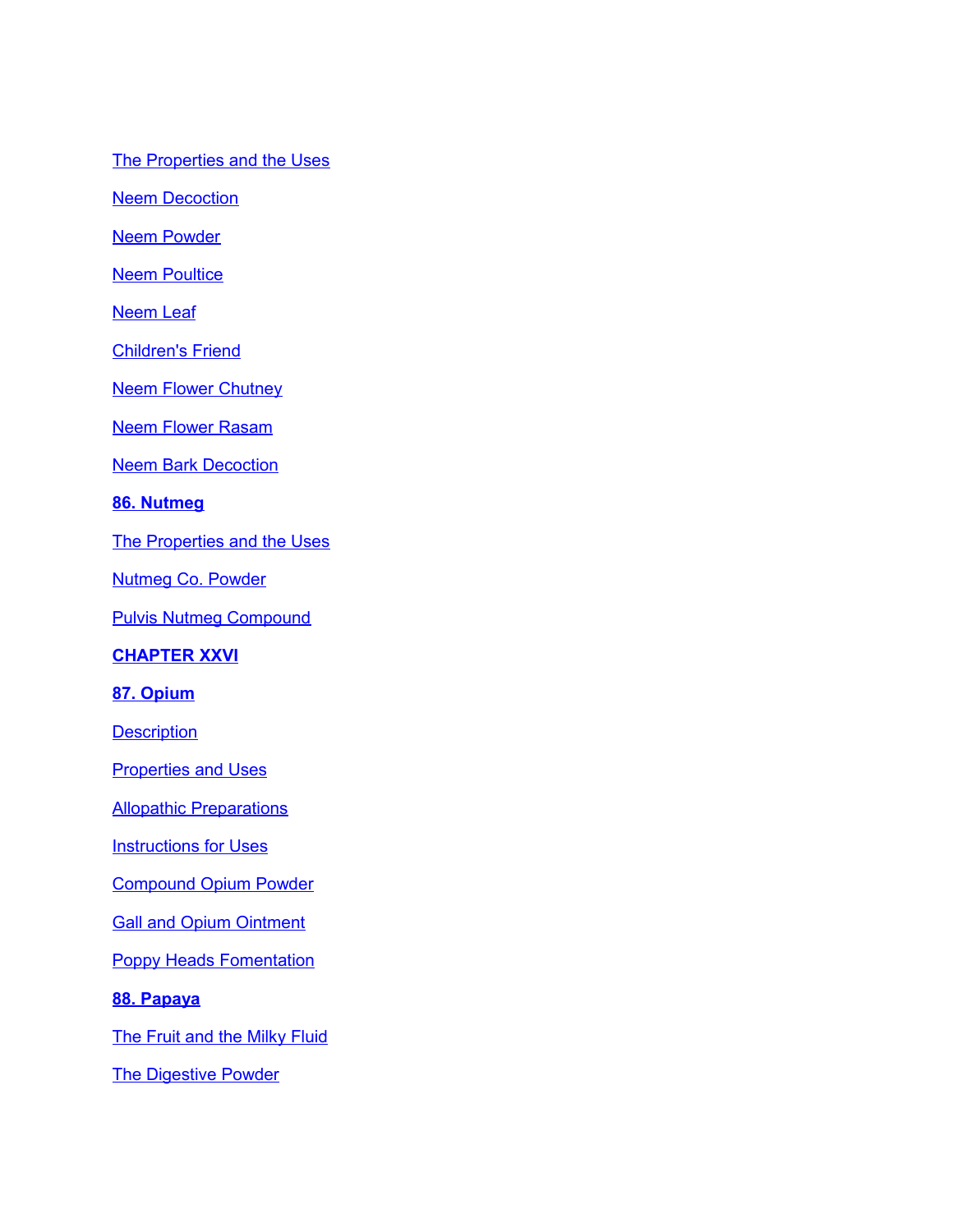**[The Digestive Drink](#page-181-3)** 

[The Uses of Ripe and Unripe Fruit](#page-181-2)

[The Utility of the Leaves](#page-182-2)

**[89. Papaya—II](#page-182-1)** 

[Papaya Juice with Honey](#page-182-0)

[Papaya Juice with Sugar](#page-183-3)

[Papaya Juice with Milk](#page-183-2)

**[Papain](#page-183-1)** 

[For Ringworm](#page-183-0)

[Papaya Leaf Poultice](#page-184-3)

#### **[90. Peepul Tree](#page-184-2)**

**[Description](#page-184-1)** 

[The Uses](#page-184-0)

**[Powder](#page-185-4)** 

**[Dusting Powder](#page-185-3)** 

**[Decoction](#page-185-2)** 

**[Infusion](#page-185-1)** 

[Ash of the Bark](#page-185-0)

## **[91. Pellyworth Root](#page-186-2)**

[The Properties and the Uses](#page-186-1)

[Compound Pellyworth Powder](#page-186-0)

## **[CHAPTER XXVII](#page-187-4)**

#### **[92. Physic-nut Plant](#page-187-3)**

**[Description and the Properties](#page-187-2)** 

[The Utility of Leaves and Milk](#page-187-1)

[The Uses of the Oil](#page-187-0)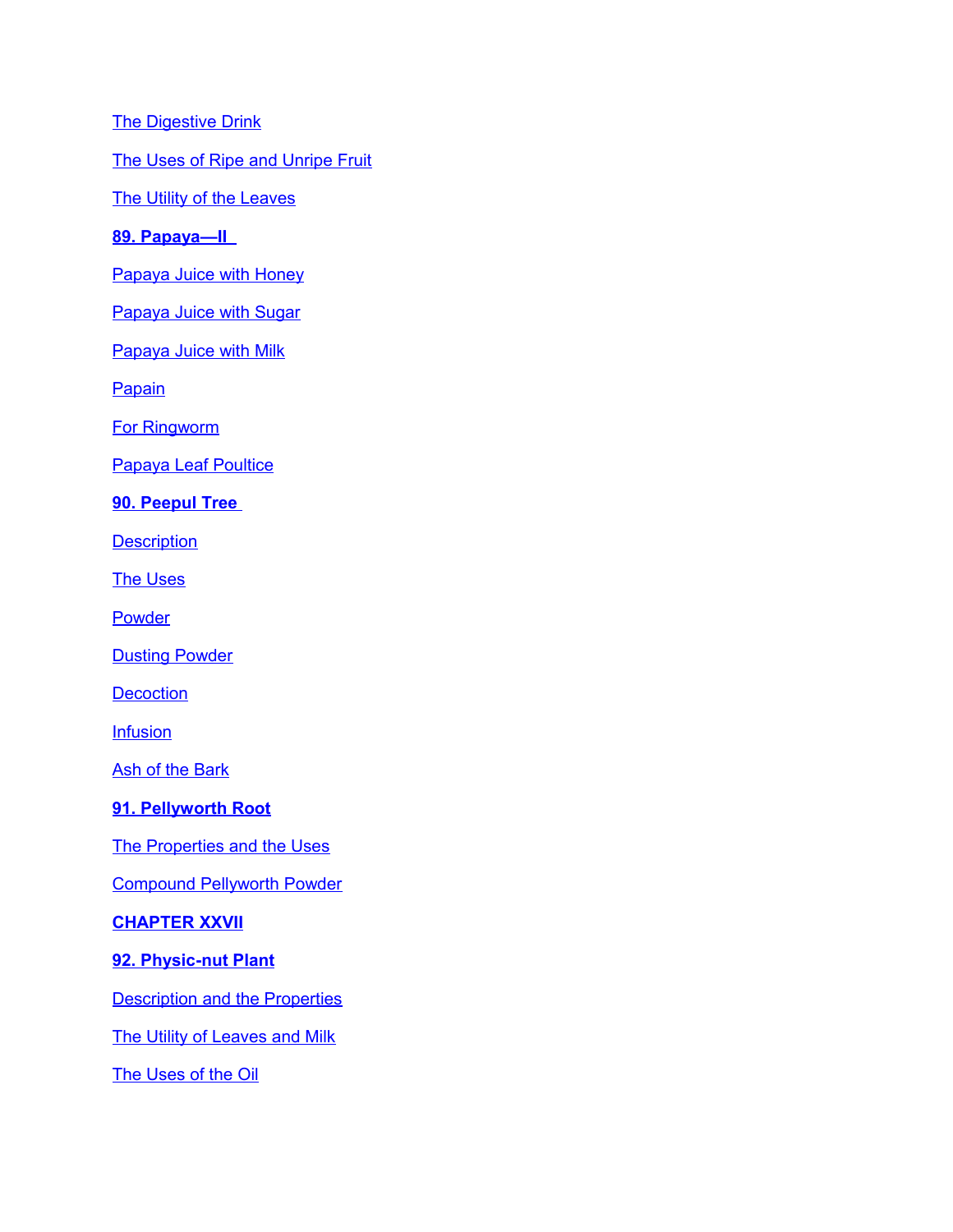[The Stick and the Root-bark](#page-188-4)

**[93. Pine Apple](#page-188-3)**

[The Properties of Leaf and Fruit](#page-188-2)

[The Uses of the Fruit](#page-188-1)

**[94. Plantain](#page-188-0)** 

**[Description](#page-189-3)** 

[The Flower](#page-189-2)

[The Fruit](#page-189-1)

[The Leaf](#page-189-0)

**[Plantain Fruit with Milk](#page-190-3)** 

[Plantain with Tamarind](#page-190-2)

#### **[95. Pomegranate](#page-190-1)**

**[Properties](#page-190-0)** 

[Pomegranate Decoction](#page-191-4)

[Pomegranate and Kurchi Decoction](#page-191-3)

[Pomegranate Decoction with Alum](#page-191-2)

[Root-Bark Decoction](#page-191-1)

[The Uses](#page-191-0)

**[CHAPTER XXVIII](#page-192-4)** 

[96. Ponnangkani](#page-192-3)

**[Description](#page-192-2)** 

[Preparations and Uses](#page-192-1)

## **[97. Ptercarpus Marsupium](#page-192-0)**

**[Description](#page-193-2)** 

[Uses of the Timber](#page-193-1)

[Kino from the Bark](#page-193-0)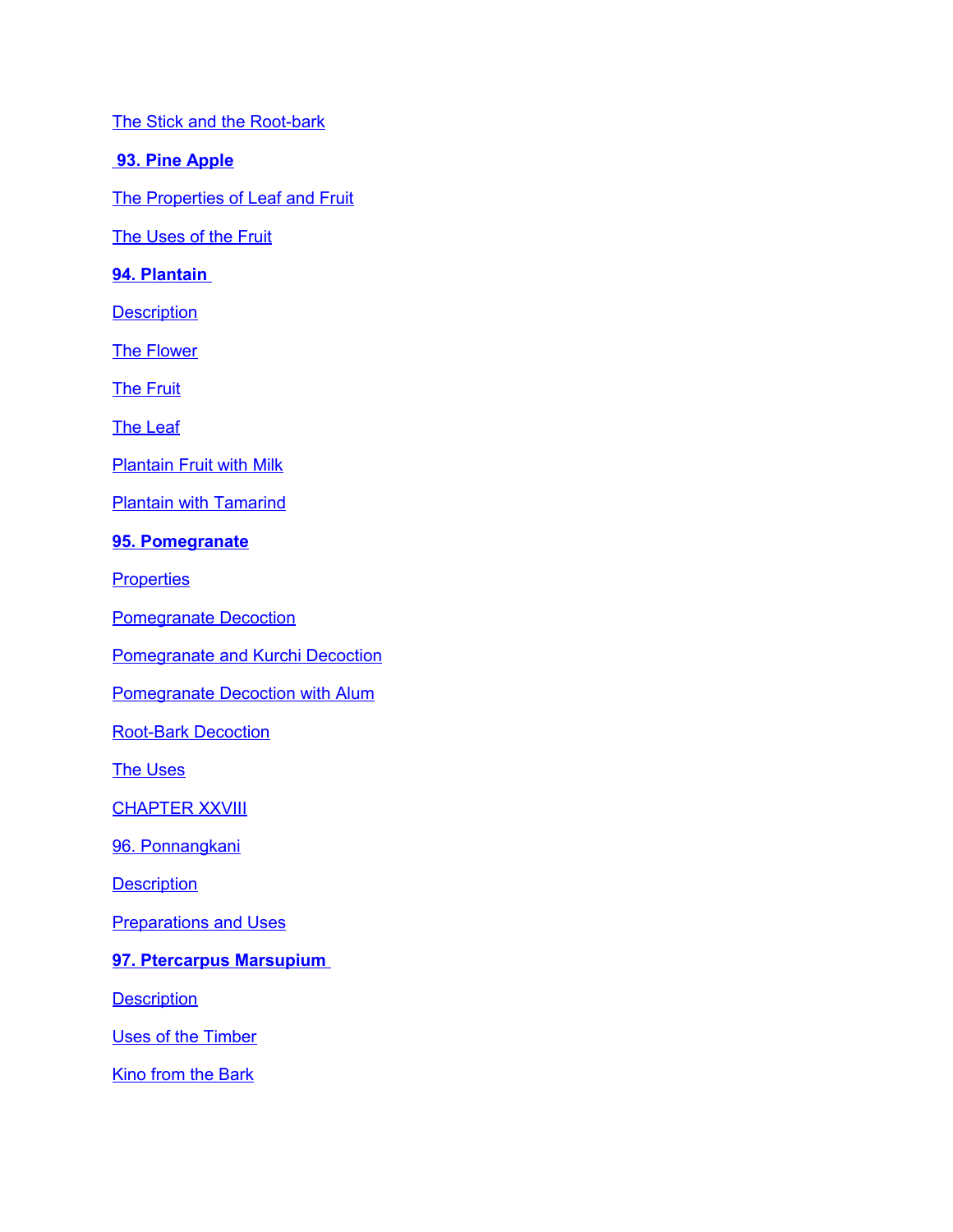## [The Leaves](#page-194-3)

[Germination and Growth of the Tree](#page-194-2)

[A Piece of Wood and the Drink](#page-194-1)

## **[98. Pulichakkerai](#page-194-0)**

[Properties and Uses](#page-195-5)

[Juice of the Flower](#page-195-4)

# **[CHAPTER XXIX](#page-195-3)**

**[99. Rice](#page-195-2)** 

**[Varieties of Rice and Properties](#page-195-1)** 

**[For External Use](#page-195-0)** 

[For Internal Use](#page-196-0)

**[100. Salt](#page-197-2)**

[Salt Oil](#page-197-1)

**[Salt Gargle](#page-197-0)** 

**[Salt as an Emetic](#page-198-3)** 

# **[101.Sandal Wood](#page-198-2)**

**[Uses](#page-198-1)** 

[Sandal Wood Oil](#page-198-0)

**[102. Sapota](#page-199-6)**

[For Blood Enrichment](#page-199-5)

#### **[103. Senna](#page-199-4)**

**[Description](#page-199-3)** 

[Uses](#page-199-2)

[Method of Preparation](#page-199-1)

[For Children](#page-199-0)

**[CHAPTER XXX](#page-200-0)**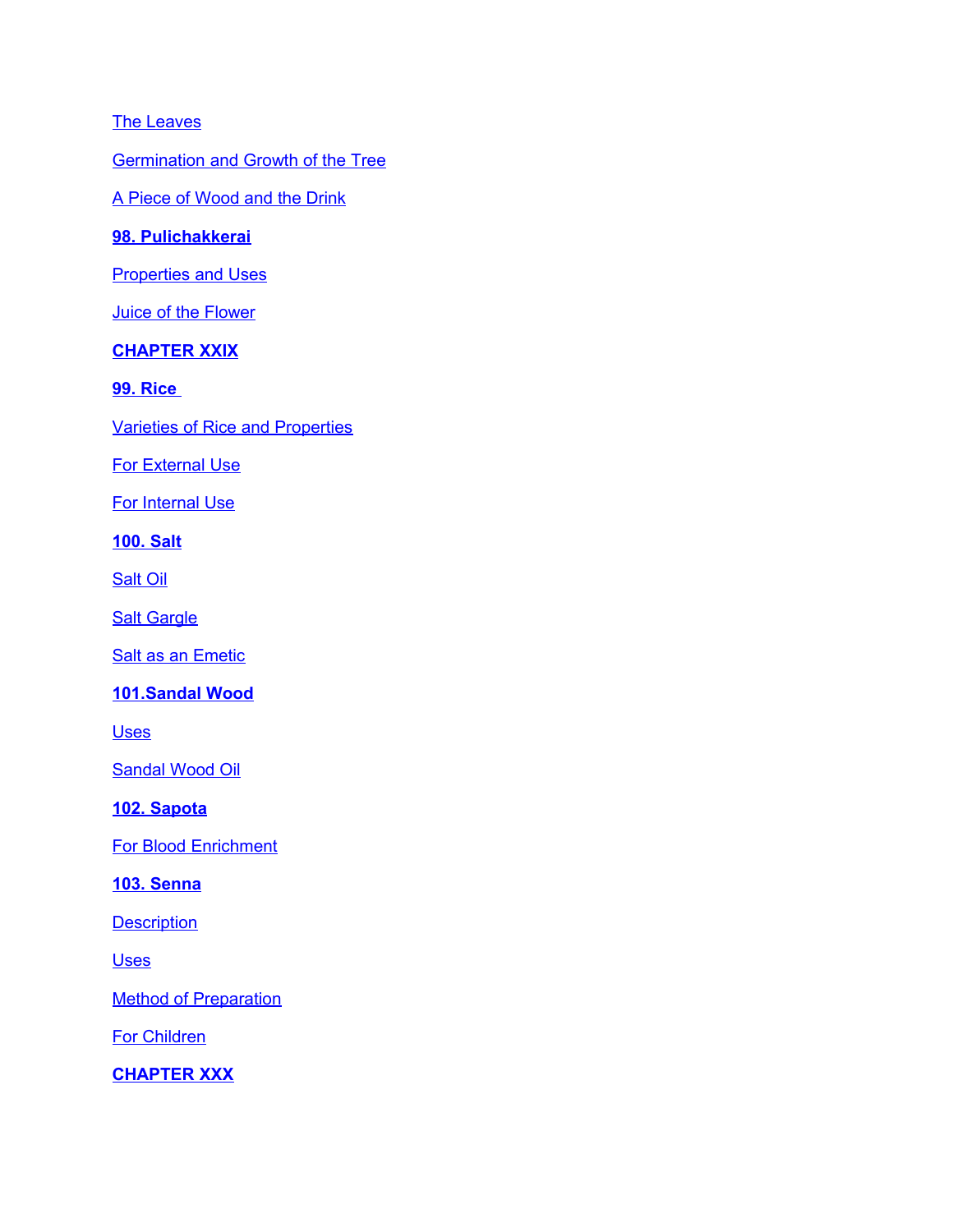## **[104. Sesamum](#page-200-3)**

[Uses of Leaves](#page-200-2)

[Uses of the Seeds](#page-200-1)

[Uses of the Oil of Sesamum—I](#page-201-4)

[Uses of the Oil of Sesamum—II](#page-201-3)

## **[105. Spinach](#page-201-2)**

[Importance of Green Leaves](#page-201-1)

[Nutritive and Medicinal Value of Spinach](#page-201-0)

[Uses of the Juice](#page-202-5)

[The Decoction of the Leaves](#page-202-4)

#### **[106. Sundakai](#page-202-3)**

[A Digestive Tonic](#page-202-2)

[Contains Carbohydrates](#page-202-1)

[As a Pickle](#page-202-0)

[Uses](#page-203-4)

**[Some Preparations](#page-203-3)** 

[As Snuff](#page-203-2)

**[107. Sweet Flag](#page-203-1)** 

**[Description and Uses](#page-203-0)** 

**[Infusion Acorus](#page-204-4)** 

**[Infusion Acorus and Chiretta](#page-204-3)** 

[Decoction of Acorus](#page-204-2)

[Acorus Paste](#page-204-1)

[Acorus Co., Decoction](#page-204-0)

[Acorus Co., Digestive Powder](#page-205-1)

**[CHAPTER XXXI](#page-205-0)**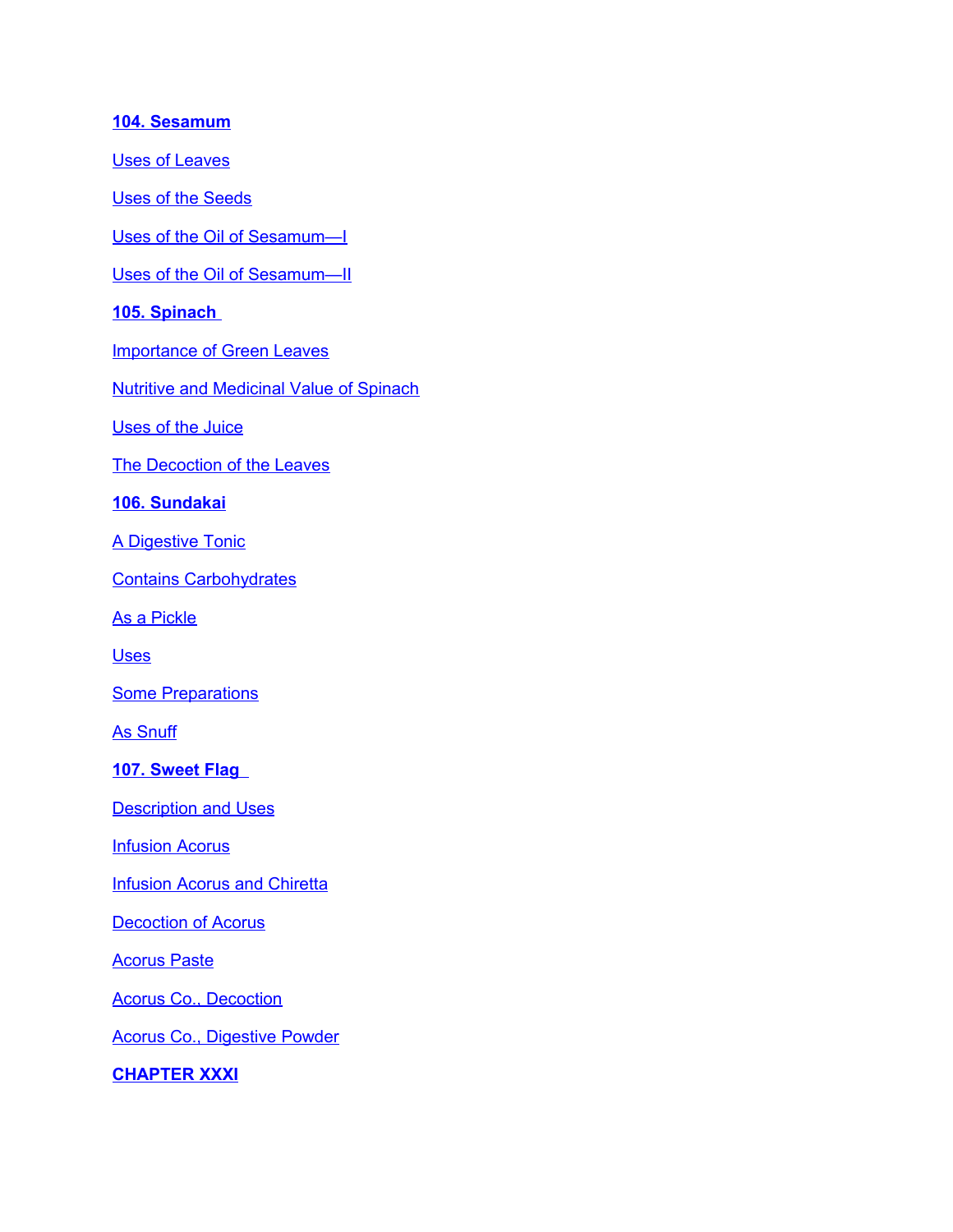## **[108. Tamarind](#page-205-2)**

**[Description and Uses](#page-206-4)** 

[Tamarind Drink—I](#page-206-3)

[Tamarind Drink—II](#page-206-2)

[A Good Laxative](#page-206-1)

[Panakam](#page-206-0)

## **[109. Thumbai](#page-207-3)**

**[Properties and Uses](#page-207-2)** 

[Decoction of the Flower](#page-207-1)

[Other Uses of the Juice of the Flower](#page-207-0)

#### **[110. Thuthulai](#page-208-4)**

[Uses of the Leaf and the Flower](#page-208-3)

[Uses of the Unripe and the Ripe Fruit](#page-208-2)

[Preparations from the Leaf](#page-208-1)

**[111. Turmeric](#page-208-0)**

[The Many Uses of Turmeric](#page-209-1)

[Turmeric Paste](#page-209-0)

[Turmeric Digestive Powder](#page-210-4)

[Turmeric Decoction](#page-210-3)

[Turmeric Ointment](#page-210-2)

**[Turmeric Poultice](#page-210-1)** 

#### **[112. Vasaka-I](#page-210-0)**

[Constituents of the Herb](#page-211-3)

**[Uses](#page-211-2)** 

[Adhatoda Decoction](#page-211-1)

**[113. Vasaka-II](#page-211-0)**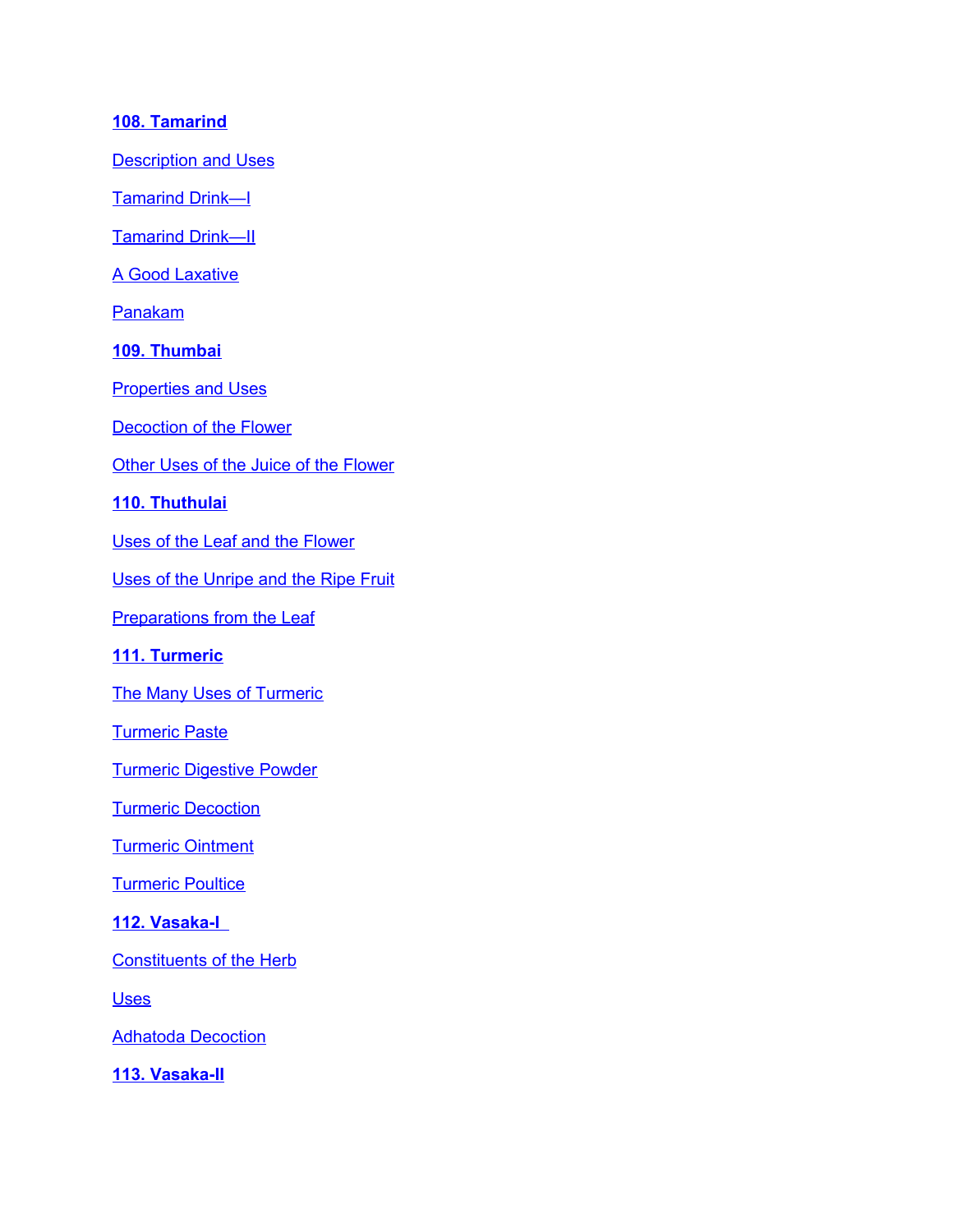**[Description](#page-212-4)** 

[Uses of Leaves](#page-212-3)

[Juice of the Leaves](#page-212-2)

# **[CHAPTER XXXII](#page-212-1)**

## **[114. Vernonia Seeds](#page-212-0)**

**[Description](#page-213-4)** 

**[Uses](#page-213-3)** 

[Vernonia Paste](#page-213-2)

#### **[115. Walnut](#page-213-1)**

**[Description](#page-213-0)** 

[Uses of Leaf, Fruit, Nut and Seed](#page-214-5)

[Uses of the Skin of the Fruit](#page-214-4)

#### **[116. White Pumpkin](#page-214-3)**

[Properties and Uses](#page-214-2)

[The Confection](#page-214-1)

## **[117. Worm-Killer](#page-214-0)**

[Properties and Uses](#page-215-4)

**[Preparation](#page-215-3)** 

[Leaves and the Paste of the Root](#page-215-2)

**[Powder](#page-215-1)** 

[Oil](#page-215-0)

## **[CHAPTER XXXIII](#page-216-4)**

# **[ANTISEPTICS AND BAZAAR DRUGS](#page-216-3)**

[118. Lysol](#page-216-2) 

[119. D.D.T.](#page-216-1)

[120. Bran](#page-216-0)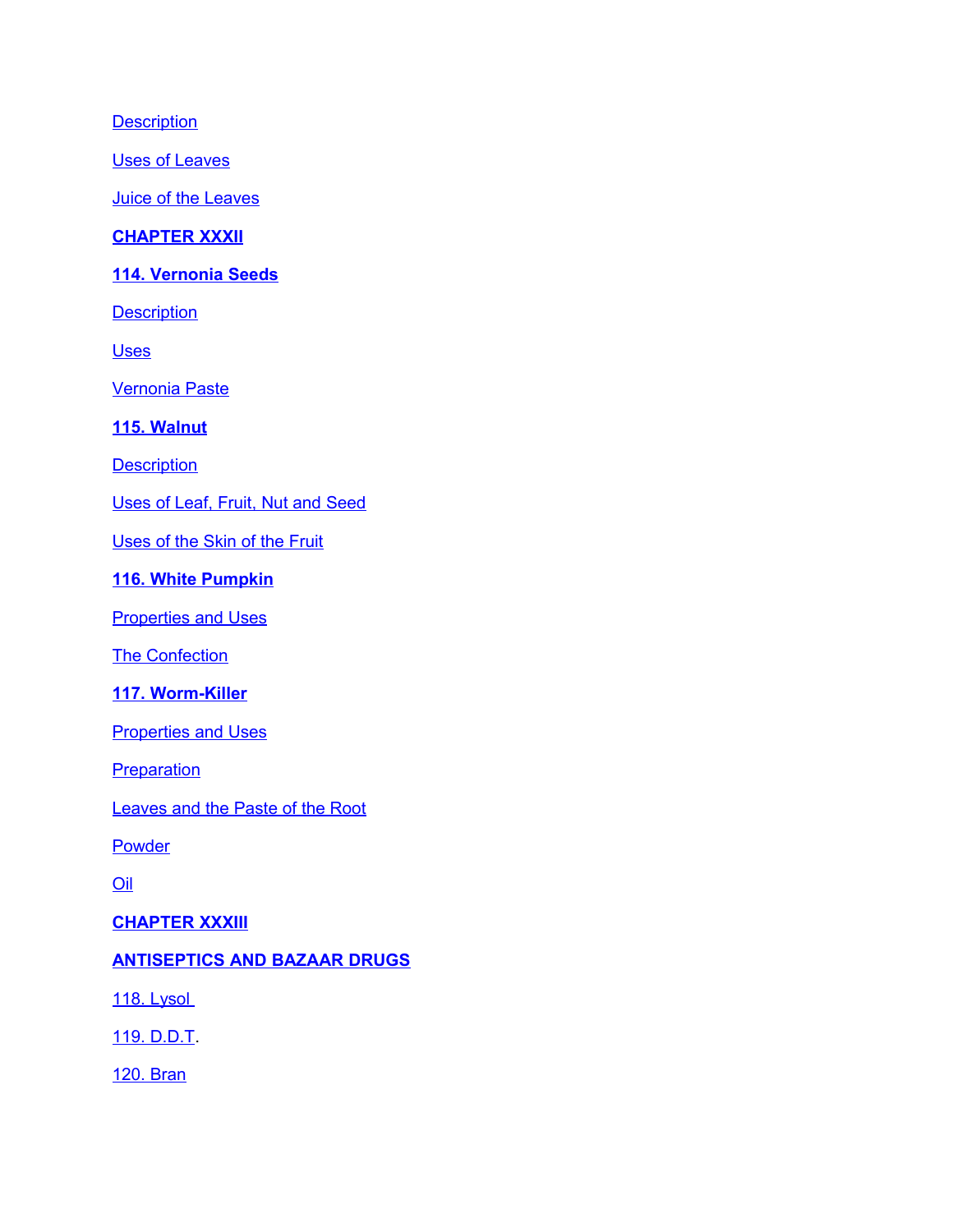[121. Dill Water](#page-216-0)

[122. Garlic](#page-217-5)

[123. Honey](#page-217-4)

[124. Sarsaparilla](#page-217-3)

**[CHAPTER XXXIV](#page-217-2)**

#### **[DRESSINGS AND LINIMENTS](#page-217-1)**

- [125. Acetic Acid](#page-218-2)
- [126. Belladonna Plaster](#page-217-0)
- [127. Boric Lint](#page-218-6)
- [128. Carron Oil Dressing](#page-218-5)
- [129. Eucalyptus Oil](#page-218-4)
- [130. ABC Liniment](#page-218-3)
- [131. Turpentine Liniment](#page-218-2)

#### **[CHAPTER XXXV](#page-218-1)**

#### **[PATENT OINTMENTS AND OTHER OINTMENTS](#page-218-0)**

- [132. Burnol Ointment](#page-219-6)
- [133. Cibosol Ointment](#page-219-5)
- [134. lodex](#page-219-4)
- [135. Penicillin Ointment](#page-219-3)
- [136. Tannafax](#page-219-2)
- [137. Chrysophanic Ointment](#page-219-1)
- [138. Gall and Opium Ointment](#page-219-0)
- [139. Rediodide of Mercury Ointment](#page-219-0)
- [140. Salicylic Ointment](#page-220-2)
- [141. Sulphur Ointment](#page-220-1)

**[CHAPTER XXXVI](#page-220-0)**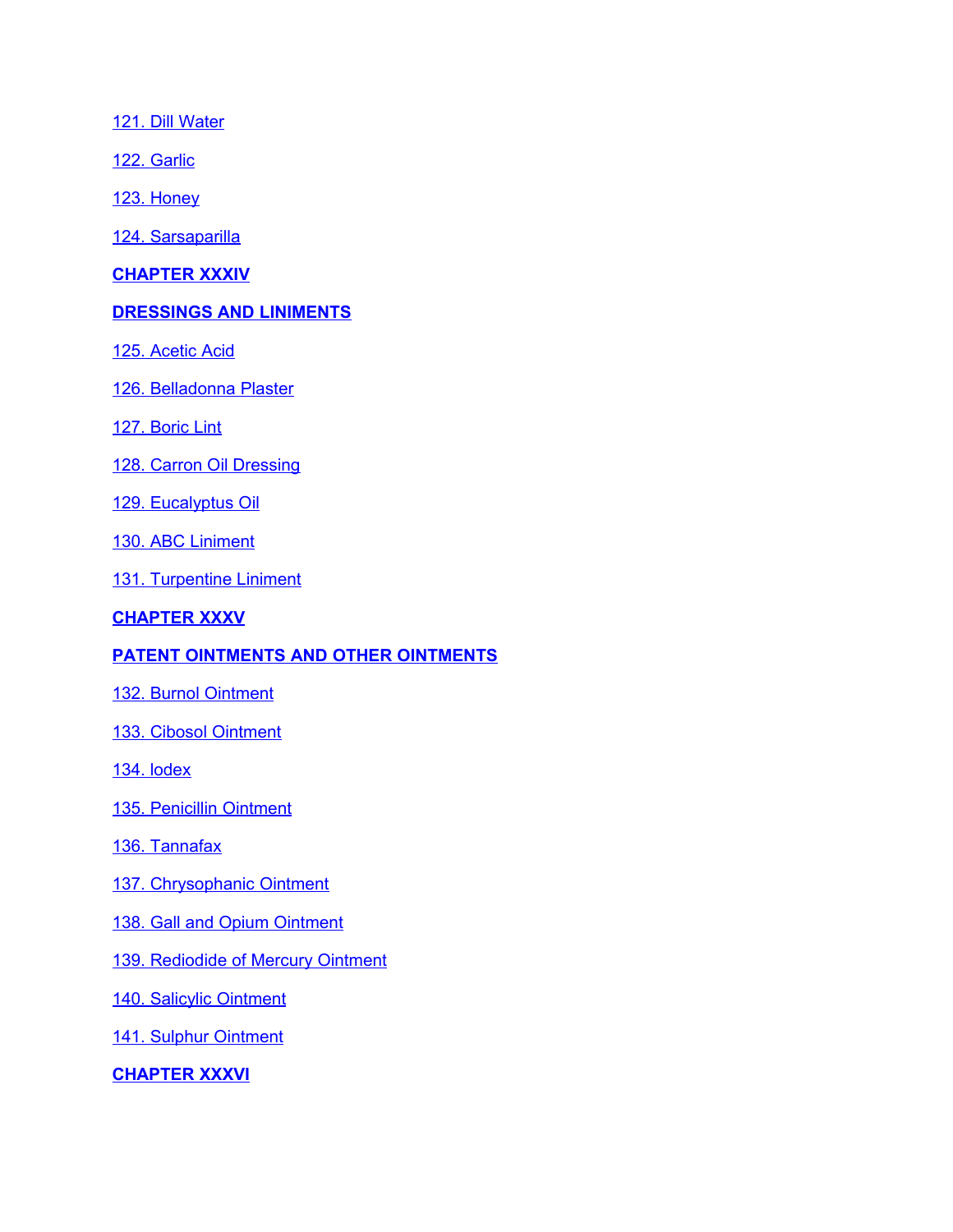# **[PATENT MEDICINES FOR INTERNAL USE](#page-220-7)**

- [142. Amyl Nitras](#page-220-6)
- [143. Chlorodyne](#page-220-5)
- [144. Easton's Syrup](#page-220-4)
- [145. Essence of Ginger](#page-220-3)
- [146. Essence of Peppermint](#page-221-5)
- [147. Huxley's Syrup](#page-221-4)
- [148. Kurchi](#page-221-3)
- [149. Neuro Phosphate \(Eskay Brand\)](#page-221-2)
- [150. Parrish's Chemical Food](#page-221-1)
- [151. Santogen](#page-221-0)
- [152. Sal Volatile](#page-222-7)
- [153. Syrup of Figs](#page-222-6)
- [154. Syrup of Vasaka](#page-222-5)
- [155. Tessol](#page-222-4)
- **[CHAPTER XXXVII](#page-222-3)**

## **[POWDERS FOR INTERNAL USE](#page-222-2)**

- [156. Asafoetida](#page-222-1)
- [157. Ammon. Carbonate](#page-222-0)
- [158. Alum](#page-223-2)
- [159. Aspirin](#page-223-1)
- [160. Bismuth Salicylate](#page-223-0)
- [161. Bismuth Carbonate](#page-224-3)
- [162. Bismuth and Starch Powder](#page-224-2)
- [163. Calcium Lactate](#page-224-1)
- [164. Camphor](#page-224-0)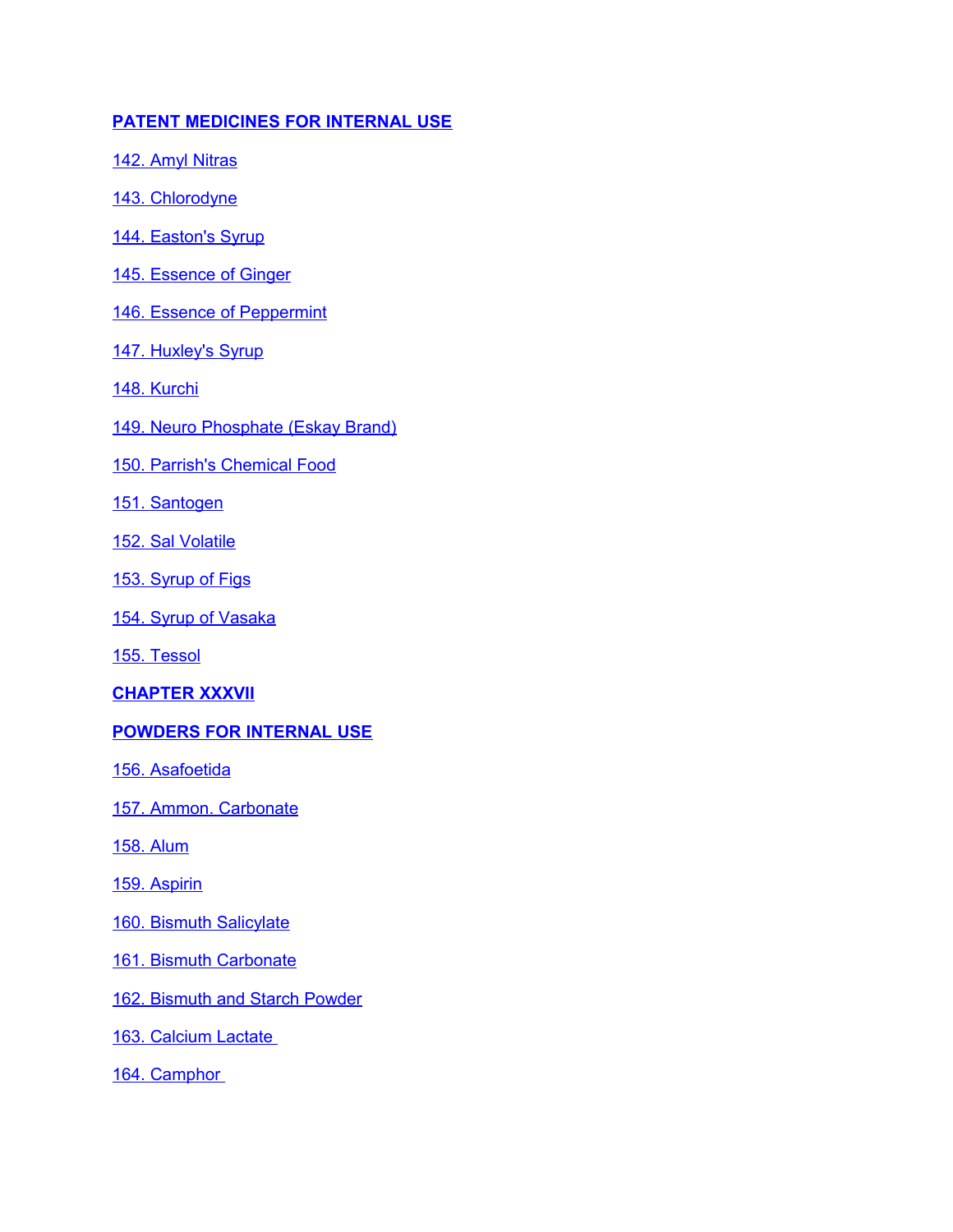[165. Catechu](#page-224-6) 

[166. Dover's Powder](#page-224-5)

[167. Epsom Salt](#page-224-4)

[168. Glucose](#page-225-7)

[169. Pulvis Glycirrihaza Co.](#page-225-6)

[170. Magnesium Citrate](#page-225-5)

[171. Rhubarb](#page-225-4)

[172. Santonin](#page-225-3)

**[CHAPTER XXXVIII](#page-225-2)**

#### **[POWDERS FOR EXTERNAL USE](#page-225-1)**

[173. Acriflavine](#page-225-0)

[174. Borax](#page-226-3)

[175. Boric Acid](#page-226-2)

[176. Copper Sulphate](#page-226-1)

[177. Pot. Permanganate](#page-226-0)

[178. Picric Acid](#page-227-6)

[179. Protargol](#page-227-5)

[180. Tannic Acid](#page-227-4)

[181. Zinc Oxide](#page-227-3)

**[CHAPTER XXXIX](#page-227-2)** 

**[PRESCRIPTIONS](#page-227-1)** 

[182. Babchi](#page-227-0)

[183. Boro-Zinc-Alum Eye Lotion](#page-228-3)

[184. Dusting Powder](#page-228-2)

[185. Gum Paste](#page-228-1)

[186. Golden Ointment for Eyes](#page-228-0)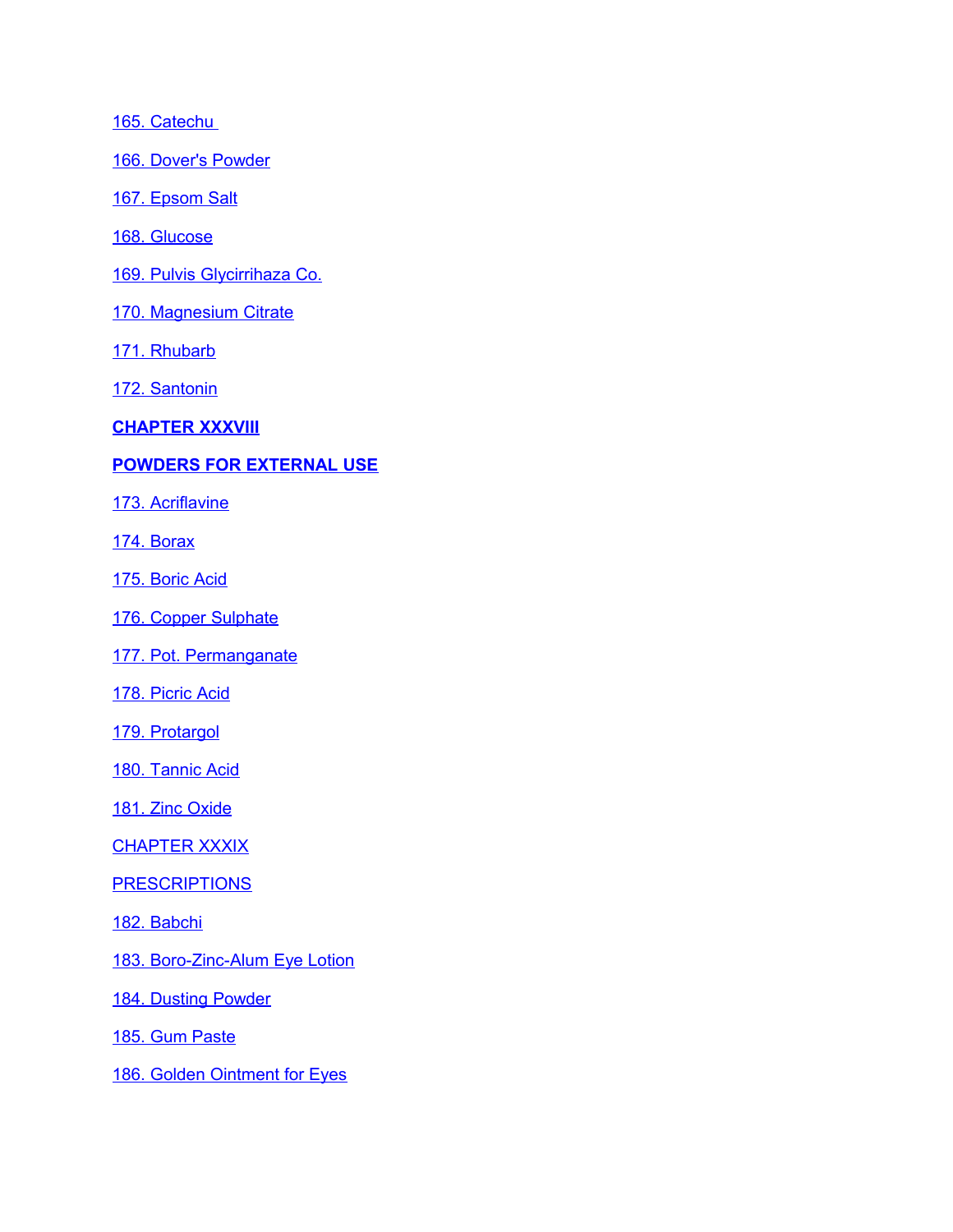[187. Mandal's Pigment](#page-228-6)

[188. Stomach Powder](#page-228-5)

[189. Tooth Powder](#page-228-4)

**[CHAPTER XL](#page-229-9)**

# **[PURGATIVES AND LAXATIVES](#page-229-8)**

[190. Black Draught](#page-229-7)

[191. Cascara Sagrada](#page-229-6)

[192. Castor Oil](#page-229-5)

[193. Confection of Sulphur](#page-229-4)

[194. Glycerin Suppository](#page-229-3)

[195. Liquid Paraffin](#page-229-2)

[196. Myrobalan](#page-229-1)

[197. Senna Leaves](#page-229-0)

**[CHAPTER XLI](#page-230-6)**

## **[TABLETS FOR INTERNAL USE](#page-230-5)**

[198. Atebrin](#page-230-4)

[199. Blud's Pill](#page-230-3)

[200. Brewer's Yeast](#page-230-2)

[201. Cibalgin](#page-230-1)

[202. Cibazol](#page-230-0)

[203. Coramine](#page-231-4)

[204. Cathartic Co. Tablet B.W. & Co.](#page-231-3)

[205. Entero-Vioform](#page-231-2)

[206. Multivite Pellet](#page-231-1)

[207. Paludrine](#page-231-0)

[208. Peps](#page-232-0)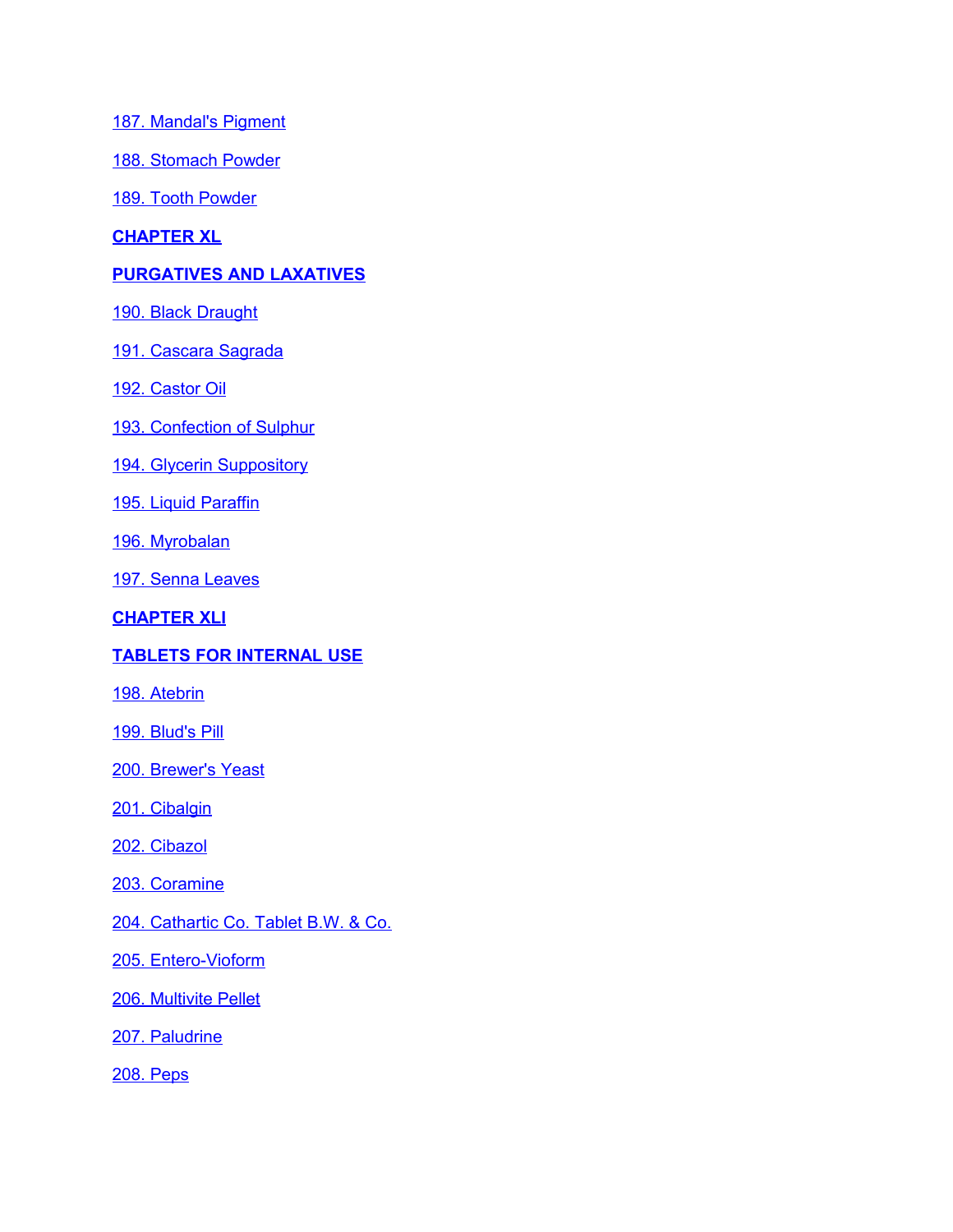[209. Penicillin Lozenges](#page-232-6)

**[CHAPTER XLII](#page-232-5)**

## **[TINCTURES FOR EXTERNAL USE](#page-232-4)**

[210. Tincture Myrrh](#page-232-3)

[211. Tincture Iodine](#page-232-2)

[212. Friar's Balsam](#page-232-1)

**[CHAPTER XLIII](#page-233-3)**

#### **[PILES, SCORPION STING, SNAKE BITE, WARTS](#page-233-2)**

[213 Piles](#page-233-1)

[Devadaalyaadi Lepa](#page-233-0)

[Arshakuthaar Lepa](#page-234-4)

[Durnaphar Lepa](#page-234-3)

[Ksheeraadi Lepa](#page-234-2)

[Shigru Mooladi Lepa](#page-234-1)

[Kaachanee Lepa](#page-234-0)

[Nimbaadi Lepa](#page-235-3)

[Turaaksheeree Lepa](#page-235-2)

[Kaisaraadi Lepa](#page-235-1)

[Ahephenaadi Lepa](#page-235-0)

[Guggulaadi Kalka](#page-236-2)

[214. Scorpion Sting](#page-236-1)

[215. Snake Bite](#page-236-0)

**[Treatment](#page-237-1)** 

**[Nature Cure](#page-237-0)** 

[Divine Cure](#page-238-1)

[216. Miracle Cure of Country Folk for Warts](#page-238-0)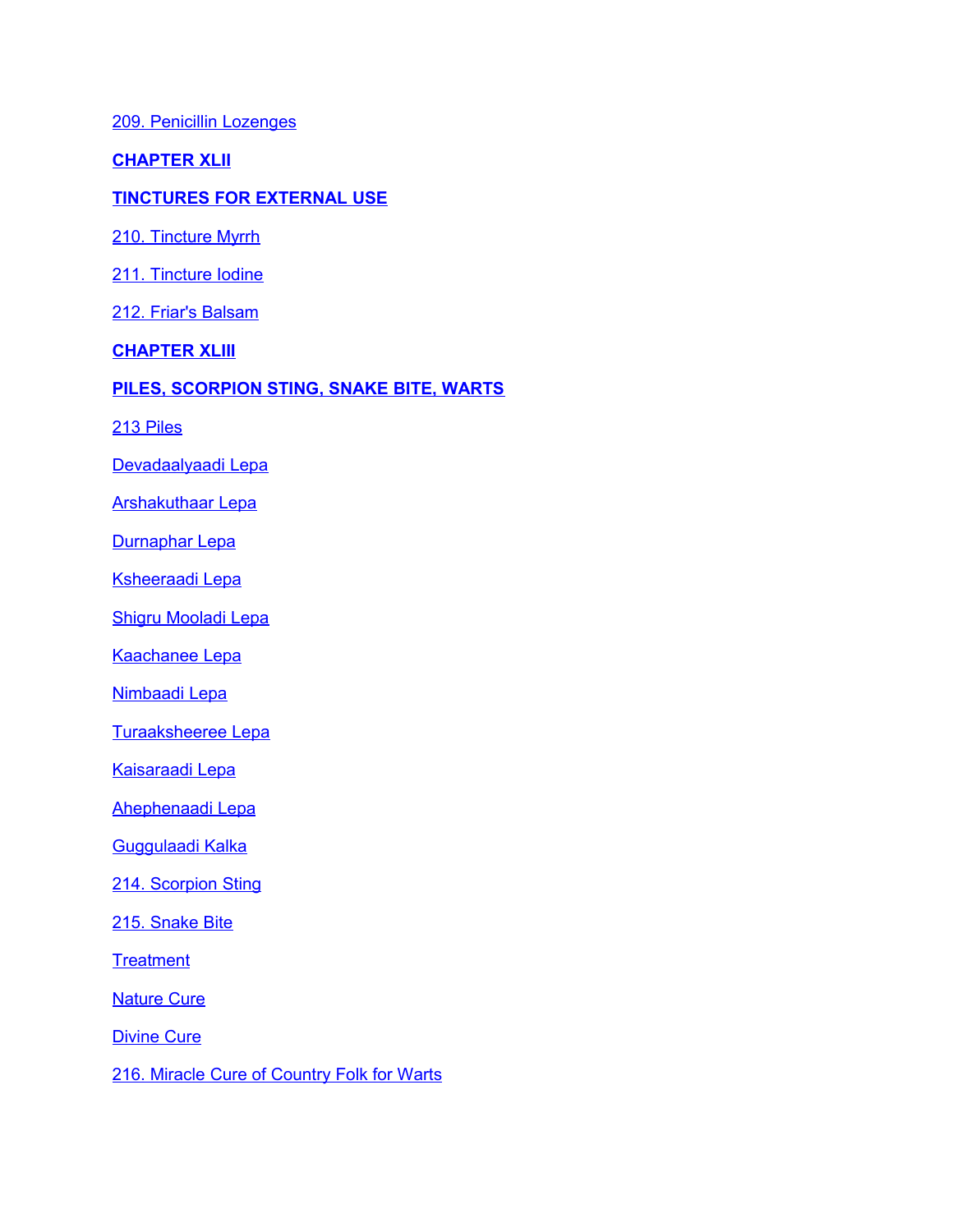## **[CHAPTER XLIV](#page-238-6)**

#### **[EQUIPMENTS FOR HOME REMEDIES CUP-BOARD](#page-238-5)**

[217. Thirteen Common Household Remedies](#page-238-4)

[Pepper Lozenges](#page-238-3)

[Camphor-tobacco](#page-238-2)

[Burnt Alum](#page-239-7)

[Mulati \(liquorice\)](#page-239-6)

[Lime Water](#page-239-5)

[Mustard Oil and Camphor](#page-239-4)

[Acetic Acid](#page-239-3)

[Anethi Water](#page-239-2)

[Curd Loaf](#page-239-1)

**[Oil of Babchi](#page-239-0)** 

[Seena Leaves \(Sonnamukhi\)](#page-240-3)

[Castor Oil](#page-240-2)

[Tincture Quinine Ammoniate](#page-240-1)

[218. Domestic Remedies for Medicine Chest](#page-240-0)

[219. Home Remedies Cup-Board](#page-241-1) 

[Equipment for Dressing](#page-241-0)

[Equipment for External Uses](#page-242-2)

[Equipment for Internal Uses](#page-242-1)

[The Appliances](#page-242-0)

[220. Common Herbs: Their Names in Different Languages](#page-243-0)

#### **[APPENDICES](#page-244-2)**

#### **[APPENDIX-I](#page-244-1)**

[1. Index to Therapeutic Action of Bazaar Drugs](#page-244-0)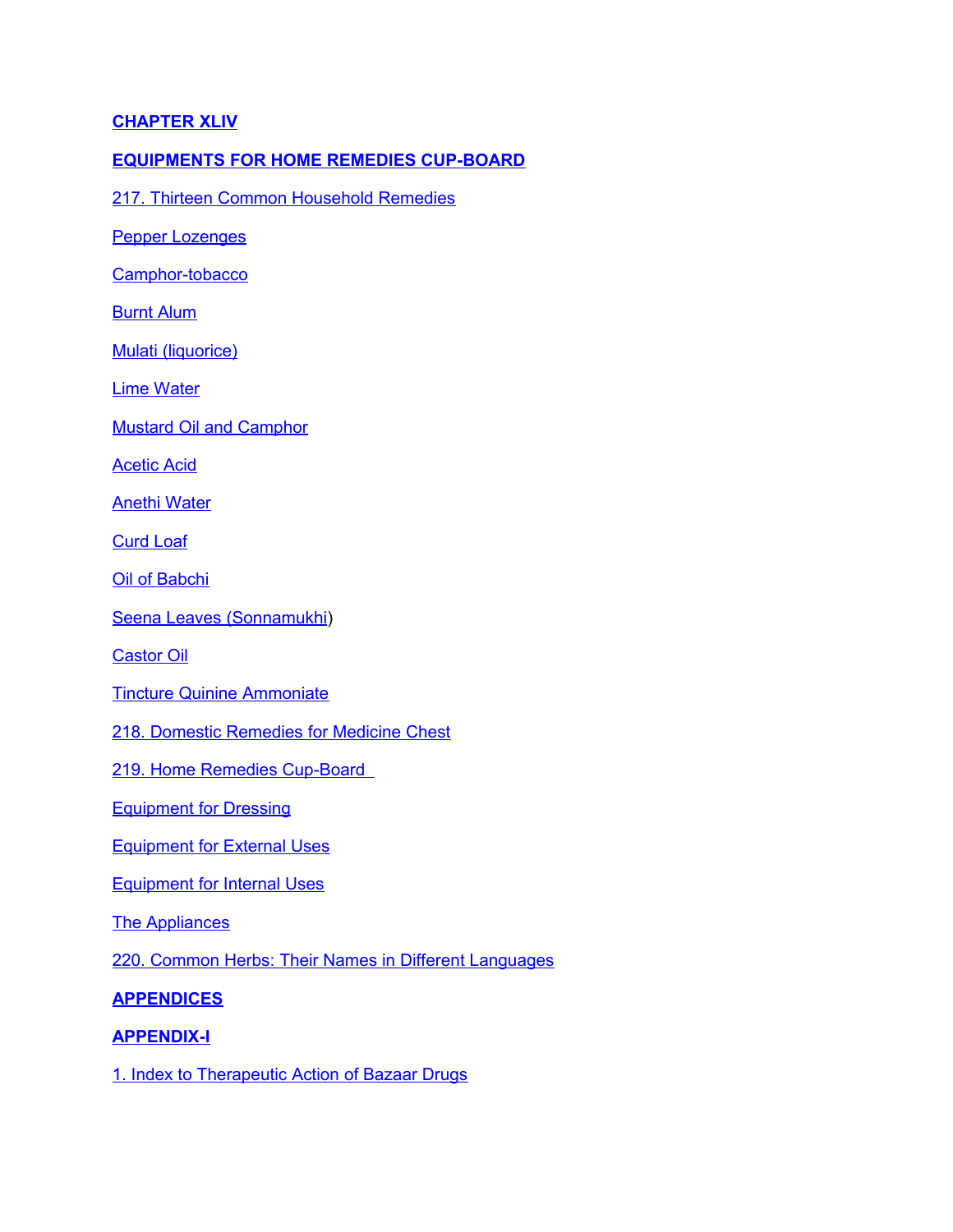- [2. Names of Bazaar Medicines](#page-249-0)
- [3. Index to Ayurvedic Drugs](#page-252-0)

# **[APPENDIX-II](#page-258-2)**

- [1. Indian Domestic Weights and Measures](#page-258-1)
- [2. Table of Indian and English Weights](#page-258-0)
- [3. Weights and Measures—I](#page-259-2)
- [4. Weights and Measures—II](#page-259-1)
- [A. Avoirdupois Weight](#page-259-0)
- [B. Measures of Capacity](#page-260-3) .
- [C. English Domestic Measures](#page-260-2)
- [D. Weight for Solids](#page-260-1)
- [E. Measures for Fluid](#page-260-0)
- [5. Weights and Measures—III](#page-261-3)
- [A. Apothecaries' Weights](#page-261-2)
- [B. Apothecaries' Measures](#page-261-1)
- [C. Metric Units](#page-261-0)
- [D. Indian Weights](#page-262-2)
- [E. Domestic Measures](#page-262-1)

# **[APPENDIX-III](#page-262-0)**

[Simple Veterinary Treatment at Home](#page-263-0)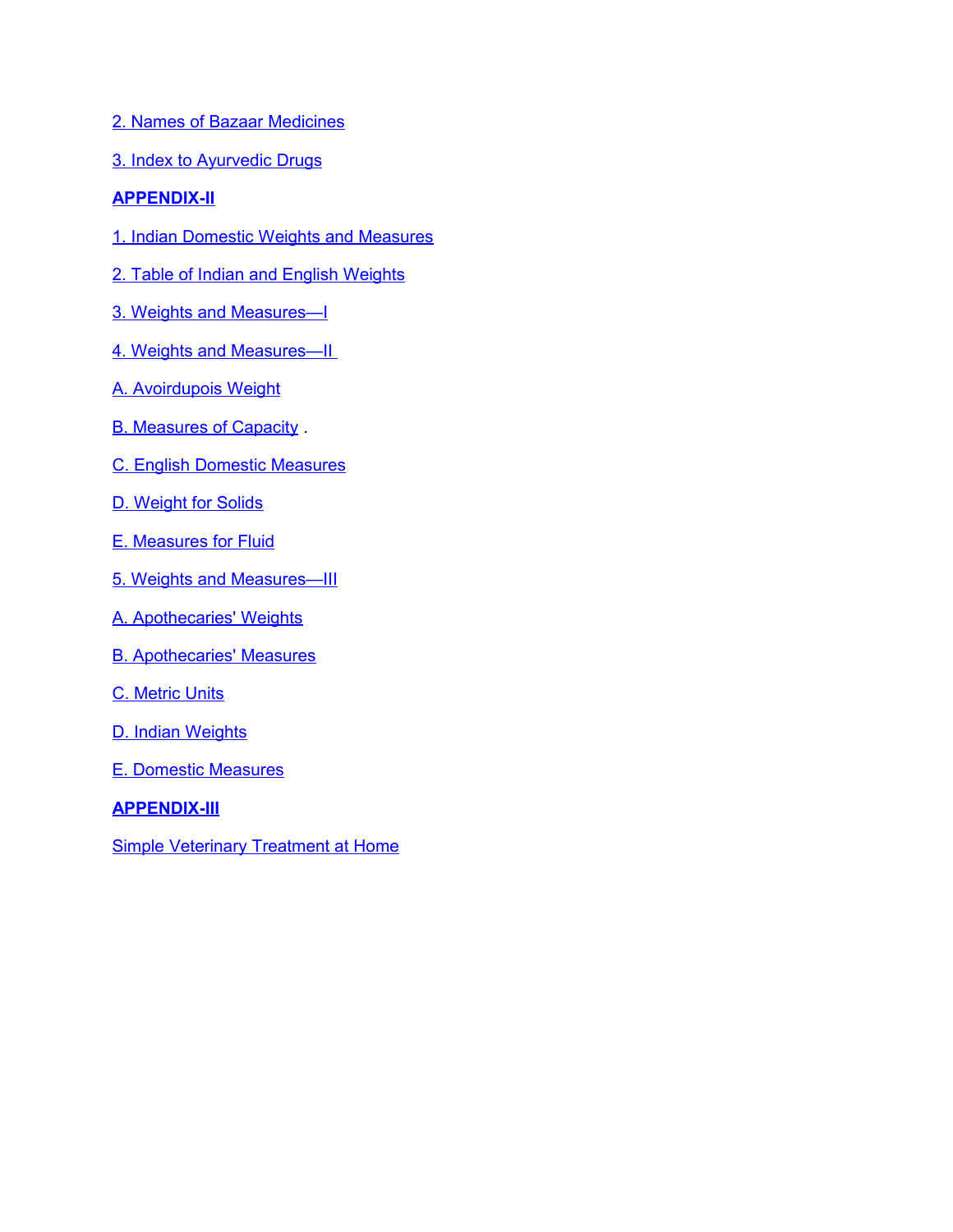#### <span id="page-34-0"></span>**PREFACE**

Everyone should possess an elementary knowledge of home remedies. Even this elementary knowledge of home remedies will go a long way in alleviating a diversity of human suffering and saving valuable lives. All cannot afford to pay the doctor's bill and purchase costly patent medicines. The results achieved by "Chamberlain's Cough Remedy" or "Venos Lightening Cough Cure" can be very easily obtained by a decoction of the vegetable Ladies-finger at the cost of a few pies, or a lozenge made out of black pepper, sugar-candy, liquorice and honey.

This book supplies a handy list of "Home Remedies" and a list of very useful, practical, potent prescriptions made up from them. There are very good prescriptions for diarrhoea, dysentery, fevers, malaria, indigestion, flatulence, constipation, debility, influenza, bronchitis, cough, scurvy, rheumatism, biliousness, liver, kidney, lung troubles, etc.

In places where there are no dispensaries, "Home Remedies" will come to your help, and guide you like an able Family Physician. Prakriti or Mother Nature has been very, very kind and beneficent. She has placed valuable potent herbs and plants at your backyard, immediate neighbourhood and garden. Make use of these herbs and be healthy and strong.

Equip your household, domestic, medicine chest with preparations like dysentery powder, diarrhoea powder, cough lozenges, constipation powder, pills, etc. Your whole family will be immensely benefited.

Rural dispensaries can give you a great deal of medical relief at a very little cost if "Household Remedies" or Bazaar medicines are intelligently, judiciously and largely used.

In the Medical Schools and Colleges in India, Europe and America, the students should get a knowledge of Indian plants, herbs and drugs, during their course of study of Materia Medica. There is a great potency or potentiality in each of In-dian herbs and plants. Many plants have very great therapeutic value.

Zandu Pharmaceutical Works, Bombay, and Alembic Chemical Works, Baroda, are manufacturing many valuable preparations out of the Indian herbs and plants. Still big manufacturing and pharmaceutic chemists are needed in India and the whole world at large who can make and standardize prepa-rations and put them on the market.

Free India should start now many Ayurvedic laboratories in different parts of India to manufacture various Ayurvedic preparations and send them to different parts of the world and should have Ayurvedic conquest. Ayurveda will surely have tri-umph over other systems of medicine as the preparations are very potent, cheap and produce lasting effect and permanent cure.

A doctor should have a very large Vedantic heart and broad tolerance. He should see good in every system of medi-cine. He should welcome good from each system and utilise it in the treatment of his patients. Every individual has a peculiar temperament. Allopathic drug that suits one temperament will not be suitable to another person. Homeopathy suits X, allopathy suits Y and Ayurveda suits Z. And as such a synthetic doctor can do more good to the patients by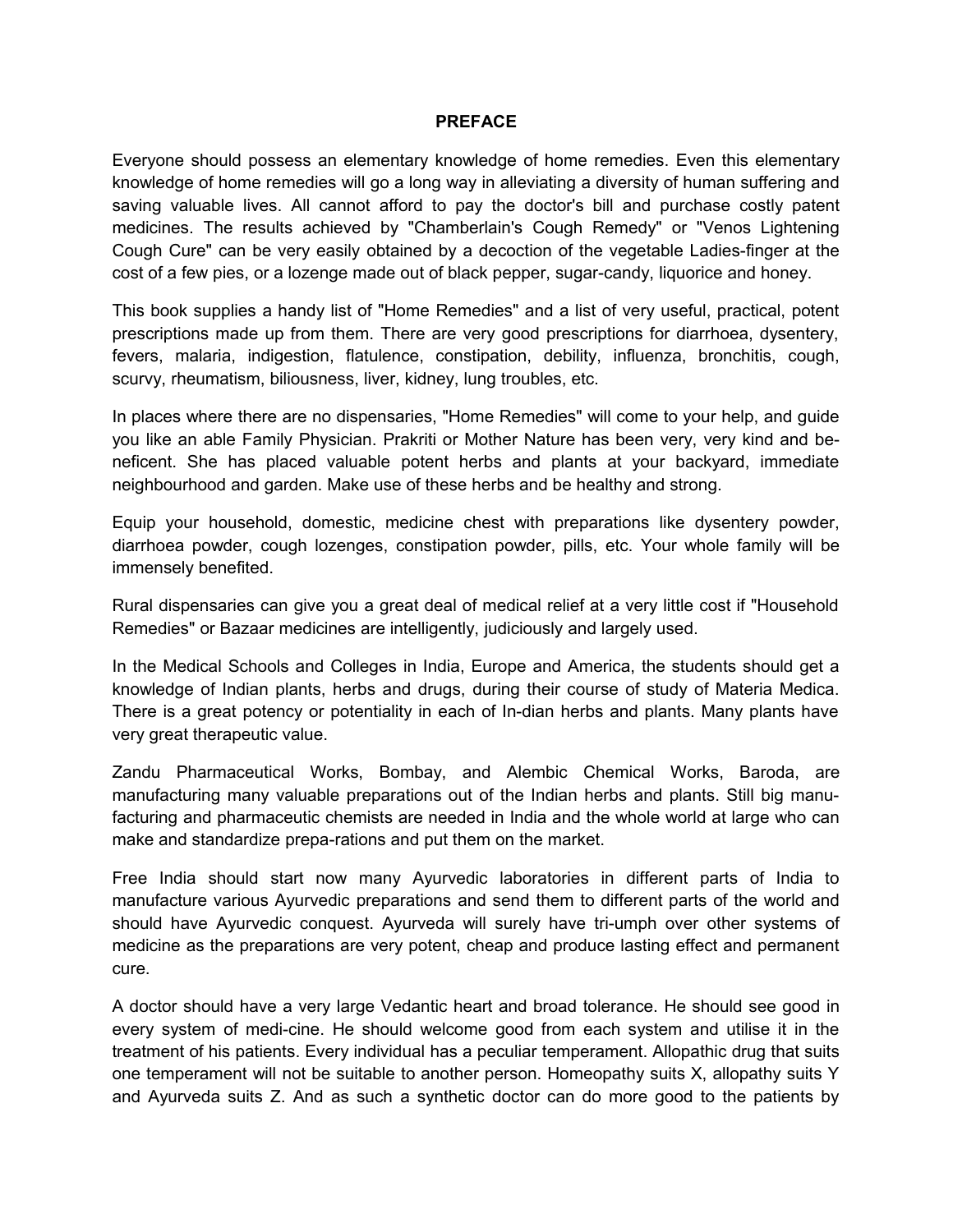taking recourse to different systems. Every doctor should have a synthetic knowl-edge of all systems. Every doctor should have a perfect knowl-edge of the Indian plants and herbs. Then they can attend well to the health of the patients and their families.

It is hoped that this handy book will be of great help to the householders, rural doctors and the general practitioners as well.

## <span id="page-35-0"></span>**INTRODUCTORY**

#### **THE INDIAN MEDICINAL HERBS**

The central fact of Indian Culture is its conception of the spiritual Ideal. Its core and essence is the fundamental belief that the attainment of perfection is the sole purpose of man's life. Thus the worth and value of all the other parts and aspects of our life is estimated and equated in terms of their utility in serving this central Ideal. The value of human birth and body was accepted because man's body was recognised as the su-preme instrument through which to strive for reaching life's great consummation. The ancient Seers, the Rishis of wisdom, therefore, spared no pains in carefully evolving a great system of medicine to help to keep this precious instrument, i.e., the human body, in perfect trim. The maintenance of the body in proper disease-free condition and perfect health was a sacred duty of man, for it constituted the primary means of all attain-ments because, "Health is the supreme root of attainment of the Good Life, of all wealth, fulfilment of cherished desires and ultimate Liberation". The intuitive sages of India were in full awareness of this important fact; for, notwithstanding their lofty idealism they had the admirable faculty to be intensely practical and thorough.

The Indian Seers in the past have devoted special atten-tion to the study of health, disease and therapeutics. They have worked upon Ayurveda or the science of Life as another Veda.

Ayurveda believes in treatment by herbs which form its mainstay. The greater part of the treatment of Ayurvedic practi-tioner is by medicinal herbs. How very minute and how thor-oughly scientific is their study of these herbs and their characteristics is amply evidenced by the scholarly treatises of these ancient scientists in which subjects they have given us the results of their admirable researches.

Besides this evidence, the very fact of these herbal medi-cines continuing to be widely used with remarkable success, even up to this day, by quite modern Ayurvedic medical practi-tioners all over India, is a patent proof beyond any doubt about the high and enduring merits of this system of therapeutics.

The high development and specialisation of herbal medi-cation in this country has been a direct outcome of the fact that due to her vastness and fertility, India had the unique advan-tage of possessing a wide range of climatic, geographical and geological conditions wherein came to flourish an infinite vari-ety of numerous, rare and precious herbs. The ancient seer scientists were ardent lovers of nature and dwellers of the syl-van forests, and as such, had wonderful scope for close obser-vation of the rich herbal wealth of the vegetable kingdom. Theirs has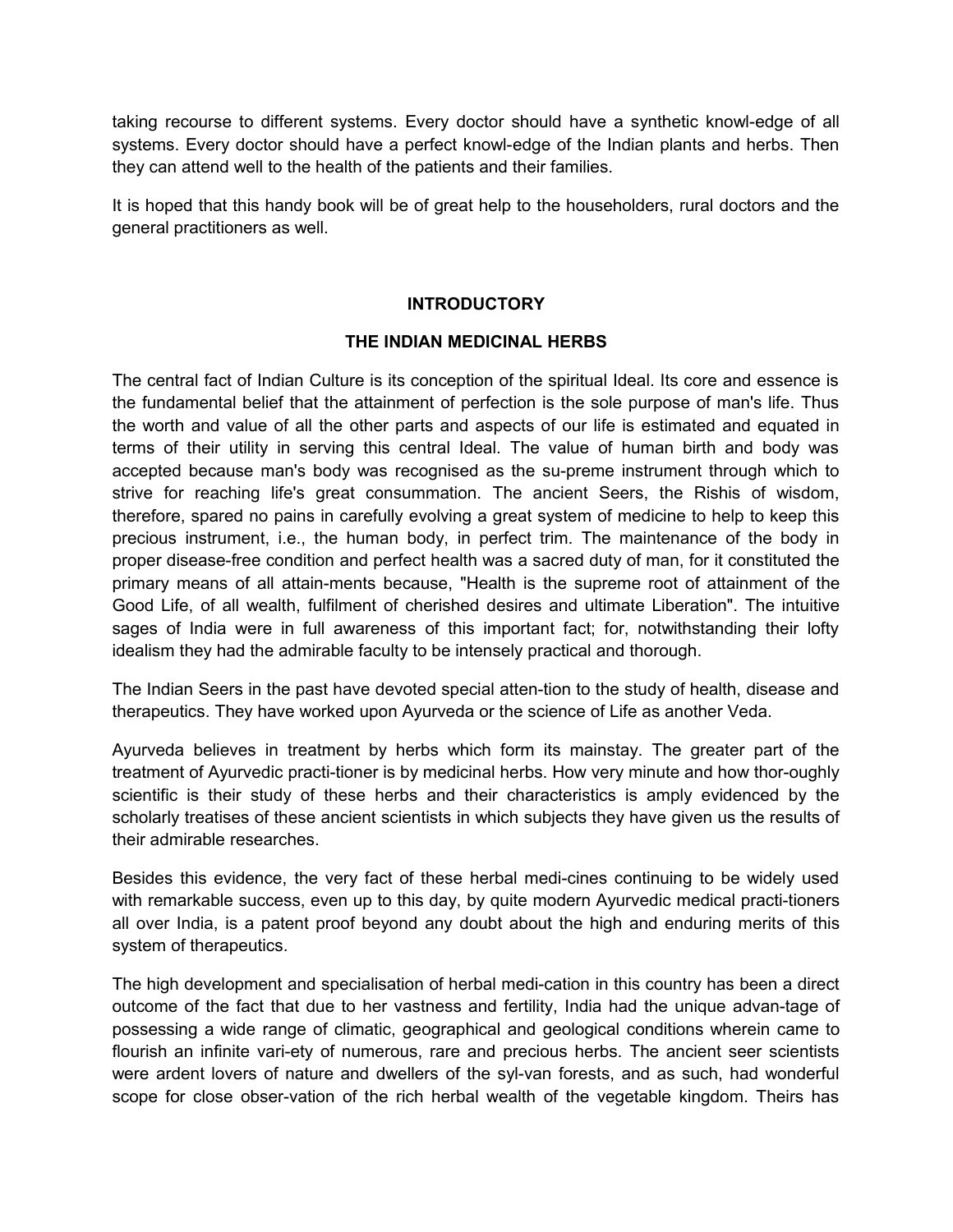been a critical examination and study of almost all the important medicinal herbs. Thus a good deal of literature, deeply interesting and greatly informative, came into being on this branch of knowledge. One of the greatest authorities upon this subject is the illustrious author Charaka whose invaluable work, the "Charaka-Samhita" is still accepted as the standard classical work on medicine. It forms by far the most exhaustive treatise, and in it Maharshi Charaka gives nearly fifty different groups of medicinal herbs, naming ten herbs under each group. These fifty groups or ganas, he considers as being quite sufficient for the purpose of the average medical practitioner. Another great authority, the able author Sushruta, who is ranked equal with Charaka, has mentioned about 760 herbs which he has divided into thirty seven ganas or groups in accor-dance with certain common characteristics. His masterly work was translated into Arabic as early as twenty centuries ago somewhere about 800 A.D. Later, translations into Latin and German also appeared. Charaka's works too were translated into Arabic and references are made in several Latin works of eminent Western physicians.

The grouping of these medicines by these writers reveal an astonishing knowledge of pathology and diseases thera-peutics, of the savants of so ancient a period. In the wide range of these grouping are included Anaesthetic, Anabolic, Anthelmintic, Anemetic, Anodyne, Antibromic, Anticolic, Anti-fat, Antasthmatic, Anticholeric, Antiscorbutic, Antihy-pnotic, Anuretic, Antipyretic, Antipsoric, Antiphlegmagogue, Antispasmodic, Astringent, Aphrodisiac, Antitoxic, Cathartic, Calmative, Cholagogue, Carminative, Constringent, Cosmetic, Demulcent, Diaphoretic, Diuretic, Emetic, Drastic, Emmenagogue, Epispastic, Expectorant, Epulotic, Frigorific, Fat-producer, Flatus-Producer, Fat-former, Galactagogue, Haemostatic, Hypnotic, Hydragogue, Liquefacient, Lithonlytic, Laxative, Parturifacient, Phlegmagogue, Purgative, Inebrient, Rejuvenascent, Refrigerant, Rubefacient, Restorative, Siala-gogue, Sedative, Semen-improver, Stypic, Tonic, Vermibarous, Stomachic, Spermatopoietic, Voice-improver etc. A disciple of the great Charaka, Agnivesha by name, enumerates many more classes of medicines besides those mentioned above. The "Bhava-Prakasha" of Bhava Misra (another important writer on medicinal herbs) further adds certain valuable medi-cines. New light is thrown upon a number of these medicines in the "Aatankatimirabhaskara" a comparatively recent work of considerable size by some Ayurveda Acharya belonging to the eighteenth century. An even more recent author Pundit Godbole has published in the later half of last century his "Nighantaratnakara" epitomising all the previous works on Materia Medica with nearly fifty new herbs added, as the result of fresh research.

The high potency and curative value of the Indian medici-nal herbs have, for long, been well recognised in countries out-side India. Even so, as far back as previous to the Christian Era, ancients like Hippocrates recommended Indian herbs in their medical treatises. The Greek physician Dioscordes (100 A.D.) speaks well of the numerous Indian plants, the medicinal virtues of which he had thoroughly investigated before incorpo-rating them into his famous Materia Medica. Later on the Physi-cians who came in the train of the Mohammedan conquerors were quick to perceive the great potency and worth of the In-dian medicines, and began to make use of them without hesita-tion. Mohammed Akbar Arzani, the Court Physician of Emperor Aurangazeb and Nuruddin Mohammed Abdulla Shirazee, the personal Hakeem to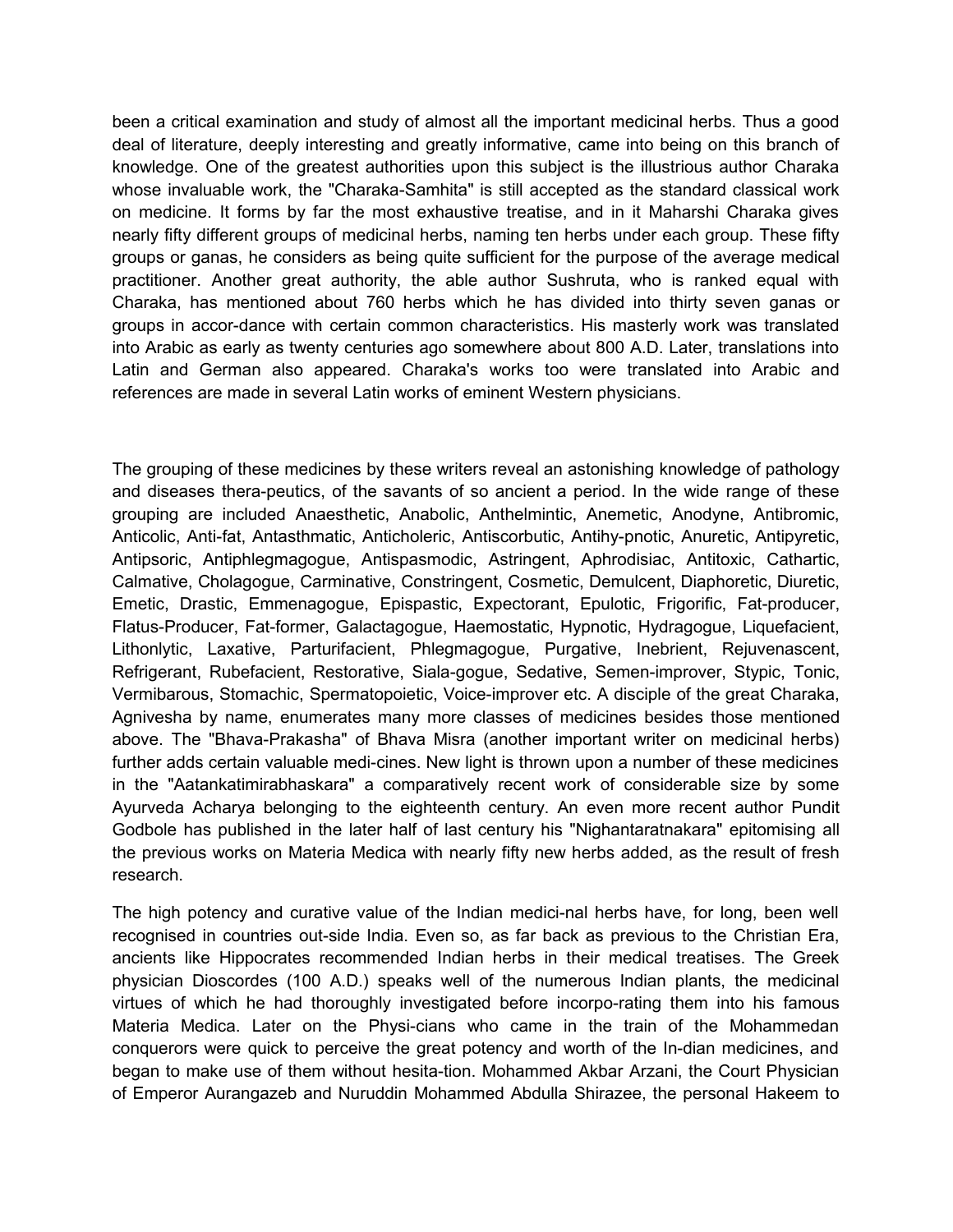the great Shah Jehan have both included numerous efficacious medicines from the Ayurveda Materia Medica into their famous works on medicine. And a glance at the "Allopath's Pharmacopeia" today will be enough proof that the Indian herb has fully lived upto its reputation as potent heal-ers.

There is a special reason why medicinal herbs constitute the most invaluable sovereign remedy for every ailment. It is because they contain in them the 'curative element' in its most vital, potent, and withal, easiest state. This is brought about by the following factors: the herbs are God sent apparatuses en-dowed with the unique capacity for converting valuable inor-ganic ganic earth-salts, chemicals and minerals into organic substances eminently suitable for complete absorption into the human system. The cells in the human body are vital tissues. Chemical drugs are inert matter. They are never fully absorbed into the human system and fail to go to the root of the trouble and effect a radical cure. In herbs we have vital substances that actually get absorbed into the very core of our tissues. The es-sence of herbs is the vital substance. These remedies go to the very root of the disease and remove it in toto as they are assim-ilated into the cell of the human system. They are also, in a way, in predigested form because they come from the soil, specially energised by potent rays of the sun and the gases of the atmo-sphere. Thus, these herbal essences get purified and irradi-ated during the hours of day light and, in addition, store up the healing potencies of the lunar rays at night. The latter infuse the herb with marvelous curative properties. Furthermore, the herb forms the medicine par excellence as it is infused by a life-prin-ciple drawn out of the power of the Panchabhutas or the five fundamental elements, i.e., earth, water, fire, air and ether. The physical frame of man is a combination of these five, and hence, the herbal extract is the nearest approach to the most ideal combination for administration. The secret of the marvel-lous and almost miraculous curative potencies of the herb, is the presence in them of a supraterrestrial force, i.e., the solar energy. The Sun is the source of cosmic energy. It is the source of the mightiest healing power known to mankind. Hindu seers have regarded the Sun as Divine in nature. And the only substance known in nature that possesses the capacity of stock piling solar energy in the form of a usable essence is the plant chlorophyll. Precisely, therefore, herbs are said to possess di-vine potency termed by Hindus as Divya Shakti.

The study of herbs is of absorbing interest. Their adminis-tration is also simple, compared to the elaborate and compli-cated process of other pharmacopoeias. It is now an established fact that the science of herbal cure is not experi-mental. Its high merits and practical utility have long been put to severe tests by the Rishis and practitioners of the past whose researches and practical therapeutical findings have been mi-nutely recorded for us in their illuminating treatises. Therein we find their minute study of the herbs; their characteristics, habi-tat, conditions for their healthy growth, their appearance, the time of highest potency etc. The proper season for gathering the herbs, the localities from which they should be collected and the right method of processing them, isolating the active principle and preserving it, are all accurately and scientifically detailed. One noteworthy point in the naming of these Indian medicinal herbs is that in great many cases their very names are descriptive of the specific character or prominent appear-ance of the plant. This becomes an effective means for the easy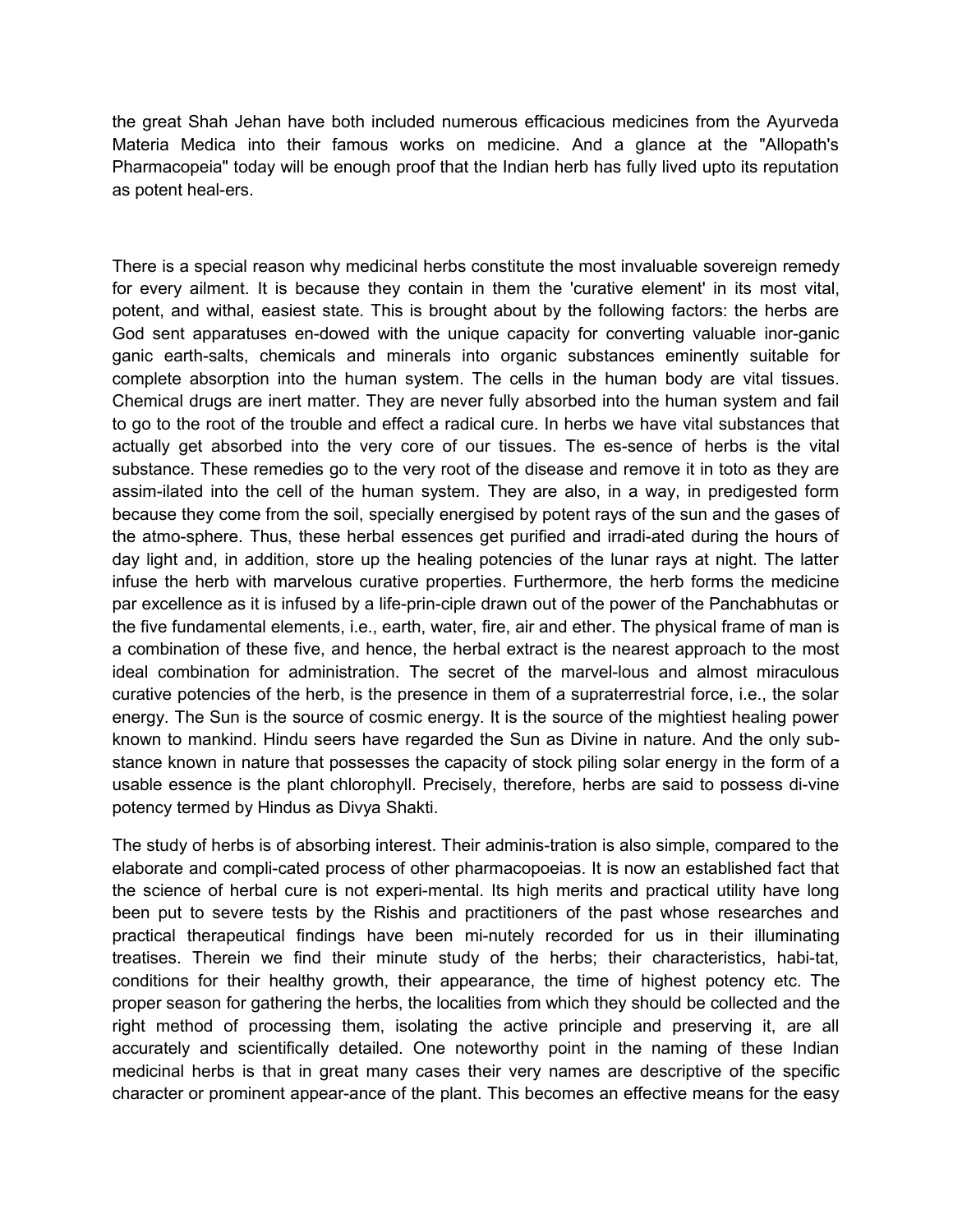identification of the particular herb. Thus, for instance, Acores Calamus has the name Ugragandha (strong-odour), for it is characterised by very pungent smell. The name Vatsa-nabha (calf's navel) describes the plant Aconitum ferox because its root resembles the umbilical cord of a calf. Tribulus Terrestris is referred to by the significant name Trikantaka (three-thorned) as its fruit contains three prickles. Ricinus Communis goes by the name Chitrabija (spotted seed) due to its seed being speckled by white or brown patches. Datura Alba is named Ghantapushpa (bell-flower) due to the shape of its flowers. The long and cylindrical podded Cassia Fistula gets the name Deerghafala (long fruit) and the plant Sapindus Emarginatus is called Bahuphena (very foamy) because its berries produce a rich soapy lather when rubbed and shaken with water.

A full study of all the herbal medicines is not a possibility in the introductory note. The interested reader can gather some idea of the precious gems that are to be found in the mine of this Ayurvedic Materia Medica.

India has ever been evolving art after art, science after sci-ence as her contribution to the common heritage of all the na-tions of the world. Her greatest gift to the world is the gift of the spiritual science of Self-perfection. Next to it I would place this science of Life, the Ayur-veda as a precious gift to be carefully developed and broadcast to all nations. It is a national duty of every Indian.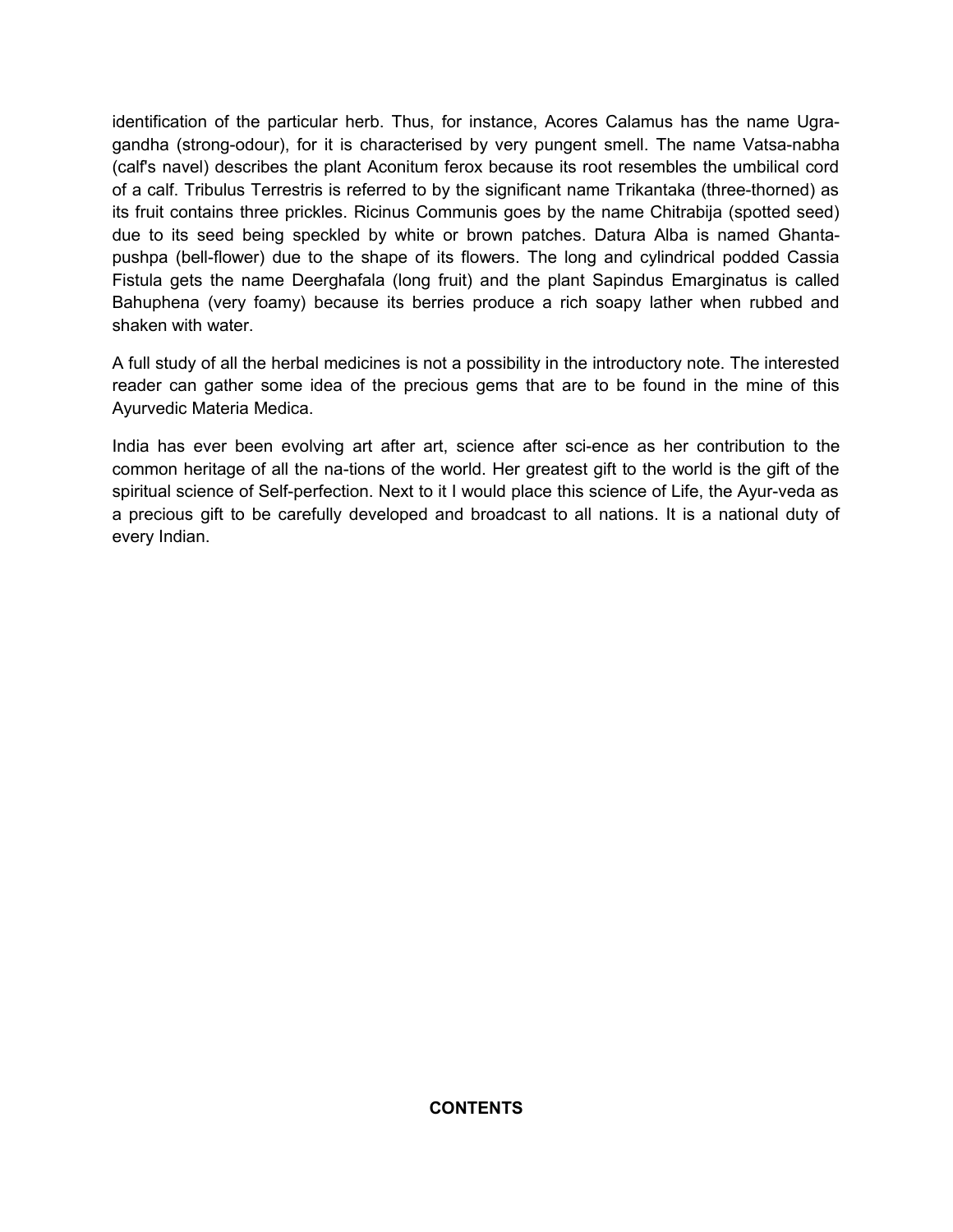| Preface                                                                                                |                   | 6  |
|--------------------------------------------------------------------------------------------------------|-------------------|----|
| Introductory: The Indian Medicinal Herbs                                                               |                   | 8  |
|                                                                                                        | Part-I            |    |
|                                                                                                        | <b>Section-I</b>  |    |
|                                                                                                        | <b>Chapter-I</b>  |    |
| 1.Abrus<br>(i) Description<br>(ii)Syrup Abrus. Co<br>(iii)Uses of Leaves                               |                   | 41 |
| (a) Abrus Leaves Extract<br>(b)Cooling Bathing Oil<br>(iv)Uses of Seed                                 |                   |    |
| 2. Acacia Arabica<br>(i)Description<br>(ii) The Gum and the Twig                                       |                   | 43 |
| (iii) Babul Bark Decoction<br>3. Agati Grandiflora<br>(i) The Uses of Leaves<br>(ii) The Uses of Juice |                   | 44 |
|                                                                                                        | <b>CHAPTER II</b> |    |
| 4.Ajowan<br>(i) Ajowan: It's Usefulness                                                                |                   | 45 |
| (ii) Its Properties and Preparations<br>5.Aloes<br>(i)Its Varieties                                    |                   | 46 |
| (ii) It's Properties & Uses<br>6.Alum<br>(i)Description                                                |                   | 47 |
| (ii)Uses of Alum                                                                                       |                   |    |
| 7.Amla<br>(i)Description<br>(ii) Amla Sherbet                                                          |                   | 48 |
| (iii)A Laxative<br>8.Anise<br>(i) Digestive Powder                                                     |                   | 50 |
| (ii) Aqua Anise<br>(iii)For Cough<br>(iv)A Digestive Power                                             |                   |    |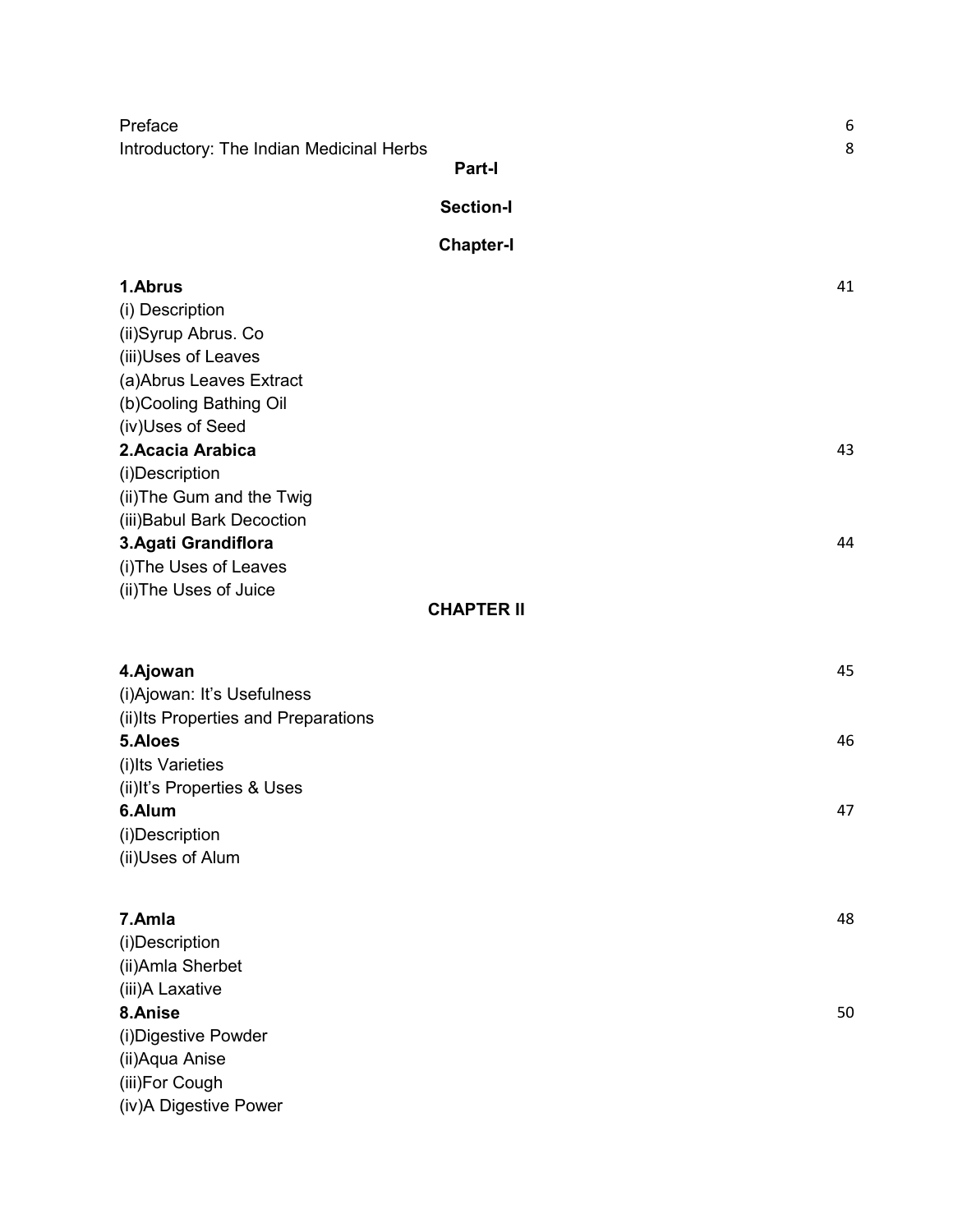(v)A Gentle Laxative **9.Arai Keerai** 51 (i)Introductory (ii)Uses of Arai Keerai

## **CHAPTER III**

**10.Asafoetida** 52 (i)Some Particulars (ii)For Wind and Colic Bowels (iii)Asafoetida Enema (iv)For Hysteria (v)A Good Digestive Powder (vi)Asafoetida Ear Drops (vii)For Scorpion Sting **11.Asoka** 54 (i)Description (ii)For Dysentery (iii)Asoka Decoction (iv)Asokarishta (Asokamritam) (v)Asoka Ghrita **12.Astercantha Longifolia** 55 (i)Description (ii)Kokilaksha Decoction (iii)Kokilaksha Infusion (iv)Aphrodisiac Tonic

## **CHAPTER IV**

| 13.Aswagandha                       | 56 |
|-------------------------------------|----|
| (i)Description                      |    |
| (ii) Aswagandha Choorna (Powder)-1  |    |
| (iii) Aswagandha Choorna (Powder)-2 |    |
| (iv) Aswagandha Choorna (Powder)-3  |    |
| (v)Aswagandha Decoction             |    |
| (vi)Aswagandha Paste                |    |
| (vii) Aswaagandhadi Pills 5-Grains  |    |
| (viii)Aswagandha Arishta-1          |    |
| (ix)Aswagandha Arishta-2            |    |
| (x)Aswagandhi Ghritam               |    |
| (xi)Aswagandha Lehyam               | 60 |
| <b>14.Atis or Atees</b>             |    |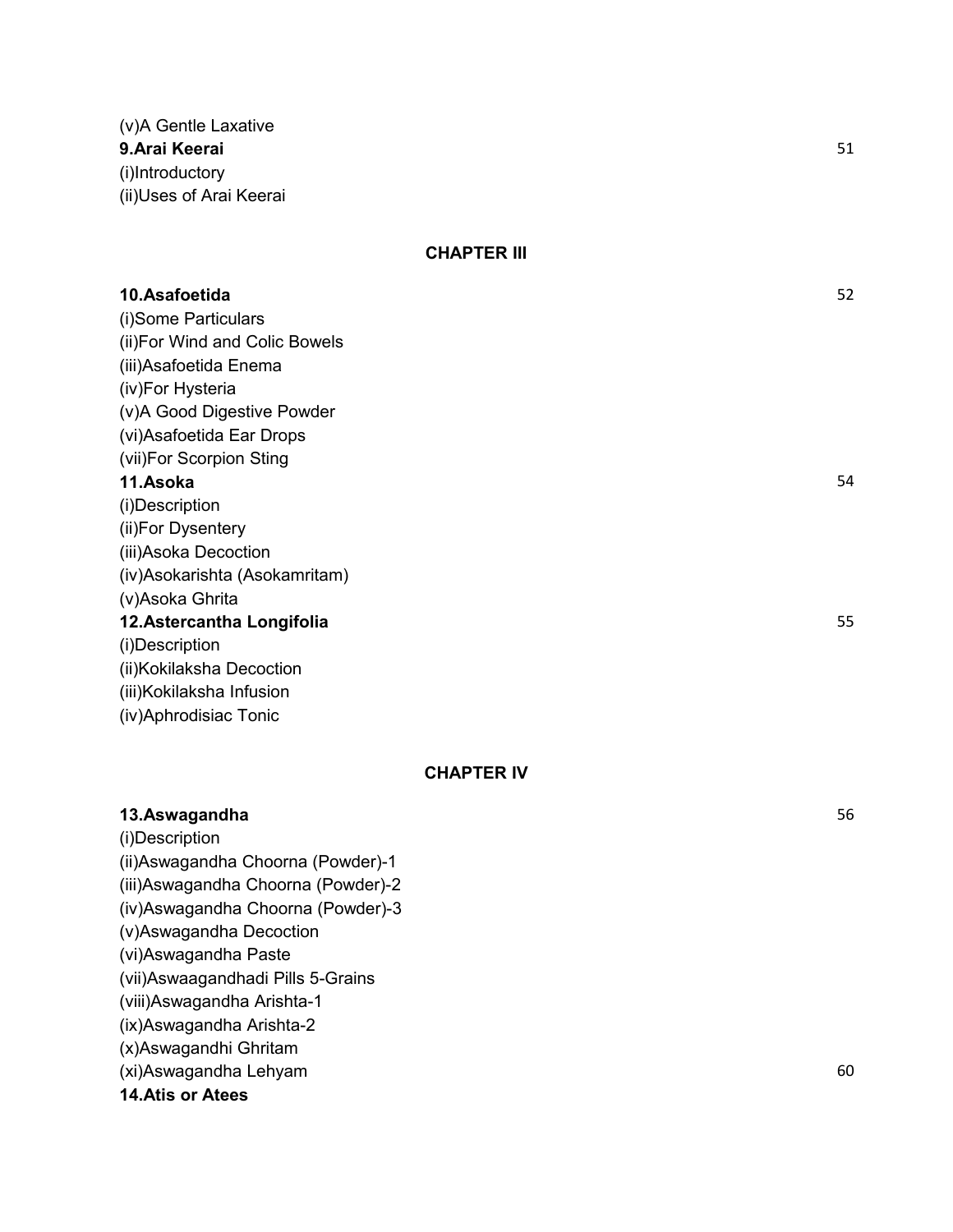| (ii)Atis Powder<br>(iii)Atis with Sugar<br>(iv) Atis with Honey               |                  |
|-------------------------------------------------------------------------------|------------------|
| (v) Atis Co. Decoction                                                        |                  |
| (vi)Compound Atis Powder                                                      |                  |
|                                                                               | <b>CHAPTER V</b> |
| <b>15. Babchi Seeds</b><br>(i) A Reputed Ayurvedic Medicine For<br>Leucoderma | 61               |
| (ii) The Seeds, The Oil, The Tablet                                           |                  |
| 16.Barley                                                                     | 63               |
| (i)A Nutritive Food for the Anaemic                                           |                  |
| (ii) Manifold Utility of Barley Water                                         |                  |
| (iii) Pearl Barley and the Powder                                             |                  |
| <b>17.Bel Fruit</b>                                                           | 63               |
| (i) Uses of the Half-Ripe Fruit                                               |                  |
| (ii) Uses of the Unripe Fruit                                                 |                  |
| (iii) The Pulp, The Leaf & The Root                                           |                  |
| (iv)Prescriptions                                                             |                  |

(i)Description

# **CHAPTER VI**

| 18. Betel Leaf                     | 66 |
|------------------------------------|----|
| (i) Uses of the Leaf               |    |
| (ii) Betel Poultice                |    |
| (iii) Betel Leaf-Ginger Juice      |    |
| (iv)Songsters' Friend              |    |
| (v) Betel Juice and Golochan       |    |
| (vi)Betel Decoction                |    |
| (vii) Betel Suppository            |    |
|                                    |    |
| 19. Betel Nut                      | 68 |
| (i)Uses                            |    |
|                                    |    |
| (ii) Powder for Diarrhoea          |    |
| (iii) Areca Nut Decoction          |    |
| (iv) Areca Nut Tooth Powder        |    |
| (v)Compound Areca Nut Tooth Powder |    |
| (vi) Areca Root Decoction          |    |

(viii)For Round and Thread-Worms

**20.Bilwa Tree** 70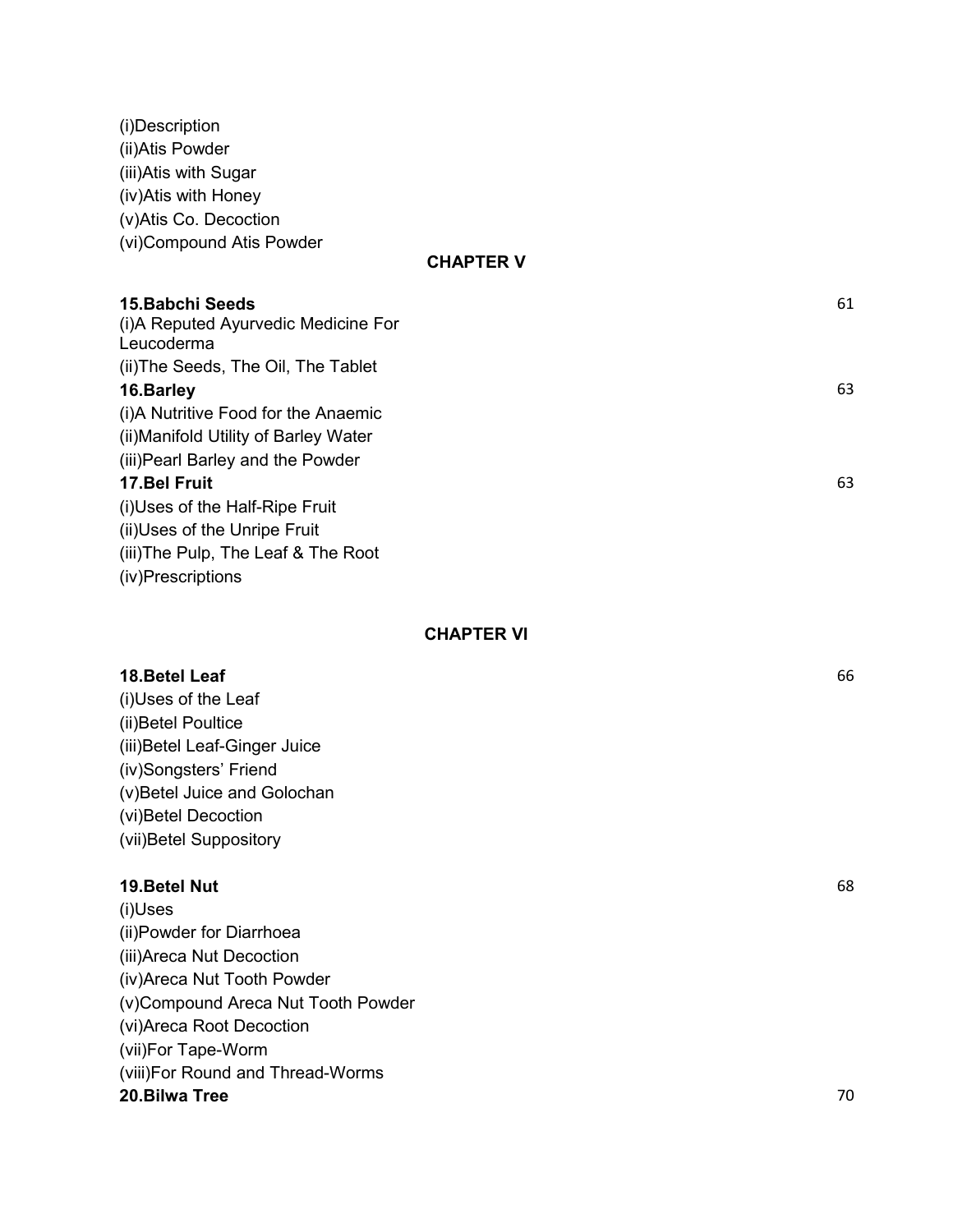(i)Its Properties (ii)Its Uses (iii)Parts Used (iv)Medical Preparations

#### **CHAPTER VII**

#### **21.Black Pepper** 72

(i)Properties and Uses (ii)Cholera Pill (iii)Digestive Powder (iv)Pepper Confection (v)Pepper Infusion (vi)Pepper Tulsi Tea (vii)For Growing Hair **22. Bonduc Nut** 73 (i)Description (ii)Bonduc Seed Powder (iii)Bonduc Seed Tooth-powder (iv)Bonduc Seed Powder with Asafoetida (v)Bonduc Leaf Poultice

#### **23.Borax** 75

(i)Description and Uses (ii)Glycerine-Boracis (iii)Mel Boracis (vi)Plain Borax (v)Borax Dehydrated

#### **CHAPTER VIII**

# **24.Butea Seeds-I** 76 (i)The Leaf and the Seed (ii)For Round-worm, Tape-worm, Ulcers **25.Butea Seeds-II** 77 (i)The Powder, The Leaves and The Gum (ii)For Cobra Poison (iii)Bark Decoction (vi)Decoction of Butea Leaves (v)Butea Root (Palas-ka-ark) (vi)Butea Bark (For Snake Bite) (vii)Butea Flower (viii)Butea Gum Powder (Bengal Kino)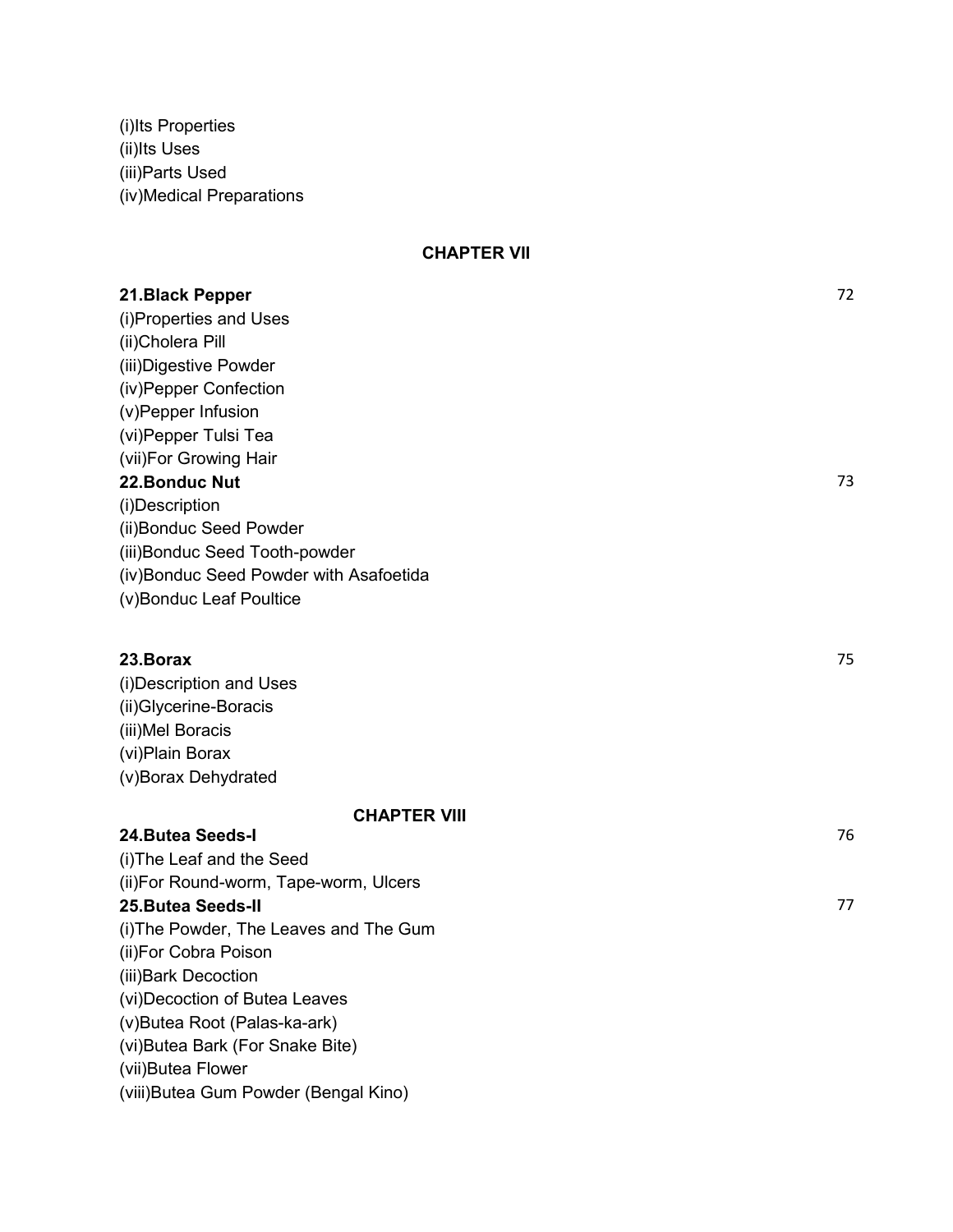(ix)Butea Leaf

| <b>CHAPTER IX</b>            |    |
|------------------------------|----|
| 26.Buttermilk                | 80 |
| (i)Description               |    |
| (ii)Its Medicinal Qualities  |    |
| (iii) Properties and Uses    |    |
| 27.Camphor                   | 81 |
| (i)An Anaphrodisiac          |    |
| (ii) An antigalactagogue     |    |
| (iii)An Antiseptic           |    |
| (iv)For Pains                |    |
| (v)An Anti-Spasmodic         |    |
| (vi) The Many Uses           |    |
| 28.Capsicum                  | 82 |
| (i)Properties and Contents   |    |
| (ii) Capsicum Gargle         |    |
| (iii)Capsicum Pill           |    |
| (iv)Capsicum Decoction       |    |
| (v)Capsicum Lozenge          |    |
| (vi)Capsicum Liniment        |    |
| (vii)Capsicum Powder         |    |
| (viii)Capsicum Ointment      |    |
| 29. Caraway Seeds            | 84 |
| (i) Caraway Digestive Powder |    |
| (ii) Pancha-Deepagni Lehiam  |    |
| (iii) Caraway Water          |    |
| (iv) Digestive Powder        |    |

#### **CHAPTER X**

## **30. Cardamom** 86

(v)Borax Dehydrated

(i)Digestive Powder—I (ii)Cardamom Decoction (iii)Digestive Powder—II (iv)Compound Cardamom Powder (v)Cardamom Ghee (vi)Cardamom Co. Pill **31. Cassia Alata** 88 (i)Dadmurdan Ointment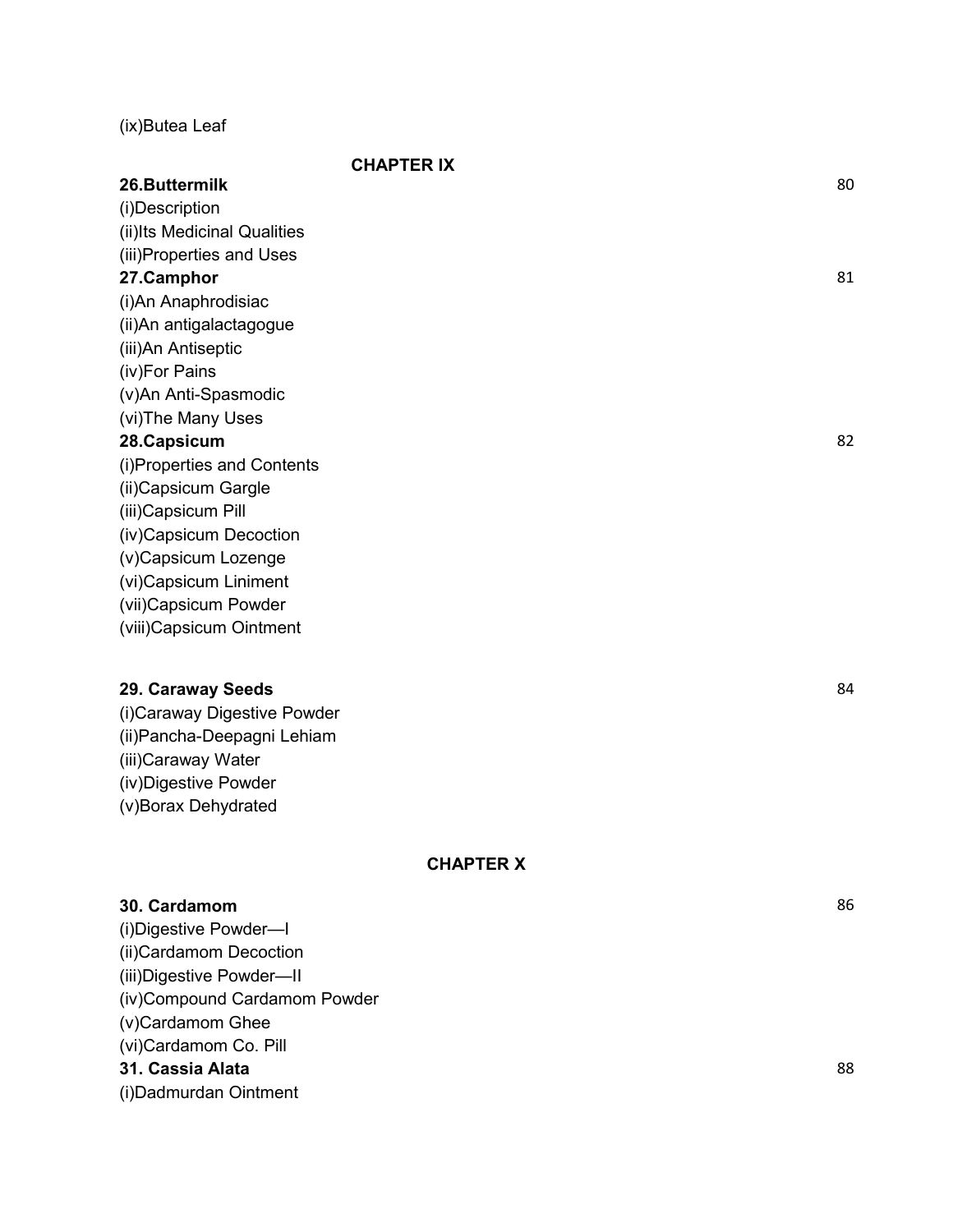(ii)Dadmurdan Paste (iii)Dadmurdan Oil (iv)Preparation for Many Uses **32. Castor Oil** 89 (i)Castor Oil Poultice (ii)Castor Oil Emulsion (iii)Castor Oil with Tr. Opium (iv)Castor Oil Eye Drops (v)As a Poultice (iv)The Three Ghee

## **CHAPTER XI**

#### **33. Catechu** 91

(i)Description (ii)Tincture Catechu (iii)Catechu Powder (vi)Catechu Compound Infusion (v)For Diarrhoea in Children (vi)A Good Dentifrice (vii)Catechu Infusion (viii)Catechu Co. Ointment

#### **34. Chaulmoogra Oil** 93

- (i)Uses and Some Instructions (ii)Chaulmoogra Co. Emulsion (iii)Chaulmoogra Ointment—I (iv)Chaulmoogra Ointment—II (v)Chaulmoogra Tonic (vi)Chaulmoogra Pill (vii)Plain Chaulmoogra Emulsion **35. Chiretta** 95 (i)Description (ii)Uses Chiretta Infusion—I
- (iii)Chiretta Infusion—H (iv)Chiretta Infusion—Ill (v)Chiretta Infusion—IV

## **CHAPTER XII**

## **36. Cinnamon** 97

(i)Properties and Uses (ii)Compound Cinnamon Powder (iii)Cinnamon Decoction (iv)Cinnamon and Catechu Decoction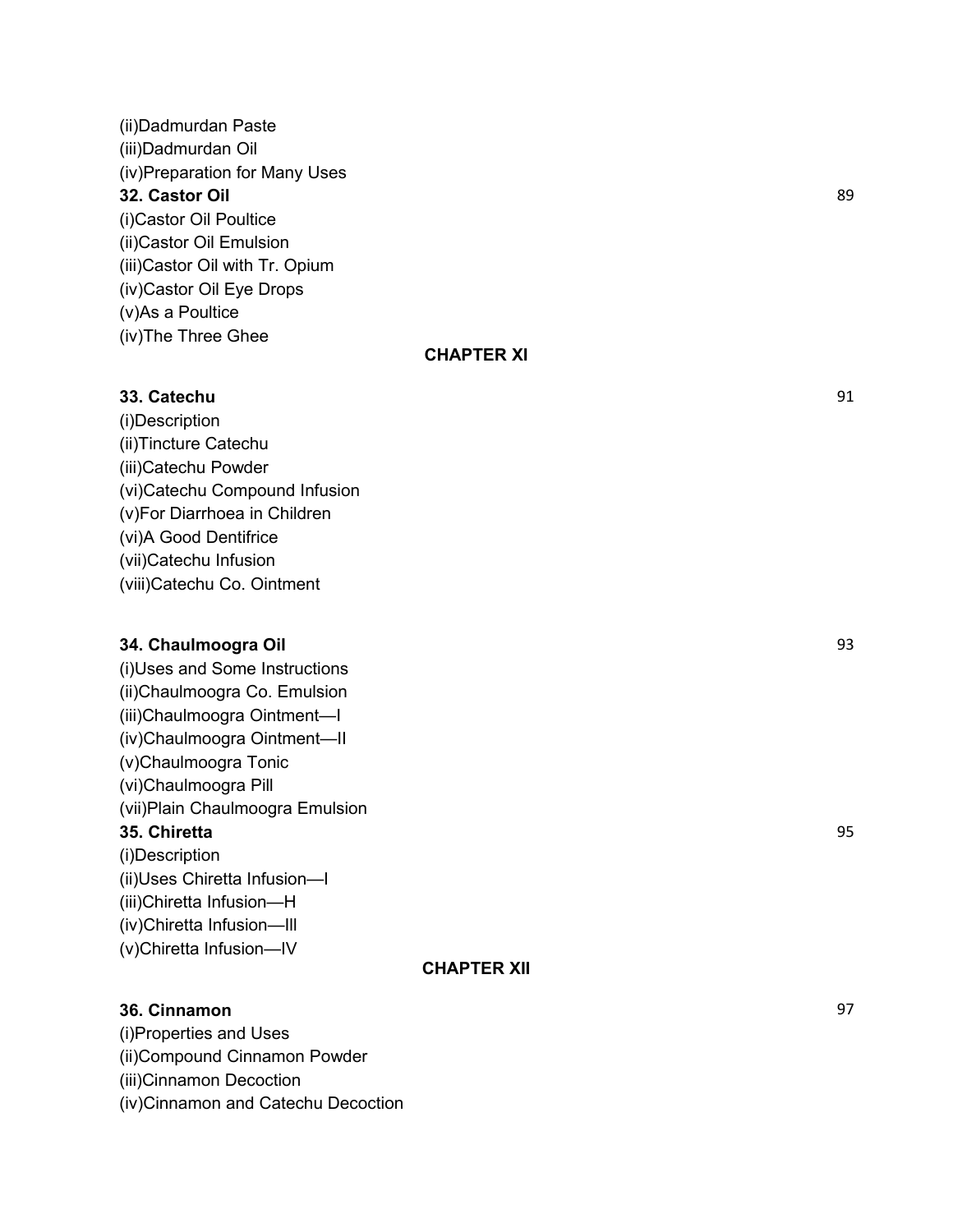| (v) Cinnamon and Catechu Powder                       |                     |     |
|-------------------------------------------------------|---------------------|-----|
| 37. Cloves                                            |                     | 99  |
| (i) Properties, Uses and Preparations                 |                     |     |
| (ii)Infusion of Cloves                                |                     |     |
| (iii)A Good Purgative                                 |                     |     |
| (iv)Cloves Chiretta Tonic                             |                     |     |
| (v)Compound Cloves Powder                             |                     |     |
| (vi)Cloves Triphala Powder                            |                     |     |
| <b>38. Cocculus Indicus</b>                           |                     | 101 |
| (i)Description                                        |                     |     |
| (ii)For Itching Skin                                  |                     |     |
| (iii)For Intravenous Injection                        |                     |     |
|                                                       | <b>CHAPTER XIII</b> |     |
| <b>39. Coriander Seeds</b>                            |                     | 102 |
| (i)Description                                        |                     |     |
| (ii) Uses of coriander Leaf                           |                     |     |
| (iii)Coriander Infusion                               |                     |     |
| (iv)Coriander Coffee                                  |                     |     |
| (v)Coriander Co. Powder                               |                     |     |
| (iv) Oil of Coriander                                 |                     |     |
| 40. Country Fig                                       |                     | 104 |
| (i)Uses of Fig Fruit                                  |                     |     |
| <b>41. Country Gooseberry</b>                         |                     | 104 |
| (i)Description                                        |                     |     |
| (ii) Leaf, Seed and Fruit                             |                     |     |
| (iii)Gooseberry Juice                                 |                     |     |
| (iv)Gooseberry Sherbet                                |                     |     |
| (v)For Vomiting                                       |                     |     |
| (vi)Gooseberry Chutney                                |                     |     |
| (vii)Gooseberry Patchadie                             |                     |     |
| (viii) To relieve Constipation                        |                     |     |
|                                                       | <b>CHAPTER XIV</b>  |     |
| 42. Country Ipecacuantia Tylophora                    |                     | 106 |
| (i)Description                                        |                     |     |
| (ii) Uses of Powdered Dried Leaves                    |                     |     |
| 43. Country Sarsaparilla                              |                     | 107 |
| (i) Its Importance Emphasised in Ayurvedic Scriptures |                     |     |
| (ii) Its Utility in Many Diseases                     |                     |     |
| (iii)Sarsaparilla Coffee-1                            |                     |     |
| (iv)Sarsaparilla Coffee-2                             |                     |     |
| (v)Sarsaparilla Drink                                 |                     |     |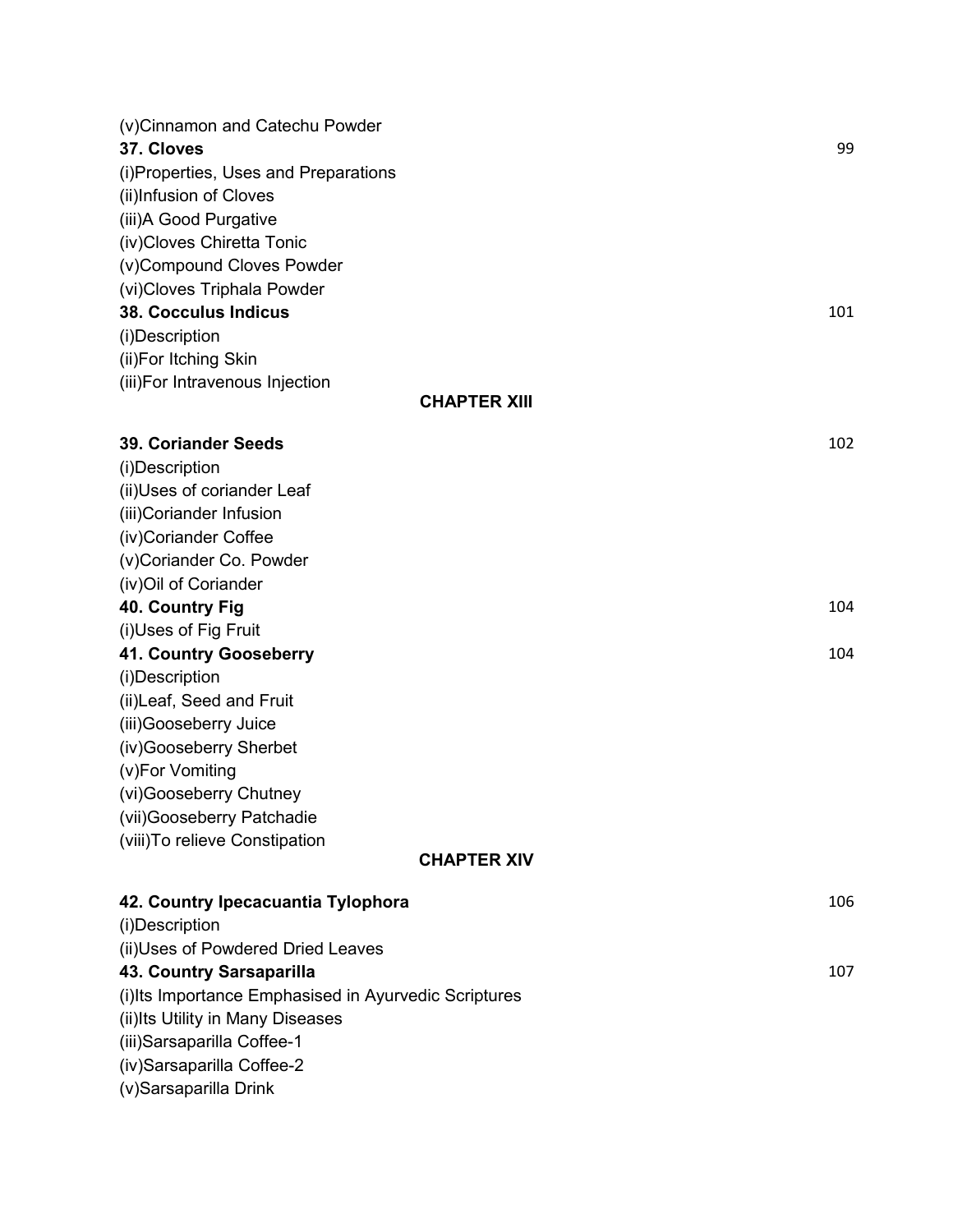| (vi)Sarsaparilla Sherbet        |     |
|---------------------------------|-----|
| (vii)Saribadyarishta            |     |
| (viii) Sariva Quath (decoction) |     |
| 44. Croton Seeds                | 109 |
| (i) Description and Uses        |     |
| (ii) Croton Pill                |     |
| (iii) Croton Oil Liniment       |     |
| (iv)How to Purify Croton        |     |
| 45. Cubebs                      | 111 |
| (i) Description and the Uses    |     |
| (ii) Cubebs Co. Powder-1        |     |
| (iii)Cubebs Co. Powder-2        |     |
| (iv)Cough Mixture               |     |
| (v) Cubebs with Hot Milk        |     |
| (vi)Cubebs Oil Mixture          |     |
| (vii)Cubeb Decoction            |     |
| (viii) Cubebs with Honey        |     |

# **Section II**

# **CHAPTER XV**

| 46.Dhatura                              | 113 |
|-----------------------------------------|-----|
| (i) Properties, Varieties and Uses      |     |
| (ii)Fr inhalation in Asthma             |     |
| (iii) Dhatura Cigarette                 |     |
| (iv) Dhatura Fomentaion                 |     |
| (v) Dhatura Poultice                    |     |
| (vi) Dhatura Liniment                   |     |
| <b>47.Dill Seeds</b>                    | 115 |
| (i) Description and the Uses            |     |
| (ii) Dill Water                         |     |
| (iii) Dill and Lime Water               |     |
| (iv) D.L.A. Water                       |     |
| (v) Dill Flower Decction                |     |
| (vi) For Confinement Women              |     |
| (vii) Dill Leaf Poltice                 |     |
| (viii) Dill Leaf Powder                 |     |
| (ix) Dill Juice                         |     |
| 48.Dried Ginger                         | 117 |
| (i) Aromatic, Stimulant and Carminative |     |
| (ii) Uses and Preprations               |     |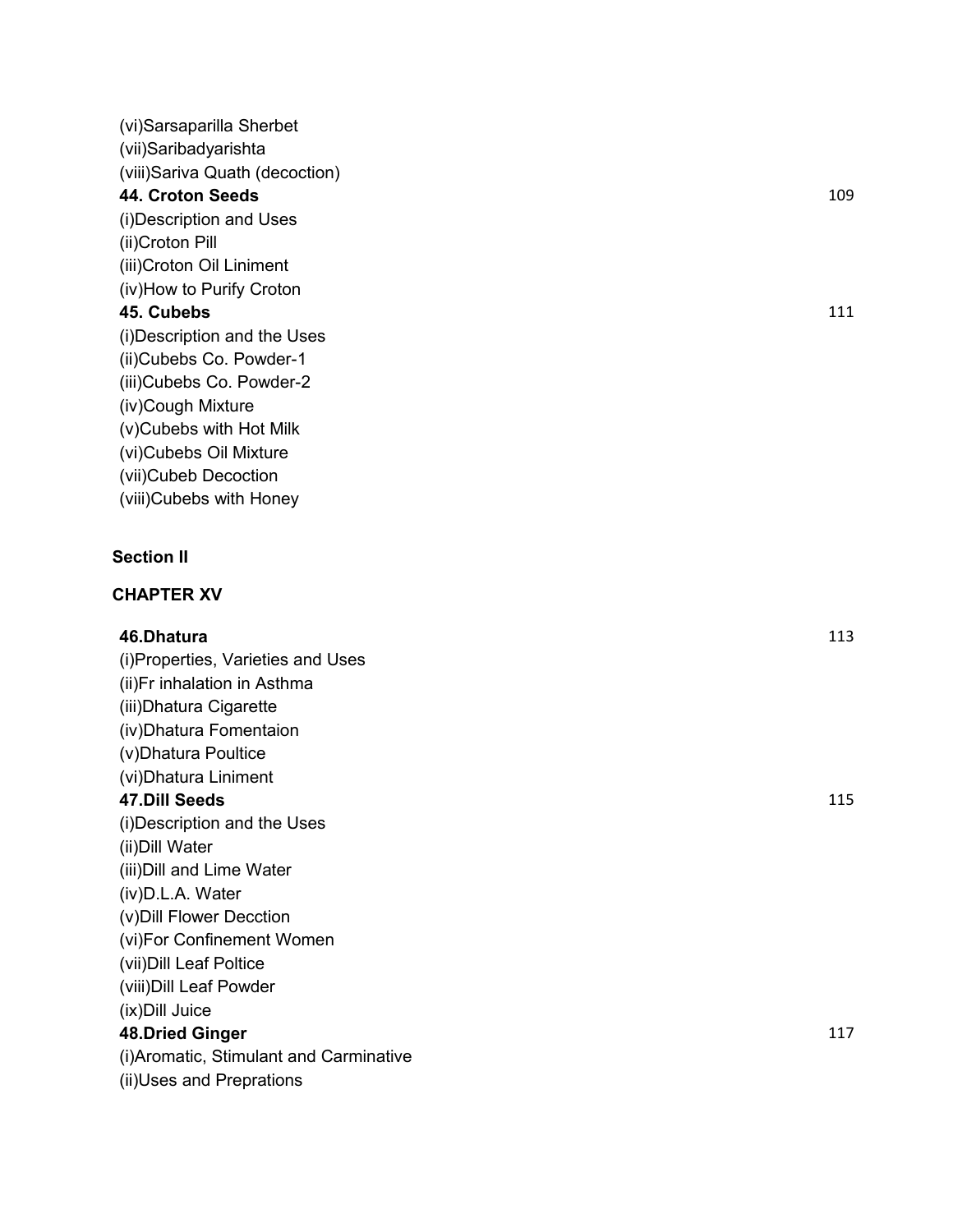# **CHAPTER XVI**

| <b>49. Edible Hibiscus</b>                                 | 119 |
|------------------------------------------------------------|-----|
| (i) Description, Properties and Uses                       |     |
| (ii) Lady's Finger Decoction                               |     |
| 50. Essence of Ginger                                      | 120 |
| (i) Its Colour and Its Uses                                |     |
| 51. Fenugreek<br>(i) Description and the Uses              | 120 |
| (ii) Methi Leaf                                            |     |
| (iii)Confection of Leaf                                    |     |
| (iv) Methi Decoction                                       |     |
| (v)Methi Seeds                                             |     |
| (vi) Methi Laddu                                           |     |
| (vii)Methi Seeds with Rice                                 |     |
| (viii) Methi Soup or Kuzhambhu                             |     |
|                                                            |     |
| <b>CHAPTER XVII</b>                                        |     |
| 52. Four o'clock Flower                                    | 122 |
| (i) Derivation of the Name                                 |     |
| (ii) The Leaf a Deobstruent, the Root a Laxative           |     |
| (iii) Preparations and Uses                                |     |
| 53. Fresh Ginger<br>(i) Ginger with Milk                   | 123 |
| (ii) Ginger Juice Preparation                              |     |
| (iii) Allopaths and Ginger Preparations                    |     |
| (iv) Kitchen & Some Common Uses of Ginger                  |     |
| 54. Galangal                                               | 124 |
| (i) Its Two Varieties and Its Uses                         |     |
| (ii) Galangal Powder                                       |     |
| (iii) Galangal Infusion                                    |     |
| (iv)Galangal Decoction<br><b>CHAPTER XVIII</b>             |     |
|                                                            |     |
| 55. Galls or Galla                                         | 125 |
| (i)Description                                             |     |
| (ii) Three Varieties and Many Uses<br>(iii) Gall Decoction |     |
| (iv)Compound Gall Powder                                   |     |
| (v)Compound Gall Pill                                      |     |
| (vi) Gall and Ghee Ointment                                |     |
| (vii)Gall Gargle                                           |     |
|                                                            |     |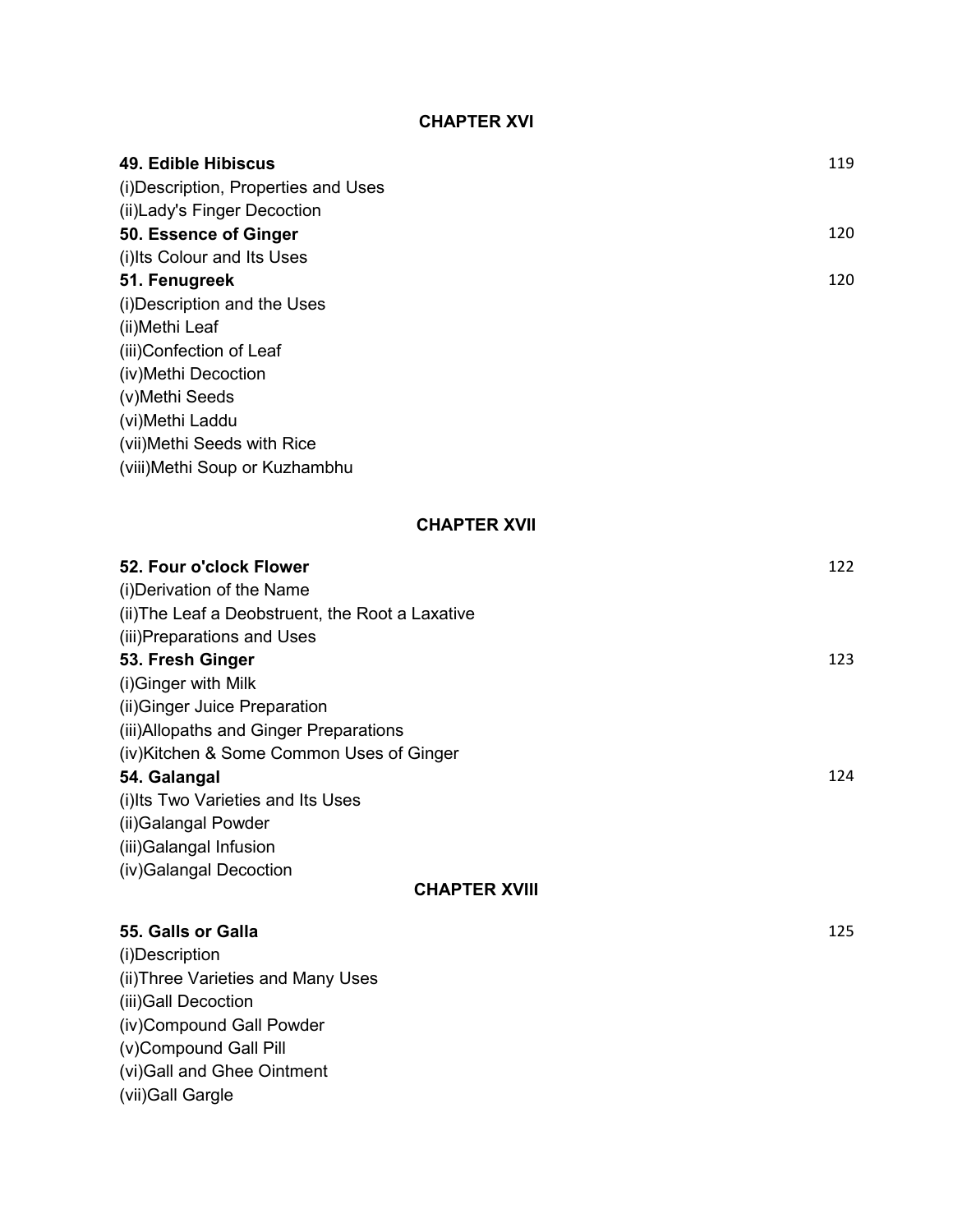| (viii)Plain Gall Powder                        |                    |     |
|------------------------------------------------|--------------------|-----|
| (ix)Gall Snuff                                 |                    |     |
| (x) Gall and Benzoin Ointment                  |                    |     |
| (xi)For Intermittent Fever                     |                    |     |
| (xii) Gall and Chiretta                        |                    |     |
| (xiii)Tannic Acid                              |                    |     |
| (xiv)Tannic Acid Ointment                      |                    |     |
| 56. Garjan Oil                                 |                    | 129 |
| (i)Characteristics & Effective Uses            |                    |     |
| (ii) Garjan Oil Emulsion-I                     |                    |     |
| (iii) Garjan Oil Emulsion-II                   |                    |     |
| (iv)Garjan Oil Ointment                        |                    |     |
| 57. Garlic                                     |                    | 130 |
| (i)Properties of Garlic                        |                    |     |
| (ii)Uses of Garlic                             |                    |     |
| (iii)Ear Drops                                 |                    |     |
| (iv)Dysentery Confection                       |                    |     |
| (v)Liniment                                    |                    |     |
| (vi) Garlic Decoction                          |                    |     |
| 58. Gulancha                                   |                    | 132 |
| (i)Description                                 |                    |     |
| (ii) Beneficial Effects of Tinospore           |                    |     |
| (iii)Gulancha Compound Infusion                |                    |     |
| (iv)Sat-Gilo or Giloka-sat                     |                    |     |
| (v)Gulancha Infusion                           |                    |     |
| (vi)Gulancha Decoction                         |                    |     |
| (vii)Gulancha-Chiretta Decoction               | <b>CHAPTER XIX</b> |     |
|                                                |                    |     |
| 59. Holy Basil                                 |                    | 134 |
| (i)Religion and Holy Basil                     |                    |     |
| (ii) The Black and the White                   |                    |     |
| (iii)Properties of Leaves                      |                    |     |
| (iv) The Uses of Leaves                        |                    |     |
| (v)Insect-bite and Tulasit                     |                    |     |
| (vi) The Tea, the Oil the Seeds                |                    |     |
| 60. Honey                                      |                    | 136 |
| (i) Value of Honey for Medicine Chest          |                    |     |
| (ii) Glucose and Laevulose in Honey            |                    |     |
| (iii)Mel Borax                                 |                    |     |
| (iv)Oxymel                                     |                    |     |
| (v) The Morning Drink                          |                    |     |
| (vi)A Substitute for Sugar and Useful in Burns |                    |     |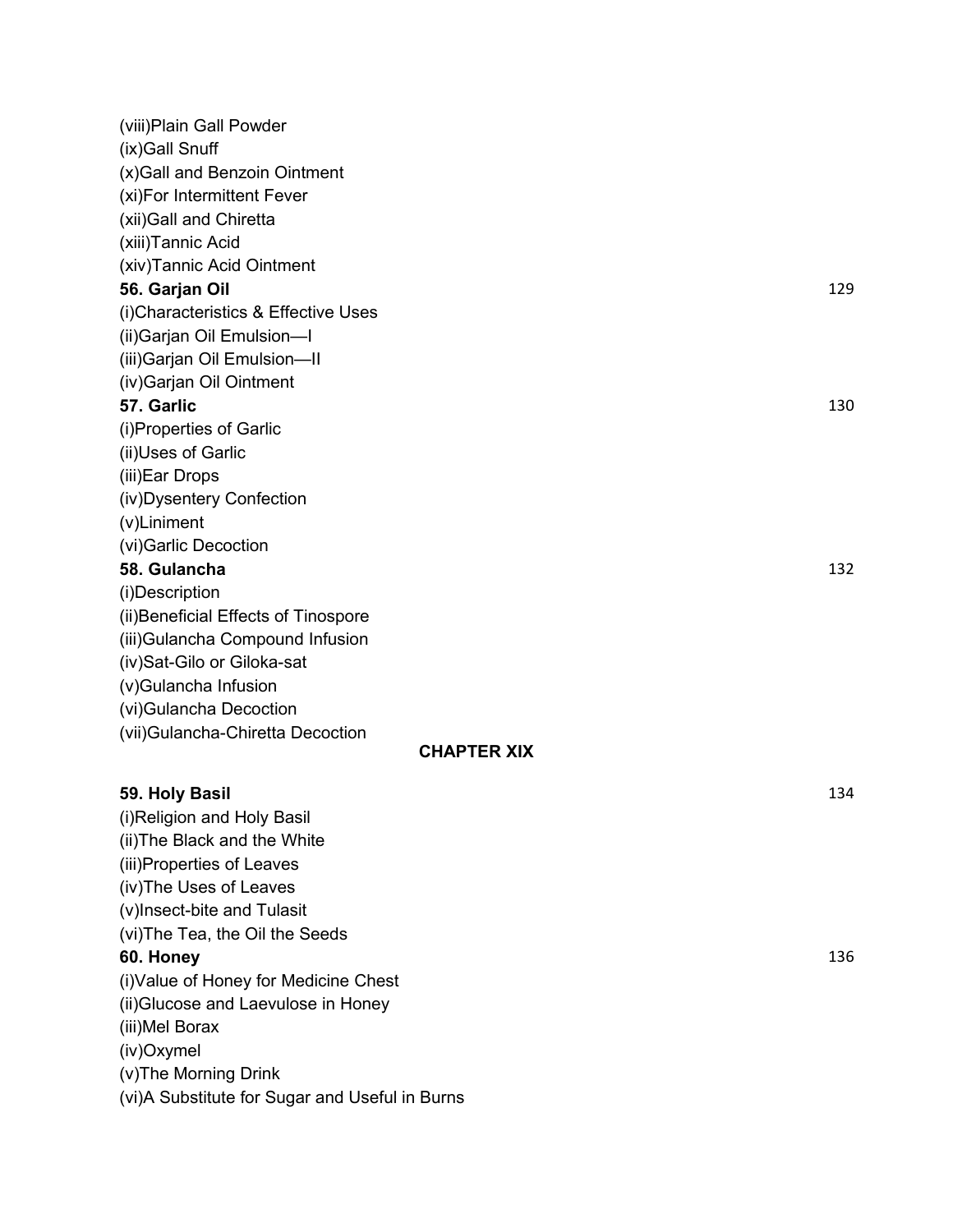| 61. Indian Acalypha                        | 138 |
|--------------------------------------------|-----|
| (i)Description                             |     |
| (ii) Its Properties and Medicinal Purposes |     |
| (iii) Beneficial in Chronic Bronchitis     |     |
| (iv) Juice of the Leaves: An Emetic        |     |
| (v) Powder Useful in Cough                 |     |
| (vi)Uses of the Juice and the Decoction    |     |
| (vii) Paste of the Leaves                  |     |
| <b>CHAPTER XX</b>                          |     |
| 62. Indian Parselanen                      | 140 |
| (i)Description                             |     |
| (ii) Uses of the Juice and the Paste       |     |
| 63.Indian Pennywort-I                      | 141 |
| (i)A Very Precious Herb                    |     |
| (ii) Uses of the Powder                    |     |
| (iii) The Brahmi Drink                     |     |
| (iv) The Juice and Powder                  |     |
| (v) Decoction of the Entire Plant          |     |
| (vi) The Paste and the Juice               |     |
| 64.Indian Pennywort-II                     | 143 |
| (i) Pennywort Pills                        |     |
| (ii) Pennywort Poultice                    |     |
| (iii)For Diarrhoea of Children             |     |
| (iv)Pennywort Co. piils                    |     |
| (v) Pennywort Decoction                    |     |
| (vi) Pennywort Leaves Powder               |     |
| (vii)For Leprosy                           |     |
| (viii) Pennywort Co. Decoction             |     |
| (ix)Juice and Milk                         |     |
| (x) Pennywort Ointment                     |     |
| 65. Isafgul                                | 145 |
| (i) The Preparation                        |     |
| (ii)For Dysentery and Diarrhoea            |     |
| (iii) A Special Preparation                |     |
| <b>CHAPTER XXI</b>                         |     |
| 66. Jatamanji                              | 146 |
| (i) The Uses                               |     |
| (ii) The Two Varieties                     |     |
| (iii)Infusion Jatamanji                    |     |
| (iv) Epilepsy-Hysteria Mixture             |     |
| (v) Jatamanji Co. Powder                   |     |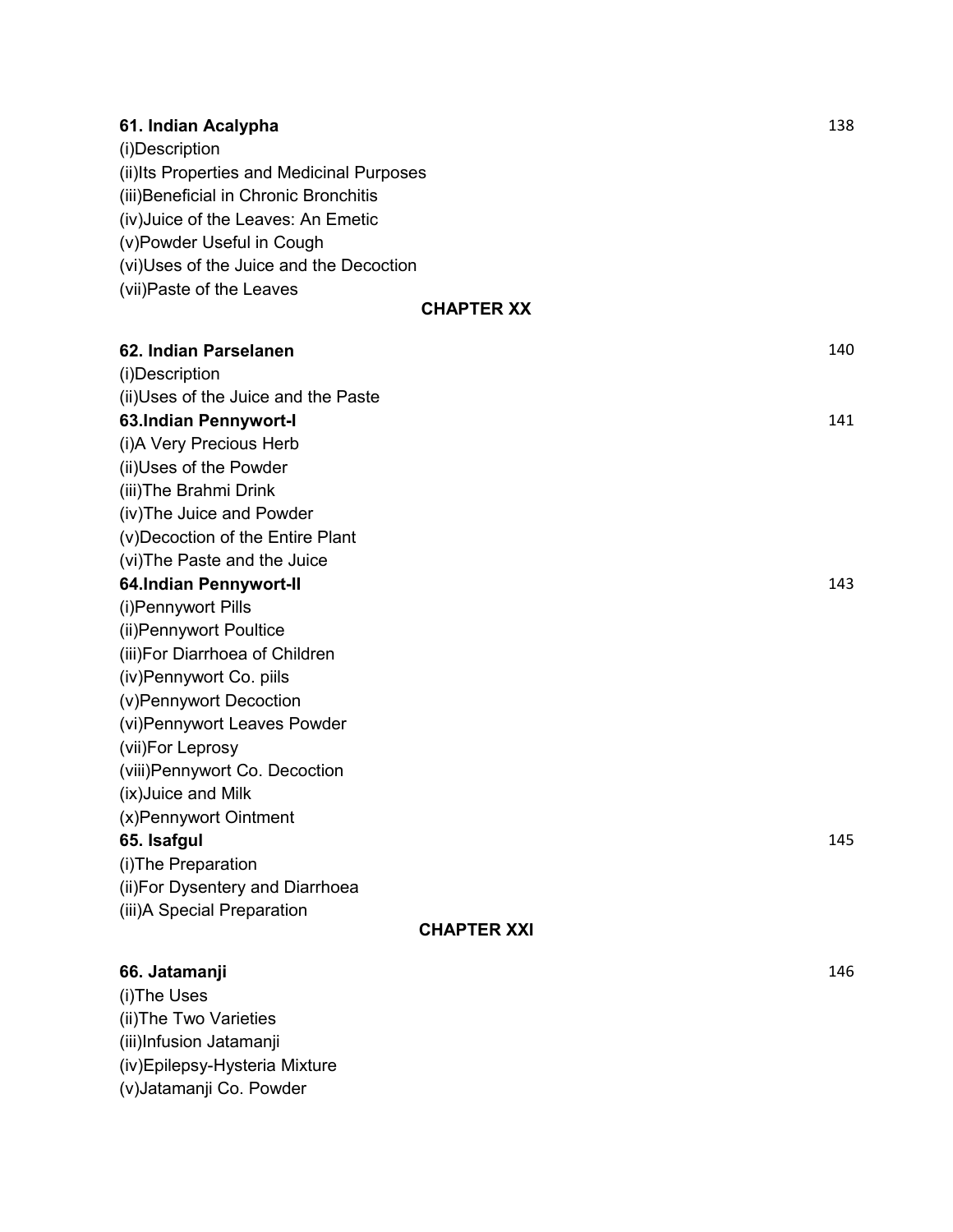| (vi)For Grey Hair                            |                      |     |
|----------------------------------------------|----------------------|-----|
| 67. Kala-Dana                                |                      | 148 |
| (i) Description and Uses                     |                      |     |
| (ii) Purgative Powder                        |                      |     |
| (iii)Fever Powder                            |                      |     |
| 68. Kamela                                   |                      | 149 |
| (i)Uses                                      |                      |     |
| (ii)For Tapeworm, etc.                       |                      |     |
| (iii)For Ringworm, etc.                      |                      |     |
| 69. Kandang Kathri                           |                      | 150 |
| (i)Uses                                      |                      |     |
| (ii) Juice Boiled with Mustard Oil           |                      |     |
| (iii) Juice Boiled with Linseed Oil          |                      |     |
| (iv) Juice Boiled with Almond Oil            |                      |     |
| (v)Seeds and the Fruit                       |                      |     |
|                                              | <b>CHAPTER XXII</b>  |     |
| 70. Kuppameni                                |                      | 151 |
| (i)Description                               |                      |     |
| (ii) Therapeutic Uses                        |                      |     |
| 71. Kurchi                                   |                      | 152 |
| (i)Description                               |                      |     |
| (ii)Kurchi Infusion                          |                      |     |
| (iii) Kurchi Powder                          |                      |     |
| 72.Lawsonia Alba                             |                      | 153 |
| (i) The Properties                           |                      |     |
| (ii)The Uses                                 |                      |     |
| (iii) The Flowers, Leaves and the Bark       |                      |     |
| 73.Lemon-Grass Oil                           |                      | 154 |
| (i)Description                               |                      |     |
| (ii)Uses                                     |                      |     |
| (iii)Emulsion                                |                      |     |
| (iv)A Good Liniment                          |                      |     |
|                                              | <b>CHAPTER XXIII</b> |     |
| 74.Lime Fruit                                |                      | 155 |
| (i)Uses of the Fruit-I                       |                      |     |
| (ii) Uses of the Juice-I                     |                      |     |
| (iii) Uses of the Fruit-II                   |                      |     |
| (iv)Uses of the Juice-II                     |                      |     |
| (v)Lemonade                                  |                      |     |
| 75. Linseed                                  |                      | 157 |
| (i)Uses of the Leaf, the Seed and the Flower |                      |     |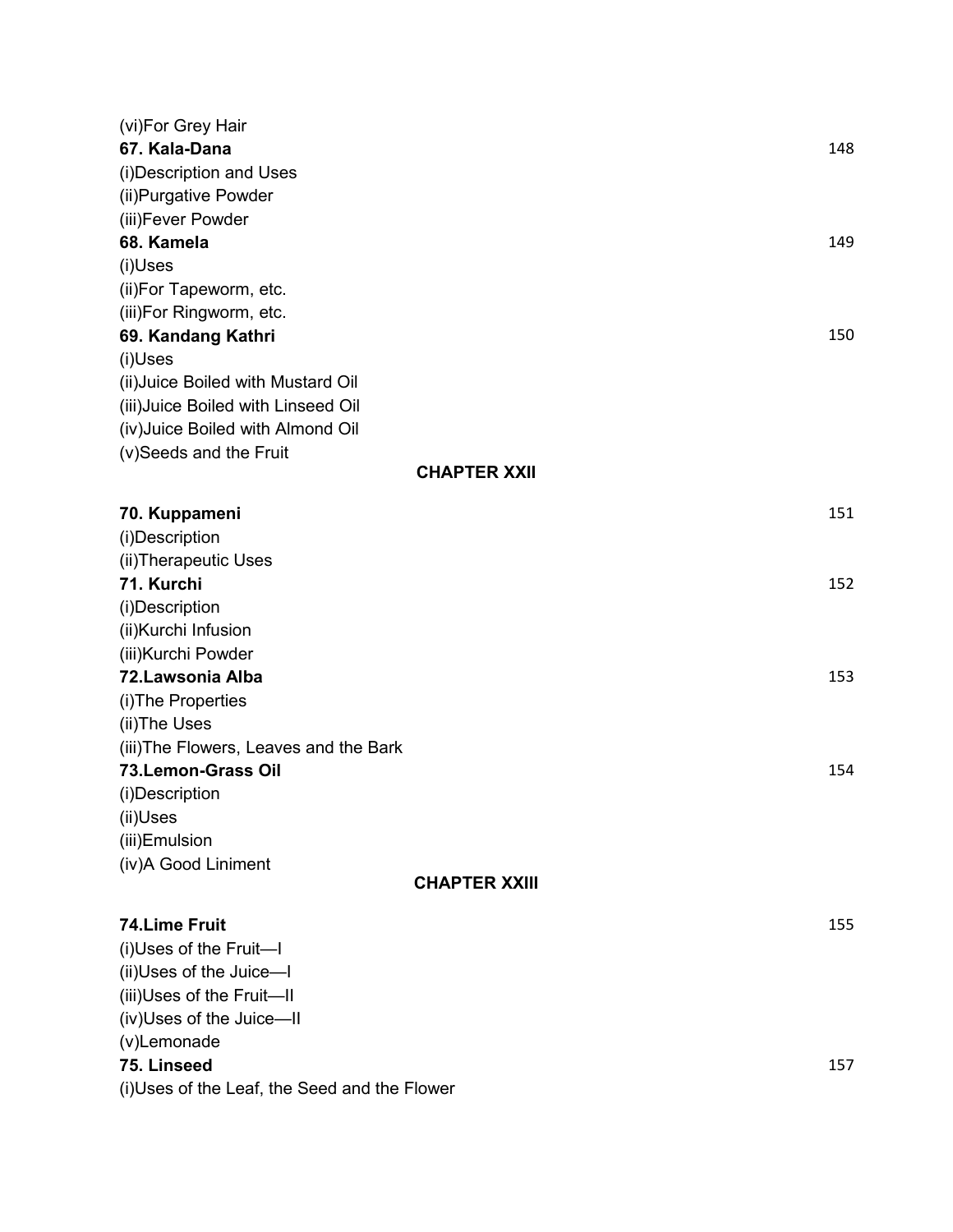| (ii)Linseed Oil                               |     |
|-----------------------------------------------|-----|
| (iii)Linseed Tea                              |     |
| (iv)Linseed Poultice                          |     |
| (v)Carron Oil                                 |     |
| (vi)Linseed and Sugar                         |     |
| (vii)Linseed Confection                       |     |
| (viii)Linseed Lehiam                          |     |
| 76. Liquorice                                 | 159 |
| (i)Constituents and Preparations              |     |
| (ii)Syrup of Liquorice                        |     |
| (iii)Liquorice Lozenge                        |     |
| (iv)Liquorice Pill                            |     |
| (v)Liquorice Extract                          |     |
| 77. Long Pepper (Pipul)                       | 160 |
| (i)Uses                                       |     |
| (ii) Long Pepper with Myrobalan               |     |
| (iii)Cough Powder                             |     |
| (iv)Pipul Infusion                            |     |
| (v)A Good Digestive Powder                    |     |
| (vi) Pipul with Honey                         |     |
| (vii) Pipul with Milk                         |     |
| (viii) Pipul Confection                       |     |
| <b>CHAPTER XXIV</b>                           |     |
| 78. Malabar Night Shade                       | 162 |
| (i)Description                                |     |
| (ii)Uses                                      |     |
| 79. Manathakkali                              | 163 |
| (i) The Uses of the Fruit and Leaf            |     |
| (ii) Juice and Decoction of the Leaf          |     |
| <b>80. Mint</b>                               | 164 |
| (iii) Varieties of Mint                       |     |
| (iv) Its Uses                                 |     |
| (v) Pudina Tel and Its Utilities              |     |
| 81. Moringa                                   | 165 |
| (i) The Root, Flower and the Bark             |     |
| (ii) Murungai Infusion                        |     |
| (iii) The Leaves and Their Uses               |     |
| (iv) Utility of the Flower, Fruit and the Gum |     |
| <b>CHAPTER XXV</b>                            |     |
|                                               |     |

| 82. Mudar           | 166 |
|---------------------|-----|
| (i) Mudar Root-Bark |     |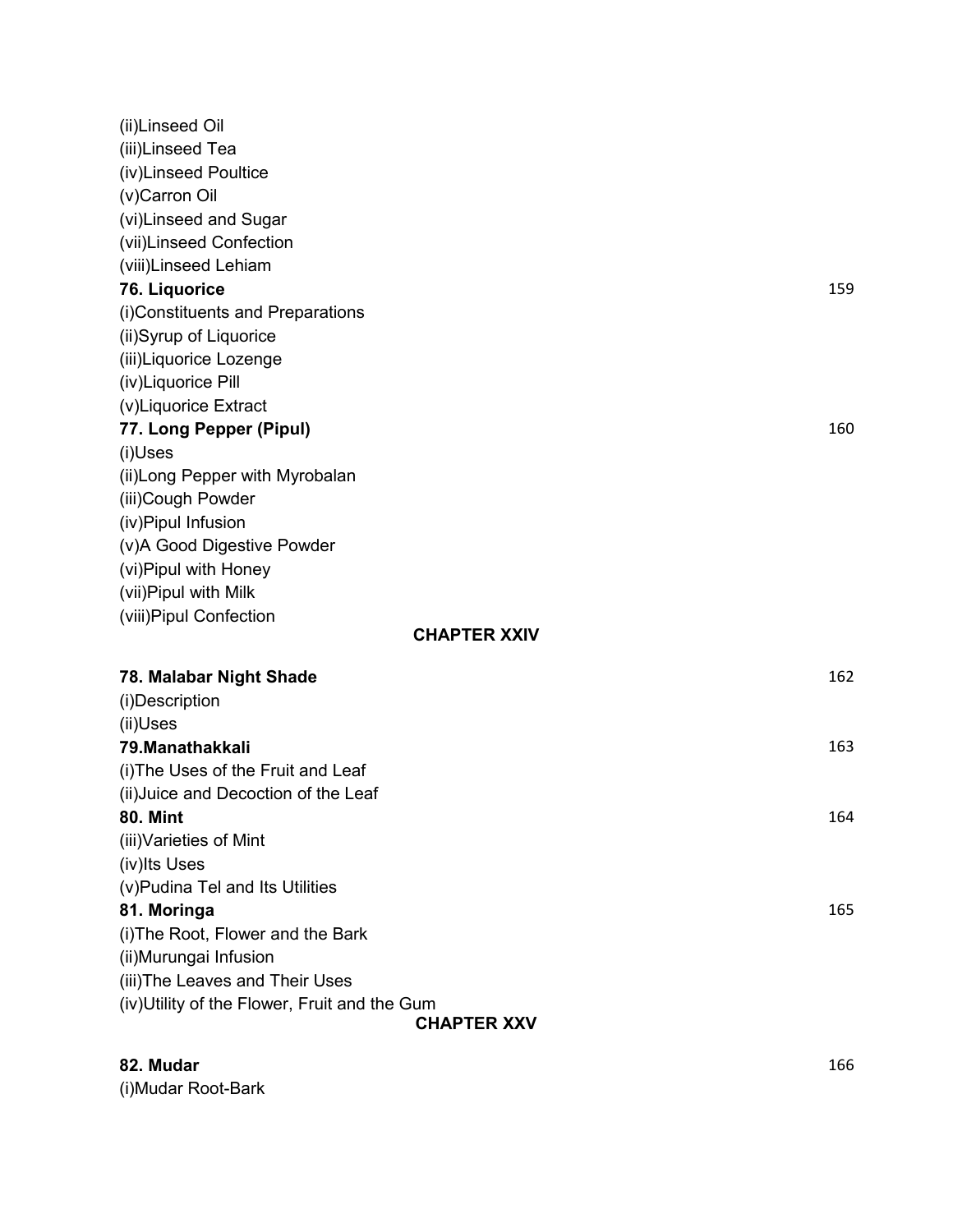| (ii) Mudar Powder                      |                     |     |
|----------------------------------------|---------------------|-----|
| (iii) Mudar Leaf                       |                     |     |
| (iv) Mudar Flower                      |                     |     |
| 83. Mustard                            |                     | 167 |
| (i) The Uses                           |                     |     |
| (ii) Its Utilities in Foot-Bath        |                     |     |
| (iii) Mustard Plaster                  |                     |     |
| 84. Myrobalan                          |                     | 168 |
| (i) Description, Properties and Uses   |                     |     |
| (ii) A Safe and Gentle Laxative        |                     |     |
| (iii)Triphala, Choorna                 |                     |     |
| (iv)A Good Laxative                    |                     |     |
| (v)Myrobalan Decoction                 |                     |     |
| 85. Neem (Margosa)                     |                     | 171 |
| (i) The Properties and the Uses        |                     |     |
| (ii) Neem Decoction                    |                     |     |
| (iii)Neem Powder                       |                     |     |
| (iv)Neem Poultice                      |                     |     |
| (v)Neem Leaf                           |                     |     |
| (vi)Children's Friend                  |                     |     |
| (vii) Neem Flower Chutney              |                     |     |
| (viii) Neem Flower Rasam               |                     |     |
| (ix) Neem Bark Decoction               |                     |     |
| 86. Nutmeg                             |                     |     |
| (i) The Properties and the Uses        |                     |     |
| (ii) Nutmeg Co. Powder                 |                     |     |
| (iii) Pulvis Nutmeg Compound           |                     |     |
|                                        | <b>CHAPTER XXVI</b> |     |
| 87. Opium                              |                     | 176 |
| (i)Description                         |                     |     |
| (ii) Properties and Uses               |                     |     |
| (iii) Allopathic Preparations          |                     |     |
| (iv)Instructions for Uses              |                     |     |
| (v)Compound Opium Powder               |                     |     |
| (vi) Gall and Opium Ointment           |                     |     |
| (vii) Poppy Heads Fomentation          |                     |     |
| 88. Papaya-l                           |                     | 178 |
| (i) The Fruit and the Milky Fluid      |                     |     |
| (ii) The Digestive Powder              |                     |     |
| (iii) The Digestive Drink              |                     |     |
| (iv) The Uses of Ripe and Unripe Fruit |                     |     |
| (v) The Utility of the Leaves          |                     |     |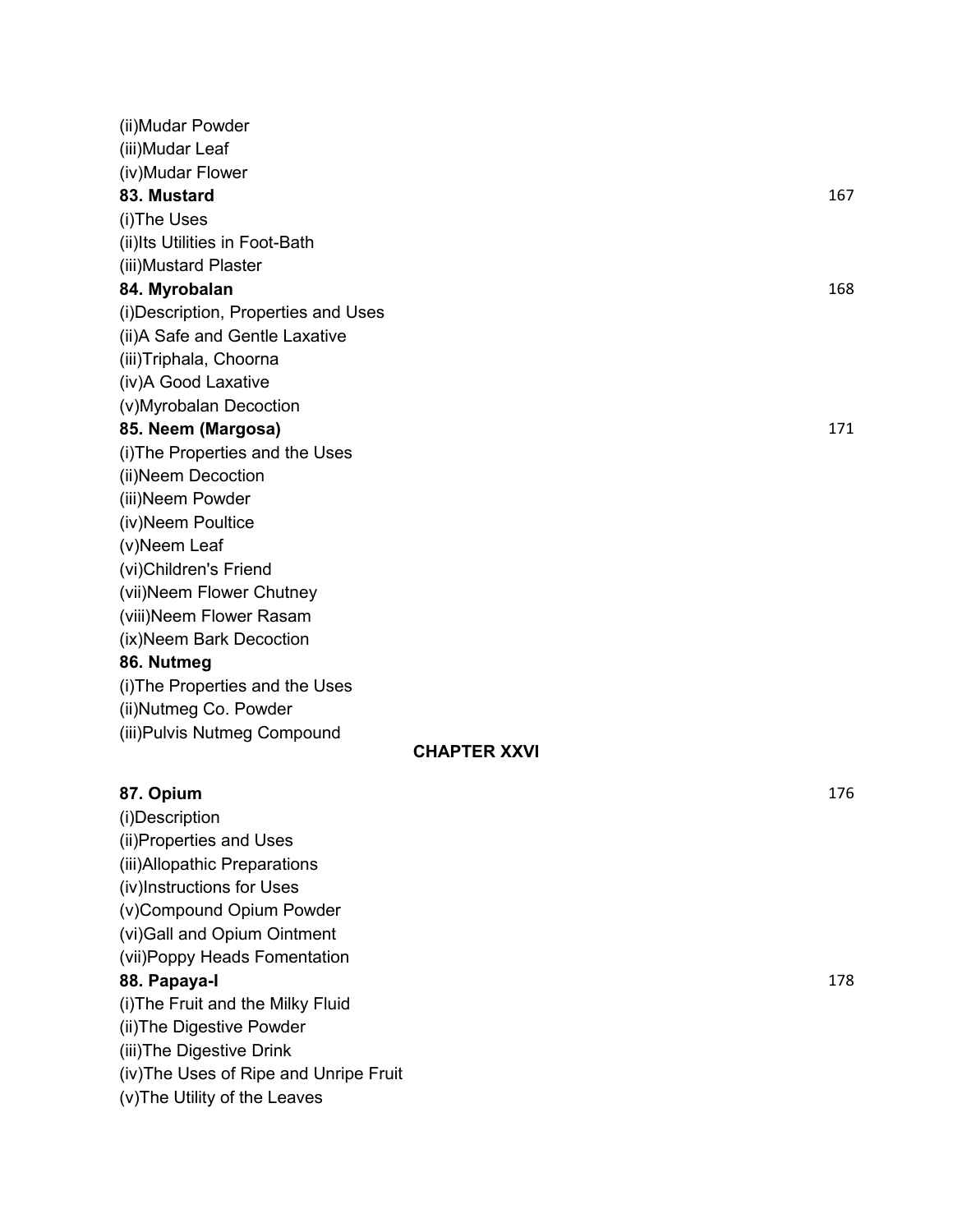| 89. Papaya-II                         | 180 |
|---------------------------------------|-----|
| (i) Papaya Juice with Honey           |     |
| (ii) Papaya Juice with Sugar          |     |
| (iii) Papaya Juice with Milk          |     |
| (iv)Papain                            |     |
| (v)For Ringworm                       |     |
| Papaya Leaf Poultice                  |     |
| 90. Peepul Tree                       | 182 |
| (i)Description                        |     |
| (ii) The Uses                         |     |
| (iii)Powder                           |     |
| (iv) Dusting Powder                   |     |
| (v)Decoction                          |     |
| (vi)Infusion                          |     |
| Ash of the Bark                       |     |
| 91. Pellyworth Root                   | 184 |
| (i) The Properties and the Uses       |     |
| (ii) Compound Pellyworth Powder       |     |
| <b>CHAPTER XXVII</b>                  |     |
| 92. Physic-nut Plant                  | 185 |
| (I) Description and the Properties    |     |
| (II) The Utility of Leaves and Milk   |     |
| (III) The Uses of the Oil             |     |
| (IV) The Stick and the Root-bark      |     |
| 93. Pine Apple                        | 186 |
| (i) The Properties of Leaf and Fruit  |     |
| (ii) The Uses of the Fruit            |     |
| 94. Plantain                          | 187 |
| (i)Description                        |     |
| (ii)The Flower                        |     |
| (iii)The Fruit                        |     |
| (iv)The Leaf                          |     |
| (v) Plantain Fruit with Milk          |     |
| (vi) Plantain with Tamarind           |     |
| 95. Pomegranate                       | 189 |
| (i)Properties                         |     |
| (ii) Pomegranate Decoction            |     |
| (iii)Pomegranate and Kurchi Decoction |     |
| (iv)Pomegranate Decoction with Alum   |     |
| (v)Root-Bark Decoction                |     |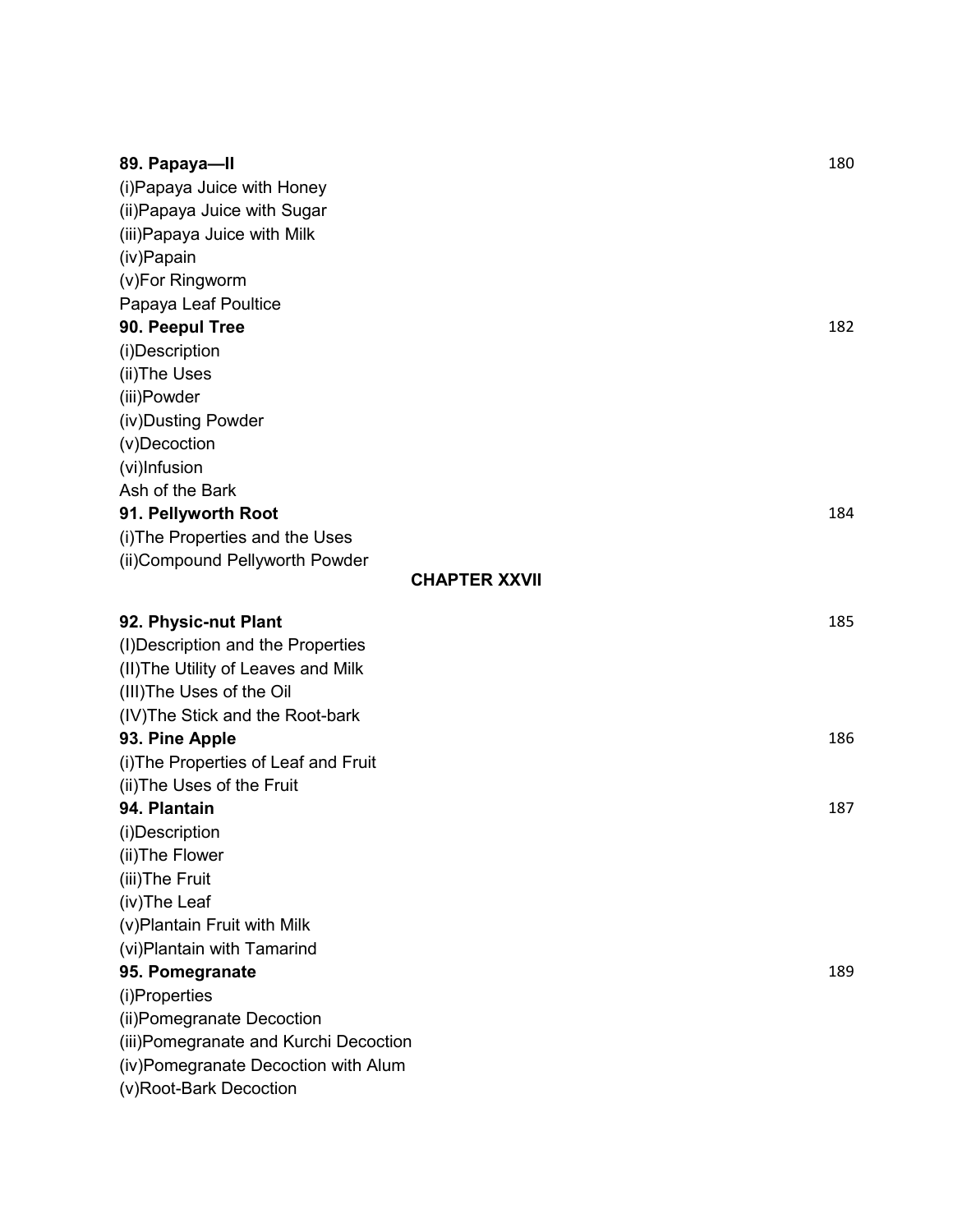(vi)The Uses

**CHAPTER XXVIII**

| 96. Ponnangkani<br>Description<br><b>Preparations and Uses</b>                                   |                     | 190 |
|--------------------------------------------------------------------------------------------------|---------------------|-----|
| 97. Ptercarpus Marsupium<br>Description                                                          |                     | 191 |
| Uses of the Timber<br>Kino from the Bark<br>The Leaves                                           |                     |     |
| Germination and Growth of the Tree<br>A Piece of Wood and the Drink                              |                     |     |
| 98. Pulichakkerai<br><b>Properties and Uses</b>                                                  |                     | 193 |
| Juice of the Flower                                                                              | <b>CHAPTER XXIX</b> |     |
| <b>99. Rice</b><br>(i) Varieties of Rice and Properties                                          |                     | 194 |
| (ii)For External Use<br>(iii) Internal Use                                                       |                     |     |
| <b>100. Salt</b><br>(i)Salt Oil                                                                  |                     | 197 |
| (ii)Salt Gargle<br>(iii)Salt as an Emetic                                                        |                     |     |
| 101.Sandal Wood<br>(i)Uses                                                                       |                     | 197 |
| (ii)Sandal Wood Oil<br>102. Sapota                                                               |                     | 198 |
| (i)For Blood Enrichment<br><b>103. Senna</b>                                                     |                     | 198 |
| (i)Description<br>(ii)Uses                                                                       |                     |     |
| (iii)Method of Preparation<br>(iv)For Children                                                   |                     |     |
|                                                                                                  | <b>CHAPTER XXX</b>  |     |
| 104. Sesamum<br>(i)Uses of Leaves<br>(ii)Uses of the Seeds<br>(iii) Uses of the Oil of Sesamum-I |                     | 200 |
| (iv)Uses of the Oil of Sesamum-II<br>105. Spinach                                                |                     | 201 |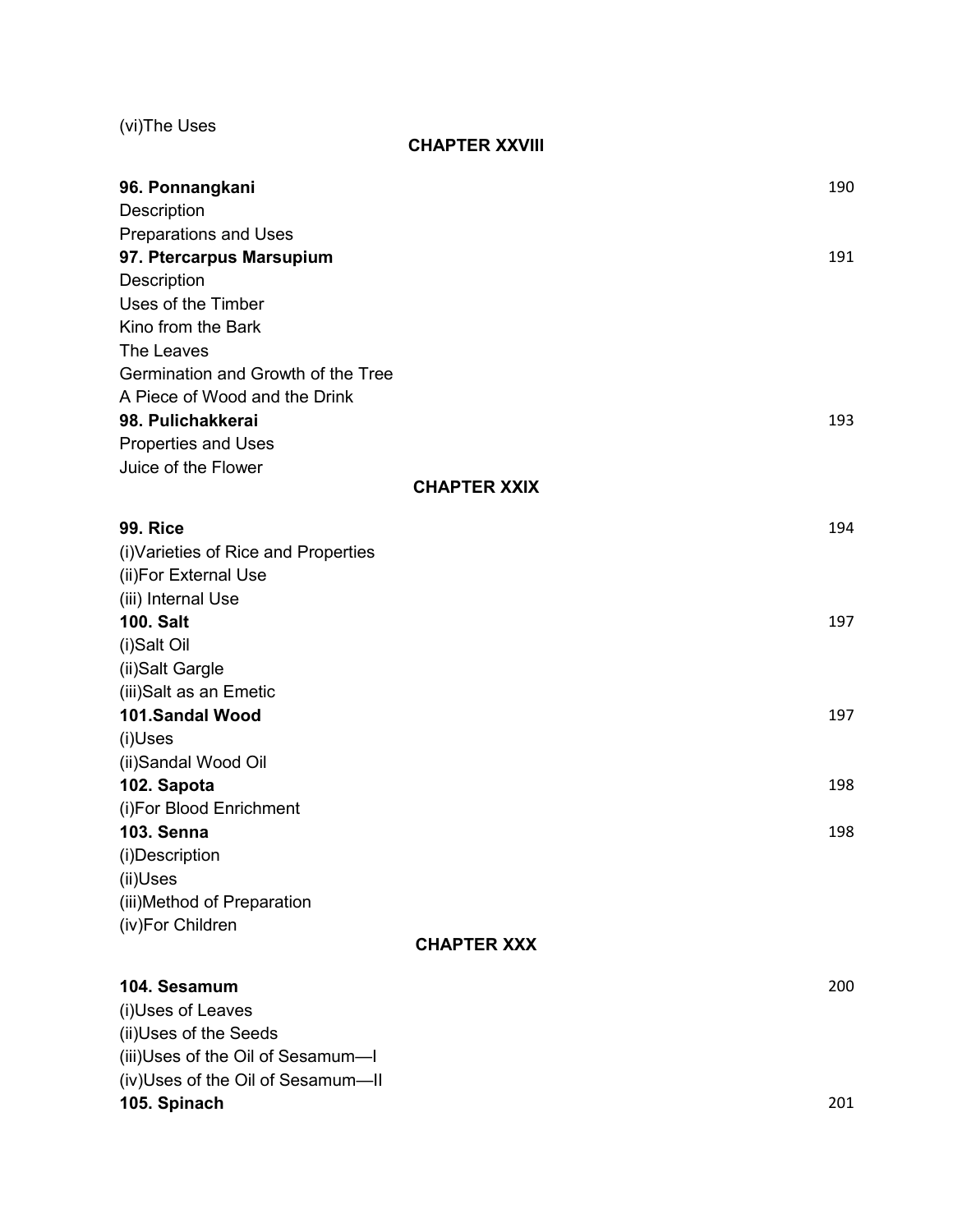| (i) Importance of Green Leaves                |     |
|-----------------------------------------------|-----|
| (ii) Nutritive and Medicinal Value of Spinach |     |
| (iii)Uses of the Juice                        |     |
| The Decoction of the Leaves                   |     |
| 106. Sundakai                                 | 202 |
| (i)A Digestive Tonic                          |     |
| (ii) Contains Carbohydrates                   |     |
| (iii)As a Pickle                              |     |
| (iv)Uses                                      |     |
| (v)Some Preparations                          |     |
| (vi)As Snuff                                  |     |
| 107. Sweet Flag                               | 203 |
| (i) Description and Uses                      |     |
| (ii)Infusion Acorus                           |     |
| (iii)Infusion Acorus and Chiretta             |     |
| (iv) Decoction of Acorus                      |     |
| (v)Acorus Paste                               |     |
| (vi) Acorus Co., Decoction                    |     |
| (vi) Acorus Co., Digestive Powder             |     |
| <b>CHAPTER XXXI</b>                           |     |
| 108. Tamarind                                 | 206 |
| (i) Description and Uses                      |     |
| (ii) Tamarind Drink-I                         |     |
| (iii) Tamarind Drink-II                       |     |
| (iv)A Good Laxative                           |     |
| (v)Panakam                                    |     |
| 109. Thumbai                                  | 207 |
| (i)Properties and Uses                        |     |
| (ii) Decoction of the Flower                  |     |
| (iii) Other Uses of the Juice of the Flower   |     |
| 110. Thuthulai                                | 208 |
| (i) Uses of the Leaf and the Flower           |     |
| (ii) Uses of the Unripe and the Ripe Fruit    |     |
| (iii)Preparations from the Leaf               |     |
| 111. Turmeric                                 | 209 |
| (i) The Many Uses of Turmeric                 |     |
| (ii) Turmeric Paste                           |     |
| (iii) Turmeric Digestive Powder               |     |
| (ivTurmeric Decoction                         |     |
| (v)Turmeric Ointment                          |     |
| (vi)Turmeric Poultice                         |     |
| 112. Vasaka-l                                 | 211 |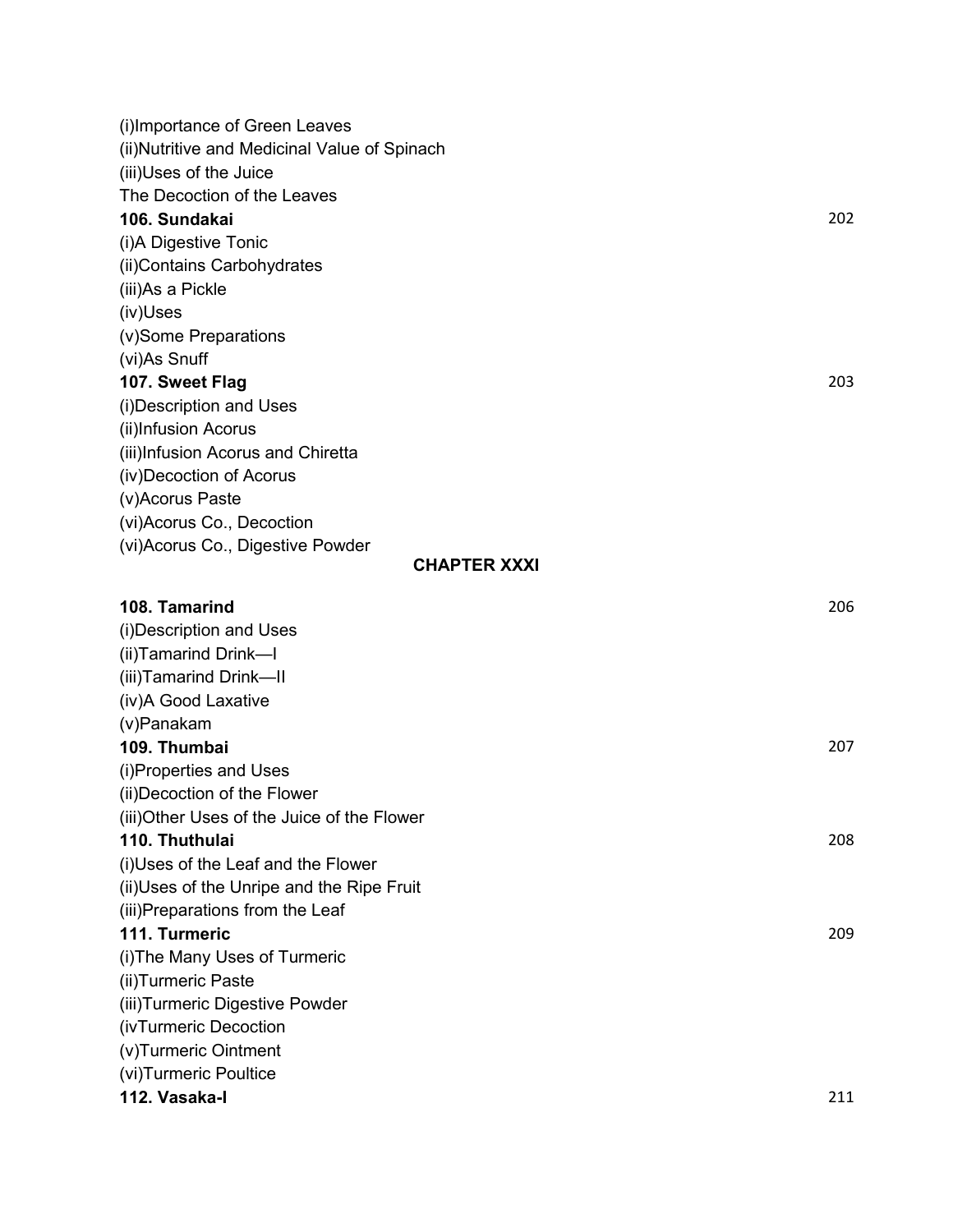| (i)Constituents of the Herb            |                      |     |
|----------------------------------------|----------------------|-----|
| (ii)Uses<br>(iii) Adhatoda Decoction   |                      |     |
| 113. Vasaka-II                         |                      | 213 |
| (i)Description                         |                      |     |
| (ii)Uses of Leaves                     |                      |     |
| (iii) Juice of the Leaves              |                      |     |
|                                        | <b>CHAPTER XXXII</b> |     |
| 114. Vernonia Seeds                    |                      | 214 |
| (i)Description                         |                      |     |
| (ii)Uses                               |                      |     |
| (iii)Vernonia Paste                    |                      |     |
| 115. Walnut                            |                      | 215 |
| (i)Description                         |                      |     |
| (ii) Uses of Leaf, Fruit, Nut and Seed |                      |     |
| (iii)Uses of the Skin of the Fruit     |                      |     |
| 116. White Pumpkin                     |                      | 215 |
| (i)Properties and Uses                 |                      |     |
| (ii)The Confection                     |                      |     |
| 117. Worm-Killer                       |                      | 216 |
| (i)Properties and Uses                 |                      |     |
| (ii)Preparation                        |                      |     |
| (iii) Leaves and the Paste of the Root |                      |     |
| (iv)Powder                             |                      |     |

(v)Oil

# **PART II**

## **CHAPTER XXXIII**

## **ANTISEPTICS AND BAZAAR DRUGS**

| 118. Lysol        | 218 |
|-------------------|-----|
| 119. D.D.T.       | 218 |
| 120. Bran         | 218 |
| 121. Dill Water   | 218 |
| 122. Garlic       | 219 |
| 123. Honey        | 219 |
| 124. Sarsaparilla | 219 |

**CHAPTER XXXIV**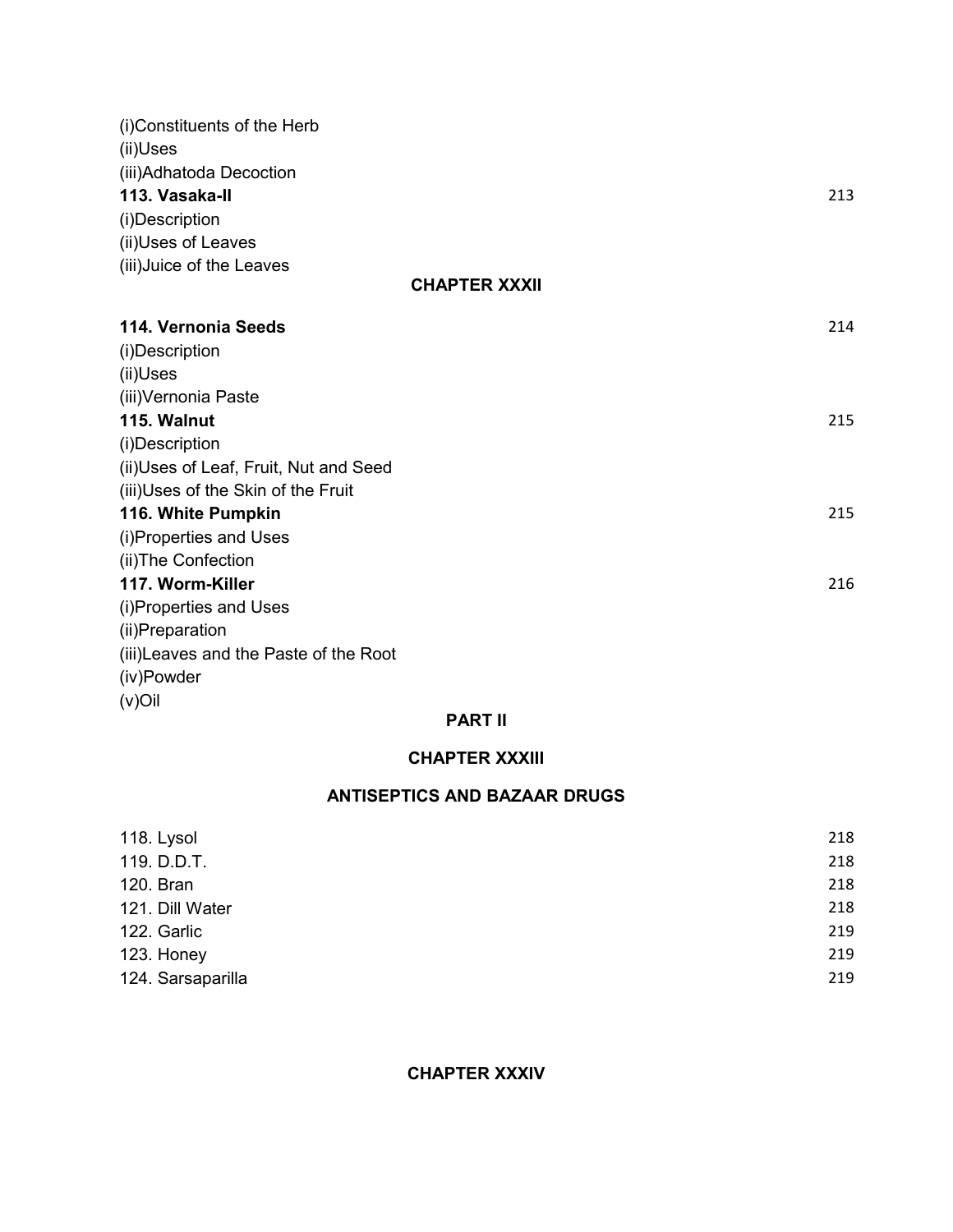# **DRESSINGS AND LINIMENTS**

| 125. Acetic Acid         | 219 |
|--------------------------|-----|
| 126. Belladonna Plaster  | 219 |
| 127. Boric Lint          | 220 |
| 128. Carron Oil Dressing | 220 |
| 129. Eucalyptus Oil      | 220 |
| 130. ABC Liniment        | 220 |
| 131. Turpentine Liniment | 220 |

## **CHAPTER XXXV**

# **PATNT ONITMENTS AND OTHER ONITMENTS**

| 132. Burnol Ointment               | 221 |
|------------------------------------|-----|
| 133. Cibosol Ointment              | 221 |
| 134. lodex                         | 221 |
| 135. Penicillin Ointment           | 221 |
| 136. Tannafax                      | 221 |
| 137. Chrysophanic Ointment         | 221 |
| 138. Gall and Opium Ointment       | 222 |
| 139. Rediodide of Mercury Ointment | 222 |
| 140. Salicylic Ointment            | 222 |
| 141. Sulphur Ointment              | 222 |

## **CHAPTER XXXVI**

# **PATENT MEDICINES FOR INTERNAL USE**

| 222<br>143. Chlorodyne<br>223<br>144. Easton's Syrup<br>223<br>145. Essence of Ginger<br>223<br>146. Essence of Peppermint<br>223<br>147. Huxley's Syrup<br>223<br>148. Kurchi<br>224<br>149. Neuro Phosphate (Eskay Brand)<br>224<br>150. Parrish's Chemical Food<br>224<br>151. Santogen<br>224<br>152. Sal Volatile<br>225<br>153. Syrup of Figs<br>225<br>154. Syrup of Vasaka | 142. Amyl Nitras | 222 |
|------------------------------------------------------------------------------------------------------------------------------------------------------------------------------------------------------------------------------------------------------------------------------------------------------------------------------------------------------------------------------------|------------------|-----|
|                                                                                                                                                                                                                                                                                                                                                                                    |                  |     |
|                                                                                                                                                                                                                                                                                                                                                                                    |                  |     |
|                                                                                                                                                                                                                                                                                                                                                                                    |                  |     |
|                                                                                                                                                                                                                                                                                                                                                                                    |                  |     |
|                                                                                                                                                                                                                                                                                                                                                                                    |                  |     |
|                                                                                                                                                                                                                                                                                                                                                                                    |                  |     |
|                                                                                                                                                                                                                                                                                                                                                                                    |                  |     |
|                                                                                                                                                                                                                                                                                                                                                                                    |                  |     |
|                                                                                                                                                                                                                                                                                                                                                                                    |                  |     |
|                                                                                                                                                                                                                                                                                                                                                                                    |                  |     |
|                                                                                                                                                                                                                                                                                                                                                                                    |                  |     |
|                                                                                                                                                                                                                                                                                                                                                                                    |                  |     |
|                                                                                                                                                                                                                                                                                                                                                                                    | 155. Tessol      | 225 |

**CHAPTER XXXVII**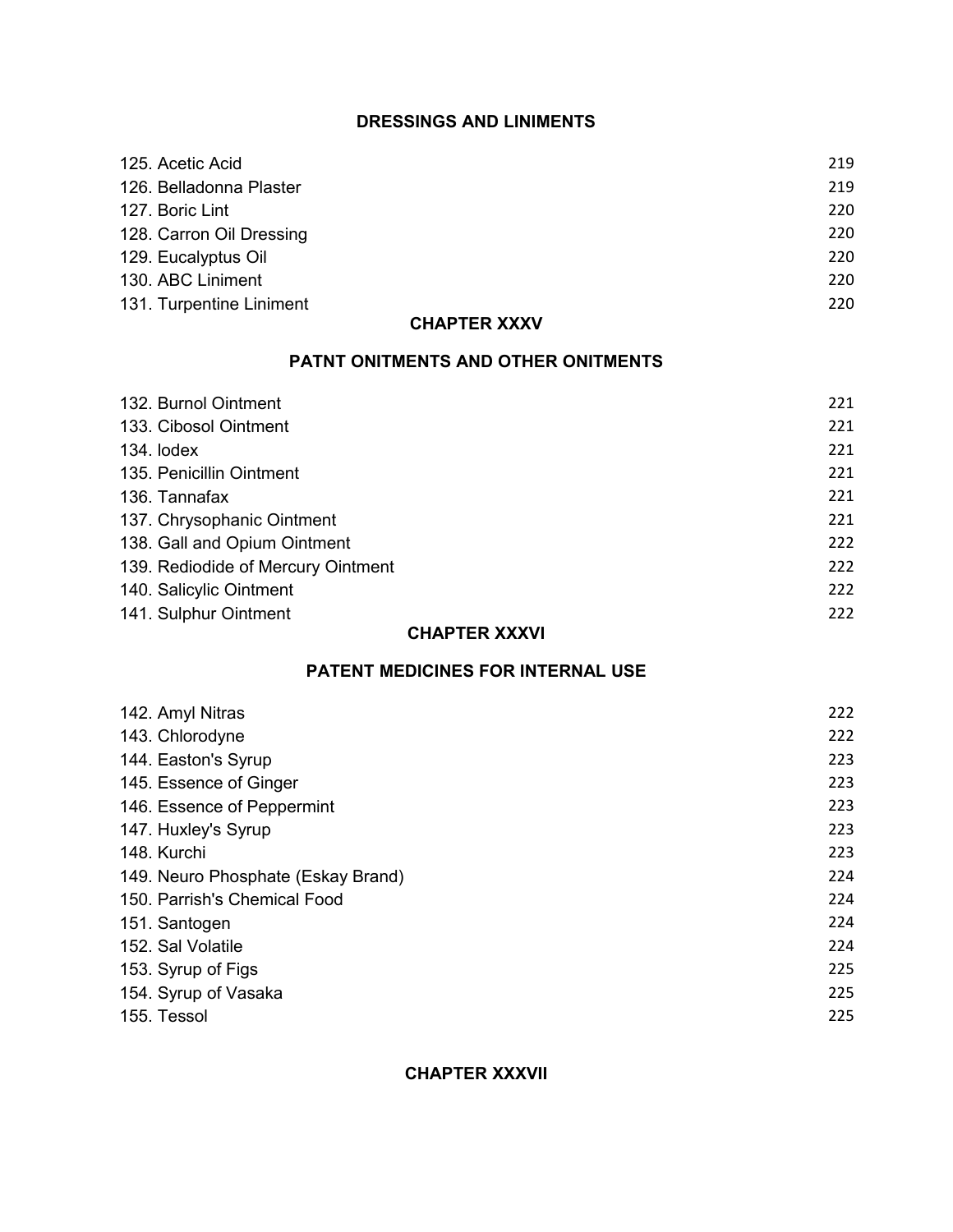# **POWDERS FOR INTERNAL USE**

| 156. Asafoetida                | 225 |
|--------------------------------|-----|
| 157. Ammon. Carbonate          | 225 |
| 158. Alum                      | 226 |
| 159. Aspirin                   | 226 |
| 160. Bismuth Salicylate        | 227 |
| 161. Bismuth Carbonate         | 227 |
| 162. Bismuth and Starch Powder | 227 |
| 163. Calcium Lactate           | 227 |
| 164. Camphor                   | 227 |
| 165. Catechu                   | 227 |
| 166. Dover's Powder            | 228 |
| 167. Epsom Salt                | 228 |
| 168. Glucose                   | 228 |
| 169. Pulvis Glycirrihaza Co.   | 228 |
| 170. Magnesium Citrate         | 228 |
| 171. Rhubarb                   | 228 |
| 172. Santonin                  | 229 |

#### **CHAPTER XXXVIII**

### **POWDERS FOR EXTERNAL USE**

| 173. Acriflavine       | 229 |
|------------------------|-----|
| 174. Borax             | 229 |
| 175. Boric Acid        | 229 |
| 176. Copper Sulphate   | 230 |
| 177. Pot. Permanganate | 230 |
| 178. Picric Acid       | 230 |
| 179. Protargol         | 230 |
| 180. Tannic Acid       | 230 |
| 181. Zinc Oxide        | 231 |

#### **CHAPTER XXXIX**

#### **PRESCRIPTIONS**

| 182. Babchi                    | 231 |
|--------------------------------|-----|
| 183. Boro-Zinc-Alum Eye Lotion | 231 |
| 184. Dusting Powder            | 231 |
| 185. Gum Paste                 | 231 |
| 186. Golden Ointment for Eyes  | 232 |
| 187. Mandal's Pigment          | 232 |
| 188. Stomach Powder            | 232 |
| 189. Tooth Powder              | 232 |

**CHAPTER XL**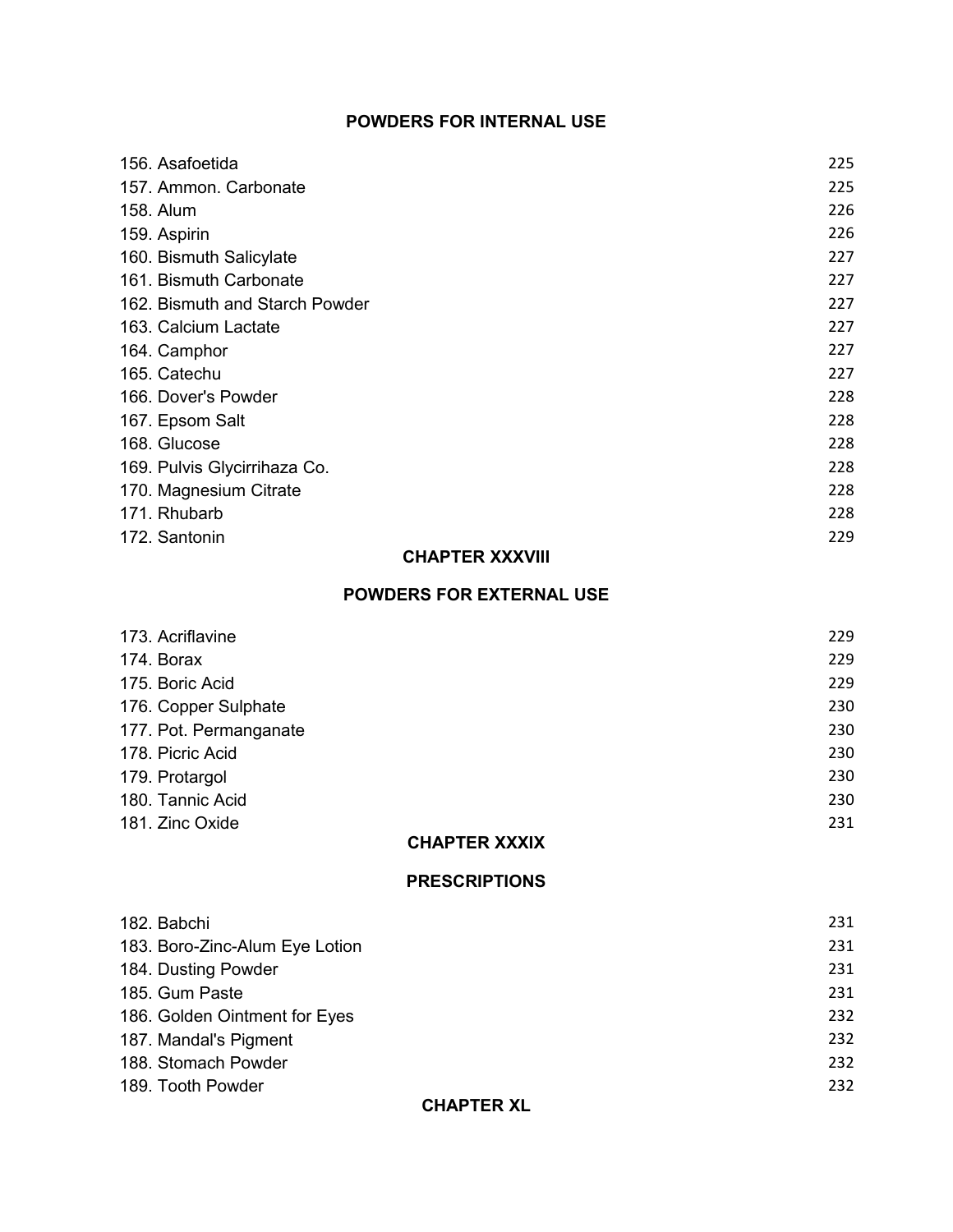# **PURGATIVES AND LAXATIVES**

|                            | 232 |
|----------------------------|-----|
| 190. Black Draught         |     |
| 191. Cascara Sagrada       | 233 |
| 192. Castor Oil            | 233 |
| 193. Confection of Sulphur | 233 |
| 194. Glycerin Suppository  | 233 |
| 195. Liquid Paraffin       | 233 |
| 196. Myrobalan             | 233 |
| 197. Senna Leaves          | 233 |

## **CHAPTER XLI**

### **TABLETS FOR INTERNAL USE**

| 198. Atebrin                         | 234 |
|--------------------------------------|-----|
| 199. Blud's Pill                     | 234 |
| 200. Brewer's Yeast                  | 234 |
| 201. Cibalgin                        | 234 |
| 202. Cibazol                         | 235 |
| 203. Coramine                        | 235 |
| 204. Cathartic Co. Tablet B.W. & Co. | 235 |
| 205. Entero-Vioform                  | 235 |
| 206. Multivite Pellet                | 236 |
| 207. Paludrine                       | 236 |
| 208. Peps                            | 236 |
| 209. Penicillin Lozenges             | 237 |

#### **CHAPTER XLII**

# **TINCTURES FOR EXTERNAL USE**

| $A \cup A$ $B \neq B$ $A \cup B$ |     |
|----------------------------------|-----|
| 212. Friar's Balsam              | 237 |
| 211. Tincture Iodine             | 237 |
| 210. Tincture Myrrh              | 237 |
|                                  |     |

#### **CHAPTER XLIII**

# **PILES, SCORPION STING, SNAKE BITE, WARTS**

| 213 Piles              | 238 |
|------------------------|-----|
| (i)Devadaalyaadi Lepa  |     |
| (ii)Arshakuthaar Lepa  |     |
| (iii)Durnaphar Lepa    |     |
| (iv) Ksheeraadi Lepa   |     |
| (v)Shigru Mooladi Lepa |     |
| (vi) Kaachanee Lepa    |     |
|                        |     |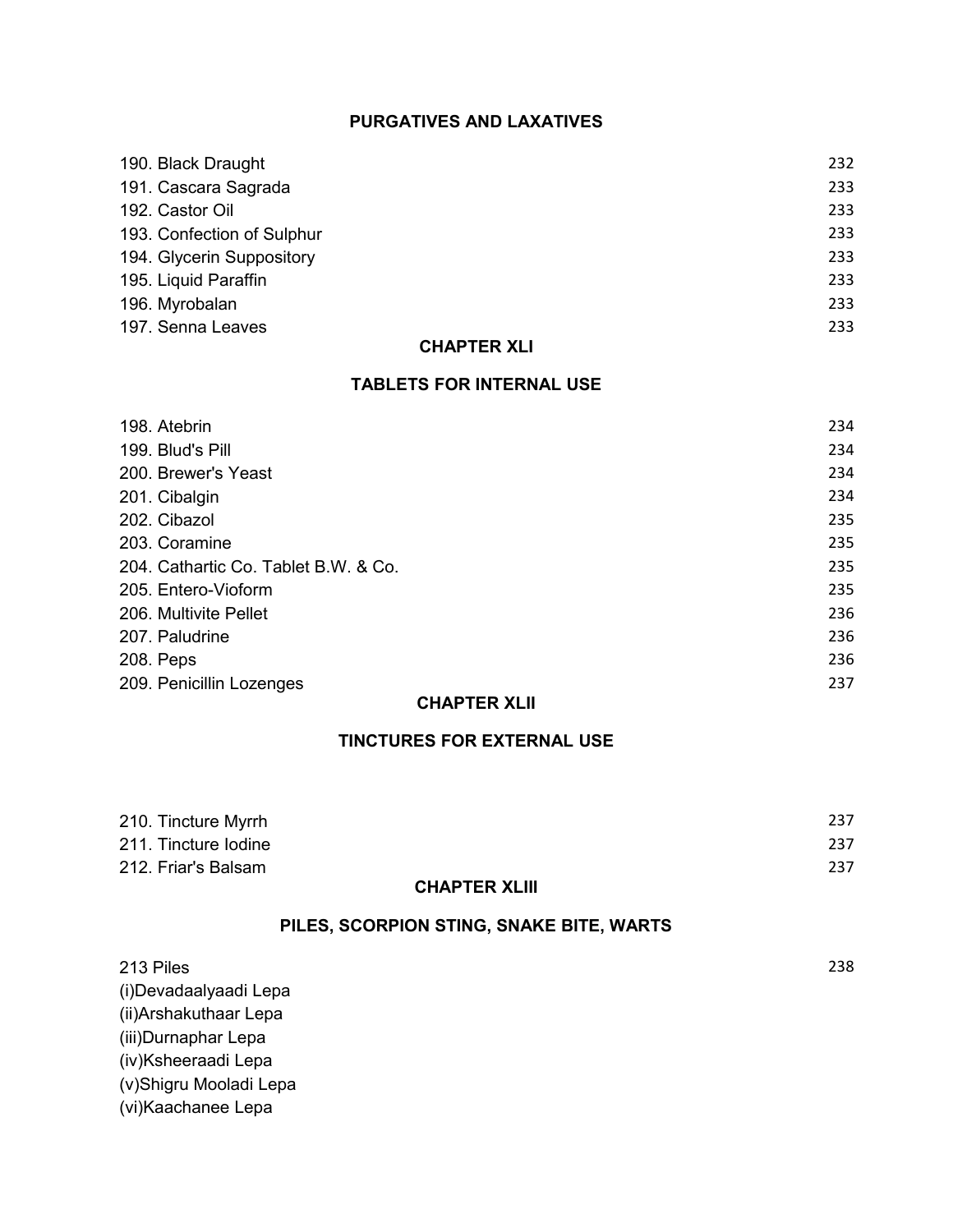| (vii)Nimbaadi Lepa        |
|---------------------------|
| (viii) Turaaksheeree Lepa |
| (ix) Kaisaraadi Lepa      |
| (x)Ahephenaadi Lepa       |
| (xi) Guggulaadi Kalka     |

| 214. Scorpion Sting                         | 240 |
|---------------------------------------------|-----|
| 215. Snake Bite                             | 241 |
| (i)Treatment                                |     |
| (ii) Nature Cure                            |     |
| (iii) Divine Cure                           |     |
| 216. Miracle Cure of Country Folk for Warts | 242 |
| <b>CHAPTER XLIV</b>                         |     |

# **EQUIPMENTS FOR HOME REMEDIES CUP-BOARD**

| 217. Thirteen Common Household Remedies   | 243 |
|-------------------------------------------|-----|
| (i)Pepper Lozenges                        |     |
| (ii)Camphor-tobacco                       |     |
| (iii)Burnt Alum                           |     |
| (iv)Mulati (liquorice)                    |     |
| (v)Lime Water                             |     |
| (vi)Mustard Oil and Camphor               |     |
| (vii)Acetic Acid                          |     |
| (viii)Anethi Water                        |     |
| (ix)Curd Loaf                             |     |
| (x)Oil of Babchi                          |     |
| (xi)Seena Leaves (Sonnamukhi)             |     |
| (xii)Castor Oil                           |     |
| (xiii)Tincture Quinine Ammoniate          |     |
|                                           |     |
| 218. Domestic Remedies for Medicine Chest | 245 |
| 219. Home Remedies Cup-Board              | 246 |
| (i) Equipment for Dressing                |     |
| (ii) Equipment for External Uses          |     |
| (iii) Equipment for Internal Uses         |     |
| (iv)The Appliances                        |     |
| 220. Common Herbs: Their Names in         | 248 |
| Different Languages<br><b>APPENDICES</b>  |     |
|                                           |     |
|                                           |     |

# **APPENDIX-I**

1. Index to Therapeutic Action of Bazaar Drugs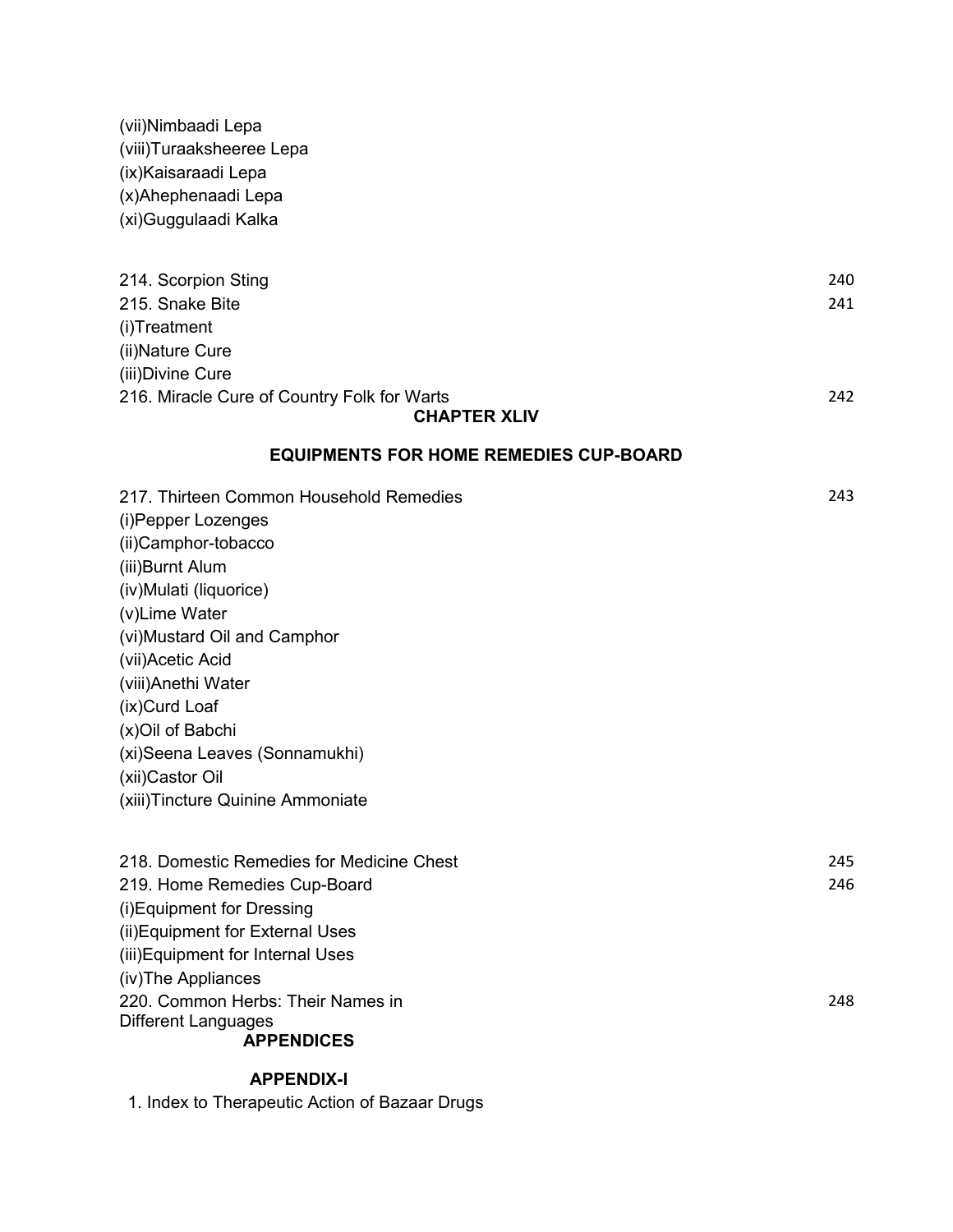- 2. Names of Bazaar Medicines
- 3. Index to Ayurvedic Drugs

## **APPENDIX-II**

| 1. Indian Domestic Weights and Measures | 262 |
|-----------------------------------------|-----|
| 2. Table of Indian and English Weights  | 262 |
| 3. Weights and Measures-I               | 263 |
| 4. Weights and Measures-II              |     |
| A. Avoirdupois Weight                   |     |
| B. Measures of Capacity.                |     |
| C. English Domestic Measures            |     |
| D. Weight for Solids                    |     |
| E. Measures for Fluid                   |     |
| 5. Weights and Measures-III             | 265 |
| A. Apothecaries' Weights                |     |
| <b>B. Apothecaries' Measures</b>        |     |
| C. Metric Units                         |     |
| D. Indian Weights                       |     |
| E. Domestic Measures                    |     |
| <b>APPENDIX-II</b>                      |     |
| Simple Veterinary Treatment at Home     | 266 |

# **PART-I**

# **Section-I**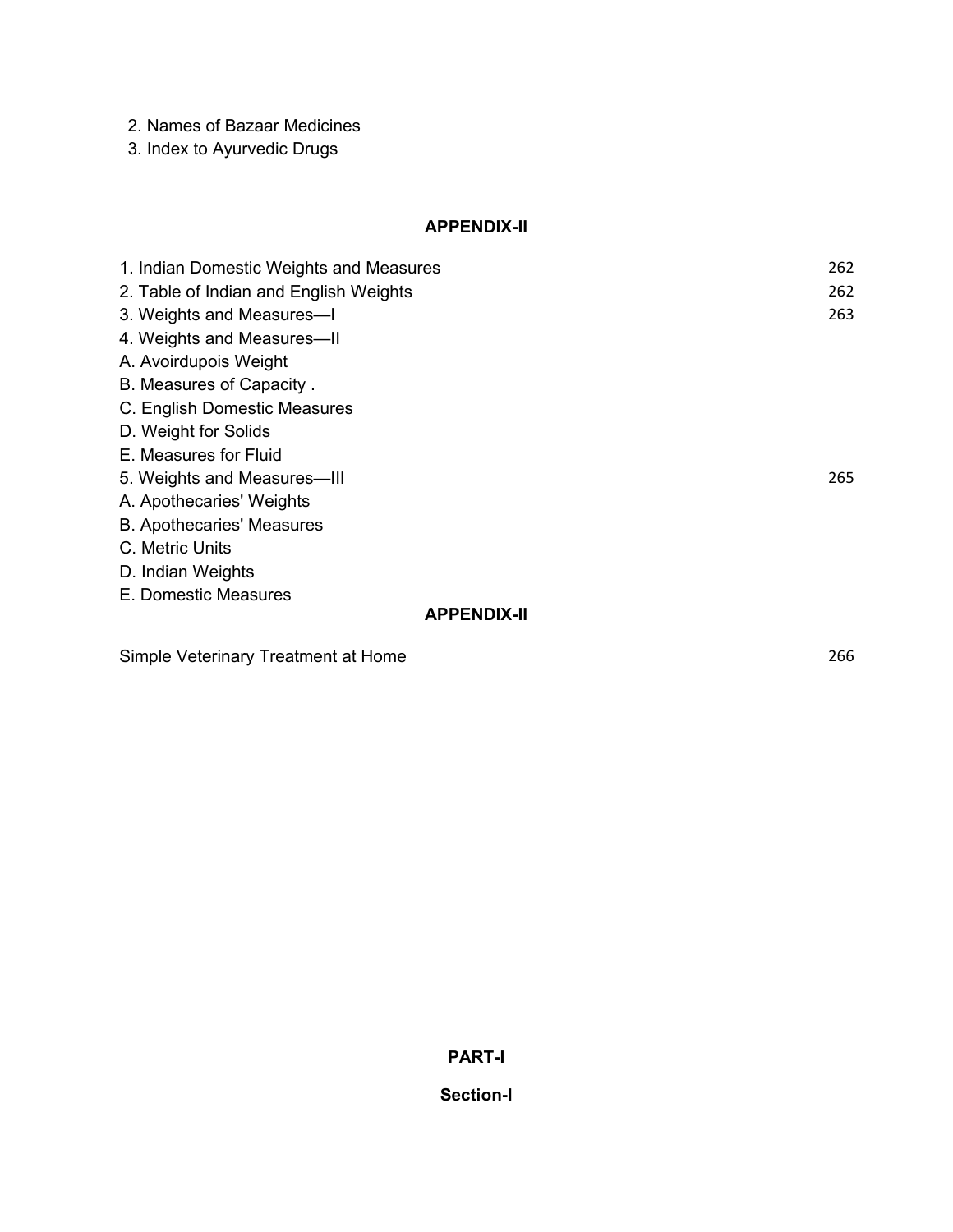## **CHAPTER I**

## ABRUS,ACACIA ARABICA,AGATI GRANDIFLORA

## **1.ABRUS**

## (COUNTRY LIQUORICE ROOT)

| English   | :Jequirity                         |
|-----------|------------------------------------|
| Hindi     | :Rati                              |
| Kanarese  | :Gul-ganji                         |
| Tamil     | :Kundumaniver                      |
| Telugu    | :Guru-venda, Guru-ginja            |
| Malayalam | :Kunni-Kuru                        |
| Gujarati  | :Gumchi                            |
| Bengali   | :Kunch-ka-jar,Jaishtomodhu,Bengala |
| Sanskrit  | :Gunja                             |
|           | (i)Description                     |

The root of Abrus Precatorius. The taste of the root is gen-erally not distinctly sweet. It yields an extract which is nearly similar in medicinal properties to the extract of glycerrhiza (Atimathuram in Tamil. Liquorice), though somewhat bitter in taste. The leaves are distinctly sweet. The extract from the dried leaves is much superior both in taste and as a medicine.

The root is obtained from a twining shrub. This shrub is common throughout India. It has brightred seeds which have a black spot at one end. The seeds are used for weighing by goldsmiths. The root possesses many of the medical proper-ties of the true liquorice root. Therefore it is known by the name Country Liquorice.

There are white, black, red, yellow and blue varieties. The chief ones are the white, black and red. The leaves of Abrus are laxative, antiphilegistic, aphrodisiac, expectorant. The seed has purgative properties. It is a tonic as well. The root has emetic and expectorant qualities.

## **(ii) Syrup Abrus.Co**

Re: Fresh Abrus root bruised oz. 2

Lady's finger (vegetable) sliced oz. 1

Water oz. 20

Boil for 30 minutes and strain. Add to the decoction 10 ounces of sugar-candy or honey. Boil down to the consistence of syrup. Dose: One tea to a tablespoonful, several times a day when the cough is troublesome in children whether fever is present or not. This can be administered very freely. This is a good addition or auxiliary to other cough mixtures. You can pre-pare the Syrup without lady's finger also.

Prepare only a small quantity at a time as it undergoes fer-mentation. If you add 10 or 20 grains of acid Salicylic to the Syrup when it is under preparation, it will keep good and sweet for a long time. Acid Salicylic arrests fermentation as it is an an-tiseptic.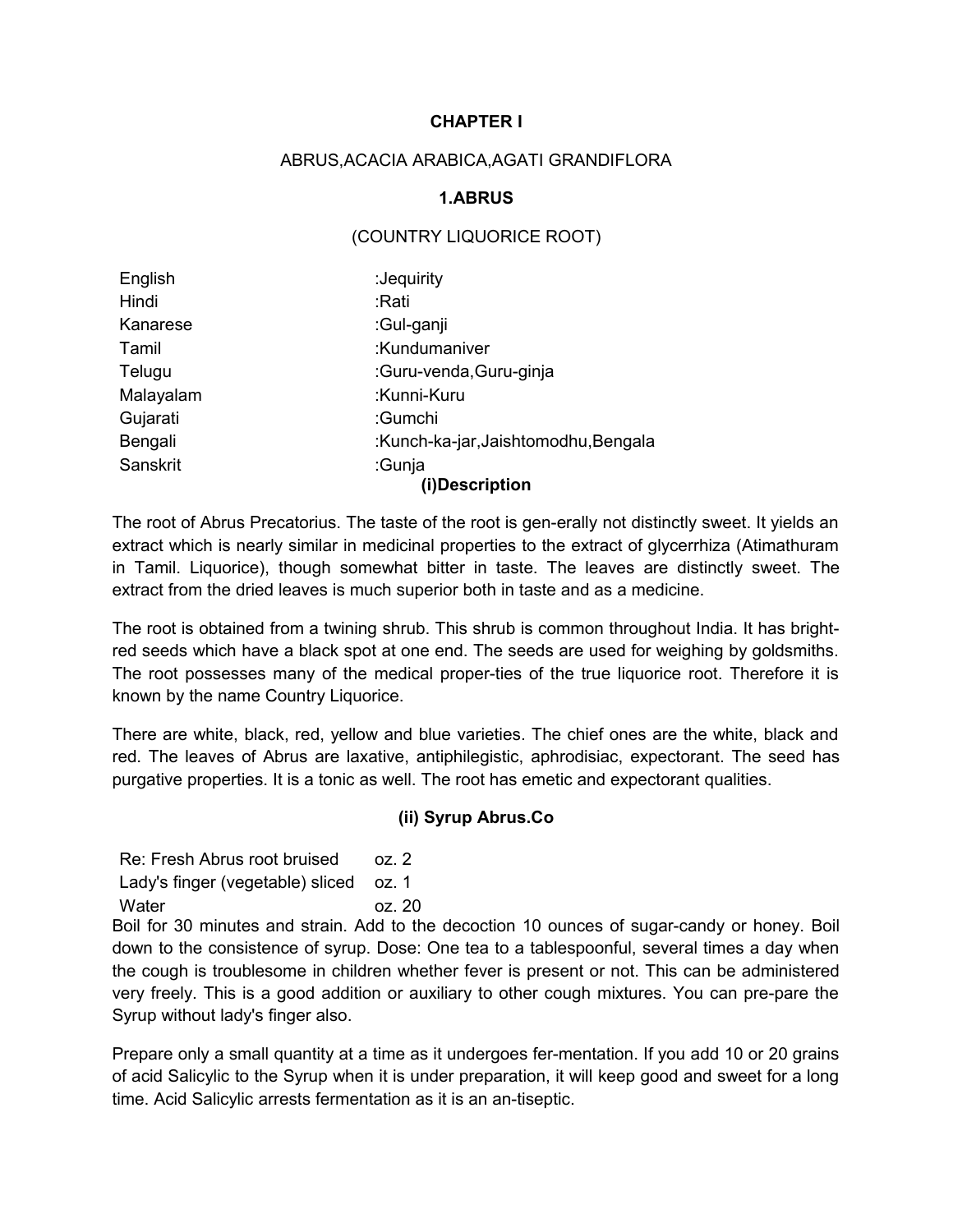## **(iii) Uses of Leaves**

Put a few leaves in the mouth, chew and swallow the juice. Hoarseness of voice will disappear.

## (a) **Abrus Leaves' Extract**

Pour boiling water on the dried leaves till they are cov-ered, Keep the vessel on a slow fire for 6 hours. Then strain the decoction when it is hot and evaporate on a water bath to a proper consistency. It is very sweet. An extract can be prepared from the juice of the fresh leaves also.

If there is pain in the chest or any part of the body apply castor oil to the part and over this fix the leaves The pain will vanish and the fluid inside will also disappear.

Mix the juice of the leaves with mustard or sesamum oil and rub the mixture over the painful swelling, The swelling and the pain will disappear.

## **(b)Cooling Bathing Oil**

| Re: Juice of the leaves<br>Juice of Bhringraj | oz. 10                                                                            |
|-----------------------------------------------|-----------------------------------------------------------------------------------|
| (Karisalamganni)                              | oz. 10                                                                            |
| Gingily oil                                   | oz. 10                                                                            |
|                                               | Mix and boil. Take oil bath with this oil. It will cool the body, head and brain. |

## **(iv) Uses of Seed**

The seed acts as a purgative. The outer covering of the seed has this effect. The seed can be boiled and eaten. It acts as an aphrodisiac (dhatupushti) and is useful in debility or im-potence. It increases the semen.

Powder the seeds and use the powder as a snuff. This will relieve headache due to cold in the head.

Put the powder of one seed in milk, boil it and drink. It will build the body and give strength.

The powder of the seed is useful in diseases of the eye, jaundice, biliousness, fevers which produce unconsciousness, and which are associated with perspiration, bronchitis.

Make a paste of the seed with water and apply it in contu-sion, rheumatic swelling of joints. They will be cured.

## **2. ACACIA ARABICA**

(INDIAN GUM ARABIC TREE)

| English  | : Babul tree:      |
|----------|--------------------|
| Hindi    | Kala-babul, Kikar: |
| Kanarese | Karijali:          |
| Tamil    | Karuvel:           |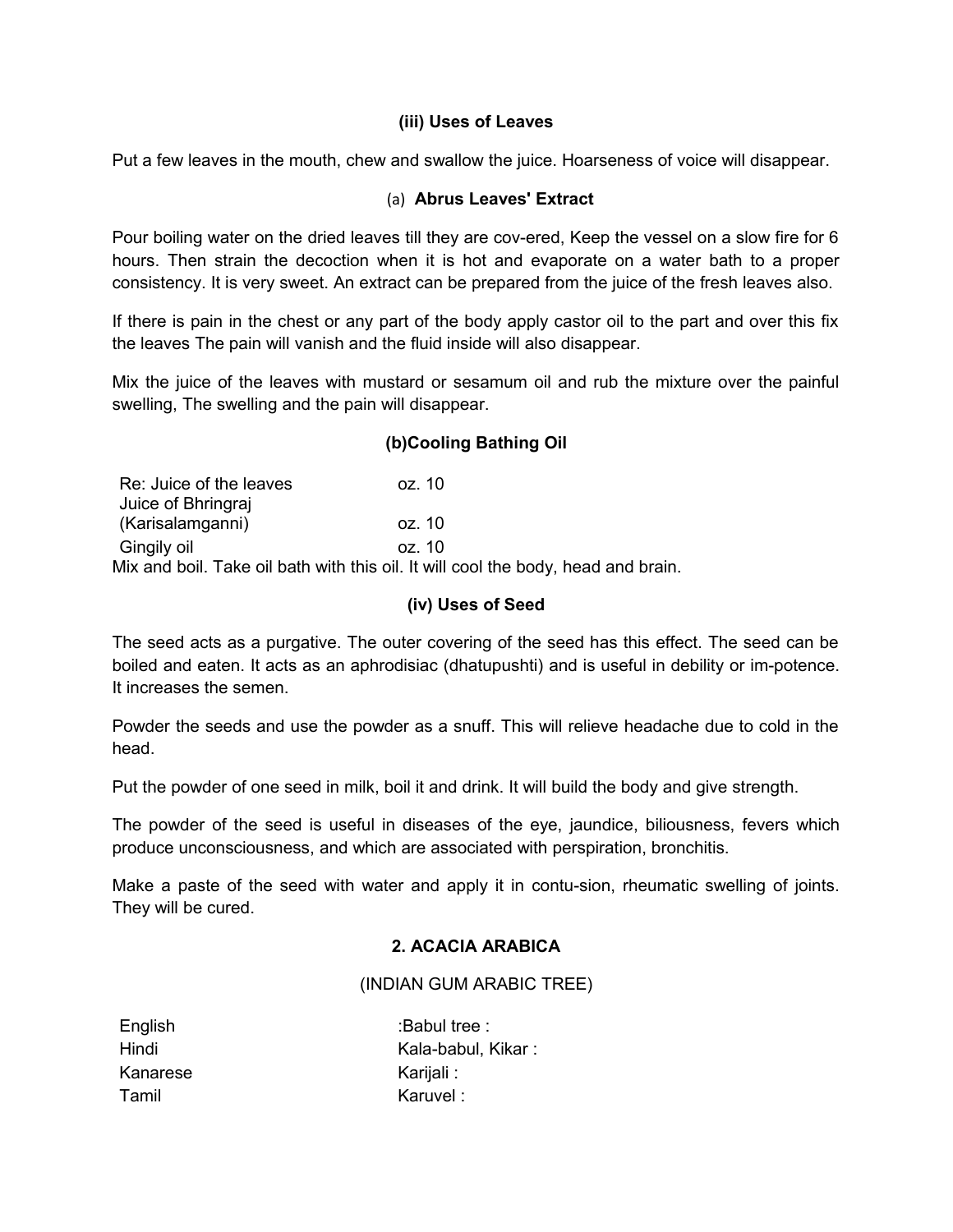| Telugu    | Nalla-tumma:              |
|-----------|---------------------------|
| Malayalam | Karuvelum:                |
| Marathi   | Babul:                    |
| Gujarati  | Kaloabaval:               |
| Sanskrit  | Kala barbura              |
|           | <b>Description</b><br>(i) |

A dried gummy exudation from the stem and branches of Acacia Arabica, Acacia Senegal or other varities of Acacia in round or avoid tears or masses. It is odourless and of bland mucilaginous taste. It is straw coloured or yellowish. Its chief con-stituent is Arabic acid combined with Calcium, Potassium and Magnesium. It contains Tannin.

Musilage of Acacia is used for making castor oil emulsion and Bismuth mixture. It is used to suspend oils, resins and in-soluble powders, in water to make pills and lozenges on ac-count of its cohesive property. It acts as a demulcent to soothe the mucous membrane of the throat when it is used in the prep-aration of lozenges.

The leaf, bark, root and seed possess astringent proper-ties.

## **(ii) The Gum and the Twig**

The gum is a demulcent, emollient, nutrisnt, pectoral and aphrodiasiac. The gum thickens the semen, stops the dis-charge in gonorrhoea and gives beauty and strength. It is an auxiliary to medicines which are given in diabetes millitus and insipidus.

Keep a small piece in the mouth and slowly swallow the juice. Dry cough, pain in the throat, burning in the chest will be cured.

The twig of the tree is an excellent tooth-brush. It strength-ens and hardens the teeth.

## **(iii) Babul bark decoction**

| Re: Babul bark | 2 ounces  |
|----------------|-----------|
| Water          | 20 ounces |

Boil for 15 minutes and strain.

This is a useful gargle for spongy gums, ulceration of gums, loose teeth, sores in the mouth, mercurial ulceration in the mouth and sore throat. This is also a very good application (enema) for prolapse or descent of rectum and anus and piles. This is a good lotion (for injection) in leucorrhoea and gonor-rhoea. You can add a teaspoonful of alum to the decoction. Plain Babul bark decoction is useful in chronic diarrhoea. Dose: One or two ounces twice daily.

# **3. AGATI GRANDIFLORA**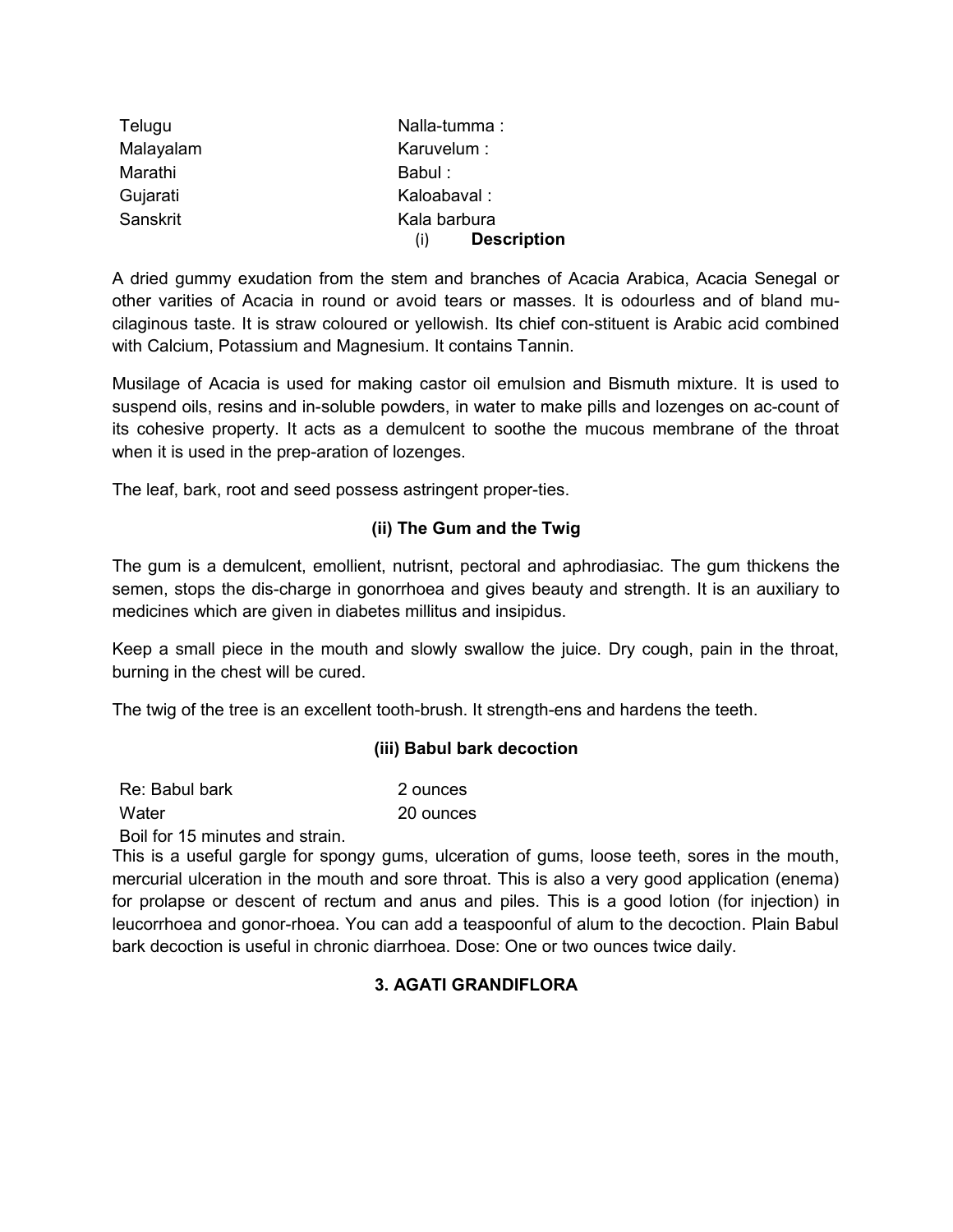| English   | :Agati Grandiflora |
|-----------|--------------------|
| Hindi     | :Hadaga            |
| Kanarese  | :Agashi            |
| Tamil     | :Agatthi           |
| Telugu    | :Avise             |
| Malayalam | :Agatti            |
| Marathi   | :Agasta            |
| Gujarati  | :Agathiyo          |
| Bengali   | :Buko              |
| Sanskrit  | :Agastya           |

This is found in abundance in India. It is a tree which grows to the height of 20 or 30 feet. It is cultivated also.

## **(i) The Uses of Leaves**

The leaves, flowers, bark are useful. The leaf is an anti-dote, refrigerant, febrifuge, laxative and digestive. It removes biliousness and digests the food. The leaves are prepared in South India as a vegetable and taken on the day following Ekadasi, i.e., Dvadasi days (12th day of the fortnight).

## **(ii) The Uses of Juice**

Instill 2 or 3 drops of the juice of the leaf into the nose. Quotidian type of fever will be cured. Quotidian fever comes on the fourth day. Headache and nasal catarrh also will be re-lieved.

## **CHAPTER II**

## AJOWAN, ALOES, ALUM, AMLA, ANISE, ARAI KEERAI

## **4.AJOWAN**

| Telugu | :Omamu, Vaamu<br>(i) Ajowan Its Usefulness |
|--------|--------------------------------------------|
| Tamil  | :Omum                                      |
| Hindi  | :Ajowan                                    |

This is a very good digestive. It has a good aroma. It has carminative properties, i.e., it expels wind from the bowels. It relieves intestinal colic. It has antispasmodic properties, i.e., it relieves spasms or contraction of the muscles of the bowels. It is pungent and stimulating. It is useful in dyspepsia, diarrhoea, flatulence, vomiting of cholera.

## (**ii) Its Properties and preparations**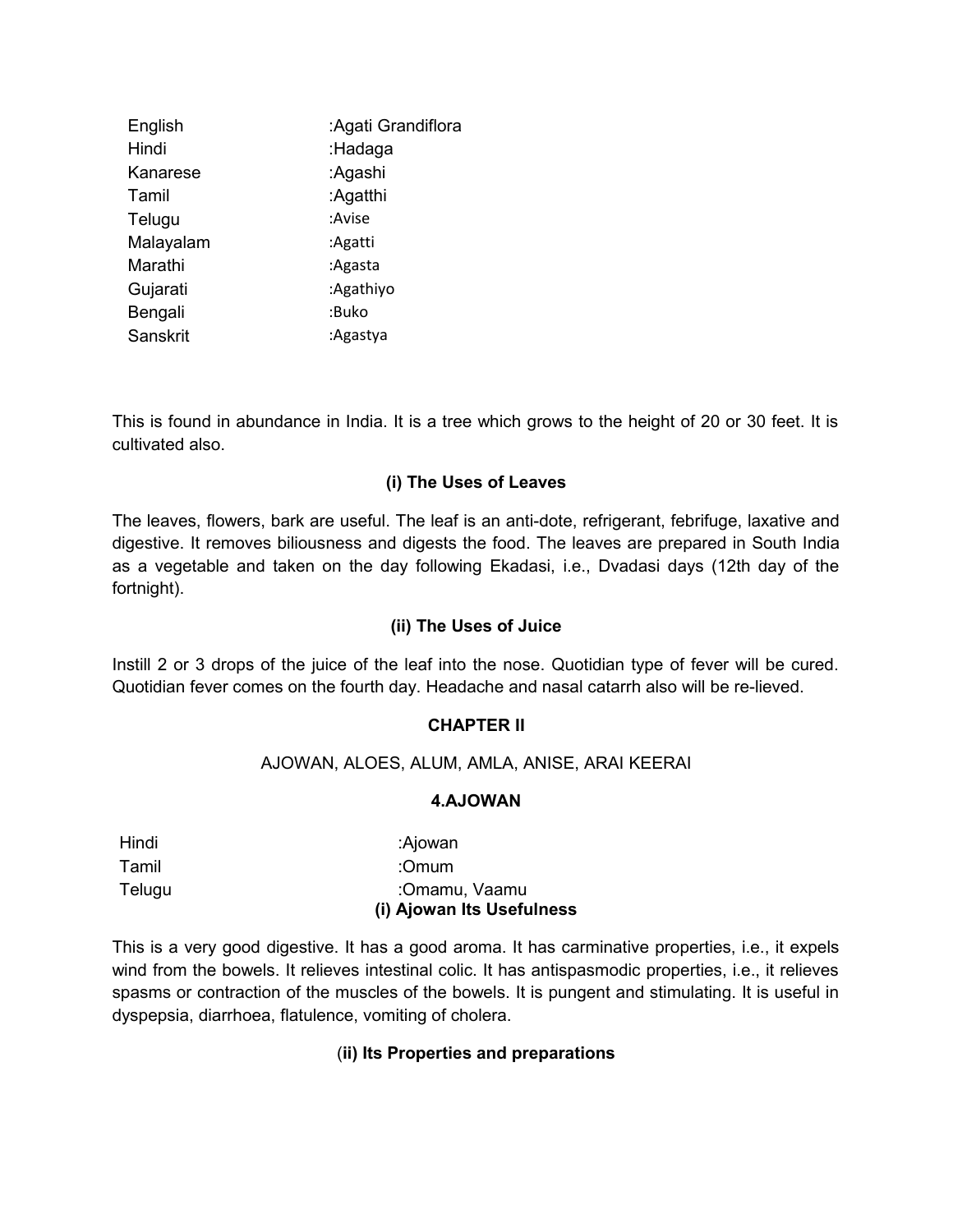It is mixed with rock-salt, asafoetida, ginger, black pepper, cardamum, Chhoti Har or myrobalans chubelic to form a diges-tive powder. The two chief preparations of Ajowan are: arrack or omum water (Aqua Ptychotis) and oil of Ajowan. Ajowan has all the properties of thymol. It kills intestinal parasites. The seed contains an oil which has 50% thymol in it.

Omum water (Aqua Ptychotis) is useful in diarrhoea, wind in the bowels, indigestion. Two tablespoonfuls of omum water can be taken. One ounce of omum laudanum water can be mixed with one ounce of lime water and 5 drops of laudanum or Tr. Opii.

#### **5. ALOES**

| English        | : Indian Aloes                |
|----------------|-------------------------------|
| Hindi Kanarese | : Kumari, Ghikanvar           |
| Tamil          | : Kathalai Gida, Lolisara     |
| Telugu         | : Kartazhai : Kalabanda       |
| Malayalam      | : Kattuvazha, Katar Vazha     |
| Marathi        | : Korakanda                   |
| Gujarati       | : Kumara                      |
| Bengali        | : Musabhar, Ghrita Kumari     |
| Sanskrit       | : Kumari<br>(i) Its Varieties |

Small aloe, big aloe, red aloe. It is difficult to get the red variety. The properties of all the varieties are the same. It tastes sweet. Ghrita Kumari as a fresh juice is much used in Ayurvedic medicine. The inspissated juice is popularly called Musabhar.

It is the solid extract from exudation. It is the juice obtained from the transversed cut leaves of various species of aloe. It occurs in hard masses, yellowish or black-brown in colour with a characteristic smell. It is fairly soluble in alcohol and also in water.

Bazaar aloes must be purified by boiling in water, allowing to stand for ten hours, then straining and setting aside in an open vessel till it evaporate to dryness.

This is a good purgative but is not suitable for pregnant women, children and those who have piles, and in inflamma-tory condition of the pelvic organs.

## **(ii) Its Properties & Uses**

Aloe has tonic, alterative, purgative and emmanagogue properties. It acts chiefly on the large intestine. It is a bitter tonic. It is the slowest of all purgatives. It takes fifteen hours to act. It relieves habitual constipation.

In small doses it is a stomachic bitter. It invigorates the stomach. In absence of menstruation and anaemia (poverty of blood) it is combined with iron. It is a tonic cathartic in habitual constipation associated with ammenorrhoea and anaemia.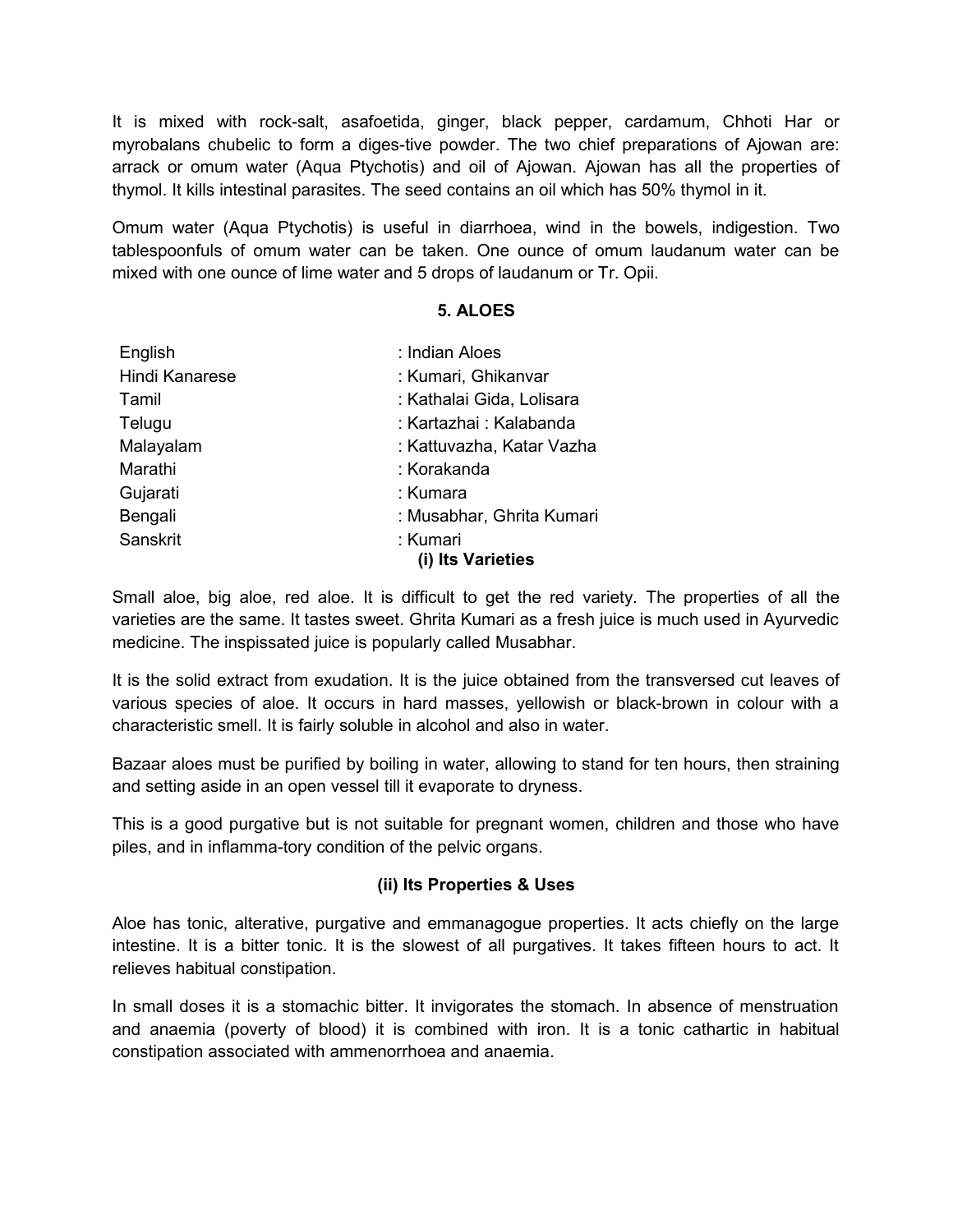It comes mainly from West India Islands. Its active prin-ples are (1) Aloin and (2) Emodin. It also contains a little resin, a trace of gallic acid and a volatile oil. Dose: 2 to 5 grains.

Aloes pill. Dose: 4 to 8 grains. Aloes and iron pill. dose: 4 to 8 grains. Aloes and asafoetida pill. (useful in hysteria and flatulence). Dose: 4 to 8 grains. These are all preparations of aloes.

Aloin is a pale yellow powder with a bitter taste. Dose: y4 to 1 grain.

Mix the fresh inner pulp of aloes with sesamum oil. Boil. This helps the growth of hair. This medicated oil bath brings good sleep.

If you clean the fresh inner pulp of aloes with water several times, it is purified. Put this in a clean cloth, fold the cloth and foment the eyes. This is useful in conjunctivitis, swelling of the eye lids.

#### **6. ALUM**

| English  | : Alum                          |
|----------|---------------------------------|
| Hindi    | : Phitkari                      |
| Kanarese | : Phatikara                     |
| Tamil    | : Patikaram                     |
| Telugu   | : Pathikaramu                   |
| Marathi  | : Phatiki                       |
| Bengali  | : Phatkiri                      |
| Sanskrit | : Sphatikari<br>(i) Description |

Alum has an acid, sweetish, astringent taste. It is a crystal-line, semi-transparent mass. It looks like sugar candy crystal. Some take it with great avidity and cupidity, taking it for sugar candy and throw it off with a peculiar castor-oil face.

If the bazzar alum is not pure, you can render it pure by dissolving it in pure water, straining and evaporating the solu-tion. You will get pure crystals of alum.

#### **(ii) Uses of Alum**

Alum is a powerful astringent. It stops bleeding from wounds, from the nose. Plug the nostril with a small piece of clean cloth or cotton wool dipped in a solution of alum. It will stop the bleeding at once. It stops bleeding from the gums. It is an ingredient in tooth powder. Alum can be purified and dehy-drated by puttting it in the fire or by putting it in the frying pan and then putting the frying pan over the fire. Then you can pow-der it nicely and easily.

It is used as a gargle for sore throat, as an application to the eyes in conjuntivitis or sore eyes. It is used as a wash for sore nipples. It is used for douching the vagina in Ieucorrhoea. It is seldom used internally but it is useful in diarrhoea and other chronic discharges.

During rainy season when the water is dirty and full of sed-iments, take a big piece of alum and stir the water 5 to 6 times with this piece. Within ten or fifteen minutes the water will be-come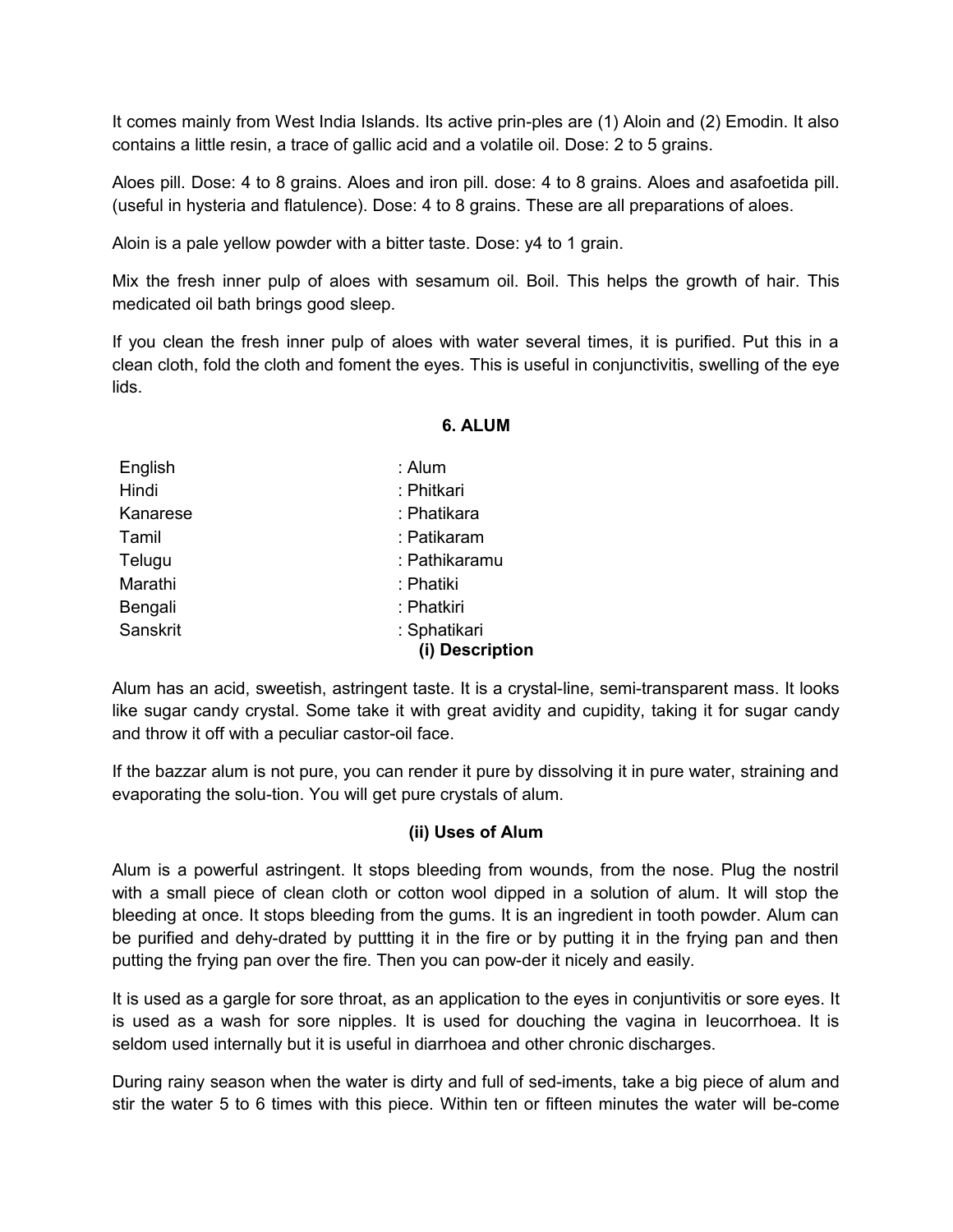clear. Do not put the alum piece in the water. Mere stirring the water with the piece will serve your purpose.

Alum tablet is applied to the face after shaving. It removes pimples and freckles on the face and renders the skin smooth and glossy.

## **7. AMLA**

| English   | : Indian Gooseberry          |
|-----------|------------------------------|
| Hindi     | : Amlaka, Amla               |
| Tamil     | : Nellikai                   |
| Telugu    | : Usirikaya                  |
| Malayalam | : Nellikkai                  |
| Sanskrit  | : Amalaki<br>(i) Description |

Taste: Sour, astringent and sweet. This Amla or Nellikkai (Phyllanthus Emblica), which is very rich in Vitamin C, is a very cheap and common fruit. This, indeed, is one of the richest nat-ural sources of Vitamin C. Amla grows abundantly in all Indian forests. It is obtainable in unlimited quantities from January to April. Its fresh juice contains nearly twenty times as much Vita-min C as orange juice. A single fruit is equivalent in Vitamin C to one or two oranges.

Amla has been held in high esteem in India since time im-memorial and is included as an ingredient in many Ayurvedic medicines and tonics. Tablets made from Amla are now being used to supply Vitamin C to soldiers. The use of Amla tablets will help to prevent the occurrence of scurvy and safeguard health and physical efficiency when there is a shortage of fruits and vegetables. Fresh Amla is the most effective cure for scurvy.

The fresh fruit is diuretic and laxative. A good cooling bev-erage can be made from the fresh fruits. The dried fruit is astrin-gent and is useful in diarrhoea and dysentery.

Amla is a very important ingredient in the most famous confection, Chyavanaprash. It is one of the constituents of Triphala powder.

#### **(ii) Amla Sherbet**

| Re: Juice of fresh Amla                                               | 4 teaspoonfuls   |
|-----------------------------------------------------------------------|------------------|
| Sugar                                                                 | 3 tablespoonfuls |
| Water                                                                 | 16 ounces        |
| This is a good sherbet or beverage. It is diuretic and laxa-tive too. |                  |

#### **(iii)A Laxative**

| Re: Amla Powder   | 4 teaspoonfuls |
|-------------------|----------------|
| <b>Myrobalans</b> | 4 teaspoonfuls |
| Bahera            | 4 teaspoonfuls |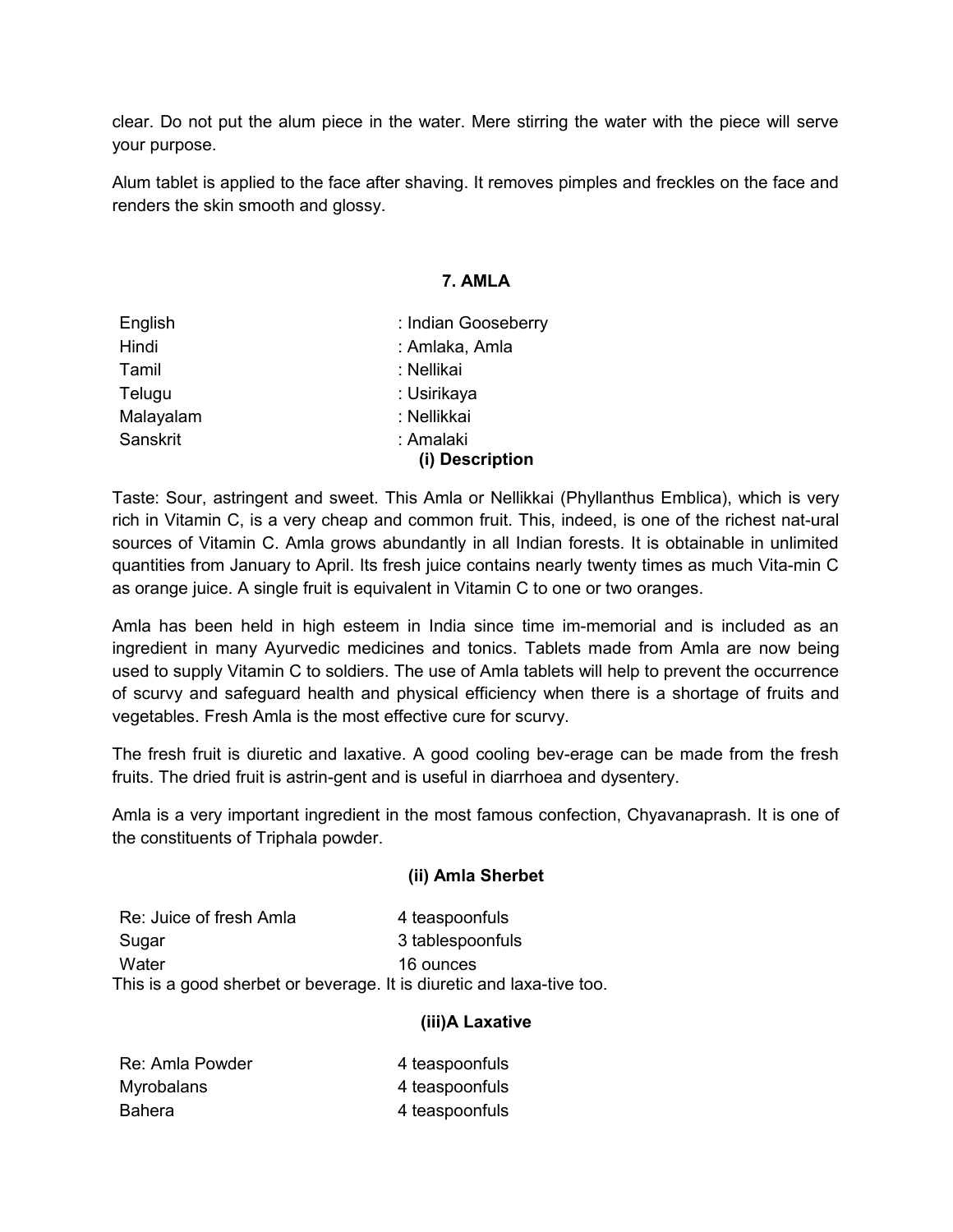Water 20 ounces

Boil for twenty minutes and strain. Dose: Two ounces in the early morning. This is a good laxative. It corrects digestion.

Amla removes excessive salivation, biliousness, vomit-ing, constipation, giddiness, spermatorrhoea, internal heat of the body, seminal weakness, menstrual disorders in women, and bestows beauty.

Make a paste of Amla, apply it to the head and take bath. Burning in the eyes will be cured. The brain and head will be cooled.

Amlakalpa, Amla Oil, Amla Drink and Amla Confection are preparations of Amla. Amla Oil is excellent for the head. Apply a small quantity to the head before bath. It will cool the head and the brain and remove ninety-six diseases of the eye, night-blindness and bilious giddiness.

Amla confection is useful in syphilis, flatulence, bronchitis, asthma and consumption.

## **8. ANISE**

## (SOMB, PERUM JEERAKAM)

Tamil : in the set of the set of the set of the set of the set of the set of the set of the set of the set of the set of the set of the set of the set of the set of the set of the set of the set of the set of the set of th

Telugu : Somp

It is the dried fruit of Pimpinella Anisum, obtained from many parts of India and also from middle and south Europe. It is a carminative, stomachic and an atomatic stimulant. It has an agreeable, aromatic odour.

Oil of anise (oleum anise) is a volatile oil, distilled from the anise fruit. Dose: 1 to 3 minims. It is usually used for flatulence in children. In allopathic system there is Spirit of Anise. Dose: 6 to 20 minims.

Re: Anise 4 drachms

Sugar 4 drachms

Mix. Dose: 1 teaspoonful twice daily

## **(i) Digestive Powder**

The anise must be gently fried and powdered. Useful in cough, indigestion, flatulence, colic, etc.

## **(ii) Aqua Anise**

Re: Anise seed 1 ounce Water (Distilled) 40 ounce Distill to 20 ounces or boil till it is reduced to 20 ounces and strain. Dose: 1 ounce. This is a basis for all cough mix-tures. It is an, expectorant and anti-spasmodic in bronchitis or cough.

**(iii) For Cough**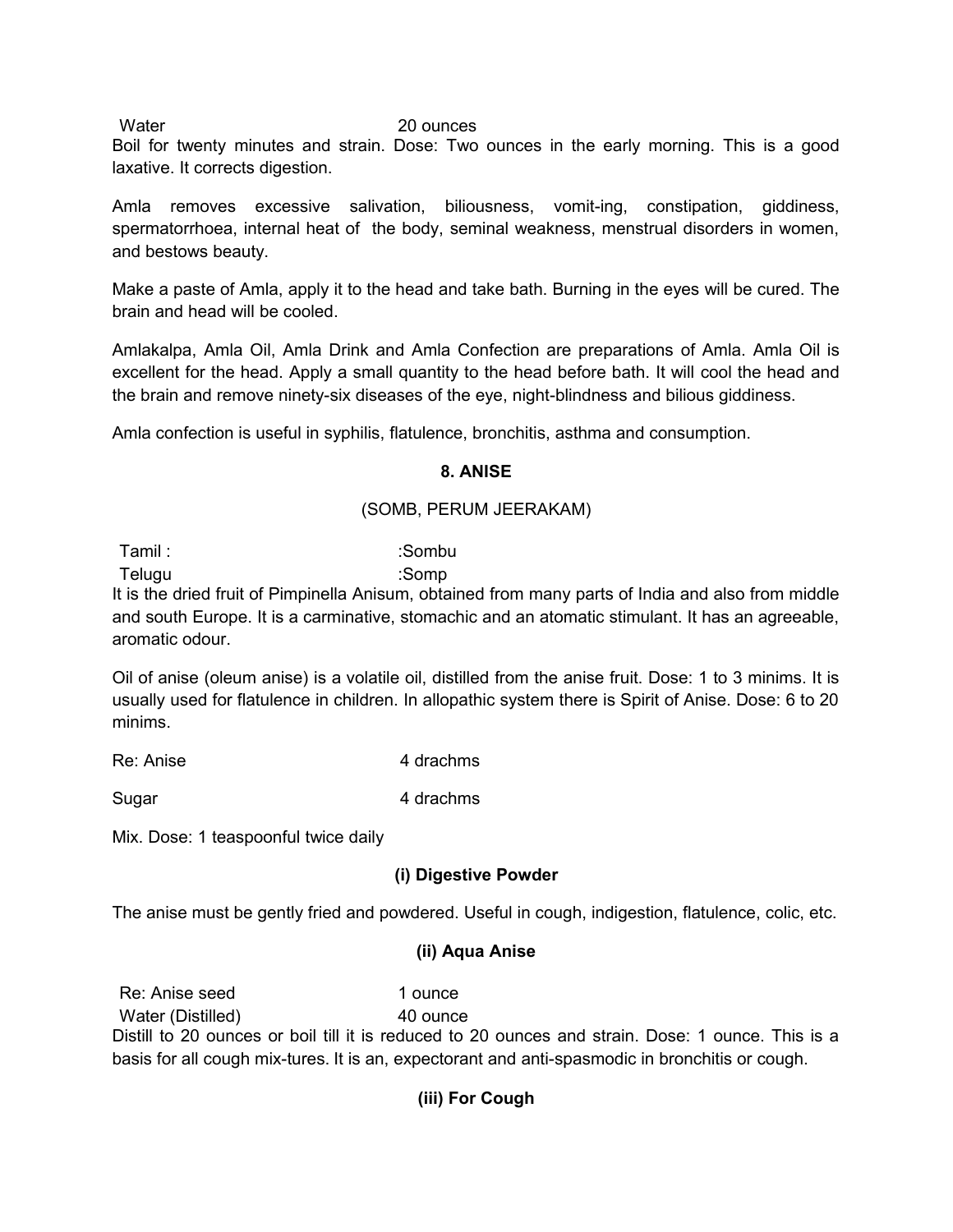Re: Honey 2 teaspoonfuls Anise water 1 ounce Mix well. Useful in bronchitis or cough. You can add 2 tea-spoonfuls Syrup Vasaka.

#### **(iv) A Digestive Powder**

Re: Anise 1 ounce Cuminseed 1 ounce Gently fry. Dose: 1 teaspoonful after food; twice daily.

#### **(v) A Gentle Laxative**

| Anise seed                                     | 1 drachm |
|------------------------------------------------|----------|
| <b>Myrobalans</b>                              | 1 drachm |
| Sugar                                          | 1 drachm |
| Take this in the early morning or at bed time. |          |

#### **9. ARAI KEERAI**

## (AMARANTUS TRISTIS)

| Kanarese  | : Harive Soppu                 |
|-----------|--------------------------------|
| Tamil     | : Araikeerai                   |
| Telugu    | : Koiya-Kura                   |
| Malayalam | : Arakirai<br>(i) Introductory |

This is a small herb that is cultivated in South India. The leaves and seeds are used. This is a stimulant and aphrodi-siac.

#### **(ii) Uses of Arai Keerai**

This is eaten as a vegetable. This is useful in fevers, cough, tremor, collapse, rheumatism and paralysis. It will in-crease the semen and sexual vigour.

Put the seeds into a fresh coconut from which the water is taken out and bury it underneath the earth for 40 days. Then take it out. Remove the shell. Mix the powder of kernel with sesamum oil and boil. Cool it and strain. Apply this oil to the head. Diseases of the head will be cured. The hair will become black and grow nicely.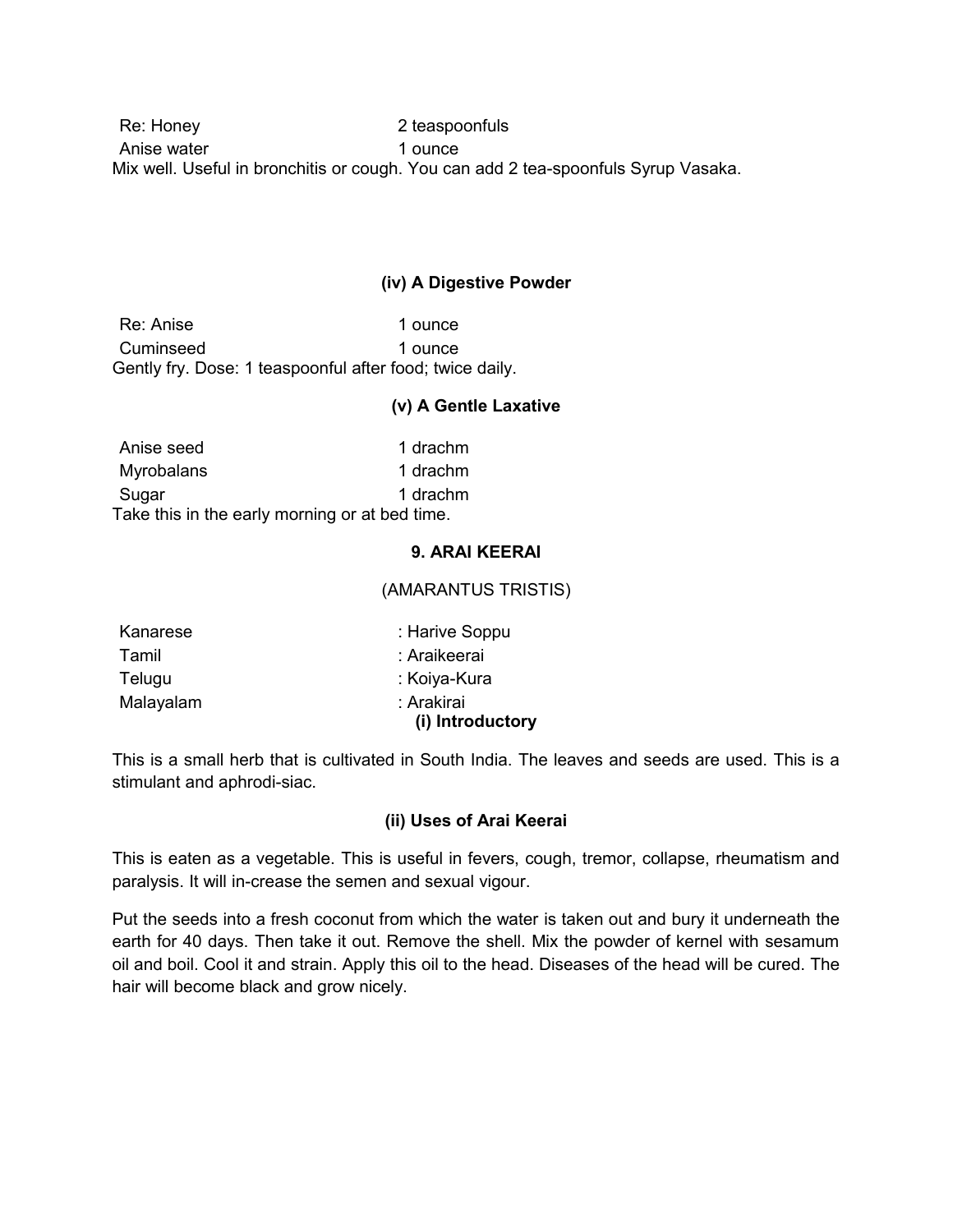### **CHAPTER III**

#### ASAFOETIDA, ASOKA, ASTERCANTHA LONGIFOLIA

#### **10. ASAFOETIDA**

| English  | : Asafoetida                      |
|----------|-----------------------------------|
| Hindi    | : $Hing$                          |
| Kanarese | $:$ Ingu                          |
| Tamil    | : Kayam, Perungayam               |
| Telugu   | : Inguva                          |
| Sanskrit | $:$ Hingu<br>(i) Some Particulars |

Dose: 5 to 15 grains. Taste: Bitter. Asafoetida is the gum resin of a plant growing in Persia and Northern India. It grows in Kashmir, Afghanistan and Turkistan. It is used as a spice in preparing vegetables, soups, etc. Pilula Aloeset Asafoetida and Tr. Asafoetida are official preparations of Asafoetida. There is also a white variety. It is called 'Soma Kayam' or 'Pal Kayam'. It is more vigorous.

It occurs in the forrn of irregular masses of dull yellow col-our, becoming darker on keeping. It is obtained by incising the root of Ferula Fetida and other similar species. It contains a vol-atile oil with its characteristic unpleasant smell and also resin and gum. It is a stimulant, expectorant, antispasmodic and car-minative. It brings out sputum easily and expels wind from the bowels. It is beneficial in flatulence and the early stages of diar-rhoea or cholera. It is useful in hysterical fits and nervous affec-tions in women.

It is a laxative (Laghu Vitechani), anthelmintic (Kriminasini or destroyer of worms), diuretic (Mootravardhini), and ammenagogue (Rituvardhini). It is generally given in combina-tion with other remedies.

#### **(ii) For Wind and Colic Bowels**

| Re: Asafoetida                  |  | 1 teaspoonful                    |
|---------------------------------|--|----------------------------------|
| <b>Rock Salt</b>                |  | 1 teaspoonful                    |
| Ajowan                          |  | 1 teaspoonful                    |
| Myrobalan Her                   |  | 1 teaspoonful                    |
| <b>Dried Ginger</b>             |  | 1 teaspoonful                    |
| Cardamom                        |  | 1 teaspoonful                    |
| Douglar and mix Doso: 10 groins |  | $I \cdot \cdot \cdot I$ in flate |

Powder and mix. Dose: 10 grains. Useful in flatulence and intestine colic. It will energise digestion and increase appetite.

#### **(iii)Asafoetida Enema**

| Re: Asafoetida | 30.grains         |
|----------------|-------------------|
| Water          | 8 oz.             |
|                | (iv) For Hysteria |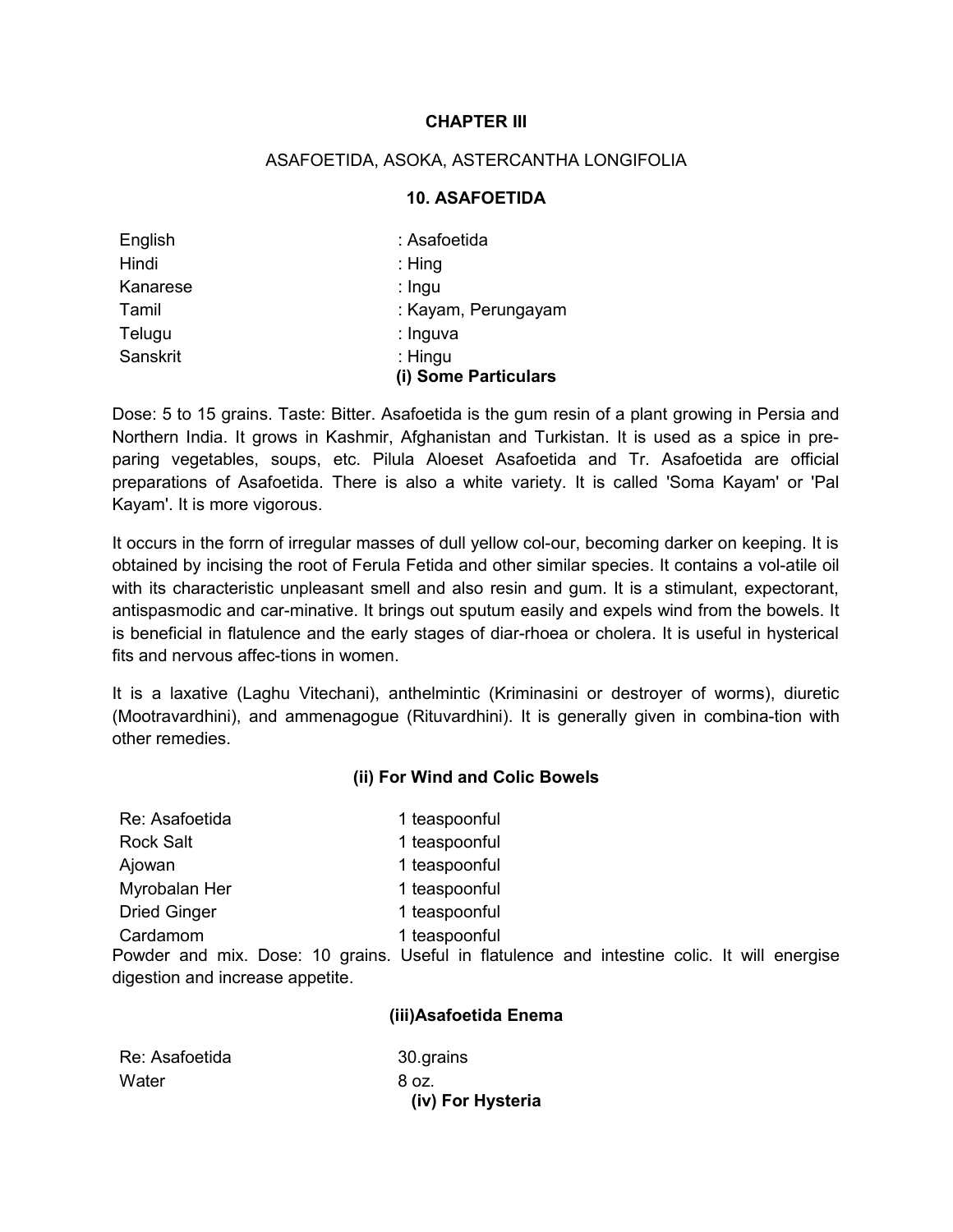Re: Asafoetida 2 drachms

Boiling water 10 ounces

Strain and cool. Add musk 30 grains. Dose: 1 teaspoonful, thrice daily. This can be taken without musk also.

## **(v) A Good Digestive Powder**

(PACHAKA CHOORAN)

| Re: Asafoetida                | 1 teaspoonful |
|-------------------------------|---------------|
| <b>Dried Ginger</b>           | 1 teaspoonful |
| Long Pepper                   | 1 teaspoonful |
| Ajowan Seeds                  | 1 teaspoonful |
| <b>Cumin Seeds</b>            | 1 teaspoonful |
| <b>Black Pepper</b>           | 1 teaspoonful |
| <b>Rock Salt</b>              | 1 teaspoonful |
| December and material and Dis | . 40          |

Powder and mix well. Dose: 10 to 20 grains. This is Kshudha Vardhak Choorna also. It increases the appetite and invigorates the Jataragni or digestive fire.

# **(vi) Asafoetida Ear Drops**

Re: Asafoetida 60 grains Sesamum oil 2 ounces Put the asafoetida in the oil, boil and strain. Instil a few drops into the ear and plug it with cotton wool.

## **(vii) For Scorpion Sting**

Make a paste of asafoetida with a little water and apply it over the part stung by scorpion. The pain will vanish.

#### **11. ASOKA**

| English   | : Asoka-tree                            |
|-----------|-----------------------------------------|
| Hindi     | : Asok, Anganapriya                     |
| Kanarese  | : Kenkalimara, Asoka                    |
| Tamil     | : Asogu                                 |
| Telugu    | :Asokamu                                |
| Malayalam | : Asogam                                |
| Marathi   | ∶Ashoka                                 |
| Gujarati  | :Asupala                                |
| Bengali   | :Anganapriya                            |
| Sanskrit  | :Asoka, Gandhapushpa<br>(i) Description |

Asoka removes the grief of women; hence the name. The bark of Asoka is used in Ayurveda. It has considerable reputa-tion in uterine diseases. It is a strong astringent. It is used in checking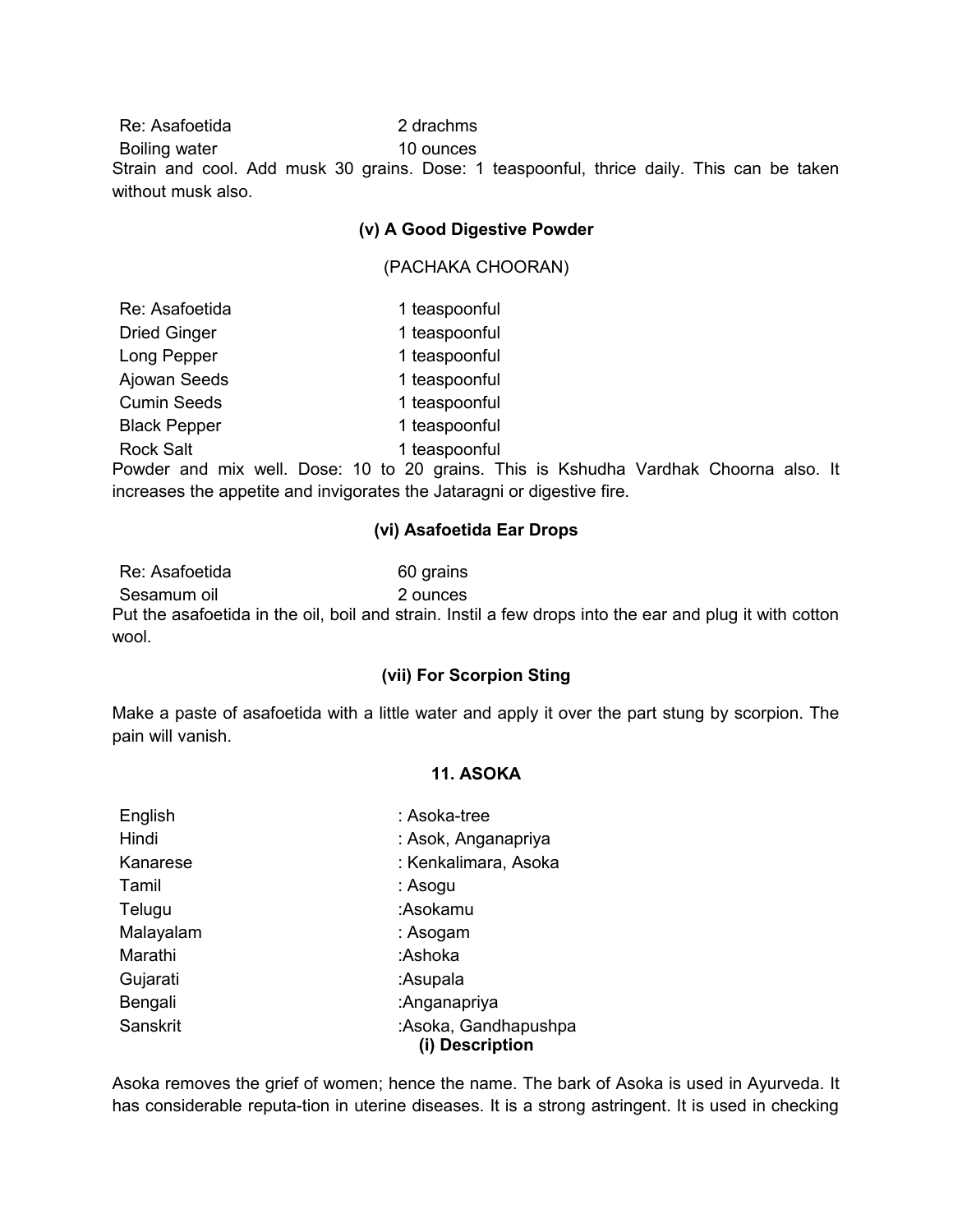uterine haemorrhage or bleeding from the womb, menorrhagia or excessive menstruation, and bleeding of piles. The Asoka tree is cultivated in the Western Ghats, Ganjam and Visakapatnam. The flower is red. It is in the form of a bunch. It flowers in February and March. Asoka is an astringent, uterine sedative and uterine tonic.

# **(ii) For Dysentery**

Re: Asoka Flower (powder) 30 grains Water 2 ounces Mix: one dose. To be taken twice daily. Useful in dysentery with discharge of blood and mucus.

## **(iii) Asoka Decoction**

| Re: Asoka Bark | 6 ounces  |
|----------------|-----------|
| Milk           | 6 ounces  |
| Water          | 20 ounces |

Boil to a quarter and strain. Dose: 1 ounce thrice daily. Useful in menorrhagia or excessive discharge of menses bleeding from the womb. The womb will be strengthened. All diseases of the womb will be cured.

The decoction must be freshly prepared daily. Take the fresh juice from the bark and give a tablespoonful twice daily.

Useful in menorrhagia and all diseases of the womb. Tincture of Asoka is also available.

In Ayurveda there are two preparations, viz., Asokarishta (decoction) and Asoka Ghrita (ghee).

## **(iv) Asokarishta (Asokamritam)**

Dose: to 2 tolas twice daily after meals. Specially useful in leucorrhoea, menorrhagia, pain in the womb, irregular monthly periods, scanty menstrual discharge, amenorrhoea or absence of menstruation, painful menstruation, displaced uterus, congested uterus, sterility and other complaints. This is an alterative and stimulant. This prevents miscarriage and re-stores normal action to the uterus. It restores tone to the uterine system and removes all abnormal conditions. It also eradicates general debility, distaste for food, anaemia and weakness after confinement. It improves the conceptive capacity and in-creases general strength.

## **(v) Asoka Ghrita**

Dose: yzi to 1 tola to be taken twice daily. Useful in leucorrhoea, menorrhagia, chlorosis, dark discharges, pain in the waist, back or womb and other female complaints.

Asoka is a real friend of the fair sex. It gives longevity, strength, nutrition and improves the complexion and beauty. What Sterri's Vibutero or Aletris Cordial is to Allopathic doctors, Asokarishta or Asoka Ghrita is to Ayurvedic Kavirajs or Vaids. What Hydrastis or Viburnum or Ergot is to Allopaths, Asoka is to Ayurvedic doctors.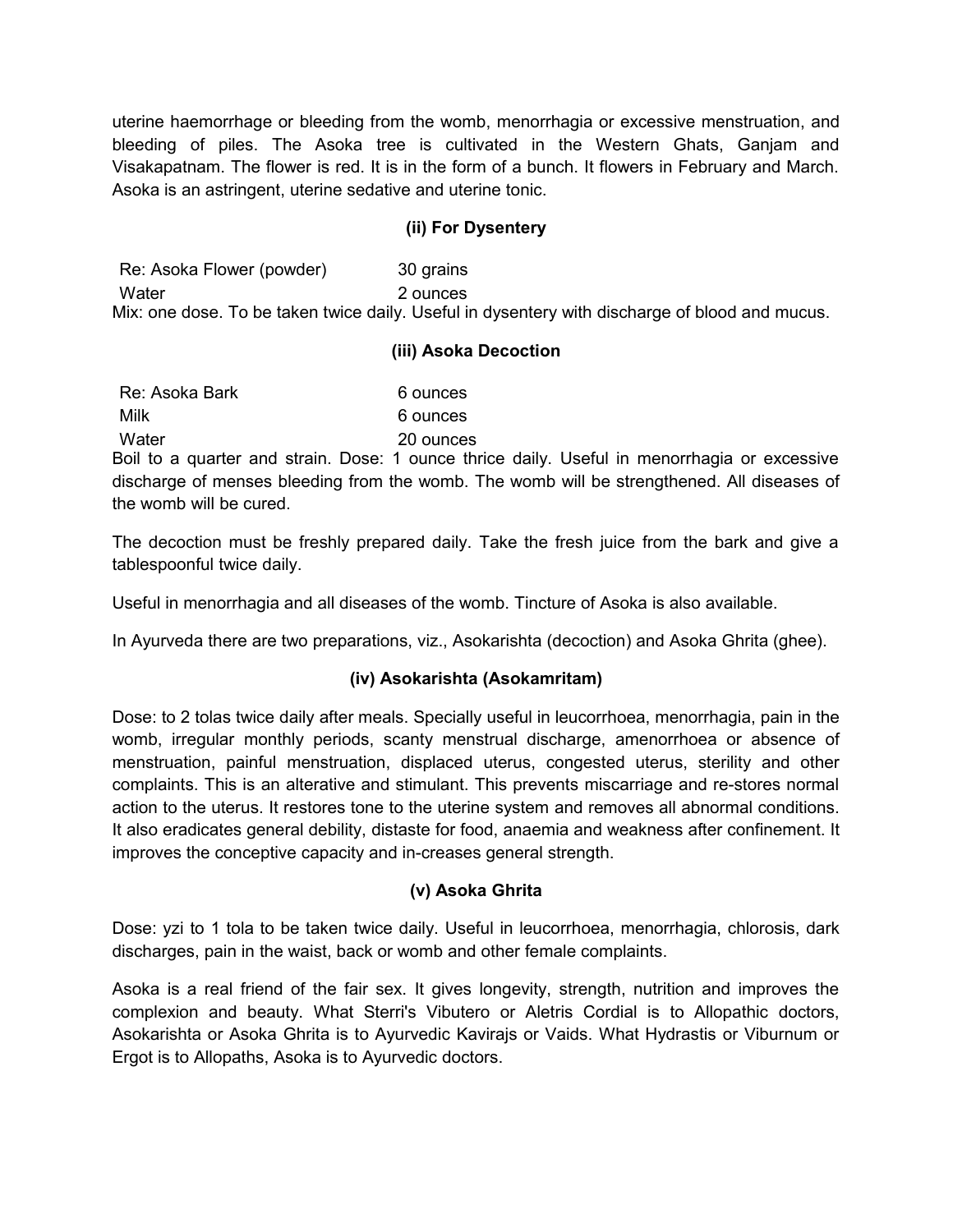## **12. ASTERCANTHA LONGIFOLIA**

| English   | : Hygrophila Spinosa            |
|-----------|---------------------------------|
| Hindi     | : Talmalkhana, Goksura          |
| Kanarese  | : Kollavalike                   |
| Tamil     | : Nirmulli                      |
| Telugu    | : Nirugobbi                     |
| Malayalam | : Vayalchulli                   |
| Marathi   | : Kolsundara                    |
| Gujarati  | : Ekharo                        |
| Bengali   | : Kanta-kalika                  |
| Sanskrit  | : Kokilaksha<br>(i) Description |

It grows spontaneously in wet places throughout India. It is a kind of thorn. The seed and root are obtainable in bazaars. It is sweet and slightly bitter.

The leaf is demulcent and diuretic. The root is refrigerant, diuretic and demulcent. The seed is diuretic and aphrodisiac.

# **(ii) Kokilaksha Decoction**

Re: Root of Kokilaksha 1 ounces

Water 20 ounces

Boil for 15 minutes and then strain. Dose: 1 oz. thrice daily. Useful in ascites or dropsy or swelling of belly on account of water and swelling of body and difficulty in passing urine. This acts as a diuretic and helps the free flow of urine in large quantities. Thus the swelling is reduced.

## **(iii) Kokilaksha Infusion**

| Re: Astercantha leaves freshly |           |
|--------------------------------|-----------|
| dried                          | 2 ounces  |
| Distilled vinegar              | 16 ounces |

Macerate for 3 days. Press and strain. Dose: 2 table-spoonfuls in 2 ounces of water three times a day. Useful in dropsy, ascites, difficulty in passing urine, etc.

(iv) Aphrodisiac Tonic

| Re: Kokilaksha seeds | 1 tablespoonful |
|----------------------|-----------------|
| Milk                 | $1/2$ seer      |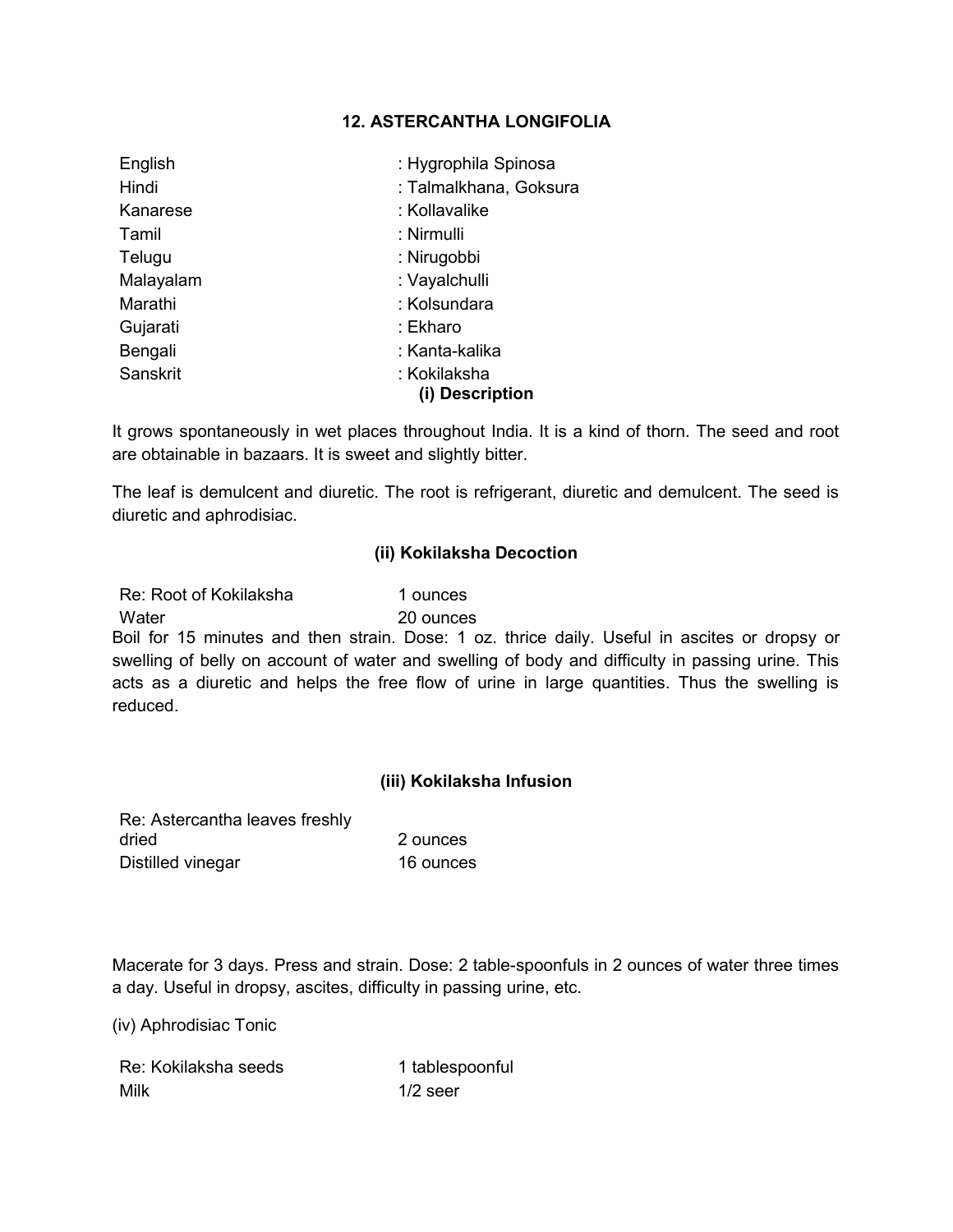Soak the seeds in the milk and the sugar and drink in the morning and at night. Useful in impotency or sexual debility.

## **CHAPTER IV**

#### ASWAGANDHA ATIS OR ATEES

#### **13.ASWAGANDHA**

#### (WINTER CHERRY, WITHANIA SEMNIFERA, DUNAL)

| English   | <b>Winter Cherry</b>            |
|-----------|---------------------------------|
| Hindi     | Aswagandh                       |
| Kanarese  | Sogade-beru                     |
| Tamil     | Amukkurak kizhangu, Achuvagandi |
| Telugu    | Penneru-gadda                   |
| Malayalam | Amukkuram                       |
| Marathi   | Asagandha                       |
| Gujarati  | Asundha                         |
| Bengali   | Aswagandha                      |
| Sanskrit  | Ashvagandha                     |
|           | (i) Description                 |

This is a small plant cultivated in India and Baluchistan. It is an erect shrubby plant. The leaves, seeds and the root are used. The leaf is a febrifuge. The seed is a diuretic. The root is an alterative, aphrodisiac, deobstruent, diuretic, tonic, nutritive, hypnotic and sedative. Aswagandha increases the Jatharagni or gastric fire and so it is an appetizer. It is useful in Rheuma-tism, eczema, anaemia, dropsy, fever, swelling, debility, etc. Aswagandha Choorna (powder), Aswagandha Rasayana (Confection), Aswagandha Tel (oil) are made out of Aswagandha.

#### **(ii) Aswagandha Choorna (Powder)—I**

( Re: Aswagandha root powder 1 part

Sugar candy 4 parts

Mix well. Dose: One teaspoonful twice daily. The dose of the plain powder is 20 to 40 grains. Drink half a seer of cow's milk after taking the powder. Tonic and alterative. Useful in spermatorrhoea, sexual and nervous debility, rheumatism, old age, consumption, emaciation of children, nervous diseases and leucorrhoea. It gives strength, vigour and vitality. It in-creases the semen. Boil the root in cow's milk, wash it and dry it. Then make a powder.

## **(iii) Aswagandha Choorna (Powder)—II**

| Re: Aswagandha Powder | 30 grains     |
|-----------------------|---------------|
| Honey                 | 1 teaspoonful |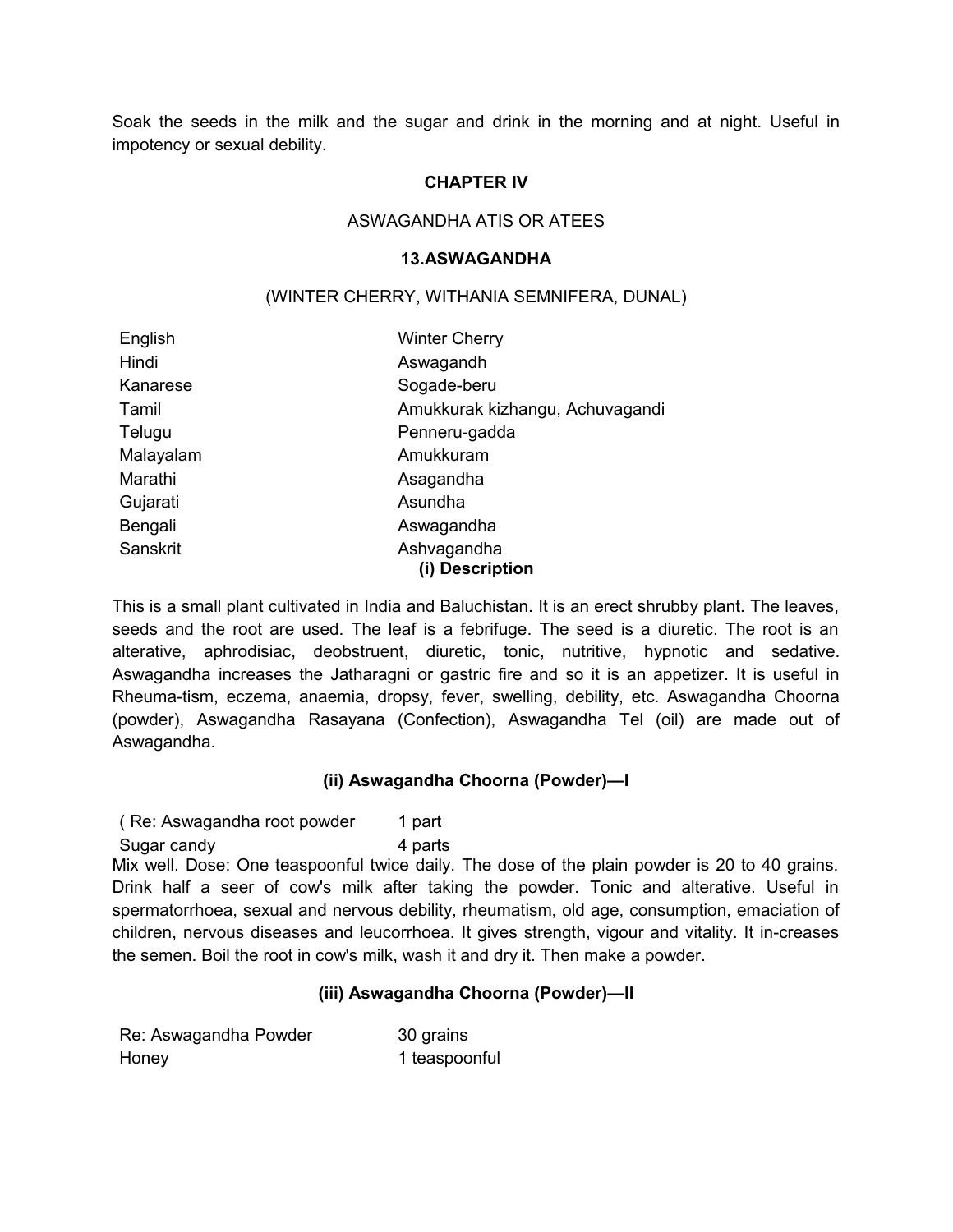Mix: One dose. To be taken twice daily. Useful in cough, rheumatism, dyspepsia, corpulence or obesity, swelling of body, debility, etc. It gives strength and vigour and increases semen. The powder can be taken along with ghee.

# **(iv) Aswagandha Choorna (Powder)-111**

Dose: 20 to 80 grains. To be taken morning and evening with milk. The only two ingredients are Aswagandha and Vriddha-darak. Alterative and tonic. Removes sexual debility, spermatorrhoea, debility from old age, leucorrhoea, etc. A paste of the root is a valuable nutriment for children and adults. It is taken with milk and ghee.

Aswagandha confection (Rasayana) is beneficial in pul-monary Tuberculosis, debility from senility or old age and rheu-matism, emaciation of children, leprosy, nervous diseases, nervous debility, leucorrhoea. It acts as an alterative tonic and nutriment.

Narayana Tel contains Aswagandha. It is dropped into the nose in deafness. It is rubbed over the body in paralysis, hemiplagia, rheumatism, tetanus and lumbago.

The leaves act as a sedative and hypnotic and relieve pain. The leaves are smeared with castor oil and applied to car-buncles.

# **(v) Aswagandha Decoction**

Re: Aswagandha leaves 1 teaspoonful Water 4 ounces Boil and strain: One dose.Useful in fever.

# **(vi) Aswagandha Paste**

Take the fresh root. Make a paste with cow's urine. Then heat the paste. This is a useful application in lumbago, scrof-ula, rheumatic swellings. Make a paste of the root with equal part of dried ginger. Use hot water for making the paste. Apply the paste to swell-ings. The swellings will subside. This will serve the purpose of Antiphilogistine or Thermofuge.

The leaves also can be made into a paste and applied to painful swellings.

## **(vii) Aswagandhadi Pills 5-Grains**

Dose: 1 to 4 pills to be taken twice daily followed by milk. Efficacious in sexual debility. Removes general debility and tones the nerves

## **(viii) Aswagandha Arishta—I**

It is a sovereign remedy for all cases of debility arising from sexual and bodily exhaustion due to overwork, etc. It is an invigorating tonic for brain and nerves. It increases memory, gives sound sleep and removes loss of appetite. Dose: 1X to 2 tolas to be taken twice a day. The chief ingredients are Aswagandha, sugar, Musali, Manjistha, Haritaki, Rasna, etc.

# **(ix) Aswagandha Arishta II**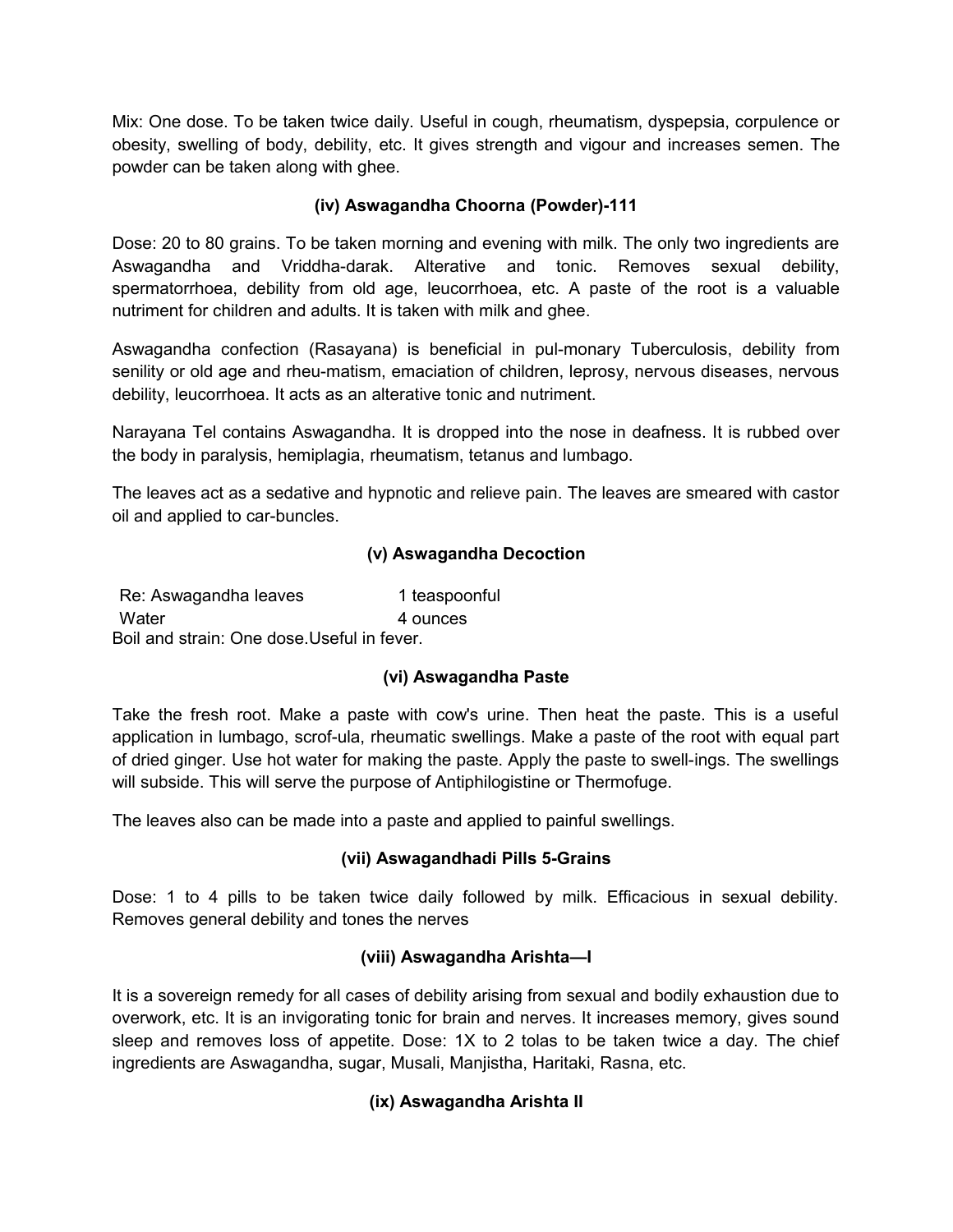Tonic and alterative. Useful in epilepsy, impotency, hyste-ria, general and nervous debility. It increases brain power. It is a brain tonic. It promotes digestion, enriches blood. It has a tonic action on the nerve centres. It recuperates lost vigour, builds up the wasted frames, restores health, strength and brings back to the hopeless the joys of life. This has the power of quickly im-proving the brain matter that has been affected by the use of in-toxicants and smoking. It improves the general health. This will also cure piles and nourish the vital fluids of the system. Mental capacities are stimulated and vitalised. Dose: y2 to 1 oz. after food.

# **(x) Aswagandhi Ghritam**

Ghritam means ghee. This is a marvellous preparation for restoring strength to the system. Those who, by over exertion and by excessive sexual intercourse have become very weak, consumptives, and those who have become weak owing to longstanding wasting diseases will be relieved of all troubles and will recoup their original health and vitality. Even the old will be rejuvenated. Women will develop their conceptive capacity by constant use of this medicine. The resultant pregnancy will bear a fully developed child or foetus.

Rheumatism, paralysis agitar (Vatha Soola), urasthambam, jaundice, fevers and premature grey hair will also be cured. Dose: X to 2 ozs.

# **(xi) Aswagandha Lehyam**

Lehyam means confection. This gives good development to the whole body. It strengthens the vital forces. This is highly beneficial for those who have become emaciated by sexual ex-cesses and other causes. It is a brain tonic. It is antisyphilitic and blood purifier. Useful in debility caused by venereal dis-eases, specially syphilis. Dose: 1 to 2 tolas morning before food and evening after food. Take a cup or half a seer of milk af-ter taking the medicine.

## **14. ATIS OR ATEES**

## (ACONITUM HETEROPHYLLUM)

| English  | :Indian atees               |
|----------|-----------------------------|
| Hindi    | : Atis                      |
| Kanarese | : Athivisha                 |
| Tamil    | : Atividayam                |
| Telugu   | : Ativasa                   |
| Marathi  | : Ativisha                  |
| Gujarati | : Atavasa                   |
| Bengali  | :Ataicha                    |
| Sanskrit | :Ativisha<br>(i)Description |

This is the root of Acontitum Heterphyllum. It is shotmachic, astringent, febrifuge, aphrodisiac, tonic and anti periodic. It has a pure bitter taste. It has no acidity. Atisine is the alkaloid found in Atis.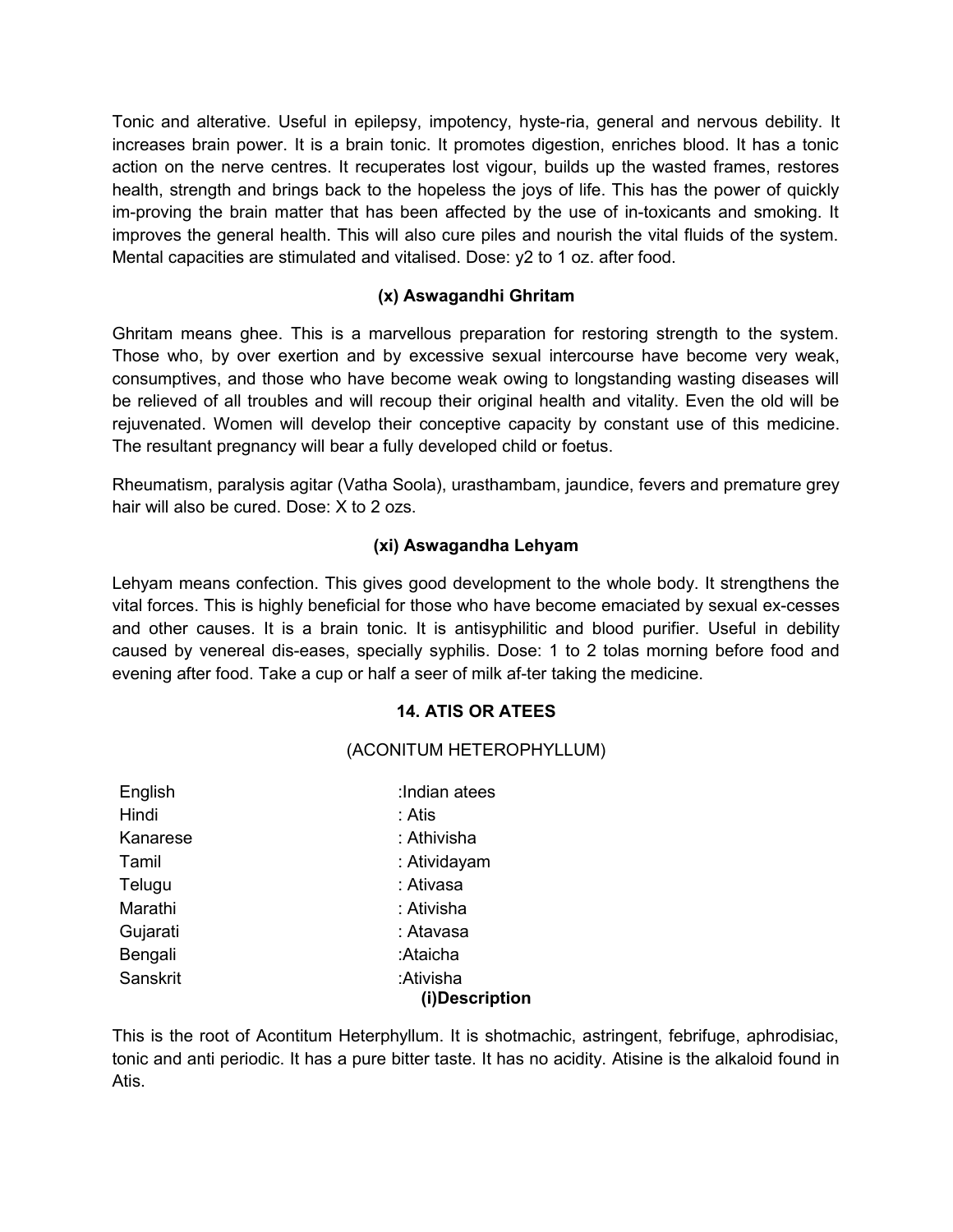It is one inch long, wrinkled and grey in colour. It should be white on breaking across. It is a valuable tonic after malarial fe-ver and a good bitter tonic. Atis is chiefly useful in intermittent fever and other periodical fevers.

#### **(ii) Atis Powder**

Re: Atis Powder 30 grains

Mix with a little water. One Powder, 3 times a day during fever. It can be given every 4 hours during the intermissions. Start its use during or towards termination of the sweating stage. For children reduce the dose to one-half or three-fourths according to age.

#### **(iii) Atis with Sugar**

Re: Atis powder 10 grains

Sugar 2 teaspoonfuls

Dose: 1 powder, thrice daily. This is an excellent tonic for debility after fevers and other diseases.

#### **(iv)Atis with Honey**

Re:Atis powder 10 grains

Honey 2 teaspoonfuls

Mix well. Dose: Three times daily. For intermitlent fevers. Debility afler fevers, diarrhoea due to indigestion, dysentery, piles.

## **(v) Atis Co. Decoction**

| Re: Atis                 | 4 drachms                                                                                       |
|--------------------------|-------------------------------------------------------------------------------------------------|
| Dried ginger             | 4 drachms                                                                                       |
| Amrita valli Seendil     | 4 drachms                                                                                       |
| Kurchi Kudasappalai bark | 4 drachms                                                                                       |
| Korai or nut grass       | 4 drachms                                                                                       |
| Water                    | 20 ounces                                                                                       |
|                          | Boil down to a quarter. Dose: 1 or 2 ounces thrice daily. For fevers associated with diarrhoea. |

## **(vi) Compound Atis Powder**

| Re: Atis powder                            | 2 drachms                                                                             |
|--------------------------------------------|---------------------------------------------------------------------------------------|
| Korai or nut grass                         | 2 drachms                                                                             |
| Pala (Chitramutti)                         | 2 drachms                                                                             |
| Galls (Karkadaga Shringi) powder 2 drachms |                                                                                       |
|                                            | For fevers associated with diarrhoea. If there is cough with sputum, add long pepper. |

Re: Atis powder 20 grains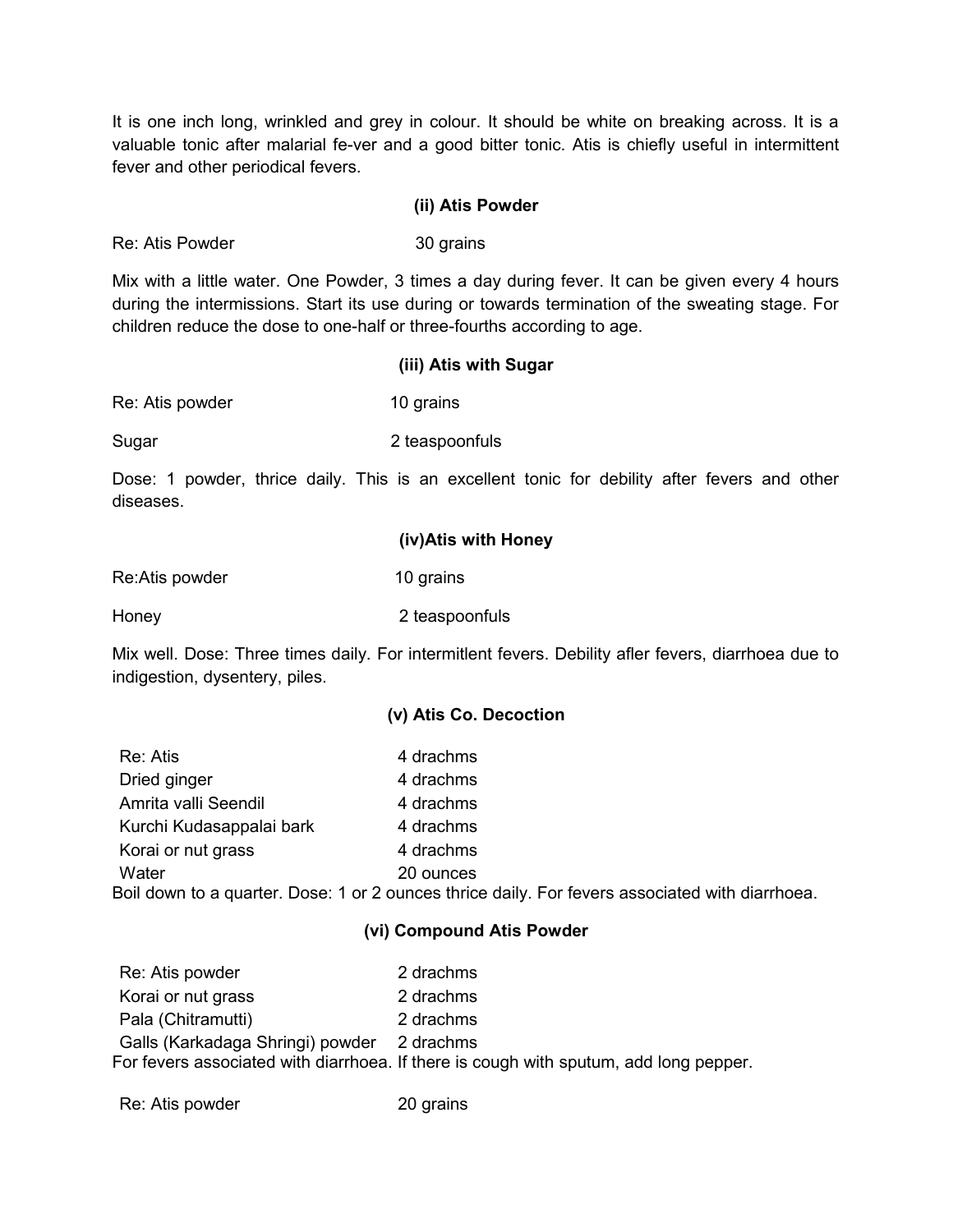| Dried ginger                                         | 20 grains |
|------------------------------------------------------|-----------|
| Kaladana                                             | 20 grains |
| Black pepper                                         | 20 grains |
| Does: 10 grains twice daily. A tonic and a laxative. |           |

#### **CHAPTER V**

BABCHI SEEDS, BARLEY, BEL FRUIT

#### **15. BABCHI SEEDS**

| English   | :Babchi Seeds                                   |
|-----------|-------------------------------------------------|
| Hindi     | :Bavanchiyani, Baschi                           |
| Kanarese  | :Vakuchu                                        |
| Tamil     | :Karpokarishi                                   |
| Telugu    | :Bhavanchi-Vittulu                              |
| Malayalam | :Karboga-ari                                    |
| Marathi   | :Bavanchi                                       |
| Bengali   | :Bawachi                                        |
| Sanskrit  | :Vakuchi                                        |
|           | (i) A Reputed Ayurvedic Medicine for Leucoderma |

This is a reputed medicine of Ayurveda for leucoderma or white-skin. The active principles are an essential oil and a resin. When the oil is locally applied, it dilates the subcalliarly blood vessels. The skin becomes red and is stimulated. There-fore, its nutrition is improved; melanoblasts are stimulated to form pigment which diffuses into the decolorised area. The oil has potent action against skin streptococci.

Babchi is a brownish-black seed. It grows throughout In-dia. The seed is used for leprosy internally and as an ointment externally. It is named as Kushtha Nasini because it destroys leprosy.

The seed has alterative', laxative digestive, stimulant, aphrodisiac, anthelmentic, diuretic and diaphoretic properties.

## **(ii) The Seeds, The Oil, The Tablet**

Babchi seeds and Harital red (arsenic sulphide) in equal parts are made into fine powder and then rubbed into a paste with cow's urine. The paste is applied on the patch. In a few days, colour begins to change. Spots with normal colour begin to appear. The entire patch is healed in a short time.

Babchi oil is now available. It may be used instead of seeds for making the pigment for leucoderma.

Tablet Babchi/Harital is available. This may be made into paste with cow's urine or water for application on patches of leucoderma.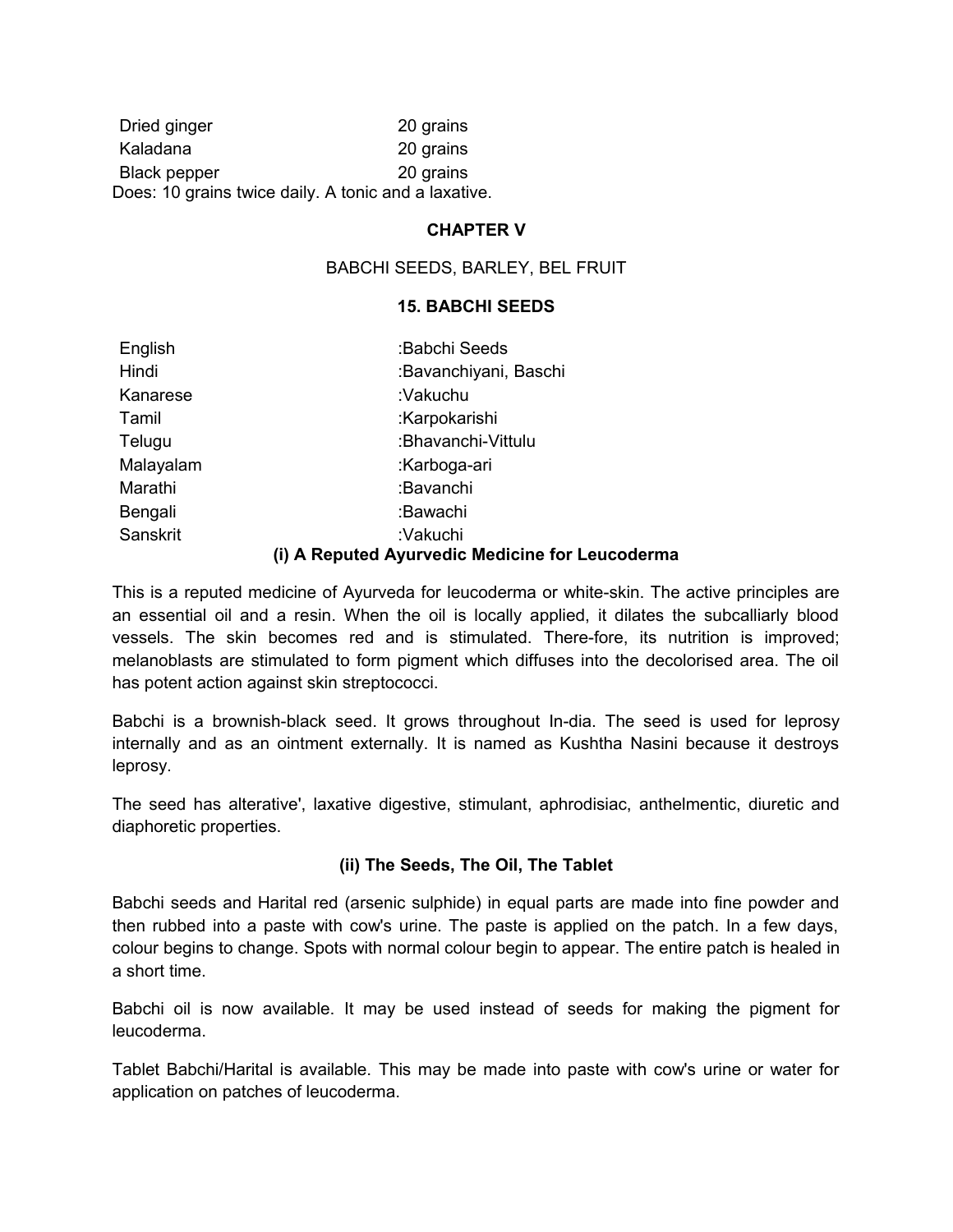1 An alterative is a drug that alters the morbid functioning and brings about health functioning of the organ and blood stream. A laxative is a drug that moves the bowels gently. A digestive invigorates digestion. A stimulant stimulates the bowels. An aphrodisiac stimulates and tones the sexual organs. An anthelmentic destroys or expels worms from the bowels. A diuretic helps the free flow of urine. A diaphoretic increases the free flow of perspiration and reduces temperature.

## **16.BARLEY**

| English  | :Barley                              |
|----------|--------------------------------------|
| Hindi    | :Jau                                 |
| Kanarese | :Jave-godi                           |
| Tamil    | :Valkothumai, Barlhiarisi            |
| Telugu   | :Pachcha-yavalu                      |
| Marathi  | :Sattu                               |
| Gujarati | :Cheno                               |
| Bengali  | :Jab                                 |
| Sanskrit | :Yava                                |
|          | (i) A Nutritive Food for the Anaemic |

Barley is particularly rich in mineral matters. In this respect it is richer than wheat but its protein content is lower than that of wheat. It is a nutritive food. It is highly beneficial for the anae-mic and the nervous on account of its richness in iron and phos-phorus. It is a Sattvic food. Spiritual aspirants take bread made out of barley. Barley has about the same nutritive value as whole wheat but it contains less gluten and so it is not so easily made into bread.

# **(ii) Manifold Utility of Barley Water**

Barley water is useful in dysentery, typhoid, fevers, diar-rhoea, urinary diseases and diseases of kidneys. It has very lit-tle nutritive value. It is soothing and cooling. The value of barley water lies in its demulcent properties. It removes burning sen-sation in the urine and helps the free flow of urine.

# **(iii) Pearl Barley and the Powder**

Pearl barley is the whole barley. One tola of Barley boiled in sixteen ounces of water makes a palatable and soothing drink. It can be mixed with lemon juice, and sugar or salt to taste You can add milk also. Boil for 10 or 15 minutes only. A ta-blespoonful of the powder (Robinson's Barley) also can be used for preparing barley water.

**17.Bel Fruit**

|          | 17.DGI 1 1 UIL          |
|----------|-------------------------|
| English  | :Bael Fruit             |
| Hindi    | <b>Bel, Bael Sripal</b> |
| Kanarese | :Bilvapatri-Hannu, Bela |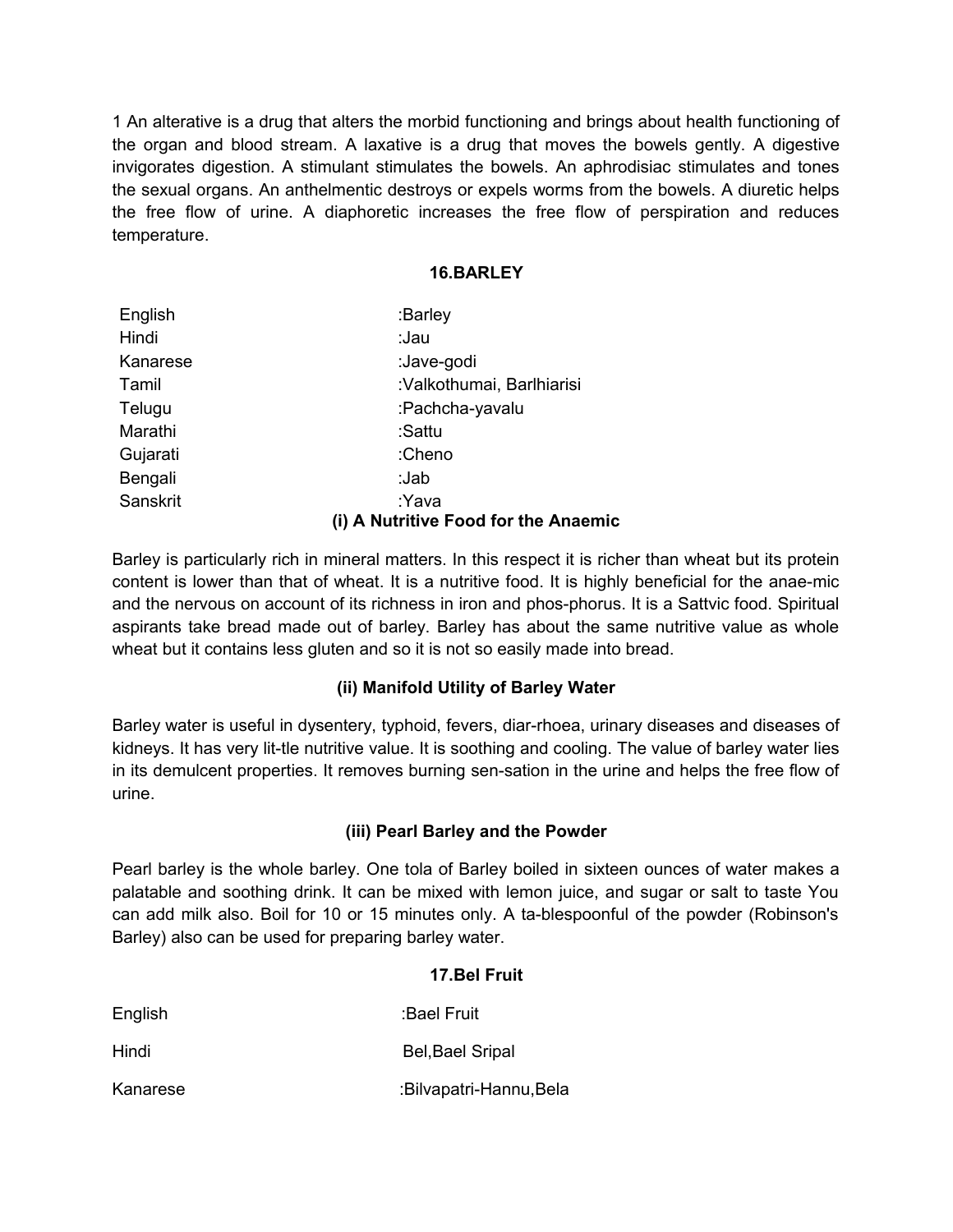| Tamil           | :Vilva or Bilva pazham                                                                               |
|-----------------|------------------------------------------------------------------------------------------------------|
| Telugu          | :Bilva pandu, Maredu pandu                                                                           |
| Malayalam       | :Kuvalappazham, Kuvalam                                                                              |
| Marathi         | :Belachaphala, Bela                                                                                  |
| Gujarati        | :Belaphal, Bilmiphal                                                                                 |
| Bengali         | :Bel, Siphal                                                                                         |
| Sanskrit        | :Sriphal, Bilva                                                                                      |
|                 | This is the fruit of Aegle Marmelos. It is also called stone-apple. Dose: Half a fruit. Taste: Sweet |
| and astringent. |                                                                                                      |

# **(i) Uses of the Half-Ripe Fruit**

The half-ripe fruit is the best. The unripe or half-ripe fruit is astringent, digestive and stomachic. It binds the bowels. The ripe-fruit is laxative, aromatic and cooling. The fruit is about the size of an orange, with a hard wooden rind. It contains seeds and tenacious transparent pulp. It has a mild turpentine-like smell and taste. It contains tannin (tannic acid) and therefore acts as an astringent to the bowels. It contains also gums, a vegetable acid and a very small quantity of sugar.

# **(ii) Uses of the Unripe Fruit**

The unripe fruit is roasted with a covering of mud and the softened pulp is mixed up with water and sugar or butter milk. This is highly beneficial in sub-acute and chronic dysentery of diarrhoea. It is particularly useful in the irregularity of the bow-els in children, characterised by alternate diarrhoea and consti-pation, because it acts like a mild stimulant to the intestinal mucus membrane and thereby checks diarrhoea and acts as a laxative when there is constipation.

Bel is highly beneficial in cases of obstinate diarrhoea and dysentery when unattended by fever and the patient is weak and dyspeptic. It is a good adjunct or auxiliary to specifics in all stages of diarrhoea or dysentery.

The half-ripe fruit can be sliced, dried, powdered and taken with water or butter-milk. It is particularly useful when there are signs of scurvy. Fluid extract of dried Bel is very ser-viceable. Dose: Half to one drachm or one teaspoonful.

## **(iii) The Pulp, The Leaf & The Root**

The pulp of the dried Bel fruit powdered and mixed with a certain proportion of arrowroot is called "Dietetic Bel". It is a good substitute in a patient's diet on account of its pleasant, agreeable, aromatic flavour. It is available in chemist's shops.

Bel leaf is useful in diabetes mellitus. A diabetic can chew a few leaves daily. Juice can be extracted from the fresh leaves and drunk. Some Sadhus live on Bel leaves alone. Bel leaves have a very good aroma. They are diaphoretic (produces more perspiration and thus reduces temperature), aphrodisiac (sex-ual stimulant) and febrifuge (lowers the temperature). The gum of the inside pulp of Bel fruit is aphrodisiac (Kama-vardhani).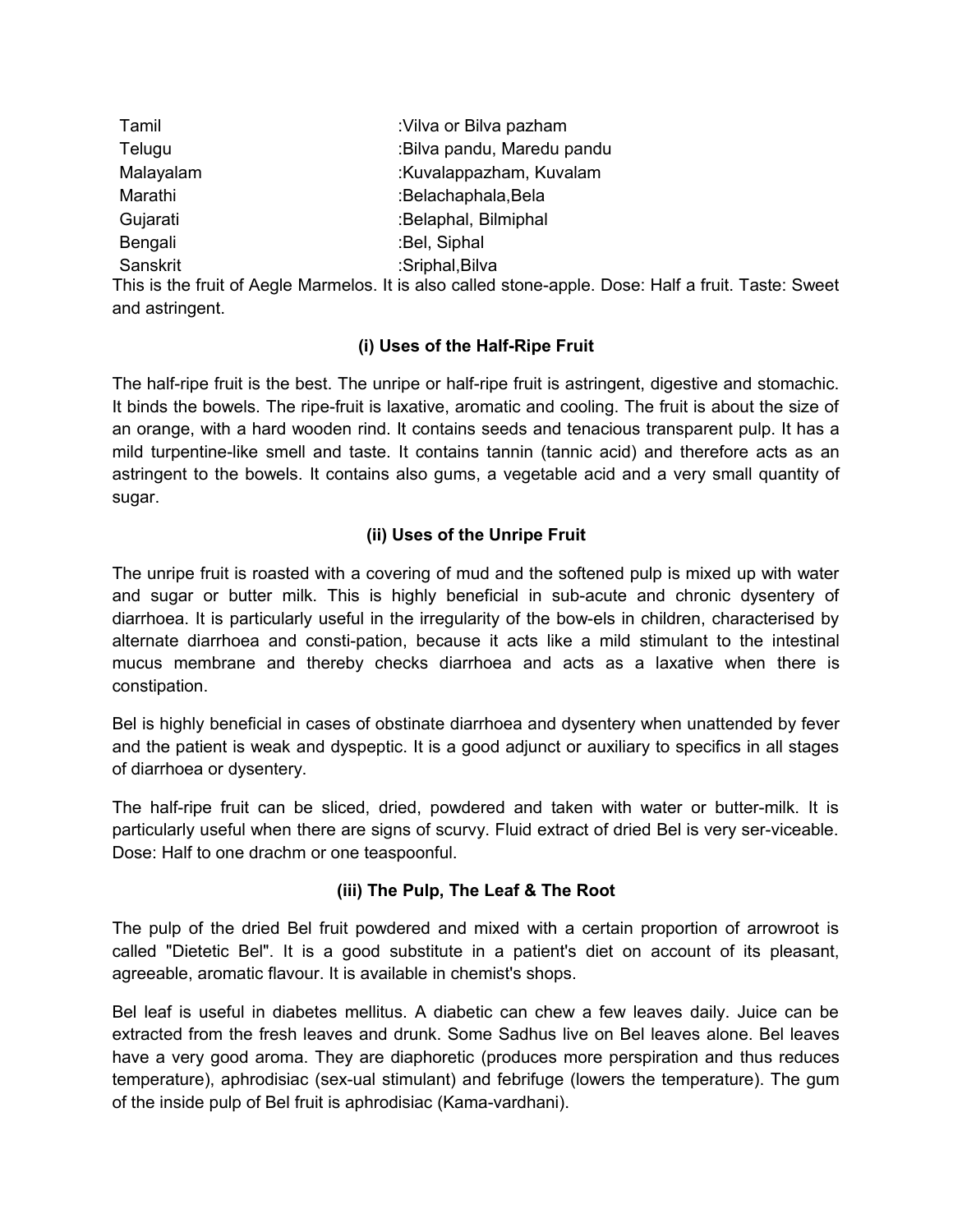The reputed Vilvadi Lehiam or Bel confection is made out of the root of Bel tree. A bathing oil is also made out of Bel fruit.

## **(iv) Prescriptions**

1. Syrup of Bel

Re: Pulp of Bel Half a fruit Sugar 2 tablespoonfuls Water 8 ounces Reject the stringy pieces. This may be taken thrice daily.

2. Be! Sherbet

| Re: Pulp of Bel      | 3 fruits                                                                                      |
|----------------------|-----------------------------------------------------------------------------------------------|
| <b>Boiling Water</b> | 20 ounces                                                                                     |
| Sugar                | 4 tablespoonfuls                                                                              |
|                      | Allow to cool and add sugar. Dose: 2 ounces, four times daily. Useful in dysentery, diarrhoea |
| and sprue            |                                                                                               |

#### 3 Bel Decoction

Re: Dried Fruit or Half-ripe Fruit 4 ounces Water 20 ounces Reject rind and seeds. Boil till you get 10 ounce of decoc-tion. Strain. Add sugar, sufficient quantity. Dose: two ounces, thrice daily. 2 teaspoonfuls for a child. Useful in dysentery, diarrhoea and sprue.

4.Dysentery Powder

Re: Bel Fruit (Powder) 10 grains lsafgul (Powder) 10 grains Fennel 10 grains Make one powder. Dose: one powder thrice daily.

5.Diarrhoea Power-I

Re: Bel Fruit (unripe) powder 10 grains Pulvis catechu 5 grains Pulvis Kino 5 grains Pulvish Cinnamon 5 grains Sugar 5 grains Make one powder. Dose: Twice or thrice daily.

6. Diarrhoea Powder-11

Re: Bel Fruit (unripe) powder 5 grains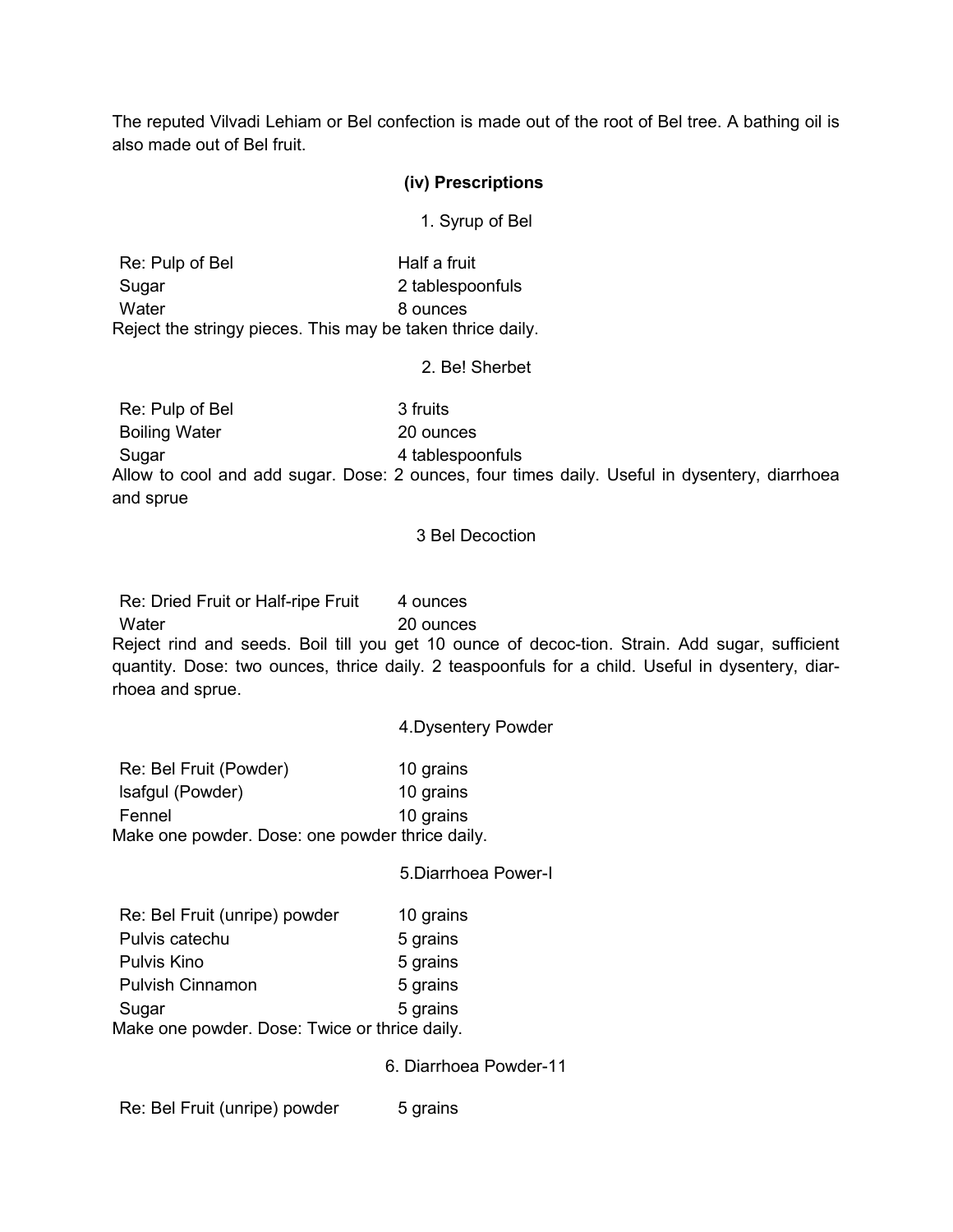Butea Gum (Palas-ki-Gond) 5 grains Pulvis Cinnamon 5 grains Make one powder. Dose: 1 powder twice or thrice daily.

#### 7. Diarrhoea and Dysentery

Re: Soft pulp of unripe fruit 1 fruit

Butter milk 8 ozs.

Remove the rind, seeds and fibres. Mix well. Add a little sugar or a little black pepper-powder and salt. Dose: Twice or thrice daily.

8. Dysentery Powder

| Re: Bel Fruit (unripe) powder   | 5 grains                                                                                |
|---------------------------------|-----------------------------------------------------------------------------------------|
| Kurchi                          | 5 grains                                                                                |
| Isafgul                         | 5 grains                                                                                |
| Pomegranate (rind of the fruit) | 5 grains                                                                                |
| Mangosteen (rind of the fruit)  | 5 grains                                                                                |
|                                 | Make ane neurder. Dese: 1 neurder twice or thripe daily. This is very useful and netept |

Make one powder. Dose: 1 powder twice or thrice daily. This is very useful and potent

## **CHAPTER VI**

#### BETEL LEAF, BETEL NUT, BILWA TREE

#### **18.BETEL LEAF**

The fresh leaves of Chavica betel or Piper betel.

| English   | <b>Betel Leaf</b>                 |
|-----------|-----------------------------------|
| Hindi     | Paan                              |
| Kanarese  | Viilayadely                       |
| Tamil     | Vettrilai                         |
| Telugu    | Tamalapaku                        |
| Malayalam | Vethila                           |
| Marathi   | Vidyachipaan                      |
| Gujrathi  | Paan                              |
| Bengali   | Punj                              |
| Sanskrit  | Nagavalli<br>(i) Uses of the Leaf |

It is a creeper. It is cultivated enormously in India. It is a stimulant, carminative. astringent, aphrodisiac, antiseptic, feb-rifuge, stomachic, tonic, digestive, lactagogue and sialogogue. It contains an aromatic and astringent oil.

It is chewed along with lime, catechu, betel-nut, carda-mom, nutmeg and cloves. Betel chewing removes hoarseness of voice, flatulence or wind in the stomach and bowels, intesti-nal colic and pain in the stomach.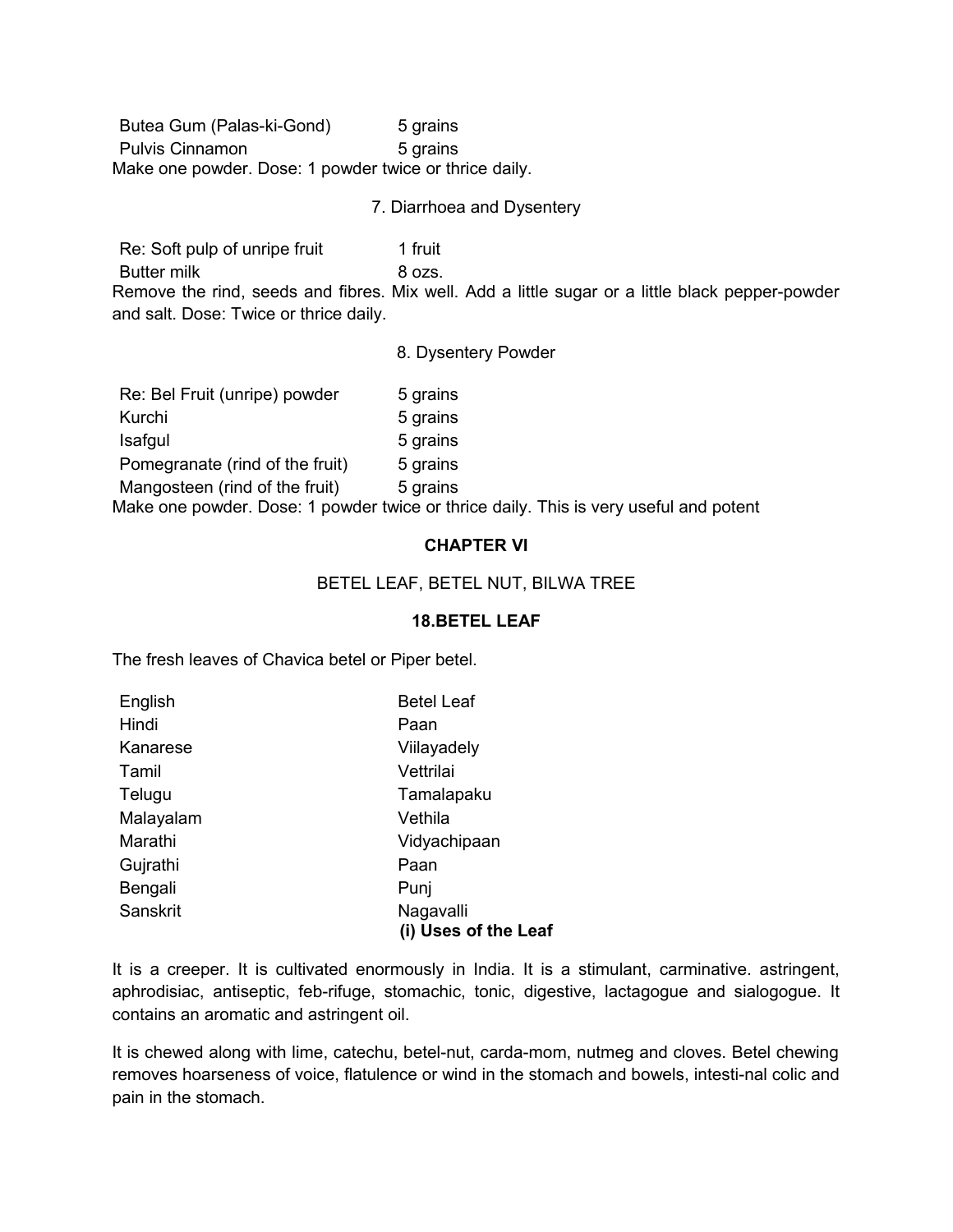# **(ii) Betel Poultice**

In coughs of children and adults where there is difficulty of breathing, warm the betel leaves and smear them with gingily or castor oil and apply them in layers over the chest. This will give speedy and marked relief.

Betel juice mixed with a little lime can be applied to the throat externally in sore throat. The same application over the liver is beneficial, in congestion and other affections of the liver. The leaf can be used as a dressing for burns.

If a necessity for arresting the secretion of milk in mother arises, warm the betel leaves over the fire and place them in layers over the breasts. This is very effective. It will reduce swelling of breasts. Such application is useful in reducing glan-dular swellings.

Instil 2 or 3 drops of betel leaf juice into the nose. Heavi-ness of head will be immediately relieved. Put 2 or 3 drops into the ears. Ear-ache will be relieved.

## **(iii) Betel Leaf-Ginger Juice**

| Re: Betel leaf juice                                                     | 1/2 teaspoonful |
|--------------------------------------------------------------------------|-----------------|
| Fresh Ginger juice                                                       | 1/2 teaspoonful |
| Honey                                                                    | 1 teaspoonful   |
| Mix one dose. Useful in desease of lungs. Take this mixture twice daily. |                 |

#### **(iv) Songsters'Friend**

Chew the root of betel. It will sweeten strengthen the voice of songsters.

## **(v) Betel Juice and Golochan**

Re: Betel Juice 1 teaspoonful Golochan 2 grains Mix. Useful in difficuly of breathing, cough with much accumulation of sputum.

#### **(vi) Betel Decoction**

| Re: Betel leaves      | 3 ounces                                                                              |
|-----------------------|---------------------------------------------------------------------------------------|
| Black pepper (powder) | 4 ounces                                                                              |
| Water                 | 4 ounces                                                                              |
|                       | Boil and strain. Dose: 2 teaspoonfuls twice daily. Useful in indigestion of children. |

#### (**vii) Betel Suppository**

Dip the end portion of the betel (stick) in castor oil and in-troduce it into the anus of children. This will relieve flatulence or wind in the bowels and constipation. This is a cheap, readily available, suppository for children.

Mercury is purified by the juice of betel.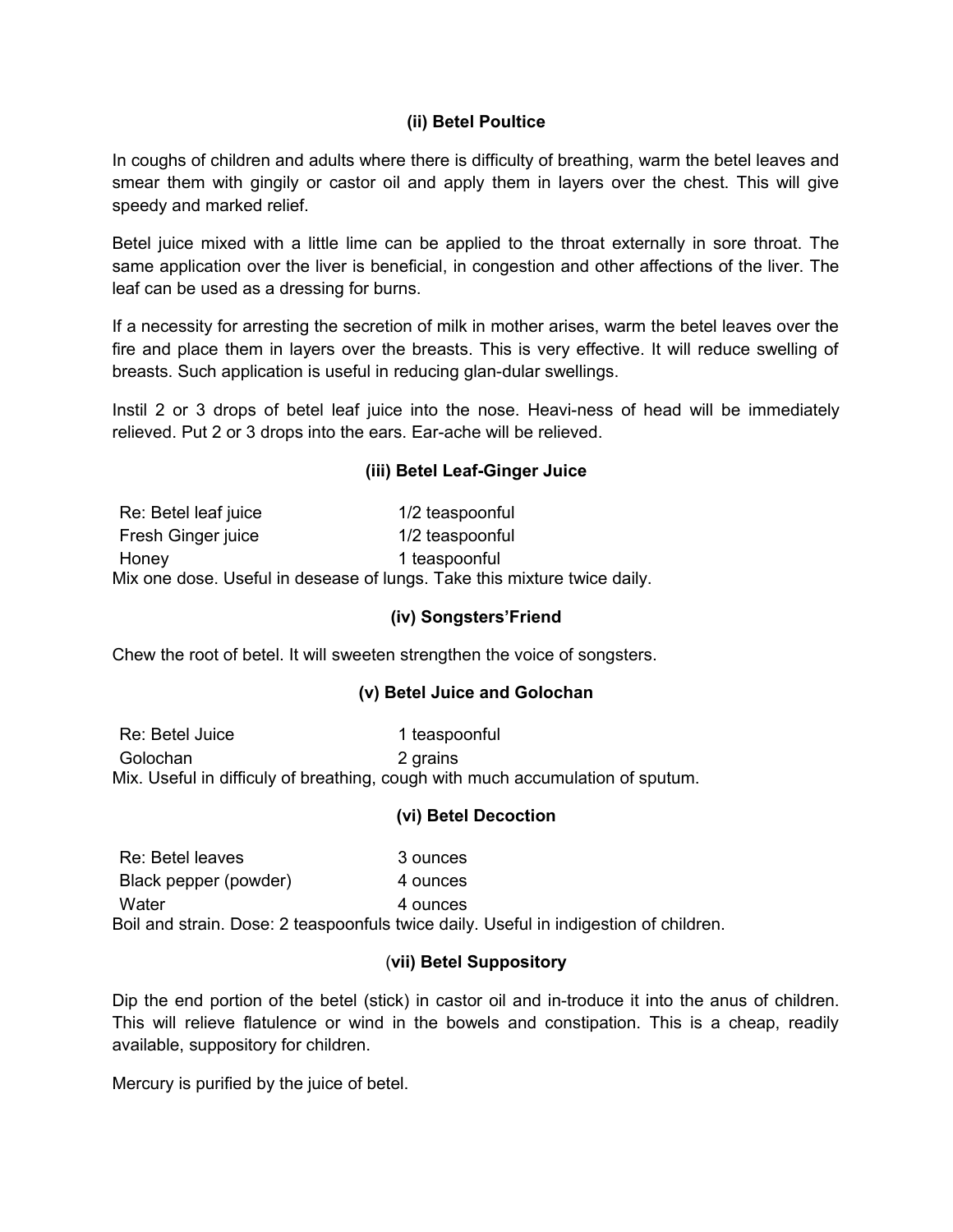## **19. BETEL NUT**

## (ARECA NUT)

| English   | : Areca          |
|-----------|------------------|
| Hindi     | : Supari         |
| Kanarese  | : Adike          |
| Tamil     | : Pakku          |
| Telugu    | : Poka           |
| Malayalam | : Kazhanga       |
| Marathi   | : Supari         |
| Gujarati  | : Supari         |
| Bengali   | : Supari         |
| Sanskrit  | : Kramuka, Pooga |
|           | (i) Uses         |

The kernel of the fruit of Areca-catechu. It is astringent, carminative, stimulant and vermifuge. It is useful in diarrhoea due to indigestion, diseases that are associated with urine, worms in the bowels such as tape-worm, round-worm, thread-worm; diseases of teeth and gums, leucorrhoea of women.

#### **(ii) Powder for Diarrhoea**

Re: Areca Nut powder 10 grains Sugar 10 grains Dose: 1 powder thrice daily. Useful in diarrhoea and dis-eases that are associated with urine.

## **(iii) Areca Nut Decoction**

Re: Areca Nut powder 4 teaspoonful water 20 ounces Boil for half an hour and strain. Use this as a gargle. All diseases of the gums such as spongy gums, etc., will disap-pear. The gums will be strengthened. This is useful as an injec-tion in leucorrhoea of women. Use a small syringe.

## **(iv) Areca Nut Tooth Powder**

Burn it till it is charred. Powder it and strain through a fine cloth.

## **(v) Compound Areca Nut Tooth Powder**

| Re: Burnt Areca nut powder | 1 ounce   |
|----------------------------|-----------|
| Catechu                    | 1 ounce   |
| Cinnamon powder            | 1 ounce   |
| Camphor                    | 30 grains |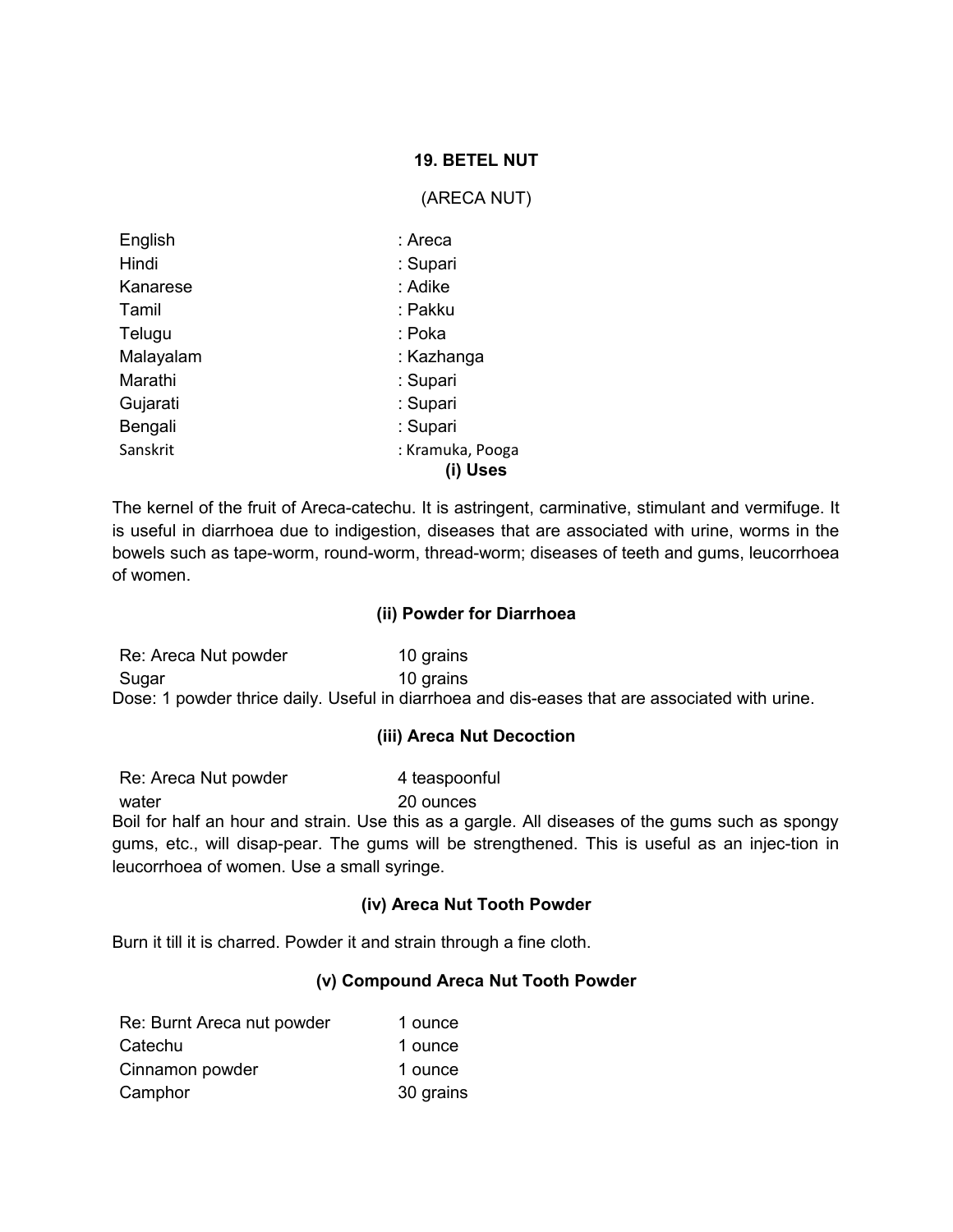Mix and strain. Useful and cheap tooth powder. The gums also will be strengthened. Loose teeth will be steadily fixed. It will relieve pain in the teeth. It will kill worms in the teeth (cari-ous tooth).

# **(vi) Areca Root Decoction**

Re: Areca root 4 ounces

Water 20 ounces

Boil and strain. Useful as a gargle for ulcers in the lips and mouth and diseases of the gums.

## **(vii) For Tape-Worm**

| Re: Areca-nut powder |  | 1 teaspoonful |
|----------------------|--|---------------|
|                      |  |               |

Milk 6 ounces

Useful in tape-worm.

# **(viii) For Round and Thread-Worms**

Re: Areca nut powder 1 teaspoonful

Lemon juice (or pomegranate juice) ½ ounces

Mix. Take internally.

The tender areca-nut is useful for pain in the stomach and the bowels.

Fry the tender sprout with a little gingily oil and apply as a poultice in rheumatic pain and swelling.

## **20. BILWA TREE**

The Bilwa tree grows in almost all parts of India irrespec-tive of the nature of the soil.

## **(i) Its Properties**

The Bilwa being bitter, astringent and dry, causes consti-pation but promotes digestion. It cures all diseases caused by Vata (wind) and gives strength to the body.

Though the above-mentioned are some of the general properties of the Bael, certain portions of the tree possess spe-cial properties.

# **(ii) Its Uses**

The unripe fruit cures Vata, Kapha, indigestion, stomach-ache and dyspepsia. This is stomachic to a high degree and causes constipation more than the root. The leaves possess the excellent property of alleviating diseases caused by Vata and Kapha. The flowers of the tree are found to cure diarrhoea, vomiting and thirst.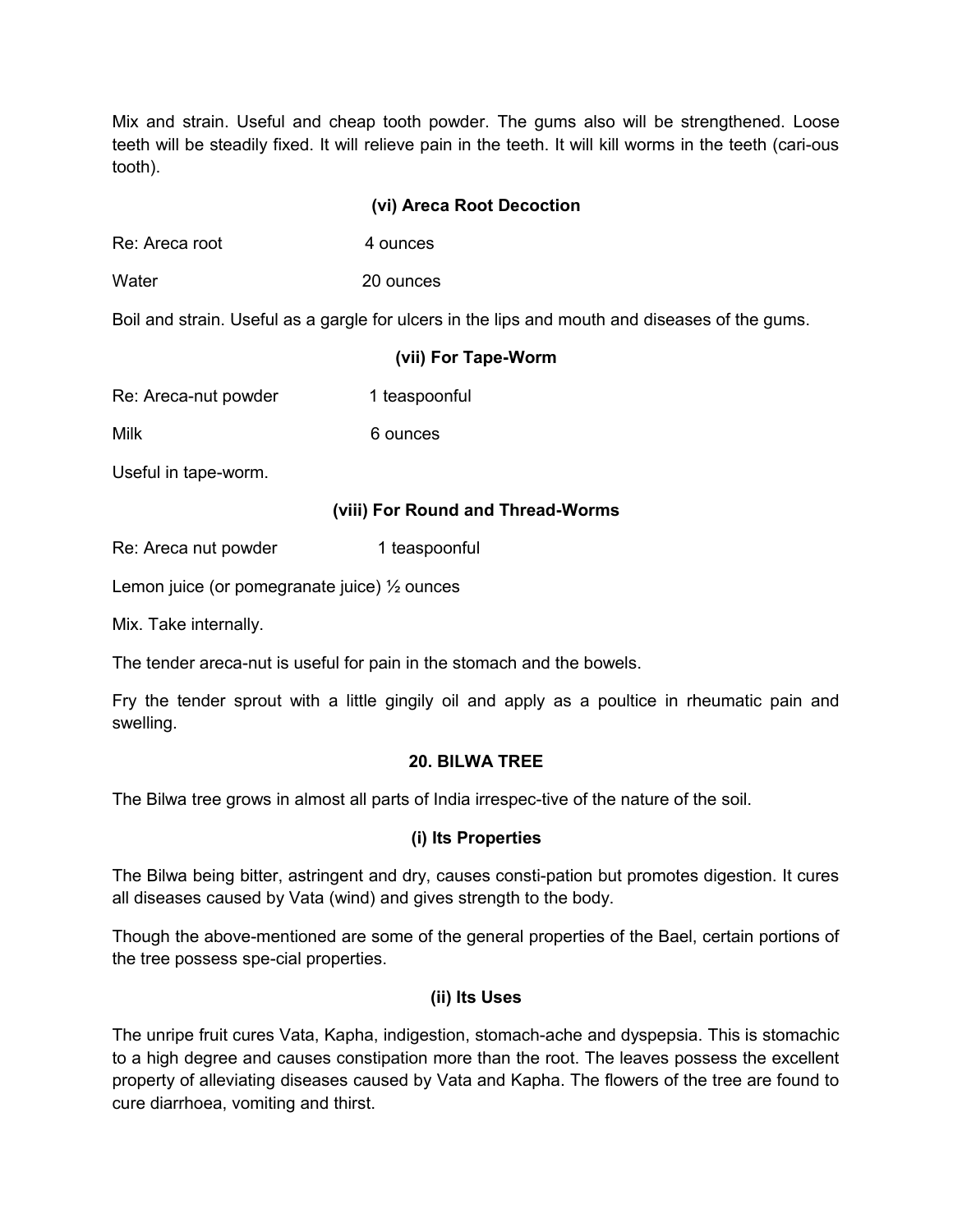## **(iii) Parts Used**

The root of the tree is the most important. The fruit, flowers and the leaves are also medicinal. In Kerala the roots are used for medicine after casting away the outer skin on it.

#### **(iv) Medical Preparations**

There are various medicinal preparations making use of the root, leaves, fruits and flowers out of which some of the sim-ple preparations may be enumerated.

A decoction made out of the root of Bael with dried ginger and roasted paddy if taken in small doses will cure vomiting. A decoction made out of the root of Bael with the tuberous root of Padha (cissempelos pereird) will be efficacious in persons suf-fering from piles. The very same preparation is found to be use-ful in cases of dysentery and diarrhoea. Take a well-cleaned root of Bael and at one of its tips roll a piece of silk and after dip-ping that portion in oil, set fire to the tip of the root holding it in such a way as to allow drops of the oil from the burning parts to fall down. Such drops of oil, if collected, cooled and poured into the ears will cure ear-ache. Eight ounces of oil mixed with 32 ounces of the express juice of Bilwa leaves, the mixture boiled till the water is completely evaporated and the oil got out of it, will have splendid results if applied on the head of persons suf-fering from nasal catarrh and diseases of the ear. The same oil warmed and poured into the ear will cure ear-ache, suppura-tion that is caused in the ear and deafness. The decoction of the root is useful in intermittent fever. The fresh juice of the leaves is given with the addition of black-pepper in anasarca with costiveness and jaundice and when diluted with water or honey, it is a highly-praised remedy in catarrh and feverish-ness.

There are many preparations that could be made out of the fruits also. Though in almost all cases the fruits of the plans are found to be with the best results while they are ripe, the un-ripe are more medicinal. The unripe fruits, if sun-dried will be far better. The pulp inside the fruit taken and a confection made cut of it in combination with Amrita (Tensopora cordifolia) with a little honey will suddenly stop vomiting. Milk boiled with the pulp of the fruits if taken in, according to digestion, will cure dysen-tery.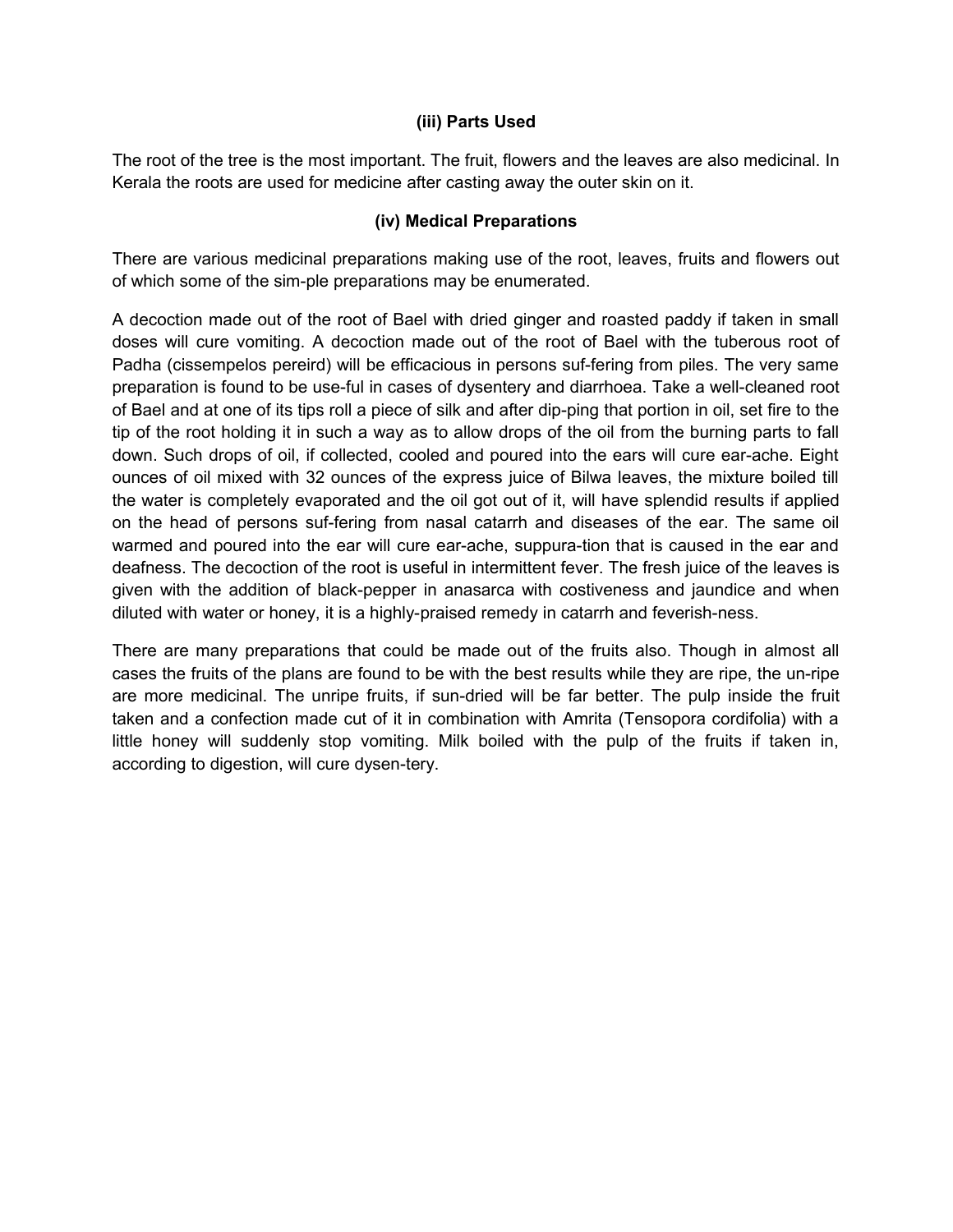#### **CHAPTER VII**

#### BLACK PEPPER, BONDUC NUT, BORAX

#### **21.BLACK PEPPER**

#### (KALI MIRCH)

The dried, unripe fruit of Piper Nigrum is known as black pepper. It is cultivated in Malabar, Cochin, Coorg and Mysore.

#### **(i) Properties and Uses**

It has carminative, antiperiodic, counter-irritant, rubefacient, stimulant, resolvant stomachic and anti-vata or anti-rheumatic properties. It is useful in malaria, fever with rigor, ascites,:cough, chronic diarrhoea, gastric catarrh, rheu-matism, nausea, anorexia, piles, epilepsy gonorrhoea, spermatorrhoea, paralysis, pain in the ear, indigestion and jaundice. Pepper is an ingredient in Ayurvedic tooth powders.

A bath with pepper Tailam (oil) and hot water is useful in paralysis, rheumatism, heaviness in head, deafness, ascites, asthma, headache, itching, debility, fever, etc. Dose: 10 to 15 grains or more.

#### **(ii) Cholera Pill**

Re: Black pepper 20 grains Asafoetida 20 grains Opium 6 grains Beat them well together and divide into 12 pills. Does.1 pill. Repeat it in a hour if required. Useful cholera, diarrhoea.

#### **(iii) Digestive powder**

| Re: Pepper powder   | 60 grains |
|---------------------|-----------|
| Rock salt           | 60 grains |
| Dried ginger powder | 60 grains |
| Cummin seeds powder | 60 grains |
| Long pepper powder  | 60 grains |

Mix well. Dose: One teaspoonful. Useful in indigestion, di-arrhoea, colic. This invigorates digestion and augments the Jatharagni or digestive fire.

#### **(iv)Pepper Confection**

| Re: Black pepper powder | 4 drachms |
|-------------------------|-----------|
| Cumin (Jeera) powder    | 4 drachms |
| Honey                   | 6 ounces  |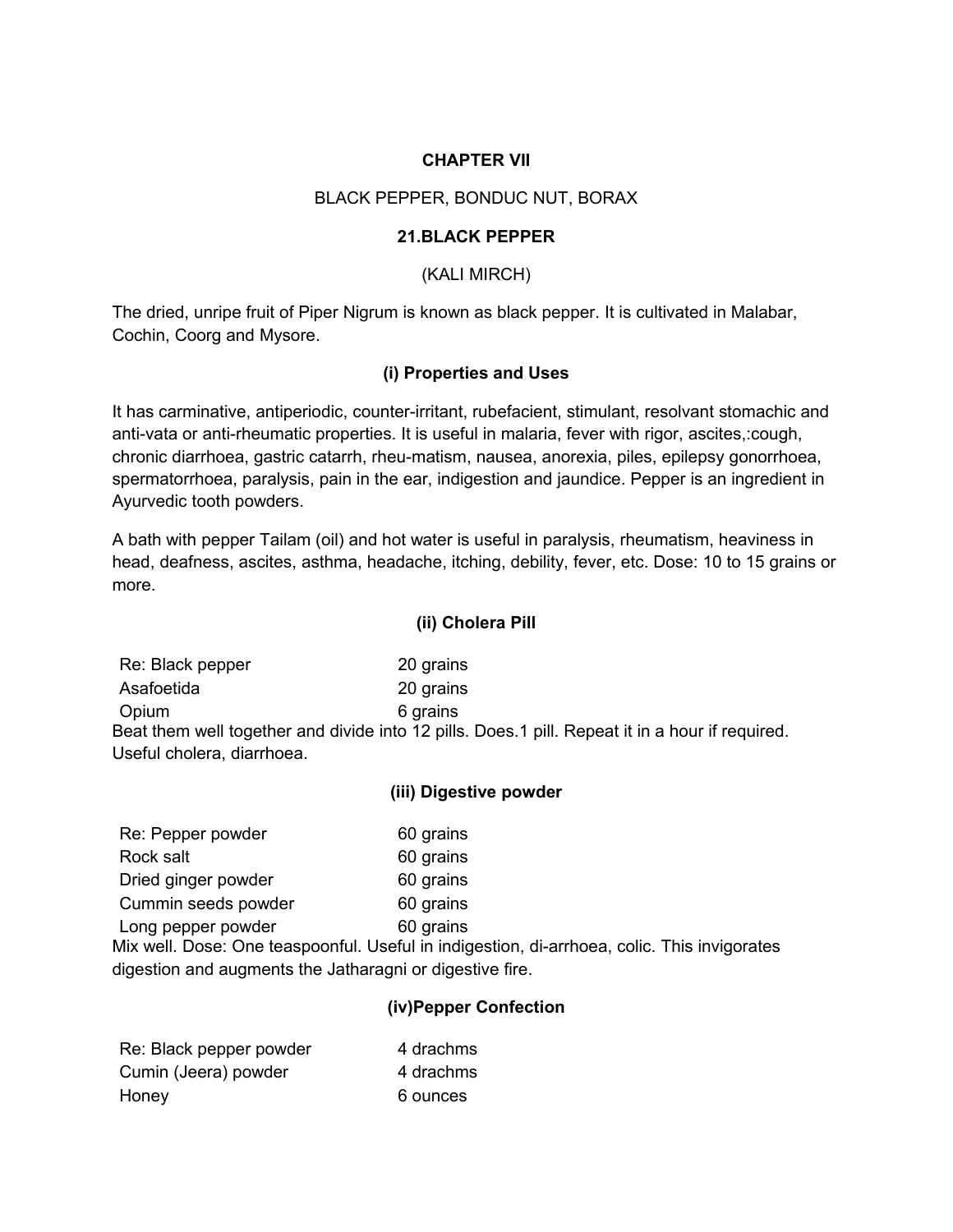Rub them well together in a mortar. Dose: 1 to 2 teaspoon-fuls thrice daily. Useful in piles haemorrhoid, prolapse or de-scent of rectum, etc. This a good digestive, too. This confection can be mixed with equal parts of confection senna or confec-tion of sulphur.

## **(v) Pepper Infusion**

Re: Black pepper powder 2 teaspoonfuls Boiling water 20 ounces This is a useful stimulant gargle in relaxed sore throat, hoarseness of voice, ulcer throat.

Pepper is useful in malaria. It is mixed with Tulsi leaves, a little dried ginger and sugar or sugarcandy.

# **(vi) Pepper Tulsi Tea**

| Re: Black pepper            | 20 grains |
|-----------------------------|-----------|
| Dried ginger powder         | 20 grains |
| Tulsi leaves fresh or dried | 60 grains |

Water (one tumbler)

Boil and strain. Add sugar and milk. Useful in malaria, cold in the nose and head, rheumatism, pain all over the body.

## **(vii) For Growing Hair**

| Re: Pepper powder | 60 grains                                                                          |
|-------------------|------------------------------------------------------------------------------------|
| Onion             | 60 grains                                                                          |
| Salt              | 60 grains                                                                          |
|                   | Rub well. Apply to the parts in the head which are eaten by worms. Hair will grow. |

## **22. BONDUC NUT**

(CAESAL PI NA BO NDUCELLA)

| English   | :Molucca Bean          |
|-----------|------------------------|
| Hindi     | :Kat Kaliza, Kalkaranj |
| Kanarese  | :Gaj jag kay           |
| Tamil     | Kazharchikkay          |
| Telugu    | Gachchakaya            |
| Malayalam | Kalanchikkuru          |
| Marathi   | Gajaga                 |
| Gujrathi  | Gajga                  |
| Bengali   | Nata                   |
| Sanskrit  | Kuberakshi             |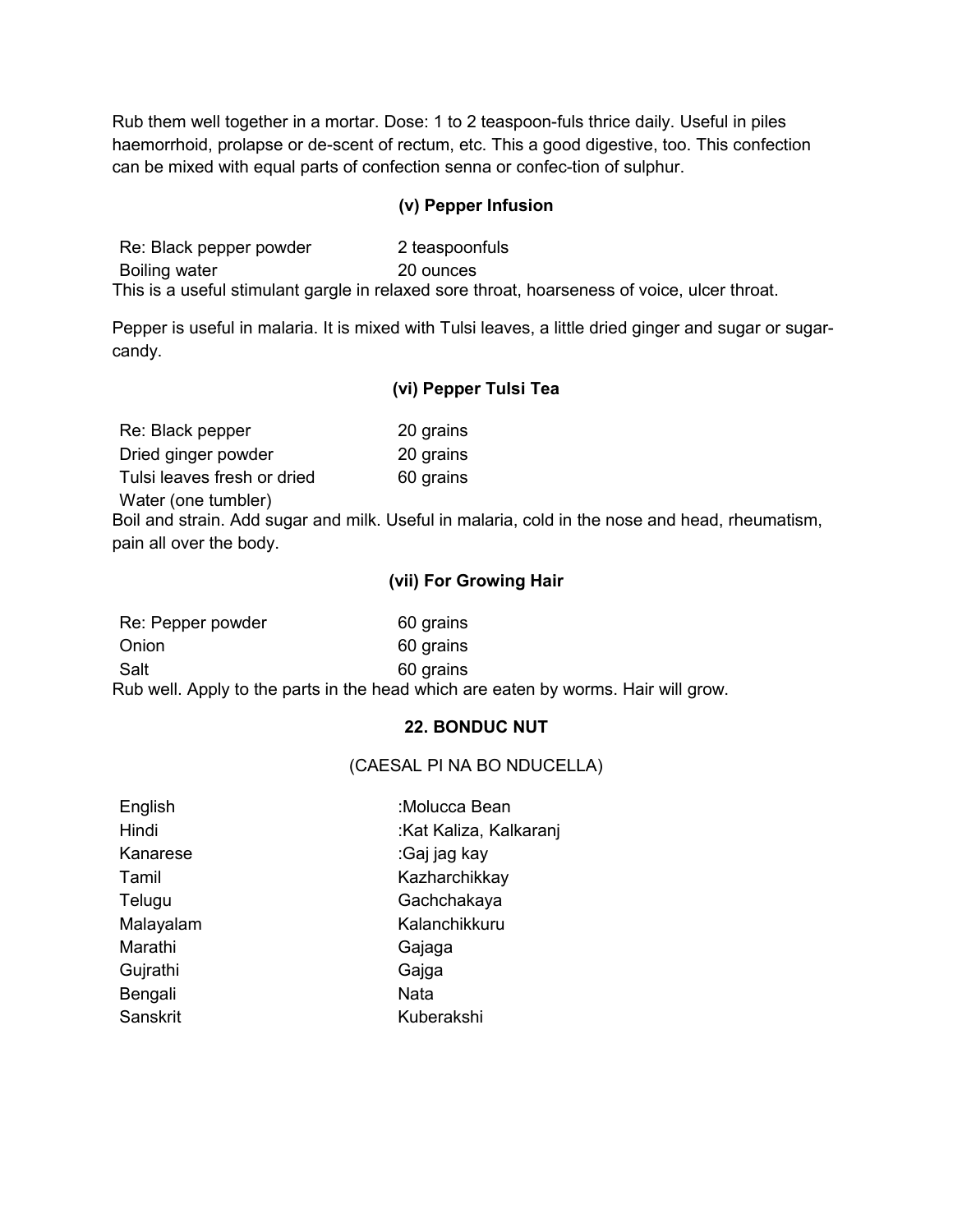# **(i) Description**

The seed of caesalpinia bonducella. This is an oval nut y2 inch long. It has a gray colour. It contains a white, starchy ker-nel of a pure bitter taste. It is a antiperiodic, antispasmodic, tonic, anthelmentic; febrifuge. The leaf is deobstruent and emmenagogue.

## **(ii) Bonduc Seed Powder**

Re: Bonduc seed (powder) 1 ounce

Black pepper (powder) 1 ounce

Mix well and keep in a well-stoppered bottle. Dose: 15 to 30 grains 3 times daily for adults. Useful in intermittent fevers. In smaller doses it is a good tonic in debility after fevers and other diseases.

The bark of the root of the bonduc shrub in 10 grain doses is more effective in the above cases than the seeds them-selves.

Make a paste of the seed with the white of egg and apply to swollen testicles. The swelling will subside. You can apply a plain paste of the seed alone.

#### **(iii) Bonduc Seed Tooth-powder**

| Re: Burnt seed powder | 4 ounces |
|-----------------------|----------|
| Arecanut burnt powder | 4 ounces |

Borax 2 drachms

Mix and strain through a cloth. Useful tooth-powder. Teeth will be strengthened. Tooth pain will vanish:

## **(iv)Bonduc Seed Powder with Asafoetida**

Re: Bonduc seed powder 10 grains Asafoetida 3 grains Dose: One powder twice or thrice daily along with butter-milk. Useful in gastric catarrh or gastritis (ghunma). It will give strength to the body.

## **(v) Bonduc Leaf Poultice**

Add cocoanut pulp to the leaf and gently fry with castor-oil. Apply this to swellings. The swellings will subside. Swelling of testicles will also subside.

#### **23.Borax**

| English  | Sodium Borati   |
|----------|-----------------|
| Hindi    | Sodaga          |
| Kanarese | <b>Bilisara</b> |
| Tamil    | Venkaram        |
| Telugu   | Vellisaram      |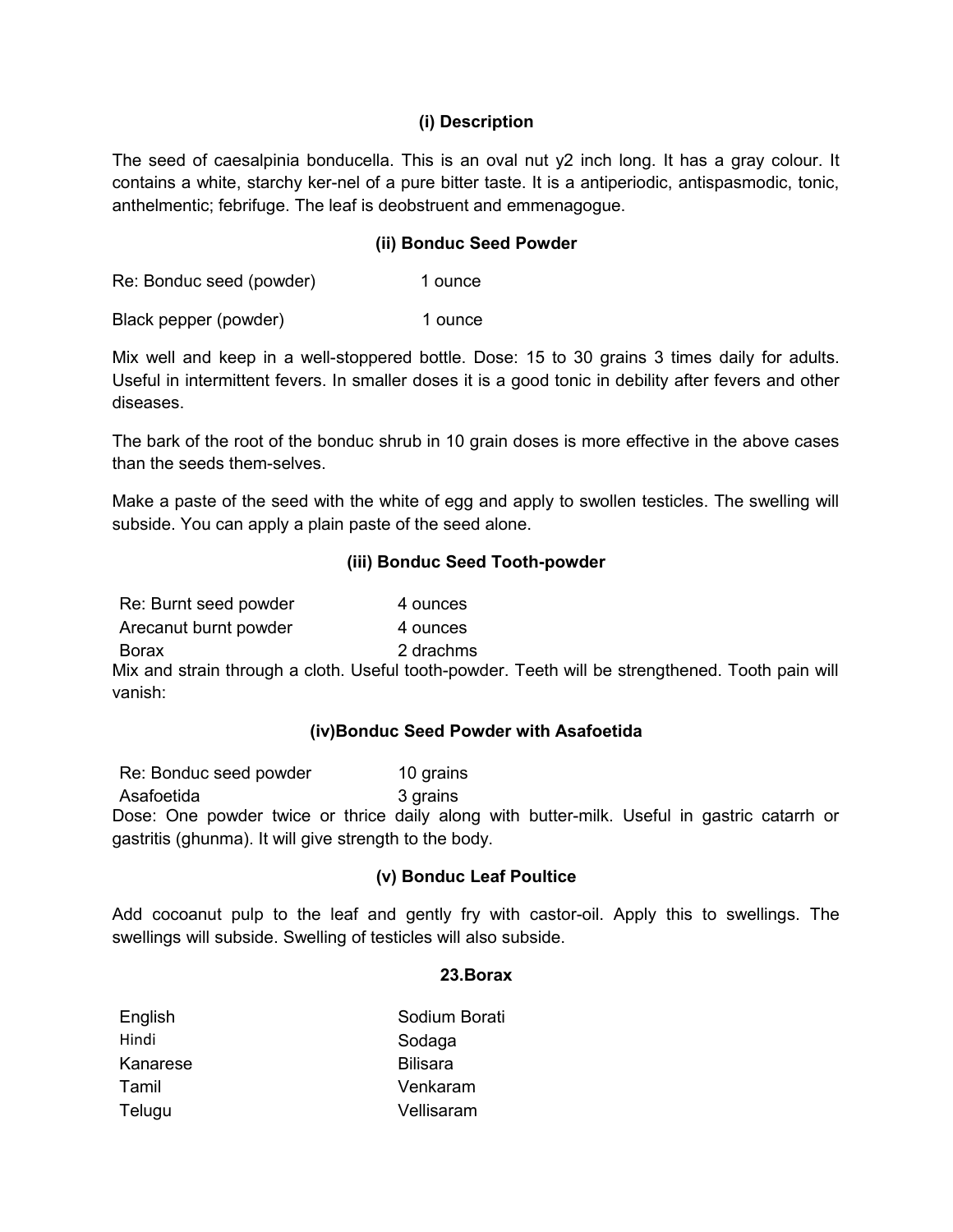| Malayalam | Ponkaram                 |
|-----------|--------------------------|
| Marathi   | Kankankhar               |
| Gujrathi  | Tankamkhar               |
| Bengali   | Sohaga                   |
| Sanskrit  | Tankana                  |
|           | (i) Description and Uses |

Dose: 5 to 15 grains. It is known as Biborate of sodium. It is slightly alkaline in reaction. It is prepared by the interaction of sodium carbonate on boric acid. It is soluble in cold water, freely in glycerine, but not in alcohol. It is an antiseptic and parasiticide. It kills parasites. It is a local sedative to inflamed mucus membrane. It relieves pain. It is frequently used as a dusting powder or in lotion with water- or glycerine for the mouth, eyes, nose, and ears.

It is used to irrigate the lower bowels, bladder and genital passages of both sexes, various wounded surfaces and si-nuses. For this purpose 2 or 4 per cent solution is usually em-ployed. An ointment of borax with vaseline (1 to 9) makes a simple, non-irritating application.

Borax makes the urine slightly alkaline which is helpful in dissolving mucus out of the bladder. It is an urinary disinfectant. A solution is used in leucorrhoea (whites) of females and gon-orrhoea for internal wash.

# **(ii) Glycerine-Boracis**

This is prepared by rubbing 12 parts of purified borax and 88 parts of glycerine in mortar.

# **(iii) Mel Boracis**

This is prepared by rubbing 10 parts of powdered purified borax, and 65 parts of purified honey and 25 parts of glycerine in a mortar (1 in 10). These two preparations are useful in sores in mouth. They can be freely rubbed in the sores. They can be mixed with water and used as a gargle for the mouth and throat in sere throat and sores in mouth. They will heal the sores quickly and exercise a soothing influence. They can be used for sores on the nipples.

# **(iv) Plain Borax**

Plain borax can be dissolved in water (1: 20 of water) and used as a gargle. Borax can be mixed with equal parts of Potas-sium Chloras in the preparation of gargle. It can be used as an eye drop. Put 5 grains in one ounce of pure water or distilled water. It removes irritation of the genital organs. Soak a piece of cotton, wool or clean cloth in the lotion and keep it over the part.

# **(v) Borax Dehydrated**

Borax can be dehydrated. Put it in a pan and heat the pan over the fire. Borax will swell like alum and become white. Pow-der it and keep it in a clean dry bottle.

## **CHAPTER VIII**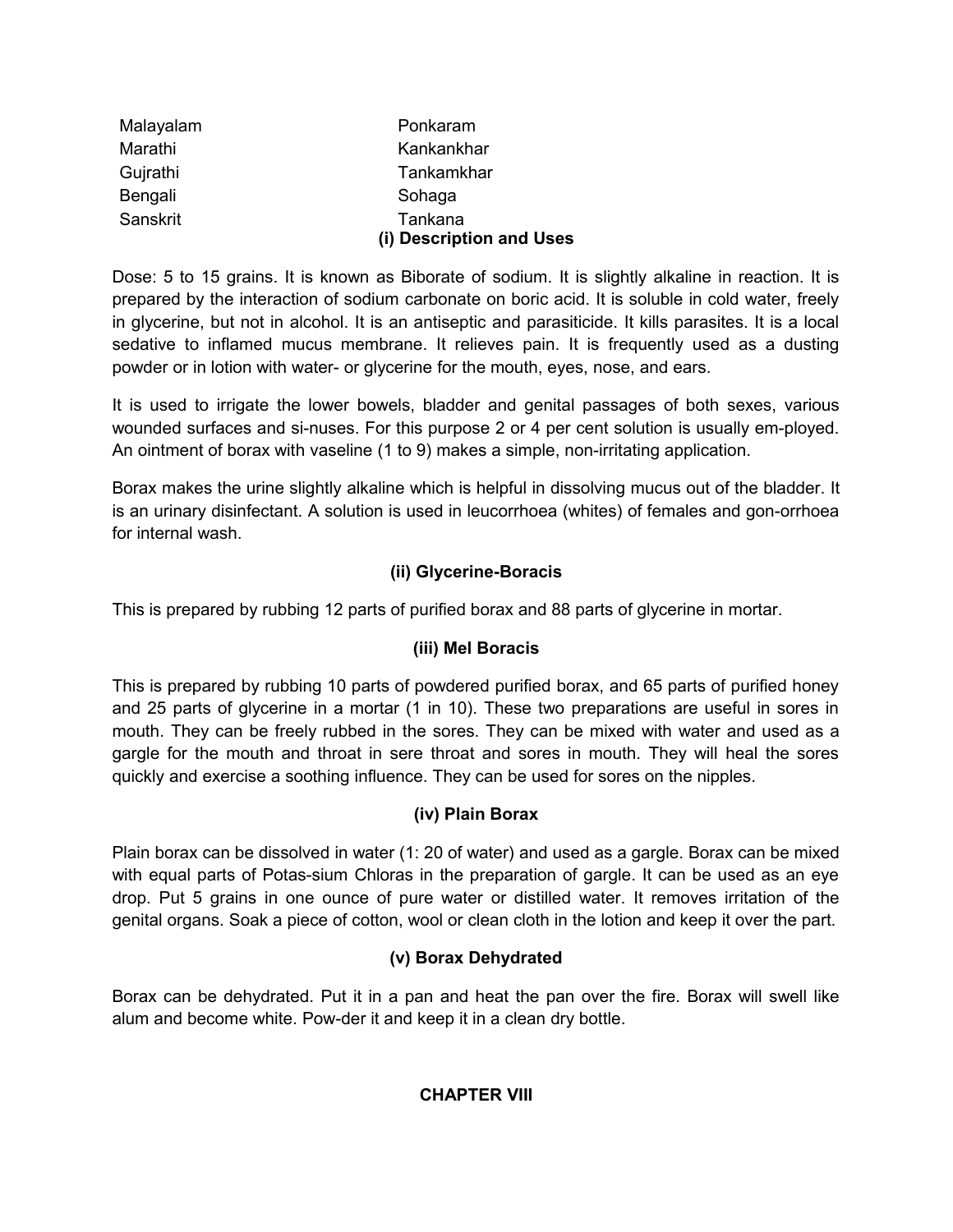## BUTEA SEEDS I & II, BUTTERMILK

## **24. BUTEA SEEDS-I**

# (THE SEEDS OF BUTEA FRONDOSA)

| English   | <b>Bastand Teak Seeds</b>     |
|-----------|-------------------------------|
| Hindi     | Palas-ke-bij                  |
| Kanarese  | Muttaga-bija                  |
| Tamil     | Porasam-virai, Murukkam-virai |
| Telugu    | Moduga-vittulu, Plash-vittulu |
| Malayalam | Murukka-vita                  |
| Marathi   | Palasa-cha-bij                |
| Gujrathi  | Palas-paparo                  |
| Bengali   | Palas-papra                   |
| Sanskrit  | Palash                        |
|           | (i) The Leaf and the Seed     |

The leaf is astringent, tonic, aphrodisiac. The flower is aphrodisiac, diuretic, depurative and tonic. The seed is laxative and anthelmintic. The gum is astringent.

Butea seed is thin, flat, oval or kidney shaped, of a brown colour, 1y4 to 1% inch in length. It has neither taste nor smell. Soak the seed in water and remove the shell. Powder the ker-nel. Dose: 30 to 60 grains. The powder of fresh seeds is very effective. Old seeds are less effective.

## **(ii) For Round-worm, Tape-worm, Ulcers**

Re: Kernel of Butea seeds (Powder) 20 grams Sugar 20 grams

Mix: One dose. The powder can also be mixed with honey and taken. Take 3 doses daily for three days. Afterwards take castor oil on the morning of the fourth day. Useful in round-worm and tape-worm.

Sprinkle the powder over the surface of unhealthy ulcers. If there are maggots they will be destroyed.

#### **25. BUTEA SEEDS-II**

#### (PALAS-KI-BIJ )

The seeds of Butea Frondosa. Dose: 30 to 60 grains.

## **(i) The Powder, The Leaves and The Gum**

Useful in round-worms and tape-worms. Soak the seeds in water and remove the testa. Powder the kernel.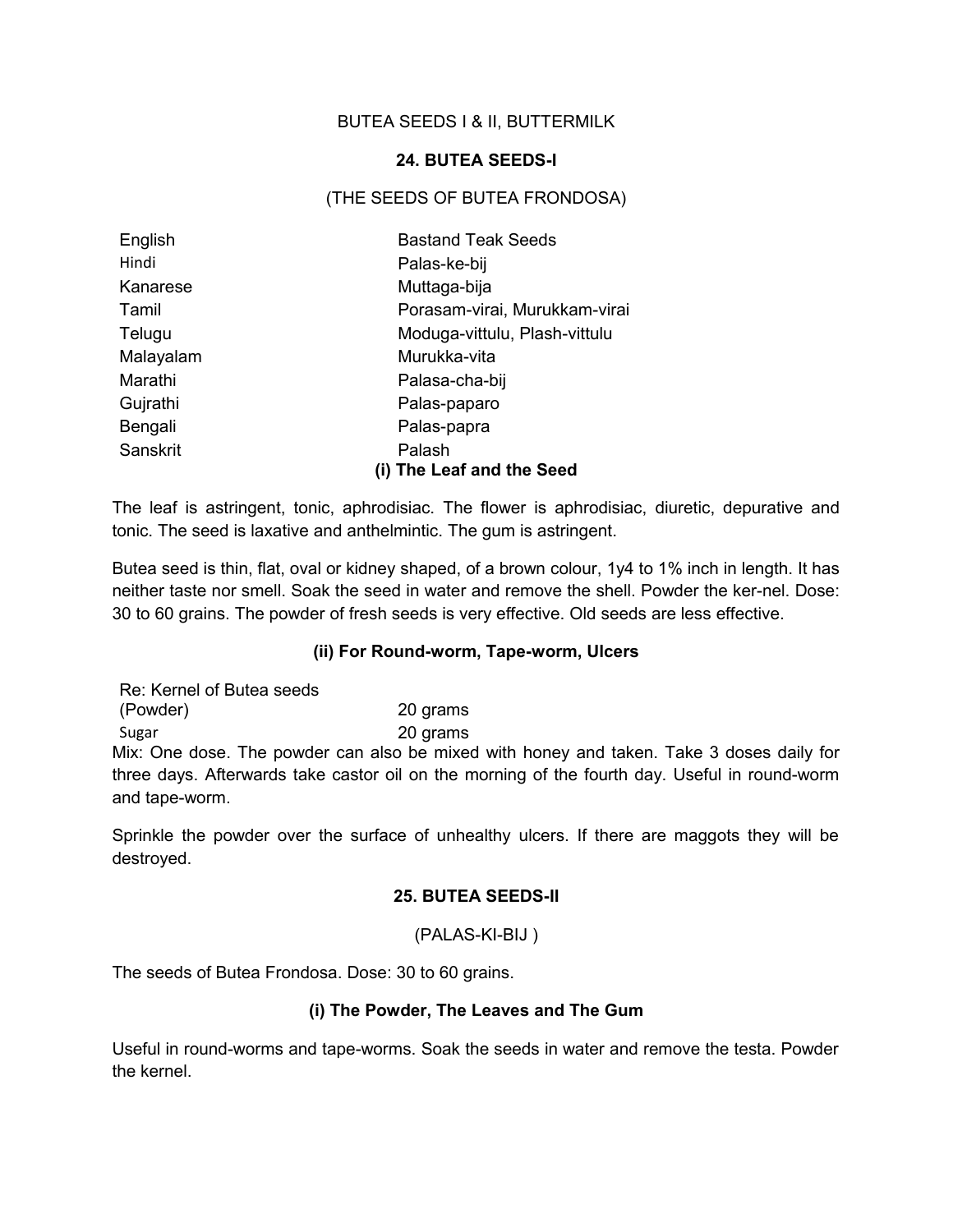Re: Kernel of Butea seeds (Powder) 20 grams Sugar 10 grams One dose three times daily for 3 days. Give castor oil on the fourth day. For round and tape-

The powder of the seeds is used for destroying maggots in unhealthy ulcers. Sprinkle the powder over the surface of the ulcer.

The leaves of Butea or Palas are astringent, aphrodisiac and tonic; the flower is aphrodisiac, diuretic and depurative. The seed is laxative and anthelmintic: the gum is astringent.

The gum gives strength to nerves, sperm, joints, intelli-gence and chest. Butea gum is an excellent astringent similar to catechu (katha). The astringency is due to the presence of tannic and gallic acids. As it is mild in operation it is suitable for children and delicate females. Dose: 10 to 30 grains. Useful in chronic diarrhoea, pyrosis, dyspepsia.

## **(ii) For Cobra Poison**

Re: Juice of bark 1 teaspoonful Juice of fresh ginger 1 teaspoonful Mix. one dose. To be repeated every hour, for internal use.

#### **(iii) Bark Decoction**

| Re: Bark of Butea | 1 ounce |
|-------------------|---------|
|-------------------|---------|

worms.

Water 10 ounces

Boil for 10 minutes and strain. Dose: 1 tablespoonful thrice daily. Useful in heaviness of head, cold in the nose and head, cough.

#### **(iv) Decoction of Butea Leaves**

Re: Butea leaves 1 ounce Water 10 ounces Boil for 10 minutes and strain. Dose: 1 tablespoonful, thrice daily. Useful in piles, diarrhoea and pain in the stomach and bowels.

The paste of the leaves can be applied to boils and swell-ings. They will subside. The flowers can be boiled and then ap-plied to boils and swellings. Crush the flowers, boil and apply it to swollen testicles. The swelling and inflammation will sub-side.

Re: Butea flowers 1 ounce Water 10 ounces Boil and strain. Dose: 1 ounce twice daily. This brings out menstrual flow. Useful in amenorrhoea or absence of menstru-ation and dysmenorrhoea or difficulty of menstruation.

#### **(v)Butea Root (Palas-ka-ark)**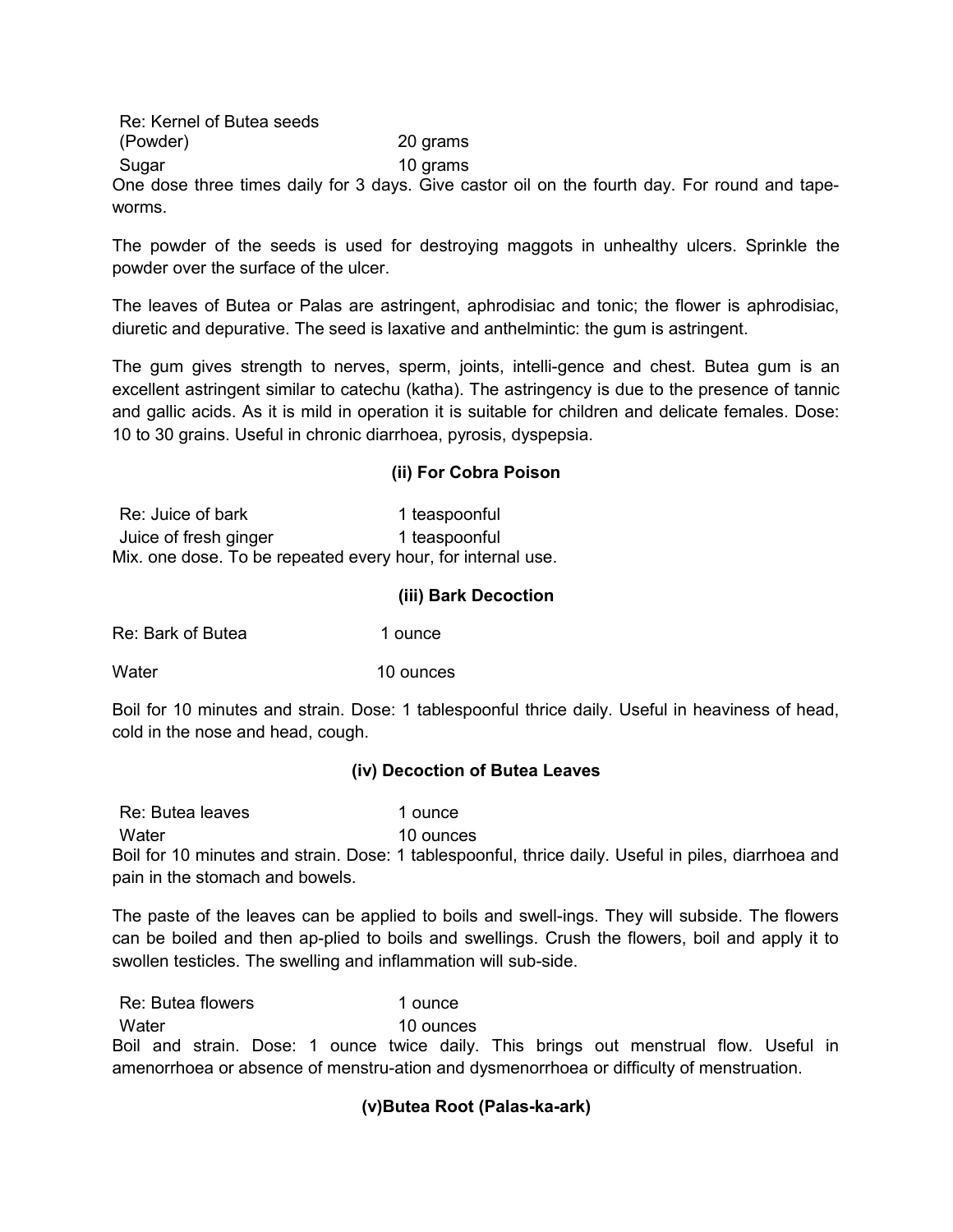Re: Roots of Palas 4 ounces Water 20 ounces Distil. (For external use). This is useful in eye-diseases, particularly cataract. Put a few drops in the eyes with a dropper.

#### **(vi) Butea Bark (For Snake Bite)**

| Re: Juice of the bark                                                  | 1 teaspoonful  |
|------------------------------------------------------------------------|----------------|
| Juice of ginger                                                        | 1 teaspoonful  |
| Water                                                                  | 4 teaspoonfuls |
| Mix. One dose. To be repeated every hour. Give 4 doses (internal use). |                |

A decoction of the bark will remove the heaviness of head, catarrh of the nose and cough. Cut the bark into small pieces and chew them with sugar-candy. This will relieve excessive thirst.

#### **(vii) Butea Flower**

Re: Butea flower 1 ounce

Water 10 ounces

Boil and strain. Dose: 1 ounce twice daily. This brings out menstrual flow. Useful in amenorrhoea or absence of menstru-ation and dysmenorrhoea or difficulty of menstruation.

The flowers can be boiled and then applied to boils and swellings. Crush the flowers, boil and apply it to swollen testi-cles. The swelling and inflammation will subside.

The Decoction of the Butea Flower is useful in amenorrhoea or absence of menstruation or dysmenorrhoea or difficult menstruation. Menses will flow freely.

#### **(viii) Butea Gum Powder (Bengal Kino)**

Re: Palas-ki-Gond (gum) 10 grains Cloves Powder 5 grains

Make one powder. Dose: One powder twice or thrice daily. Useful in diarrhoea, dysentery, bloody urine, vomiting of blood.

Dissolve the gum in a little water. Touch the throat with this solution by a swab. Ulcers in the throat will disappear. This is like Mandels pigment or Tannic Acid Glycerine Paint. It is more suitable for children and delicate females.

#### **(xi)Butea Leaf**

Re: Butea leaves 1 ounce

Water 10 ounces

Boil for ten minutes and strain. Dose: 1 teaspoonful thrice daily. Useful in piles, diarrhoea and pain in the stomach and bowels.

The paste of the leaves can be applied to boils and swell-ings. They will subside.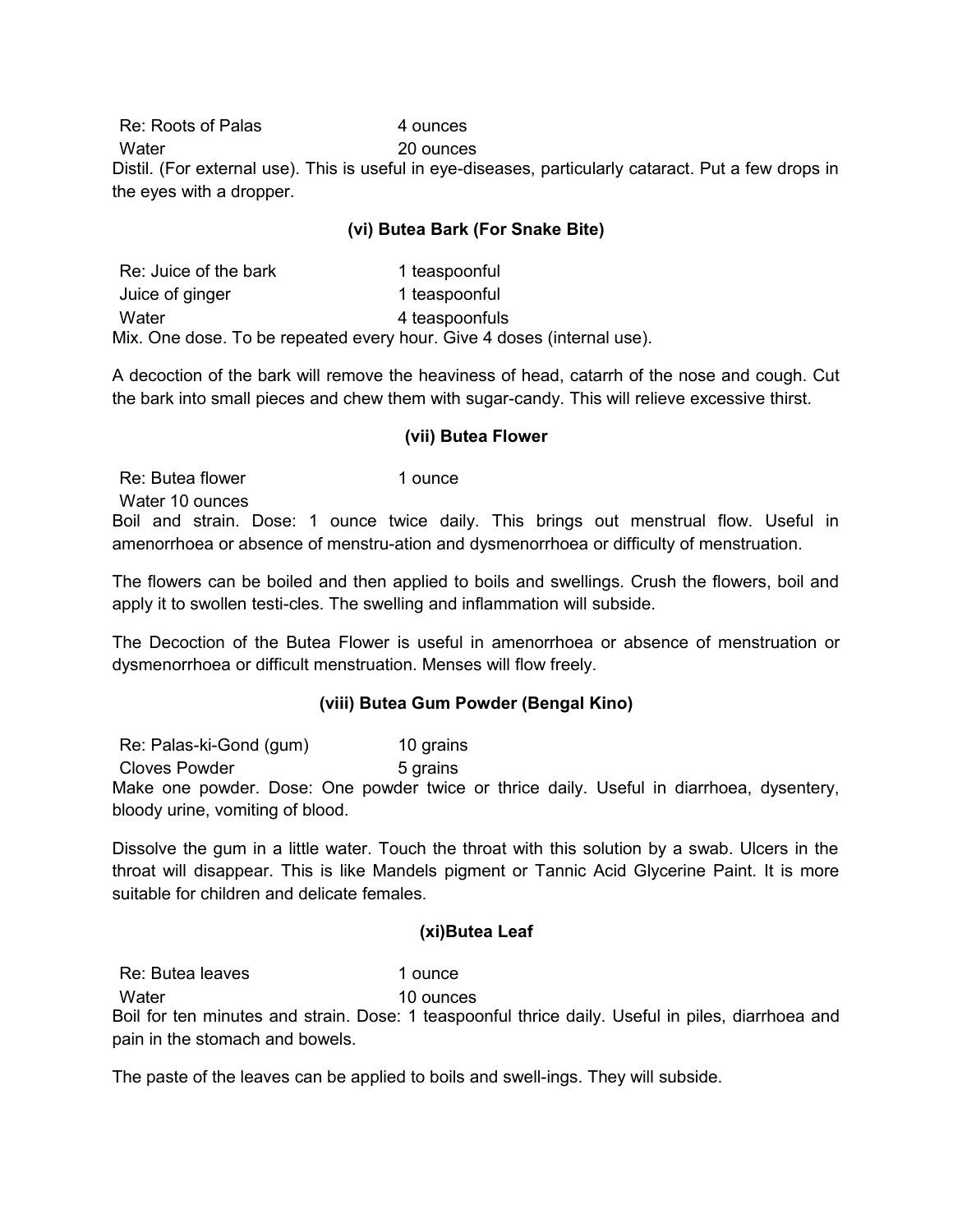#### **26.Buttermilk**

| English  | :Buttermilk                 |
|----------|-----------------------------|
| Hindi    | :Mattha                     |
| Kanarese | :Majjige                    |
| Telugu   | :Majjiga                    |
| Tamil    | :Moore                      |
| Sanskrit | :Thakram<br>(i) Description |

Curd is mixed with plenty of water and churned. This dilu-ted and churned curd is called buttermilk. The buttermilk re-tains 10 per cent of the vitamin A and the other two vitamins, proteins and sugar. It is, therefore, an important article of diet. It is nearly as valuable as milk.

#### **(ii) Its Medicinal Qualities**

Buttermilk has excellent medicinal qualities. It is a very good drink in dysentery. It is more a medicine. In dysentery and all forms of uric acid diseases buttermilk diet for a certain pe-riod will be highly beneficial.

## **(iii) Properties and Uses**

Buttermilk is more easily digestible than whole milk. It is astringent, light, cooling, appetising, nutritive and tonic. It is useful in dyspepsia, digestive trouble, etc.

Boiled rice and buttermilk is useful in diarrhoea, dysen-tery, piles, dropsy, excessive thirst and burning in urine. This will increase the digestive fire.

Cold rice and buttermilk removes burning in the body, bil-iousness. This will give good sleep.

## **CHAPTER IX**

#### CAMPHOR, CAPSICUM, CARAWAY SEEDS

#### **27. CAMPHOR**

| English  | :Camphor  |
|----------|-----------|
| Hindi    | :Kappur   |
| Kanarese | :Karpura  |
| Tamil    | :Karpuram |
| Sanskrit | :Karpur   |

Dose: 2 to 5 grains. This is an ingredient in Tincture Cam-phor Co. or Paregoric Elixir which is used in cough mixtures. It is also an ingredient in Camphrodyne which is used in cholera. It is a diffusible stimulant. In shock or collapse it stimulates the heart. Two grains can be dissolved in milk and given immedi-ately in such conditions.

## **(i) An Anophrodisiac**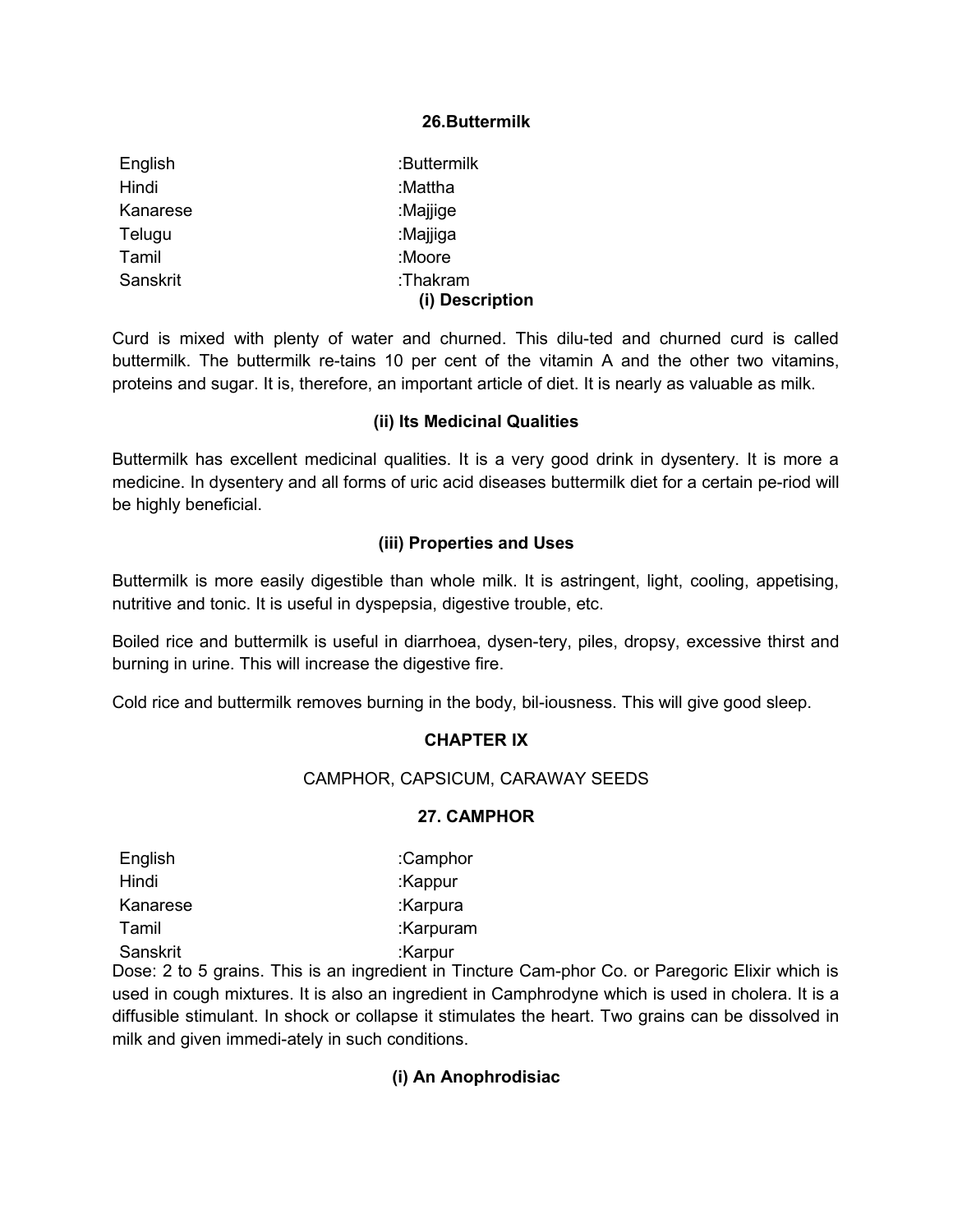It is an anophrodisiac and checks painful erections in gonorhoea. When it is given in large doses frequently, it pro-duces impotency and destroys erection of the organ. Some Sadhus take recourse to eating camphor to destroy their virile power.

# **(ii) An antigalactagogue**

It is an antigalactagogue. It checks accumulation of milk in the breasts and so it is beneficial in mothers who have lost their children soon after delivery and who suffer from severe pain in the breasts owing to accumulation of milk.

# **(iii) An Antiseptic**

It is an antiseptic. It destroys worms in the caries teeth. The socket or the hole must be filled with powdered camphor. It is an ingredient in tooth-powder. It is useful in spongy gums.

## **(iv) For Pains**

Dissolve a few grains in mustard oil and expose the oil to the sun for sometime. This forms a very useful liniment in rheu-matism, muscular pain, neuralgia, lumbago, sprains, stiffness ot joints, contusion, etc. It is analgesic.

## (**v) An Anti-Spasmodic**

It is anti-spasmodic and so it is useful in spasms of asthma and in chronic bronchitis. It serves as a stimulant in prostrating fever such as pneumonia, etc. It acts as a sedative in delirium. It brings out sputum or phlegm easily and so it is expectorant. It is a carminative as it corrects digestion and expels wind from the bowels. It is useful in flatulence of the bowels.

## **(vi) The Many Uses**

It checks nocturnal discharges and is useful in spermatorrhoea. Two or three grains can be taken in hot milk at bed time. It is useful in dysmenorrhoea or difficult menstrua-tion.

Amritshara and Rubinis Camphor contain camphor. Cam-phor becomes a liquid when mixed and rubbed with thymol, menthol.

In influenza and coryza it is useful a nasal paint, dissolved in oil. In pneumonia it is given as a subcutaneous injection. It is dissolved in olive oil (1 grain in 1 c.c.). it gives strength to the heart and makes irregular rhythms of heart regular. Ampoules of camphor in oil (1 grain in 1 c.c.) is available in the chemists shops.

## **28.Capsicum**

English Red Chillies Hindi Lal Mirch, Gach-mirch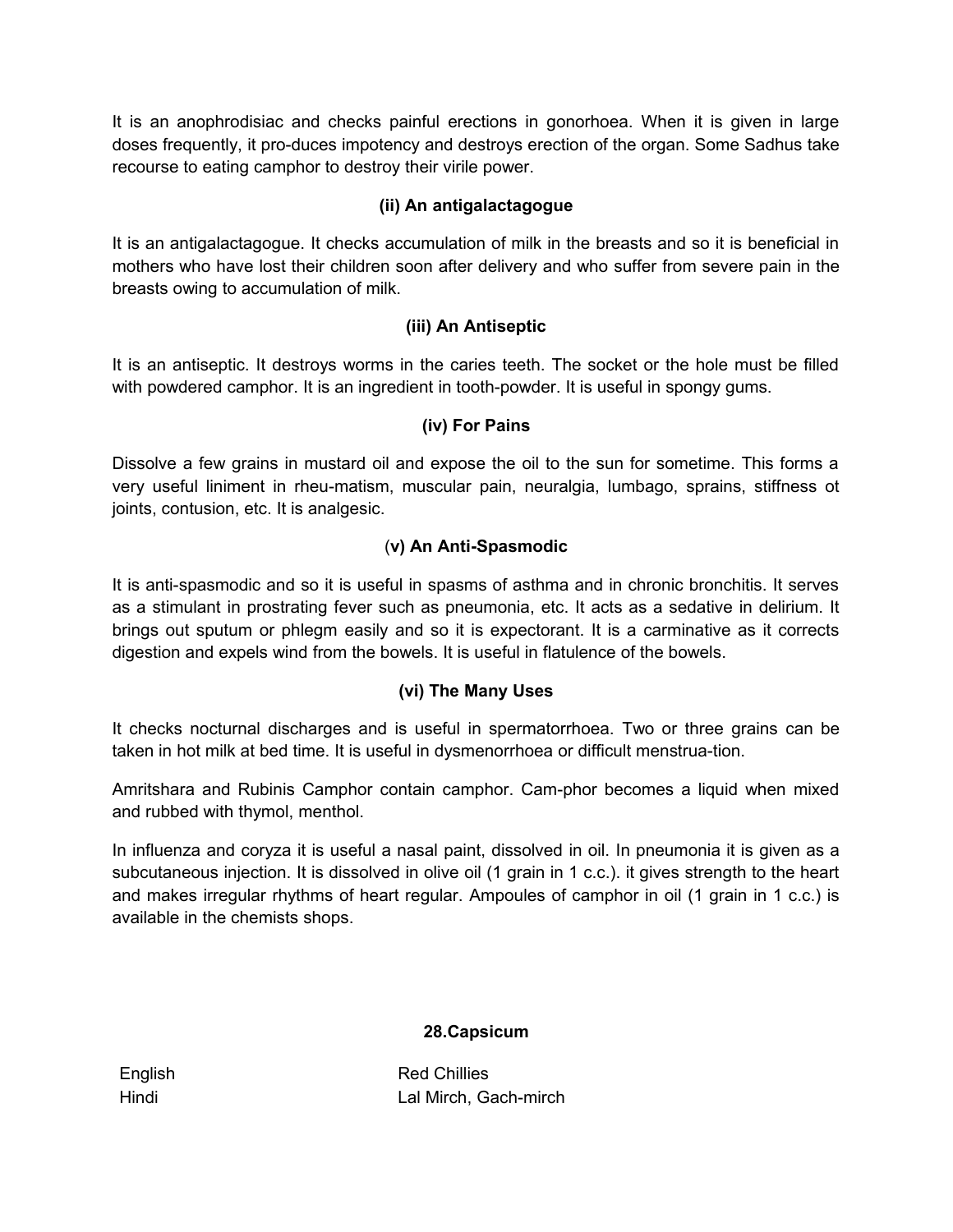| Menasankai Kempu             |
|------------------------------|
| Milakai                      |
| Mirapakaya                   |
| Kappalmilaka, Vattal Milakai |
| Mir-singa                    |
| Lal-Mirch, Marchu            |
| Lanka-morich, Lal-morich     |
| Katuvira                     |
|                              |

## **(i) Properties and Contents**

The dried ripe fruit of Capsicum Minimum. Capsicum Fastigatum is Guinea pepper (Cheemai-Milakai). Capsicum is an irritant, rubefacient, counter-irritant, a good stomachic, stim-ulant, tonic, carminative, cardiac stimulant. It increases the se-men (Veerya Vriddhi). It contains capsaicin, a crystalline acid, a volatile oil, resin, a fatty substance and a volatile alkaloid. It has a characteristic odour and intensely pungent taste. Dose of the powder. y2 to 2 grains.

In allopathic system there are two preparations, viz., Tr. Capasici (does 5 to 15 minims) and Unguentum Capsici or oint-ment of capsicum.

## **(ii) Capsicum Gargle**

Re: Capsicum bruised 1 teaspoonful Salt 2 teaspoonful Boilling water 20 ounces Re: Capsicum bruised 1 teaspoonful Salt 2 teaspoonfuls Boiling water 20 ounces

Strain. An excellent gargle for sore-throat. Relaxed throat. hoarseness of voice, etc.

#### **(iii) Capsicum Pill**

Re: Capsicum 1 grain Camphor 1 grain Asafoetida 1 grain Make into one pill. For diarrhoea and cholera. Dose: one pill thrice daily.

#### **(iv) Capsicum Decoction**

Re: Capsicum 30 grains Chinnamon 10 grains Water 10 ounces Boil for 10 minutes and strain. Add sugar 4 tablespoon-fuls. For checking the craving of drinking liquor. Dose: 1 oz. thrice daily.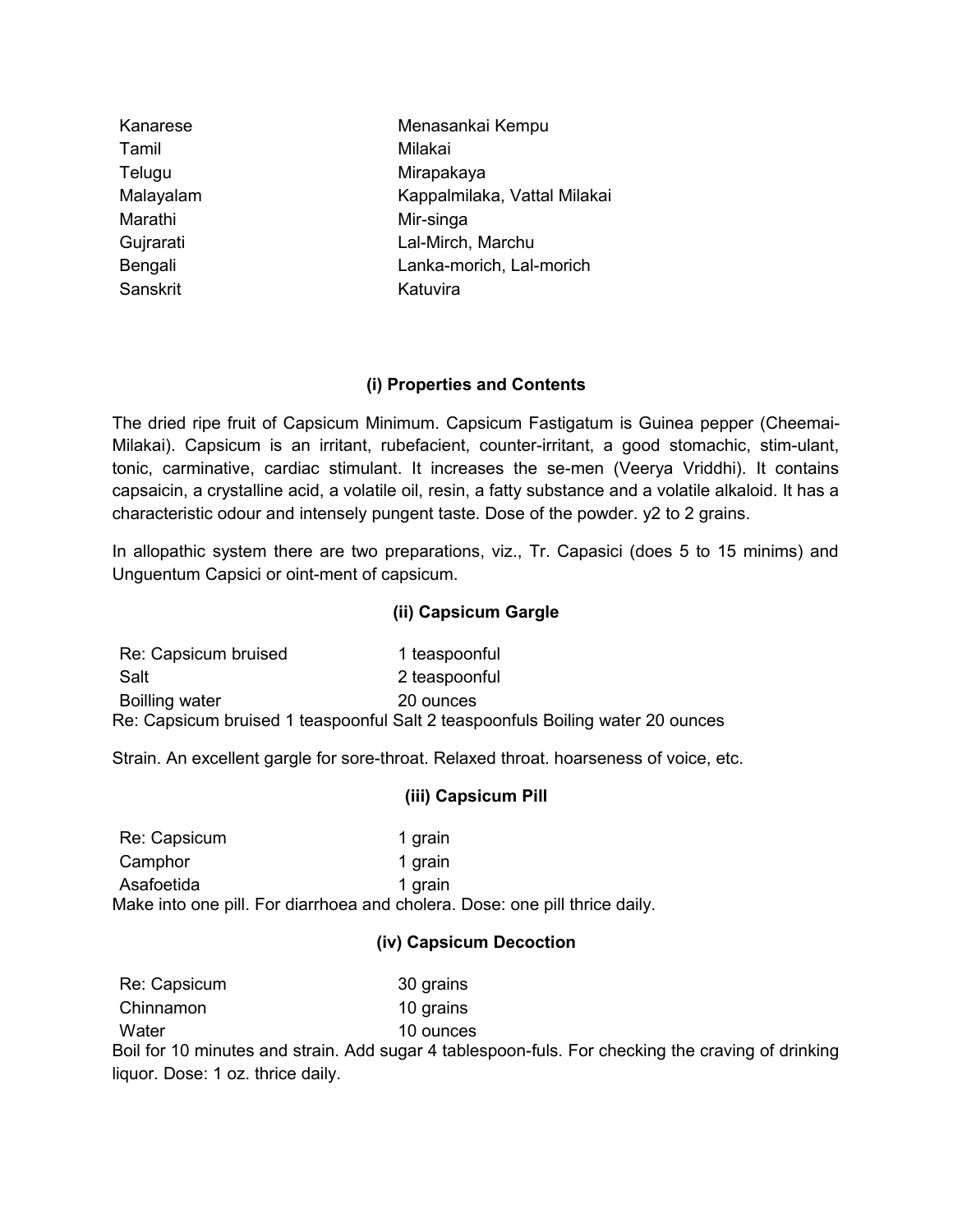#### **(v) Capsicum Lozenge**

Re: Capsicum powder 60 grains Sugar 60 grains Honey 60 grains Make into 24 pills. For hoarseness of voice.

#### **(vi) Capsicum Liniment**

Capsicum 1 drachms Garlic **1** drachms Black pepper 1 drachms Make this into a paste and mix it with gingily or mustard oil. This is useful in chronic rheumatic pain and swelling.

#### **(vii) Capsicum Powder**

Re: Capsicum 2 grains Dried ginger 2 grains

Make one powder. One powder twice daily. Useful in dys-pepsia or indigestion, gastritis, pain in the chest, diarrhoea, vomiting in bilious fevers, anorexia or loss of appetite, nausea or retching sensation.

#### **(viii) Capsicum Ointment**

|                         | <b>29. CARAWAY SEEDS</b> |
|-------------------------|--------------------------|
| A stimulating ointment, | 1 drachms                |
| Soft yellow vaseline    | 1 ounce                  |
| Re: Capsici             | 2 drachms                |

#### (CARUM, CARAWAY FRUIT, JIRA, CUMIN SEEDS)

| English   | Caraway seed  |  |
|-----------|---------------|--|
| Hindi     | Safed Jeera   |  |
| Kanarese  | Jeerigay      |  |
| Tamil     | Shimai-shombu |  |
| Telugu    | Jilakarra     |  |
| Malayalam | Cheerakam     |  |
| Marathi   | Jeera         |  |
| Gujarati  | Safed Jiraun  |  |
| Bengali   | Safed Jeera   |  |
| Sanskrit  | Ajaji         |  |

The dried fruits of carum carui are known as cumin or car-away. It is obtained from the hills and plains of India. It has an agreeable aroma on account of its volatile oils. Dose: 10 to 30 grains.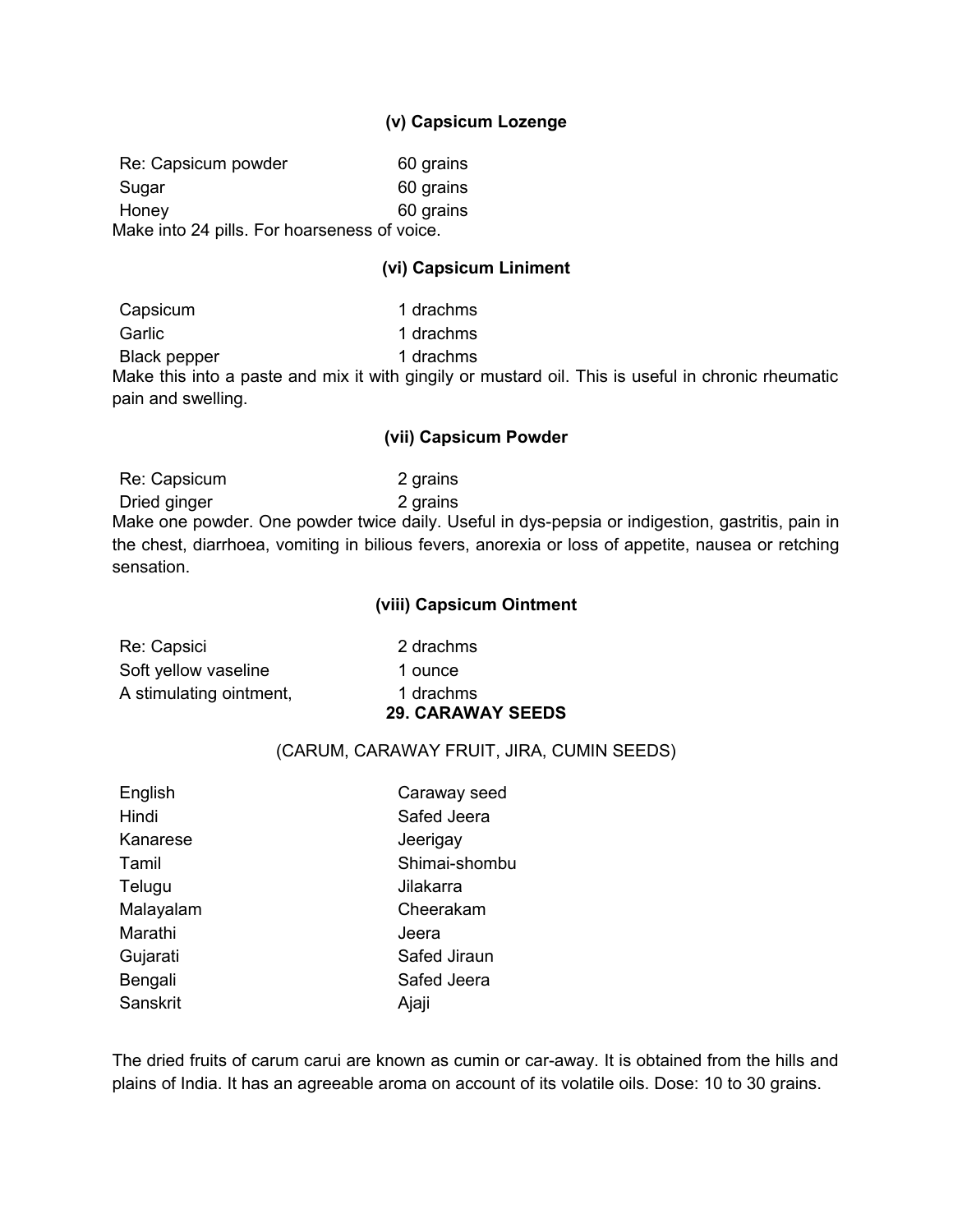It is a stimulant. carminative, stomachic, astringent, anti-spasmodic and aromatic. It is useful in biliousness, anorexia or loss of appetite, pain in the stomach and intestines, asthma, stone. It gives strength to the body and coolness to the eyes.

Oleum Carui (oil of caraway) is distilled from the fruits. Dose: 1 to 30 minims.

## **(i) Caraway Digestive Powder**

| Re: Caraway seeds powder | 2 drachms |
|--------------------------|-----------|
| Black pepper powder      | 2 drachms |
| Long pepper powder       | 2 drachms |
| Rock salt powder         | 2 drachms |
| Dried ginger powder      | 2 drachms |
|                          |           |

Mix well and strain. Dose: 30 grains or half a teaspoonful. Useful in dyspepsia or indigestion. This is a very effective di-gestive powder.

#### **(ii) Pancha-Deepagni Lehiam (A Confection of Five Drugs)**

| Re: Caraway seeds powder | 4 drachms |
|--------------------------|-----------|
| Dried ginger powder      | 4 drachms |
| Long pepper powder       | 4 drachms |
| Black pepper powder      | 4 drachms |
| Cardamom powder          | 4 drachms |
| Ghee                     | 4 ounces  |
| Honey                    | 4 ounces  |
| <b>Black sugar</b>       | 8 ounces  |
| Cow's milk               | 2 seers   |

Put the sugar in the milk and boil. Then add the five pow-ders. Stir well in low fire. Add ghee. Finally add the honey. Dose: 1 teaspoonful. Useful in diarrhoea, flatulence, biliousness, indigestion etc.

#### **(iii) Caraway Water (Aqua Carui)**

Re: Caraway seeds 6 drachms Boiling water 20 ounces Strain. Dose: 2 tablespoonfuls. A good digestive, useful in indigestion flatulence, etc.

#### **(iv) Digestive Powder**

| Re: Caraway seeds powder                                               | 2 drachms |
|------------------------------------------------------------------------|-----------|
| Cardamom powder                                                        | 2 drachms |
| Refined camphor                                                        | 20 grains |
| White sugar                                                            | 4 drachms |
| Mix well. Dose: 1 teaspoonful daily. Useful in indigestion, flatulence |           |

## **CHAPTER X**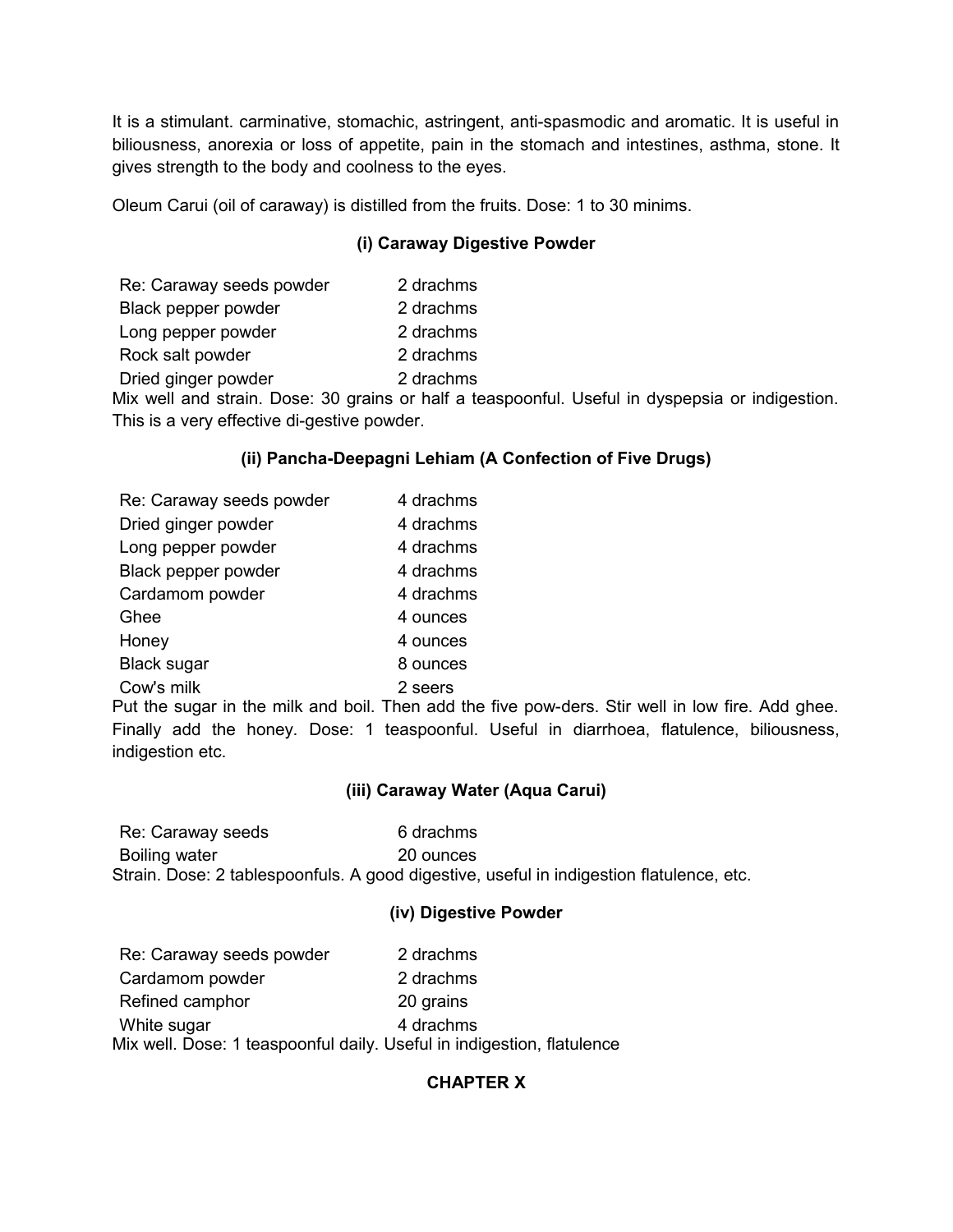# CARDAMOM, CASSIA ALATA, CASTOR OIL

## **30. CARDAMOM**

## (CHOTI ELACHI)

| English  | : Cardamom               |
|----------|--------------------------|
| Hindi    | : Elachi, (Choti Elachi) |
| Kanarese | : Elakki                 |
| Tamil    | : Elakkai, Ella-kay      |
| Telugu   | : Yalakkai               |
| Marathi  | : Elachi                 |
| Gujarati | : Elachi                 |
| Bengali  | : Garate                 |
| Sanskrit | : Elaam, Truti           |

The dried ripe seeds of Eletharia Cardamom obtained from Malabar and the Western Ghats. The odour and taste are strongy aromatic. It contains a volatile oil. Dose: 10 to 30 grains. It is a good carminative, stomachic, flavouring agent, stimulant, diuretic and aromatic.

In Allopathy Cardamom is used in the preparation of aro-matic chalk powder, aromatic chalk powder with opium, com-pound tincture of Gention. A tincture called Tincture Cardamom Co., is prepared out of cardamom. Dose: 30 to 60 minims or drops.

Cardamom is useful in flatulence or wind in the stomach and bowels, intestinal colic, excessive headache, dryness of mouth, cough, dyspepsia.

## **(i) Digestive Powder—I**

| Re: Cardamom | 2 drachms                                                                             |
|--------------|---------------------------------------------------------------------------------------|
| Ajwan        | 2 drachms                                                                             |
| Cumin seeds  | 2 drachms                                                                             |
| Anise seeds  | 2 drachms                                                                             |
|              | Slightly parched. Then powder. Dose: 1 teaspoonful after food. Useful in dyspspsia or |
| indigestion. |                                                                                       |

#### **(ii) Cardamom Decoction**

| Re: Cardamom | 1 drachm                                                            |
|--------------|---------------------------------------------------------------------|
| Black sugar  | 1 ounce                                                             |
| Water        | 8 ounces                                                            |
|              | Boil and strain. One dose. Useful in giddiness due to bil-iousness. |

**(iii) Digestive Powder—II**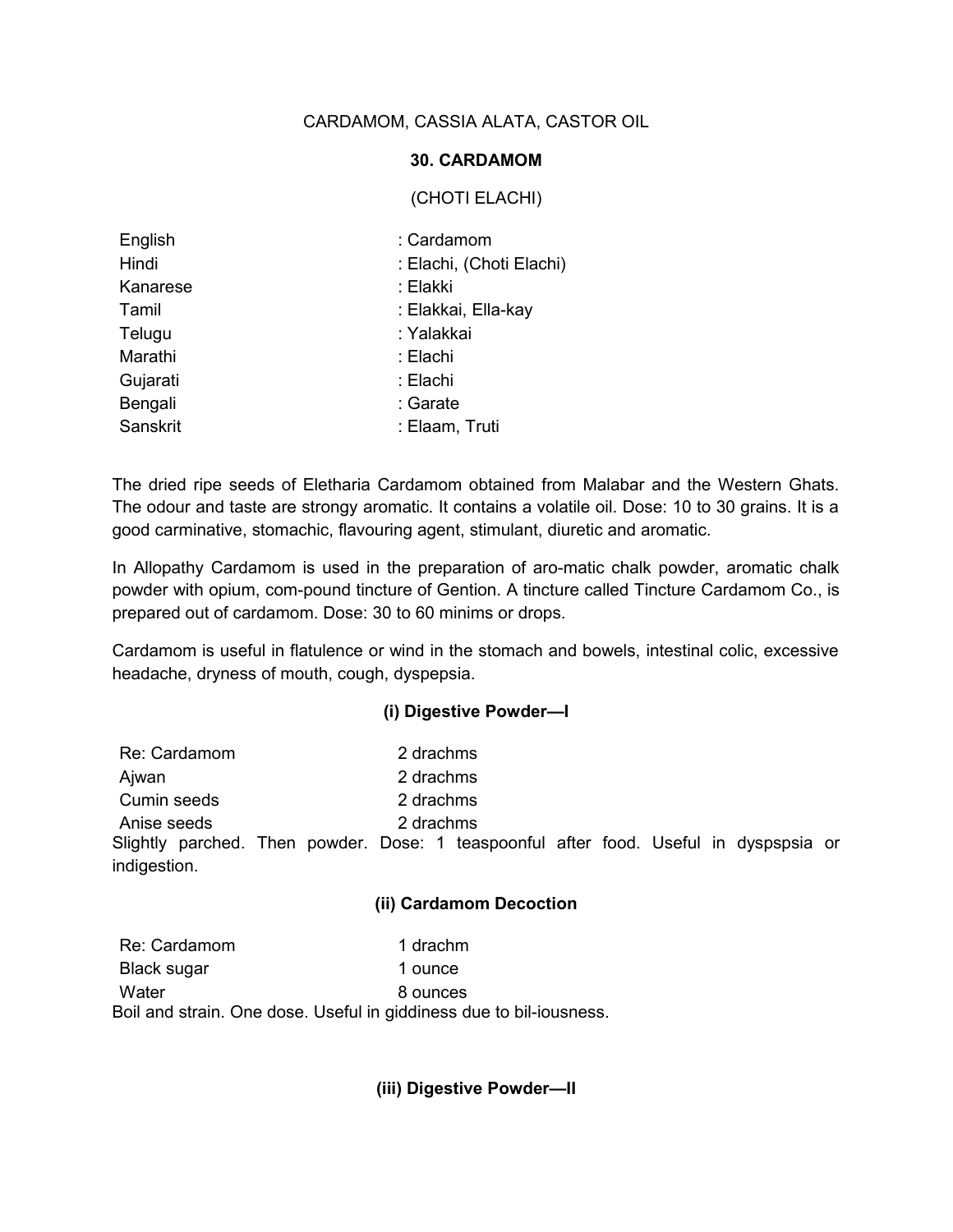| Re: Cardamom powder | 4 drachms |
|---------------------|-----------|
| Cumin powder        | 4 drachms |
| Cloves powder       | 4 drachms |
| Dried ginger powder | 4 drachms |

Dose: 30 grains or half a teaspoonful. Useful in stom-ach-ache, intestinal colic, gastric catarrh. This is a good diges-tive powder.

#### **(iv) Compound Cardamom Powder**

| Re: Cardamom powder | 2drachms                                                                                          |
|---------------------|---------------------------------------------------------------------------------------------------|
| Liquorice powder    | 2drachms                                                                                          |
| Tail pepper powder  | 2drachms                                                                                          |
| Amla powder         | 2drachms                                                                                          |
| White sugar         | 1 ounce                                                                                           |
|                     | Mix well. Dose: 1 teaspoonful twice daily. Useful in cough, excessive thirst, pain in the stomach |
| and bowels.         |                                                                                                   |

## **(v) Cardamom Ghee**

| Re: Cardamom powder | 4 drachms  |
|---------------------|------------|
| Tail pepper powder  | 4 drachms  |
| Cloves powder       | 4 drachms  |
| Dried ginger powder | 4 drachms  |
| Coriander powder    | 4 drachms  |
| Sugar-candy         | $1/2$ seer |
| Cow's milk          | 1 seer     |
| Cow's ghee          | 8 ounces   |
| Honey               | 4 ounces   |

Put the sugar-candy in the milk. Stir well. Let it boil for some time. Then add the powders and ghee. Stir well. Now add honey. Dose: One teaspoonful twice, daily. Useful in cough. bronchitis, excessive thirst, dry mouth and dry tongue, dis-eases of the stomach and bowels, indigestion, intestinal colic, gastric catarrh, biliousness. The body will become cool. This is a blood tonic as well.

#### **(vi) Cardamom Co. Pill**

| Re: Cardamom powder | 4 drachms |
|---------------------|-----------|
| Cinnamon powder     | 4 drachms |
| Long pepper powder  | 4 drachms |
| Liquorice powder    | 4 drachms |
| <b>Black sugar</b>  | 2 ounces  |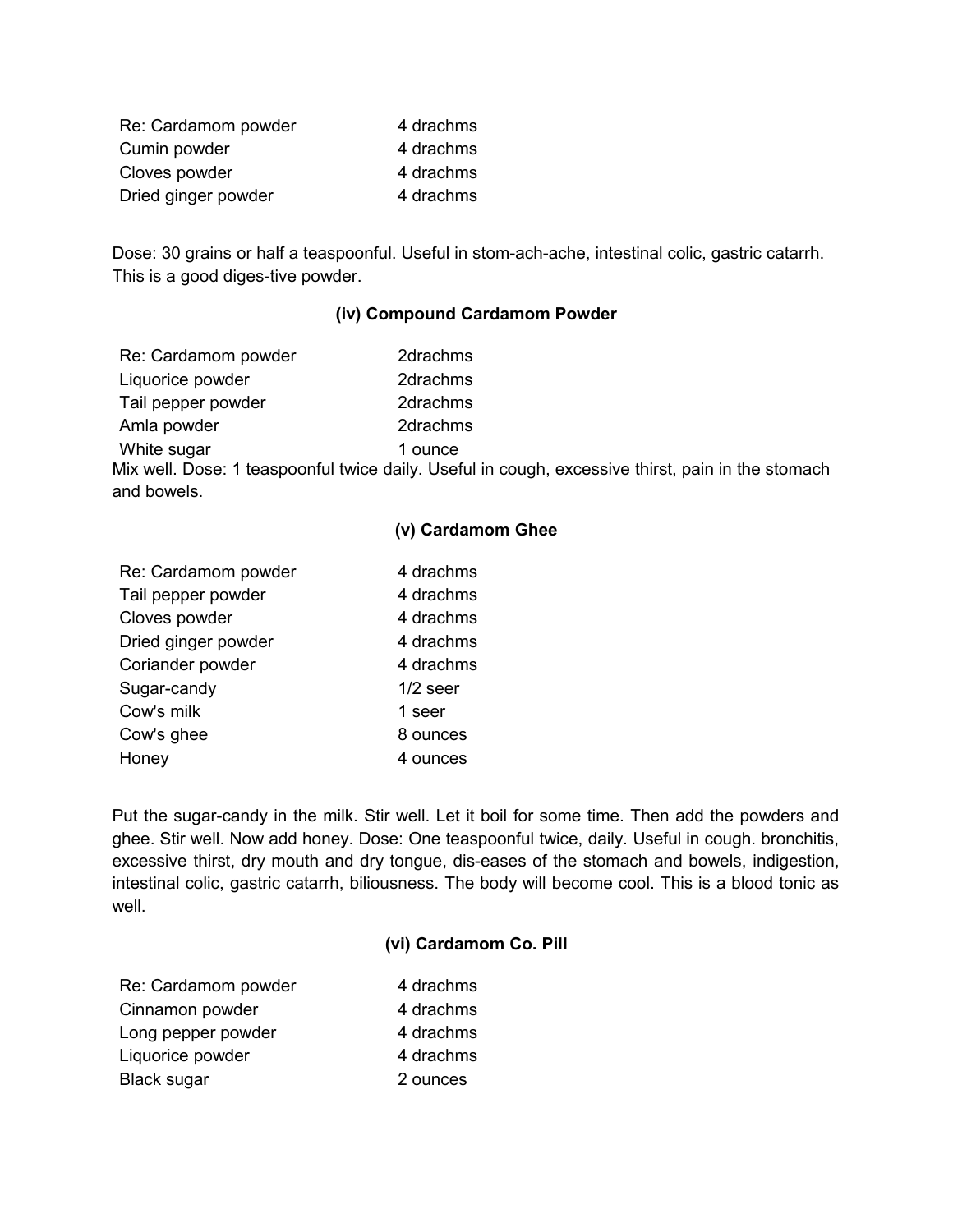Beat well. Make into pills. Size of arecanut. Dose: 1 or 2 pills twice daily. Useful in indigestion, pain in the stomach and bowels, flatulence, diarrhoea, biliousness.

# **31. CASSIA ALATA**

(RINGWORM SHRUB)

| English      | Ringworm Shrub                 |
|--------------|--------------------------------|
| Hindi        | : Dadmurdan                    |
| Kanarese     | : Shimigida, shime-agase       |
| Tamil        | : Vandu-kolli, Vanduhadi-ilai, |
| Shimaiagatti |                                |
| Telugu       | : Shima-avisi, Shima-chettu    |
| Malayalam    | : Shima Akati                  |
| Marathi      | : Dadamardana                  |
| Bengali      | : Dadmurdam, Dadmari           |
| Sanskri      | : Dadrughna                    |

This is a parasiticide and purgative. This is useful in ring-worm and parasitic skin diseases. It is a beautiful shrub with its large prominent spike of yellow flowers. It is common in gardens and waste places throughout India.

#### **(i) Dadmurdan Ointment**

| Re: Bruised fresh leaves          | 2 ounces |
|-----------------------------------|----------|
| Vaseline, or Cocoanut or Sessamum |          |
| oil                               | 4 ounces |

Rub the ointment into the skin thoroughly, twice daily. Use-ful in ringworm or Tinea Tonsurans.

#### **(ii) Dadmurdan Paste**

Re: Bruised fresh leaves 2 ounces Lemon juice q.s. Make a paste. Rub the paste thoroughly into the skin twice daily. Useful in ringworm.

#### **(iii) Dadmurdan Oil**

| Re: Bees' wax     | 2 parts |
|-------------------|---------|
| Cocoanut oil      | 5 parts |
| Juice of the leaf | 7 parts |

Melt the bees'wax with cocoanut oil over the fire in a ves-sel. Now add the juice. Rub this over the body in parasitic skin diseases.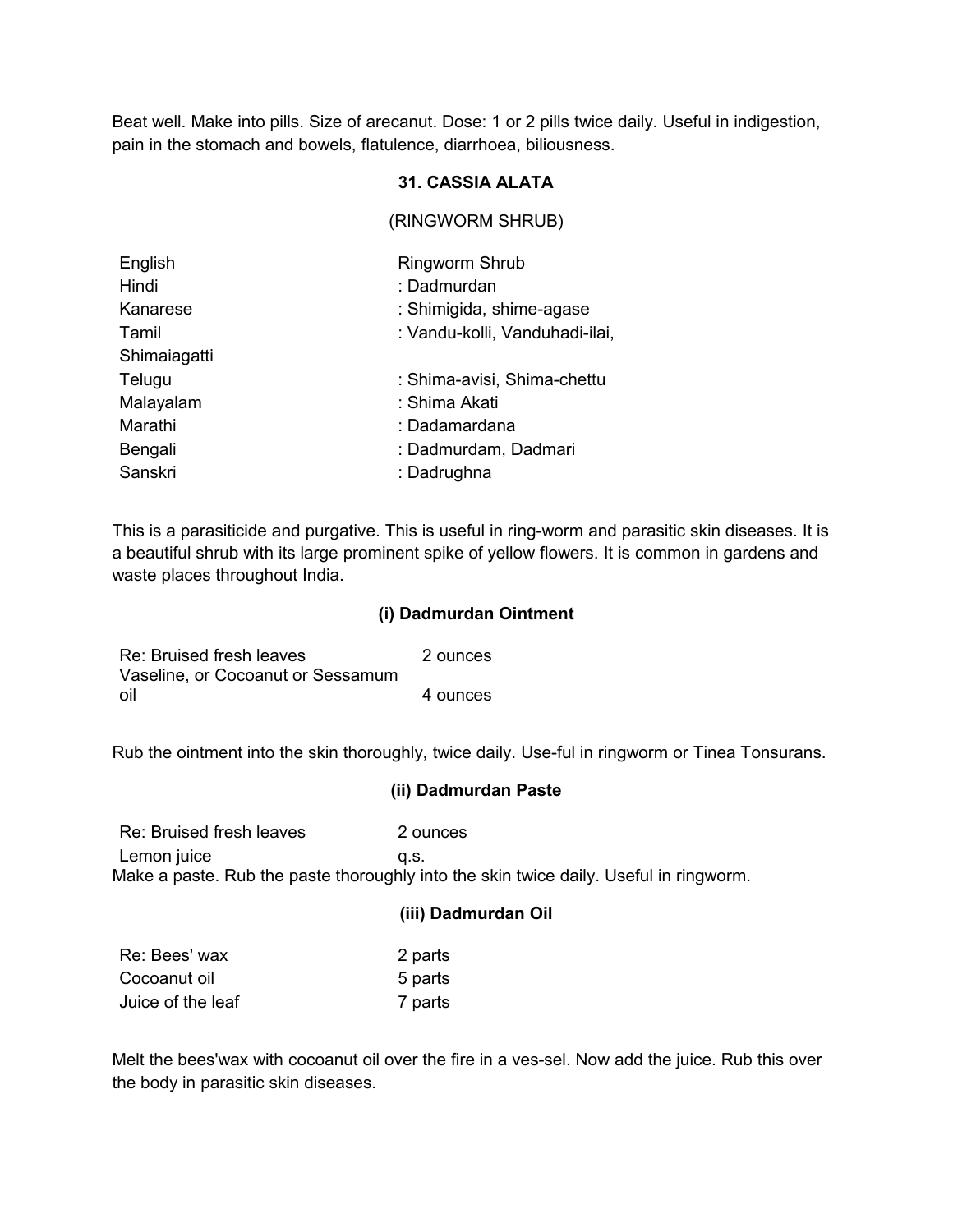# **(iv) Preparation for Many Uses**

Re: Leaves of Dadmurda 1 ounce Flower of Dadmurda 1 ounce Water 20 ounces

Boil for 20 minutes and strain. Dose: 1 ounce twice daily. Useful in cough or bronchitis, dyspnoea or difficulty in breath-ing. This can be used as a gargle in stomatitis or ulcers in the wounds.

#### **32. CASTOR OIL**

| English   | : Castor Oil          |
|-----------|-----------------------|
| Hindi     | : Arandikatel         |
| Kanarese  | : Haralenne           |
| Tamil     | : Amanakkanney        |
| Telugu    | : Amudam              |
| Malayalam | : Kottenna            |
| Marathi   | : Erandela            |
| Gujarati  | : Divel, Yarandinutel |
| Bengali   | : Bheerandatail       |
| Sanskrit  | : Yeranda Tailam      |
|           |                       |

The expressed oil of the seeds of Ricinus Conmmunis. It is a darkbrown oil. It is acid in taste. The best kind is clear, of a pale straw colour. It has a slightly nauseous taste. The cold drawn expressed oil should always be used when procurable. The darkbrown, viscid oil obtained by boiling and subsequent expression of the seeds should be avoided on account of its acridity.

It is a good laxative. The ordinary dose for a child is a tea-spoonful. It may be gradually raised according to the age of the patient to two or four tablespoonfuls. It is best given floating on milk, coffee or omum water.

It is valuable as an emulsion in infantile diarrhoea and mouth. This is a good antiseptic lotion for washing ulcers and irritative diarrhoea of adults and in dysentery.

Castor oil is highly beneficial in painful affection of the rec-tum, piles, and when it is desirable to prevent the patient strain-ing at stool. It softens the motions and lubricates the intestines without weakening the patient.

## **(i) Castor Oil Poultice**

The leaf is lactagogue and anti-rheumatic.

Re: Castor oil plant leaves 4 handfuls Water 8 pints Boil for half an hour. Bathe the breasts for 15 minutes with this decoction. Then spread the boiled leaves over the breasts. The secretion of milk increases in a few hours.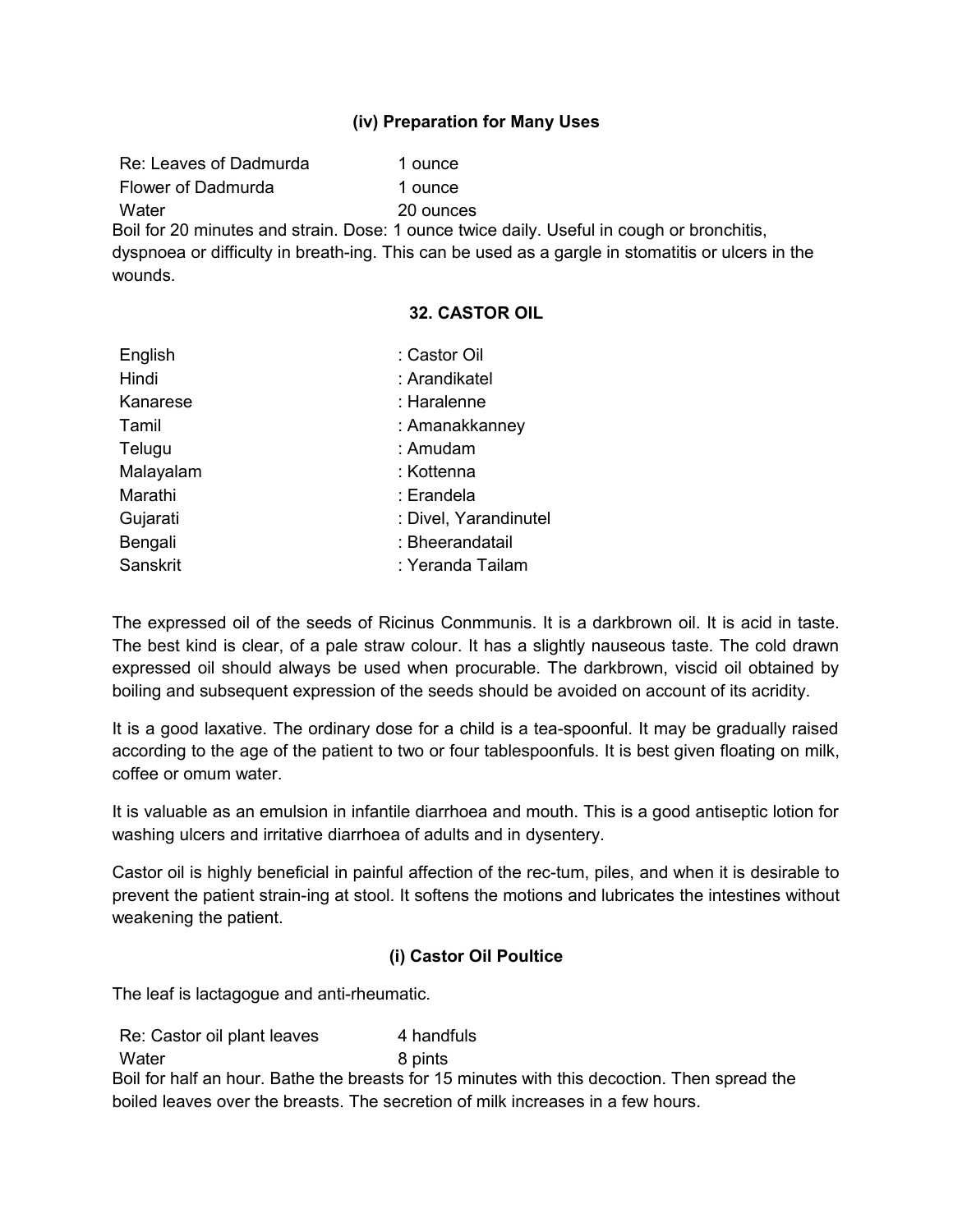Apply layers of the fresh leaves simply warmed before a fire, over the breasts. This is also an equally effective mode of application. It is simple also.

Smear the nipples freely with castor oil, each time when the child is removed from the breast. This is highly useful in sore nipples.

Re: Castor oil 1 or 2 ounces A purgative for adults. One teaspoonful for a child. **(ii) Castor Oil Emulsion**

| Re: Castor oil | 1 teaspoonful |
|----------------|---------------|
| Mucilage       | a.s.          |
| Water          | 1 ounce       |

Dose: One ounce thrice daily. Useful in dysentery. For a child use 5 or 10 drops of oil.

# **(iii) Castor Oil with Tr. Opium**

Re: Castor oil 1 teaspoonful Tr. Opium 5 drops To be taken twice or thrice daily. Useful in dysentery and diarrhoea.

## **(iv) Castor Oil Eye Drops**

Re: Castor oil 2 or 3 drops Useful in removing foreign bodies such as sand, charcoal particles, dust, etc.

## **(v) As a Poultice**

Cut the leaves into small pieces, warm them slightly with castor oil and foment the swollen rheumatic joints and other painful parts of the body.

In abdominal pain apply a little castor oil over the abdo-men and apply over it the castor oil plant leaves which are slighty warmed before the fire.

## **(vi) The Three Ghee (Mukkoottu)**

| Re: Castor oil | 1 part  |
|----------------|---------|
| Gingily oil    | 3 parts |
| Cow s ghee     | 2 parts |

This is a good application for the head. It will cool the head. This can be applied to the whole body also. Take a cold or hot bath.

## **CHAPTER XI**

## CATECHU, CHAULMOOGRA OIL, CHIRETTA

## **33. CATECHU**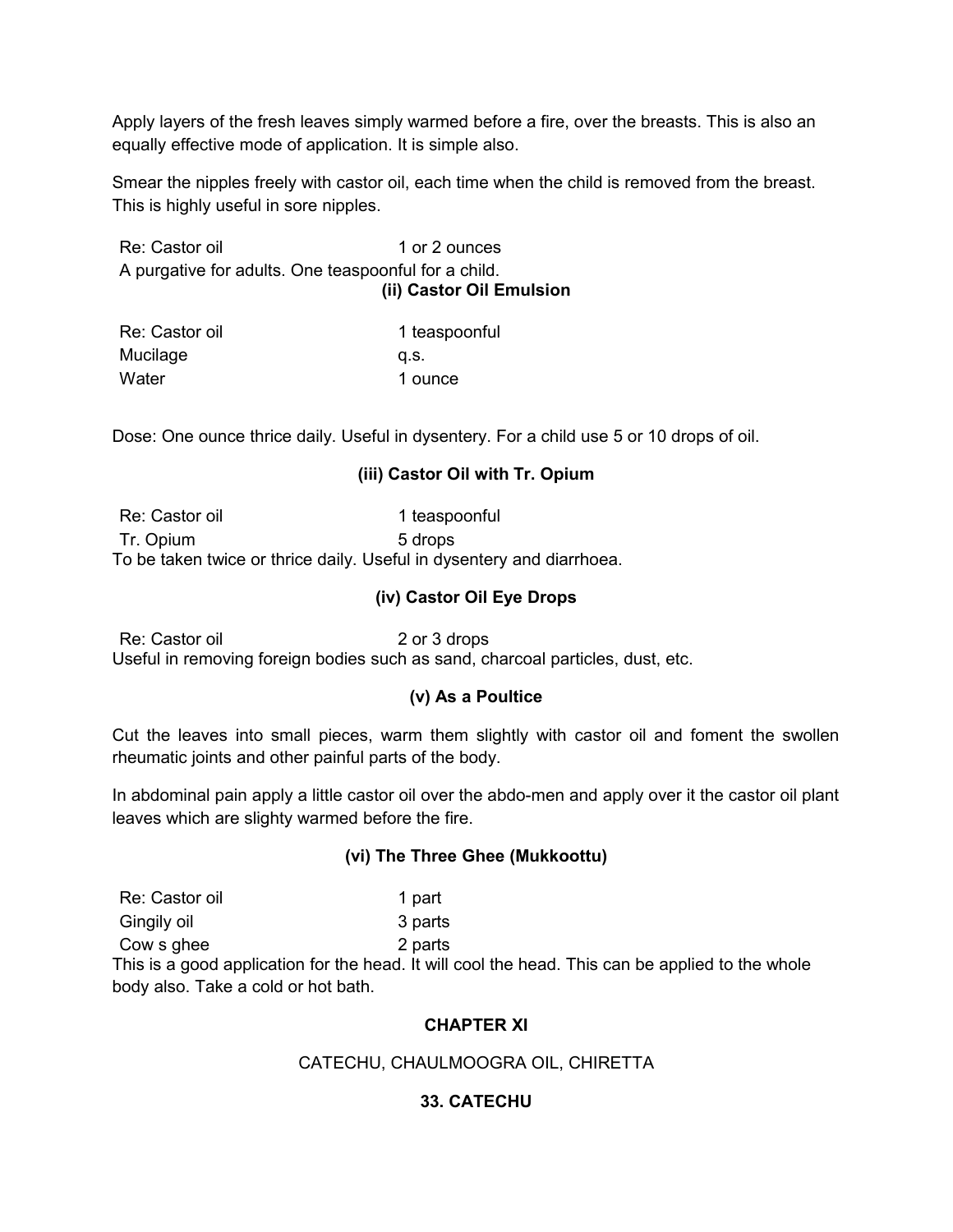## (KATTHA)

| English   | : Catechu        |
|-----------|------------------|
| Hindi     | : Kattha         |
| Kanarese  | : Khadira, Kadur |
| Tamil     | : Katha Kambu    |
| Telugu    | : Podalimanu     |
| Malayalam | : Khadiram       |
| Marathi   | : Khair          |
| Gujarati  | : Kher           |
| Bengali   | : Khair          |
| Sanskrit  | : Khadira        |
|           |                  |

#### **(i) Description**

This is an extract from the heart-wood of Acacia Catechu. It is obtained by boiling and drying the decoction. The leaves and young shoots of Uncaria Gambier are extracted with water and dried. It is obtained from Singapore and Eastern Archipel-ago. Taste is at first bitter and astringent, afterwards, sweetish. It occurs in the form of masses of a blackish brown colour. Its chief constituent is Catechu Tannic acid. Catechu is used with pan or betel leaves. Dose: 5 to 15 grains.

#### **(ii) Tincture Catechu**

In Allopathic system Tincture Catechu is made out of Catechu. Cinnamon bark is added. Catechu is an astringent. It is serviceable in diarrhoea, ulcers, sore-throat and stomatitis or ulcers in the mouth. Dose: 30 to 60 minims.

#### **(iii) Catechu Powder**

| Re: Catechu                                                | 10 grains |
|------------------------------------------------------------|-----------|
| Cinnamon powder                                            | 10 grains |
| Honey                                                      | a.s.      |
| Dose: One powder, 3 or 4 times daily. Useful in diarrhoea. |           |

#### **(iv)Catechu Compound Infusion**

| Re: Catechu bruised | 4 drachms                                                                                     |
|---------------------|-----------------------------------------------------------------------------------------------|
| Cinnamon bruised    | 1 drachm                                                                                      |
| Boiling water       | 10 ounces                                                                                     |
|                     | Infuse for 2 hours and strain. Dose: 2 tablespoonfuls or 1 ounce three times daily. Useful in |
|                     | diarrhoea. 5 or 10 drops of Tr. Opium to each dose will render it more efficacious.           |

## **(v)For Diarrhoea in Children**

Re: Catechu powder 3 grais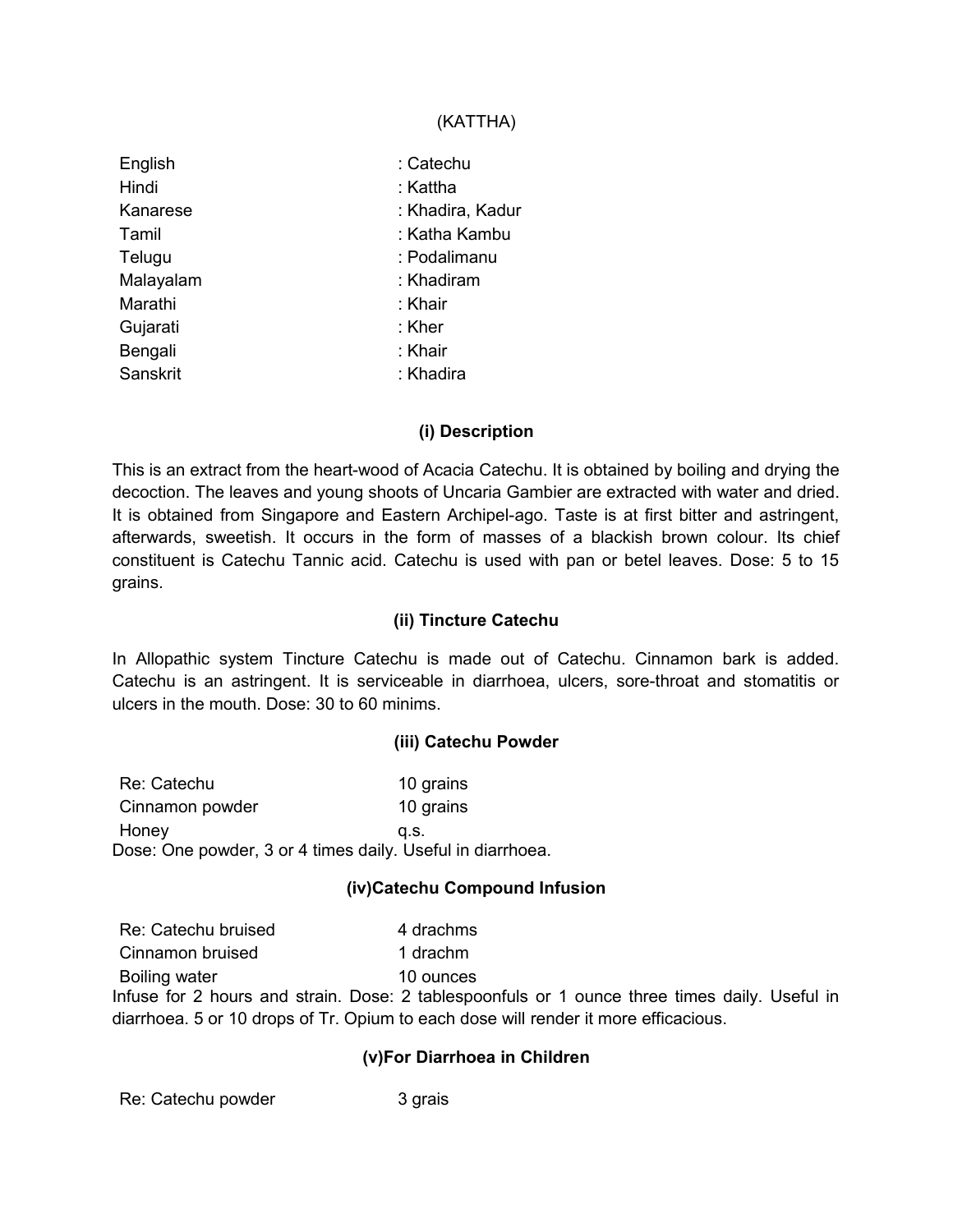Cinnamon powder 3 grais Mix. Dose: One powder twice daily in honey with sugar.

#### **(vi)A Good Dentifrice**

| Re: Catechu | 2 drachms |
|-------------|-----------|
| Alum        | 1 drachm  |
| Myrrh       | 1 drachm  |
| Cloves      | 30 grains |
| Chalk       | 8 drachms |

Powder; then mix and strain. This valuable tooth-powder will stop bleeding from the gums and strengthen loose teeth and the gums.

In relaxed sore-throat, hoarseness, loss of voice, in ulcer-ation and sponginess of gums, in mercurial salivation chew a small piece of catechu and allow it to dissolve in the mouth slowly. You will derive immense benefit.

In toothache and caries tooth, plug the hollow of the tooth with a small piece of catechu. The pain will vanish.

#### **(vii)Catechu Infusion**

| Re: Katechu   | 6 drachms |
|---------------|-----------|
| Boiling water | 20 ounces |

Infuse for 2 hours and strain. This is a good lotion for sore nipples and old, chronic ulcers. Bathe the parts twice or thrice daily. This infusion is a preventative of sore nipples. The breasts should be bathed with this infusion daily for a month before the confinement. This will harden the tissues.

#### (**viii) Catechu Co. Ointment**

| Re: Catechu powder | 1 drachm  |
|--------------------|-----------|
| Copper sulphate    | 10 grains |
| White vaseline     | 1 ounce   |

Mix well. This is useful in chronic ulcers attended by much foul-smelling discharge. This is an astringent and stimulating, healing ointment.

The addition of Catechu to Paan or betel leaves is benefi-cial in strengthening the loose teeth and killing the worms in the bowels.

#### **34. CHAULMOOGRA OIL**

| English | : Jangli almond |
|---------|-----------------|
| Hindi   | : Chaulmoogra   |
| Tamil   | : Neradi-mattu  |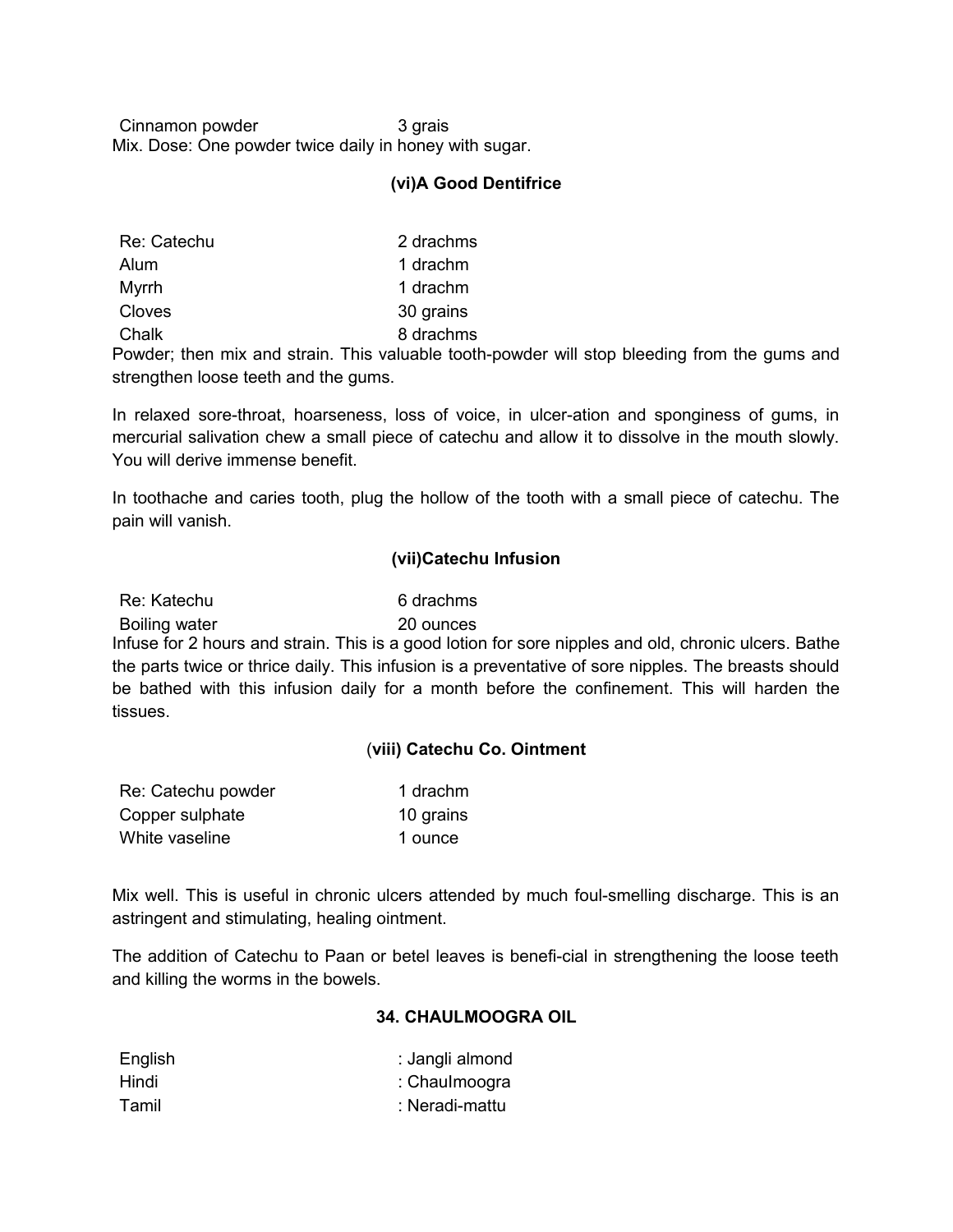| ∴ Niradivittulu |
|-----------------|
| : Niradimuttu   |
| ∶ Kadu-Kawata   |
| : Tuvaraka      |
|                 |

## **(i) Uses and Some Instructions**

The fixed oil expressed from the seeds of Gynocardia Odorata. The oil has a peculiar and slightly unpleasant smell and taste. Chaulmoogra seeds are about an inch in length, of oval form.

This is a remedy for leprosy, scrofula, lupus, chronic ec-zema and chronic rheumatism. This is used both externally, and internally.

In South India where Chaulmoogra is rarely obtainable, the oil of the seeds of a tree of the same family, Hydnocarpus Inebrains can be tried. The oil has a great repute among the natives of Malabar as a remedy in leprosy.

The dose of the seeds is 6 grains, three times daily, in the form of a pill. It is gradually increased to 3 or 4 times that quan-tity or until it produces nausea or vomiting, when the dose should be decreased or the use of the remedy stopped for a time. This is the best form of administration.

The dose of the oil is 5 or 6 drops, gradually increased as in the case of the seeds. Give up salted meat, acids, spices and sweetmeats during the use of this medicine. But you can take butter, ghee and oily articles of diet. It may be advantageously combined with a course of Codliver oil.

## **(ii) Chaulmoogra Co. Emulsion**

| Re: Chaulmoogra oil | 5 drops                      |
|---------------------|------------------------------|
| Cod liver oil       | 20 drops                     |
| Mucilage            | a.s.                         |
| Water               | 1 ounce                      |
|                     | (iii) Chaulmoogra Ointment-I |

Re: Chaulmoogra oil 1 drachm White vaseline soft 1 ounce Useful in obstinate skin diseases, chronic eczema and lepric spots. You can beat the seeds into a paste with a little ghee or vaseline. This also will form a good ointment.

## **(iv) Chaulmoogra Ointment—II**

| Re: Chaulmoogra oil                | 1 ounce |
|------------------------------------|---------|
| Nim oil                            | 1 ounce |
| Mix well. Rub into leprotic spots. |         |

**(v) Chaulmoogra Tonic**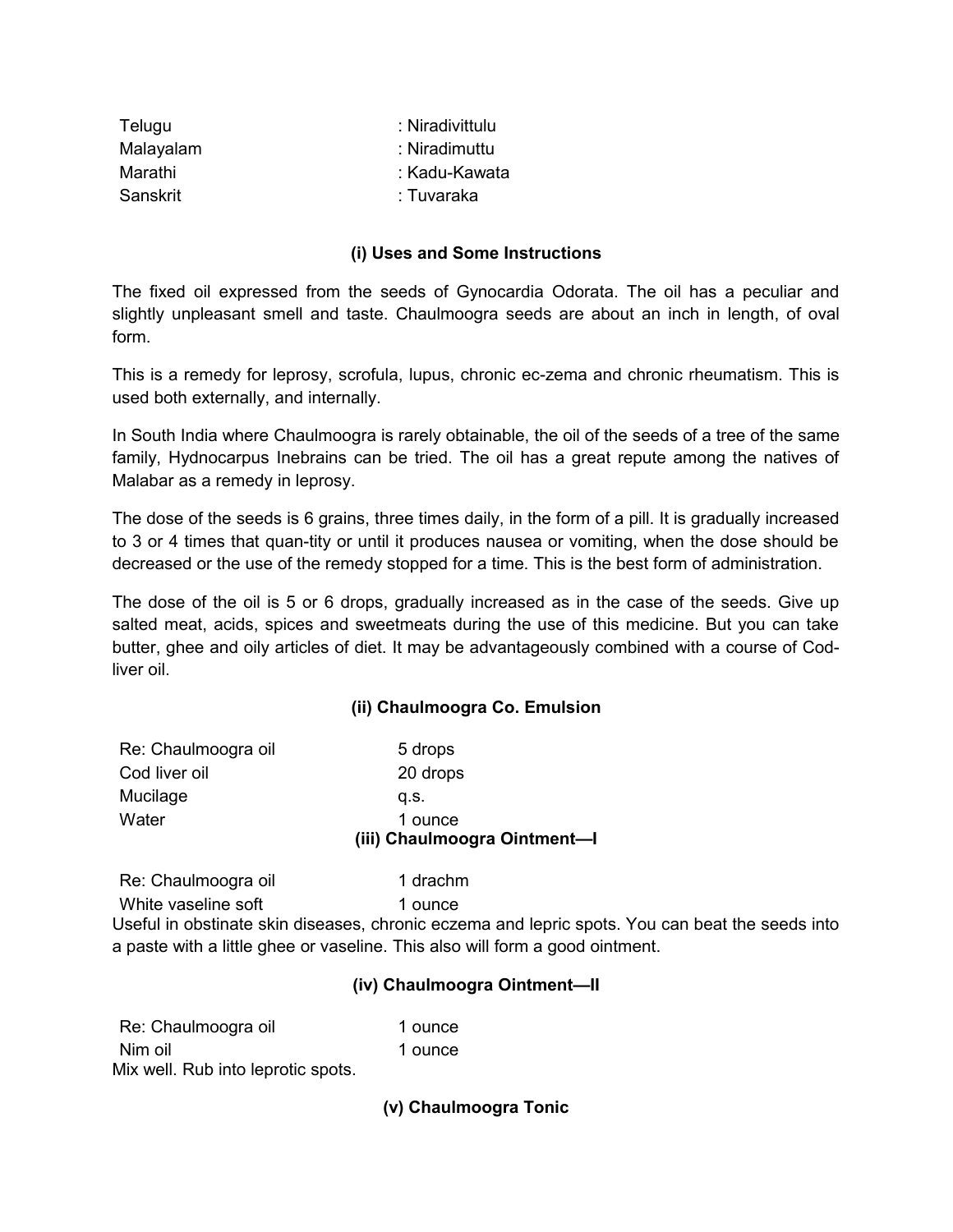| Re: Chaulmoogra oil | 5 drops  |
|---------------------|----------|
| Warm milk           | 4 ounces |

Dose: Twice daily after food. This is a tonic for lepers.

#### **(vi) Chaulmoogra Pill**

| Re: Chaulmoogra seeds powder | 5 grains |
|------------------------------|----------|
| Honey                        | q.s.     |

One pill. Dose: One pill thrice daily. Useful in leprosy and eczema.

#### **(vii) Plain Chaulmoogra Emulsion**

| Re: Chaulmoogra oil | 5 drops                                                                            |
|---------------------|------------------------------------------------------------------------------------|
| Mucilage            | a.s.                                                                               |
| Syrup               | 1 drachm                                                                           |
| Water               | 1 ounce                                                                            |
|                     | One ounce twice daily after food. Gradually in-crease the dose. Useful in leprosy. |

# **35. CHIRETTA**

| English   | :king of Bitters |
|-----------|------------------|
| Hindi     | :Kiriyat         |
| Kanarese  | :Nelabaevu       |
| Tamil     | :Nilavembu       |
| Telugu    | :Nelavemu        |
| Malayalam | :Kiriyat         |
| Marathi   | :Olen Kirayat    |
| Gujarati  | :Kiryato         |
| Bengali   | :Kalmesh         |
| Sanskrit  | :Bhunimba        |

#### **(i) Description**

Chiretta is the plant of Swertia Chiretta or Ophelia Chiretta. It is collected when in flower and dried. It is obtainable in all bazaars. The whole plant is intensely bitter. Dose: 10 to 30 grains. The allopathic system has two preparations, viz., Infu-sion Chiretta Compositum Concentratum (dose 30 to 60 min-ims) and Tr. Chiretta Co. (dose 30 to 60 minims).

# **(ii) Uses**

The infusion is a popular domestic remedy for general de-bility with poor appetite and digestion, particularly during con-valescence from a serious disease.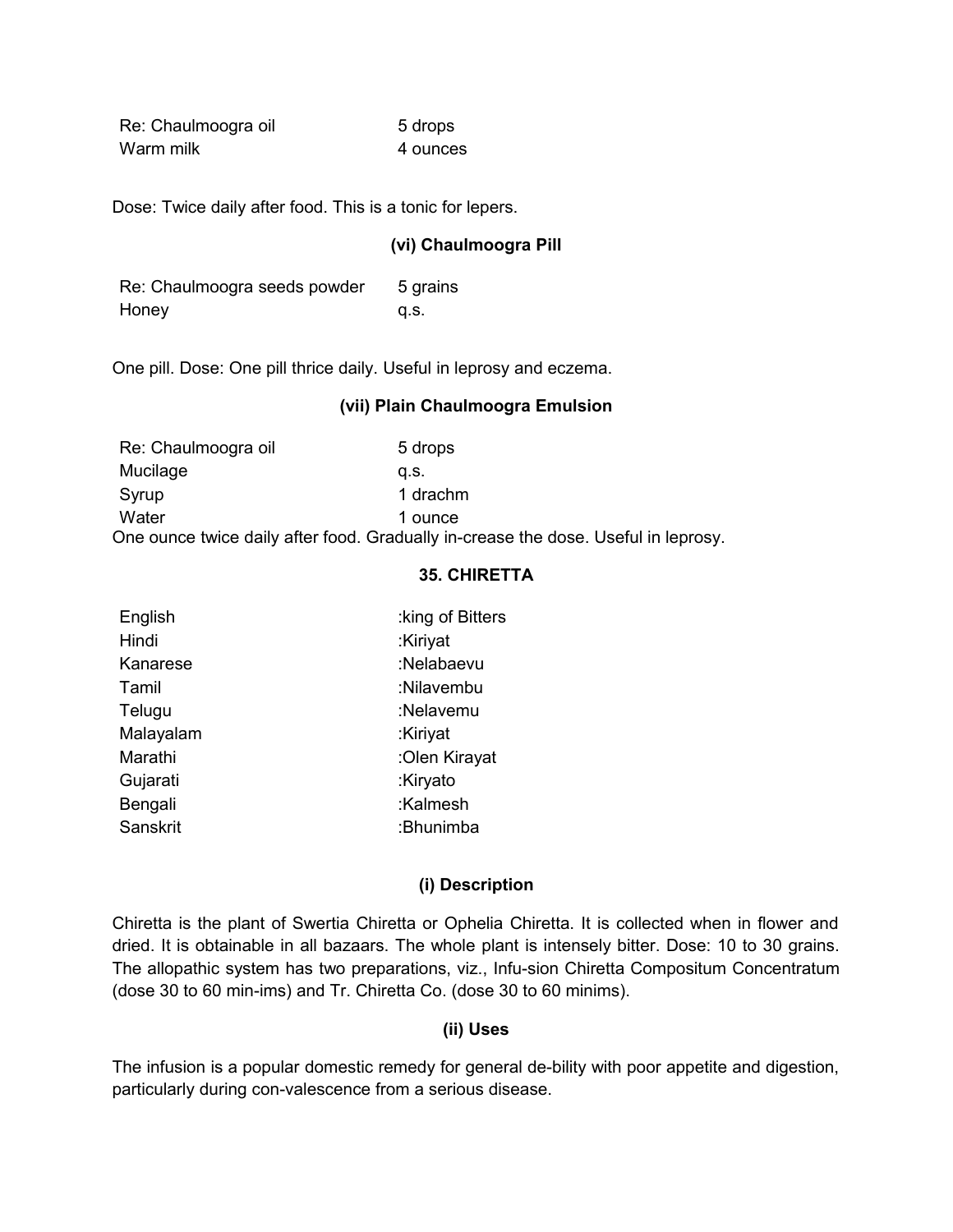Chiretta is a stomachic, bitter tonic, alterative and stimu-lant. It is a tonic after fevers. It clears and brightens the intellect. It is useful in dyspepsia or indigestion, torpidity of liver, giddi-ness due to biliousness.

### **(iii) Chiretta Infusion—H**

Re: Chiretta bruised 1 ounce Boiling water 20 ounces Infuse for 4 hours and strain. Dose: 2 ounces three times daily. This a good tonic.

### **(iv) Chiretta Infusion—II**

| Re: Chiretta    | 1 ounce   |
|-----------------|-----------|
| Cloves powder   | 1 drachm  |
| Cinnamon powder | 1 drachm  |
| Cardamom powder | 1 drachm  |
| Boiling water   | 10 ounces |

Infuse for 6 hours and strain. Dose: 2 ounces thrice daily. Useful in all cases of debility, especially after fever, indigestion or dyspepsia, anorexia or loss of appetite, ague, or intermittent fever, gastric catarrh, worms in the bowels, diarrhoea owing to indigestion, vomiting in pregnancy.

Cloves or cinnamon or cardamom increases the efficacy of Chiretta and improves its flavour. You can add Syrup of or-ange or honey to the infusion.

#### **(v) Chiretta Infusionl—Ill**

| Re: Chiretta     | 1 ounce   |
|------------------|-----------|
| Skin of Mossambi | 1 ounce   |
| Coriander        | 2 drachms |
| Boiling water    | 20 ounces |

Infuse for 1 hour and strain. Dose 1 ounce thrice daily. Useful in bilious giddiness, debility, ague, indigestion, loss of appetite. The juice of the leaves is useful in flatulence and diar-rhoea of children.

# **(vi) Chiretta Infusion—IV**

| Re: Chiretta bruised         | 4 drachms                                                                                           |
|------------------------------|-----------------------------------------------------------------------------------------------------|
| Vassambu (sweet flag) powder | 1 drachm                                                                                            |
| Chatha-kuppal (dill)         | 1 drachm                                                                                            |
| Boiling water                | 10 ounces                                                                                           |
|                              | Infuse for 1 hour. Dose: 2 tablespoonfuls thrice daily. Use-ful in debility, fever, dysentery, etc. |

# **CHAPTER XII**

#### CINNAMON, CLOVES, COCCULUS-INDICUS

#### **36. CINNAMON**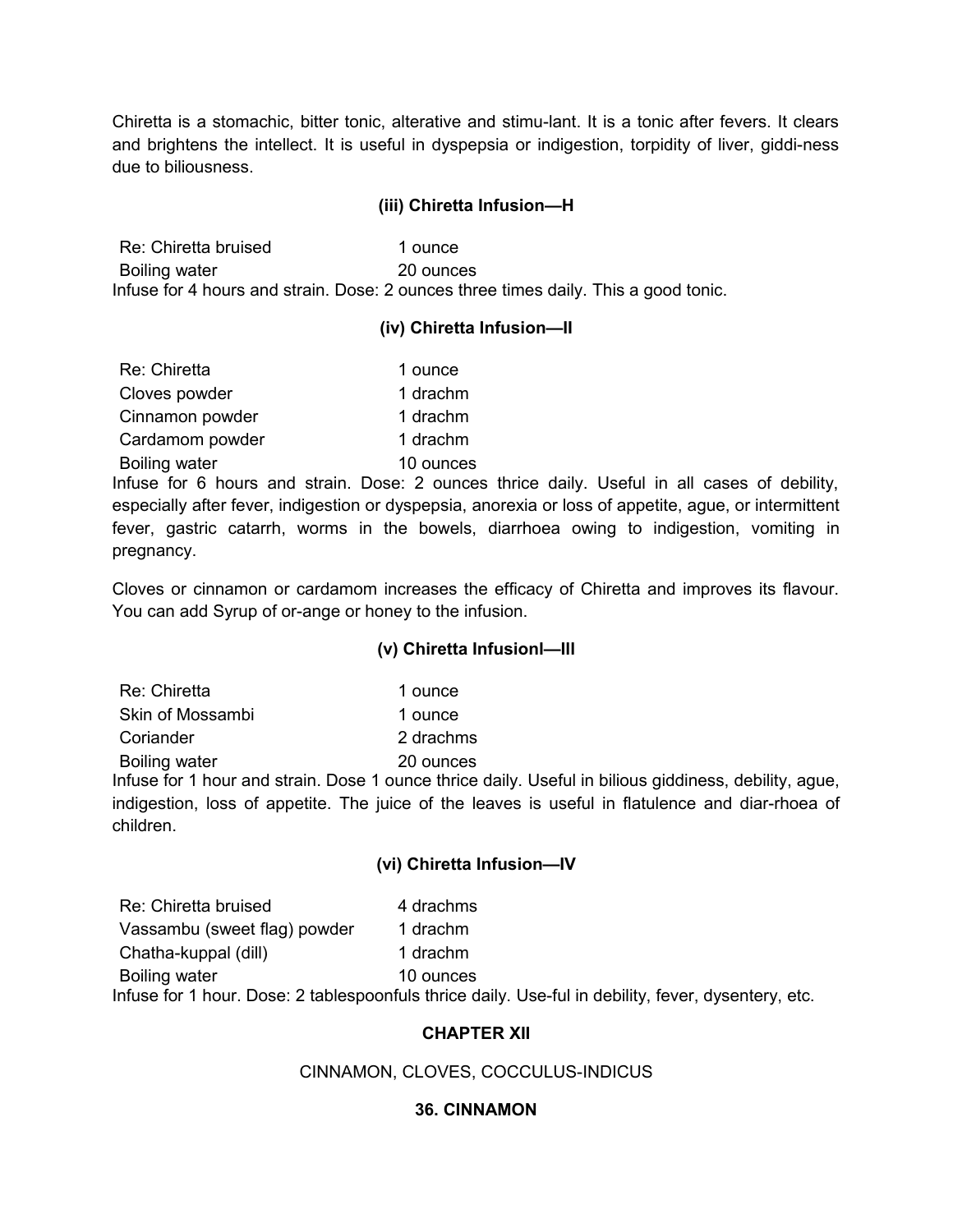### (CINNAMOMUM ZEYLANICUM)

| English   | :Chinese Cassia             |
|-----------|-----------------------------|
| Hindi     | :Dalchini                   |
| Kanarese  | :Lavangapatta               |
| Tamil     | :Lavangapattai              |
| Telugu    | :Lavangapatta, Dasinachakka |
| Malayalam | :Lavangapatta               |
| Marathi   | :Dala-chini                 |
| Gujarati  | :Dalchini                   |
| Bengali   | :Dalchini                   |
| Sanskrit  | :Thwak                      |

# **(i) Properties and Uses**

This is the dried bark of Cinnamomum Zeylanicum. It is obtained from the Deccan, Burma, Malaya and Ceylon. It oc-curs in closely rolled quills containing several smaller quills in-side. It is yellowish-brown in colour. It has a sweet, hot taste. It contains a volatile oil, tannin, sugar and gum. Dose: 5 to 20 grains.

It is a stimulant, astringent, carminative, aphrodisiac, antispasmodic and tonic. It is also a heartstimulant. It is used in the preparation of vegetables, soups, etc. It is useful in spermotorrhoea, diarrhoea, bronchitis, dysentery, poisoning, flatulence or wind in the bowels, dyspepsia, cobra poison and fevers. It cools the body and removes bad odour in the mouth. It contracts the uterus. Hence it is useful in menorrhoea or exces-sive menstruation. It is also useful in dull labour pains.

Cinnamon powder is used in Allopathy in the preparation of compound Catechu powder, Creta Aromaticus powder, Greta Aromaticus with Opium powder and compound Tincture of Cardamom. The oil of cinnamon (dose 1 to 3 minims) enters into the composition of concentrated cinnamon water (dose 5 to 10 minims), and Spirit of Cinnamon (dose 5 to 20 minims or drops).

Cinnamon is closely allied in medicinal properties and use to cloves. It may be substituted for cloves when the latter is not procurable. It is an agreeable adjunct to many other medicines.

# **(ii) Compound Cinnamon Powder**

| Re: Cinnamon powder | 1 drachm |
|---------------------|----------|
| Cardamon powder     | 1 drachm |
| Dried ginger powder | 1 drachm |

Mix well. Dose: grams 10 to 20 thrice daily. Useful in vom-iting, flatulence, intestinal colic, dysentery, diarrhoea, dyspep-sia, etc.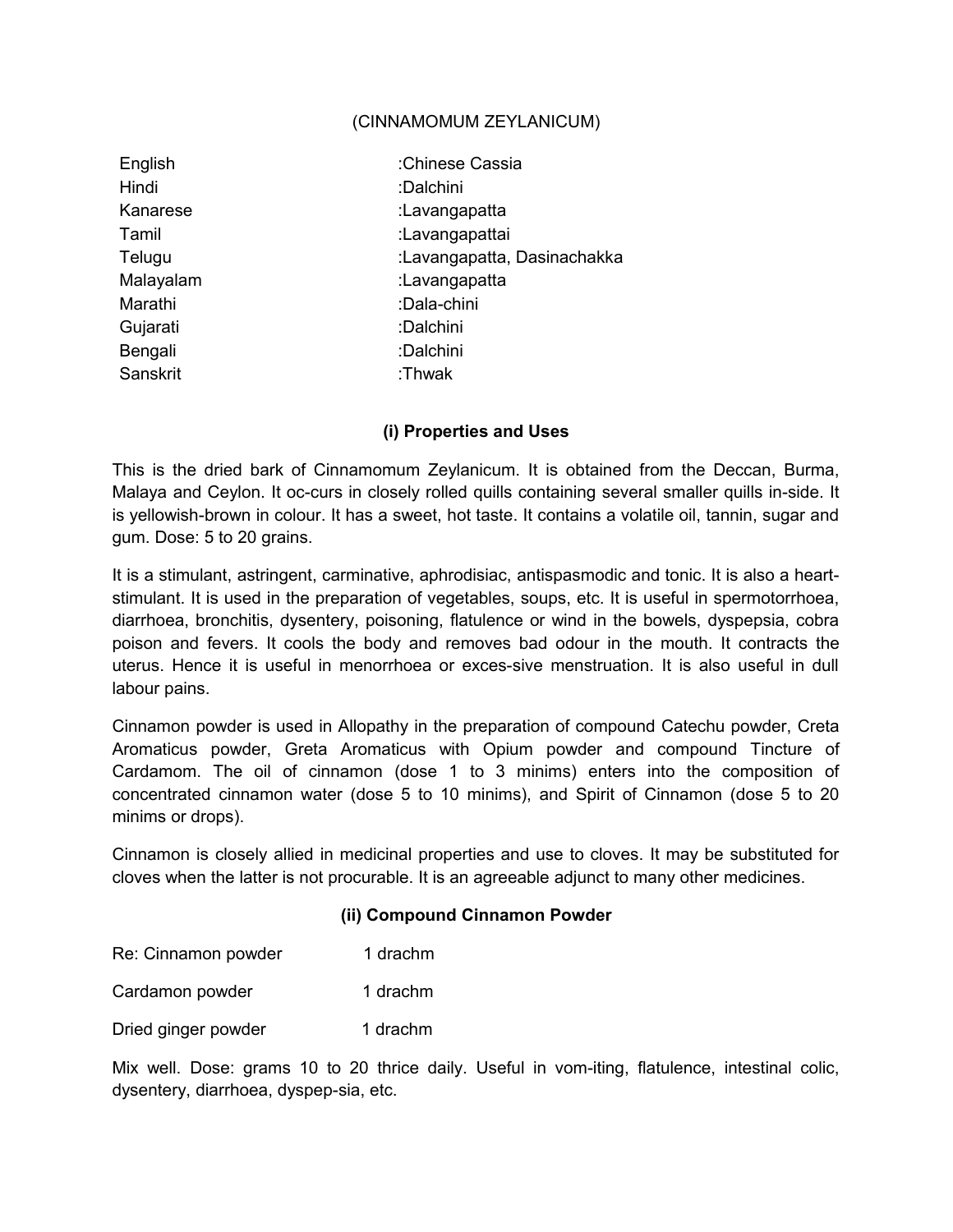# **(iii) Cinnamon Decoction**

| Re: Cinnamon           | 1 drachms |
|------------------------|-----------|
| Cardamom               | 1 drachms |
| Dried ginger           | 1 drachms |
| Cloves                 | 1 drachms |
| Anise seeds            | 1 drachms |
| Vidanga (Vai Vilangam) | 1 drachms |
| Water                  | 20 ounces |

Boil till the water is reduced to 5 ounces. Dose: 2 tea-spoonfuls thrice daily. Useful in stomach ache, gastric catarrh dyspepsia.

|               | (iv) Cinnamon and Catechu Decoction |
|---------------|-------------------------------------|
| Re: Cinnamon  | 2 drachms                           |
| Cetechu       | 6 drachms                           |
| Boiling water | 20 ounces                           |

Keep for one hour and strain. Dose: 2 teaspoonfuls thrice daily. Useful in diarrhoea.

# **(v) Cinnamon and Catechu Powder**

| Re: Cinnamon powder | 5 grams                                                            |
|---------------------|--------------------------------------------------------------------|
| Catechu             | 6 grams                                                            |
| Dried ginger        | 2 grams                                                            |
| Black pepper        | 1 gram                                                             |
|                     | Make one powder. Dose: 1 powder thrice daily. Useful in diarrhoea. |

#### **37. CLOVES**

#### (CARYOPHYLLUM; LAVANGA)

| Hindi     | : Lavang   |
|-----------|------------|
| Kanarese  | : Lavanga  |
| Tamil     | : Kerambu  |
| Telugu    | : Lavangam |
| Malayalam | : Grambuo  |
| Bengali   | : Lavanga  |
| Sanskrit  | : Lavanga  |
|           |            |

# **(i) Properties, Uses and Preparations**

This is the dried flowering bud of Eugenia Aromatica or Caryophyllus Aromaticus. It has a strong spicy smell and very pungent aromatic taste. Dose: Two to five grains. This contains the volatile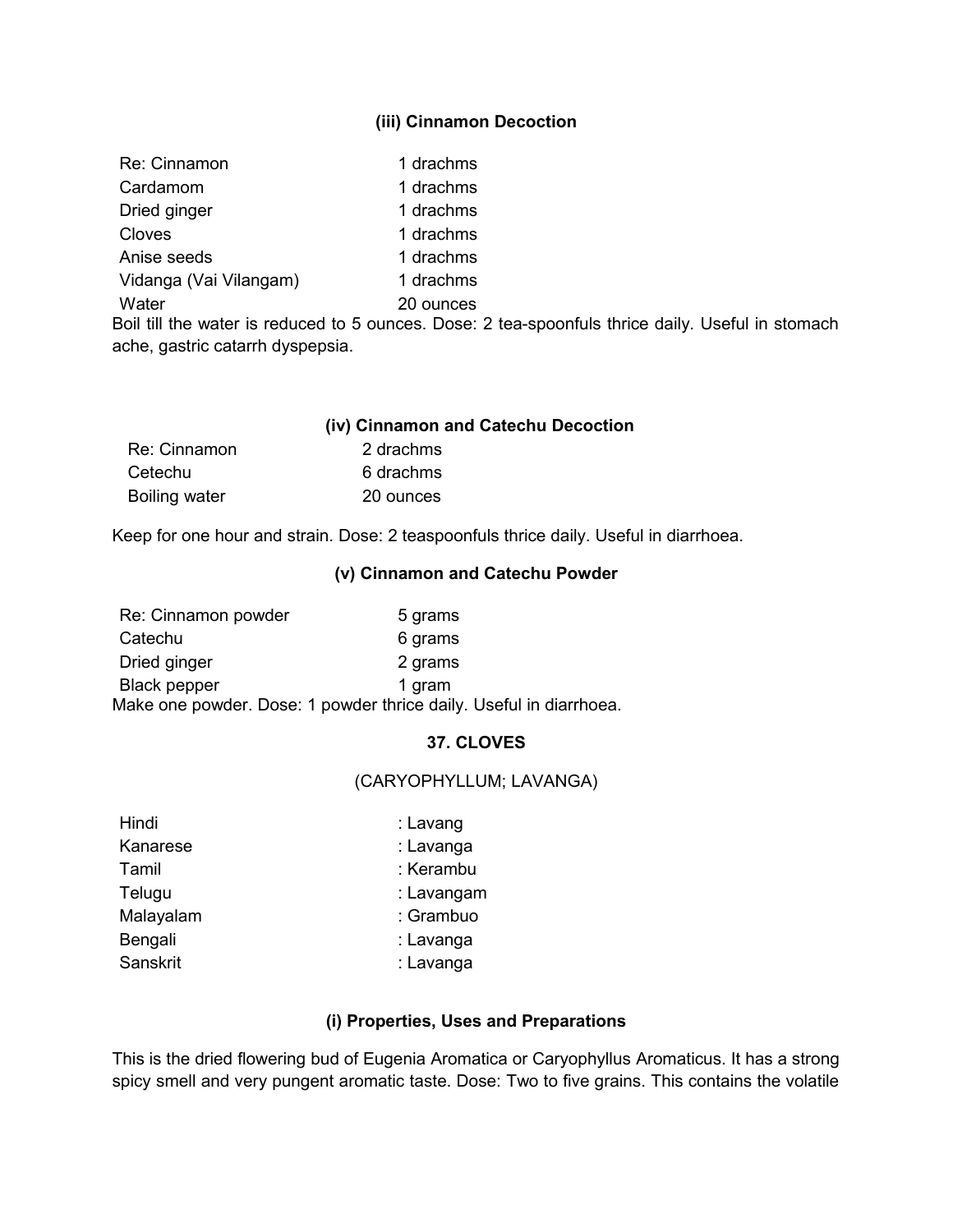oil, caryophyllum and gallo tannic acid. It is usually obtained from Jawa, Ceylon, Penang and other places.

Clove is a good stimulant, carminative, stomachic and antispasmodic. It is useful in indigestion, colic, flatulence or wind in the bowels, bilious giddiness, diarrhoea, nausea, dys-entery, sprue, chronic diarrhoea, spermatorrhoea, earache, opacity of cornea. It binds the bowels. It is used as a spice for vegetable curries, soups. etc. It stimulates the appetite and aids digestion.

It removes hoarseness of voice. Therefore, it is useful for songsters and lecturers. It can be chewed as it is or with sugar candy.

The official preparation of British Pharmacopoeia are caryophilli infusion diluted and concentrated, and oil of cloves.

The dose of the diluted infusion is  $\frac{1}{2}$  to 1 ounce and the dose of the oil is 1 to 3 minims, or drops. 2 or 3 drops of oil of cloves can be taken in sugar. Useful in indigestion, flatulence, intestinal colic, vomiting, diarrhoea.

Oil of cloves is useful in toothache or dental neuralgia, caries tooth. It strengthens the gums.

Make a very fine paste of clove and apply it to the fore-head and nose. Heaviness of head and catarrh in the nose will be cured.

Fry some cloves over the fire and chew them. Sores in the throat will be cured. The gums will be strengthened.

Cloves enter into the composition of all medicines which are intended for biliousness, spermatorrhoea, diarrhoea.

# **(ii) Infusion of Cloves**

| Re: Cloves powdered | 4 dramchs |
|---------------------|-----------|
| Boiling water       | 20 ounces |

Keep for half an hour and then strain. Dose: One ounce daily. Useful in indigestion, flatulence or wind in the bowels, colic and spasmodic affections of the bowels, vomiting in preg-nancy, dysentery, sprue, chronic diarrhoea.

#### **(iii) A Good Purgative**

Re: Cloves 20 grams Dried ginger 20 grams Senna leaves 4 drachms Boiling water **8 ounces** Allow this to stand for y2 hour and strain. One dose. A good, aromatic purgative.

# **(iv) Cloves Chiretta Tonic**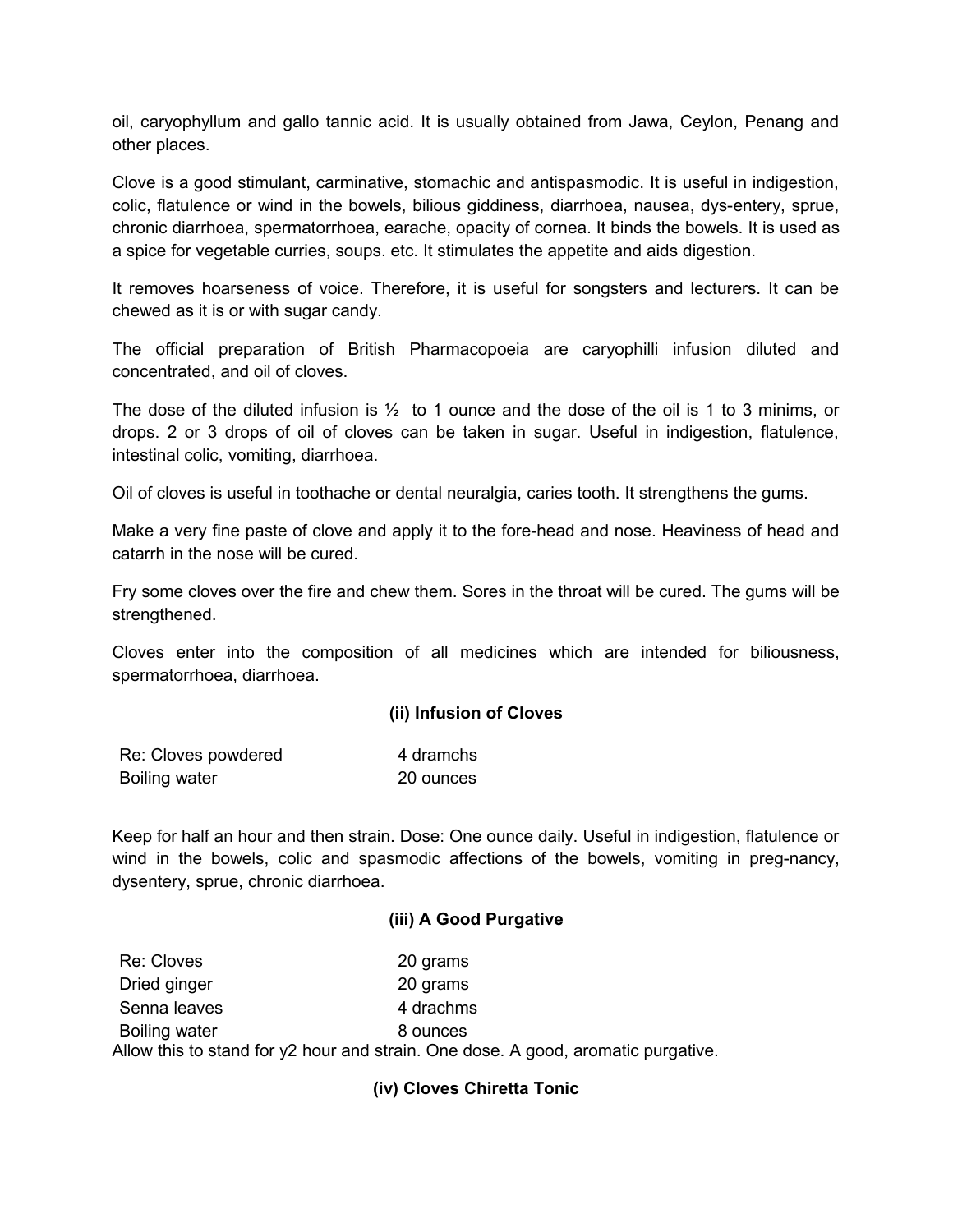Re: Infusion of cloves 8 ounces

Infusion of Chiretta 8 ounces

Mix well. Dose: 1 ounce twice daily. Useful in debility. loss of appetite and in convalescence after fevers.

# **(v) Compound Cloves Powder**

| Re: Cloves          | 1 drachm |
|---------------------|----------|
| Dried ginger powder | 1 drachm |
| Ajwan powder        | 1 drachm |
| Rock salt           | 1 drachm |
|                     |          |

Mix well. Dose: 20 grains twice daily. Useful in indigestion, or dyspepsia. This is a Pachak Ghoorna that helps digestion and gives good appetite.

### **(vi) Cloves Triphala Powder**

| Re: Cloves powder<br>Chirunagappa powder (Naga- | 1 drachm |
|-------------------------------------------------|----------|
| kesara)                                         | 1 drachm |
| Vilamichu-ver or Hreeberan                      | 1 drachm |
| Dried ginger powder                             | 1 drachm |
| Black pepper powder                             | 1 drachm |
| Long pepper powder<br>$\cdots$                  | 1 drachm |

Mix Well. Dose: 20 grains twice daily. Can be made into pills also (5 gr). Useful in bilious giddiness, diarrhoea, vomitting, itching in anus.

# **38. COCCULUS INDICUS**

#### (INDIAN BERRY; FISH BERRY)

| English   | : Indian Berry                  |
|-----------|---------------------------------|
| Hindi     | : Kakmari                       |
| Kanarese  | : Ka ka-mari-bija               |
| Tamil     | : Kakkai-kolli-vilai, Penkottai |
| Telugu    | : Kakamari, Kaki-ceampa         |
| Malayalam | : Nanjin Kuru, Kakka-kolli      |
| Marathi   | : Karwi                         |
| Gujarati  | : Kakphal                       |
| Bengali   | : Kaka-mari                     |
| Sanskrit  | : Kakphala, Kakanshika          |
|           |                                 |

# **(i) Description**

The fruits of Anamirta Cocculus. This plant grows in Cey-lon, Malabar and Burma. The dried fruit is larger than a pea. The kernel is yellowish, oily and bitter. An oil is extracted from the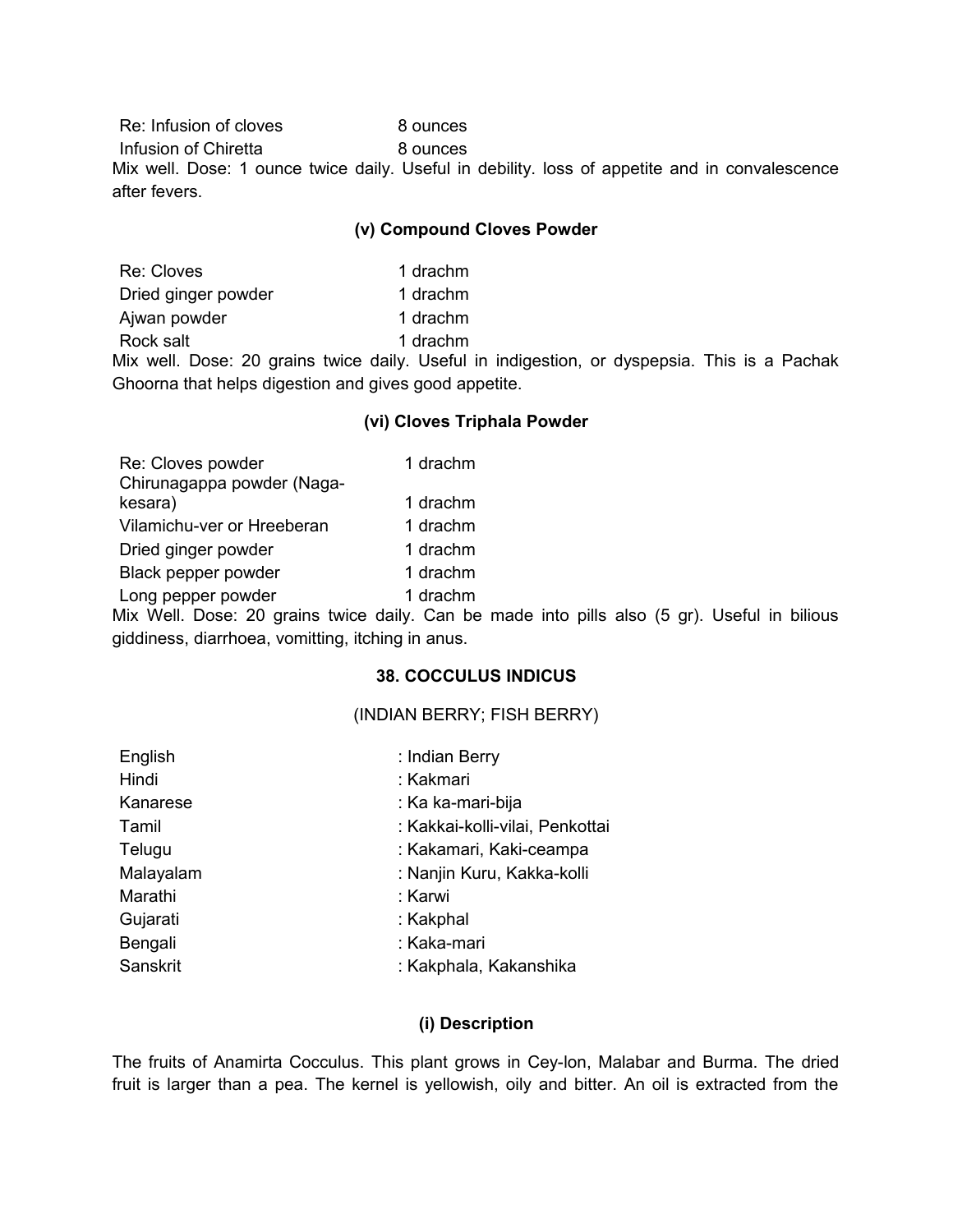kernel. It is called Picrotoxine. This is a virulent poison. If this is mixed with food and given to the crows, they die immedi-ately. Hence the name `Kakkai kolli', 'killer of crows'.

# **(ii) For Itching Skin**

Cocculus Indicus is an emetic, parasiticide and a narcotic. It is used as an agent for destroying pediculi or lice. It is useful in itching of skin.

Re: Cocculus seeds 60 grains

Vaseline 1 ounce Beat the seeds in a mortar and make into a paste and then mix the paste thoroughly with vaseline, butter or ghee. The ointment should not be applied in ulcerated surfaces on ac-count of the danger of absorption of the poisonous principles of the seeds.

# **(iii) For Intravenous Injection**

Picrotoxin: Synonymn. Cocculin. A glycoside obtained from Anamirta Paniculata, This is bitter, colourless, crystal. Dose: 00 to y20 grain. This is given as an intramuscular or intra-venous injection. Picrotoxin is occasionally given orally in night sweats. It is given in barbiturate, paraldehyde and bromethol poisoning in doses of y6 grain intramuscularly or intravenously. Picrotoxin is useful in epilepsy, hemiplegia, headache, sweat-ing of phthisis, and diseases caused by poisonous drugs.

### **CHAPTER XIII**

# CORIANDER SEEDS, COUNTRY FIG,

# COUNTRY GOOSEBERRY

# **39. CORIANDER SEEDS**

(CORIANDRUM SATIVUM )

Hindi : Dhaniya Telugu : Dhaniyalu : Dhaniyalu Gujarati : Dhana Bengali : Dhane

- English : Coriander
	-
- Kanarese : Kottamari-bija
- Tamil : Kothumalli
	-
- Malayalam : Kottamalli
- Marathi : Kothimbir
	-
	-
- Sanskrit : Kustumbari, Dhanyaka

**(i) Description**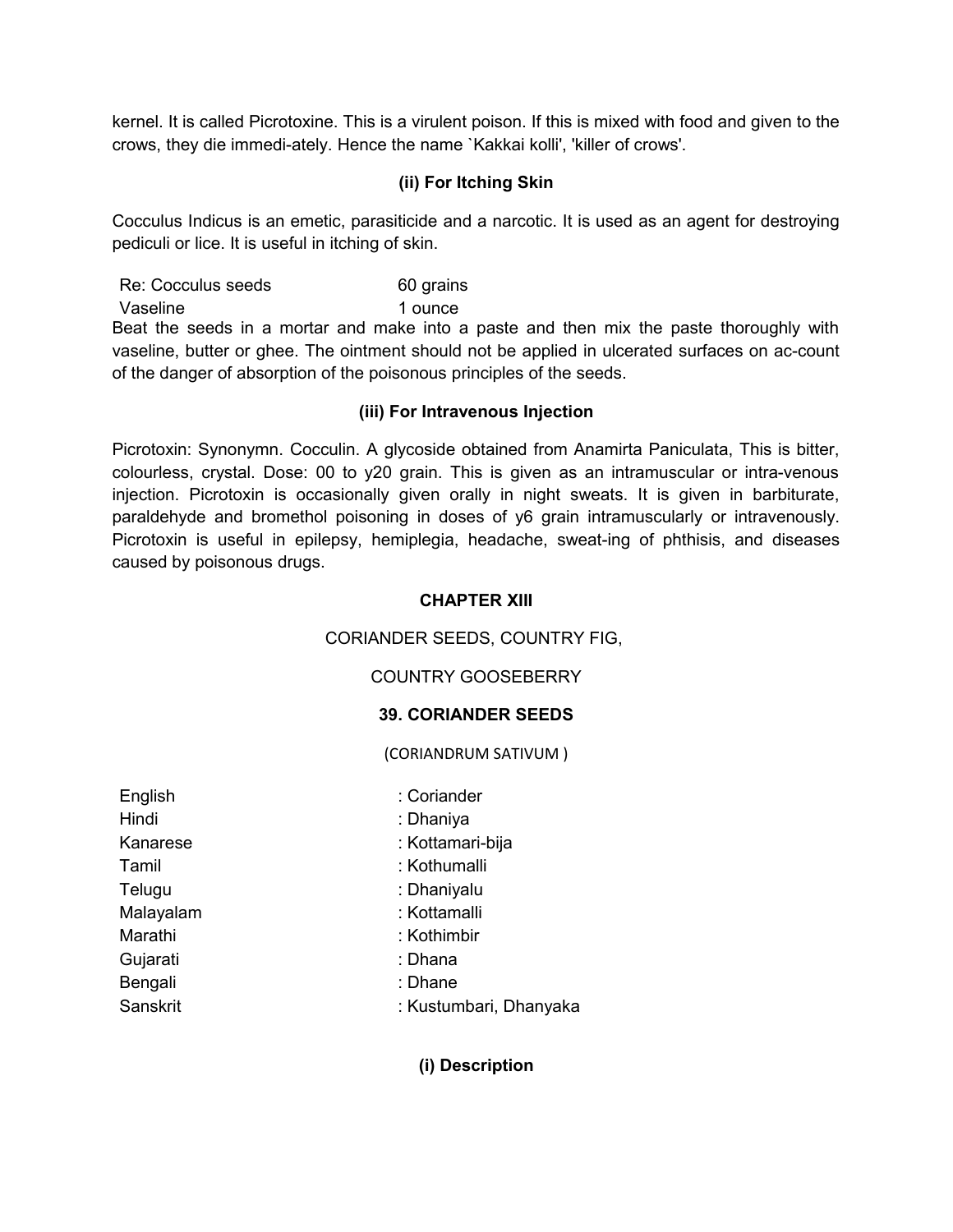The seeds of Coriandum Sativum. This plant is cultivated throughout India. The seeds are stomachic, carminative, stim-ulant, diuretic, aromatic and antispasmodic. They contain a volatile oil.

# **(ii) Uses of Coriander Leaf**

Coriander leaf is useful in anorexia or distaste for food, dyspepsia, biliousness. It increases the semen. It is used as a flavouring agent in the preparation of pepper water (Rasam), Sambar, Pachadie and Chutney by South Indians. It has a very good aroma.

The leaf can be slightly fried with a little gingly oil and ap-plied to swellings as a poultice. The swelling will either subside or ripen.

# **(iii) Coriander Infusion**

Re: Coriander seeds 4 drachms Boiling water 20 ounces

Infuse for one hour. Dose: 1 ounce three times daily. Use-ful in flatulence, dyspepsia, giddiness and biliousness. You can add a little milk and sugar.

# **(iv) Coriander Coffee**

| Re: Coriander seeds | 2 tablespoonfuls |
|---------------------|------------------|
| Sugar               | 2 tablespoonfuls |
| Milk                | 16 ounces        |

Fry the seeds with a little ghee and powder. You can make a little decoction of 4 ounces and add this to the milk. This is pure milk-coriander coffee. This is a very good substitute for coffee and tea. This will cure piles.

# **(v) Coriander Co., Powder**

| Re: Coriander seeds (parched) | 4 drachms |
|-------------------------------|-----------|
| Caraway powder (Jira) parched | 4 drachms |
| Cardamom powder (parched)     | 4 drachms |

Dose: 1 teaspoonful after food. This is a very good diges-tive powder. Useful in diarrhoea, indigestion, biliousness.

# **(vi) Oil of Coriander**

Dose: 1 to 4 drops. This is useful in flatulence, dyspepsia, biliousness, giddiness, diarrhoea.

Make a paste of coriander and apply it to the forehead. Headache will be relieved. A paste of coriander and sandal will relieve bilious headache. Make hot poultice of coriander and apply it to chronic ulcers and carbuncles. They will be cured**.**

# **40. COUNTRY FIG**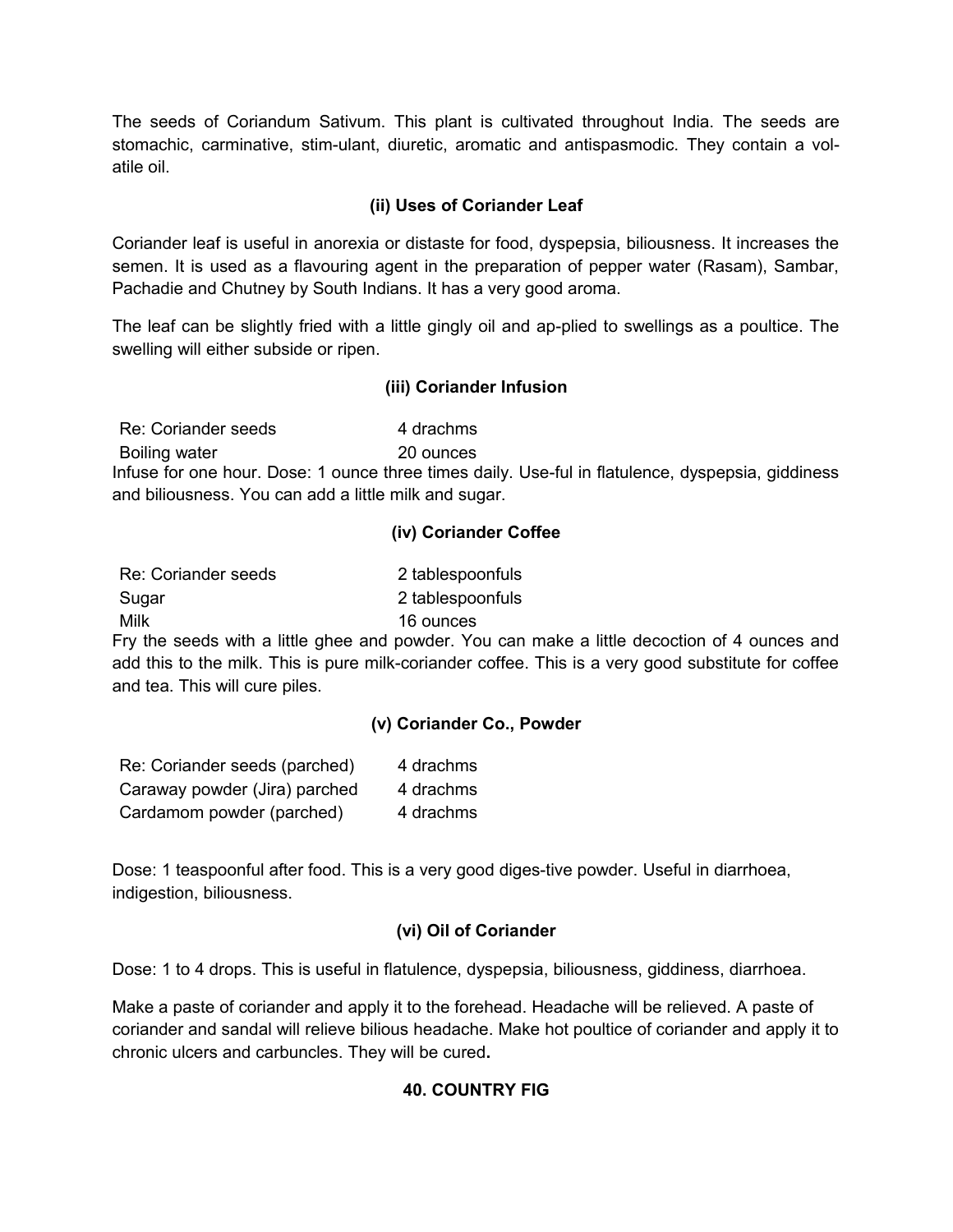### (FICUS GLOMERATA)

| English   | Country fig                          |
|-----------|--------------------------------------|
| Hindi     | Gular                                |
| Kanarese  | Atti                                 |
| Tamil     | Atti                                 |
| Telugu    | Atti, Medi                           |
| Malayalam | Atti                                 |
| Marathi   | Umbar                                |
| Gujarati  | Umbaro                               |
| Bengali   | Jajnadumar                           |
| Sanskrit  | Udumbara<br><b>Uses of Fig Fruit</b> |

Fig fruit improves and increases the blood. It is a laxative too. The tender and half ripe fruits are used as a vegetable curry and beneficial for persons suffering from piles.

# **41. COUNTRY GOOSEBERRY**

(AVVERHOEA ACIDA)

| <b>Country Gooseberry</b> |
|---------------------------|
| Chelmeri, Haraphalvadi    |
| Kirunelli                 |
| Arunelli                  |
| Racha-usirikaya           |
| Arinelli, Chirmi          |
| Kanta-avala               |
| <b>Nubarse</b>            |
|                           |

### **(i) Description**

This is a tree that grows in the Mediterranean climate and yields an abundance of fruits.

This is a small tree. This is grown in the gardens of India. This is cultivated in the Malaya States.

# **(ii) Leaf, Seed and Fruit**

The leaf is a diaphoretic. The seed is a laxative. The fruit is antibilious. The leaf, fruit, seed and the root are used.

Make a paste of the leaves and mix it well in a tablespoon-ful of buttermilk. Take this twice daily for 4 days. Jaundice will be cured. When you take this give up salt. Take goat's milk with boiled rice.

The fruit is useful in asthma, excessive thirst, internal heat, biliousness. It cools the body.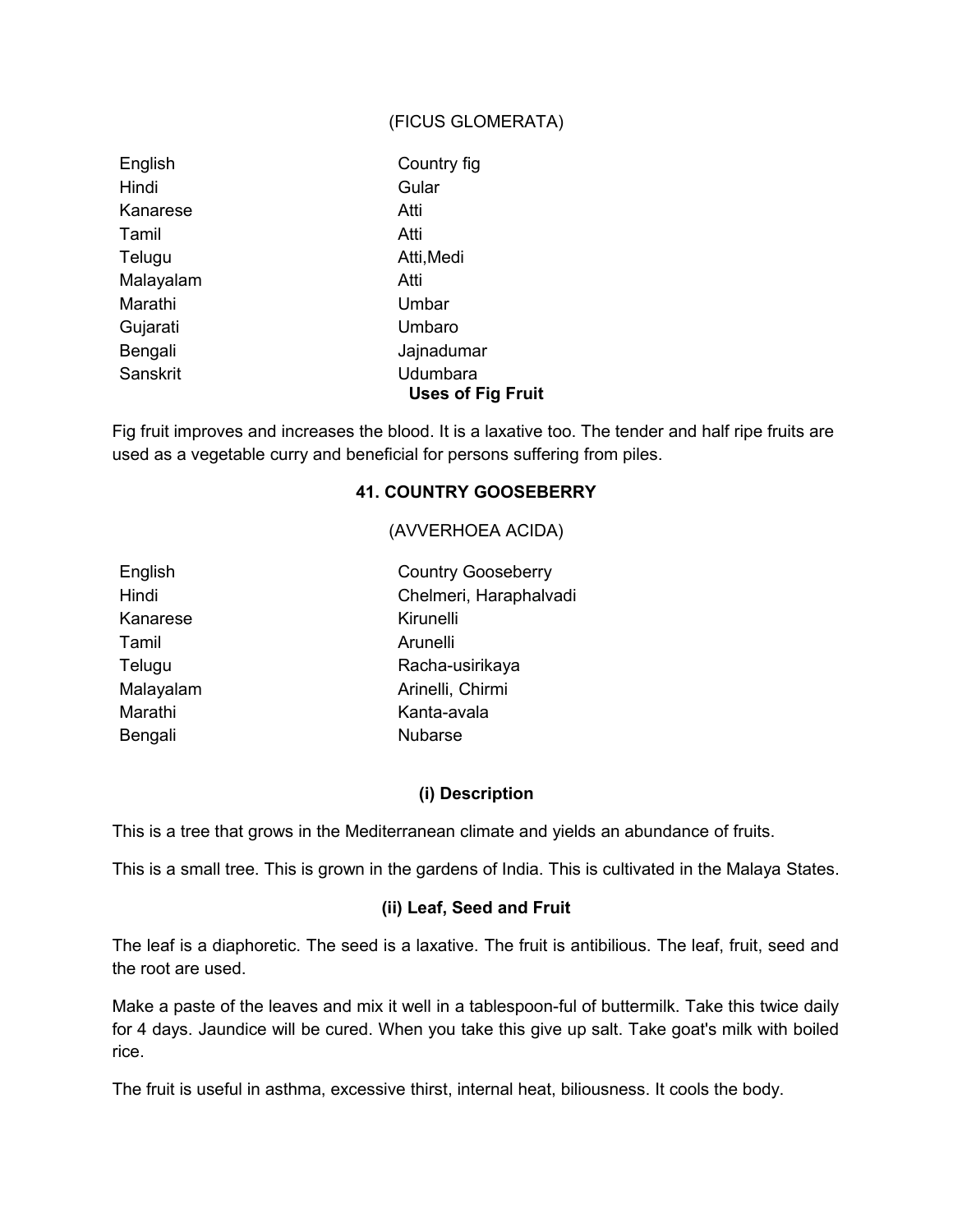# **(iii) Gooseberry Juice**

| Re: Juice of Arunelli          | 1 ounce   |
|--------------------------------|-----------|
| Juice of grapes                | 2 ounces  |
| Burnt alum                     | 2 grains  |
| Sugar                          | 60 grains |
| One dose. Useful in gonorrhea. |           |

#### **(iv) Gooseberry Sherbet**

Re: Gooseberry juice 20 ounces Sugar 20 ounces Boil gently to the consistency of a syrup. Dose: 1 ounce in a tablespoonful of water. Useful in biliousness, thirst, internal heat.

# **(v) For Vomiting**

| Re: Dried gooseberry powder | 10 grains |
|-----------------------------|-----------|
| Cumin seeds jeera powder    | 10 grains |
| Long pepper powder          | 10 grains |
| Water                       | 4 ounces  |

Put the powder in water. Let it remain for one hour. Add one tablespoonful sugar. Strain. One dose. Useful in vomiting.

# **(vi) Gooseberry Chutney**

| Re: Dried of fresh gooseberry | $\frac{1}{4}$ seer  |
|-------------------------------|---------------------|
| <b>Black pepper</b>           | 1 ounce             |
| Fresh ginger                  | 2 ounces            |
| Fresh coriander leaves or     |                     |
| sweet nim leaves              | $\frac{1}{2}$ ounce |
| A little salt                 |                     |

Make it into a chutney (rough paste). Useful in bilious-ness, vomiting. This cools the body. The eyes become lus-trous.

### **(vii) Gooseberry Patchadie**

| Re: Fresh or dried gooseberry |                    |
|-------------------------------|--------------------|
| bru.                          | Handful            |
| Curd                          | $\frac{1}{4}$ seer |
| Few green chillies in pieces. |                    |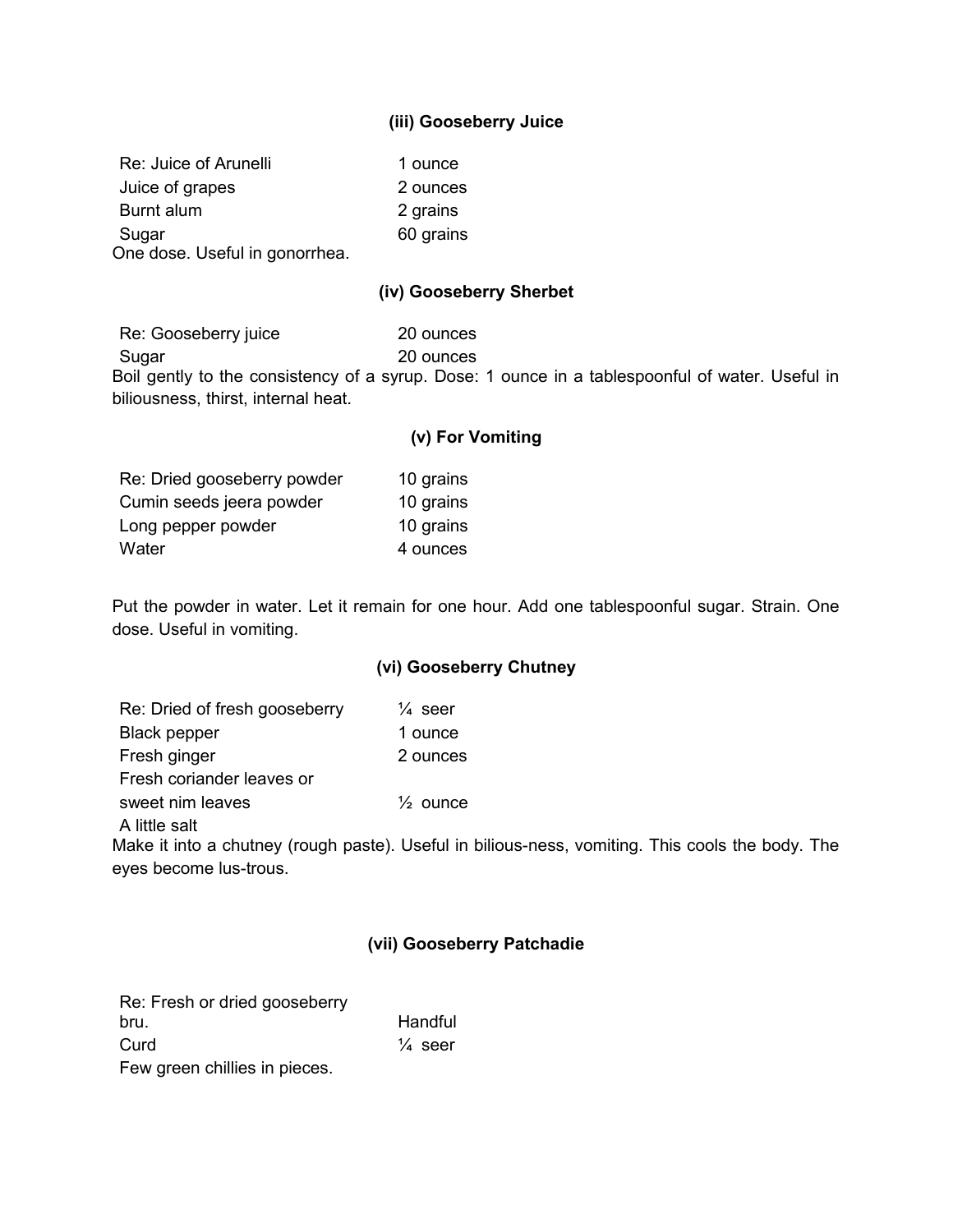Mix. A very good appetizer. This is anti-bilious. This is taken in South India in Dvadasi days with Akatti Keerai (a kind of leafy vegetable).

# **(viii) To relieve Constipation**

| Re: Gooseberry seed powder | 1 teaspoonful |
|----------------------------|---------------|
| Sugar                      | 1 teaspoonful |
| Useful in constipation.    |               |

# **CHAPTER XIV**

# IPECACUANTIA, SARSAPARILLA, CROTON SEEDS, CUBEBS

# **42. COUNTRY IPECACUANTIA TYLOPHORA**

| Hindi     | : Antamul, Jangli-pirwan            |
|-----------|-------------------------------------|
| Tamil     | : Nachchurupan, Naypalai, Peyppalai |
| Telugu    | : Verri-pala, Kukkapala             |
| Malayalam | : Vallipala                         |
| Bengali   | : Anto-mul                          |
|           |                                     |

# **(i) Description**

The plant is found in Bengal and other parts of India. Its roots and leaves are endowed with emetic properties. The dried leaf is a substitute for Ipecacuantia.

# **(ii) Uses of Powdered Dried Leaves**

Dose of the powdered dried leaves as an emetic is 40 to 50 grains for an adult. It is an expectorant and diaphoretic in small doses (5 to 10 grains). The powder of the dried leaves is useful in dysentery and diarrhoea, in doses of 10 grains, three or four times daily.

# **43. COUNTRY SARSAPARILLA**

(THE ROOT OF HEMIDESMUS INDICUS)

| English        | : Indian Sarsaparilla             |
|----------------|-----------------------------------|
| Hindi Kanarese | : Magrabu Salsa, Jangli-Chanbelii |
| Tamil          | : Sugandha-palada                 |
| Telugu         | : Nannariver                      |
| Malayalam      | : Sugandhi                        |
| Marathi        | : Nannari                         |
| Bengali        | : Uparsari                        |
| Sanskrit       | : Anantamul                       |
| Sanskrit       | : Saribha                         |

This is the dried root of Hemidesmus Indicus. This is a good alterative, tonic, demulcent, diuretic, diaphoretic.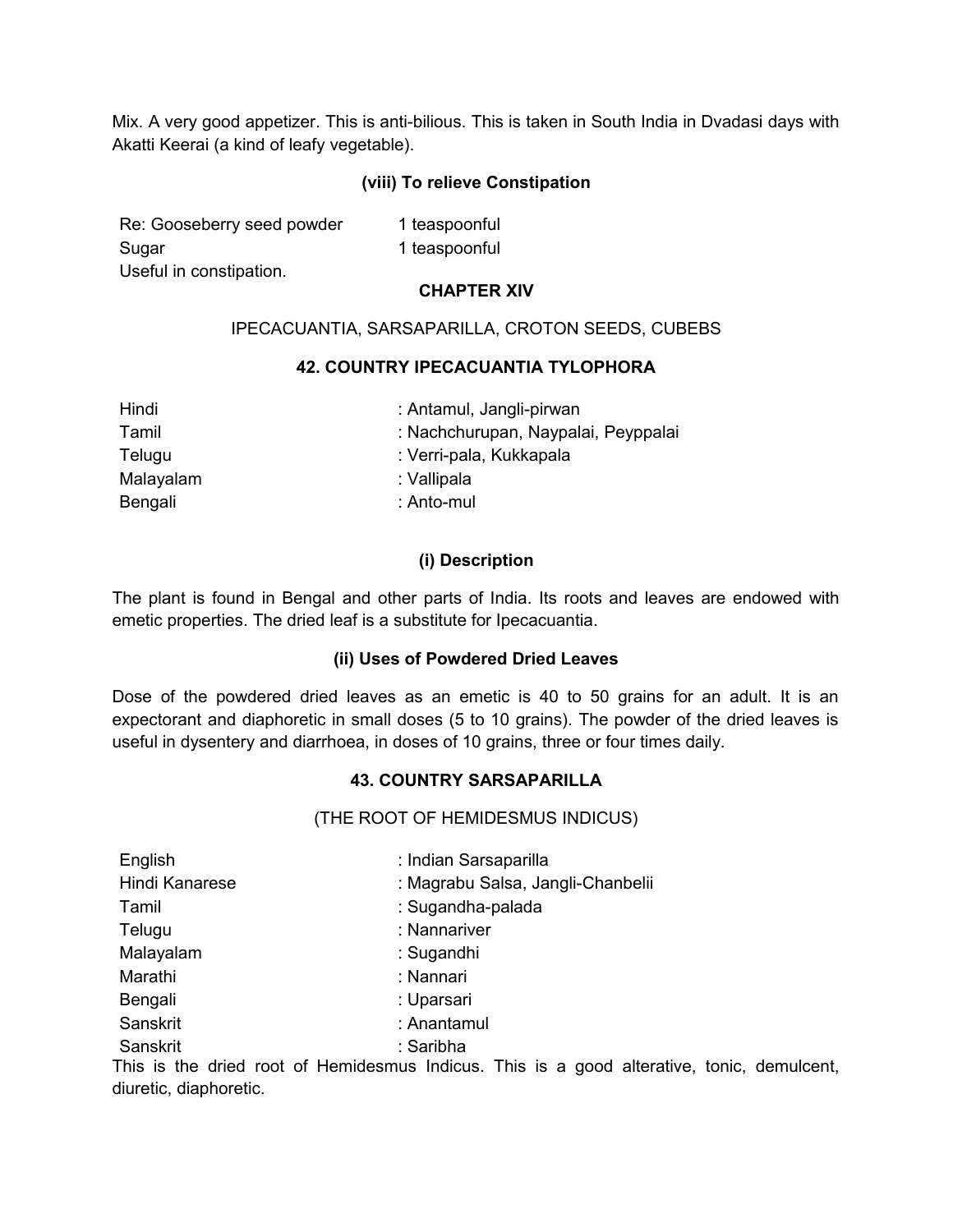# **(i) Its Importance Emphasised in Ayurvedic Scriptures**

This is a kind of creeper that grows by itself in India in the jungles. The root has a good aroma. It is slightly bitter.

The freshly collected root is preferable to that bought in the bazaars. The virtues of the drug abide chiefly in the bark of the root.

Ayurvedic scriptures unanimously glorify Sarsaparilla thus "It is a sweet, refreshing nervine tonic. It destroys poison, allays all irritation, increases strength and vitality. It removes indigestion, loss of appetite, difficulty in breathing, cough, venereal diseases in men and women, rheumatism, fever, all skin and blood impurities and mercurial poisons."

# **(ii) Its Utility in Many Diseases**

Sarsaparilla removes excessive thirst, excessive saliva-tion in the mouth, biliousness, ringworm, heat of sexual inter-course, syphilis. Iodised sarsaparilla is an allopathic patent medicine. It pu-rifies blood. It is useful in syphilis.

Hemidesmus is useful in constitutional debility that arises from any cause. Constitutional syphilis, skin diseases and ul-cerations, particularly those of syphilitic origin, chronic rheumatism, indigestion and loss of appetite. It is best given in the form of infusion.

# **(iii) Sarsaparilla Coffee—I**

| Re: Sarsaparilla root bruised | 1 ounce   |
|-------------------------------|-----------|
| Boiling water                 | 10 ounces |

Infuse for 1 hour and strain. Add milk and sugar. Dose: 2 to 3 ounces thrice daily. Take the infusion while it is still warm. This is a very good substitute for tea or coffee, for children and adults. Useful in debility and indigestion, syphilis, skin dis-eases, chronic rheumatism, chronic paralysis, sexual debility.

# **(iv) Sarsaparilla Coffee—II**

| Re: Sarsa root dried powder | 2 drachms          |
|-----------------------------|--------------------|
| Cow milk                    | $\frac{1}{2}$ seer |
| Sugar                       | 2 tablespoonfuls   |

Take in the early morning. Useful in all urinary diseases, stricture of urethra with dysuria or difficulty in passing urine, burning urine, etc.

# **(v) Sarsaparilla Drink**

| Re: Sarsaparilla powder | 1 drachm  |
|-------------------------|-----------|
| Cumin seeds             | 20 grains |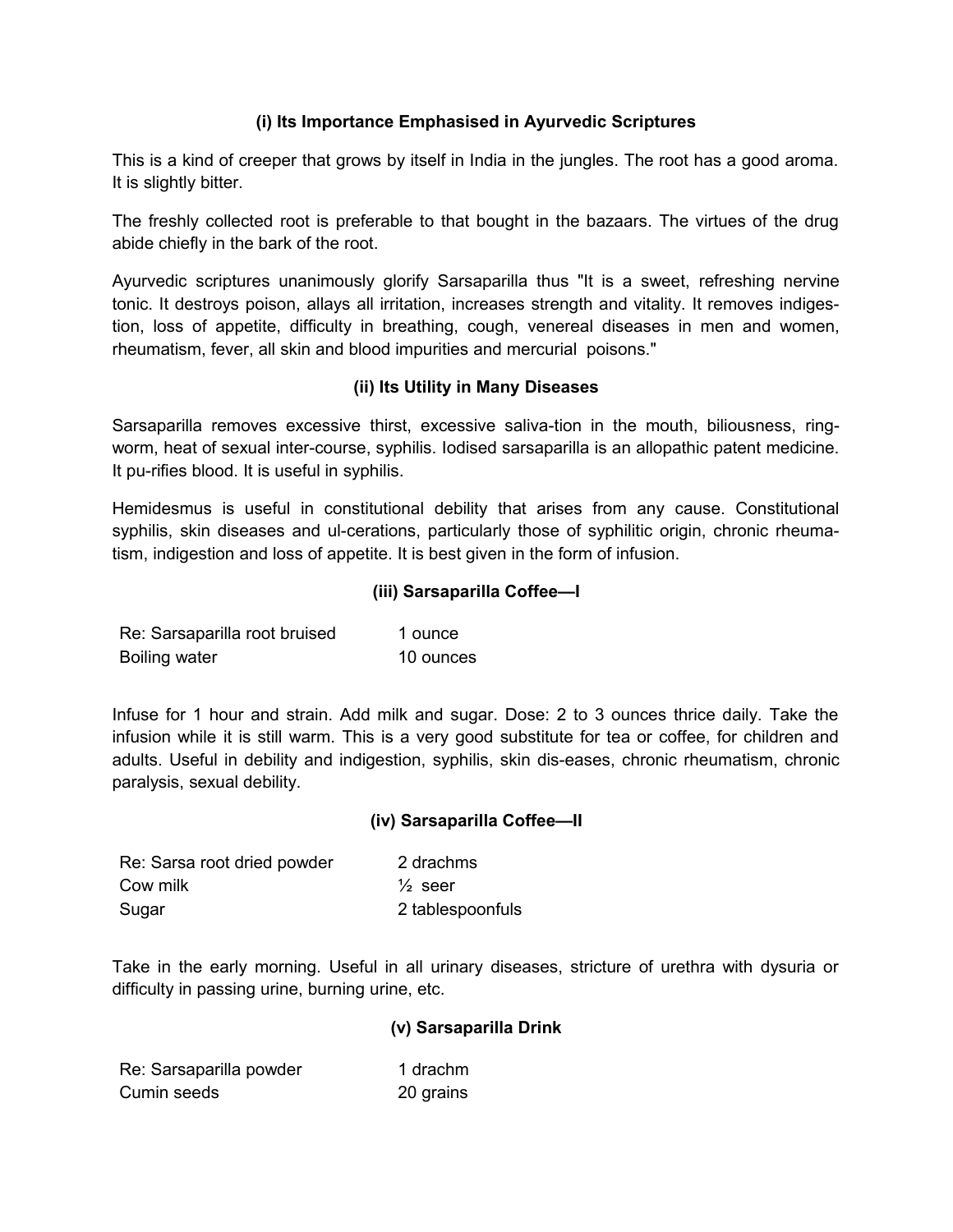.

Water 20 ounces

This can be used as drinking water. This is useful in all the diseases described above.

# **(vi) Sarsaparilla Sherbet**

| Re: Sarsa root bruised | 4 ounces  |
|------------------------|-----------|
| Boiling water          | 20 ounces |
| Sugar                  | 8 ounces  |

Soak the powder in boiling water for 6 hours. Then strain. Add sugar and put this over slow fire, till you get the consis-tency of syrup. Dose: 2 ounces with a tablespoonful of water. This purifies the blood, cools the body and removes diseases of the skin.

The Bengal Chemical Pharmaceutical Works Ltd., Cal-cutta, prepare Sarsac Liquidum and Sarsa Liquid Compound. Saribadi Asava and Saribadyarishta (Sariva quath) are two good Ayurvedic preparations made out of Sarsaparilla. Asava is an infusion in cold water. Arishta is a decoction made by boiling.

Saribadi Asava is useful in scrofulous swelling, chronic gonorrhoea and syphilis. It improves digestion, invigorates the system, enriches the blood and binds up flesh and strength. It also assists nature in carrying off the morbid or unhealthy se-cretion of the skin and cures pimples, boils, etc.

# **(vii) Saribadyarishta**

This is useful in rheumatic pains, skin diseases, scrofula, constitutional debility, etc. It gives tone to the liver, removes bil-iousness and improves the blood qualitatively and quantita-tively. Dose:  $\frac{1}{2}$  to 2 ounces.

# **(viii) Sariva Quath (decoction)**

This is a valuable alterative, diaphoretic, diuretic and tonic useful as a diuretic in rheumatic pains, boils, scanty and high-coloured urine, gravel, etc. As a diaphoretic and tonic it is given in fevers with loss of appetite and disinclination for food (anorexia). As an alternative it is valuable in chronic rheuma-tism, skin-diseases, scrofula, syphilis, cachexia, constitutional debility, etc. Dose: ½ to 2 tolas twice daily.

# **44. CROTON SEEDS**

| English  | : Croton-oil seed, Purgative Croton |
|----------|-------------------------------------|
| Hindi    | : Jamalgotti                        |
| Kanarese | : Japala beeja                      |
| Tamil    | : Nervalam                          |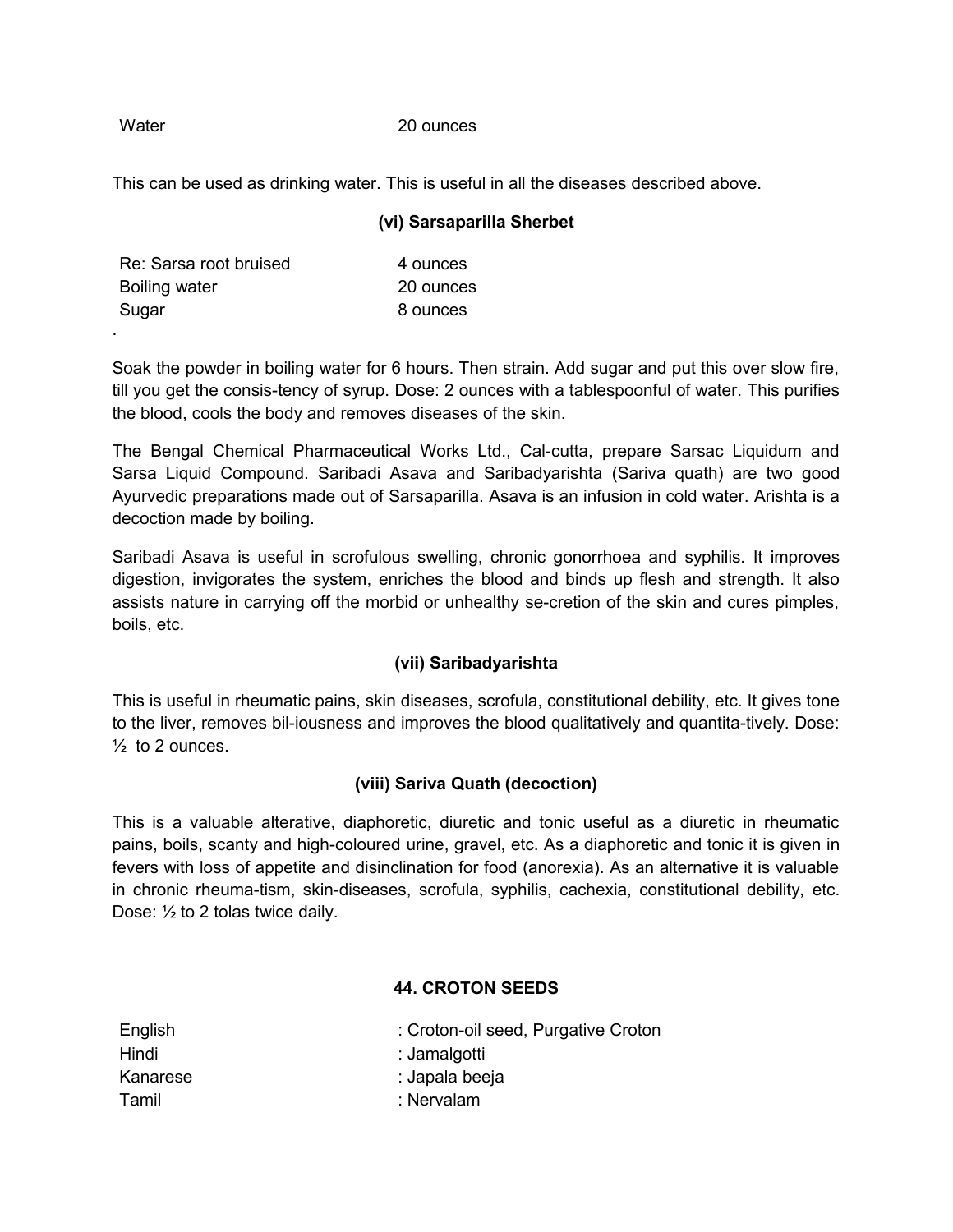| Telugu    | : Nepalam                |
|-----------|--------------------------|
| Malayalam | : Nervalam               |
| Marathi   | : Napalacha-bij          |
| Gujarati  | : Jamla-gota             |
| Bengali   | : Jamal-gota             |
| Sanskrit  | : Danthi                 |
|           | (i) Description and Uses |

The seeds of croton Tilgium. They should be fresh. They are about the size of a grain of coffee. They are oval. The taste is acrid and pungent. It is a violent purgative, good local rubefacient and stimulant. It is a powerful gastro-intestinal irri-tant. The extracted oil from the seeds is generally used.

# **(ii) Croton Pill**

Remove the outer shell. Boil the seeds 3 times in milk. Af-ter boiling remove the outer skin and little leaf-like thing which will be found between the two-halves of the kernel. If the latter is not removed, it will cause violent griping and vomiting.

| Re: Purified croton seeds powder | 30 grains |
|----------------------------------|-----------|
| Catechu                          | 60 grains |
| Honey or gum                     | q.s.      |

Beat them into an even mass. Mix the ingredients thor-oughly. Divide into pills, each weighing 2 grains. Dose: One pill for an adult. This should be given only when a strong purgative is needed as in apoplexy, convulsion, strong fevers, etc. If it causes much griping and vomiting or too violent purging give to the patient a large draught of lime juice. This may be safely re-peated in half an hour if the vomiting and purging continue. Never take any croton pill unless you know well that the croton is purified by a qualified, Ayurvedic doctor.

Re: Croton oil 1 drop Sugar a lump or 1 teaspoonful A powerful purgative in cerebral haemorrhage or apoplexy and convulsion. It can be made into

a pill with bread crumb. In apoplexy when the patient is unable to swallow, it is sufficient to place the oil at the base of the tongue. It should not be given to children and boys. It should be given only to adults.

# **(iii) Croton Oil Liniment**

Re: Croton oil 4 teaspoonfuls Sessamum oil, or Cocoanut oil, or Mustard oil **6** ounces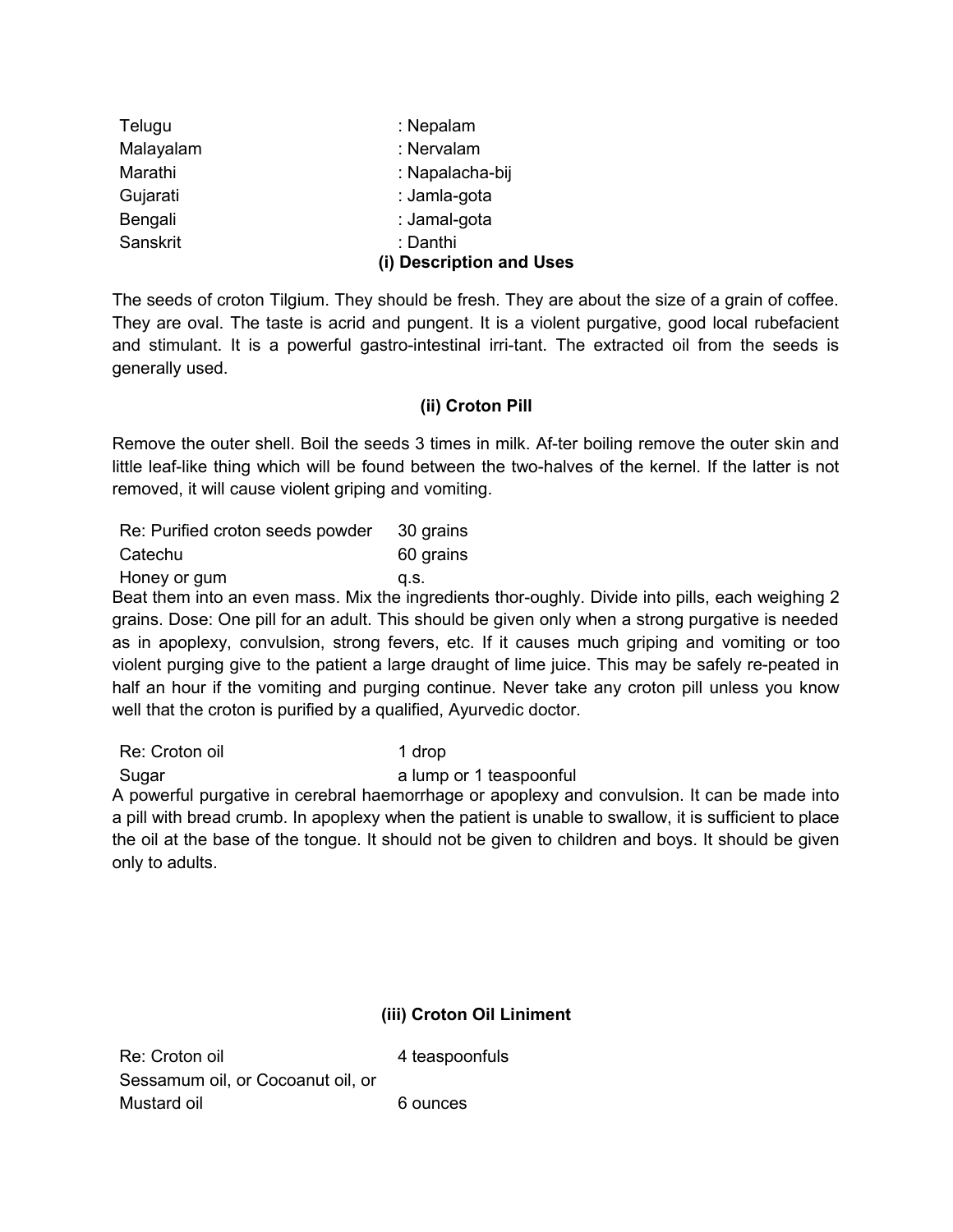This is a useful stimulating liniment for chronic rheuma-tism, paralysis, diseases of the joints, chronic bronchitis, etc.

# **(iv) How to Purify Croton**

Tie a few seeds in a handkerchief and boil this in cowdung water, cow's urine and fruit Juice (lemon) separately. Then re-move the shell, skin and the inner leaf between the two halves of the seed. Then fry the seeds in cow's ghee.

# **45. CUBEBS**

(KABAB CHINI)

| English   | Tailpepper       |
|-----------|------------------|
| Hindi     | Sitalchini       |
| Kanarese  | Gandha menasu    |
| Tamil     | Val-mulaku       |
| Telugu    | Toka-miriyalu    |
| Malayalam | Valmilaku        |
| Marathi   | Kankora          |
| Gujarati  | Tadamiri         |
| Bengali   | Sitalchini       |
| Sanskrit  | Sungadha-muricha |

# **(i) Description and the Uses**

This is the dried, full-grown, unripe fruit of Piper Cubeba (tail pepper). It is of the size of black pepper. It is a small black seed. It has an acrid camphoraceous taste and a peculiar aro-matic odour. It can be obtained in most of the bazaars. It is a stimulant, urinary antiseptic, carminative, diuretic, expectorant. Its main action is on the genito-urinary passages; it stimulates the secretion of the respiratory and genito-urinary tracts. Dose: 30 to 60 grains.

The two chief allopathic preparations are Tincture Cubebac (dose 30 to 60 minims), and Oil of Cubeb (dose 5 to 20 minims: suspended in mucilage).

Cubebs is useful in cough, gastric catarrh, excessive thirst, gastritis, advanced stages of gonorrhoea, gleet, leucorrhoea and other vaginal discharges in women.

**(ii)Cubebs Co. Powder-I**

Re: Cubebs powder 20 grains Alum powder 5 grains

**(iii)Cubebs Co. Powder-II**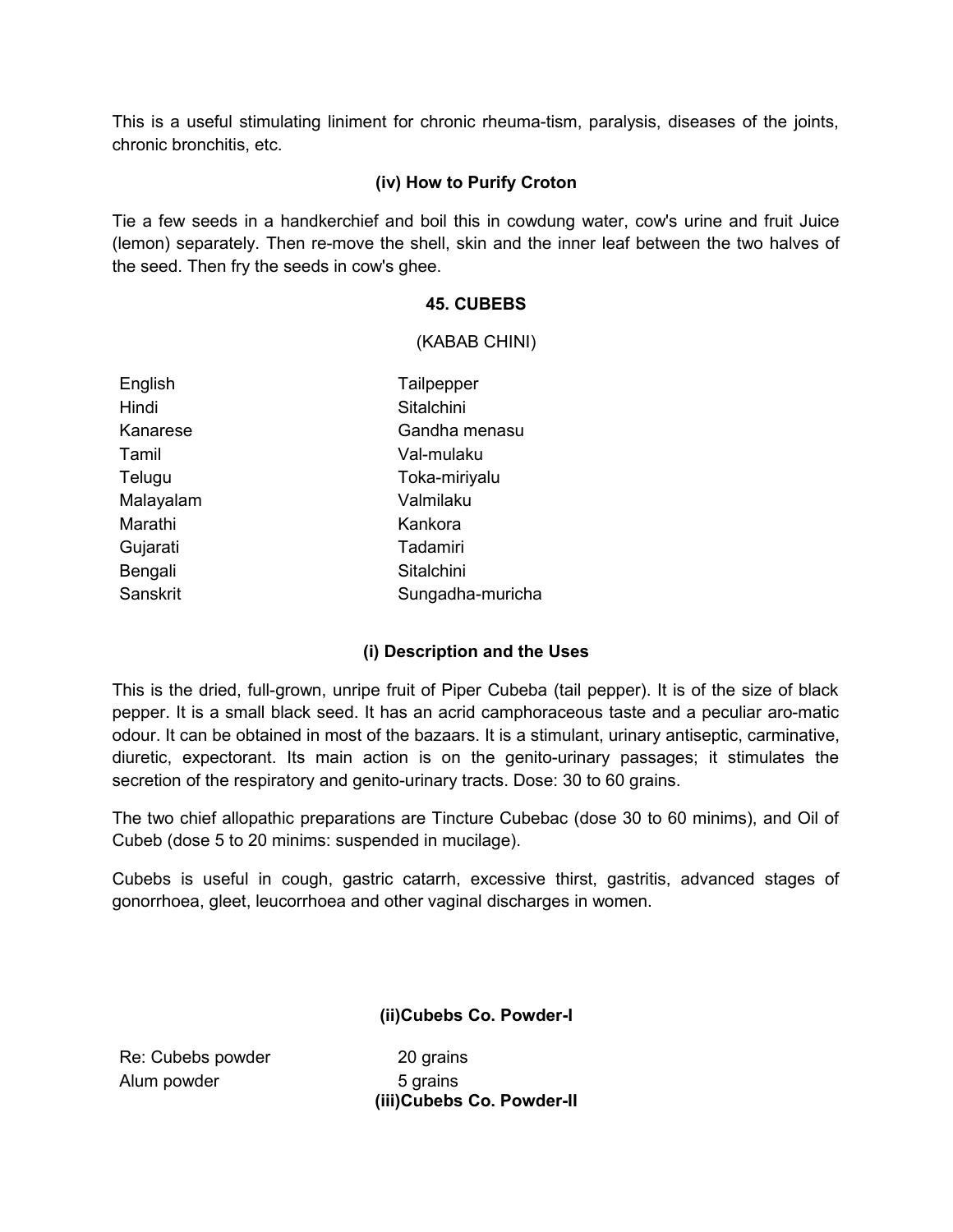Re: Cubebs powder 10 grains Potassium nitrate 5 grains Dose: One powder thrice daily. Useful in gonorrhea.

### **(iv)Cough Mixture**

Re: Cubebs 10 grains Cinnamon water 1 ounce Dose: 1 ounce thrice daily. Useful in Bronchitis or cough and laryngitis.

# **(v)Cubebs with Hot Milk**

| Re: Cubebs                                             | 20 grains  |
|--------------------------------------------------------|------------|
| Sugarcandy                                             | 4 drachms  |
| Hot milk                                               | $1/2$ seer |
| Useful in hoarseness of voice. The voice will improve. |            |

# **(vi)Cubebs Oil Mixture**

| Re: Oil of Cubeb                 | 5 minims                                                                                        |  |
|----------------------------------|-------------------------------------------------------------------------------------------------|--|
| Oil of copaiba                   | 5 minims                                                                                        |  |
| Oil of sandal wood               | 5 minims                                                                                        |  |
| Mucilage                         | a.s.                                                                                            |  |
| Aqua Cinnamon                    | 1 ounce                                                                                         |  |
|                                  | Mix together. Dose: 1 ounce thrice daily after food. Useful in gonorrhea and gleet. The oil can |  |
| be taken along with white sugar. |                                                                                                 |  |

# **(vii)Cubeb Decoction**

| Re: Cubeb powder       | 1 drachm |                                                                                            |
|------------------------|----------|--------------------------------------------------------------------------------------------|
| Liquorice powder       | 1 drachm |                                                                                            |
| Long pepper powder     | 1 drachm |                                                                                            |
| Galangal (Chittaratai) | 1 drachm |                                                                                            |
| Water                  | 1 ounce  |                                                                                            |
|                        |          | Boil for half an hour. Dose: 2 tablespoonfuls thrice daily. Useful in bronchitis or cough. |

# **(viii)Cubebs with Honey**

Re: Cubeb powder 30 grains Honey q.s.

Dose: Thrice daily. Useful in cough, gastritis, gonorrhea. The appetite will increase. Instead of honey you can take the powder with milk.

Make a paste of cubeb powder and apply it to the temples and forehead. Headache will be relieved.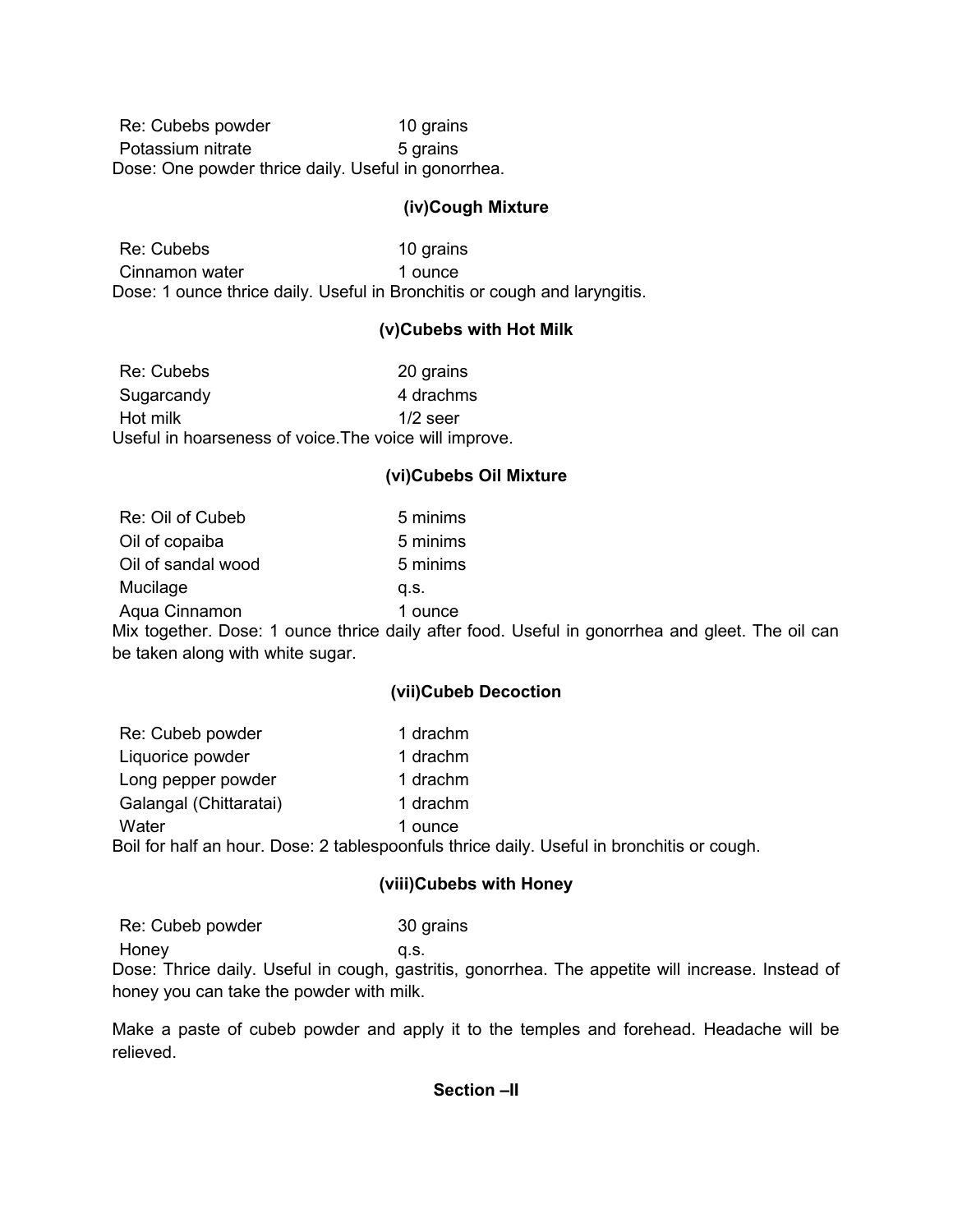#### **CHAPTER XV**

### DHATURA, DILL SEEDS AND DRIED GINGER

#### **46.DHATURA**

### (THORN APPLE, STRAMONIUM)

| English   | : Thornapple                      |
|-----------|-----------------------------------|
| Hindi     | : Dhatura                         |
| Kanarese  | : Ummatte                         |
| Tamil     | : Umattai                         |
| Telugu    | : Ummaeththa                      |
| Malayalam | : Ummaththam                      |
| Marathi   | : Dhatori                         |
| Gujarati  | : Dhatura                         |
| Bengali   | : Dhatura                         |
| Sanskrit  | : Datura                          |
|           | (i)Properties, Varieties and Uses |

The dried and flowering tops of Dhatura Alba Fatuosa and DhaturaTalula. Dhatura is an emetic, antispasmodic, anodyne, narcotic. It is chiefly used for relief of asthma. Seeds are used by poisoners in sweetmeat or hooka. The varieties of Dhatura are white, black and purple. The flowers are white, black and purple. In overdoses, Dhatura acts as a powder narcotic poison.

Dhatura is a substitute for Belladonna in the treatment of cataract and other diseases of the eye. It dilates the pupil. The leaves and flowers contain alkaloids, mostly hyoscyamine, a lit-tle of atropine and hyoscine. The total alkaloids are sometimes called daturine.

In the allopathic system there are three preparations, viz., 1. Extractum Stramonii Liquidium (dose  $\frac{1}{2}$  to 3 minims); 2. Extractum Stramonii Siccum (dose:  $\frac{1}{4}$ , to 1 grain); and 3. Tr. Stramonii (dose: 5 to 30 minims).

Stramonium has the usual belladonna action but is more commonly used as anti-spasmodic in bronchial asthma by in-halation (powdered leaves) as well as orally (extract or tinc-ture). The tincture generally produces all the sedative and narcotic effects of opium. It is very cheap also. It is better to commence with small doses of 10 drops and increase them to 20 or 30 drops according to circumstances. As a general rule 20 drops will be equal in effect to one grain of opium.

Dhatura produces dilatation of the pupil. The eye should therefore be examined when this remedy is being adminis-tered. If the pupil is found very large and dilated, it should be stopped.

#### **(ii) For Inhalation in Asthma**

| Re: Potassium nitrate | 1 ounce |
|-----------------------|---------|
| Dhatura leaves        | 1 ounce |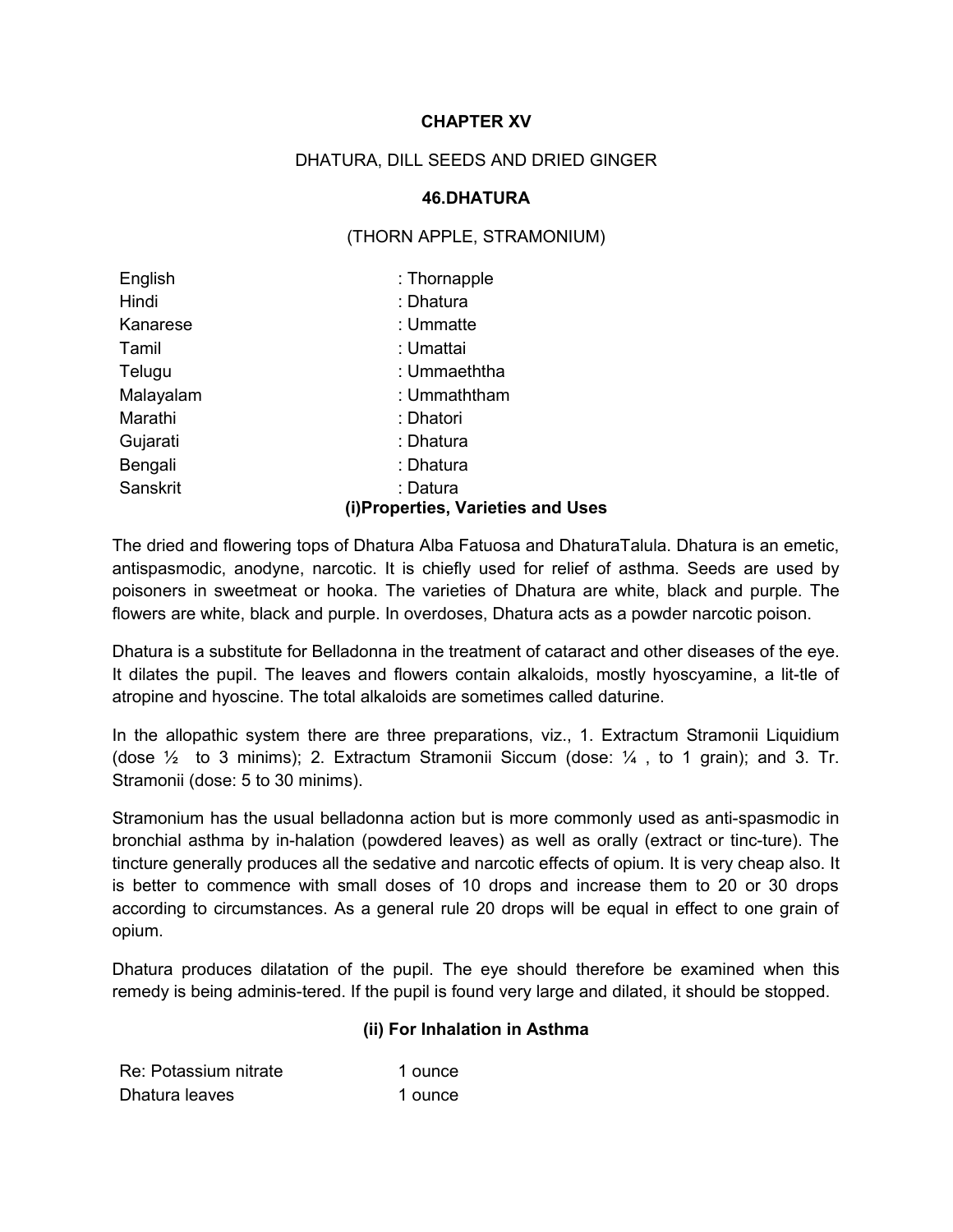Anisi 1 ounce

Fumes of 60 grains of the burnt powder are inhaled for bronchial asthma.

### **(iii) Dhatura Cigarette**

Re: Dried Dhatura leaves 15 grains

Smoke in a pipe. The leaves can be made into cigarettes also. Useful in asthma and paroxysmal cough.

### **(iv) Dhatura Fomentation**

Re: Dhatura leaves 1 ounce Boiling water 20 ounces Useful in lumbago, pleurodynic or neuralgic pain in the chest and dysmenorrhoea or difficulty in menstruation.

### **(v) Dhatura Poultice**

Bruise the fresh leaves into a pulp with hot water and ap-ply this to painful joints. This is useful in lumbago also. The hot pulp can be mixed with a poultice of rice flour or wheat flour. In Guinea worm Dhatura poultice relieves the pain and hastens the expulsion of the worm.

# **(vi) Dhatura Liniment**

Re: Dhatura seeds (powder) 1 ounce Gingily oil 20 ounces Macerate 10 days and strain. Useful in lumbago, pain in the chest, etc.

Warm the leaves and foment the swollen joints in rheuma-tism, swollen bones. The pain and swelling will subside.

#### **47. DILL SEEDS**

(ANETHI SOYAH)

| English   | : Dill Seed                  |
|-----------|------------------------------|
| Hindi     | : Sowa                       |
| Kanarese  | : Sabbasige                  |
| Tamil     | : Chatha Kuppai              |
| Telugu    | : Shatakupi-vittulu          |
| Malayalam | : Shepu                      |
| Marathi   | : Chatakuppa                 |
| Gujarati  | : Surva-nu-bi                |
| Bengali   | : Soolpha                    |
| Sanskrit  | : Sthatapushpi               |
|           | (i) Description and the Uses |
|           |                              |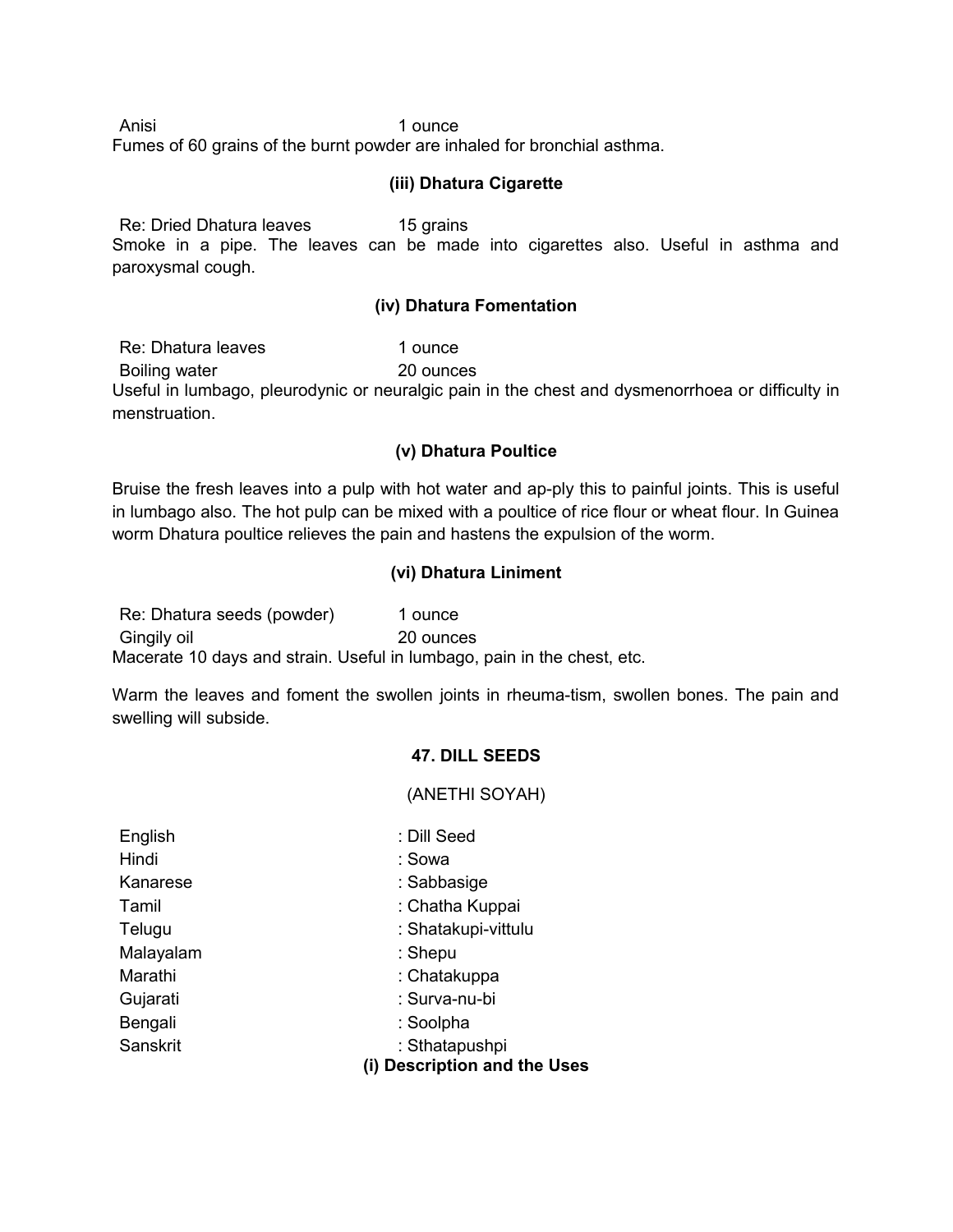The dried fruit of Peucedanum Graveolens, Anetheum Sowa. It is cultivated all-throughout India and obtained from Middle and South of Europe. It is brown in colour and the smell is agreeable and aromatic.

The Allopathic preparations are (1) Aqua Anethi Concen-trate (dose: 5 to 15 minims or drops): (2) Aqua Anethi Distillata (dose: y2to 1 fluid ounce) and (3) Oil of Anethi or Oleum Anethi (dose: 1 to 3 minims).

Dill is carminative, deobstruent, diuretic, emmennagogue, stimulant, aromatic, stomachic. The leaf has antispasmodic property. Dill seed is obtainable in all bazaars. Dill is useful in headache, nasal catarrh, paralysis, pain in the anus, coryza. It increases the gastric fire and invigorates the appetite. It stimu-lates and strengthens the liver, lungs and stomach. 1 to 3 drops of Oil of Dill can be given to children with sugar for flatulence, indigestion and colic.

# **(ii) Dill Water**

Re: Dill seeds bruised 4 drachms Boiling water 10 ounces

Infuse for y2 hour and strain. Dose: 1 to 4 teaspoonfuls. For children give two teaspoonfuls sweetened with a little sugar. Useful in flatulence or wind in the stomach and bowels, gastritis, abdominal pain or colic, and colic in children. The effi-cacy is much increased by the addition of a teaspoonful of lime water Dill water is a good carminative for children and covers well the taste of sodium salts.

# **(iii) Dill and Lime Water**

Re: Dill water 2 ounces Lime water 2 ounces Dose: 1 or 2 tablespoonfuls. Useful in abdominal pain or intestinal colic and flatulence.

#### **(iv) D.L.A. Water**

| Re: Dill water  | 2 ounces |
|-----------------|----------|
| Lime water      | 2 ounces |
| Anisi Water     | 2 ounces |
| Syrup of orange | 2 ounces |

Dose: 2 tablespoonfuls. Useful in flatulence and colic of children. This is a famous recipe or prescription for children.

#### **(v) Dill Flower Decoction**

Re: Dill flower 1 ounce Water 10 ounces Boil for 20 minutes. Strain. Dose: 1 teaspoonful; twice daily. Useful in flatulence, indigestion and colic.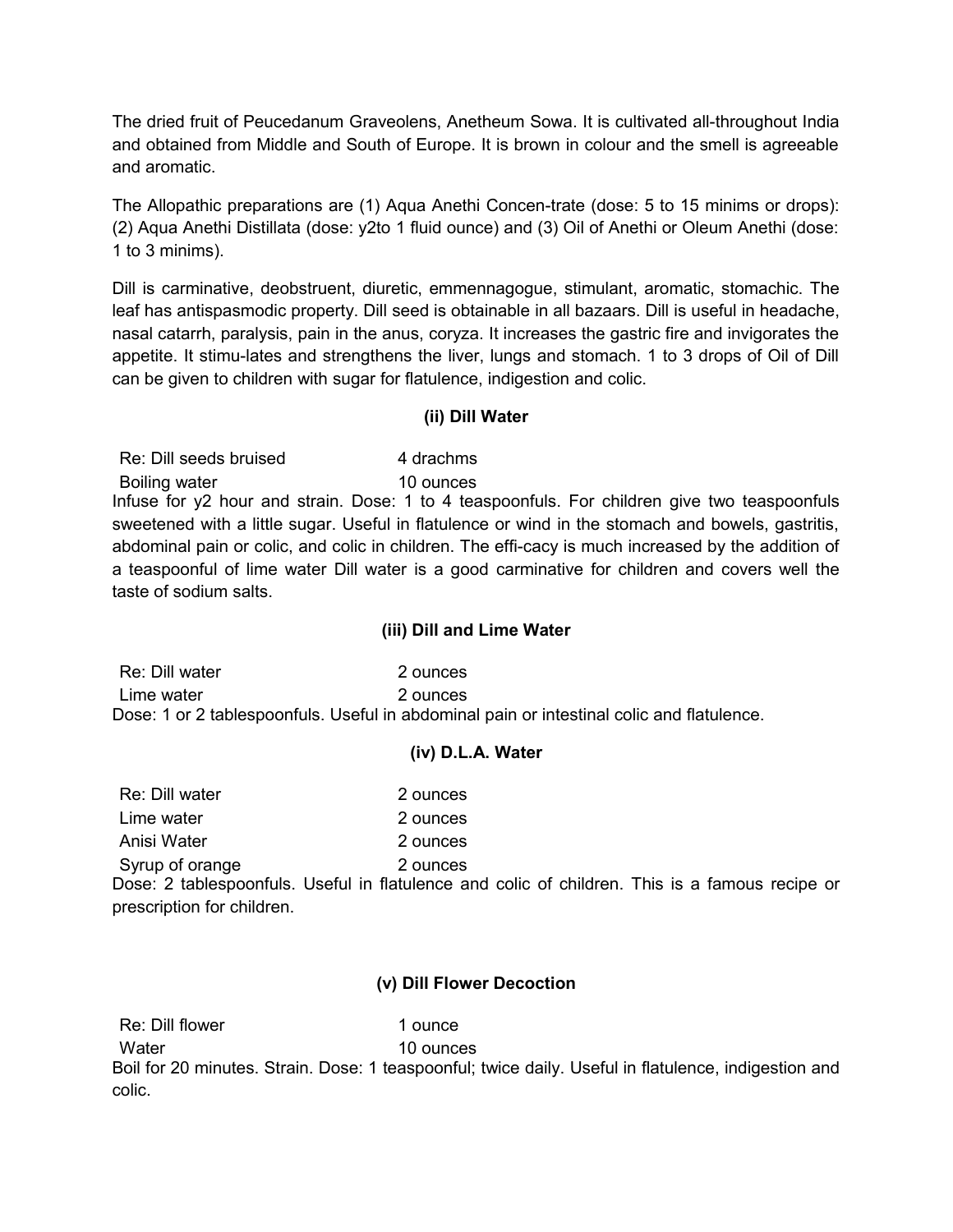#### **(vi) For Confinement Women**

Re: Dill leaves 1 ounce Boiling water 10 ounces Infuse for 1 hour. Useful for confinement women. This will help the free flow of uterine discharge.

#### **(vii) Dill Leaf Poultice**

Apply any oil to the leaves. Fry them a little bit over gentle fire and apply them to boils, abscesses, and swellings. This will hasten suppuration and bursting.

#### **(viii) Dill Leaf Powder**

Re: Dry Dill leaf powder 1 ounce Sugar 1 ounce

Mix together. Dose: 1 teaspoonful thrice daily. Useful in cough, headache, cold in the head, earache, indigestion, co-ryza, piles, etc. The leaf should not be given to pregnant women as it will induce abortion.

#### **(ix) Dill Juice**

| Re: Juice of the leaf | 2 ounces            |
|-----------------------|---------------------|
| Honey                 | $\frac{1}{2}$ ounce |

Dose: 20 drops every 4 hours. Useful in flatulence, fits and colic of children: serviceable in epilepsy also. The juice can also be applied to the body. The juice can be mixed with a little Golochan or Gorochanai. Gorochanai is a panacea or cure-all for all diseases of children. It renders the action of dill juice more efficacious.

#### **48. DRIED GINGER**

| English   | : Dried Ginger                          |
|-----------|-----------------------------------------|
| Hindi     | ; Sonth                                 |
| Kanarese  | : Ona Shunti or Sunti                   |
| Tamil     | : Chukku                                |
| Telugu    | : Sonti                                 |
| Malayalam | : Sunt                                  |
| Marathi   | : Chukku                                |
| Gujarati  | : Adu                                   |
| Bengali   | : Sonth                                 |
| Sanskrit  | : Nagaram                               |
|           | (i) Aromatic, Stimulant and Carminative |

It is the dried root of zingiber officinale. It is a strong aro-matic stimulant, somachic and craminative. It has an agreeable odour and pungent taste.2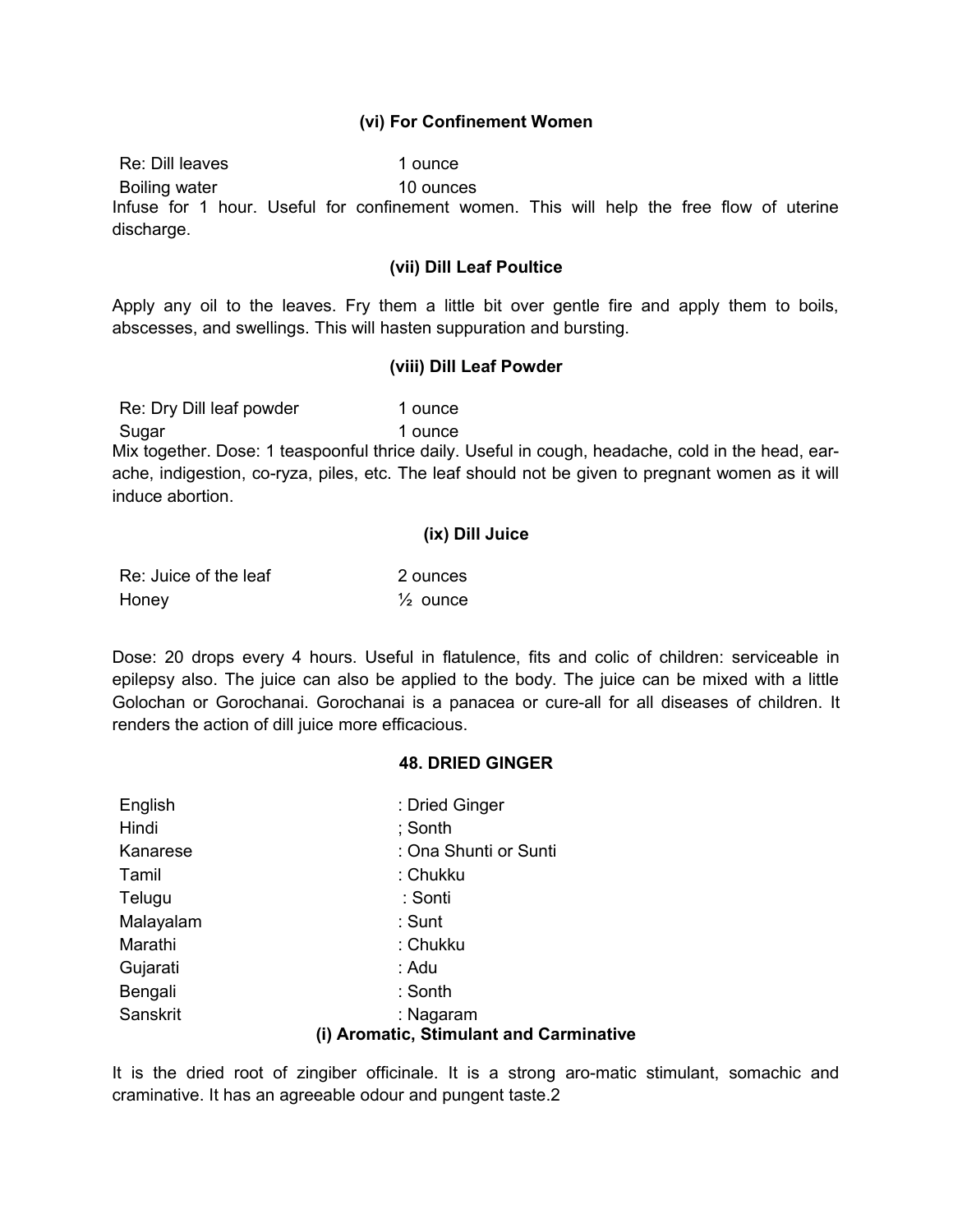# **(ii) Uses and Preparations**

It is useful in lumbago, indigestion, sour belching, nasal catarrh, flatulence, nausea or retching, intestinal colic, etc.

Put one or two pinch of powder of dried ginger in hot milk and take. This will remove all rheumatic pains.

Make a paste of this powder with water, heat it and apply to the head. It will relieve headache. Apply it to rheumatic swell-ing of joints. The swelling and pain will subside.

Sonth enters into the composition of Soubhagya Sonti Lehiam or confection, Kandathri Lehiam, Sonti Choorna or di-gestive powder,

Infusion of ginger is useful in flatulence and colic. Put one ounce of Sonth in one pint or 20 ounces of boiling water. Infuse for one hour and strain. Dose: two tablespoonfuls.

You can make a plaster of Sonth. Take one ounce of gin-ger powder. Add sufficient water just to make it a plaster. Put it on a piece of lint or cloth and apply to the head. This is useful in headache.

Take Sonth 10 grains. Ajawan 30 gr. Cardamom powder 30 gr. Take one powder after food, twice daily. This is very use-ful in dyspepsia or indigestion, flatulence and intestinal colic.

# **CHAPTER XVI**

EDIBLE HIBISCUS, ESSENCE OF GINGER, FENUGREEK

# **49. EDIBLE HIBISCUS**

(LADY'S FINGER)

English : Edible Hibiscus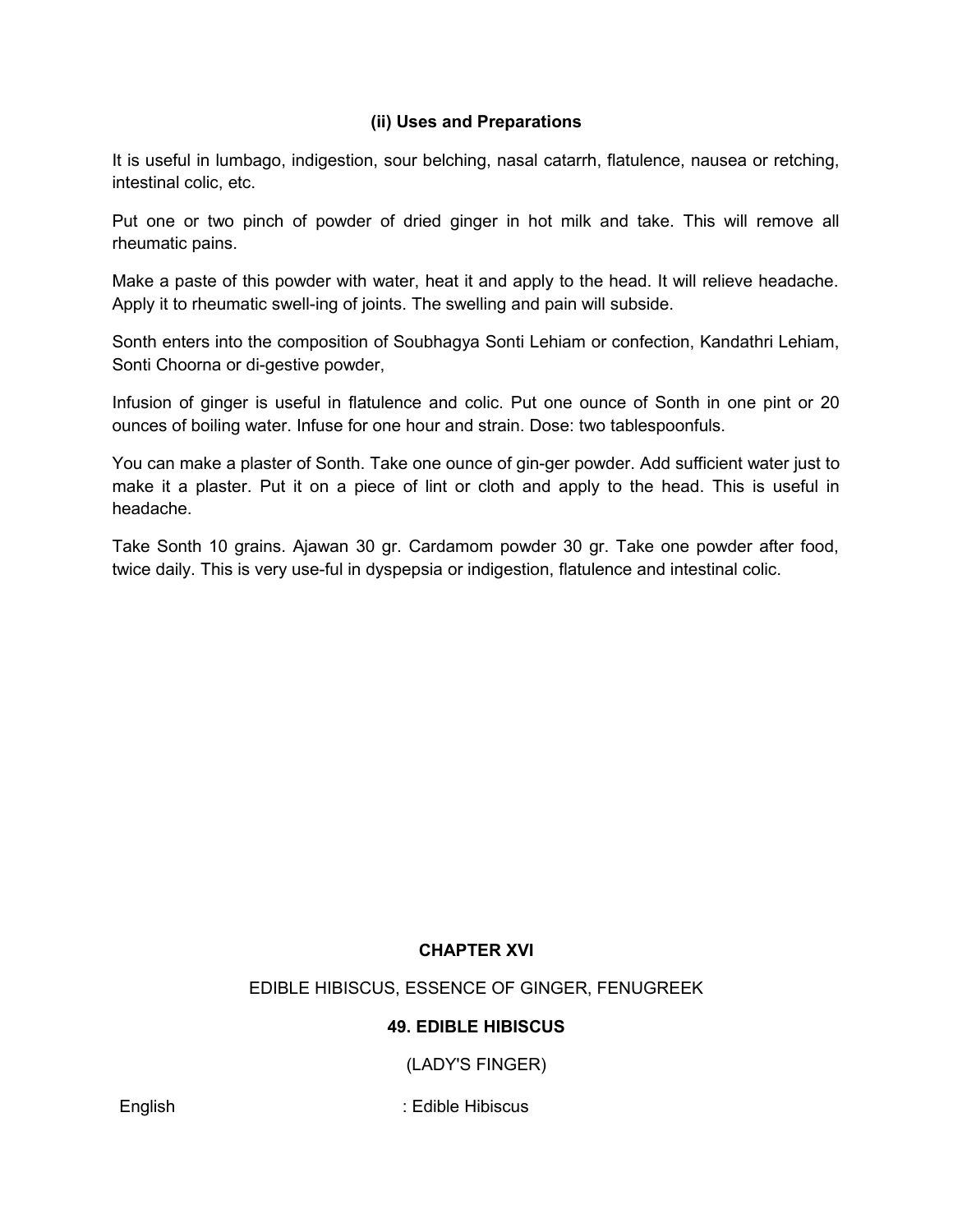| Hindi     | : Bhindi, Ram Turai          |
|-----------|------------------------------|
| Kanarese  | : Bende                      |
| Tamil     | : Vendaikkai                 |
| Telugu    | : Bendakaya                  |
| Malayalam | : Venda                      |
| Marathi   | : Bhenda                     |
| Gujarati  | : Bhindu                     |
| Bengali   | : Dheras, Dhenras, Ram-torai |
| Sanskrit  | : Golihwaka                  |

# **(I) Description, Properties and Uses**

Edible Hibiscus is also known by the names Abelmoschus or Okra. This is a vegetable cultivated throughout India. It is re-frigerant aphrodisiac, demulcent, diuretic and emollient. There is an abundant, bland, viscid mucilage in this vegetable which possesses valuable emollient and demulcent properties. The dried fruit may be used where it is not obtainable in a fresh state. It is useful in cough, dysuria or difficulty in passing urine with burning pain, dysentery, gonorrhoea.

# **(ii) Lady's Finger Decoction**

| Re: Fresh Vegetable cut |           |
|-------------------------|-----------|
| transversely            | 3 ounces  |
| Water                   | 20 ounces |

Boil for 20 minutes and strain. Add sugar to taste. This can be taken as an ordinary drink. For fevers, cough, irritable state of the bladder and kidneys, gonorrhoea with difficulty in pass-ing urine and scalding pain, dysentery. The urine increases in quantity. In chronic dysentery the mucilage is highly beneficient.

The inhalation of the vapour of the hot decotion is useful in cough, hoarseness and dry and irritable states of the throat, sores in the throat. The fresh vegetable or leaf of the plant bruised is an efficient emollient poultice for boils, wounds, swelling etc.

# **50. ESSENCE OF GINGER**

#### **Its Colour and Its Uses**

This is strong tincture of ginger, Tinctura Zingiberis Fortier. This is of a bright, slightly yellowish colour. It increases the ap-petite and stimulates digestion. It is a stomachic tonic. It is use-ful in diarrhoea, flatulence or wind in the stomach and bowels and intestinal colic. Does: 5 to 20 drops for an adult. 1 to 5 drops for a child, one year old.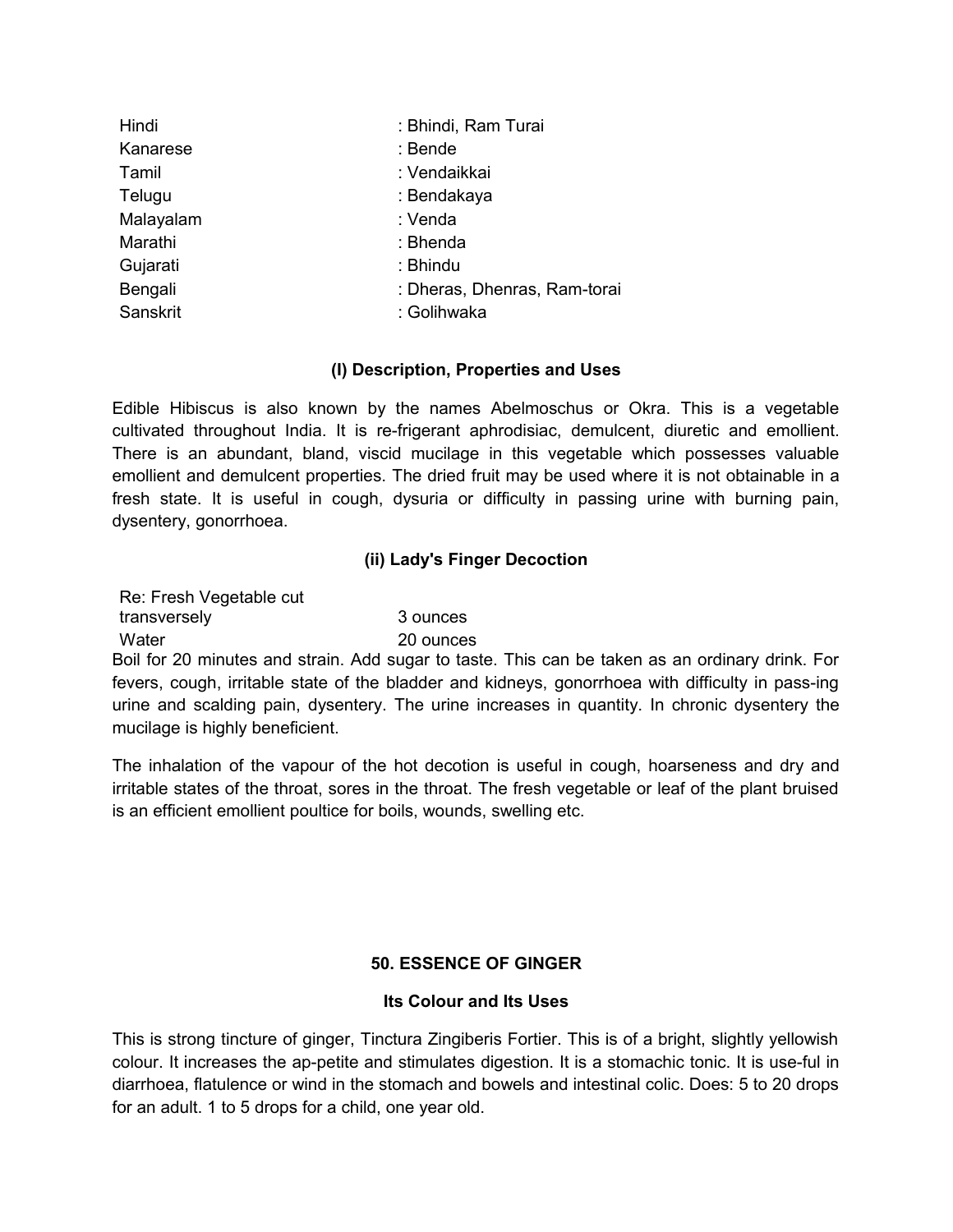# **51. FENUGREEK**

# (TRIGONELLA FOENUM)

| English<br>Hindi  | : Fenugreek<br>: Methi      |
|-------------------|-----------------------------|
| Kanarese<br>Tamil | : Menthe Gida<br>: Vendayam |
| Telugu            | : Menthuiu                  |
| Malayalam         | : Venthayam, Uluva          |
| Marathi           | : Methi                     |
| Gujarati          | : Methi                     |
| Bengali           | : Methi                     |
| Sanskrit          | : Methi, Methika            |

# **(i) Description and the Uses**

This is a of edible leaf. It is grown all over India. The leaf is refrigerant and laxative. The seed is diuretic, carmina-tive, demulcent, aphrodisiac, emmenagogue, emollient and as-tringent.

# **(ii) Methi Leaf**

The leaf is useful in flatulence or wind in the stomach and bowels, dyspepsia or indigestion, bronchitis, anorexia or dis-taste for food. The leaf can be used as a poultice for swellings, burns and scalds. Make a paste of the leaf, heat it and apply to the swollen part and burns and scalds.

Boil the leaves. Fry them slightly with a little ghee. Add a little cumin seeds and black pepper and salt and eat. It will re-move rheumatic pain in the back and waist (lumbago) and other parts of the body.

# **(iii) Confection of Leaf**

| Re: Fenugreek leaves  | 8 ounces |
|-----------------------|----------|
| Almonds               | 2 ounces |
| Pepper seeds          | 1 ounce  |
| Fine Ravva (semolina) | 4 ounces |
| Ghee                  | 4 ounces |
| Milk                  | 4 ounces |
| Sugar                 | 8 ounces |

Boil the leaves. Prepare the confection just as you pre-pare Halwa. Dose: 2 teaspoonfuls in the morning. It will give you strength, Pushti and beauty.

Boil the leaves. Add honey and rub them well. Eat it. You will have good motion. It will clean the bowels, remove chest pain, cough, piles and heal ulcers in the bowels.

# **(iv) Methi Decoction**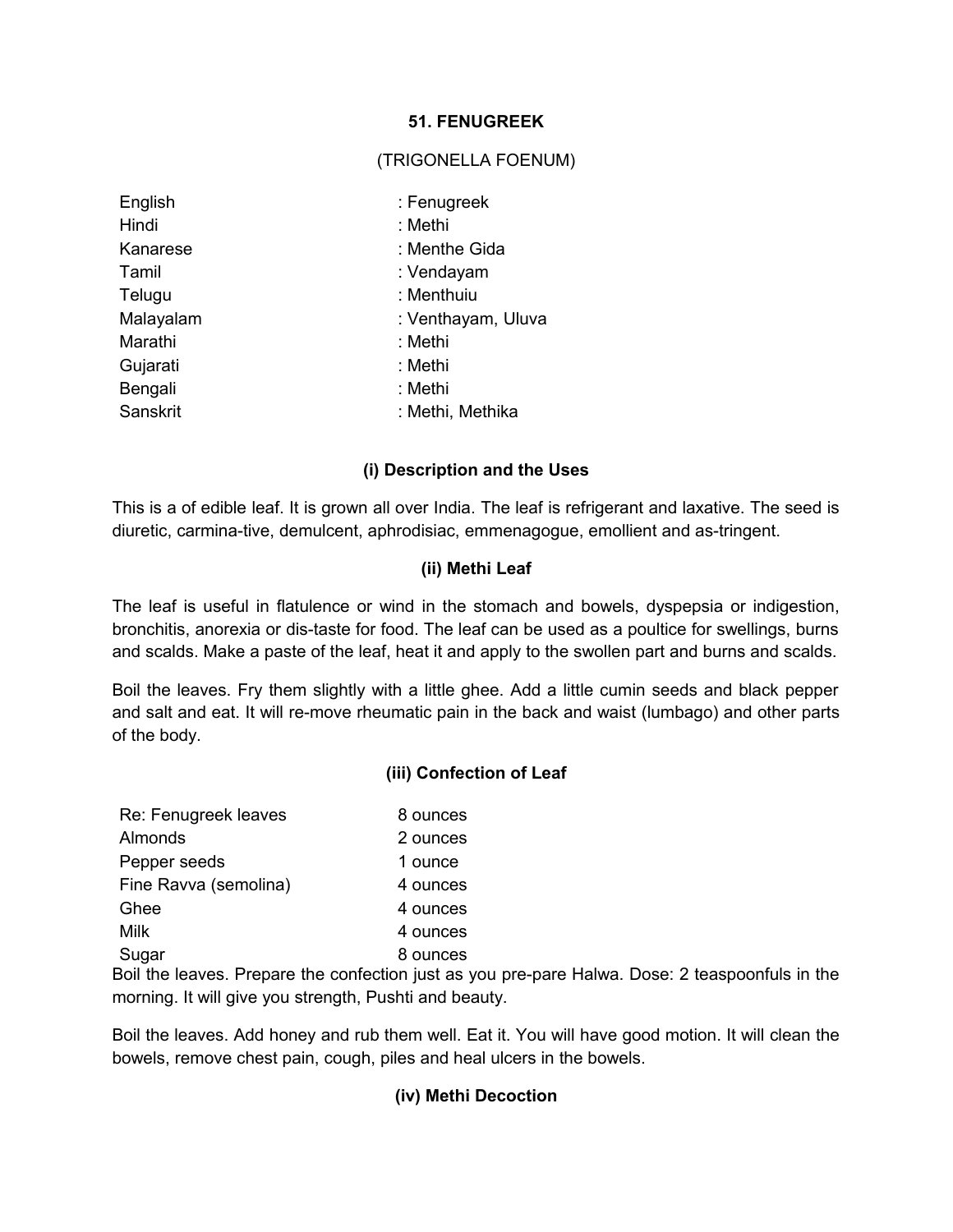| 1 ounce   |
|-----------|
| 1 ounce   |
| 1 ounce   |
| 10 ounces |
|           |

Boil for 10 minutes and strain. Add a little honey. Dose: 2 ounces three times daily. Useful in pain in the chest and dyspnoea or difficulty of breathing.

### **(v) Methi Seeds**

Methi seeds are useful in diarrhoea, dysentery with mu-cus and blood, excessive heat in the body, excessive thirst, cough, consumption, gonorrhoea, body-consuming fever in children (Kanai). Soak half a teaspoonful of the seeds in quar-ter of a seer of curd. This is useful in dysentery. The seed pro-tects the mucous membrane of the intestines from irritation on account of its demulcent properties. Methi Iddali (Madrasi prep-aration) is also useful in dysentery.

### **(vi)Methi Laddu**

Methi Laddu Methi Laddus are useful in rheumatism, lumbago, etc. Methi Laddu is prepared out of Methi seeds, sugar, ghee and Ravva (wheat).

# **(vii) Methi Seeds with Rice**

Take equal parts of Methi seeds, mustard, turmeric and asafoetida. Fry them in a pan with a little ghee. Powder them. Put the powder in the rice and eat. This is useful in pain in the stomach and bowels, flatulence or wind in the bowels, enlarge-ment or congestion of the liver.

# **(viii) Methi Soup or Kuzhambhu**

Take a few dried chillies, mustard, Methi seeds, Tur-ki dhall, asafoetida, sweet nim leaves. Fry them in a pan with a lit-tle ghee. Pour over this tamarind water. Add salt. Cover this with a vessel. Boil down to half. This can be taken with rice. This is useful in rheumatic pain all over the body. This is a sto-machic, digestive and appetizer.

#### **CHAPTER XVII**

FOUR O'CLOCK FLOWER, FRESH GINGER, GALANGAL

# **52. FOUR O'CLOCK FLOWER**

#### (MIRABILIS JALAPA)

English : Four o' Clock Flower Hindi : Gule-aabbas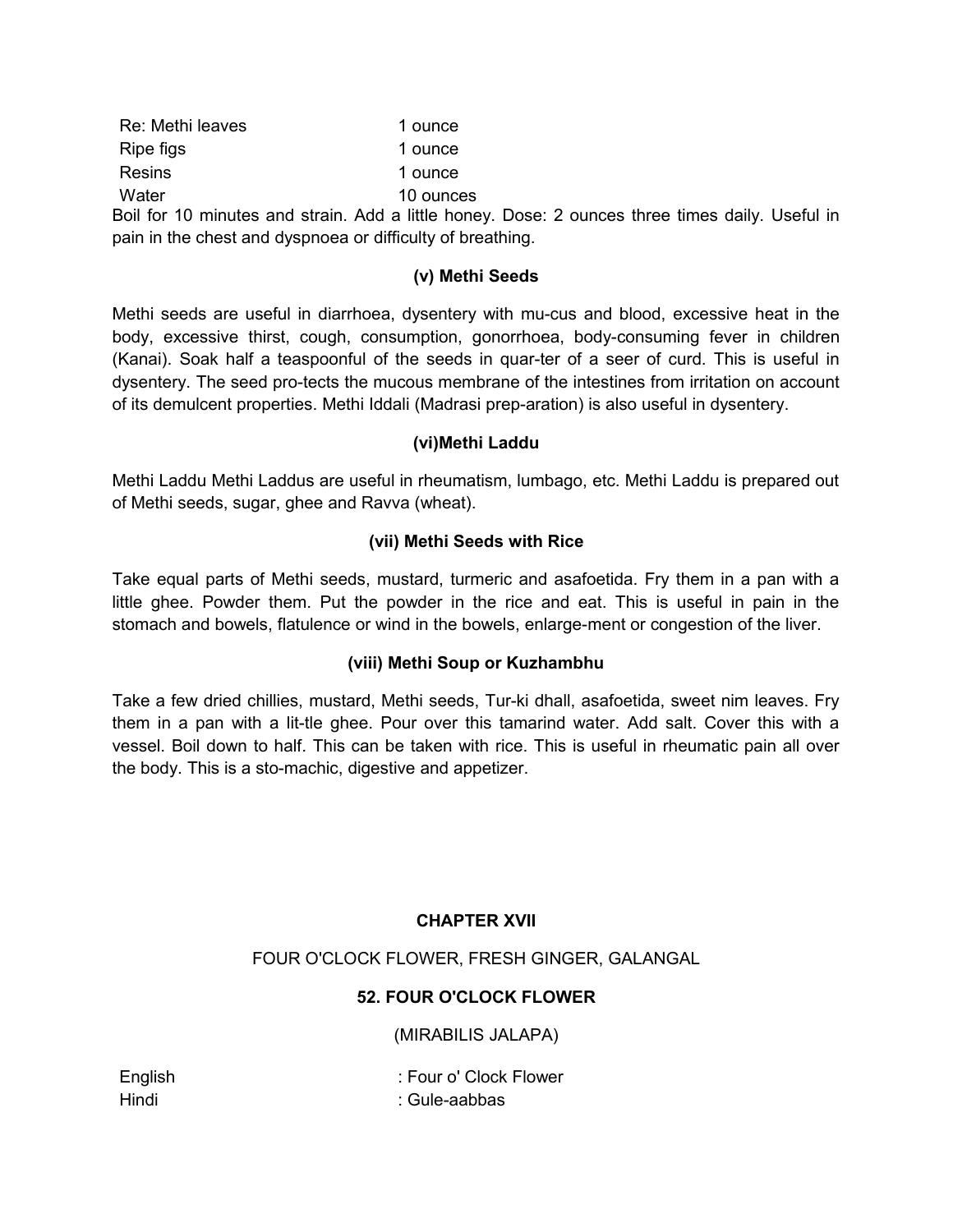| Tamil     | : Andimalli        |
|-----------|--------------------|
| Kanarese  | : Madhyana mallige |
| Telugu    | : Chandrakanta     |
| Malayalam | : Antimantaram     |
| Sanskrit  | : Sandhya-raga     |
|           |                    |

# **(i) Derivation of the Name**

This is cultivated in India in the gardens. It gives beauty to the gardens. It blossoms in the evening after 3 or 4 o'clock. Hence the significant name Andhimalli, four o'clock flower. The flower is white. There are the red and yellow varieties also.

# **(ii) The Leaf a Deobstruent, the Root a Laxative**

The leaf is a deobstruent, or resolvent. It reduces swelling. The root is laxative and a nutrient.

# **(iii) Preparations and Uses**

The leaves are warmed, smeared with castor oil and then applied to swellings. The swellings subside; or the suppuration or ripening is hastened. The juice of the leaf is useful in itch or scabies. It can be applied to the affected parts. A paste of the leaf heals wounds. A paste of the root is useful in contusion as an external applica-tion.

Make a paste with a little milk, mix it in milk and drink. This will remove constipation.

Fry the root with a little ghee and eat. This will give you strength and vigour.

# **53. FRESH GINGER**

| English  | : Fresh ginger       |
|----------|----------------------|
| Hindi    | : Adrakh             |
| Kanarese | : Hose Shunti        |
| Tamil    | : Ingi               |
| Telugu   | : Allamu             |
| Marati   | : Ala                |
| Bengali  | : Ada<br>: Ardhrakam |

Sanskrit

This contains a volatile oil which gives the flavour, gingerol which gives the pungent taste and some resins and allied sub-stances.

# **(i) Ginger with Milk**

Make thin slices of ginger after removing the skin and put them in milk when it is heated. This will give good flavour to the milk and remove rheumatic pains, dyspepsia, wind, etc.

# **(ii) Ginger Juice Preparation**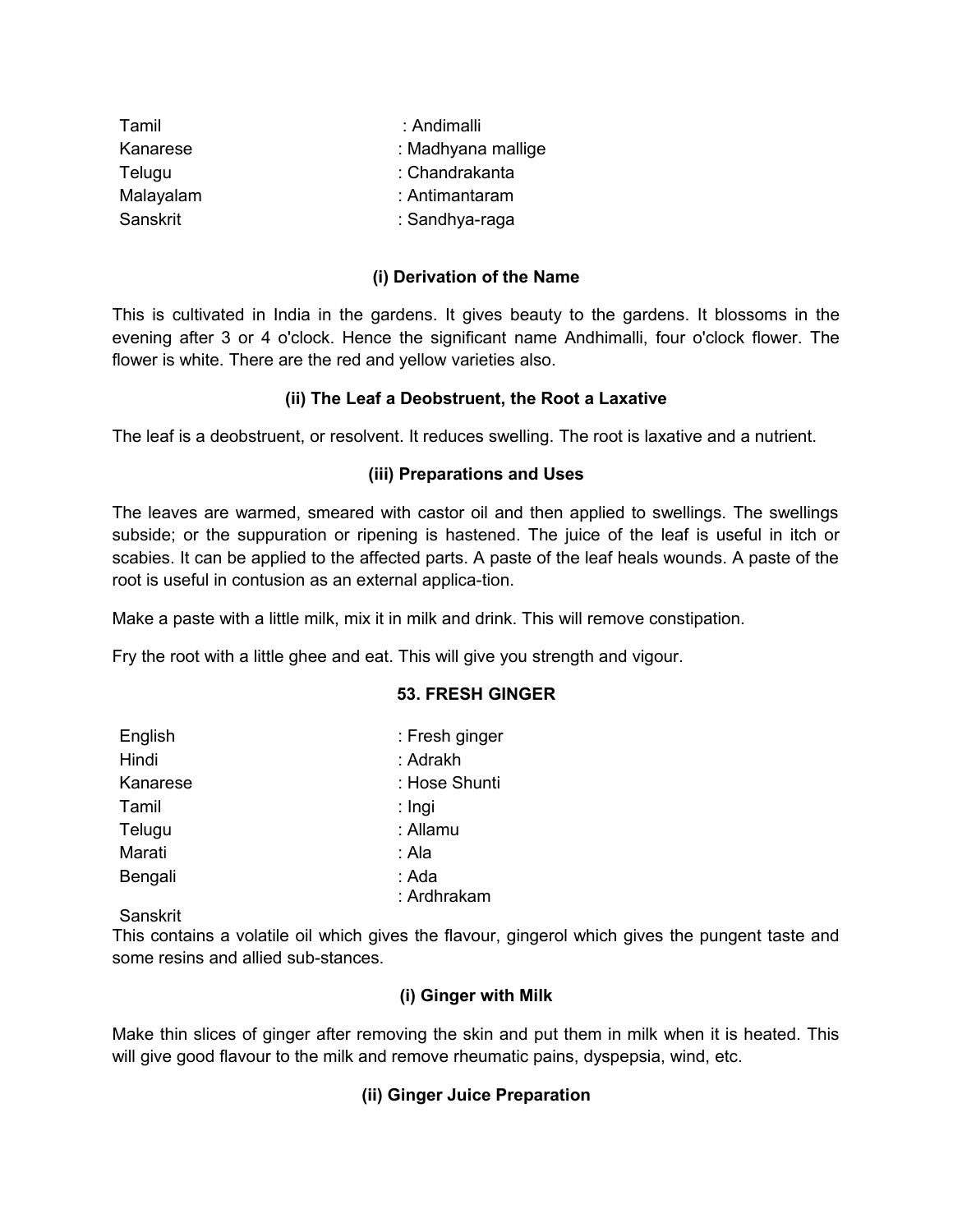Mix equal parts of fresh ginger juice, fresh lemon juice and honey. Take 2 or 3 tablespoonfuls in the early morning in empty stomach. This will remove dyspepsia or biliousness, purify the blood, stop bleeding from the gums and stimulate digestion.

# **(iii) Allopaths and Ginger Preparations**

Allopaths prepare strong tincture of ginger, weak tincture of ginger and syrup of ginger (Syrupus Zingiberis) from ginger. Put in a vessel some fresh ginger slices, some coriander seeds, some cumin seeds and some resins. Pour half a seer of water. Boil and reduce it to a quarter of a seer. Strain. Add some sugarcandy to taste. Drink this. This is useful in biliousness and dyspepsia.

# **(iv) Kitchen & Some Common Uses of Ginger**

Fresh ginger is always added in Sojee Dosais, Vadais, Patchadie, Adais, etc., as it has stomachic and carminative properties.

# **54. GALANGAL**

(ALPINIA GALANGA)

| English   | : Java Galangal                    |
|-----------|------------------------------------|
| Hindi     | : Saphed-Panaki-Jhael              |
| Kanarese  | : Rasmi                            |
| Tamil     | : Arattai                          |
| Telugu    | : Sanna-rashtramu                  |
| Malayalam | : Aratha                           |
| Marathi   | : Kosht-Kulinjan                   |
| Bengali   | : Sugandhavacha                    |
| Sanskrit  | : Rasna                            |
|           | (i) Its Two Varieties and Its Uses |

There are two varieties, namely, Galangal the lesser (Chittaratai) and Galangal the greater (Perarattai). This is culti-vated in the hottest parts of India. Galangal is an expectorant, febrifuge and a stomachic. Galangal is useful in cough with sputum, asthma, bronchitis, eczema, chest pain, piles, swell-ing, dental neuralgia or tooth-pain, vomiting, biliousness, wind or flatulence, headache and fever. It increases the appetite.

# (**ii) Galangal Powder**

| Re: Galangal powder Honey | 20 grains               |
|---------------------------|-------------------------|
| Honey                     | 2 teaspoonfuls          |
|                           | (iii) Galangal Infusion |
| Re: Galangal powder       | 2 teaspoonfuls          |
| Boiling water             | 20 ounces               |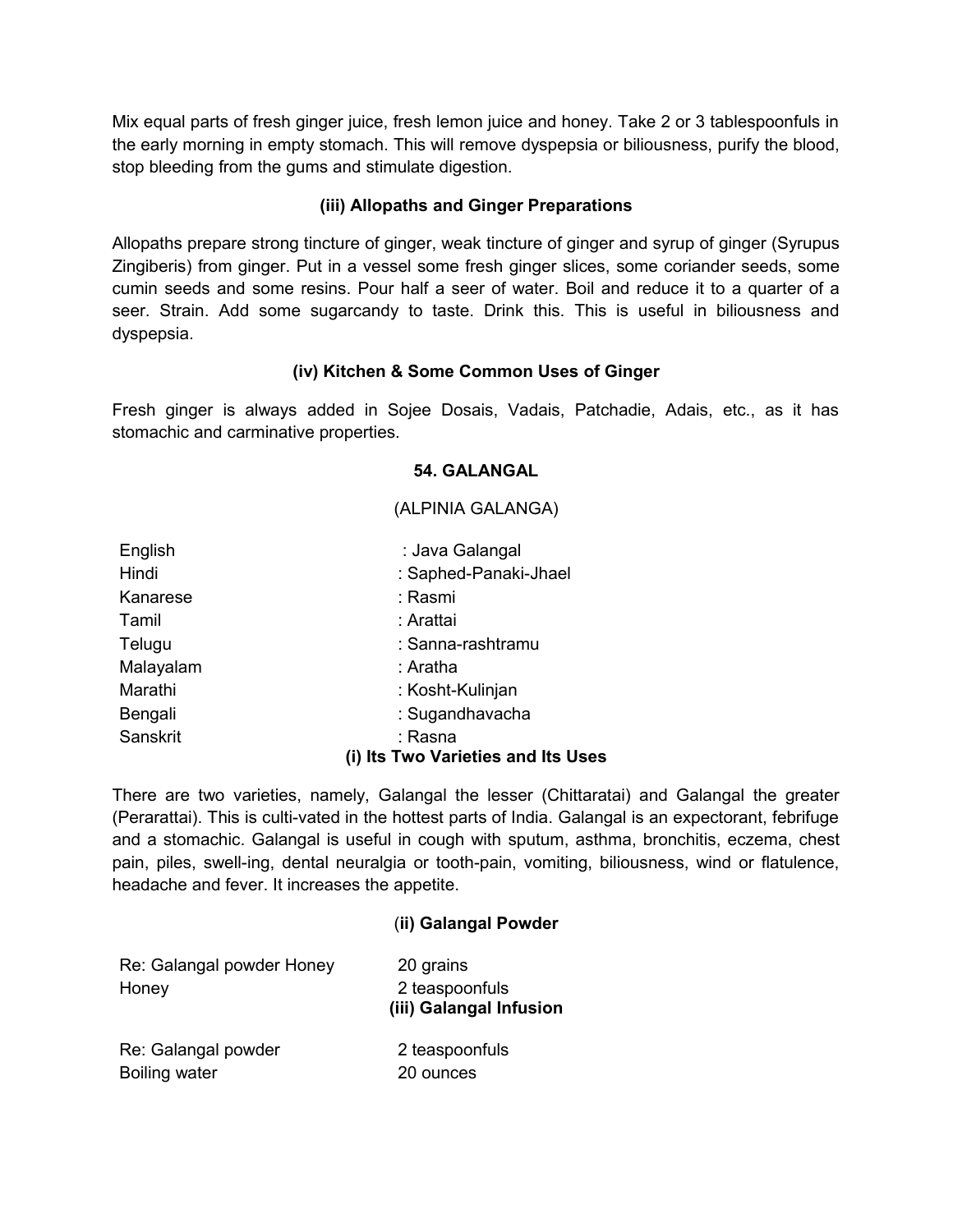Pour the water over the powder that is kept in a vessel. Keep it for 2 hours. Strain. Dose: 2 tablespoonfuls twice daily. Add 2 tablespoonfuls of honey for a dose. The above powder and the infusion are useful in the above diseases.

Chew a small piece of Galangal. Bronchitis or cough and vomiting will be relieved. The sputum will be expelled easily. You can take a small piece of sugarcandy along with the piece of Galangal.

Burn a piece. Mix 2 or 3 grains of the ash with a little honey and human milk. This is useful in cough, vomiting and cold of children.

# **(iv) Galangal Decoction**

| Re: Liquorice powder                                 | 1 teaspoonful |
|------------------------------------------------------|---------------|
| Galangal (small) powder                              | 1 teaspoonful |
| Talisapathra powder                                  | 1 teaspoonful |
| Long pepper powder                                   | 1 teaspoonful |
| Water                                                | 20 ounces     |
| Deil fer 00 minutes. Dessu 0 tablespeartule tuise de |               |

Boil for 20 minutes. Dose: 2 tablespoonfuls twice daily. Add 2 teaspoonfuls of honey. Useful in bronchitis, cough, accu-mulation of sputum in the chest, fever, headache, cold in the head, etc.

Galangal (the great) is useful in rheumatism, biliousness, fever with cold, cough with sputum, cold in the head, menstrual disorder, Sannipath, and all kinds of poisons.

# **CHAPTER XVIII**

GALLA. GARJAN OIL, GARLIC, GULANCHA

# **55. GALLS OR GALLA**

English : Galls

Hindi : Mazhufal, Kakra Singi Tamil **Tamil 1988**: Masikkai, Kakata-Shingi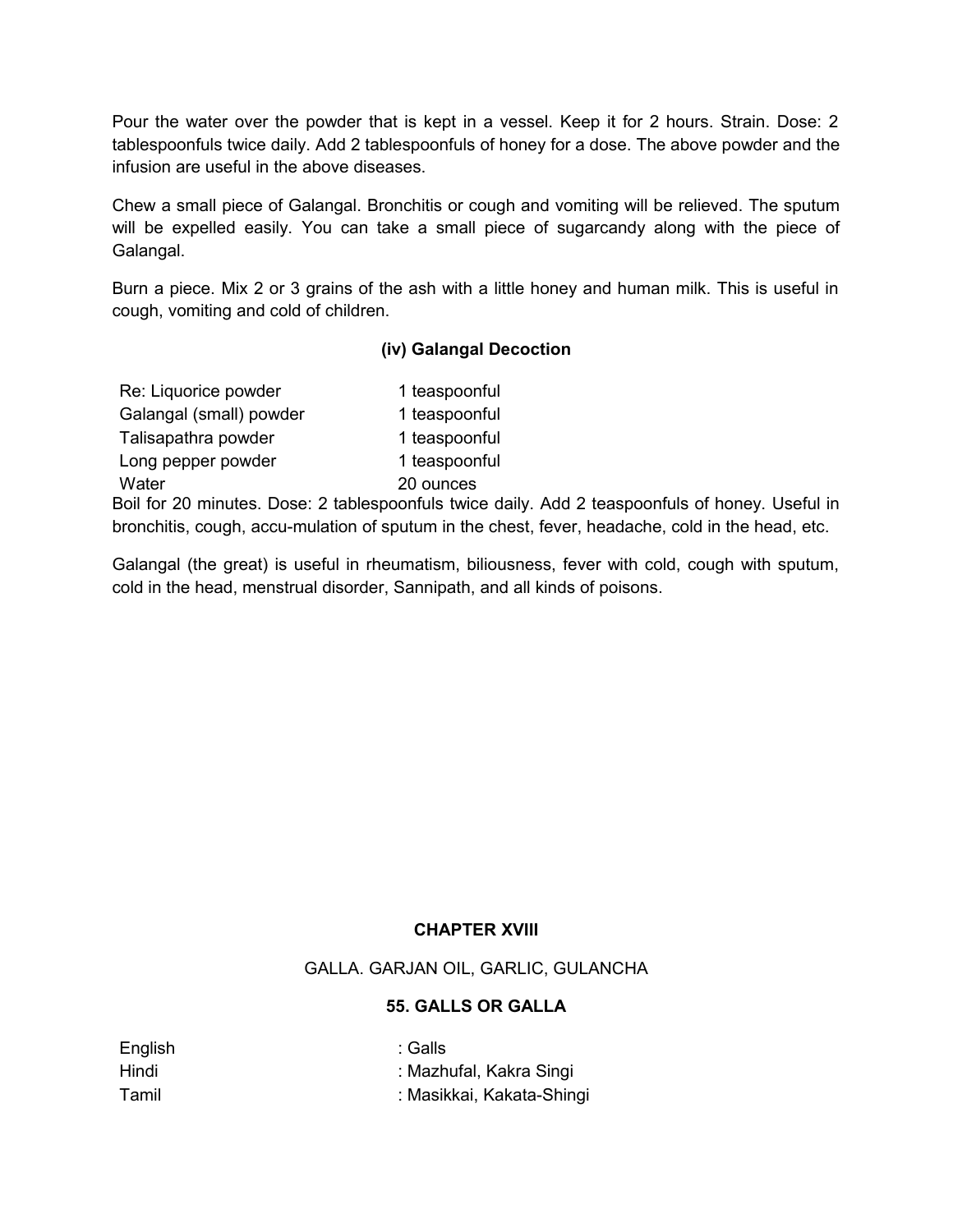| Telugu   | : Kakara Shingi   |
|----------|-------------------|
| Marathi  | : Kakad Singi     |
| Gujarati | : Kakad Singi     |
| Bengali  | : Kakra Singi     |
| Sanskrit | : Karkata Shringi |
|          |                   |

# **(i) Description**

Gall nut is the excrescence on Quercus Infectoria due to the puncture and deposit of eggs of Cynips Gallae Tinctoria. It contains 60 to 75 per cent of tannic acid and 2 to 5 per cent of gallic acid. It is obtainable in all bazaars. Gall is imported from Greece, Asia Minor, Syria and Persia. Dose: 10 to 20 grains.

# **(ii) Three Varieties and Many Uses**

There are three varieties, viz., black, blue and white. Black and Blue varieties are the best. This is a powerful astringent. styptic, tonic and anti-periodic. Gall gives strength to the body and removes persistent, inner heat, "Kanaichoodu" of children (heat with wasting of body). Gall is an antidote to lime water, opium, aconite, copper sulphate.

The two allopathic preparations are: (1) Gall Ointment and (2) Gall and Opium Ointment. The Ointment of galls and opium is a reputed and a favourite application for piles or haemor-rhoids. This ointment relieves pain and stops bleeding.

Krakadaga Singhi (Tamil), Karkata Shringi (Sanskrit), Kakra Singi (Hindi), Pistacia Integerrima (Latin) are different names of the Galls (English). The galls contain 60 per cent of tannin and a little volatile oil. This is used in Ayurvedic and Yunani medicines.

Galls can be taken in the form of powder or infusion. A de-coction is better

# **(iii) Gall Decoction**

Re: Galls (bruised) 2 ounces

Water 20 ounces or 1 pint

Boil for 15 minutes and strain. Dose: 2 tablespoonfuls thrice daily. Useful in diarrhoea, internal haemorrage, dysen-tery, dyspepsia, cough and much sputum or bleeding, exces-sive perspiration. It is a beneficial astringent, gargle and application for piles, prolapsed or descent of rectum, and a useful injection for prolapse or descent of uterus or womb, gon-orrhoea. In children keep a pad saturated with the decoction over the external parts after the protruded bowel has been re-turned. Gall decoction can be used as a lotion for washing wounds in all parts of the body and ulcers in the nose, as an en-ema in diarrhoea, dysentery; for stopping bleeding in the nose. Plug the nose with a little cotton dipped in the lotion.

# **(iv) Compound Gall Powder**

Re: Galls (powder) 10 grains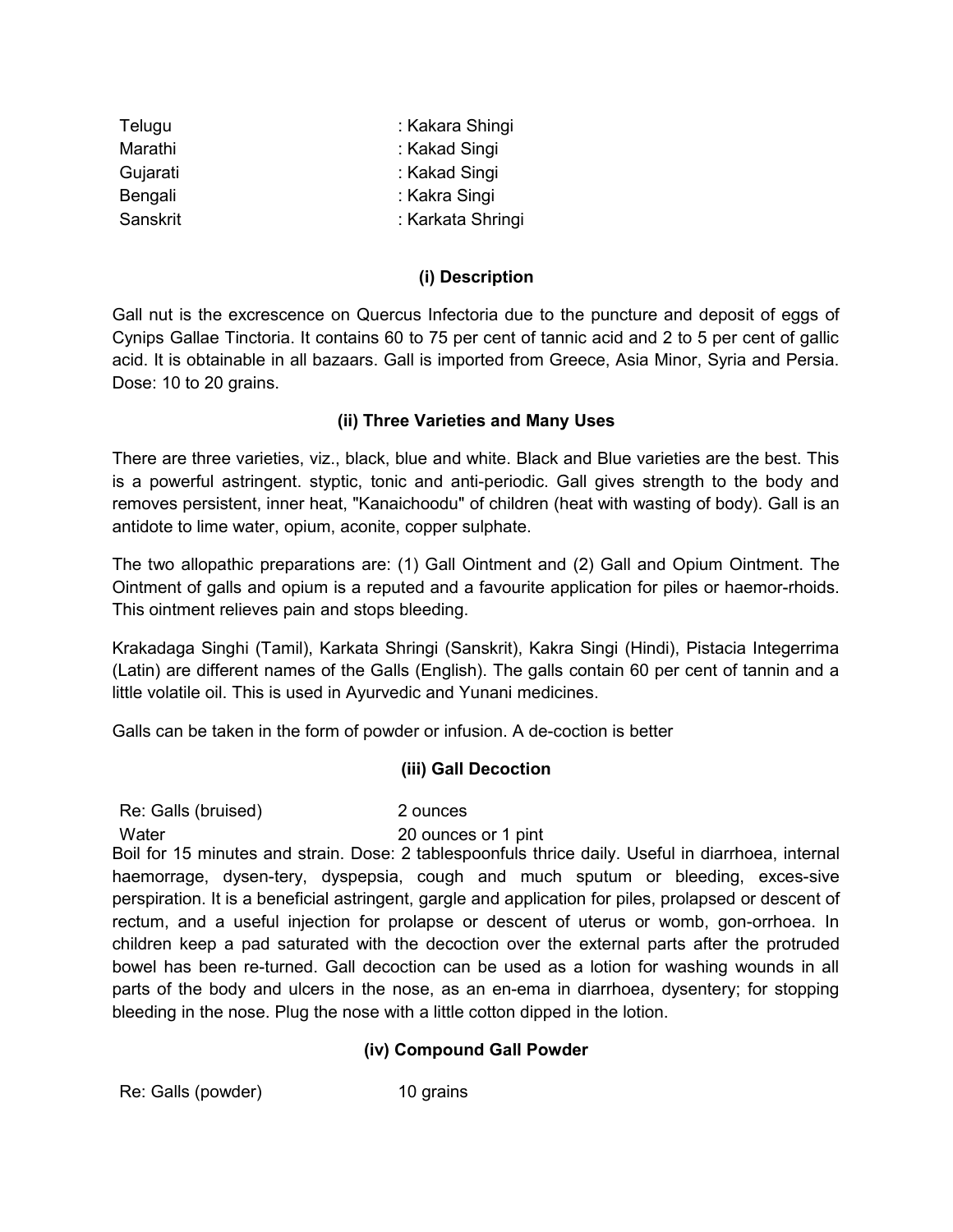Cinnamon powder 5 grains One powder. Dose: One powder thrice daily. Useful in di-arrhoea.

# **(v) Compound Gall Pill**

| Re: Gall powder | 5 grains             |
|-----------------|----------------------|
| Cinnamon powder | 5 grains             |
| Opium powder    | $\frac{1}{4}$ grains |
| Honey           | a.s.                 |

Make one pill. Dose: One pill twice daily. Useful in diar-rhoea. As soon as the motions stop, discontinue the pill. The pill should not be given to a child.

#### **(vi) Gall and Ghee Ointment**

Re: Gall powder 2 drachms Ghee 1 ounce Mix well. Useful in piles. If there is intense pain, 30 grains of opium may be added. Instead of Ghee you can use Vaseline white or yellow.

#### **(vii) Gall Gargle**

| Re: Alum                                                              | 30 grains |
|-----------------------------------------------------------------------|-----------|
| Honey or glycerine                                                    | 1 ounce   |
| Decoction of galls                                                    | 10 ounces |
| Useful in tonsillitis and sore throat; ulcer in the tongue and mouth. |           |

# **(viii) Plain Gall Powder**

Re: Gall powder 20 grains Sugar 10 grains

Mix one powder. Dose: One powder thrice daily. Useful in gleet, vomiting of blood. bloody urine, menorrhagea or exces- sive menstruation, bleeding in piles, bleeding from nose, chronic or long-standing gonorrhoea. This will check the dis-charge. This is also beneficial in leucorrhoea or whites and other vaginal discharges of women. The decoction may also be injected. Then the treatment is more effective.

#### **(ix) Gall Snuff**

Re: Gall powder (fine) 1 ounce Use this as snuff for coryza or old standing nasal catarrh with bleeding from the nose.

#### **(x) Gall and Benzoin Ointment**

Re: Gall powder 1 drachms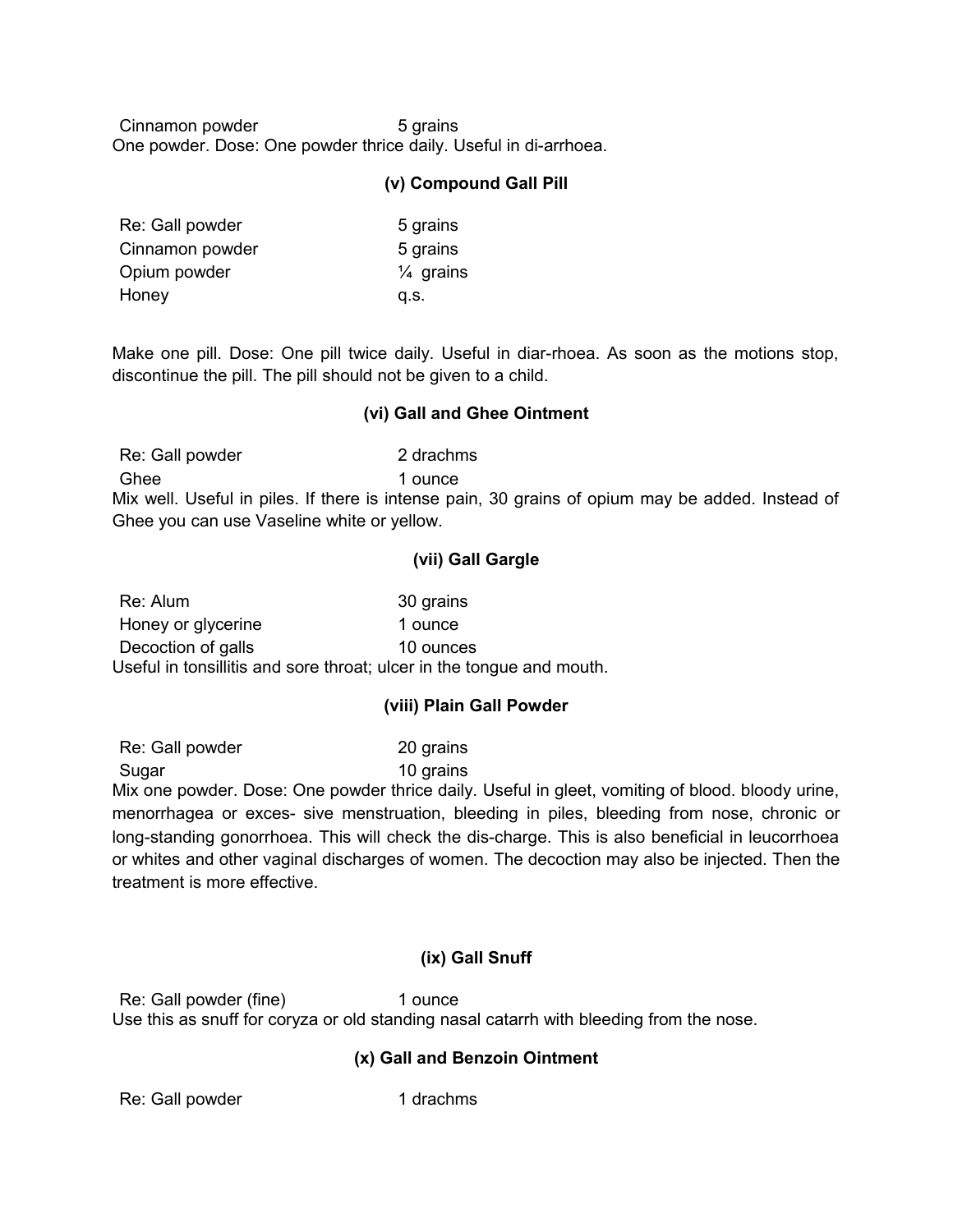| Benzoin powder (Sambrani) | 1 drachms |
|---------------------------|-----------|
| Opium                     | 20 grains |
| <b>White Vaseline</b>     | 1 ounce   |

Useful in piles or haemorrhoids.

In poisoning by nux vomica, Datura, opium and aconite, give an emetic and then give a decoction of galls 4 ounces ev-ery 15 minutes for 5 times. This will serve the purpose of an effective antidote.

#### **(xi) For Intermittent Fever**

Re: Gall powder 20 grains Sugar 20 grains One powder. Dose: One powder 3 times daily.

#### **(xii) Gall and Chiretta**

Re: Gall powder 10 grains Infusion of Chiretta 1 ounce One dose. Repeat this every hour four times before the period at which the fever usually returns. Useful in intermittent fever.

#### **(xiii) Tannic Acid**

This is a kind of salt obtained from galls. It is a styptic and astringent. This is a pale, brownish powder. It is also known by the name Tannin. Tannic acid glycerine, tannic acid suppository for introducing into the rectum in diarrhoea, etc., tannic acid lozenges, are all prepared from tannic acid.

Tannic acid glycerine is applied to the throat and tonsils in inflammatory conditions. A solution of tannic acid (3%) is useful in burns. It should not be used on the face. Whenever you are exposed to the risk of injury by fire, keep a tin of tannic acid oint-ment

#### **(xiv) Tannic Acid Ointment**

Re: Tannic acid 1 drachm Vaseline 1 ounce

#### **56 GARJAN OIL**

#### **(WOOD OIL)**

Hindi : Garjan-ka-tel Bengali : Garjion-tel **(i) Characteristics & Effective Uses**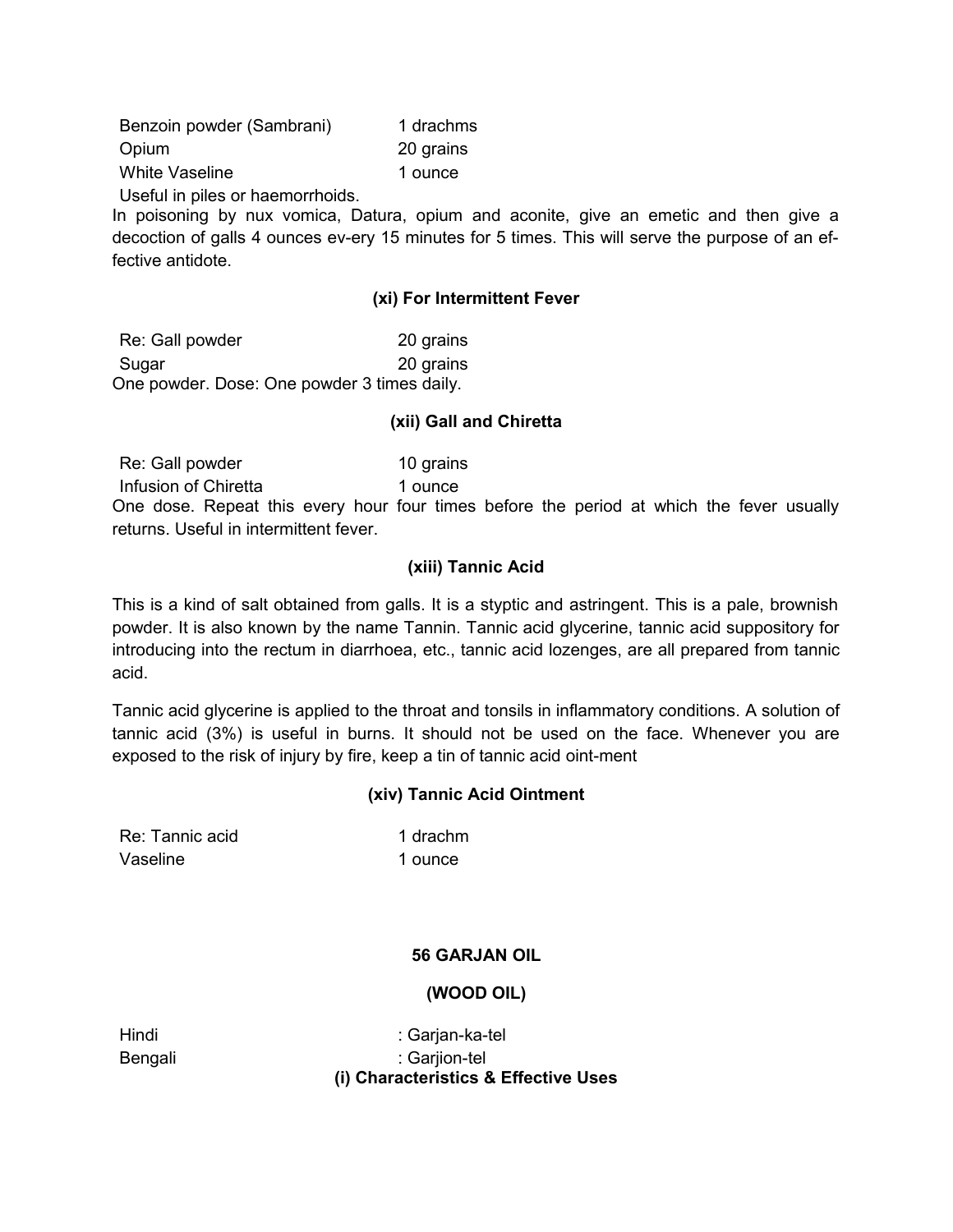The balsamic exudation from disperocarpus turbinatus of laevis. It is an oleo-resin or balsam. It is a transparent liquid of the consistence of olive oil of a dark-brown sherry colour. It has an odour and taste like that of copaiba but less powerful. It is a good demulcent. It acts on the mucous membrane of the bron-chial tubes like copaiba.

It has been used as a substitute for copaiba in the treat-ment of gonorrhoea. It is a remedy of great value in this dis-ease. It is most useful in the advanced stages of gonorrhoea or gleet. It is useful also in leucorrhoea and other vaginal dis-charges. Dose: A teaspoonful two or three times a day. It is given floating on omum or other aromatic water or made into an emulsion with lime water or mucilage.

# **(ii) Garjan Oil Emulsion—I**

Re: Garjan oil 1 drachm Mucilage q.s. Aqua 1 ounce Dose: 1 ounce twice d ally after food. Useful in gonorrhoea and gleet. This acts like paiba.

# **(iii) Garjan Oil Emulsion—II**

| Re: Garjan oil        | 1 drachm                                                                                           |  |
|-----------------------|----------------------------------------------------------------------------------------------------|--|
| Mucilage              | a.s.                                                                                               |  |
| Lime water            | 4 drachm                                                                                           |  |
| Water                 | 1 ounce                                                                                            |  |
|                       | One dose. To be taken twice daily after food. Useful in lep-rosy. Garjan oil is used externally in |  |
| the form of ointment. |                                                                                                    |  |

# **(iv) Garjan Oil Ointment**

Re: Garjan oil 1 part Lime water 3 parts Useful in leprosy. Rub the body thoroughly and perseveringly for 2 hours.

#### **57.GARLIC**

#### (LATIN: ALLIUM SATIVUM)

| : Garlic                         |
|----------------------------------|
| : Lasan                          |
| : Bellulli                       |
| : Vellulli, Vellaipoondu, Poondu |
| : Vellulli, Thella-gadda         |
| : Vellulli                       |
| : Lasun                          |
| : Lasan                          |
| : Rasun                          |
| : Lasuna                         |
|                                  |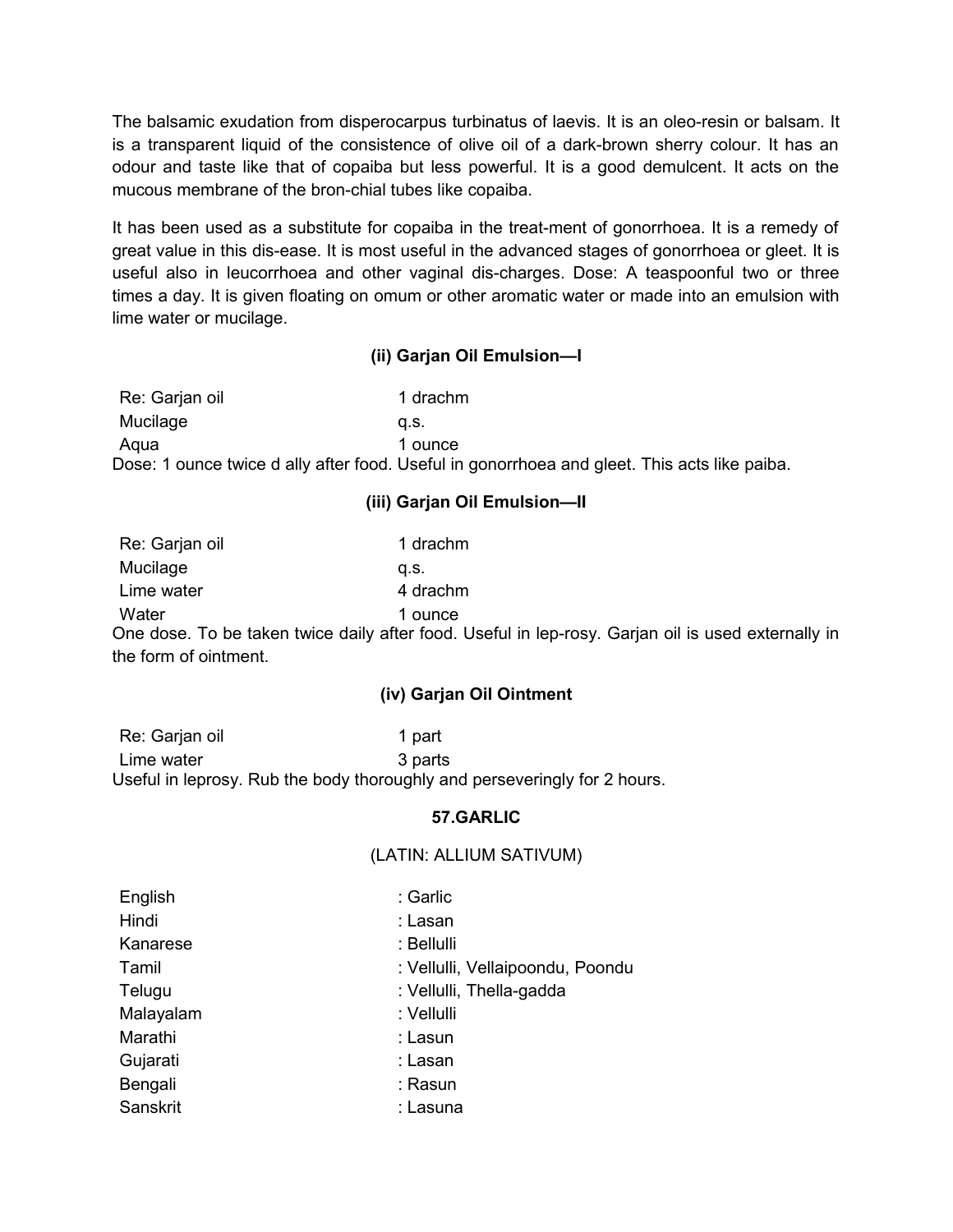# **(i) Properties of Garlic**

Garlic is more pungent than chillies. It is a root. Properties: Carminative, stomachic, tonic, alterative. stimulant, expecto-rant, diuretic and anthelmetic. It expels wind from the bowels, invigorates the stomach, tones the system, expels sputum readily by liquifying it, increases the secretion and flow of urine and kills thread and round worms in the bowels.

# **(ii) Uses of Garlic**

It is useful in deafness, ear-ache, chronic bronchitis, asthma, consumption, shock or collapse, dysentery, piles, fe-ver, debility, etc. Garlic is used externally as a counter-irritant, and rubefacient. Make a paste of garlic with a little water and apply to small boils, chronic inflammation, and swelling. The boils and swellings will be resolved.

Garlic contains an essential oil, Oleum Allii, which is a po-tent antiseptic. Allyl Sulphide (1 to 2 drops) is given in foeted bronchitis and consumption cavity. It is used as a lotion for washing infected wounds and foul ulcers. Garlic juice one part with water 8 parts makes a good antiseptic lotion.

Garlic juice is useful in Pneumonia. Give 30 drops of juice thrice daily. It is serviceable in whooping cough. It reduces blood pressure in an effective manner. It is beneficial in atonic dyspepsia, wind in the bowels and intestinal colic. Give a tea-spoonful of the juice every four hours in early cases of typhoid. The attack will be checked.

Garlic rasam, a preparation like pepper water relieves all sorts of rheumatic pain, lumbago, etc. Garlic confection is taken by women after a delivery. It is a tonic for them.

The juice is useful in sprain and contusion. It should be applied to the affected parts.

A little juice of garlic poured in the ear removes temporary deafness and earache.

# **(iii) Ear Drops**

Re: Garlic 2008 1 drachm Nim-leaves 1 drachm

Mustard oil (or sessamum oil) 2 ounces Heat the mixture till the garlic and nim leaves become black. Strain. This is useful in earache, discharge from the ears, etc.

# **(iv) Dysentery Confection**

| Re: Boiled garlic                                                            | 1 ounce |
|------------------------------------------------------------------------------|---------|
| Ghee                                                                         | 1 ounce |
| Black sugar                                                                  | 1 ounce |
| Mix well. Dose: One teaspoonful twice or thrice daily. Use-ful in dysentery. |         |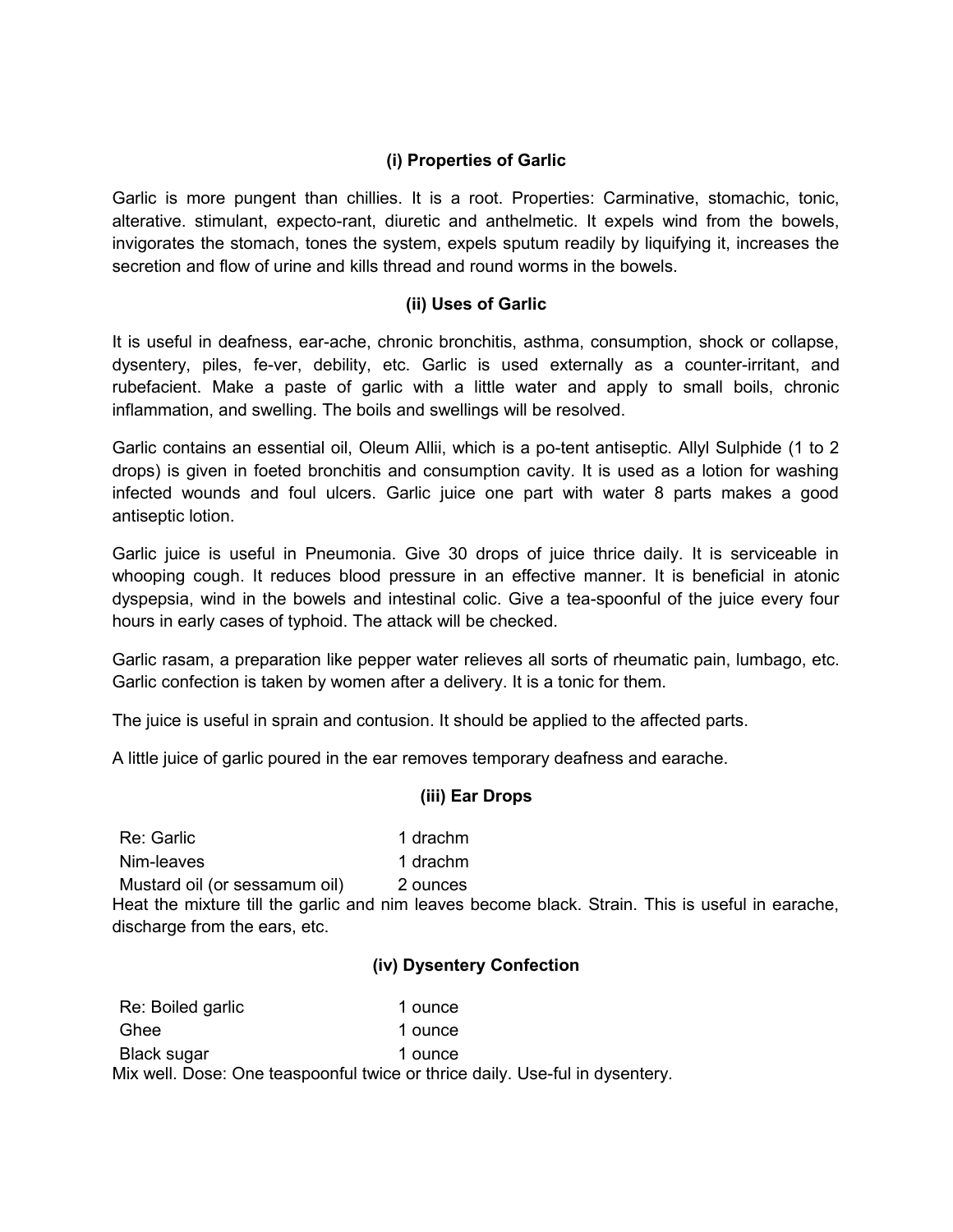### **(v) Liniment**

Re: Garlic 2008 1 ounce Mustard oil (or Cocoanut oil) 8 ounces Boil well. This is useful as an external application in rheu-matism, itching, etc. The juice is useful in elongation of the uvula. Apply it with a cotton swab. It is useful in diphtheria too. Give 20 or 30 drops of the juice, twice or thrice daily. This is useful in bronchitis and worms in the bowels. Instead of juice you can give a decoction of garlic.

# **(vi) Garlic Decoction**

Re: Garlic 1 drachm Water 8 ounces Boil for 10 minutes. Dose: One teaspoonful thrice daily. Garlic may be boiled in milk also.

#### **58. GULANCHA**

#### (TINOSPORA CORDIFOLIA)

| English   | : Heart-leared moonseed   |
|-----------|---------------------------|
| Hindi     | : Gulancha, Gulbel        |
| Kanarese  | : Amritavalli             |
| Tamil     | : Shindikodi, Amritavalli |
| Telugu    | : Tippa-tiga, Gaduchi     |
| Malayalam | : Amruta, Chitramruta     |
| Marathi   | : Gula-veli               |
| Gujarati  | : Gul-vel                 |
| Bengali   | : Gulancha                |
| Sanskrit  | : Guduchi                 |

#### **(i) Description**

This twining shrub is common in most parts of India. The root and stems are the parts used in medicine. They should be collected in the hot season when the bitter principle is most abundant and concentrated. It is obtainable in most bazaars. It is found in abundance in Western India, Burma, Ceylon. The bitter principle is known by the name berberine.

Tincture Tinosporoe. Dose: 30 to 60 minims or drops.

# **(ii) Beneficial Effects of Tinosporoe**

Tinosporoe is a bitter tonic without tannin. It is a good sub-stitute for calumba. It is an antiperiodic. It may be used with iron and quinine during convalescence from malaria. It is a diuretic, alterative, antiperiodic, aphrodisiac, demulcent, hepatic, stimulant, stomachic. Gulancha is a very useful tonic. It is best given in infusion.

# **(iii) Gulancha Compound Infusion**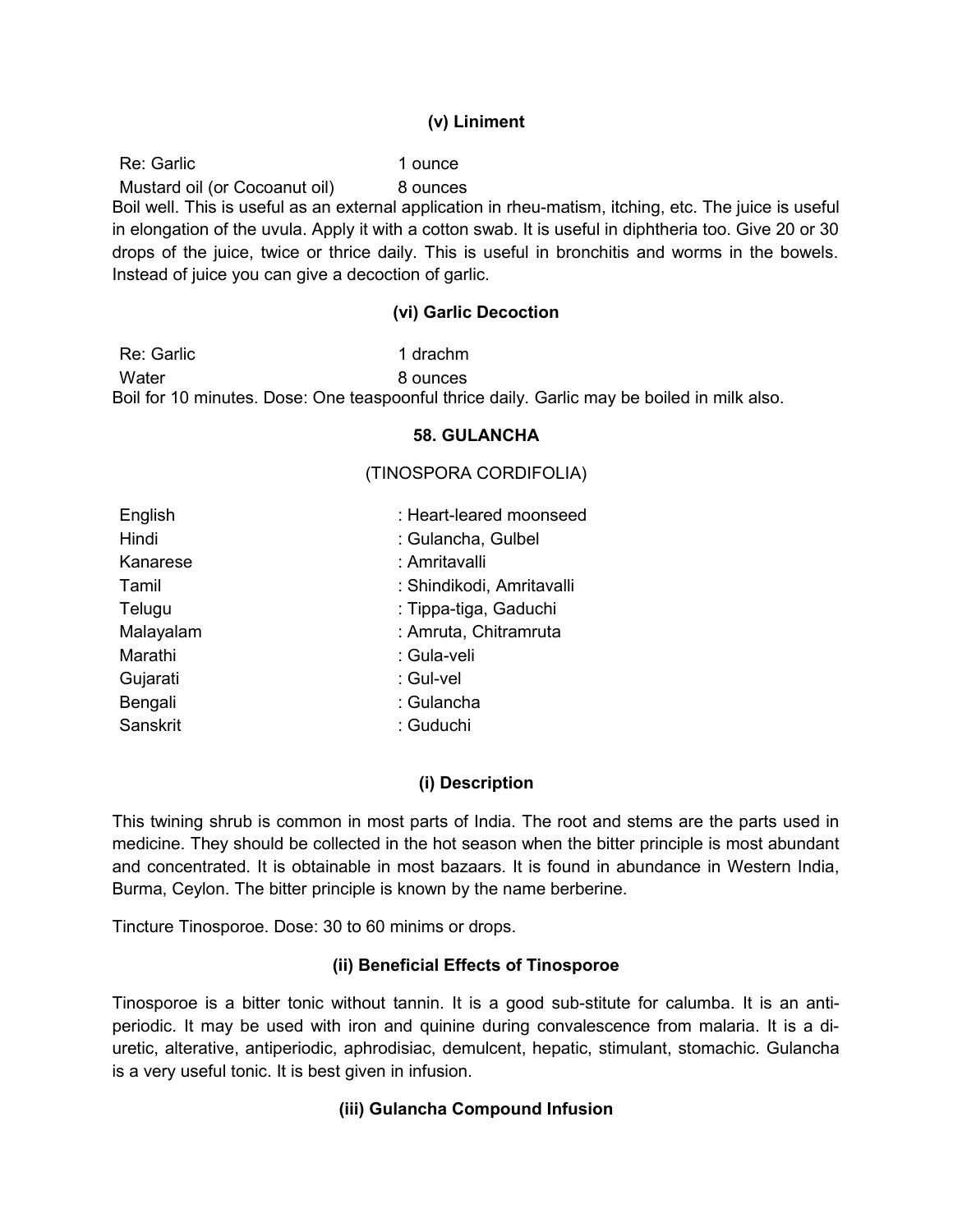| Re: Gulancha bruised | 1 drachm  |
|----------------------|-----------|
| Coriander            | 1 drachm  |
| Liquorice            | 1 drachm  |
| Anisi                | 1 drachm  |
| Boiling water        | 10 ounces |

Infuse for 1 hour and strain. Dose: 1 ounce twice daily. Useful in intermittent fever, dyspepsia, flatulence, debility after fevers, heat in the stomach, chronic rheumatism and paralysis.

Gulancha oil. Gulancha ghee are made out of this drug: The leaf is a good medicine for ulcers. Show the leaf over a gentle fire then apply it over the ulcer and then bandage. The ulcer will heal up quickly.

# **(iv) Sat-Gilo or Giloka-sat**

This is an extract of Gulancha. It is a white powder ob-tained by powdering the stem and extracting the starch with water. It is held in high repute in intermittent fever. Dose: 1 to 3 drachms with milk and sugar. It is a tonic in debility after fever, in spleen affections, enlargement of spleen etc. It is an efficient remedy in diseases of the bladder, particularly in chronic inflammation of the bladder. It is useful in Jaundice, cough, faint-ing, vomiting, accumulation of phlegm or sputum in the respiratory tubes.

# **(v) Gulancha Infusion**

Re: Gulancha bruised 2 ounces Cold water 20 ounces Infuse for 4 hours and strain. Dose: 1 ounce thrice daily. This is a tonic. This is useful in dyspepsia after fevers, in mild forms of intermittent fevers,.in constitutional debility and loss of appetite after these and other fevers. It is useful in chronic rheumatism also. Gulancha is rendered more agreeable by the addition of cinnamon, cloves or other aromatics.

# **(vi) Gulancha Decoction**

| Re: Gulancha | 1 drachm  |
|--------------|-----------|
| Cloves       | 1 drachm  |
| Cinnamon     | 1 drachm  |
| Water        | 20 ounces |

Boil till decoction is reduced to 10 ounces. Dose: 1 ounce thrice daily. A tonic after fever; useful in dyspepsia. Gulancha can be combined with Chiretta.

# **(vii) Gulancha-Chiretta Decoction**

| Re: Gulancha        | 1 drachm |
|---------------------|----------|
| Chiretta            | 1 drachm |
| <b>Dried Ginger</b> | 1 drachm |
| <b>Cloves</b>       | 1 drachm |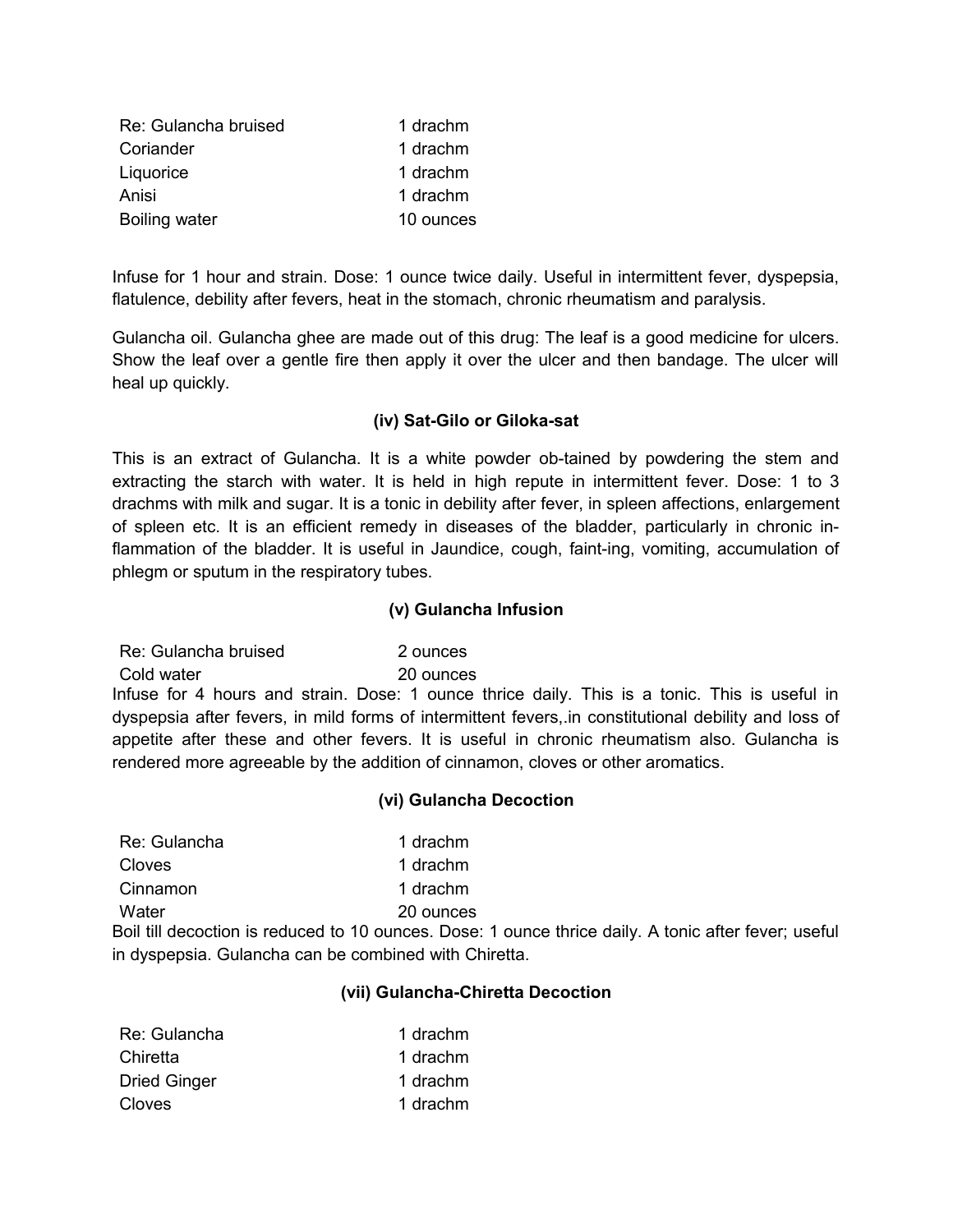Cardamom 1 drachm Water 1 drachm Boil down to half. Dose: 1 ounce thrice daily. A tonic after fever.

# **CHAPTER XIX**

# HOLY BASIL, HONEY, INDIAN ACALYPHA

# **59. HOLY BASIL**

| English                        | : Holy Basil |
|--------------------------------|--------------|
| Hindi, Kanarese, Tamil, Telugu |              |
| Malayalam, Gujarati, Sanskrit  | : Tulasi     |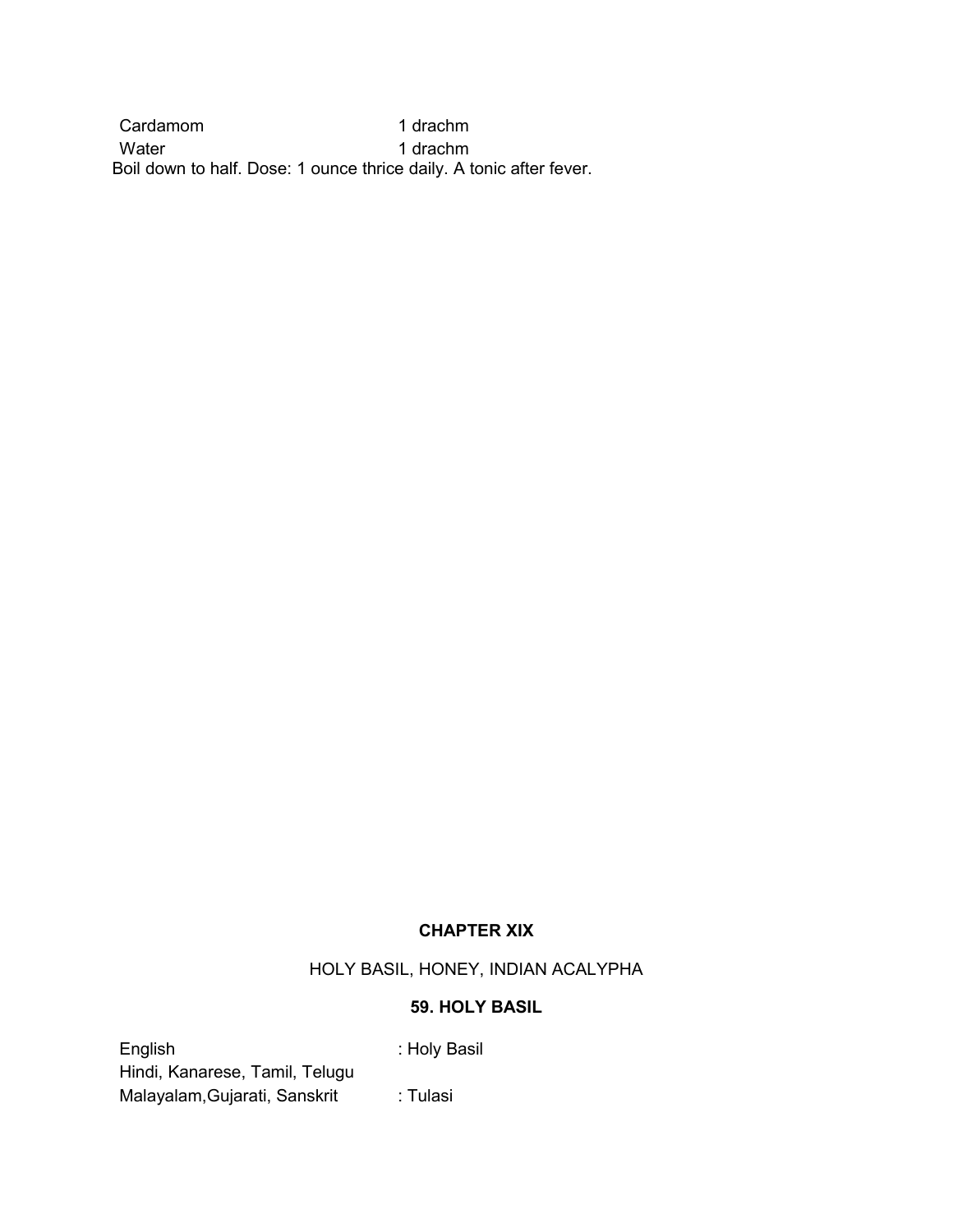| Marathi | : Chojharr       |
|---------|------------------|
| Bengali | : Krishna Tulasi |

# **(i) Religion and Holy Basil**

Every Hindu keeps this plant in his house. A special altar is consecrated for the purpose. Daily worship is offered. It is adored as a Goddess. The leaf is offered to Lord Hari, Lord Rama, Lord Krishna during worship. Food that is prepared in the house is first offered to Tulasi.

Binda, wife of Sankhachuda was favoured by Lord Krishna and transferred into this herb. Tulasi Jayanti is cele-brated on Sukla Dwadasi in the month of Kartik (Tamil: Appasi) October-November. Every Sukla Dwadasi is very famous for Tulasi worship.

Holy Basil is a well-known small herb in India, about 1-3 feet long. It is found in most of the gardens. It is cultivated for its medicinal value and worship in Hindu temples, especially by the Vaishnavites.

# **(ii) The Black and the White**

There are two important varieties. One is black and the other white. The black variety is most efficacious medicinally. There are the red and blue varieties also. The other varieties are Mul-Tulasi, Kal-Tulasi, Tiruneetu Pacchai. The white vari-ety is called Siva Tulasi also. The blck one is called Krishna Tulasi. Tiruneetu Pacchai is also called Vibhuti Pachalai or Ramatulasi. In Hindi it is called Sabja.

# **(iii) Properties of Leaves**

The leaves posses stimulant, expectorant, aromatic, car-minative, antifebric, anti-periodic and diaphoretic properties. The seed is a demulcent. The whole Tulasi plant is used for medicinal purposes but the leaves are generally used.

# **(iv) The Uses of Leaves**

The leaf checks the formation of sputum in the respiratory passages. It is beneficial in bronchitis, pneumonia, whooping cough, influenza, consumption and Asthma. It is beneficial in every disease where there is excess of sputum. The powder of dry leaves is used as snuff in ozaena for destroying maggots. Like eucalyptus, Tulasi drives away all mosquitoes. It is advisable to keep Tulasi plant in front of the houses and back-yards. If body is covered with leaves, mosquitoes will not bite.

# **(v) Insect-bite and Tulasi**

Tulasi is useful in all kinds of insect bites. In snake bite it is very efficacious. Rub the bitten part well with the juice of Tulasi. It may be repeated. Internally give two teaspoonfuls of the juice. Apply the leaves as poultice to the part.

Tulasi tea is very useful in fever and cold. You can add milk also to this tea.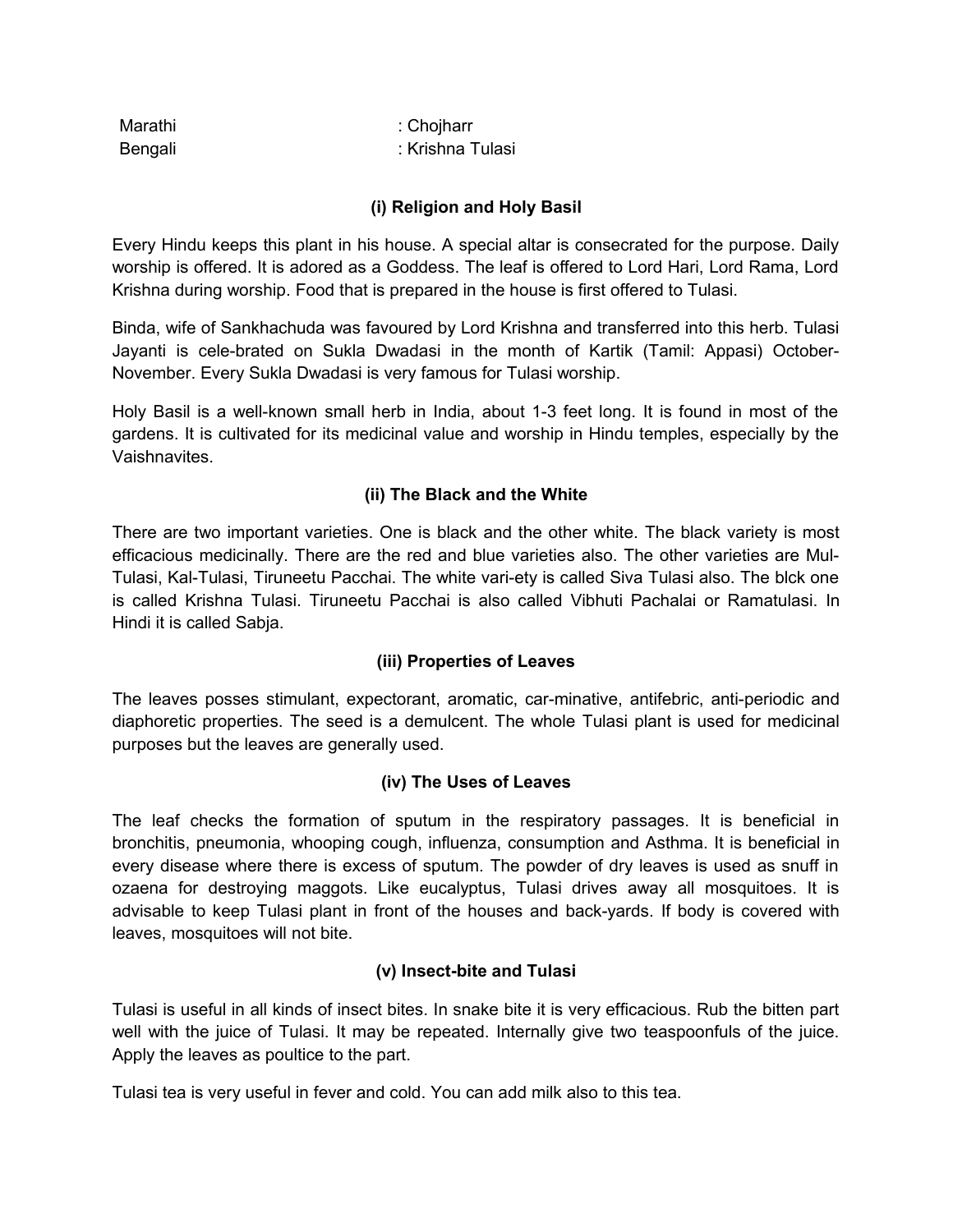## **(vi) The Tea, the Oil, the Seeds**

This tea can be given to children when they suffer from fe-ver and cough with sputum; or the juice of fresh leaves can be given. The juice can be mixed with a little honey or breast milk. If it is given with an equal quantity of fresh ginger juice the effect is more marked. The powder of a little pepper and long pepper may also be added.

The leaves are rubbed with the lime juice over ringworm.

The medicated oil (Tulasi leaves boiled with gingerly oil) is used as drops in ear-ache and in the discharge of pus in the ears. It is put into the nose in ozaena.

The seeds are mucilaginous. They are used as a diuretic in scanty urine and cough.

Tulasi is useful in scorpion bite, constipation, remittent and intermittent fevers.

In Malaya people strew the leaves over the graves of their dead persons for the peace and benefit of departed souls.

#### **60. HONEY**

#### **(MEL DEPURATUM)**

| English   | : Honey           |
|-----------|-------------------|
| Hindi     | : Shahad          |
| Kanarese  | : Jenu, Jenutuppa |
| Tamil     | : Taen            |
| Telugu    | : Taene           |
| Malayalam | : Taen            |
| Marathi   | : Madh            |
| Gujarati  | : Madha           |
| Bengali   | : Modha           |
| Sanskrit  | : Madhu           |
|           |                   |

### **(i) Value of Honey for Medicine Chest**

Always keep some honey in your domestic medicine chest. It is an agreeable sweetening ingredient for mixtures. It is a good vehicle in which to administer powders for children, and Bhasma or metallic oxides like Makaradwaja, Vasanta Kusumakara, etc. Pills can be made with the aid of honey.

Mel Depuratum is purified honey. Commercial honey is heated in water bath and while still hot, is strained through warm flannel. This is the way to purify honey.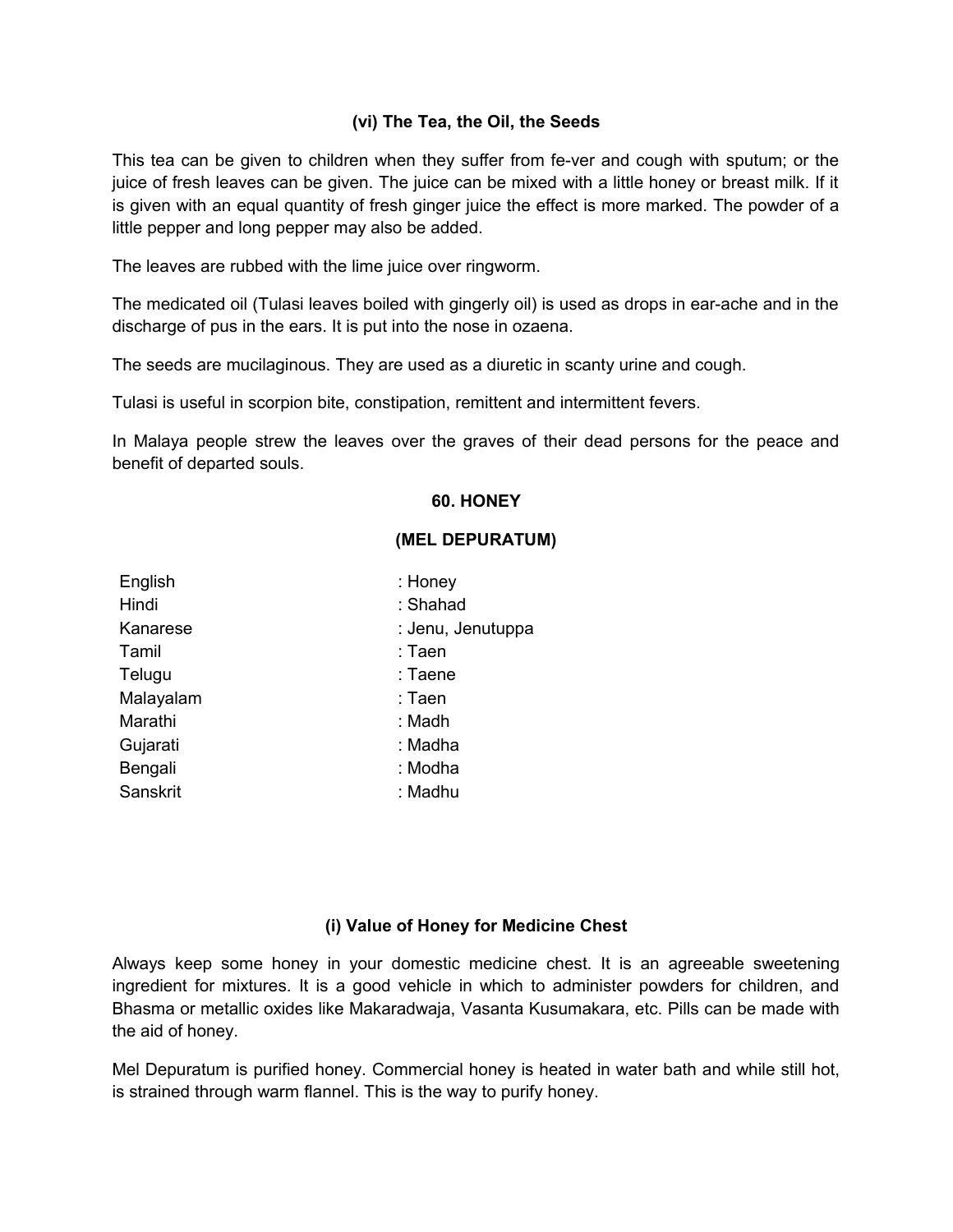## **(ii) Glucose and Laevulose in Honey**

It contains mainly glucose and Iaevulose. It has a charac-teristic odour with a sweet and faintly acid taste.

Honey has got the nutritive value of sugars and is an arti-cle of diet with certain people. It is prescribed for its soothing and flavouring properties. It makes good cough linctus. It is a laxative and is given to children for this purpose. It relieves dry-ness of the mouth and facilitates swallowing.

Honey contains 70 per cent of dextrose and laevulose also wax, dextrin, volatile oil and pollen.

#### **(iii) Mel Borax**

Re: Powder borax 10 parts Purified honey 90 parts

Useful in ulcers in mouth, tongue, and nipples of nursing mother. This is a soothing, emollient and demulcent applica-tion.

#### **(iv) Oxymel**

| Re: Purified honey | 70% |
|--------------------|-----|
| Acetic acid        | 15% |
| Water              | 15% |

Dose: 30-120 minims or drops. This is a common ingredi-ent of cough mixtures. It is a very good expectorant. It brings out the sputum easily.

### **(v) The Morning Drink**

2 tablespoonfuls of honey with 2 tablespoonfuls of lemon juice and 1 ounce of water is a beautiful drink in the early morn-ing. This is anti-bilious, and anti-scorbutic. It is useful in spongy gums, impure blood and skin diseases.

### **(vi) A Substitute for Sugar and Useful in Burns**

Honey is a substitute for sugar in diabetes. Honey and milk is a very good combination. This supplies much energy and vigour. Honey is useful in burns and scalds. It is a soothing application. It will prevent the formation of blebs if applied in time.

Re: Yellow wax 1 ounce

Clarified honey 4 ounce

Melt these together with the help of gentle heat and strain. This is a beneficial stimulant application for indolent and other ulcers. This is admirably adapted for use in hot climates, where animal fats, the basis of so many ointments soon become ran-cid and unfit for medicinal use.

### **61. INDIAN ACALYPHA**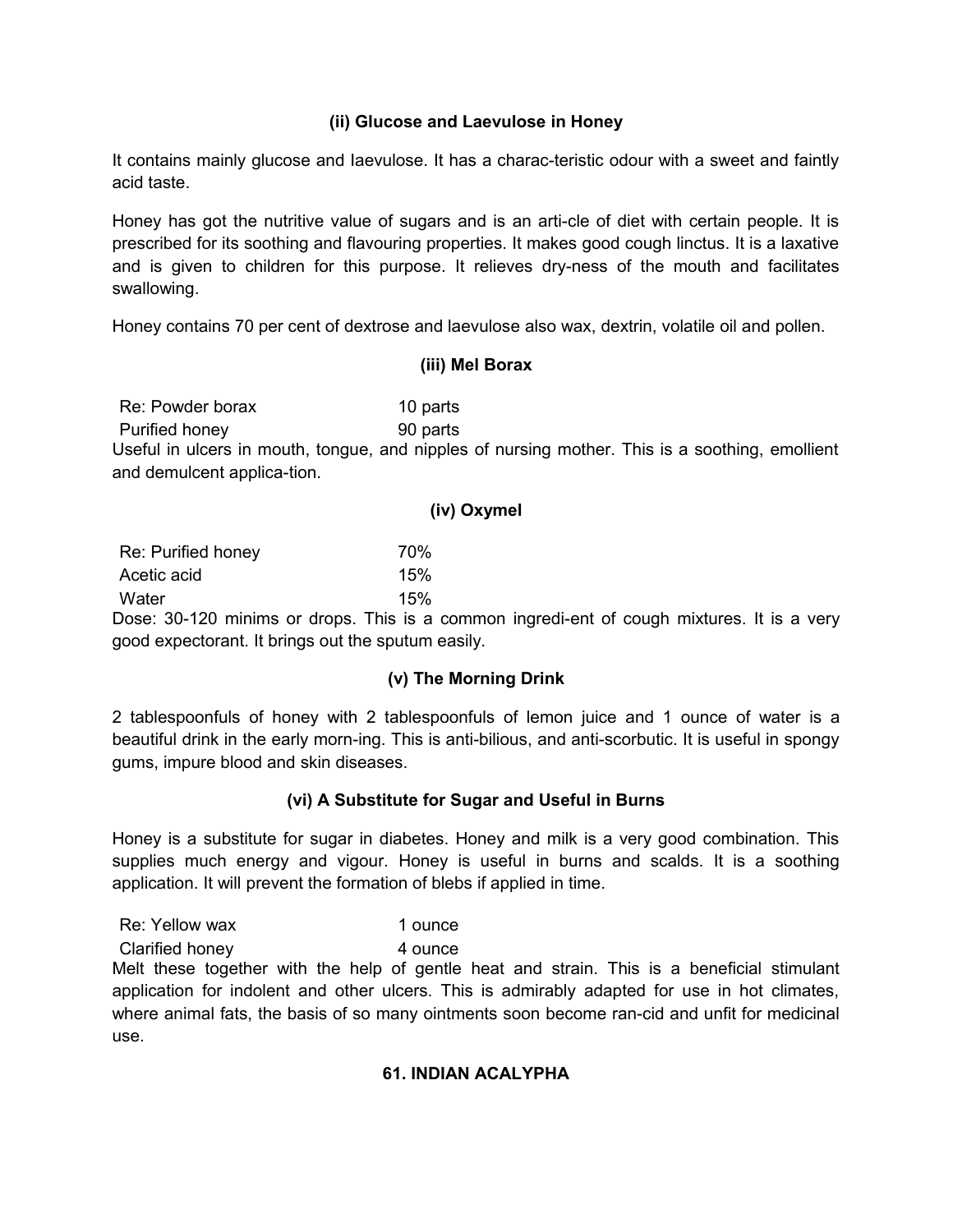## (CAT'S CHARM) (See article No. 70 Kuppameni)

| English   | : Indian Acalypha              |
|-----------|--------------------------------|
| Hindi     | : Cuppi, Khokali               |
| Kanarese  | : Kuppi gida, chilmari, Kuppi  |
| Tamil     | : Kuppai Meni                  |
| Telugu    | : Kuppi-chettu, Harita Manjiri |
| Malayalam | : Kuppa Mani                   |
| Marathi   | : Khokli                       |
| Gujarati  | : Venehi Kanto                 |
| Bengali   | : Muktajhuri, Muktabarsi       |
| Sanskrit  | : Aritta Manjarie              |

## **(i) Description**

The cat is supposed to be very fond of this plant. Hence the name cat's charm. This is known also by the name "Marjara Mohini". This shrub is commonly found in India. It mostly grows in the waste or deserted places throughout the plains of India. It is one foot in height.

## **(ii) Its Properties and Medicinal Purposes**

It is an anodyne (pain reliever), anthelmintic (killer of worms in the bowels), cathartic, diuretic (increases the flow of urine), emetic (causes vomiting), expectorant (liquifies and brings out sputum easily) and emmenagouge (brings out menstrual fluid). The root, leaves, young shoots and whole plant are used for medicinal purposes. Especially the leaves are used for medici-nal purpose. Its flowers are small and of a yellowish colour. The fruit also is small.

### **(iii) Beneficial in Chronic Bronchitis**

Acalypha Indica contains an alkaloid or active principle, acalyphine. It is highly beneficial in consumption and chronic bronchitis. The fresh juice of the leaves, the decoction of the leaves and the powder of the leaves may be given internally. Dose of the juice /2 to 1 teaspoonful. Acalypha acts like senega in its expectorant property. It is particularly useful in the Bronchitis or cough of children.

### (**iv) Juice of the Leaves: An Emetic**

The juice of the leaves is a good emetic for children. It is quite safe. It is certain in its action. Its action is speedy too. It acts like Ipecac. It has no depressing action. It brings out the sputum easily by liquifying it. The dose of the juice for an infant is a teaspoonful.

### **(v) Powder Useful in Cough**

The powder of the dried leaves (weight of 15 jeguirdy seeds, Kundrumani) is useful in cough, excessive sputum. The powder of the dried leaves expels worms in the bowels in chil-dren. You can give a decoction or infusion of the leaves and a little garlic.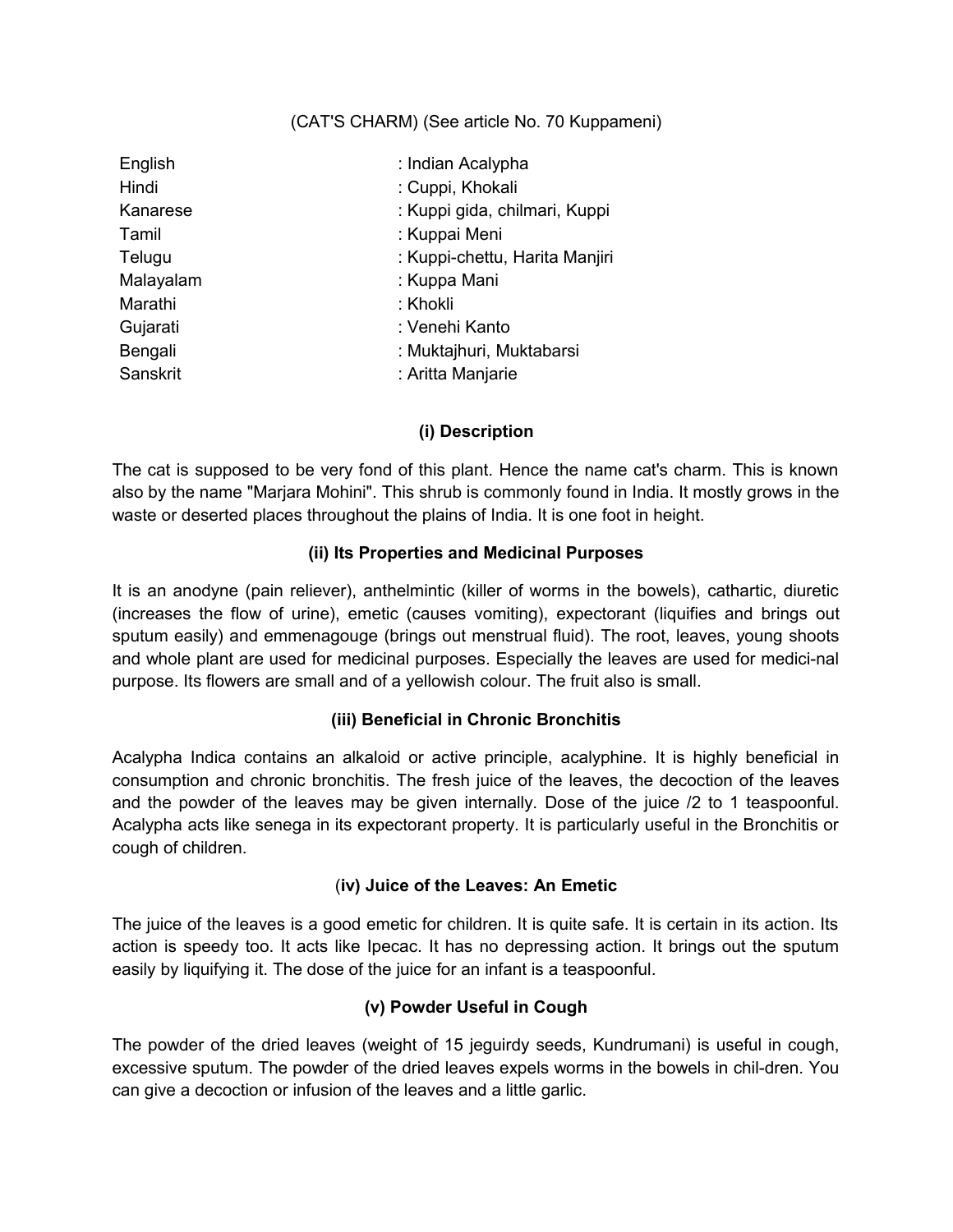## **(vi) Uses of the Juice and the Decoction**

The juice of the leaves or decoction 1 to 4 teaspoonfuls will produce good evacuation of the bowels in children. There will be no exhaustion. All the worms in the bowels and sputum will be expelled. Cough also will be relieved. The decoction of the leaves is a safe, speedy and sure laxative and emetic like senega or Ipeacac. It is useful in consumption, croup, asthma and bronchitis of children. The suppository of bruised leaves relieves constipation of children.

The decoction of the root acts as a purgative. Prepare a decoction of the leaves, add a little salt. This is useful in constipation.

Make a paste of the leaves. Add a little turmeric also. This is useful as an application in syphilitic ulcers, stings of poisonous insects, poisonous bites etc.

The juice can be applied to the head for relieving headache. The powder of the dry leaves is useful in bed sores. The maggots will die.

The juice from fresh leaves is useful in scabies and other skin diseases. The juice is mixed with lime and onion and ap-plied to rheumatic swollen joints and boils. It is a good, stimulat-ing application. This can be applied externally around the ears in earache. Take the juice. Add equal parts of gingelly oil. Boil well. This is a useful liniment for rheumatism.

### **(vii) Paste of the Leaves**

Make a paste of the leaves. Add salt. This is useful in sca-bies or itch.

### **CHAPTER XX**

## INDIAN PARSELANE, INDIAN PENNYWORT I & II, ISAFGUL

#### **62. INDIAN PARSELANE**

### (ARTULACEA OLERACEA)

Gujarati : Loni Sanskrit : Loni

- English : Common Indian Parselane Hindi : Khursa Kanarese : Duda Gorai Tamil : Paruppu Keerai Telugu : Pappu-Kura Malayalam : Korichira Marathi : Bhuigholi Bengali : Baraloniya
	- **(i) Description**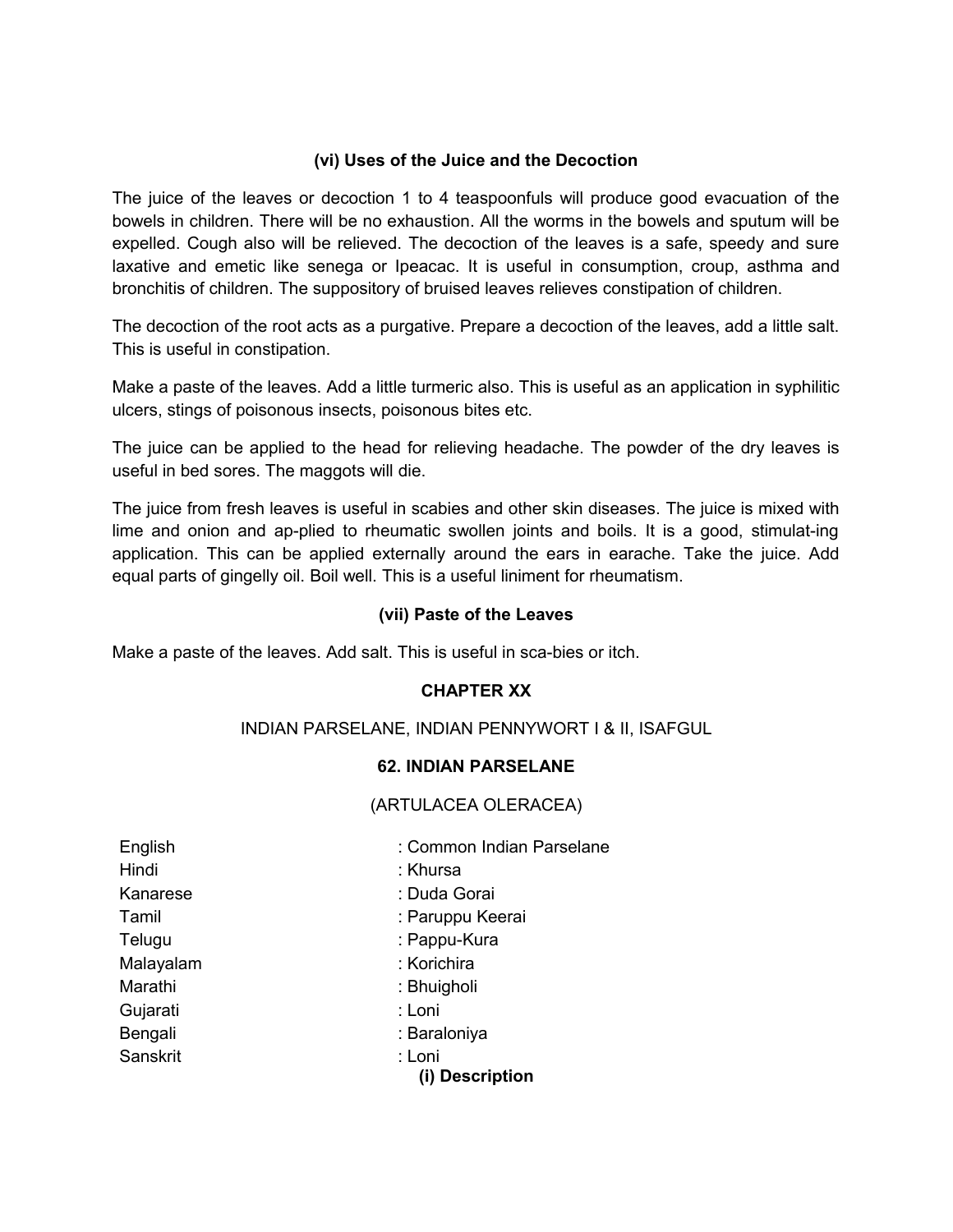This is a small herbal plant. The leaf, seed and the whole plant are used. This is a mild astringent, refrigerant, diuretic, demulcent and emollient. This is useful in biliousness, urinary diseases of the skin, syphilis and mucous dysentery.

# **(ii) Uses of the Juice and the Paste**

The juice of the leaf, one or two tablespoonfuls twice daily, is useful in dysuria or difficulty in passing urine, burning in the urinary passage, and dysentery.

Apply a paste of this leaf to the forehead. Headache will be relieved.

Boil this leaf and eat. This is useful in diseases of the liver. Boil the leaf with turki dhall or green dhall and eat. This is a lax-ative. It will remove heat in the body and biliousness.

The paste of the leaf and seed is useful in burns, scalds and skin diseases.

Make a paste of a teaspoonful of the seed and dissolve it in cocoanut water. This is useful in dysentery, burning in the urine and gonorrhoea.

The stem of this plant is useful in sudamina or summer eruptions in the body, burning in the hands and feet. Make a paste of the stem and apply.

# **63. INDIAN PENNYWORT—I**

(HYAROCOTYLE ASIATICA)

| English   | : Pennywort                  |
|-----------|------------------------------|
| Hindi     | : Brahma Manduki, Khula-Kudi |
| Kanarese  | : Vondelagi                  |
| Tamil     | : Vallarai                   |
| Telugu    | : Bokudu Chettu, Manduka,    |
|           | Manduka-Brahma, Kuradu       |
| Malayalam | : Kudakam                    |
| Marathi   | : Karivana                   |
| Gujarati  | : Karbrahmi                  |
| Bengali   | : Tholkuri or Thankuni       |
| Sanskrit  | : Brahmi, Mandukaparni       |
|           |                              |

# **(i) A Very Precious Herb**

This is a weed found near the banks of rivers and lakes all over India and in South Africa. This is a very precious herb. The  $\cdot$  whole plant (particularly the leaves) is used for medicinal purpose. The entire plant consists of root, twigs, leaves and seeds. It is an alterative tonic, aperient, diuretic, stimulant, emmenagogue and local stimulant. That herb which increases the flow of urine is diuretic. That herb which increases the men-strual flow is an emmenagogue.

# **(ii) Uses of the Powder**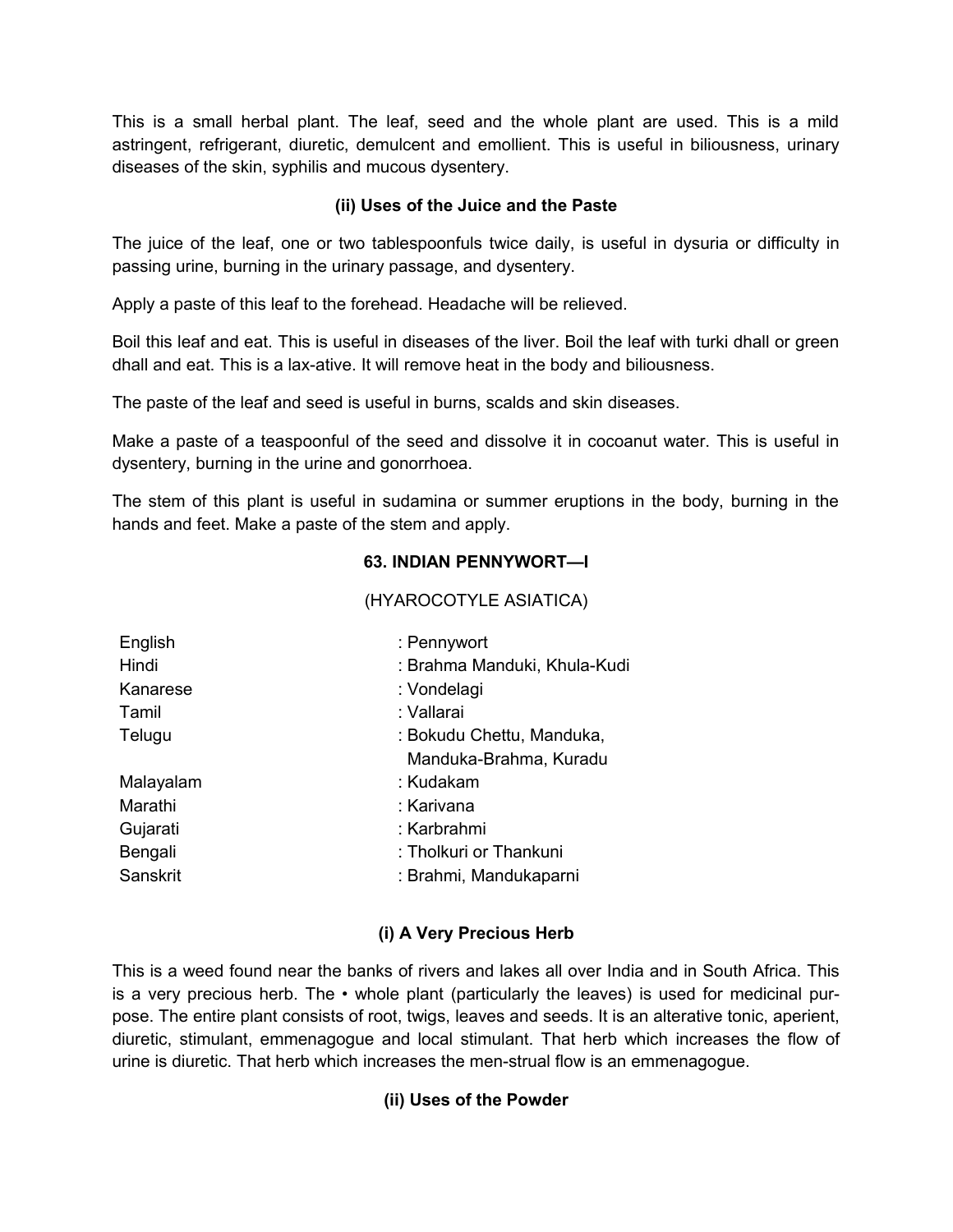Brahmi in the form of powder is useful in diarrhoea, dysen-tery, fever, hoarseness of voice due to consumption, elephanti-asis, orchitis, scrofula, leprosy, jaundice, chronic skin diseases, skin eruptions such as eczema, lupus psoriasis, ski eruptions, syphilis, gonorrhoea, dropsy, leucorrhoea, nervou debility and seminal weaknesses. Brahmi is a nervine and brain tonic. It increases memory and bestows long life.

# **(iii) The Brahmi Drink**

A small quantity soaked in water over night and made into a paste with a few almonds, sugarcandy and milk—this could be taken as a first rate tonic and a cooling beverage, excellent for health and strength. It tones up the liver and eliminates all kinds of worms in the bowels. It is specially useful for nervous debility and invigorates and improves the brain.

# **(iv) The Juice and Powder**

The juice and the powdered root are used. The dose of the juice is 2 tolas, powder of the leaves 5 to 10 grains, 3 times daily. Under its medication in the treatment of leprosy the appe-tite improves. The skin becomes soft. The thick skin is cast off.

It contains resin, gum, sugar, albuminous matter, sulphates, tannin and an oleoginous substance, vellarin, an ac-tive volatile principle. The leaves are dried in the shade. By drying in the shade no active principle is lost. The leaves are powdered and kept in well-stoppered bottle.

The powder can be made into an ointment with vaseline or butter. This is useful in eczema, leprosy, secondary syphillitic ulcers. It can be used as a dusting powder also.

# **(v) Decoction of the Entire Plant**

A decoction of the entire plant is a very useful preparation. Put one ounce in 20 ounces of water. Boil for 20 minutes. Strain. Dose: 1 to 2 ounces. It is used in ozaena as a snuff.

# **(vi) The Paste and the Juice**

Make a paste of the leaves and apply it to the navel in chil-dren. Dysentery and diarrhoea will be cured.

Mix one or two teaspoonfuls of the juice with cow's milk. It is useful in the skin diseases and impure blood of children and syphilis, fever, stomach troubles of adults.

The application of a paste of the leaves is highly useful in elephantiasis, swelling of testicles, rheumatic swellings, boils, contusion. You can apply the juice of the leaf also in these dis-eases.

Brahmi Ghrita is prepared from fresh Brahmi and pure cow's ghee. It is used as a nervine and brain tonic.

# **64. INDIAN PENNYWORT—II**

(HYDRO-COTYLE AS IAT ICA)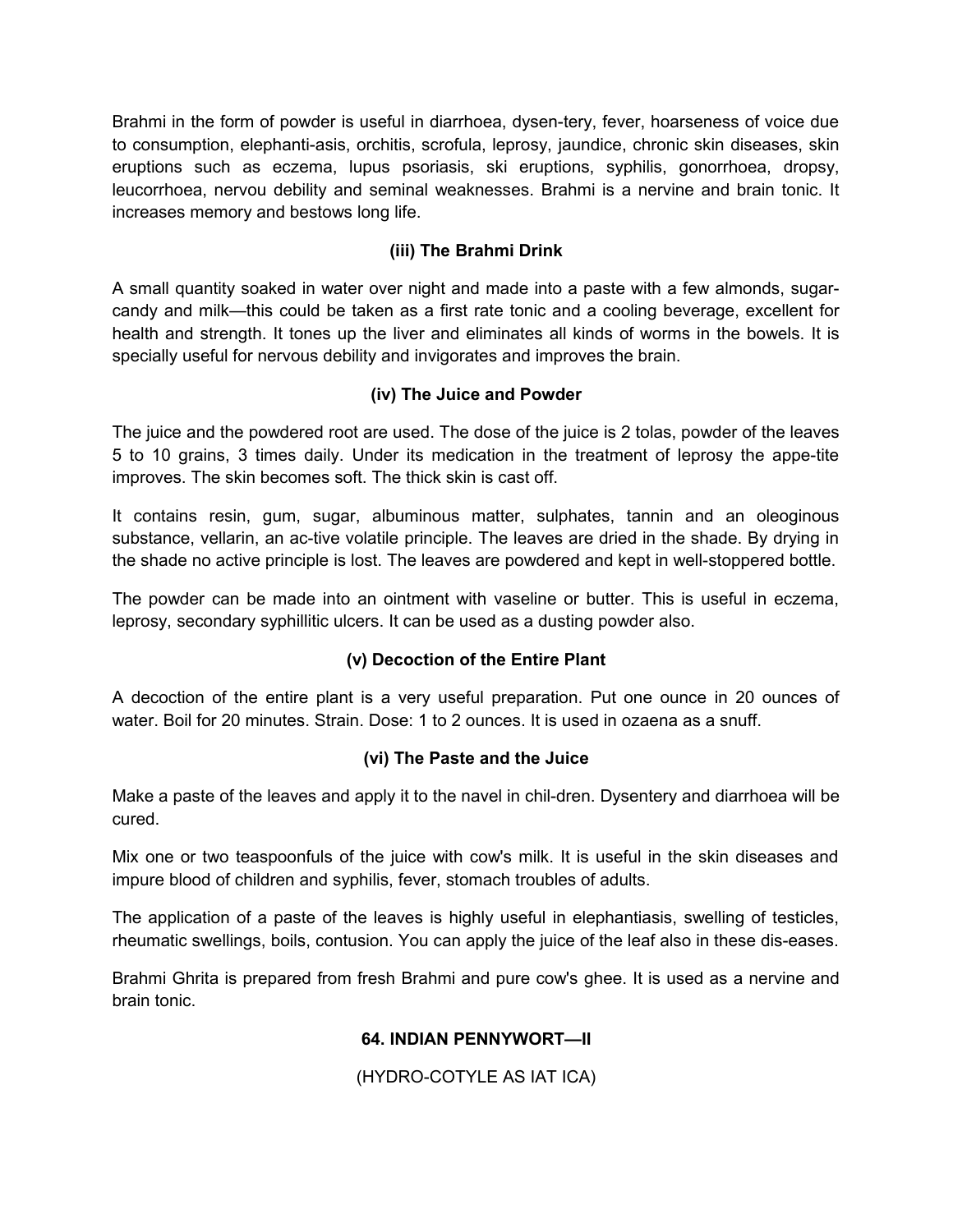## **(i) Pennywort Pills**

| Re: Indian pennywort leaves | 2 drachms |
|-----------------------------|-----------|
| Tulasi leaves (basil)       | 2 drachms |
| Pepper                      | 2 drachms |

Grind the three well and make into pills of the size of big pea. Dose: One pill to be taken twice daily, morning and eve-ning. Useful in all sorts of fevers.

#### **(ii) Pennywort Poultice**

Grind the leaves and make them into a paste. Useful in el-ephantiasis leg, swelling of testicles, rheumatic swellings, boils, contusion, etc. The juice of the leaves may be applied in the above diseases. Four or five drops of the juice may be given thrice daily in the fevers that accompany the above dis-eases.

#### **(iii) For Diarrhoea of Children**

| Re: Pennywort leaves | 4         |
|----------------------|-----------|
| Cumin seeds (jeera)  | 20 grains |
| Sugar                | 30 grains |

Grind these well. One Dose: Twice daily. Useful in diar-rhoea and dysentery of children. Grind the leaves and apply the paste to the navel. This is also beneficial in the above diseases of children.

Vallarai oil and Vallarai Ghee are useful in Kanai (fever with wasting of body) in children.

### **(iv) Pennywort Co. Pills**

| Re: Pennywort whole plant                                                                          |         |  |  |
|----------------------------------------------------------------------------------------------------|---------|--|--|
| powder                                                                                             | 5 parts |  |  |
| Koshtam (costus root) powder                                                                       | 4 parts |  |  |
| Honey                                                                                              | 6 parts |  |  |
| Make into pills the size of big pea. Dose: One pill twice daily. Useful in nervous debility caused |         |  |  |
| by diseases of the lower belly.                                                                    |         |  |  |

### **(v) Pennywort Decoction**

| Re: Pennywort whole plant | 1 drachm  |
|---------------------------|-----------|
| Myroballan                | 1 drachm  |
| Adhadota (Vasaka)         | 1 drachm  |
| Long pepper               | 1 drachm  |
| Sweet flag                | 1 drachm  |
| Water                     | 20 ounces |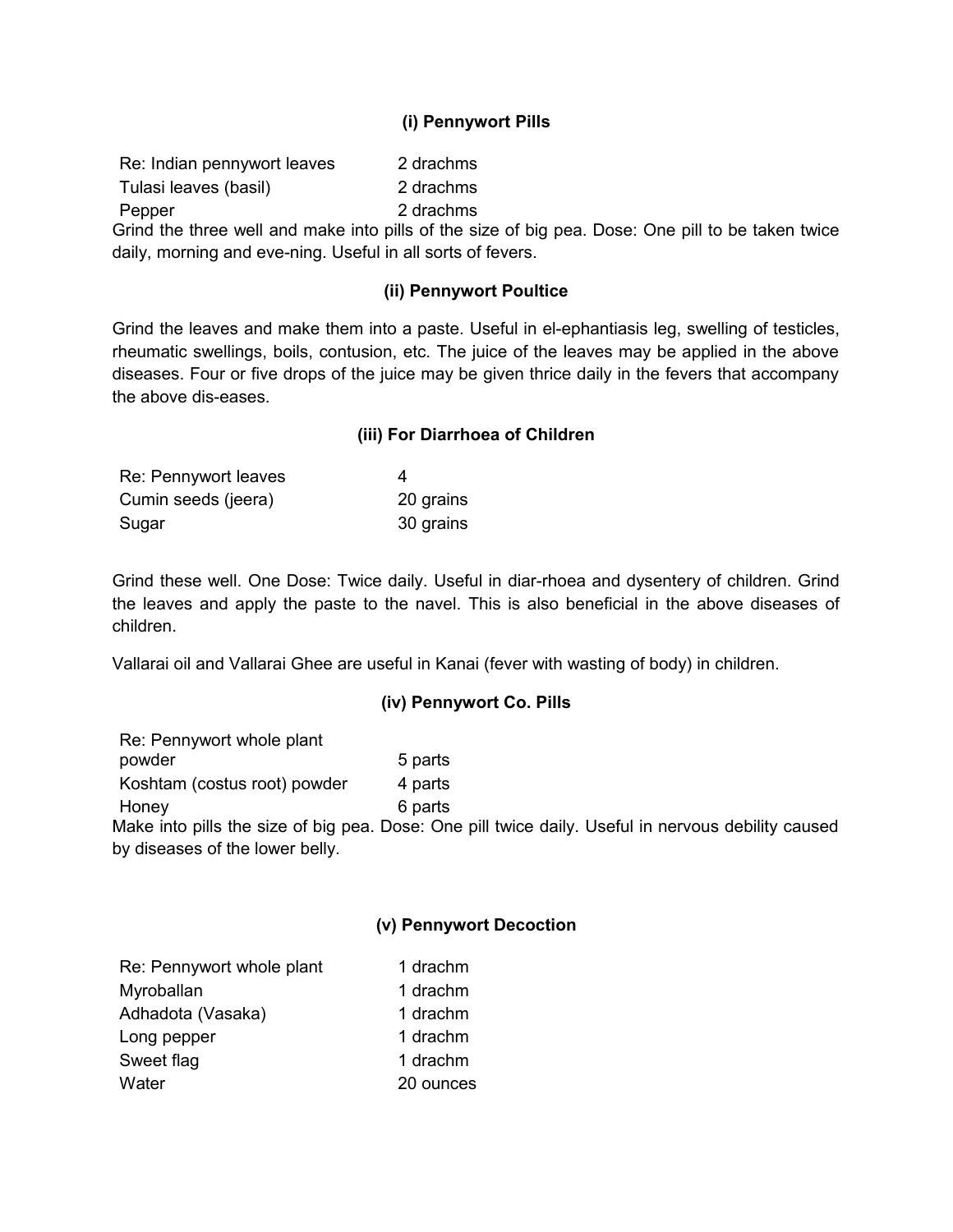Boil for 10 minutes; strain. Add honey 2 ounces. Dose: 1 ounce twice daily. Useful in laryngitis or hoarseness of throat that accompanies consumption.

## **(vi) Pennywort Leaves Powder**

Re: Pennywortleaves (powder) 5 grains

Cow's milk  $\frac{1}{2}$  seer

Twice daily. This increases memory power and tones and strengthens the brain. This powder is useful in leprosy.

Separate the good fresh leaves. Spread them on a mat in the shade. Freely expose them to the air, but not to the sun. Do not use any heat, as this destroys all its virtues. When the leaves are thoroughly dried, powder them finely and keep the powder in a well corked or stoppered bottle. Dose: 3 to 5 grains three times daily.

The powder may also be sprinkled on the ulcers. Poultice made of the fresh leaves bruised into a paste may be applied. The patient improves very much in all respects in the course of a few weeks. Discontinue the medicine for a week if there is great itching of the skin over the whole body. Give a purgative and then continue the medicine. This is also useful in scrofula and syphillis.

This is highly beneficial in chronic ulcerations of syphilitic and scrofulous origin. It can be used internally and externally also. But it needs to be steadily persevered in.

### **(vii) For Leprosy**

Re: Pennywort leaves 5 Pepper 5 Garlic **6** and 1 small piece

Grind this well. Once daily. Useful in leprosy, leprotic ul-cers. Give the medicine from 20 to 40 days. The diet should be butter milk and rice.

### **(viii) Pennywort Co. Decoction**

Re: Pennywort leaves 5 Methi seeds (Fenugreek) 20 grains

Water 10 ounces

Boil for 10 minutes and strain. Dose: 1 ounce twice daily. Useful in fever and abdominal diseases of children such as di-arrhoea, dysentery, etc.

#### **(ix) Juice and Milk**

| Re: Juice of the leaves | 1/2 teaspoonful |
|-------------------------|-----------------|
| Liquorice powder        | 10 grains       |
| Cow milk                | 8 ounces        |

Useful in the skin diseases of children, nervous diseases of children, impurities of blood in children, syphilis, abdominal diseases and fever of grown up persons.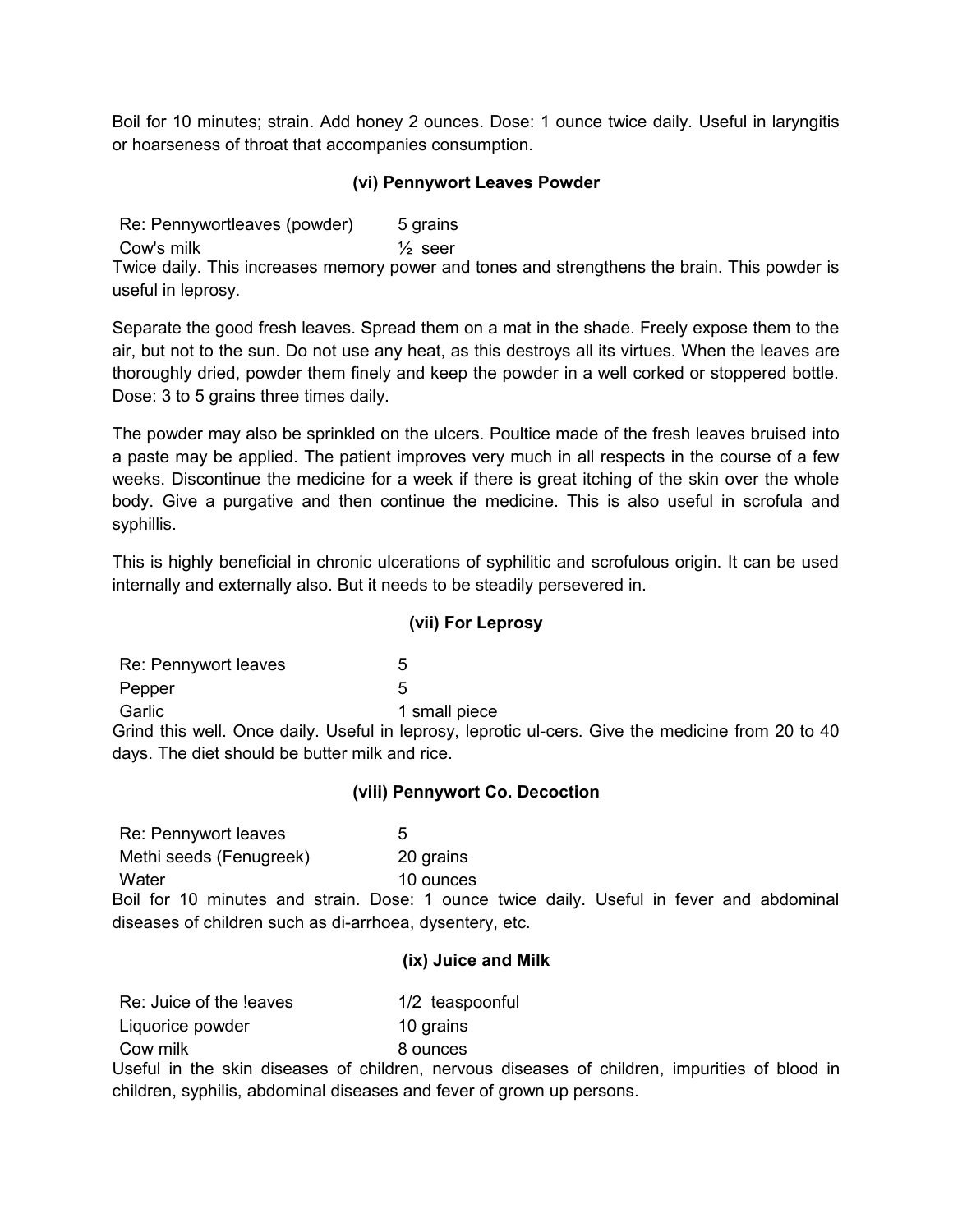## **(x) Pennywort Ointment**

Re: Juice of the leaves 1 drachm Black cumin seeds 1 drachm Ghee 2 ounces Mix well. Apply to the boils. Useful in boils caused by im-pure blood or hot blood.

### **65\_ ISAFGUL**

The Latin name is Plantago ovate. It is a small seed. Dose: ½ to 2 drachms

### **(i) The Preparation**

This is soaked in water. It becomes a mucilaginous sub-stance. This is mixed with sugar and drunk\_ This is highly useful in irritative conditions in the stomach and intestines. It is very frequently prescribed in dysentery associated with painful grip-ing. The result is excellent. It is useful in bacillary and amoebic dysenteries.

### **(ii) For Dysentery and Diarrhoea**

It is soaked in curd and taken in dysentery. It is a demul-cent. It protects the surface of the stomach and intestine from irritation. It is soothing and sedative (allays irritation and pain).

It is useful in diarrhoea and also in other inflammatory and functional derangements of digestive organs. The mucilage does not help the growth of bacteria. It forms a coating between the faces and the gut. It lines the membrane of the bowels.

Tablet Isafgul, 20 grains, is also available.

### **(iii) A Special Preparation**

Isafgul seed powdered (1 drachm) is mixed with Indra Jat (Kurchi seed) 5 grains and taken in dysentery. This is a very good combination.

It also relieves painful stranguary of acute gonorrhoea. Two teaspoonfuls are given in 8 ounces of water. It is diuretic, i.e., increases the flow of urine and soothing. It is useful in cysti-tis or inflammation of the bladder.

Isafgul seed one drachm is mixed with 10 grains of Potas-sium Nitrate or in 10 grains of Cubebs and is taken in gonor-rhoea. Two or three powders can be taken daily.

### **CHAPTER XXI**

### JATAMANJI, KALADANA, KAMELA, KANDANG KATHRI

English Hindi Kanareso Tamil Telugu Malayalam Marathi Gujarati

# **66. JATAMANJI**

(INDIAN SPIKENARD)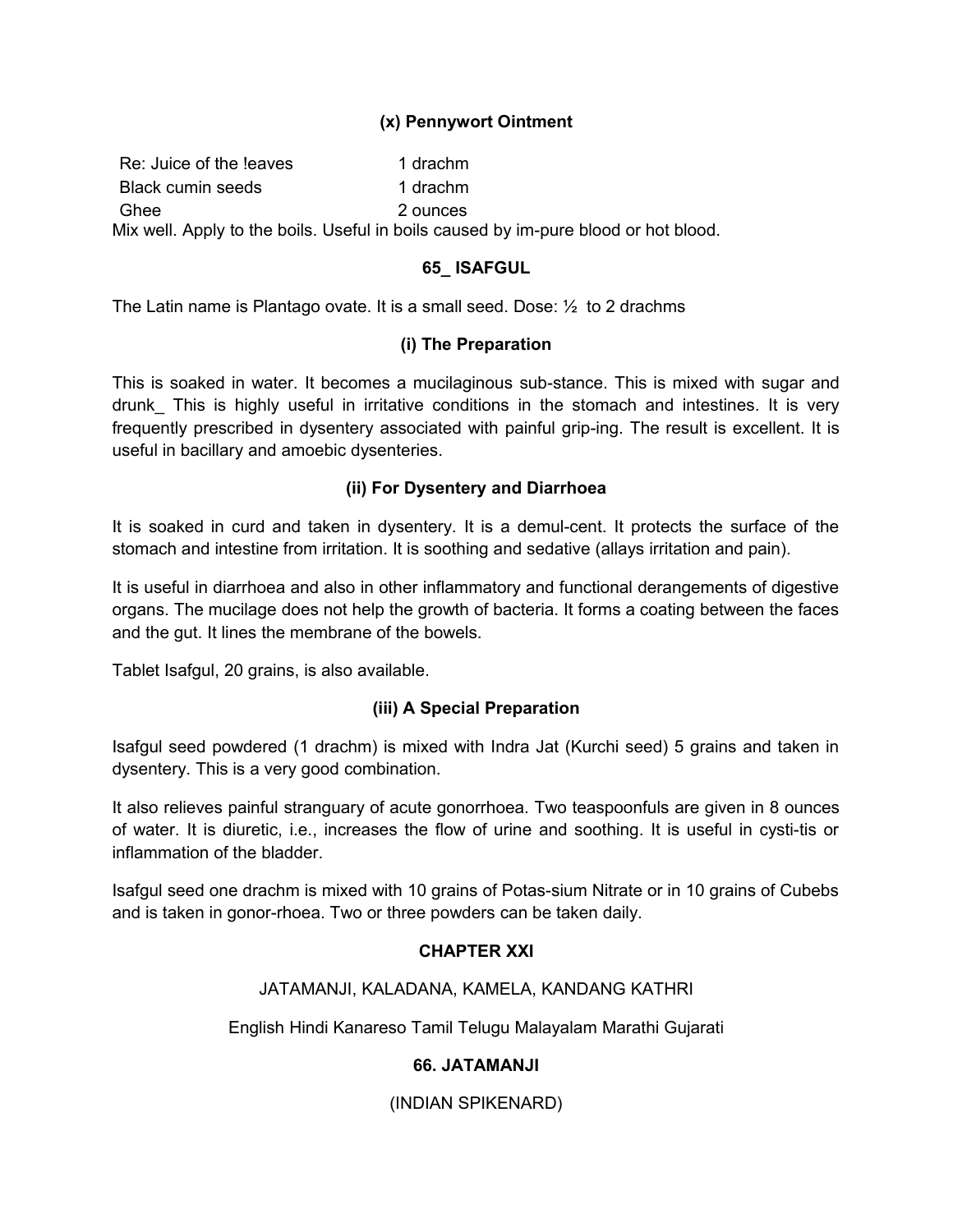| English                                                                          | : Valerian root |  |
|----------------------------------------------------------------------------------|-----------------|--|
| Hindi                                                                            | : Jatamashi     |  |
| Kanarese                                                                         | : Jatamavashi   |  |
| Tamil                                                                            | : Jatamanji     |  |
| Telugu                                                                           | : Jatamamshi    |  |
| Malayalam                                                                        | : Jatamanchi    |  |
| Marathi                                                                          | : Jatamayshi    |  |
| Gujarati                                                                         | : Jatamasi      |  |
| Bengali                                                                          | : Jatamansi     |  |
| Sanskrit                                                                         | : Jatamansi     |  |
| This is the root of Nardostechys Jatarnanji. This is obtain-able in all bazaars. |                 |  |

### **(i) The Uses**

It is a good stimulant, digestive, carminative, diuretic, ex-pectorant and a good antispasmodic and nervine tonic for hys-teria, chorea, convulsion and epilepsy. Jatamanji is useful in leprosy, old fever, internal heat, diarrhoea, diseases of the eye, asthma, dyspnoea or difficulty of breathing, rheumatism.

## **(ii) The Two Varieties**

There are two varieties, viz., English and country. The English variety is found in Northern Asia, Northern Kashmir, Burma, Ceylon. The country variety is found in Himalayas, Kashmir, Bhutan. It has deep root. The root is covered towards its tapering extremity or almost entirely with coarse, dark hair-like fibres. The odour is peculiar and fragrant, The fresh root is sweet. The two varieties possess almost the same prop-erties. It is a good substitute for the official valerian. It is useful in hysterical affections, palpitation of the heart, chorea, flatu-lence, etc.

### **(iii) Infusion Jatarnanji**

Re: Jatamanji bruised 4 drachms Boiling water 20 ounces Infuse for 1 hour and strain. Dose: 2 tablespoonfuls or 1 ounce three times daily. Useful in hysteria, nervousness, palpi-tation of heart and convulsion. Tincture of Jatamanji is available in the Bengal Chemical and Pharmaceutical Works, Calcutta. Dose is 1 to 2 drachms. It may be combined with Camphor, ammonia and potassium bro-mide.

# **(iv) Epilepsy-Hysteria Mixture**

Re: Tr. of Jatamanji 1 drachm Tr. Valeria 15 minims Potassium Bromide 10 grains Spt. Ammonia Aromatics 10 minims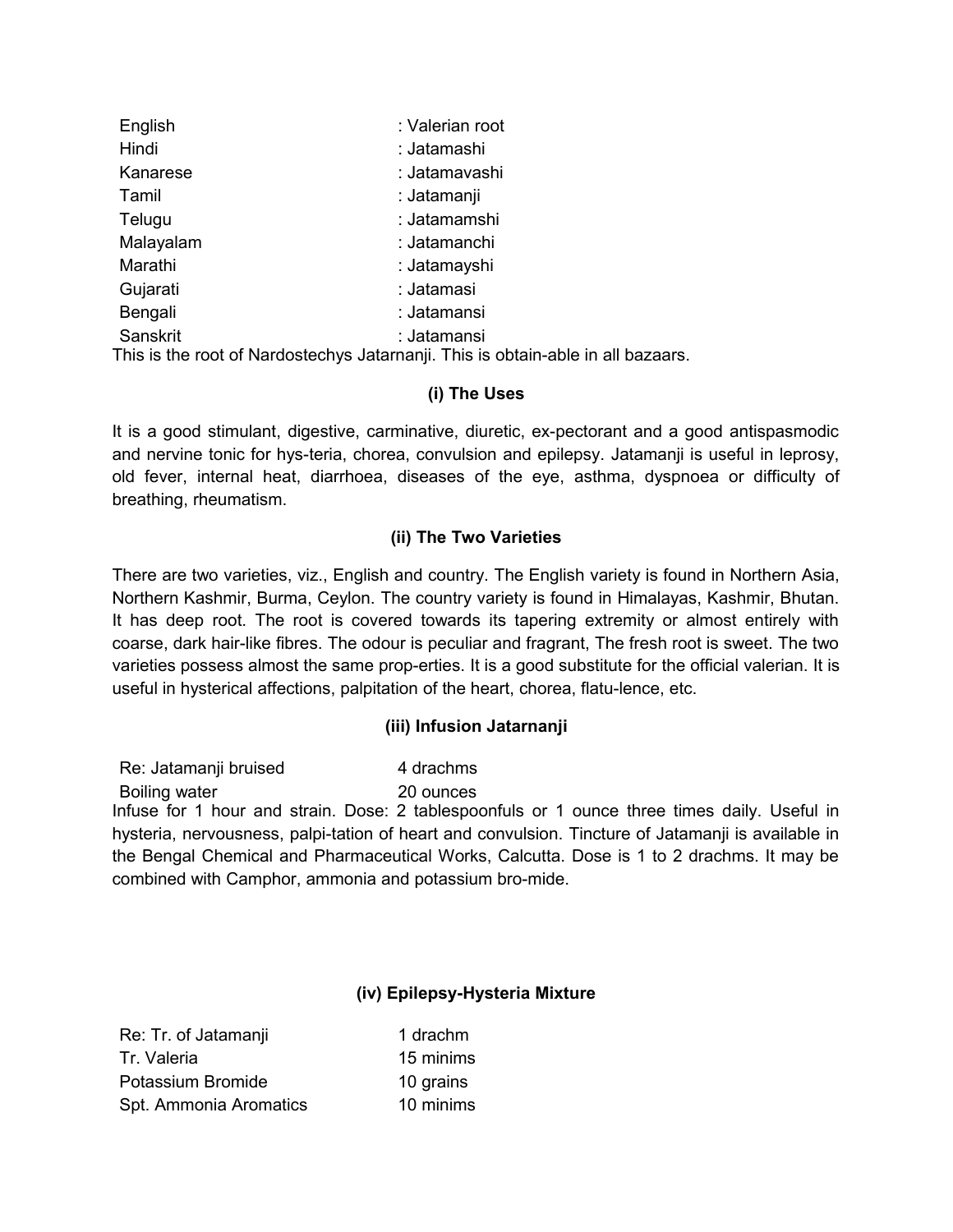Spt. Camphor 10 minims Aqua 1 ounces Mix. 1 ounce twice or thrice daily. Useful in hysteria, epi-lepsy, palpitation, convulsion, etc.

#### **(v) Jatamanji Co. Powder**

Re: Jatamanji powder 5 grains Camphor 2 grains Cardamom 5 grains One powder. Dose: One powder twice daily. Useful in hys-teria, epilepsy, palpitation of heart. The oil is given internally for the above diseases.

### **(vi) For Grey Hair**

Re: Oil of Jatamanji

Apply it to the hair daily. The grey hairs will become black.

#### **67. KALA-DANA**

#### (PHARBITIS SEEDS)

| English  | : Pharbitis seeds                   |
|----------|-------------------------------------|
| Hindi    | : Kala-danah                        |
| Kanarese | : Gouribija                         |
| Tamil    | : Kodi-kankatan-virai, Jiriki virai |
| Telugu   | : Kolli-vittulu, Jiriki-vittulu     |
| Marathi  | : Nil-pushpi, Kala-dana             |
| Gujarati | : Kala-dana                         |
| Bengali  | : Nilkalmi                          |

#### **(i) Description and Uses**

The dried seeds of Ipomoea hedercea, Pharbitis Nil. It is obtainable in all bazaars. This is a good laxative, purgative and anthelmintic. Dose: 30 to 45 grains in powder. It has the same action as Jalap. It is useful in chronic constipation and pain in the stomach or bowels. Kala-dana seeds are black, angular, a quarter of an inch or more in length. It has a sweetish and subsequently acrid taste. It contains powerful resins with action similar to Jalap. It is prescribed in generalised swelling of the body.

#### **(ii) Purgative Power**

| Re: Kala-dana seeds powdered | 1 <sub>ounce</sub> |
|------------------------------|--------------------|
| Rock salt or cream of tartar | 1 <sub>ounce</sub> |
| Dried ginger powder          | 1drachms           |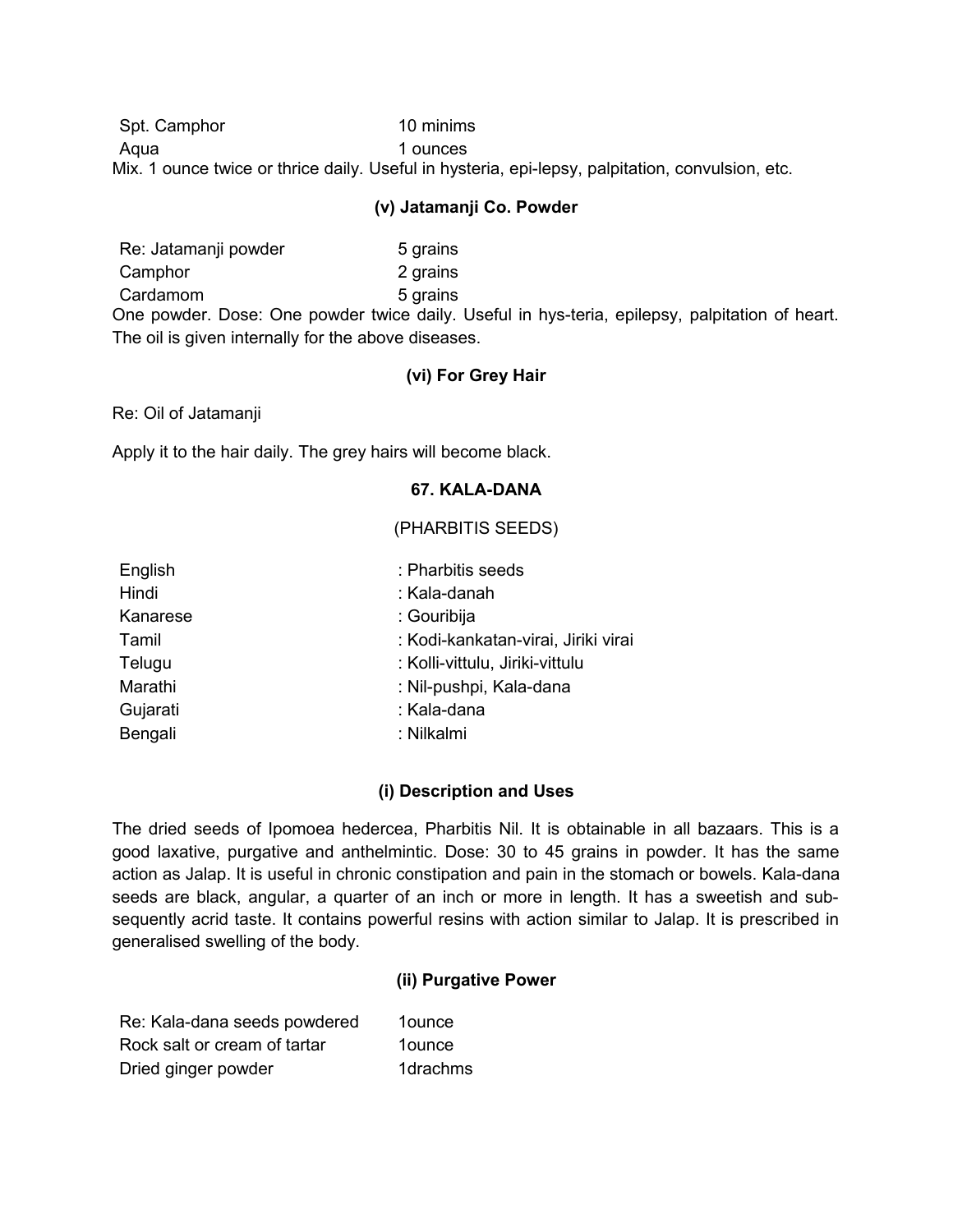Rub these well in a mortar and pass the powder through a fine sieve. Dose: For adults, 1 or 1/2 teaspoonful (60 to 90 grains). A good purgative. Small thread-worms will come out.

## **(iii) Fever Powder**

Re: Kala-dana seeds powdered 10 grains Black pepper 5 grains Dried ginger 10 grains Atis 10 grains

One powder. Dose: One powder twice daily. Useful in fever.

#### **68. KAMELA**

(MONKEY FACE TREE)

| English   | : Indian Kamala    |
|-----------|--------------------|
| Hindi     | : Kamala           |
| Kanarese  | : Vasare           |
| Tamil     | : Kamala           |
| Telugu    | : Kamela           |
| Malayalam | : Kampillam        |
| Marathi   | : Shendri          |
| Gujarati  | : Kapilo           |
| Bengali   | : Kamela           |
| Sanskrit  | : Kampilla, Kambha |

### **(i) Uses**

The powder from the capsules of Mollotus Phillippiensis. It is cathartic, anthelmintic, aphrodisiac, lithontriptic. It is used as a dye. It is a beautiful red powder. It is useful in tapeworm, chronic skin disease and ringworm.

#### **(ii) For Tapeworm etc.**

Re: Kamela powder 2 drachms

Honey q.s.

Mix. One dose to be taken at bed time. Take one ounce of castor oil in the morning. Repeat after an interval of a week if the first dose is not successful. The worm is generally expelled in a lifeless state in the third or fourth stool.

**(iii) For Ringworm, etc.**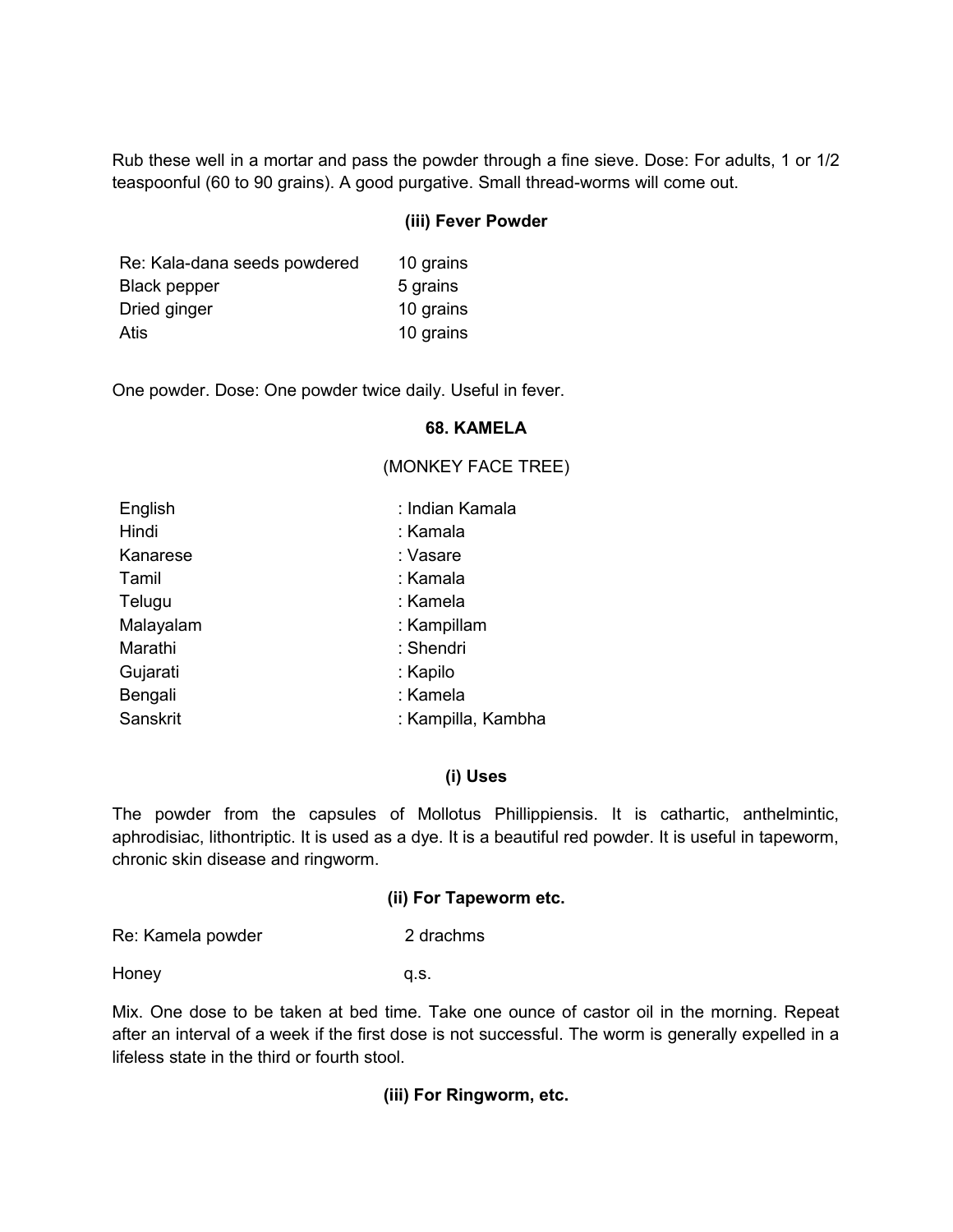Re: Kamela powder 1 ounces Gingily oil **8 ounces** Boil. Apply morning and evening. Useful in itch, ringworm,

#### **69. KANDANG KATHRI**

(KALYANT) (Solanum Jacquini; Solanum Xanthocarpum)

| English   | : Wild eggs plant          |
|-----------|----------------------------|
| Hindi     | : Kateli, Bhatkatai        |
| Kanarese  | : Nella-gula               |
| Tamil     | : Kandang kathri           |
| Telugu    | : Nela Mulaka-vakudu       |
| Malayalam | : Kantankaththiri          |
| Marathi   | : Bhuiringani              |
| Gujarati  | : Patharingami             |
| Bengali   | : Kantakari                |
| Sanskrit  | : Kanta-karika, Nideghhika |
|           | (i) Uses                   |

This is a small thorny plant, bitterish in taste. We can make a delicious dish out of this vegetable. It is a beneficial sto-machic. It aids digestion. Its nutritional value is very little. It is given even to feverish patients. The leaf, flower, unripe fruit, ripe fruit, seed, root and the whole plant is useful. It is useful in asthma, bronchitis, consumption, fever, dullness of digestive fire, rheumatism, paralysis, etc. It is an expectorant, diuretic and carminative. The seed is a drastic purgative.

### **(ii) Juice Boiled with Mustard Oil**

Boil the juice of the leaf with mustard or sessamum oil. This is useful as a local application in headache, rheumatism and bad smell in arm-pit.

### **(iii) Juice Boiled with Linseed Oil**

Boil the juice of the leaf with linseed oil. This is useful as an application in fissure foot.

### **(iv) Juice Boiled with Almond Oil**

Boil the flower in almond oil. This is beneficial as a local application in piles.

### **(v) Seeds and the Fruit**

Burn the seeds and allow the fume to come in contact with the teeth. Pain in the teeth will disappear.

Boil the fruit perfectly, churn it and strain the juice. Add one part of oil of Lauki seed (bottlegourd) to four parts of juice. Boil. Strain. This is useful in pain in the ear (otitis). Put a few drops of the oil into the ear and plug it with cotton.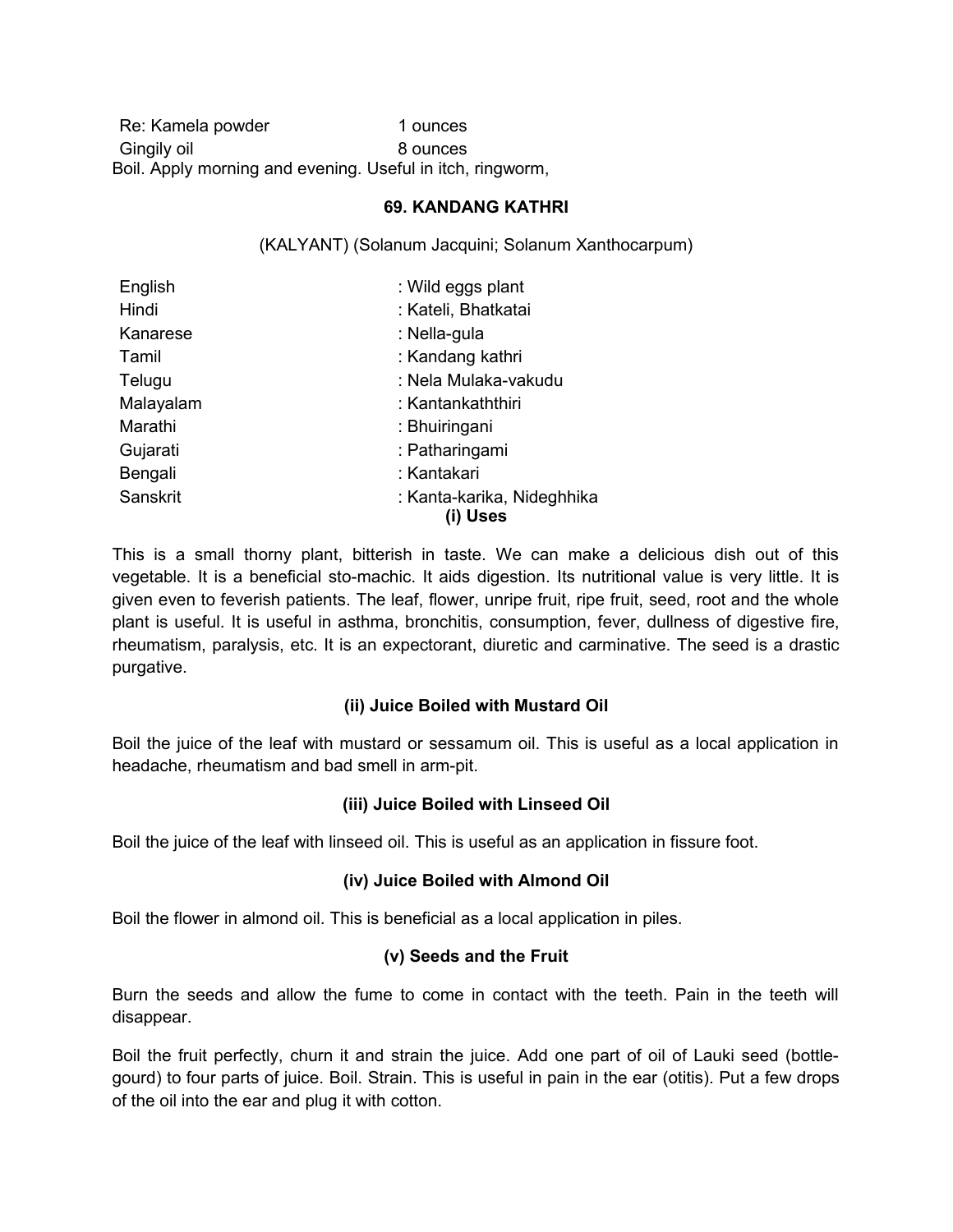#### **CHAPTER XXII**

#### KUPPAMENI, KURCHI, LAWSONIA ALBA, LEMON-GRASS OIL

#### **70. KUPPAMENI**

### **(i) Description**

There are many indigenous drugs which will work won-ders and of which we are quite ignorant. They possess very many medicinal properties which are astonishing. One of the very commonest and very useful drug which grows in abun-dance everywhere is Acalypha Indica. It is a valuable laxative, Lagu Soanam. Its root is catharic (that which causes violent purge).

### **(ii) Therapeutic Uses**

The juice of the fresh leaves is a reliable emetic and this is used in Croop (cough with guru guru). It can be used as varthi for a free motion to children. The varthi is to be made out of the leaves, i.e., the leaves are to be turned into a cigarette and to be inserted into the anus of the child. When the juice is used as Nasyam it relieves insanity Mix rock salt (Sendha Namak) with one teaspoonful of this juice and put it into the nose or ear of the patient. This possesses hypnotic effect. It cures snake-bite or insect poison. This was for a long time a Yogic secret.

The important thing to note is its effect on scorpion poi-sons. Apply the Juice of the leaves with Ananthavairava and Seetham surasa (both Ayurvedic preparations) and take three or four fresh leaves internally. You will have a radical cure.

### **71. KURCHI**

### (TELLICHEFRY BARK)

| English   | <b>Tellichefry Bark</b>       |
|-----------|-------------------------------|
| Hindi     | Karva-indarjour               |
| Kanarese  | Korasingina-gida              |
| Tamil     | Kudasappalai, bitter Vetpalai |
| Telugu    | Chedu-Kodisha                 |
| Malayalam | Kaipa-kotakappala             |
| Marathi   | Kuda                          |
| Gujarati  | Indrajavanu                   |
| Bengali   | Indrajab                      |
| Sanskrit  | Kutaja                        |
|           | (I) Description               |

The bark and seed of Wrightea Anti-dysenterica. This is obtainable in most bazaars This is a specific for dysentery. The bark is as soft as cotton. It is a stomachic, febrifuge, anthelmintic. The seed is carminative, tonic, aphrodisiac and littonriptic.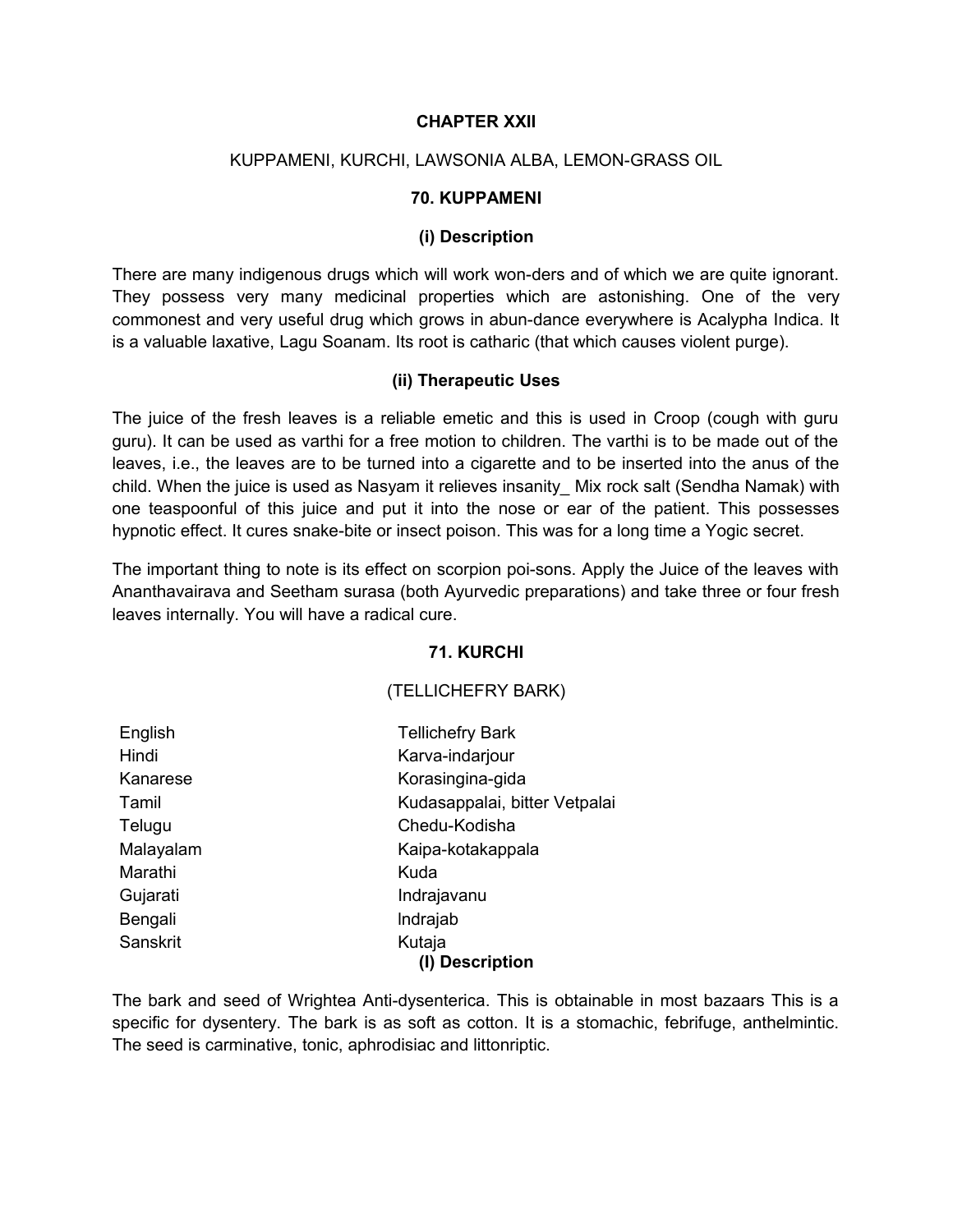In allopathic system also there is a preparation of Kurchi, viz., Extractum Kurchi Liguidom. Dose: 180 to 240 minims or drops. Kurchi et Bismuth is another preparation. Dose: 5 to 10 grains.

Kurchi does not produce any nausea or vomiting and so may be given by the mouth. It is nontoxic and non-cumulative and so may be taken for a long time without interval. It is easily excreted by the kidneys. When compared with emetine its ac-tion is slow and less powerful. It is not effective intra-venously and intra-musculary, because it is readily excreted in the urine and so fails to concentrate sufficiently at the site of infection. If the bowels are acting frequently, Kurchi may be thrown out and may fail to act. Tablets are often passed out entire with the stools in the acute stage.

# **(ii)Kurchi Infusion**

Re: Kurchi bark (bruised) 10 ounces Boiling water 20 ounces Infuse for 8 hours and strain. Dose: 2 tablespoonfuls thrice daily. Useful in chronic dysentery. Can be used as a gar-gle for relieving toothache.

## **(iii) Kurchi Powder**

| Re: Kurchi bark dried powder  | 2 ounces                                                                  |
|-------------------------------|---------------------------------------------------------------------------|
| Pomegranate bark dried powder | 2 ounces                                                                  |
| Bael fruit pulp dried powder  | 2 ounces                                                                  |
|                               | Dose: 1 teaspoonful with honey or sugar. Useful in diar-rhoea, dysentery. |

Mix the juice of the bark with gingily oil and boil the oil. This is useful in eczema, itch and other skin diseases as an external application. Apply the bark that is sliced, to painful parts of the body and bandage. Pain will be relieved.

# **72. LAWSONIA ALBA**

(HENNA SHRUB )

| English   | : Henna-Samphire               |
|-----------|--------------------------------|
| Hindi     | : Mehindi                      |
| Kanarese  | : Gorante                      |
| Tamil     | : Marutonri, Marutani, Aivanam |
| Telugu    | : Goranta                      |
| Malayalam | : Marutoni                     |
| Marathi   | : Mendhi                       |
| Gujarati  | :Mendi                         |
| Bengali   | : Mehedi                       |
| Sanskrit  | : Raktogarba, Kurantaka        |
|           |                                |
|           |                                |

**(I) The Properties**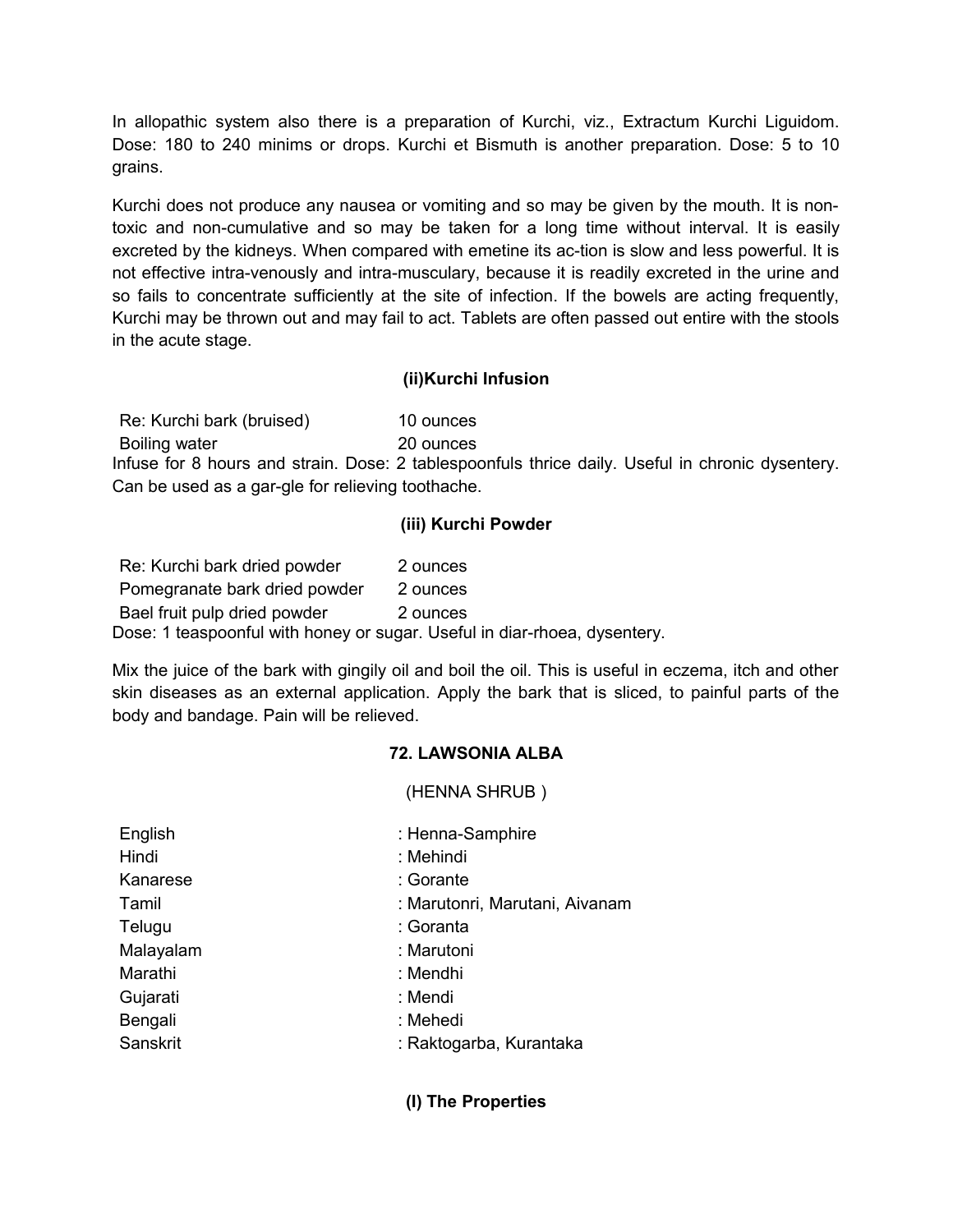This is a common Indian shrub that is grown throughout India. The leaves are astringent, detergent and deodorant. The flower is refrigerant and soporific. The seed is deodorant. The bark is astringent.

#### **(ii) The Uses**

The leaves are used by the ladies for staining the nails and palms. It gives beauty and also prevents all diseases of the nails. The leaves are useful in burning of the feet, sprain, contu-sion and rheumatism of the joints.

### **(iii) The Flowers, Leaves and the Bark**

The fresh leaves should be beaten into a paste with vine-gar or lime juice and applied as a poultice to the soles of the feet. The plain paste without vinegar or lime juice can also be applied. You can also rub the parts with the bruised leaves. Use strong friction.

Keep the flowers underneath the pillow when you go to sleep. You will get sound sleep. The heat of the body will disap-pear.

The leaves purify sulphur. The bark is used in turning cop-per into an oxide.

### **73. LEMON-GRASS OIL**

| : True Lemon-grass             |
|--------------------------------|
| : Gandha-bena-tel              |
| : Purvali-hullu-yanne          |
| : Karpura-pullu-yenney         |
| : Nimma-gaddi-nunay            |
| : Vasanap-pulla-enna           |
| : Sugandhichaha                |
| : Lilli-chaya-tel              |
| : Gandha-Bena                  |
| : Bhustrina<br>(i) Description |
|                                |

This is the oil obtained by distillation from several species of Andropogon (citratis, etc.). This is also known as Indian oil of Verbena, although it only resembles Verbena. This is a power-ful stimulant whether taken internally or applied externally. It is a carminative. It is a good rubefacient liniment. It is of a pale-sherry colour, transparent. It has a pungent taste. It has a peculiar fragrant lemon-like odour.

#### **(ii) Uses**

It gives speedy relief in obstinate vomiting, vomiting of cholera, flatulent colic and other spasmodic affections of the bowels. Three to six drops may be given in sugar or in the form of emulsion.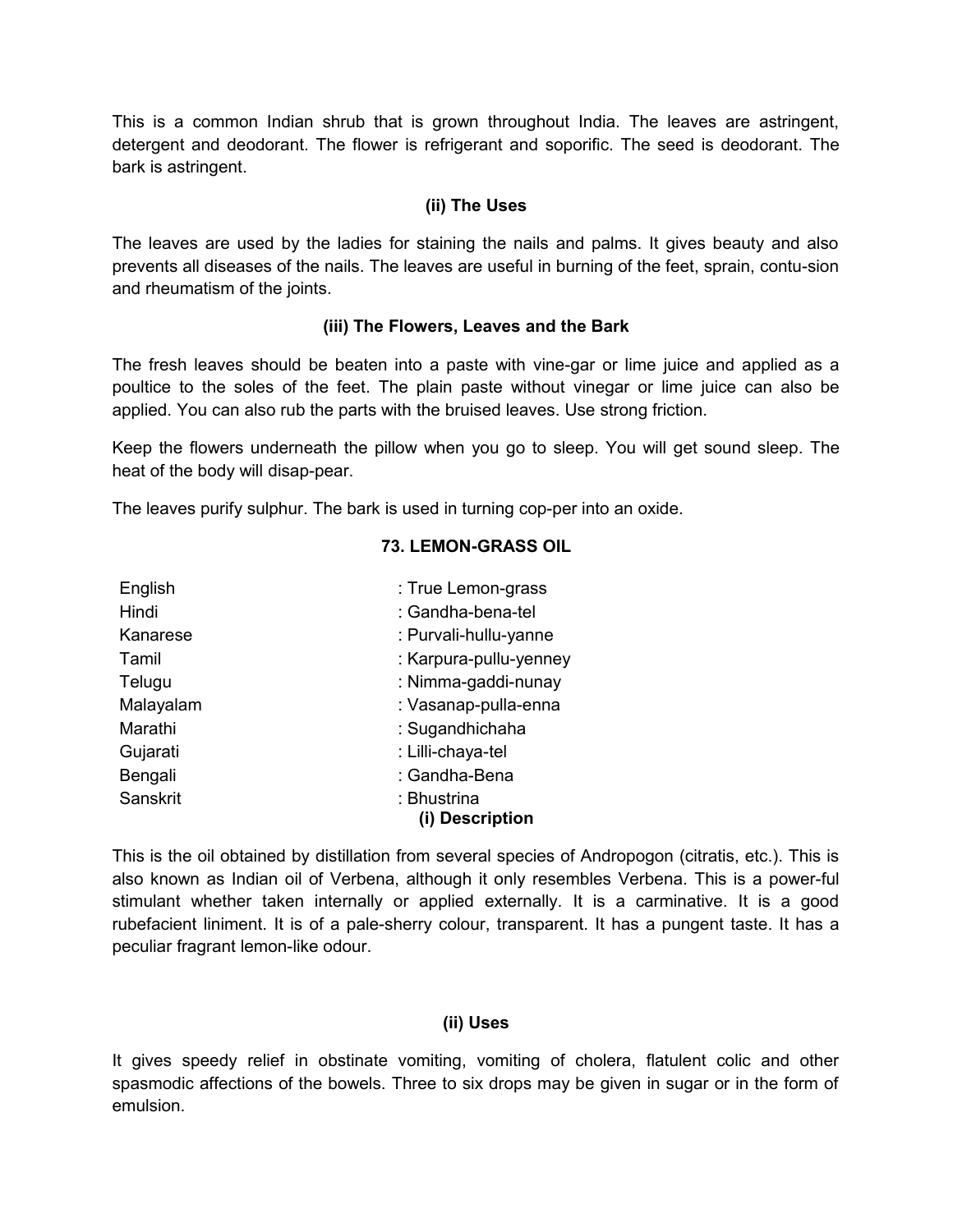## **(iii) Emulsion**

Re: Lemon-grass oil 5 drops

Mucilage q.s.

Peppermint water 1 ounce

Useful in flatulent colic and vomiting.

Re: Lemon grass oil 5 drops

Sugar 1 teaspoonful

For vomiting and colic. In cholera it acts as a stimulant and stops vomiting. The dose of 5 or 6 drops may be repeated ev-ery hour or oftener in severe cases.

### **(iv) A Good Liniment**

Re: Lemon-grass oil 6 ounces

Sweet oil 6 ounces

Useful in lumbago, neuralgic pains, sprains, chronic rheu-matism and other painful muscular affections. Apply this lini-ment with great friction twice daily. In old chronic cases apply the undiluted oil.

### **CHAPTER XXIII**

### LIME FRUIT, LINSEED, LIQUORICE, LONG PEPPER

### **74. LIME FRUIT**

### (CITRUS BERGAMIA)

| English   | : Lime Fruit         |
|-----------|----------------------|
| Hindi     | : Nimbu              |
| Kanarese  | : Nimbo-hannu        |
| Tamil     | : Elurnichchampazham |
| Telugu    | : Nimrna, Nimmapandu |
| Malayalam | : Cheru-Naranga      |
| Marathi   | : Lirnbu             |
| Gujarati  | : Limbtu             |
| Bengali   | : Nebu               |
| Sanskrit  | : Jambira            |
|           |                      |
|           |                      |

**(i) Uses of the Fruit—I**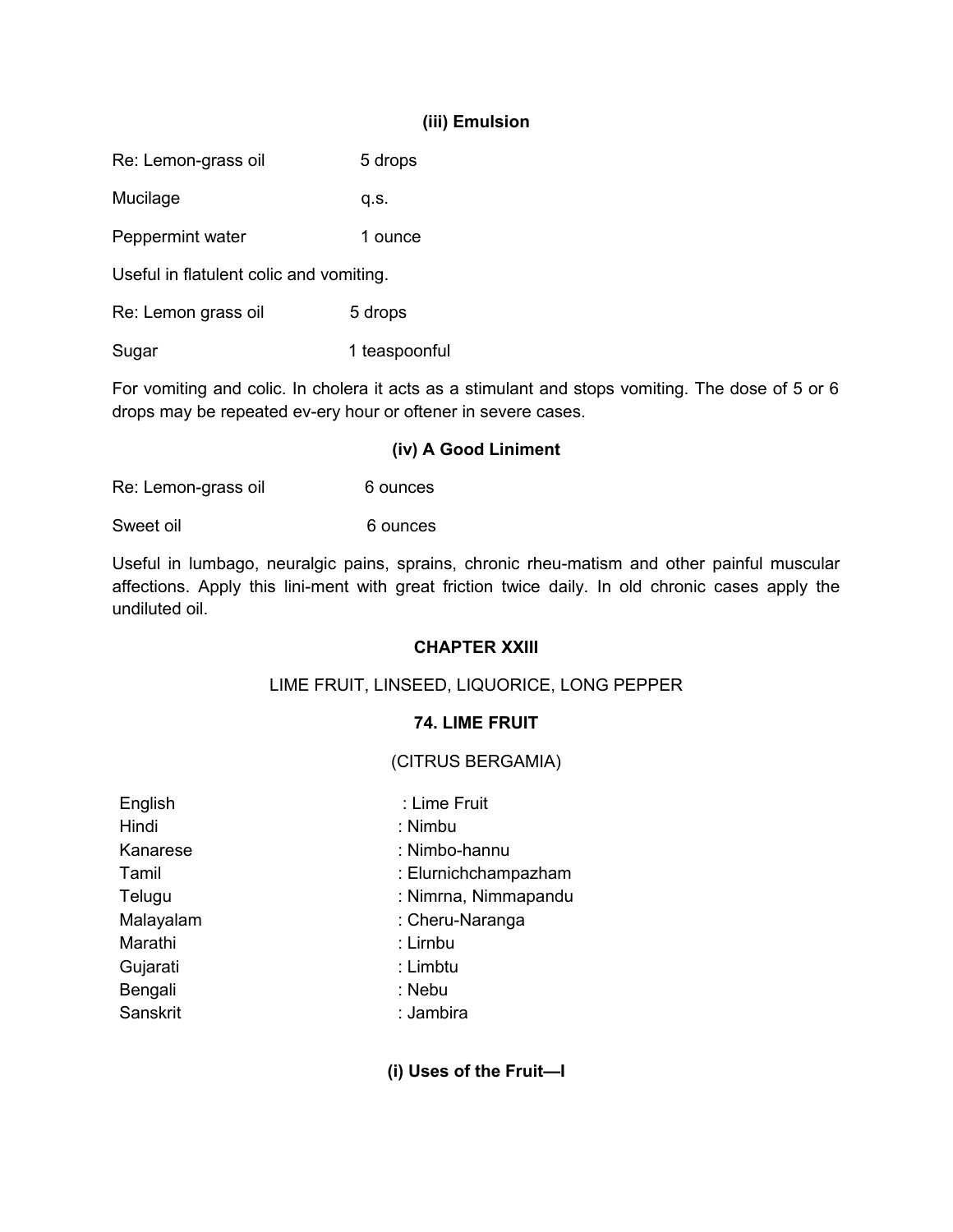The fruit is refrigerant i.e. quenches thirst and reduces temperature, and antiscorbutic, i.e., acts against scurvy by pu-rifying the blood. The leaf is also refrigerant. The skin is rubefacient and carminative.

# **(ii) Uses of the Juice—I**

The fresh juice of the lime is the best remedy in the treat-ment of scurvy. Three ounces should be taken twice daily. It is useful in spongy gums. It prevents scurvy. Dilute it with an equal quantity of water. This is an excellent gargle for scorbutic and other ulcerations of the mouth and spongy gums.

# **(iii) Uses of the Fruit—II**

The fruit is useful in biliousness, bilious giddiness, nau-sea, vomiting, anorexia or loss of appetite. excessive thirst, el-ephantiasis, earache, eye-diseases, whitlow. It binds the bowels.

## **(iv) Uses of the Juice—II**

Before going to bed apply the juice to the body. This will af-ford protection from the bites of mosquitoes. It also relieves the irritation caused by the bites of mosquitoes.

The juice is an antidote for poisoning by croton oilseeds, castor oil seeds, physic nut, the fresh root of bitter cassava, mandioc or tapioca plant. Give four ounces of the juice diluted with plain water or conjee. There will be immediate relief to the purging and vomiting. Give a full dose of castor oil subse-quently.

### **(v) Lemonade**

Re: Lemon fruits peeled and cut into slices 5 fruits

Boiling water 20 ounces

Cool it and strain. Add sugar to taste. This is a very useful refrigerant drink in all sorts of fevers and diabetes.

### **75. LINSEED**

| English   | : Linseed, Flax Plant   |
|-----------|-------------------------|
| Hindi     | : Halim, Chansar, Ulsi  |
| Kanarese  | : Allibija              |
| Tamil     | : Aliverai              |
| Telugu    | : Adeli, Adiyalu, Avisa |
| Malayalam | : Alivitta              |
| Marathi   | : Javas                 |
| Gujarati  | : Alshi                 |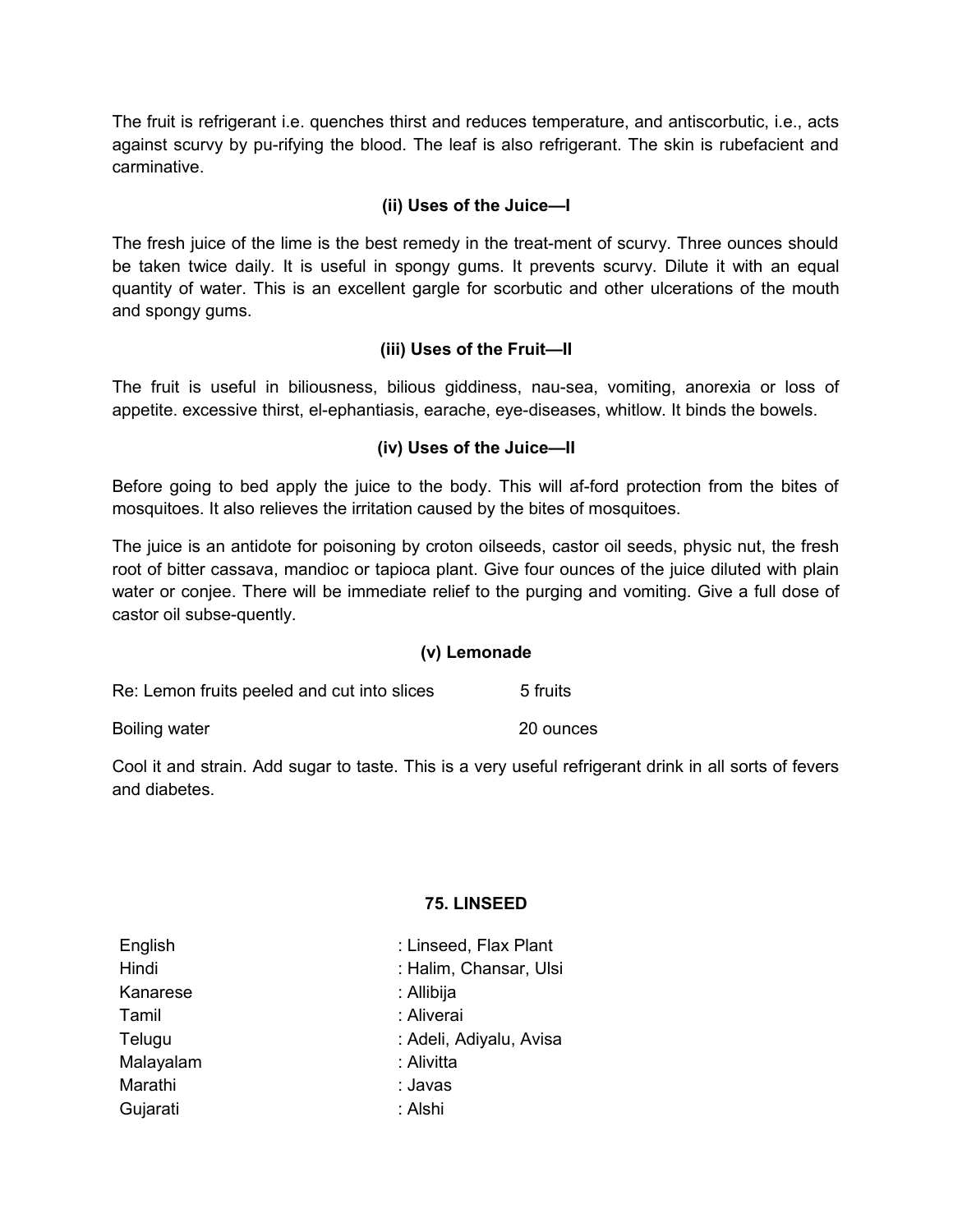| Bengali                           | :Masina       |
|-----------------------------------|---------------|
| Sanskrit                          | : Chandrasura |
| The seeds of Linum Usitatissimum. |               |

### **(i) Uses of the Leaf, the Seed and the Flower**

The leaf has stimulant and diuretic properties. The flower has tonic properties. The seed is alterative, aperient, aphrodi-siac, carminative, demulcent, diuretic, emmenagogue and galactagogue. The leaf gives strength to the body. It breaks re-tention of urine and helps free flow of urine. The leaf can be taken along with curd in the form of pachadie.

The flower also gives strength to a weak body. It also can be taken along with curd in the form of pachadie.

The seed is useful in dyspepsia, mucous dysentery, swell-ing or congestion of liver, flatulence, hiccough, cough, piles. It increases the semen, removes the internal heat of body, in-creases the flow of milk in nursing mothers, moves the bowels, helps the free flow of retained urine, and produces abortion.

### **(ii) Linseed Oil**

Linseed oil (oleum lini) is extracted from linseed. It is a vis-cid yellow fixed oil, commonly called "drying oil", because it unites with oxygen and becomes resinoid on exposure.

Dose:  $\frac{1}{2}$  to 1 fluid ounce. If you soak in water the seeds, they become a viscid mucilaginous, jelly like mass. This is a good demulcent.

### **(iii) i) Linseed Tea**

Re: Linseed 1 ounce

Water 20 ounces

Boil the seeds in the water for 10 minutes and strain. Add sugar. Dose: 10 ounces twice daily. Useful in dysentery, cold, cough, cystitis (inflammation of the bladder), hiccough. For hic-cough give a little infusion frequently.

### **(iv) Linseed Poultice**

Pour 10 ounces of boiling water in a basin. Put Linseed powder into the basin and stir till the mixture is like thick por-ridge or hulva. Pour the mixture on a piece of lint or cloth. Spread it nicely with a spatula. Make it y inch thick. Smear the surface with oil. Apply to the chest when it is hot. This is useful in pneumonia or inflammation of the lungs. Abscesses will burst easily, if you apply this poultice.

**(v) Carron Oil**

Re: Lime water 4 ounces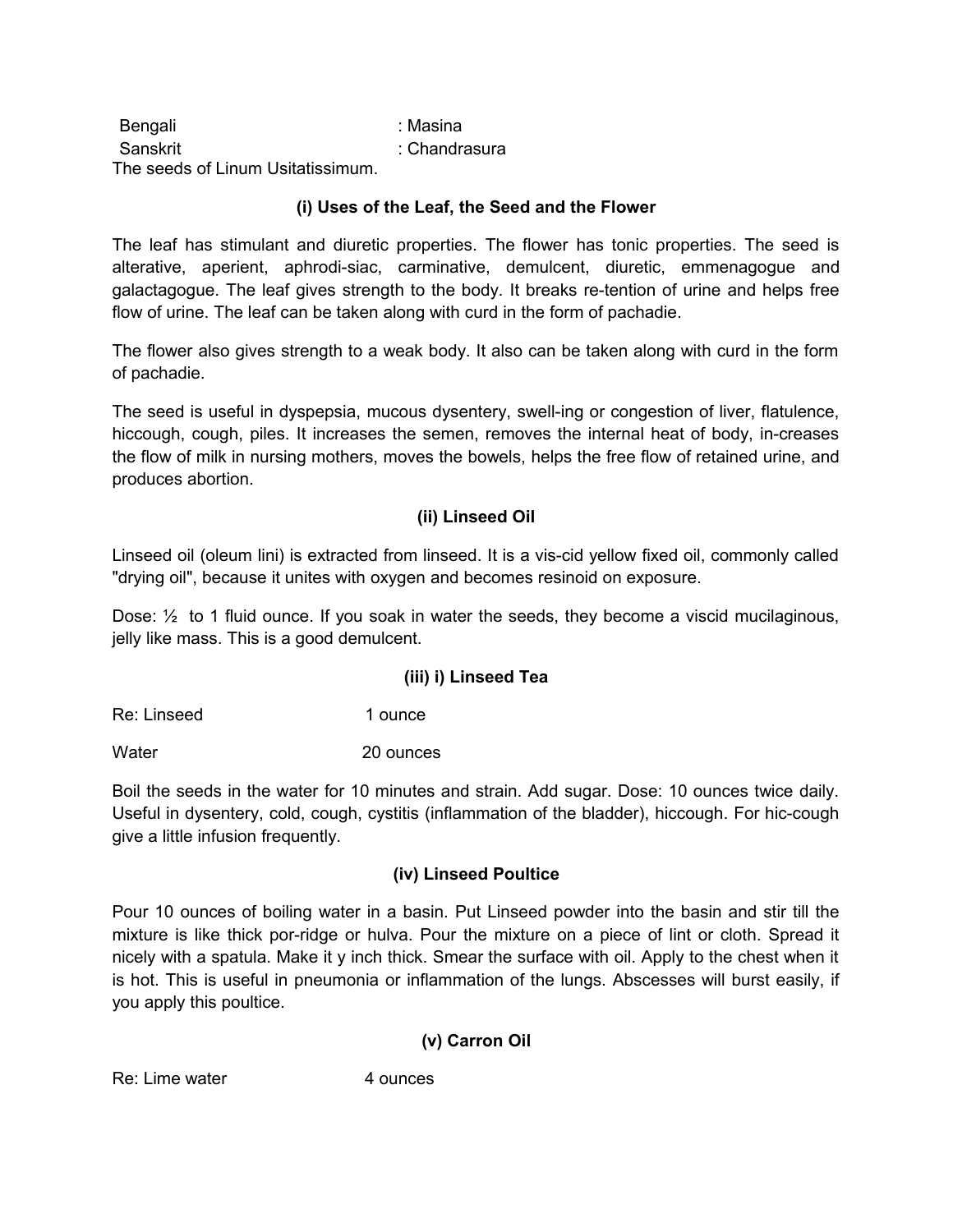Linseed oil 4 ounces

Rub well. It will form a white emulsion. Useful in burns. Soak a piece of lint or cloth in the emulsion and apply it to the affected parts.

#### **(vi) Linseed and Sugar**

Re: Linseed powder 2 ounces

Sugar 2 ounces

Dose: 1 teaspoonful thrice daily. Useful in dyspepsia, diar-rhoea due to indigestion, mucous dysentery.

#### **(vii) Linseed Confection**

|  | Re: Linseed powder | 4 ounces |
|--|--------------------|----------|
|--|--------------------|----------|

Sugar 4 ounces Ghee 2 ounces

Mix. Dose: 1 teaspoonful thrice daily. This is a tonic to strengthen a weak body and increases semen.

#### **(viii) Linseed Lehiam**

Re: Linseed powder 4 ounces

Milk 8 ounces

Sugar 4 ounces

Boil the linseed in the milk and add the sugar. Dose: 1 tea-spoonful twice daily. Useful in flatulence, lumbago. This will in-crease the flow of milk in nursing mothers and the flow of semen in males. Make a paste of linseed powder and apply it to any skin disease caused by impurities of blood. It will be cured.

### **76. LIQUORICE**

| English   | : Liquorice, Sweetwood          |
|-----------|---------------------------------|
| Hindi     | : Mulatthi                      |
| Kanarese  | : Ati-madhura                   |
| Tamil     | : Ati-Maduram                   |
| Telugu    | : Ati-madhuramu, Yasti-madhukam |
| Malayalam | : Ati-madhuram, Iratti-madhuram |
| Marathi   | : Jashtimadh                    |
| Gujarati  | : Jashtimadh                    |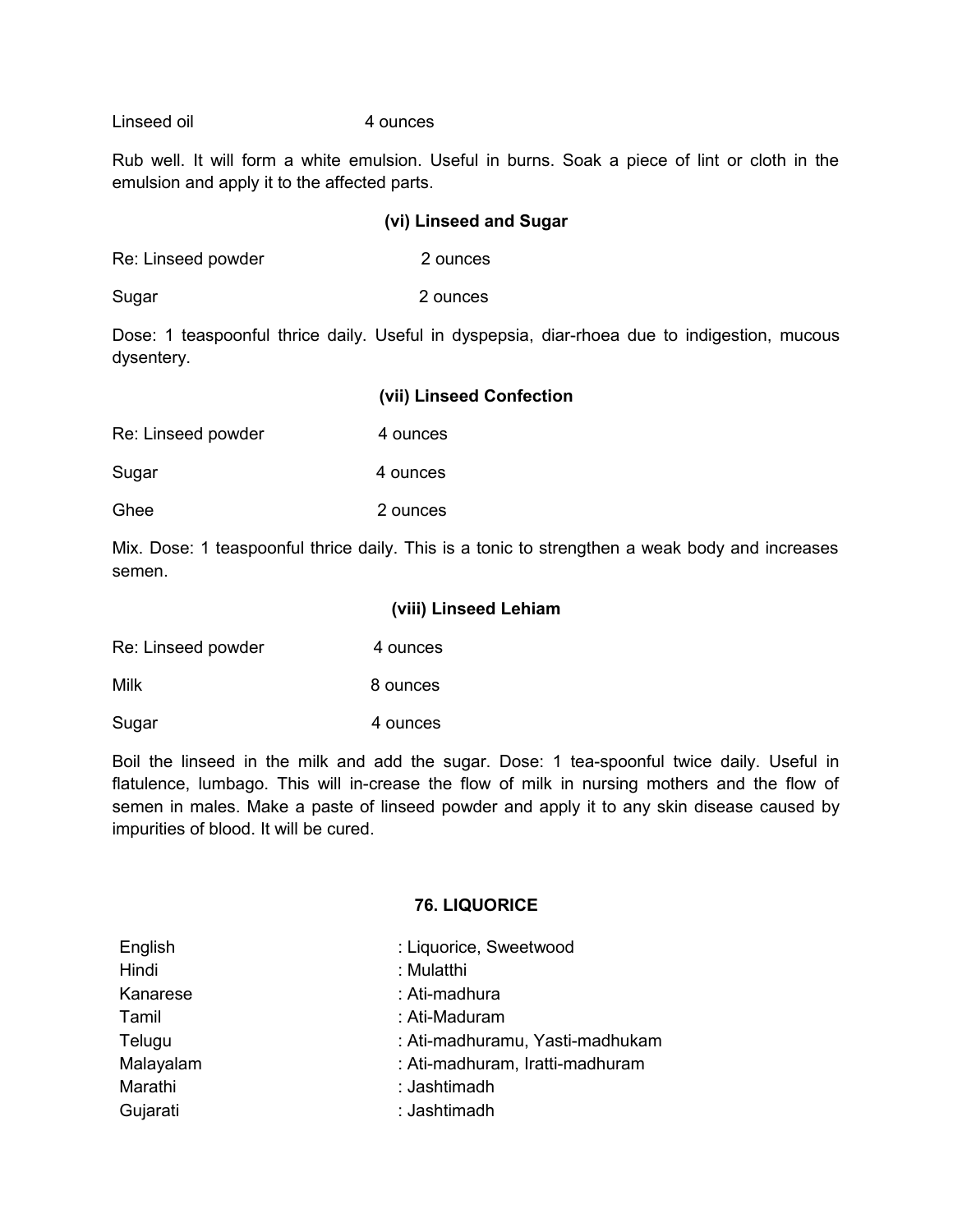|          | (i) Constituents and Preparations |
|----------|-----------------------------------|
| Sanskrit | : Yashti-madhukam                 |
| Bengali  | : Yeshto-madhu                    |

It is the root of glycyrrhizae glabra. It is obtainable in all ba-zaars. The root of Abrus precatorious (jequirity, Indian of Ja-maica liquorice) is often sold in its place. Liquorice is emollient, demulcent, expectorant and laxative. It has sweet taste. It is dark-brown. It occurs in cylindrical pieces and is longitudinally wrinkled. It has a faint odour. It is obtained in India, Afghani-stan, Persia, South Europe and England. Its chief constituents are glycyrrhizin, an amorphous glucoside, asparagin, sugar, resin, starch, gum, etc. Dose: 15 to 60 grains.

In allopathic system there are three preparations, viz., Glycirrhiza Extract (Dose 10 to 30 grains); Liquid Extract of Glycirrhiza (Dose 30 to 60 minims or drops); and Compound Glycirrhiza Powder (Dose 60 to 120 grains). This is useful in piles and constipation. This contains Senna leaf, liquorice, fen-nel, sublimed sulphur and sugar. Take one or two teaspoonfuls at bed time.

#### **(ii) Syrup of Liquorice**

| Re: Liquorice root | 3 ounces |
|--------------------|----------|
|--------------------|----------|

Water 20 ounces

Boil for 30 minutes and strain. Add 8 ounces of sugar. Boil till the solution assumes the consistency of a syrup. Dose: 1 to 4 teaspoonfuls. Useful in cough, bronchitis, etc.

### **(iii) Liquorice Lozenge**

| Re: Extract of liquorice |  | 3 grains |
|--------------------------|--|----------|
|                          |  |          |

| Menthol      | $1/4$ grain |
|--------------|-------------|
| Oil of anisi | 1 m         |

Gum Arabic q.s

Gum Arabic q.s.

Make one lozenge. Useful in cough, bronchitis, etc.

|                      | (iv) Liquorice Pill |
|----------------------|---------------------|
| Re: Liquorice powder | 1 teaspoonful       |
| Black pepper powder  | 1 teaspoonful       |
| Sugarcandy           | 1 teaspoonful       |
|                      |                     |

Dose: 5 grains for a pill. Useful in cough, bronchitis, etc. Chew a piece of liquorice. Cough will be relieved.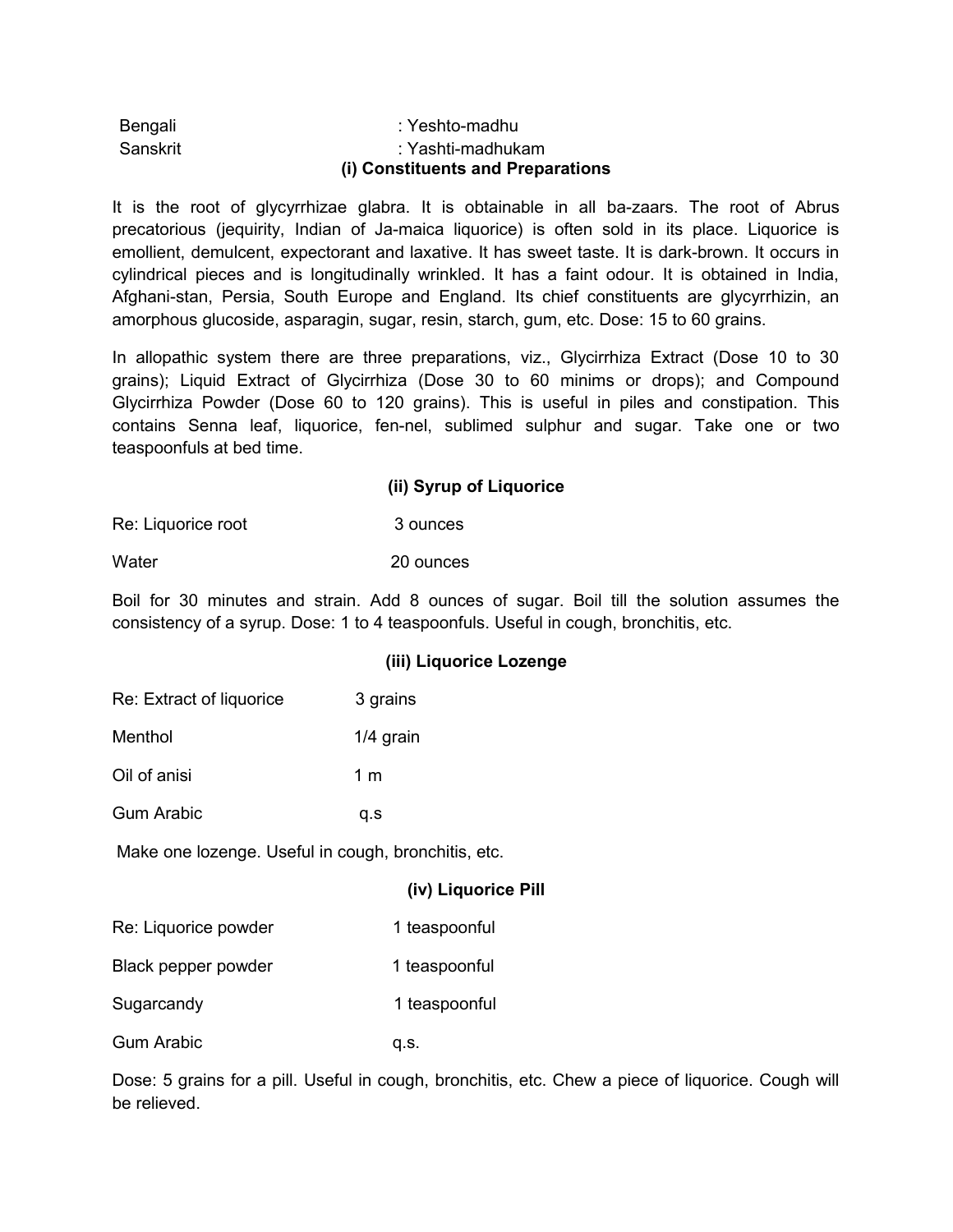Liquorice is useful in thirst, hiccough, leucoderma, bilious-ness, jaundice, spermatorrhoea.

# **(v) Liquorice Extract (Essence)**

Soak 8 ounces in 20 ounces of water for 10 hours. Then strain. Again soak the same liquorice in 5 ounces of hot water. Strain. Now add this infusion with the previous one. Then boil down the infusion to the consistence of an extract.

English Hindi Kanarese Tamil Telugu Malayalam Marathi Gujarati Bengali Sanskrit

## **77. LONG PEPPER (PIPUL)**

| English                                    | : Dried Catkins |
|--------------------------------------------|-----------------|
| Hindi                                      | : Pimpli        |
| Kanarese                                   | : Hippili       |
| Tamil                                      | : Thippili      |
| Telugu                                     | : Pippallu      |
| Malayalam                                  | : Tippli        |
| Marathi                                    | : Pimpli        |
| Gujarati                                   | : Pipara        |
| Bengali                                    | : Pipli         |
| Sanskrit                                   | : Pippali       |
| The fruit, root and stems of piper longum. |                 |

### **(i) Uses**

Long pepper is a stimulant, carminative, alterative and ex-pectorant. This is useful in cough, gastritis, dyspnoea, dropsy, anorexia, flatulence, headache. fainting, cold in the head and nose, diarrhoea, fever with shivering, worms in the bowels, pharyngitis, pain in the anus.

# **(ii) Long Pepper with Myrobalan**

|                                                           | (iii) Cough Powder |  |
|-----------------------------------------------------------|--------------------|--|
| One dose. To be taken twice daily. Useful in consumption. |                    |  |
| Honey                                                     | 1 teaspoonful      |  |
| Myrobalan powder (Harad)                                  | 10 grains          |  |
| Re: Long pepper powder                                    | 10 grains          |  |

| Re: Long pepper powder | 1 ounce |
|------------------------|---------|
| Black pepper           | 1 ounce |

Liquorice powder 1 ounce

Mix well. Dose: 20 to 60 grains. Useful in cough, bronchi-tis, etc. A good expectorant powder.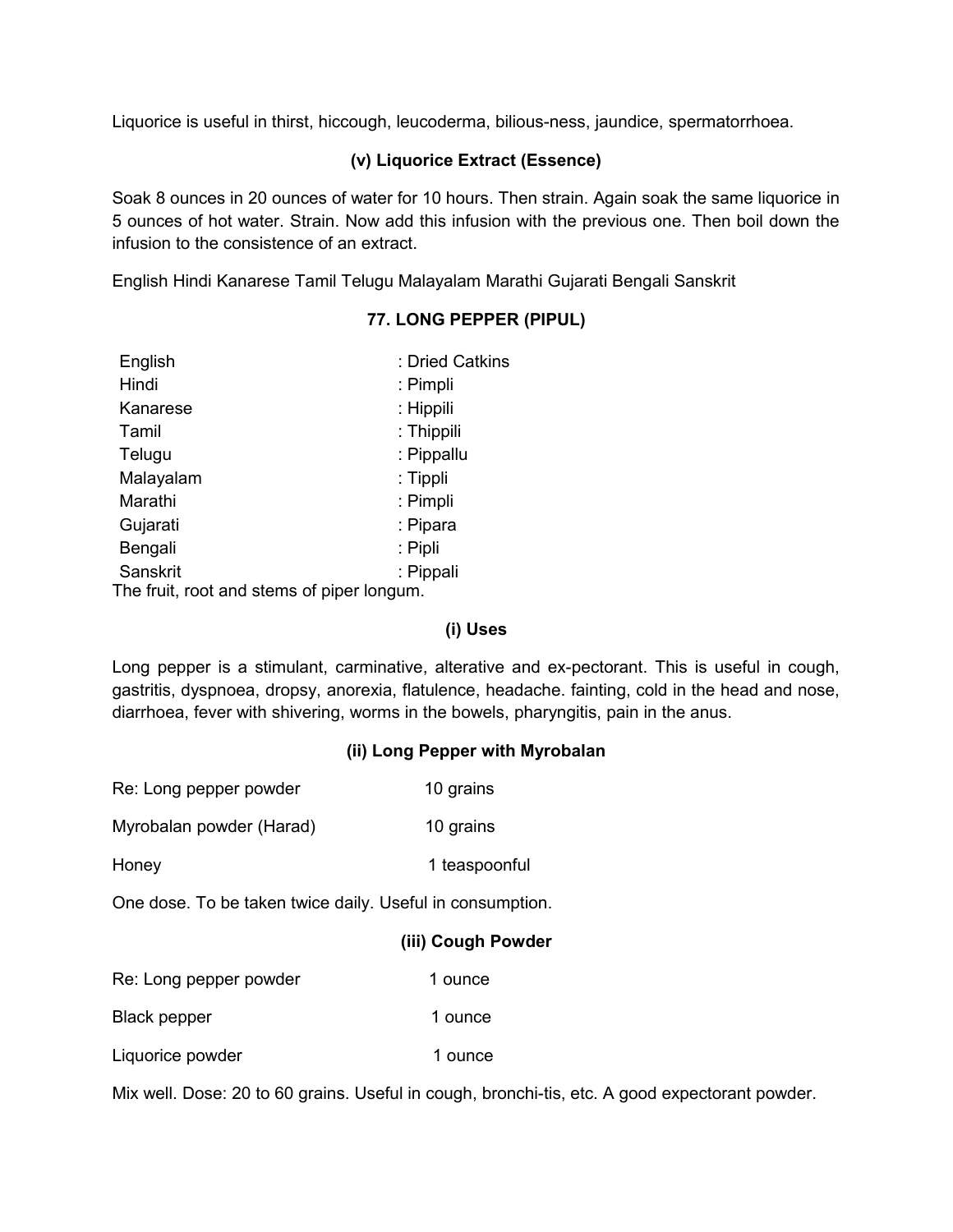# **(iv) Pipul Infusion**

| Re: Pipul     | 1 ounce   |
|---------------|-----------|
| Boiling water | 10 ounces |

Infuse for 2 hours. Dose: 1 tablespoonful with two tea-spoonfuls of honey; thrice daily. Useful in cough.

# **(v) A Good Digestive Powder**

| Re: Pipul      | 1 drachm  |
|----------------|-----------|
| Dried ginger   | 1 drachm  |
| Rock salt      | 1 drachm  |
| Asafoetida     | 30 grains |
| Caraway (jira) | 1 drachm  |
| Black pepper   | 1 drachm  |
| Ajowan         | 1 drachm  |

Dose: Grains 30 or 1-2 teaspoonful after food twice daily.

# **(vi) Pipul with Honey**

| Re: Pipul powder | 1-2 teaspoonful |
|------------------|-----------------|
| Betel leaf juice | 1 teaspoonful   |
| Honey            | 1 teaspoonful   |

Useful in cough, phlegm, bronchitis, fever.

|                  | (vii) Pipul with Milk |
|------------------|-----------------------|
| Re: Pipul powder | 1-2 teaspoonful       |
| Milk             | 16 ounces             |

Boil the milk with this powder. Add sugarcandy or sugar. Useful in asthma, cough, rheumatism, fainting, Sannipath.

### **(viii) Pipul Confection**

| Re: Long pepper     | 2 drachms |
|---------------------|-----------|
| <b>Black pepper</b> | 2 drachms |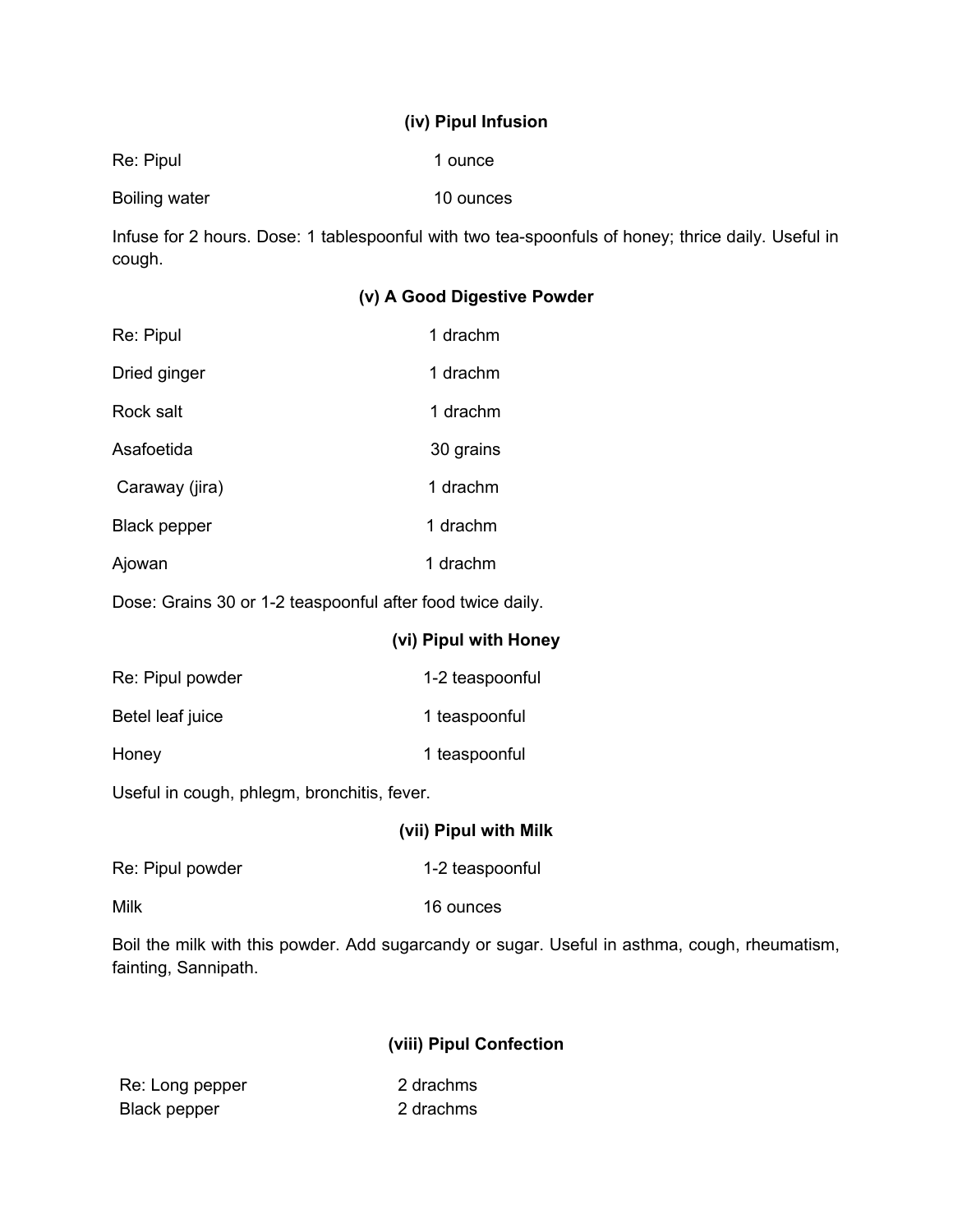| 2 drachms |
|-----------|
| 2 drachms |
| 2 drachms |
| 2 drachms |
| 2 drachms |
| 2 drachms |
|           |

Gently fry these drugs. Powder them well. Mix. Add equal of sugar. Add 4 ounces of honey. Mix well. Dose: 1 teaspoonful. thrice daily. Useful in asthma, cough, difficulty of breathing, bronchitis, fainting, biliousness, anaemia, etc.

### **CHAPTER XXIV**

#### MALABAR NIGHT SHADE, MANATHAKKALI, MINT MORINGA

#### **78. MALABAR NIGHT SHADE**

#### (PORTULACES QUADRIFIDA)

| English   | : Indian Spinach        |
|-----------|-------------------------|
| Hindi     | : Poi                   |
| Kanarese  | : Hali Baccheli         |
| Tamil     | : Pasalai               |
| Telugu    | : Sannu pappu, Bacchali |
| Malayalam | : Cheru Basali          |
| Marathi   | : Velbondi              |
| Gujarati  | : Mava-ki-baji          |
| Bengali   | : Rukhtopuri            |
| Sanskrit  | : Laghu Lonika          |

#### **(i) Description**

It is small spreading herb. The leaf and the seed are used. It is a diuretic and stomachic.

#### **(ii) Uses**

This is useful in dysuria or difficulty in passing urine, gon-orrhoea, anorexia or loss of appetite, vomiting and retention of urine. This can be cooked as vegetable and eaten.

#### **79. MANATHAKKALI**

## (SOLANUM NIGRUM, SOLANUM RUBRUM)

| Hindi    | ∶ Mako         |
|----------|----------------|
| Kanarese | ∶ Kakmunchi    |
| Tamil    | : Manathakkali |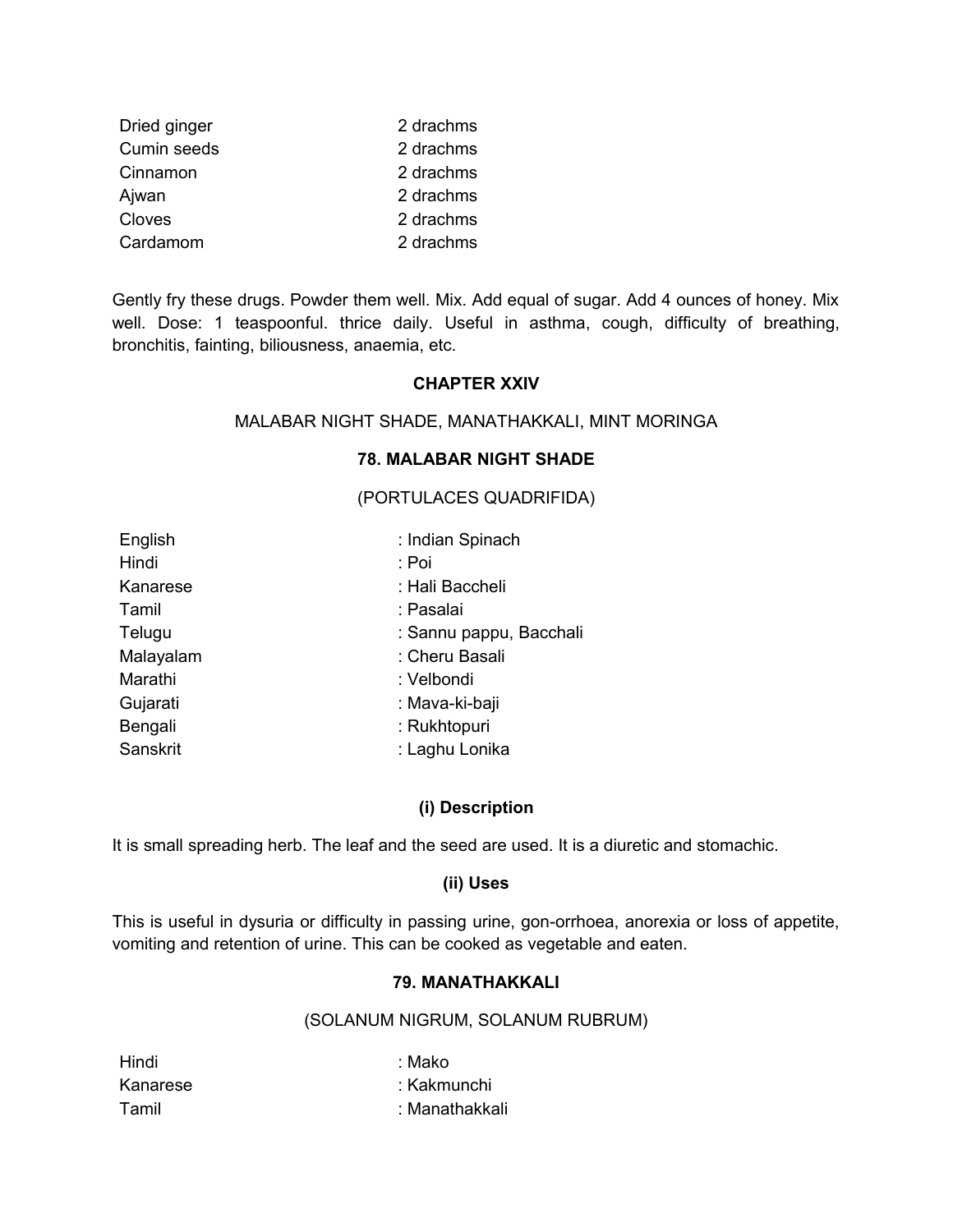| : Kamanchi Chettu |
|-------------------|
| : Manithakkali    |
| : Piludu          |
| : Kakmachi        |
| : Kakamachai      |
|                   |

This is a small herb that is cultivated easily in all parts of India. There are two varieties; red and black. (There is no differ-ence in their qualities.) The leaf and the very tiny fruits are useful.

## **(i) The Uses of the Fruit and Leaf**

It is an alterative, diuretic, diaphoretic and expectorant. The fruit is useful in bronchitis and liver troubles. The leaf is useful in ulcers of the tongue. The dried, salted, 'Vatral' of the fruit is an excellent article of diet for the invalids and the conva-lescents. The fruit is soaked in sour curd, salted and dried in the sun. This is 'Vatral' in -Tamil. This is later, whenever re-quired, fried in ghee and used. The fruit removes constipation and throws out the phlegm. The Vatral or the decoction of the Vatral is useful in vomiting due to biliousness. It removes an-orexia or disgust for food and moves the bowels also.

### **(ii) Juice and Decoction of the Leaf**

A tablespoonful of the juice of the leaf three times daily will increase the flow of urine and removes ascites and dropsy. The decoction is useful in dysuria or difficulty in passing urine.

#### **80. MINT**

#### (MENTHA SATIVA, MENTHA ARVENTIS)

| English   | : Mint, March mint                |
|-----------|-----------------------------------|
| Hindi     | : Pudinah                         |
| Kanarese  | : Chetni Maragu                   |
| Tamil     | : Puthina                         |
| Telugu    | : Pudina                          |
| Malayalam | : Putiyina                        |
| Bengali   | : Pudinah                         |
| Sanskrit  | : Pudina<br>(i) Varieties of Mint |

This is a small plant; its varieties are known as spearmint, pepper mint and mentha viridis.

#### **(ii) Its Uses**

It is an astringent, refrigerant, stomachic, diuretic, stimu-lant, carminative and antispasmodic. It is usually used as 'chut-ney' in loss of appetite, nausea or tendency to vomit. It is useful in anorexia or loss of appetite and diarrhoea. It improves appe-tite. The whole plant can be dried and powdered and made use of as tooth-powder.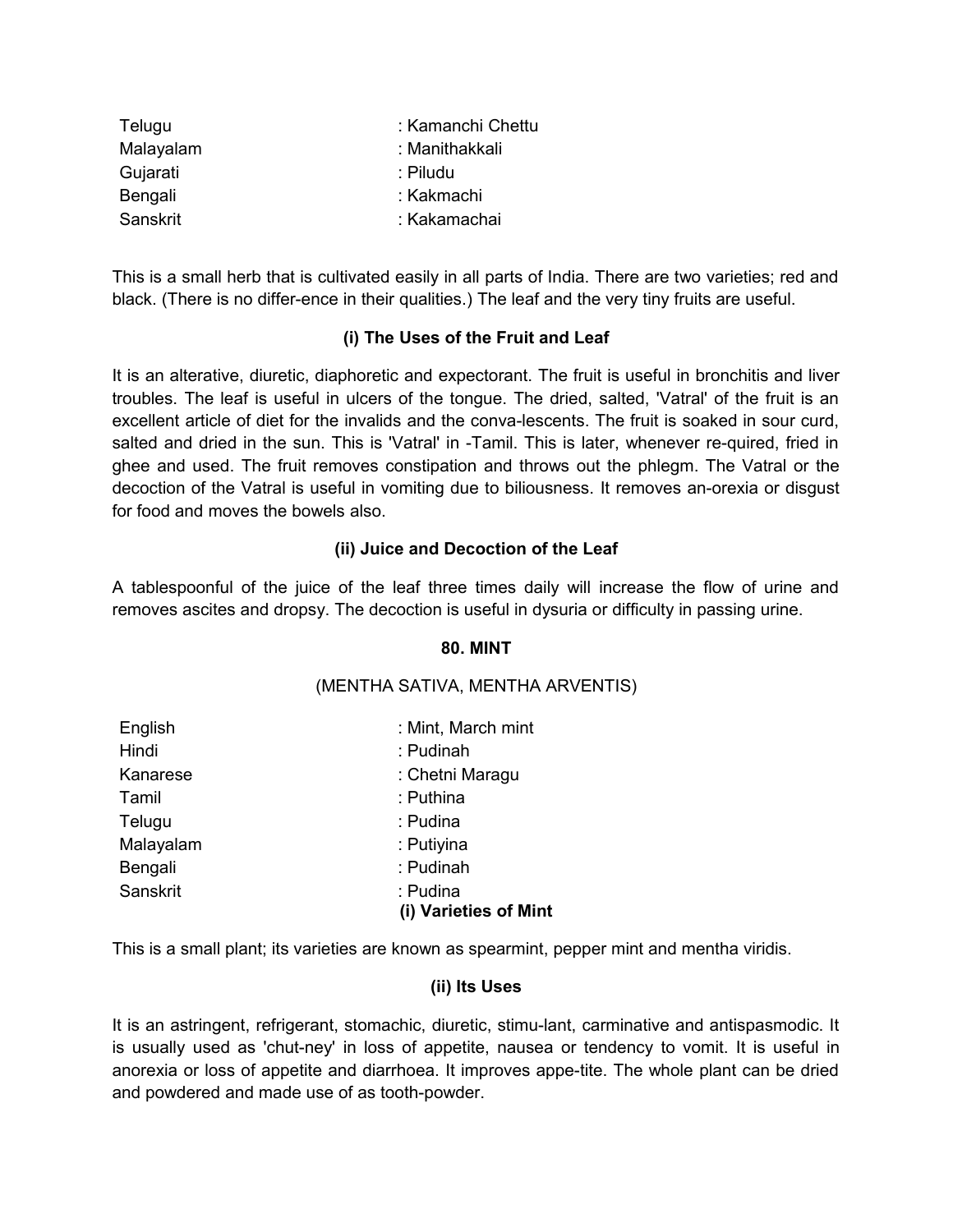Bind Mint across your forehead. This will relieve you of headache. A cup of Mint-tea, morning and evening, improves digestion. It is useful in fever, jaundice, hiccough, stomach ache, pain in the bowels, headache, vomiting, nausea and loss of appetite. Also useful in dysmenorrhoea or difficulty in men-struation and the pain in the abdomen caused by this. It gives good sleep and increases the flow of urine. Mint can also be added to hot milk or tea and drunk.

## **(iii) Pudina Tel and Its Utilities**

Pudina Tel or oil is the oil distilled from the fresh flowering spear mint, mentha viridis or mentha crispa. Its main active principles are carvone and menthone. It resembles the oil of pepper mint. This is useful in headache as an external applica-tion. It is taken internally in dyspepsia, flatulence or wind in the bowels and abdominal pain. The dose is 1 to 3 minims or drops. Pepper mint water is made out of oil of spear mint 1, water 1500 and distilled to 1000. Dose is 1 to 2 fluid ounces. This is also useful in loss of appetite, colic or pain in the belly, vomiting, wind in the bowels, etc.

### **81. MORINGA**

### (DRUM-STICK TREE)

| English   | : Drum stick, Horse-radish    |
|-----------|-------------------------------|
| Hindi     | : Segva, Sahijna              |
| Kanarese  | : Nugge-gida                  |
| Tamil     | : Murungai                    |
| Telugu    | : Munaga, Mulaga              |
| Malayalam | : Muringa                     |
| Marathi   | : Shegat                      |
| Gujarati  | : Suragavo                    |
| Bengali   | : Sojna                       |
| Sanskrit  | : Sigru                       |
|           | The Root, Flower and the Bark |

The fresh root of this tree closely resembles in taste, smell and general appearance the common Horse-radish tree of Eu-rope. It is an antispasmodic, stimulant, expectorant and diuretic. The flower is a tonic. The bark is an emmenagogue and abortifacient. The fresh root has acrid, vesicant and antilithic properties.

### **(ii) Murungai Infusion**

| Re: Fresh Moringa root bruised | 1 ounce   |
|--------------------------------|-----------|
| Mustard seed bruised           | 1 ounce   |
| Boiling water                  | 20 ounces |

Infuse for 2 hours in a covered vessel and strain. Dose: 1 ounce every three .iours. Useful in dropsy. This infusion is highly beneficial as a gargle in hoarseness and relaxed sore throat.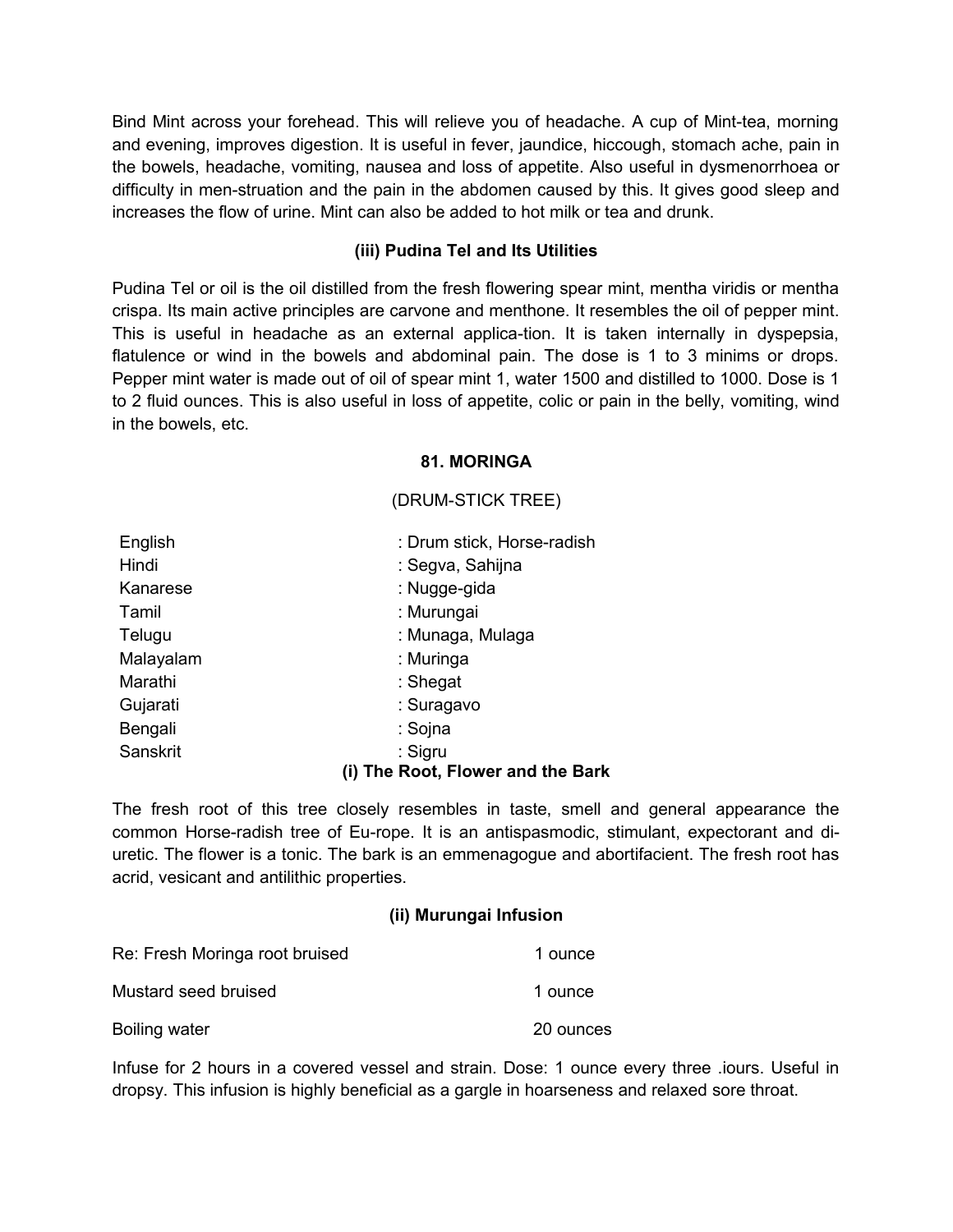# **(iii) The Leaves and Their Uses**

The leaves are used as a curry. It removes excessive heat of the body, invigorates the digestive fire and increases the ap-petite. The unripe fruit (Murunga Kai) is used in the preparation of soup (Sambar). It is very tasty and helps removing phlegm.

# **(iv) Utility of the Flower, Fruit and the Gum**

The flower removes biliousness and anorexia or distaste for food, cools the eyes and increases and strengthens the se-men. The tender fruit is useful in fevers; and the seeds thicken the semen. The semen will become thick like the gum. The gum of this tree is useful in polyuria or excessive urine. It thick-ens the semen and gives beauty to the body. The addition of the juice of the fresh root increases the efficiency of the mus-tard-poultice. The leaves can be made into a paste or poultice and applied to swellings. The flower enters into the composi-tion of Dhatu Pusthi Lehia or confection which invigorates the sex-indriya and gives sexual vigour.

## **CHAPTER XXV**

# MUDAR, MUSTARD, MYROBALAN, NEEM, NUTMEG

## **82. MUDAR**

# (CALOTROPIS GIGANTEA, CALOTROPIS PEROCERA)

| English   | : Gigantic Swallow wort    |
|-----------|----------------------------|
| Hindi     | : Ak, Akan, Akond or Mudar |
| Kanarese  | : Yekkada Gida             |
| Tamil     | : Erukku                   |
| Telugu    | : Jilledu Chettu           |
| Malayalam | : Erukka                   |
| Marathi   | : Ravi-Akda                |
| Gujarati  | : Akado                    |
| Bengali   | : Akanda                   |
| Sanskrit  | : Arka                     |
|           | (i) Mudar Root-Bark        |

The root-bark is used in medicine. It should be collected in April and May from plants grown in sandy soil and dried in open air without exposure to the sun until the milk juice contained in them becomes so far dried that it ceases to flow on incision be- ing made. The bark is then to be carefully removed, dried, re-duced to powder and preserved in well corked bottles.

The root-bark is febrifuge, alterative, stimulant, tonic dia-phoretic, emetic, expectorant. It is a gastro-intestinal tonic; in large doses from 30 to 60 grains for adults, it acts freely as an emetic.

# **(ii) Mudar Powder**

Re: Mudar powder 3 grains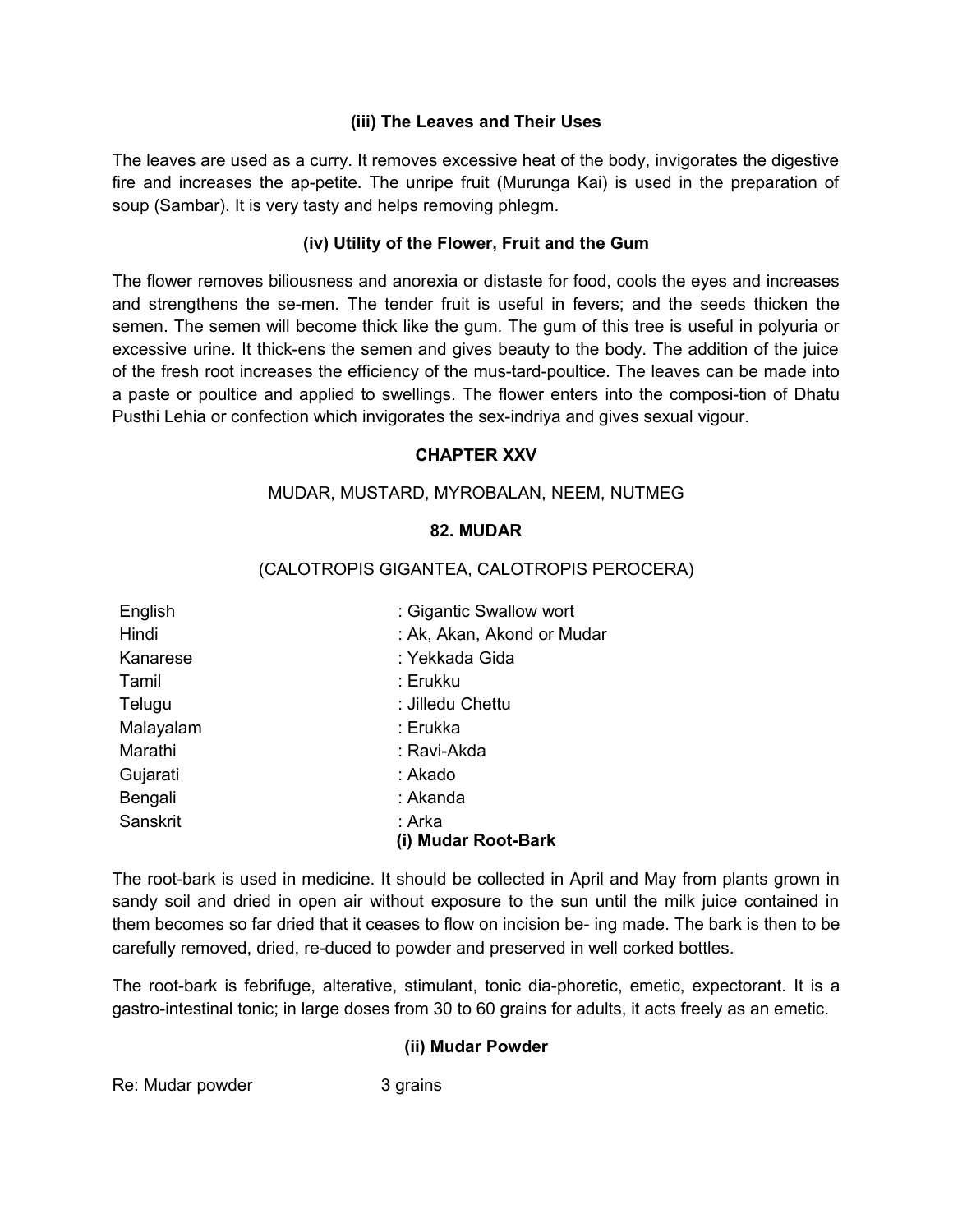Dried ginger 5 grains

One powder. Dose: One powder three times daily. This is a tonic and an expectorant. This is useful in leprosy, constitu-tional syphillis, obstinate ulcers and chronic rheumatism; in skin diseases arising from the abuse of mercury. In these dis-eases the starting dose is 3 grains. It is gradually increased to 10 grains or more, three times daily.

In dysentery it has been highly spoken of. In severe cases in adults a large dose from 20 to 60 grains may be given at once in the same manner as Ipecacuantia. In ordinary cases smaller doses are preferable.

### **(iii) Mudar Leaf**

The leaf is anthelminitic, alterative, laxative and stimulant. Warm the leaves gently and apply them to the boils. They will ripen quickly and burst.

Dip the leaves in hot neem oil and foment the swollen joints gently; the swelling and pain will subside. Give from 2 to 5 drops of the juice of the leaf in scorpion sting and bites by poi-sonous snakes.

### **(iv) Mudar Flower**

The flower is an expectorant, stomachic, digestive and tonic.

#### **83. MUSTARD**

| English   | : Black Mustard |
|-----------|-----------------|
| Hindi     | : Kalarai       |
| Kanarese  | : Karisasivey   |
| Tamil     | : Kadagu        |
| Telugu    | : Avalu         |
| Malayalam | : Kaduka        |
| Marathi   | : Mahori        |
| Gujarati  | : Rai           |
| Bengali   | : Krishnrai     |
| Sanskrit  | : Sarshapah     |

### **(i) The Uses**

This is an emetic. A teaspoonful in a glass of warm water can be used as an emetic fora child. A teaspoonful can be used for an adult.

### **(ii) Its Utilities in Foot-Bath**

Mustard is used for a foot-bath. Place the feet in a bath of hot water to which a tablespoonful of mustard has been added. This will relieve your cold or nasal catarrh. A foot-bath will re-lieve bleeding from the nose by taking blood away from the head.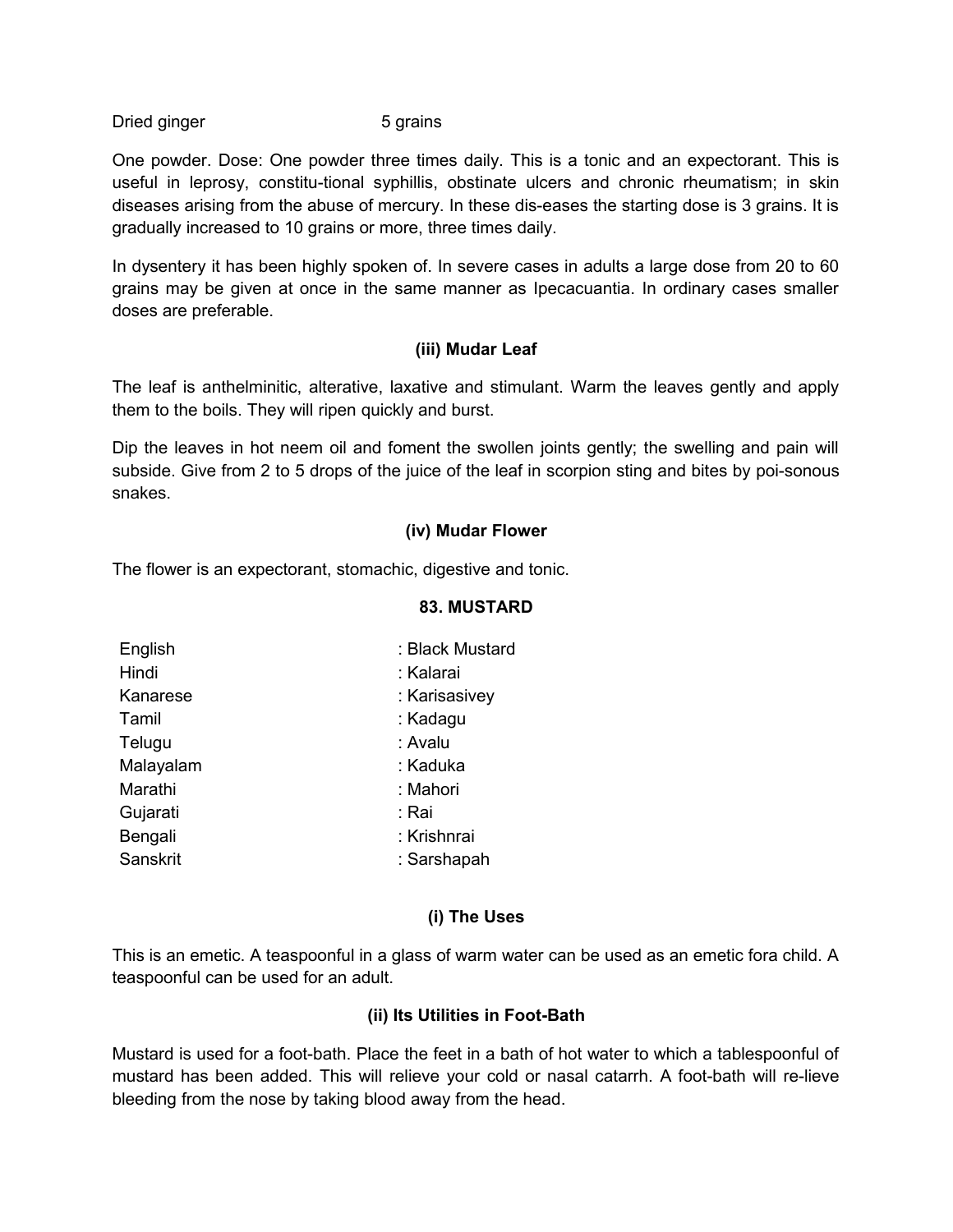## **(iii) Mustard Plaster**

Mustard plaster is useful in relieving deep pain and severe vomiting. Mix a small quantity of mustard with a little cold water and make it into a thin paste and spread it on linen, paper or lint. Cover this with gauze or thick handkerchief before applying it to the skin. Otherwise a blister may be formed. As soon as there is burning in the skin, remove the plaster, wipe the part, dry and apply a little ghee, vaseline or oil to the part.

To relieve vomiting apply the mustard plaster over the pit of the stomach.

It is mixed with linseed meal for making poultice. The poul-tice also must be covered with gauze.

### **84. MYROBALAN**

| : Myrobalan                          |
|--------------------------------------|
| : Har, Harra, Pile Harra, Chhoti Har |
| : Anile kayi                         |
| : Kadukkai                           |
| : Karakkaya                          |
| : Katukkai                           |
| : Hirada                             |
| : Himaja                             |
| : Haritaki                           |
|                                      |

# **(i) Description, Properties and Uses**

Taste: Astringent. This is dried, immature fruit of Terminalia Chebula. There are two varieties, viz., Chhoti Har (small) and Bari Har (big variety). The small variety is used for medicinal purposes. The big variety is used for tanning. The hard outer covering of the fruit should be taken and not the seed. Properties: digestive; increases gastric fire, bestows in-tellectual vigour, longevity, memory power; nourishes the body; rejuvenates; gives good appetite; invigorates the bowels; pre-vents old age; removes excessive fat.

Just as mother feeds her children with food of six tastes, and nourishes the body, Myrobalan drives away diseases of the body and nourishes it. Therefore, Myrobalan is superior to nursing mothers. Myrobalan is useful in epilepsy, diabetes, insipidus nausea, diseases of the heart, Grihani or chronic diar-rhoea, eye diseases, asthma, jaundice, leprosy, chronic gastri-tis, burning in the hands and feet, impotency, ascitis, dropsy of abdomen, enlargement of spleen, salivation, hiccough, bron-chitis, orchitis, leucoderma, old long-standing fevers, Phthisis, syphilis, gonorrhoea and fistula. Myrobalan ghee, myrobalan confection, myrobalan essence are all preparations of myroba-Ian.

Myrobalan is a safe and effective aperient. It is also one of the ingredients of Triphala. It contains tannic acid, a purgative principle and a vegetable acid. The immature fruit Jangi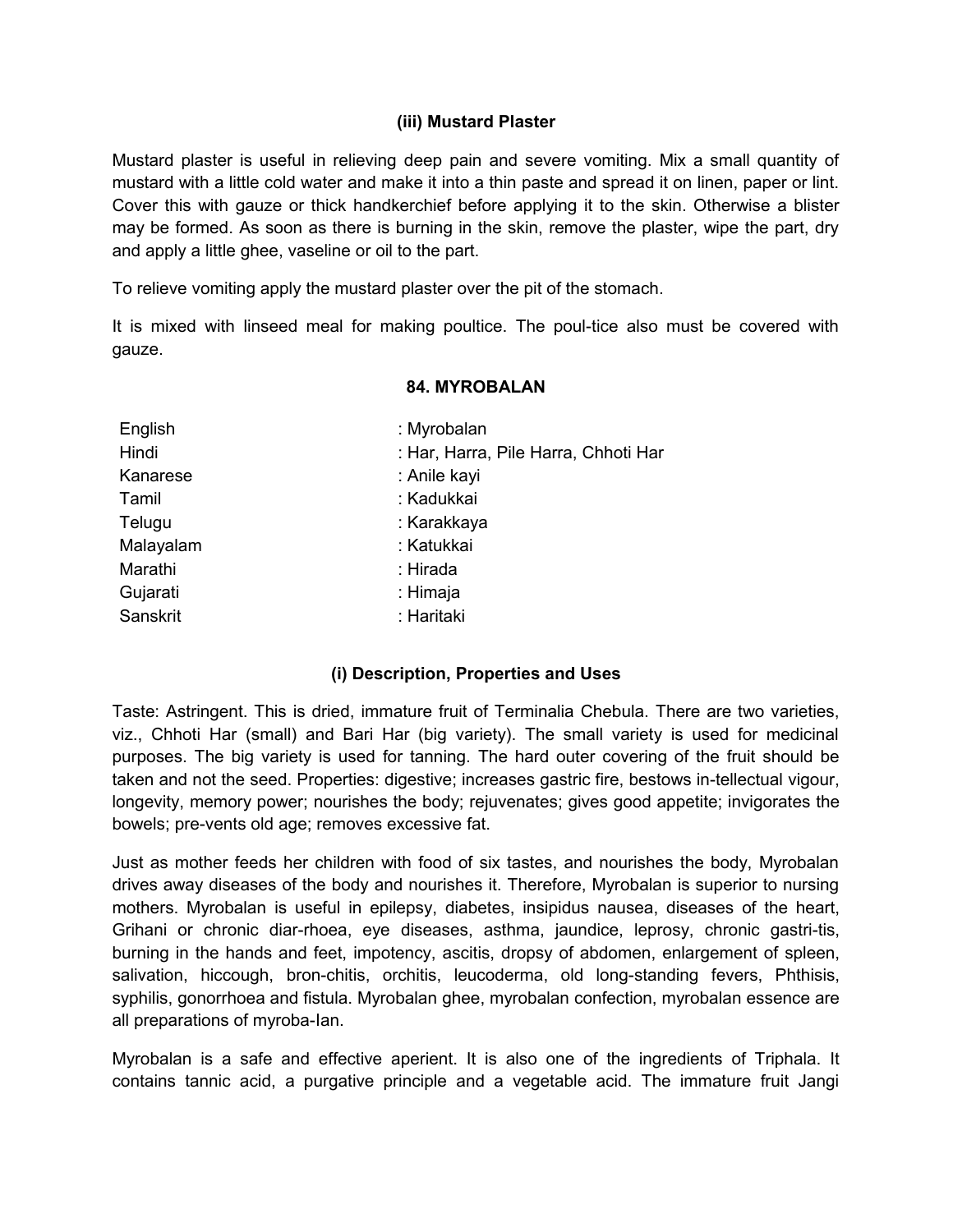Haritaki contains more tannin and is more suitable for diar-rhoea. It has anthelmintic properties. It expels roundworms. You can take three fruits at a time.

The decoction is used as a gargle. The dried pulpy portion is chewed after meals as a sialogogue. That which increases the flow of saliva is a sialogogue. For purgative action the outer pulp of 2 or 3 fruits is ground up with common salt, which improves its taste and is given at bed time. This will give 2 or 3 painless evacuations in the early morning. The liquid extract is also frequently used.

Chhoti Har is a good laxative, and an astringent too. It is a good tonic and alterative also. You can also make a good as-tringent lotion and ointment.

### **(ii) A Safe and Gentle Laxative**

| Re: Myrobalan | 3 drachms |
|---------------|-----------|
| Senna leaves  | 3 drachms |
| Rose petals   | 2 drachms |
| Dried ginger  | 20 grains |
| Water         | 4 ounces  |

Boil for 10 minutes and strain for one dose. This is a safe and gentle laxative.

# **(iii) Triphala Choorna**

Re: Myrobalan (Har)

Amla (Nellikai)

Myrobalan (Bahera) (Thandrikai)

Powder equal parts of these separately, strain and mix. Dose: 2 teaspoonfuls at bed time.

#### **(iv) A Good Laxative**

Dissolve 2 teaspoonfuls of the above powder in 4 ounces of water at bed time, strain and drink the solution in the early morning. A good laxative. Myrobalan removes constipation by regular use. It is an effective cure for indigestion or dyspepsia, pain in the bowels, flatulence or wind in the stomach and bow-els, palpitation, biliousness, headache, etc. Take one myroba-Ian at night daily. You will be cured of chronic sores in the mouth and the tongue which trouble you for a long time.

On account of its astringent properties ulcerated wounds heal quickly if they are covered with a paste of myrobalan.

Skin diseases with profuse discharge can also be suc-cessfully treated with the paste. The paste can be made either with water or with oil.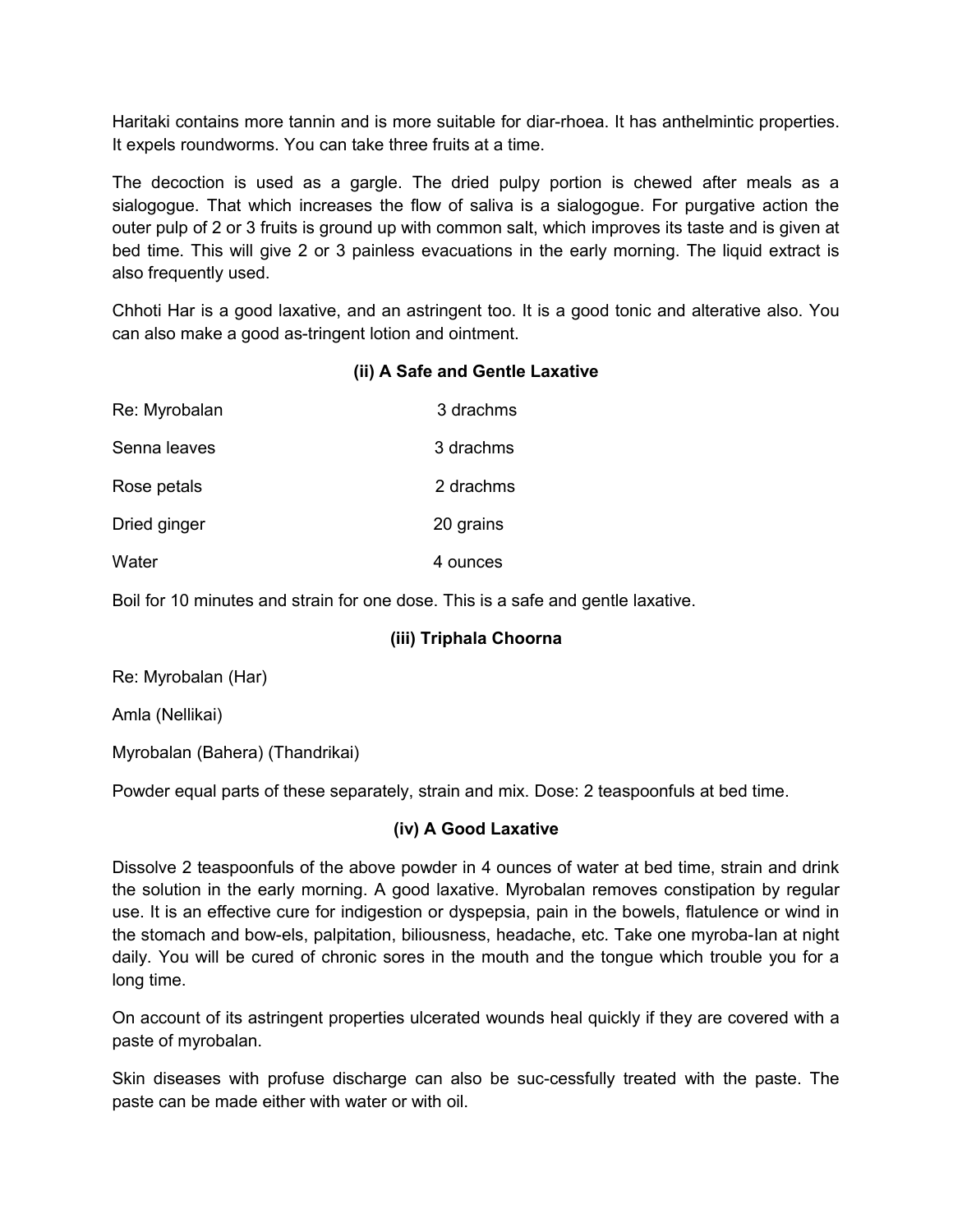Make a paste of myrobalan and add a little opium. This is highly useful in piles and prolapse of rectum of anus. Apply it to the anus.

## **(v) Myrobalan Decoction**

| Re: Myrobalan | 2 fruits (powdered) |
|---------------|---------------------|
|               |                     |

Water 10 ounces

Boil for ten minutes strain and cool. Soak a piece of clean cloth or lint in the decoction and apply it to burns. Repeat this every three hours. This is highly beneficial.

Mix one teaspoonful of Har powdered with one teaspoon-ful of Fennel (Bari Sonf) and sugar. This is a useful laxative.

Mix well equal parts of Myrobalan powder, rock salt arised and dried ginger. Take 15 grains twice daily. This is a liver tonic and a digestive too. You can take this either before or after food.

Just as in Chandrayana Vrat morsels of food are taken, take one myrobalan fruit on the first day of Suklapaksha or the bright fortnight, on the second day two fruits, and increase the number until full-moon and then reduce the number by one till New-Moon. This is known as Myrobalan Kalpam, and is highly recommended for health, vigour, rejuvenation and longevity

# **85. NEEM (MARGOSA)**

## ( AZADIRACHTA INDICA )

| English   | : Neem, Margosa tree            |
|-----------|---------------------------------|
| Hindi     | : Neem                          |
| Kanarese  | : Bevina Mara                   |
| Tamil     | : Vembu, Veppamaram             |
| Telugu    | : Vepa Chettu                   |
| Malayalam | : Veppa                         |
| Marathi   | : Kudunimba                     |
| Gujarati  | : Limba                         |
| Bengali   | : Nim                           |
| Sanskrit  | : Nimba                         |
|           | (i) The Properties and the Uses |

The leaf is stimulant, anthelmintic and discutient. The flower is a stimulant, stomachic and tonic. The fruit is antiperiodic and tonic. The seed is anthelmintic. The oil is stim-ii ulant, antiseptic and insecticide. The bark is antiperiodic, bitter, tonic and astringent. The bark contains a bitter, neutral resin. The activity of the remedy dwells in this resin.

**(ii) Neem Decoction**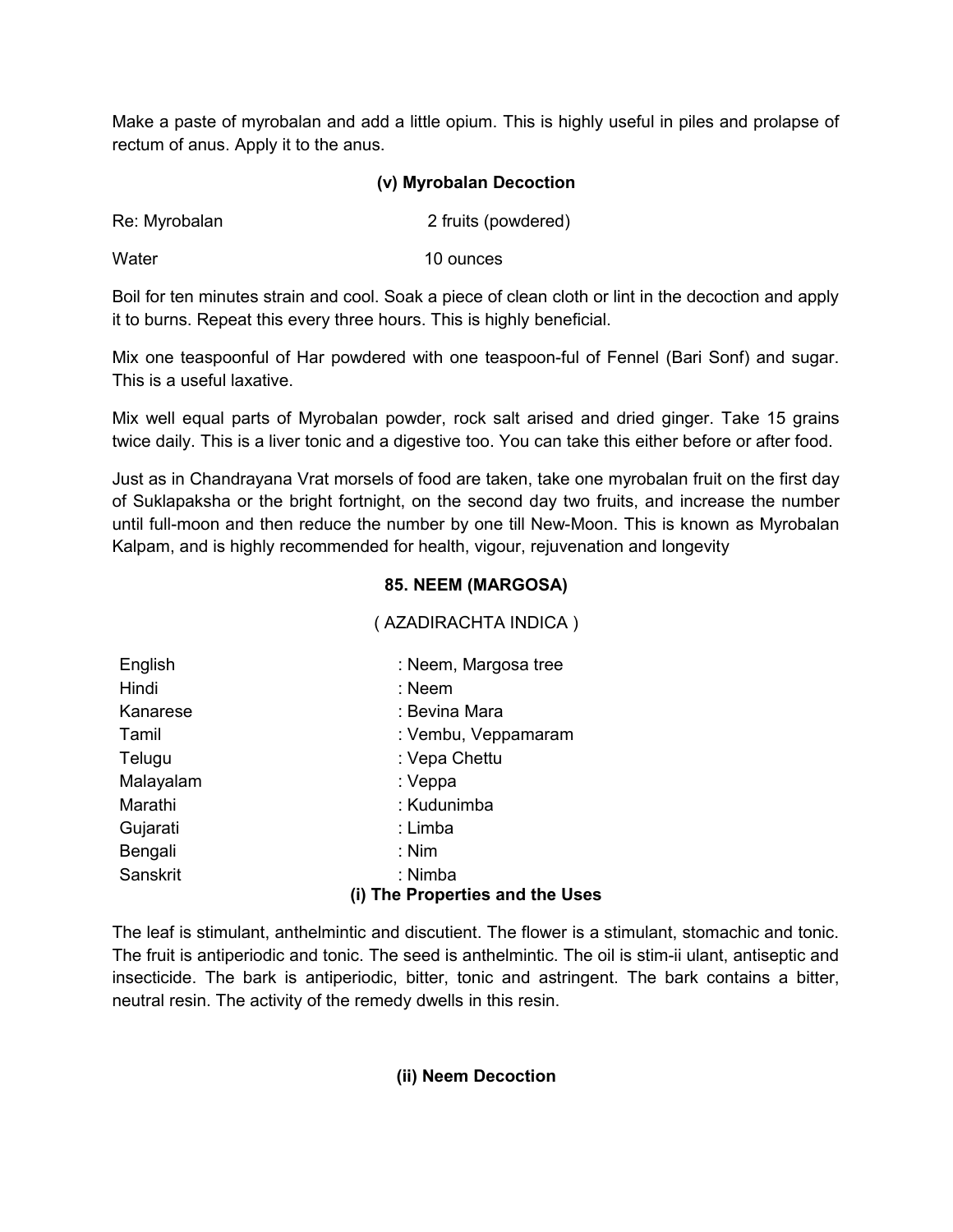| Re: Neem bark bruised | 2 ounces  |
|-----------------------|-----------|
| Cloves                | 30 grains |
| Cinnamon              | 30 grains |
| Water                 | 20 ounces |

Boil for 15 minutes and strain. Dose: 2 ounces. Useful in ague or intermittent fever, loss of appetite, convalescence after fever, general debility. It is a tonic as well. In Malaria it should be given every second hour previous to time at which the attack is expected to return. The decoction should be prepared fresh for use when required, as it gets spoiled in hot weather.

Prepare plain decoction with a large quantity of neem leaves. Boil till the water becomes golden yellow. This is useful for foot-bath, in swelling ulcers, eczema and for washing un-healthy ulcers, itch or scabies, leprotic ulcers, etc.

|                      | (iii) Neem Powder |
|----------------------|-------------------|
| Re: Neem bark powder | 30 grains         |
| Cloves powder        | 3 grains          |
| Cinnamon powder      | 5 grains          |

Mix well. Dose: 1 powder twice daily. This is a tonic in con-valescence after fevers, malaria, general debility, etc.

|                                     | (iv) Neem Poultice |
|-------------------------------------|--------------------|
| Re: Bruised neem leaves             | 1 ounce            |
| Rice (flour, or wheat) in hot water | 1 ounce            |

Useful in chronic, sluggish ulcers, eczema, etc. This is a stimulant and antiseptic. Spread it on a piece of lint or clean white cloth and apply to the affected part. It will ripen the ab-scess.

The Neem tree is held in veneration by the Hindus. It is dedicated to the Goddess Mariamma, the deity which is sup-posed by them to preside over all epidemics, particularly small-pox. The epidemics themselves are thought to be visitations of this goddess. The leaves are in common use in honour of God-dess Mariamma, in smallpox cases. The leaves are spread on the bed of the patient. A bunch of the leaves is fixed above the door as a sign of the presence of the Goddess in the house. Fans made up of the leaves are used for fanning the patient. The fresh tender young leaves are given as an internal medi-cine. Many cases have recovered. Five grains may be given 3 times a day.

It you cannot get fresh leaves use dry leaves and make a decoction or infusion (one teaspoonful to 20 ounces of water). Give an adult one ounce daily.

In allopathic system there are two official preparations, viz., Infusion Azed dirachtal Indica (Dose: ;2 ounce) and tinc-ture Azad dirachtal Indica (Dose:1/2 to 1 drachm).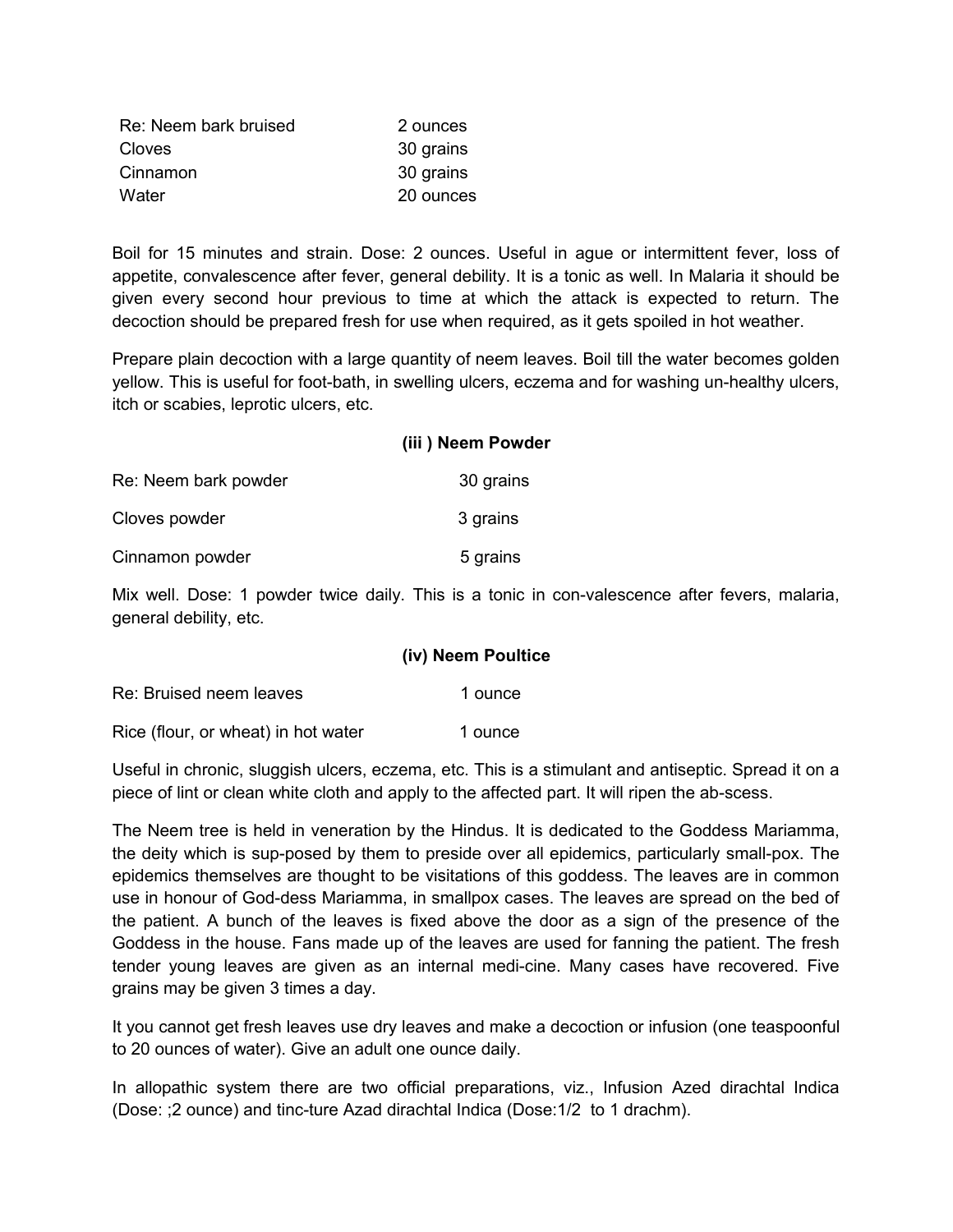This tree is planted in India in front of dwelling houses in the neighourhood of temples, on the roads on both sides, as it prevents epidemic fevers. If you have a bunch of leaves in front of your doors and windows, no mosquito will enter the room.

# **(v) Neem Leaf**

It is applied as a paste in drying pustules of smallpox. It is given internally on the following day after a purgative is taken. It destroys all intestinal worms. The leaves are made into a fine paste. A little Ajwan is added. Chew a few leaves daily, Pyor-rhoea will take to its heels. Cobra poison will not affect you.

# **(vi) Children's Friend**

| Re: Tender neem leaves | 1 ounces  |
|------------------------|-----------|
| Garlic                 | 5 grains  |
| Ajwan                  | 20 grains |
| <b>Black pepper</b>    | 10 grains |
| Dried ginger           | 10 grains |
| Sweet neem leaves      | 1 ounces  |
| Fennel                 | 30 grains |

Fry all these with a little ghee. Add a little salt. Dose: 10 grains to be dissolved in a little water. Useful in intestinal worms, flatulence, constipation, indigestion, phlegm in chest of children. It will improve their appetite.

# **(vii) Neem Flower Chutney**

Fry the flower with a little ghee. Add a little tamarind, fried red chillies, sweet neern leaves and a little salt. Make a chutney with a little water. Useful in anorexia or distaste for food vomit-ing or nausea, sour belching, worms in the bowels, fainting due to biliousness, etc.

### **(viii) Neem Flower Rasam**

Make pepper water or Mysore Rasam with dhall and ghee. Powder neem flower and then add this to the pepper wa-ter or Mysore Rasam. This is useful in anorexia or distaste for food, bilious vomiting, sour belching. bilious giddiness, etc.

Fry the flower in ghee. Powder it and add this to the pep-per soup or Milagu Kulambhu.

Dry the unripe fruit of neem. Remove the seed. Powder the pulp. Take 20 grains twice daily. Useful in intermittent ma-larial fever.

Make a paste of the seed and apply it to the ulcers which contains maggots. Maggots will come out.

Oil of neem is useful in eczema, herpes, itch or scabies and other skin diseases. Maggots will come out. Wherever there are maggots or worms use neem oil.

# **(ix)Neem Bark Decoction**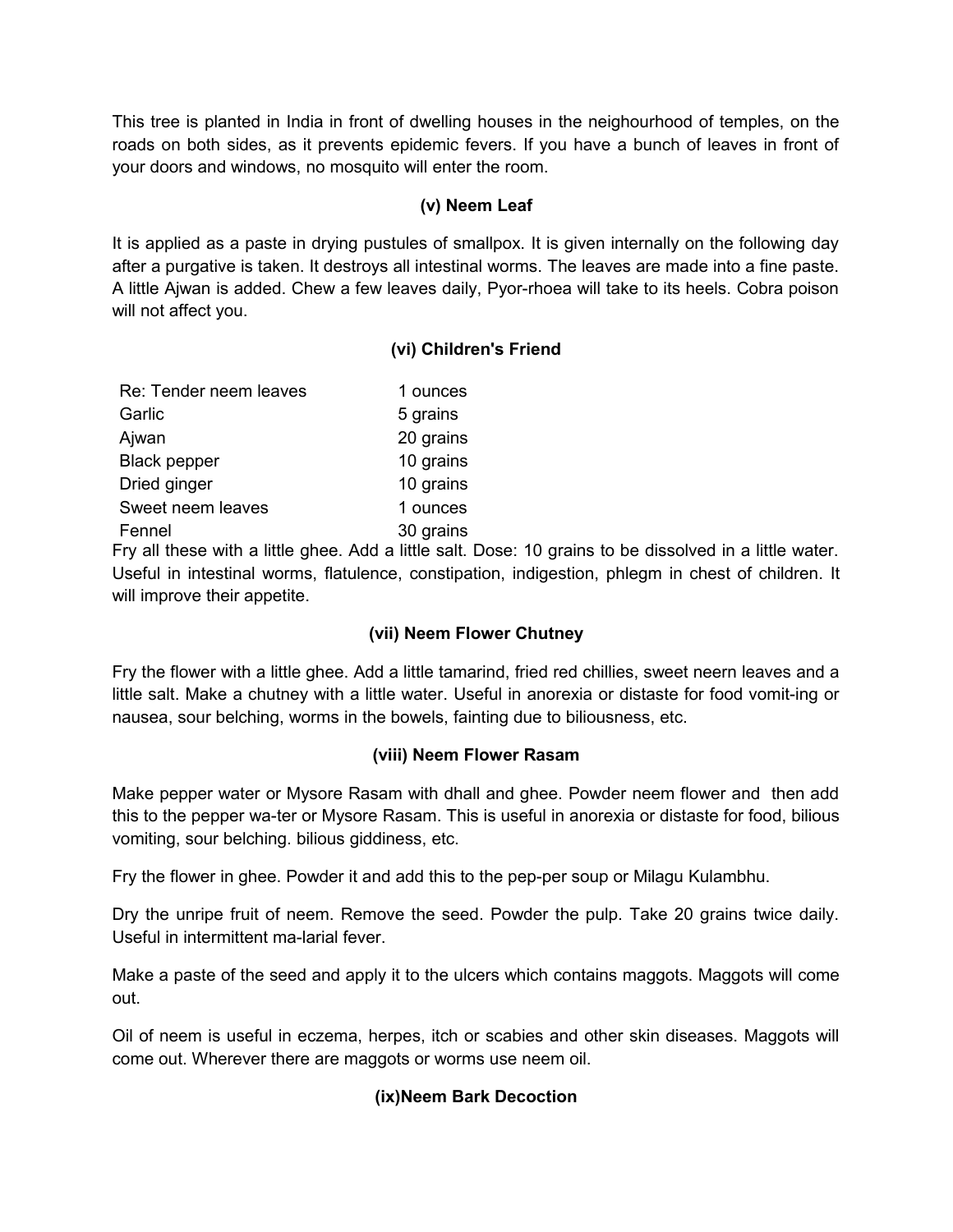Re: Neem bark bruised 2 ounces Cardamom 1 teaspoonful Coriander 2 tablespoonfuls Water 20 ounces

Boil for half an hour. Dose: 2 ounces. Give this some time before malaria comes. This will prevent the attack. Even if it co-mes, it will be very mild.

#### **86.Nutmeg**

| English   | : Nutmeg                        |
|-----------|---------------------------------|
| Hindi     | : Jaephal                       |
| Kanarese  | : Jaji Kayi                     |
| Tamil     | : Jadikayi                      |
| Telugu    | : Jaji kaya                     |
| Malayalam | : Jatikkaya                     |
| Marathi   | : Jayiphal                      |
| Gujarati  | : Jayiphal                      |
| Bengali   | : Jayphal                       |
| Sanskrit  | : Jati-Phalam                   |
|           | (i) The Properties and the Uses |

Nutmeg is a stimulant, carminative, narcotic, aromatic, aphrodisiac and tonic. The country nutmeg is the dried fruit of Myristica Malabarica. It is not so good. Nutmeg is closely allied to cloves and cinnamon. It may be substituted for them. Nut-meg in large doses is a narcotic. Therefore, some care is nec-essary in its use.

It is useful in spermatorrhoea, headache, asthma, cough, intestinal colic, flatulence, indigestion, dull gastric fire. It is taken along with betel. Dose: 5-10 grains.

It enters into the composition of Pulviscreta Aromaticus (aromatic chalk powder), and aromatic chalk powder with opium, in the allopathic system.

Its chief constituents are a fixed oil and a volatile oil, and amylodextrin.

#### **(ii) Nutmeg Co. Powder**

| Re: Nutmeg powder   | 3 grains |
|---------------------|----------|
| Dried ginger        | 5 grains |
| Cardamom            | 5 grains |
| <b>Black pepper</b> | 2 grains |
| Cumin (Jira)        | 5 grains |

Make one powder. Dose: One powder twice a day after or before meals. This is a good digestive and carminative.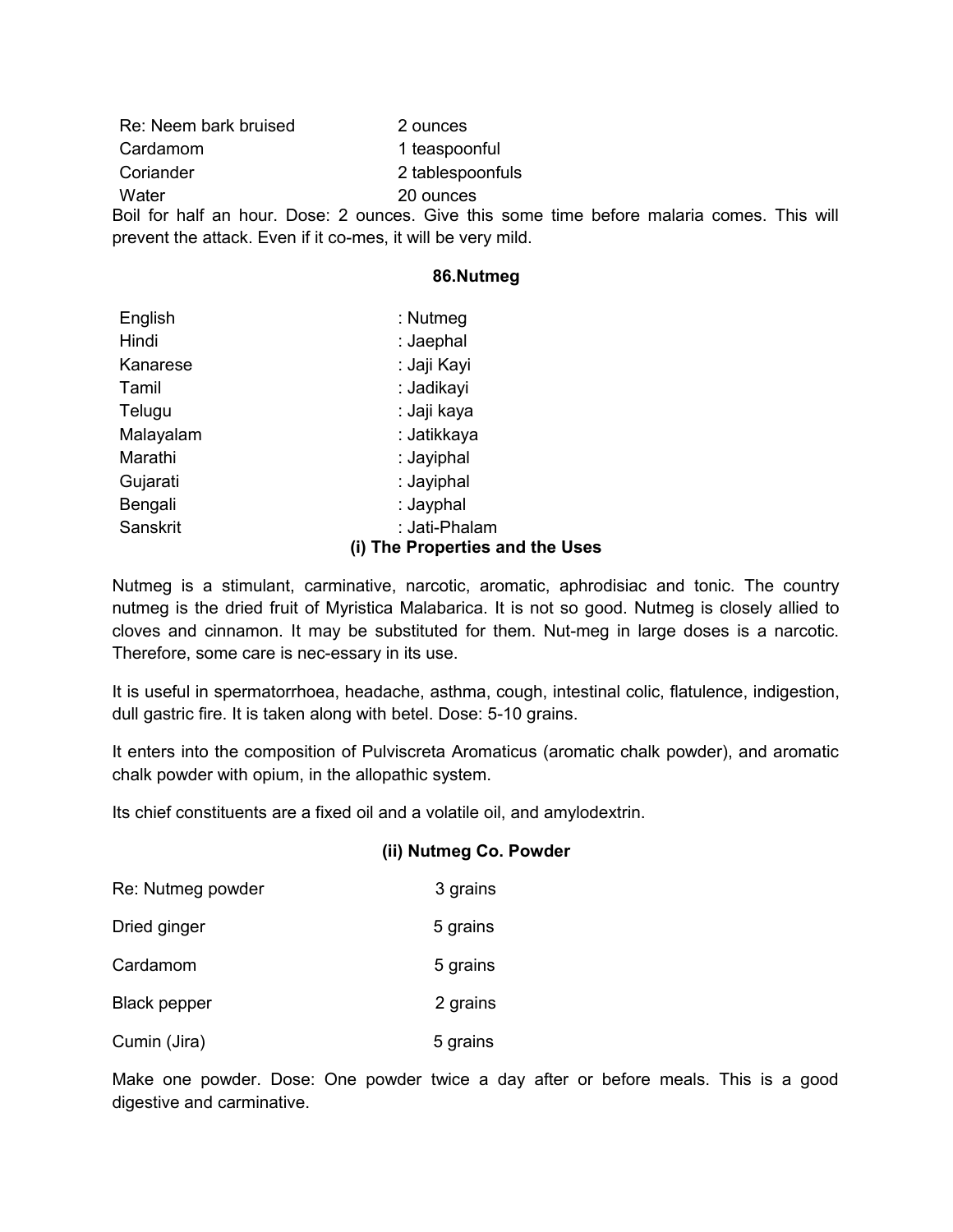Mix oil of nutmeg with gingily oil. This is an excellent appli-cation for indolent ulcers. It cleanses the surface and produce healthy action. It is a good liniment for chronic rheumatism. It is a valuable application in toothache; it is useful in diarrhoea and dysentery. Dose: 1 to 3 minims.

| Re: Nutmeg powder    | 3 grains |
|----------------------|----------|
| Milk                 | 2 ounces |
| Useful in diarrhoea. |          |

#### **(iii) Pulvis Nutmeg Compound**

| Re: Nutmeg powder | 3 grains |
|-------------------|----------|
| Camphor           | 1 grain  |
| Cardamom          | 5 grains |
| Cloves powder     | 5 grains |

One powder. To be taken twice daily. Useful in intestinal colic, pain in the stomach, hem icrania or one-sided headache, menorrhagia (excessive menstruation), intestinal pain, and rheumatic pains.

# **CHAPTER XXVI**

### OPIUM, PAPAYA I & II, PEEPAL TREE, PELLYWORTH ROOT

### **87. OPIUM**

### (POPPY)

| English   | : Opium    |
|-----------|------------|
| Hindi     | : Hafeem   |
| Kanarese  | : Aphimu   |
| Tamil     | : Abhin    |
| Telugu    | : Nallama  |
| Malayalam | : Apim, Ka |
| Marathi   | : Afim     |
| Gujarati  | : Afim     |

| Hindi     | : Hafeem                     |
|-----------|------------------------------|
| Kanarese  | : Aphimu                     |
| Tamil     | : Abhin                      |
| Telugu    | : Nallamandu                 |
| Malayalam | : Apim, Kasha-kasha, Karappa |
| Marathi   | : Afim                       |
|           |                              |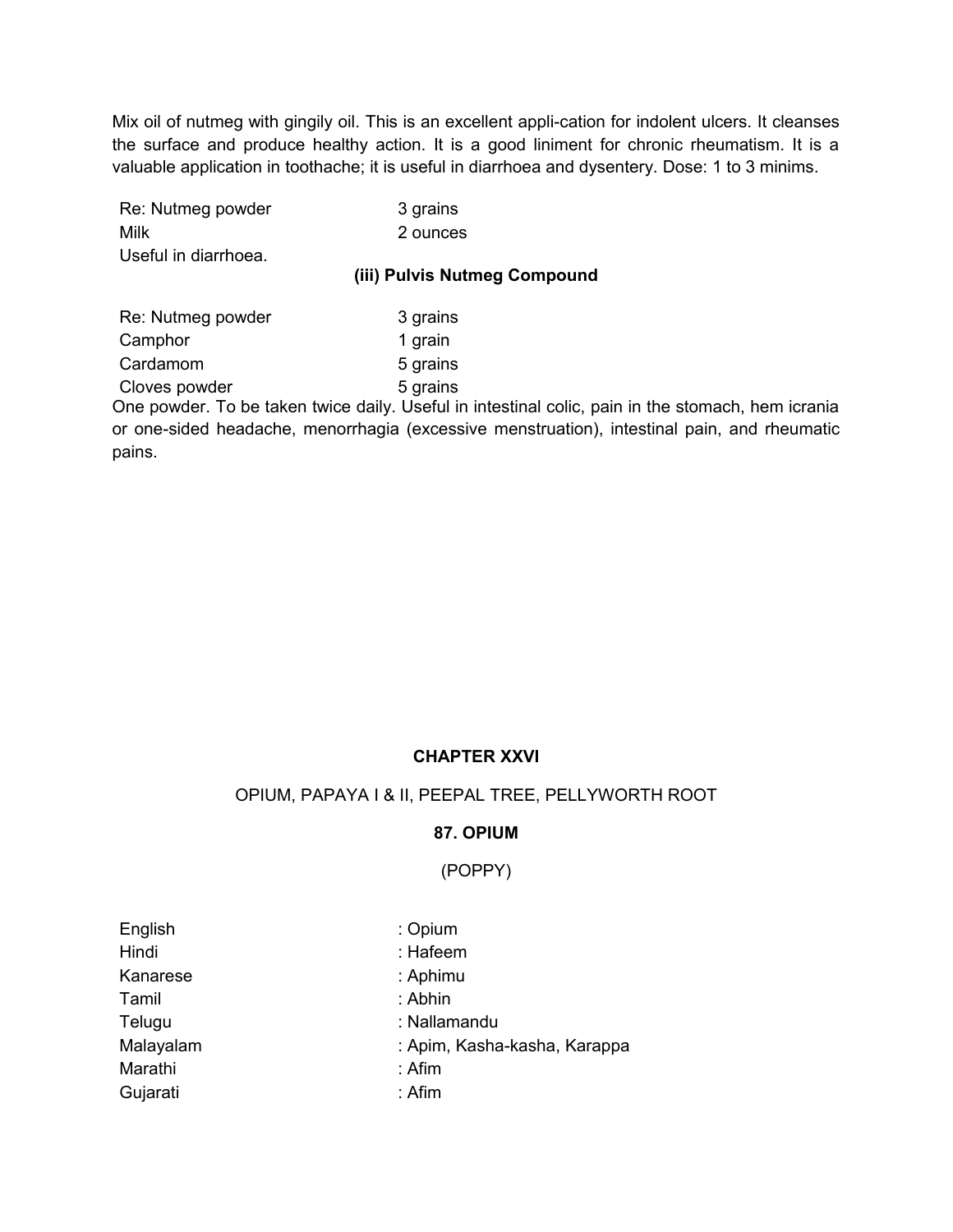| Bengali  | : Afim, Afin |
|----------|--------------|
| Sanskrit | : Ahipehnam  |

## **(i) Description**

This is the juice obtained by incision from the unripe cap-sules of Papaver Somniferum, the white poppy and inspissated by spontaneous evaporation. Opium occurs in rounded masses. Colour is blackish brown. The taste is nauseously bit-ter.

## **(ii) Properties and Uses**

The alkaloids contained in opium are morphine, codeine, thebaine, narcotine, papaverine and narceine. Opium is an an-algesic or anodyne. It is the most valuable drug for relieving pain. It is an antispasmodic, antiphilogistic, disphoretic, di-uretic, expectorant, haemostatic, styptic, hypnotic, sedative and stimulant. Dose: ½ to 3 grains.

This is useful in diarrhoea, cholera, intestinal colic, renal colic and hepatic colic. It stops bleeding, when it is adminis-tered internally. It alleviates cough. It relieves pain. It produces sleep. It is given in diabetes. The amount of sugar in the urine is diminished.

## **(iii) Allopathic Preparations**

In allopathic system there are the following preparations. All contain opium.

Compound Aromatic chalk powder (Pulvis Cretae Aromaticus cum opio). Dose: 10 to 60 grains. This is useful in diarrhoea and dysentery.

Dover's Powder (Pulvis Ipecacuantia et opia). Dose: 5 to 10 grains. This is useful in dysentery. This is given at bed time for inducing sleep.

Tr. Opii (Laudanum). Dose: 5 to 30 minims (drops). 15 minims contain one gram of opium.

Tr. Camphor, Co. (Paregoric). Dose: 30 to 60 minims. En-ters into the composition of cough mixtures.

# **(iv) Instructions for Uses**

Opium should not be given to pregnant women and chil-dren. If opium is administered judiciously at the proper time and in proper cases, it does much good, but its indiscriminate use often produces the worst effects.

In dysentery or colitis an enema of 2 ounces of conjee with 30 drops of Tr. Opii gives relief immediately.

Omum water, or infusion of cloves and catechu may be advantageously combined with Tr. Opii in the treatment of diar-rhoea and vomiting.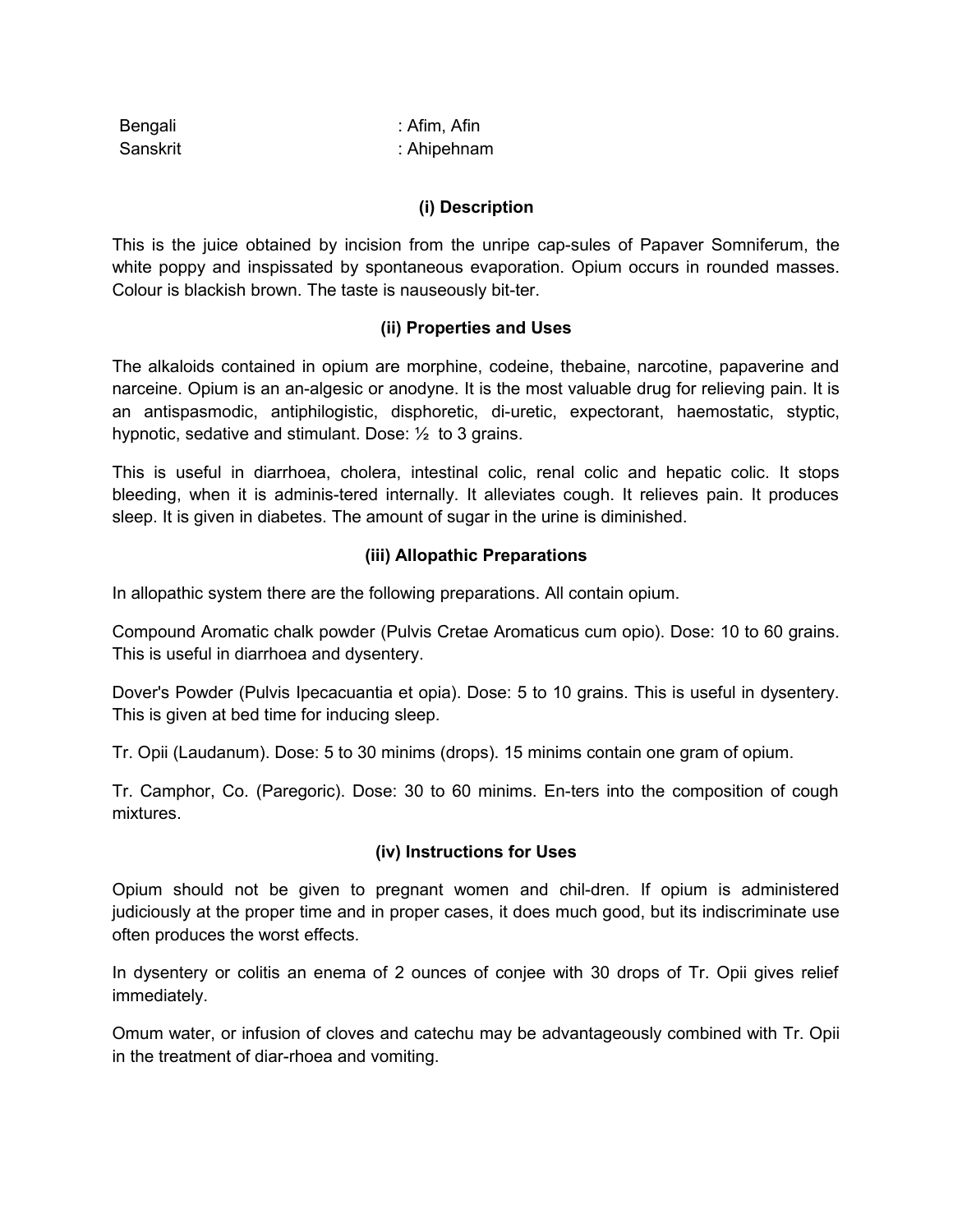Simple opium liniment is very useful in chronic rheuma-tism, lumbago, spasms, bruises, enlarged glands, mumps, muscular and neuralgic pains. It can be combined with an equal quantity of camphor liniment.

Equal parts of Tr. Opii and glycerine or any soothing oil such as oil of sessamum, etc., are useful in earache.

Gall and opium ointment is beneficial in painful piles. This will stop bleeding also.

Put a piece of cotton dipped in Tr. Opii in the socket of a decayed tooth. This will relieve toothache. A grain of opium can be put into the hollow of the decayed tooth. Do not swallow the saliva. In diabetes opium gives most beneficial results.

### **(v) Compound Opium Powder**

| Re: Opium powder    | 1 grain  |
|---------------------|----------|
| Dried Ginger powder | 2 grains |
| Camphor powder      | 1 grain  |
| Cinnamon powder     | 3 grains |

Make a powder. One powder twice daily. Useful in diar-rhoea, flatulence and intestinal colic.

#### **(vi) Gall and Opium Ointment**

| Re: Gall |  | 2 drachms |
|----------|--|-----------|
| Opium    |  | 30 grains |
| Vaseline |  | 1 ounces  |
| .        |  |           |

Useful in piles or Haemorrhoids.

### **(vii) Poppy Heads Fomentation**

Poppy-heads, the capsules of Papaver Somniferum are used as a sedative fomentation and poultice. Bruise the poppy heads and boil in water. Dip a piece of flannel into the hot fluid and apply locally in painful areas.

#### **88. PAPAYA—I**

#### (CARICA PAPAYA)

| : Papaya           |
|--------------------|
| : Popaiyah, Papita |
| : Pappalam         |
| : Pappai           |
| : Boppayai         |
| : Pappaye          |
|                    |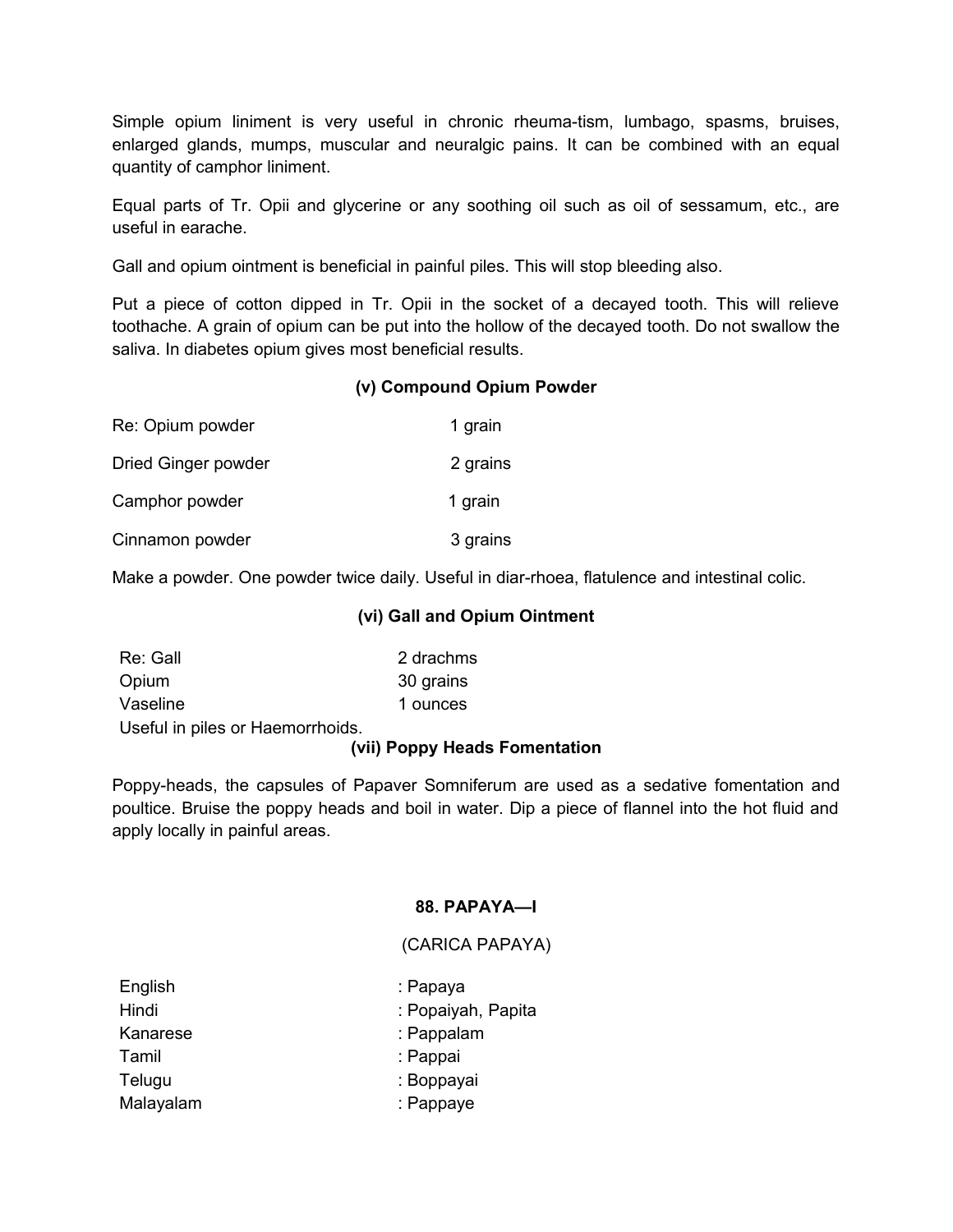| Marathi                     | : Popai                                                                                                  |  |
|-----------------------------|----------------------------------------------------------------------------------------------------------|--|
| Gujarati                    | : Papai                                                                                                  |  |
| Bengali                     | : Papaya, Penpay                                                                                         |  |
|                             | This small tree is cultivated in all parts of India. It is a use-ful, small soft-wooded tree, originally |  |
| native of Papua New Guinea. |                                                                                                          |  |

### **(i) The Fruit and the Milky Fluid**

Its green fruit is an edible vegetable and largely used in making Indian curries. Ripe fruit is sweet and delicious. Both are used in liver diseases and disorders of digestion.

The fruit contains a soft, yellow resin, fat, pectin, sugar, albuminoids, citric, malic and tartaric acids, dextrin, etc.

Papaya oil is found in its seeds. The leaves contain an al-kaloid called carperine.

The unripe fruit, milk and seeds possess emmenagogue and anthelmintic properties. The fruit is laxative, tonic and di-uretic.

The papaya milk, the milky fluid that comes out of scratch-ing the surface of the raw papaya fruit contains an enzyme which can digest starch, mucous membranes and animal pro-teins.

### **(ii) The Digestive Powder**

Papaya milk, is dried at a low temperature and Papain a digestive powder, is obtained. Dose 2 to 10 grains. It is very useful in dyspepsia and liver complaints. It may be rubbed in ringworm patches. It is highly beneficial in all cases when di-gestion is weak or when the liver is not functioning properly.

# **(iii) The Digestive Drink**

The fruit should be well crushed and the seeds should be removed. Then cold milk may be added. Sweeten this with honey or syrup of dates or syrup of jaggery. This is a delicious, digestive drink.

Cut the fruit into small bits and then boil in a small quantity of water. Filter the essence through a clean muslin or porus cloth. Add milk and syrup of jaggery. This is also a palatable, di-gestive drink.

# **(iv) The Uses of Ripe and Unripe Fruit**

The ripe fruit is alterative. It is useful in habitual constipa-tion, dyspepsia or indigestion, bleeding piles and chronic diar-rhoea.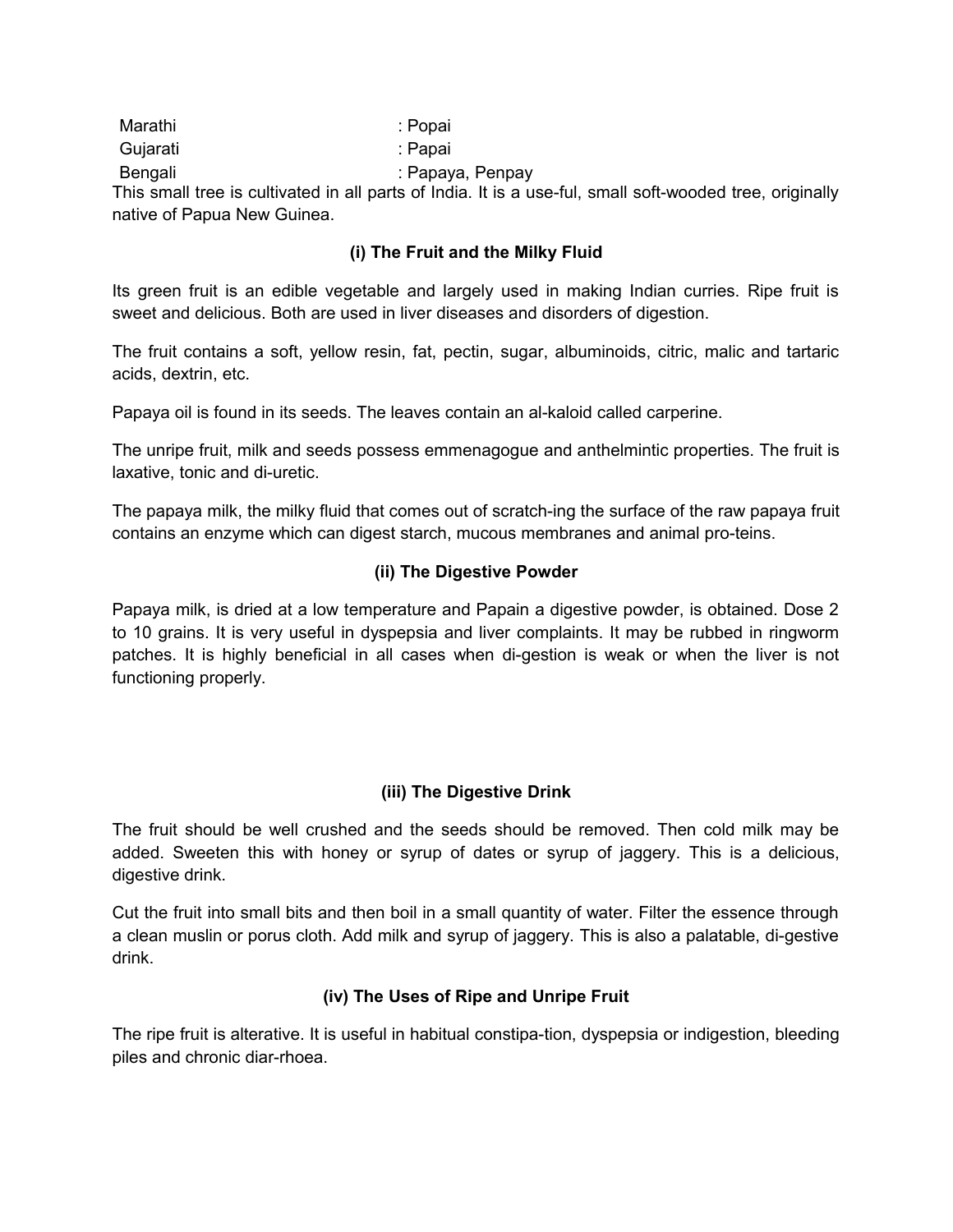The green fruit is laxative and diuretic. It can be cooked as a curry. In women, this stimulates secretion of milk.

Slices of unripe fruit can be rubbed on ringworm patches.

The juice is useful in ulcers of the tongue, and throat.

The fresh milky juice removes roundworms in children. Take 2 tablespoonfuls of fresh juice and 2 teaspoonfuls of honey. Add 2 ounces of boiling water to this. This must be fol-lowed by the dose of castor oil one ounce. Dose of the juice for adults one teaspoonful, for children half teaspoonful, and for children under three years 10 to 15 drops.

The juice of the unripe fruit is useful in dysmenorrhoea. It helps the free flow of the menses. If this is applied locally in the shape of pessary to the os-uteri, it causes abortion. In large doses it acts as an ecbolic, exciting uterine contraction. The fresh milky juice is useful in scorpion stings as a local applica-tion.

Take one teaspoonful of the milky juice of unripe fruit and add a teaspoonful of sugar. This is useful in reducing enlarged spleen.

The dried ripe fruit or salted ripe fruit is useful in enlarge-ment of spleen and liver.

# **(v) The Utility of the Leaves**

The leaves dipped in hot water or warmed over a fire are applied to the painful parts for nervous pains or neuralgias.

Bruised leaves warmed over a fire can be applied as a poultice in boils, swellings, elephantoid growths, etc.

### **89. PAPAYA—II**

### (CAR I CA PAPAYA)

Papaya fruit is laxative, tonic and diuretic. The unripe fruit, milk of papaya and seeds possess emmenagogue and anthelmintic properties.

### **(i) Papaya Juice with Honey**

| Re: Fresh juice of unripe fruit | 1 tablespoonful |
|---------------------------------|-----------------|
| Honey                           | 1 tablespoonful |
| Boiling water                   | 2 ounces        |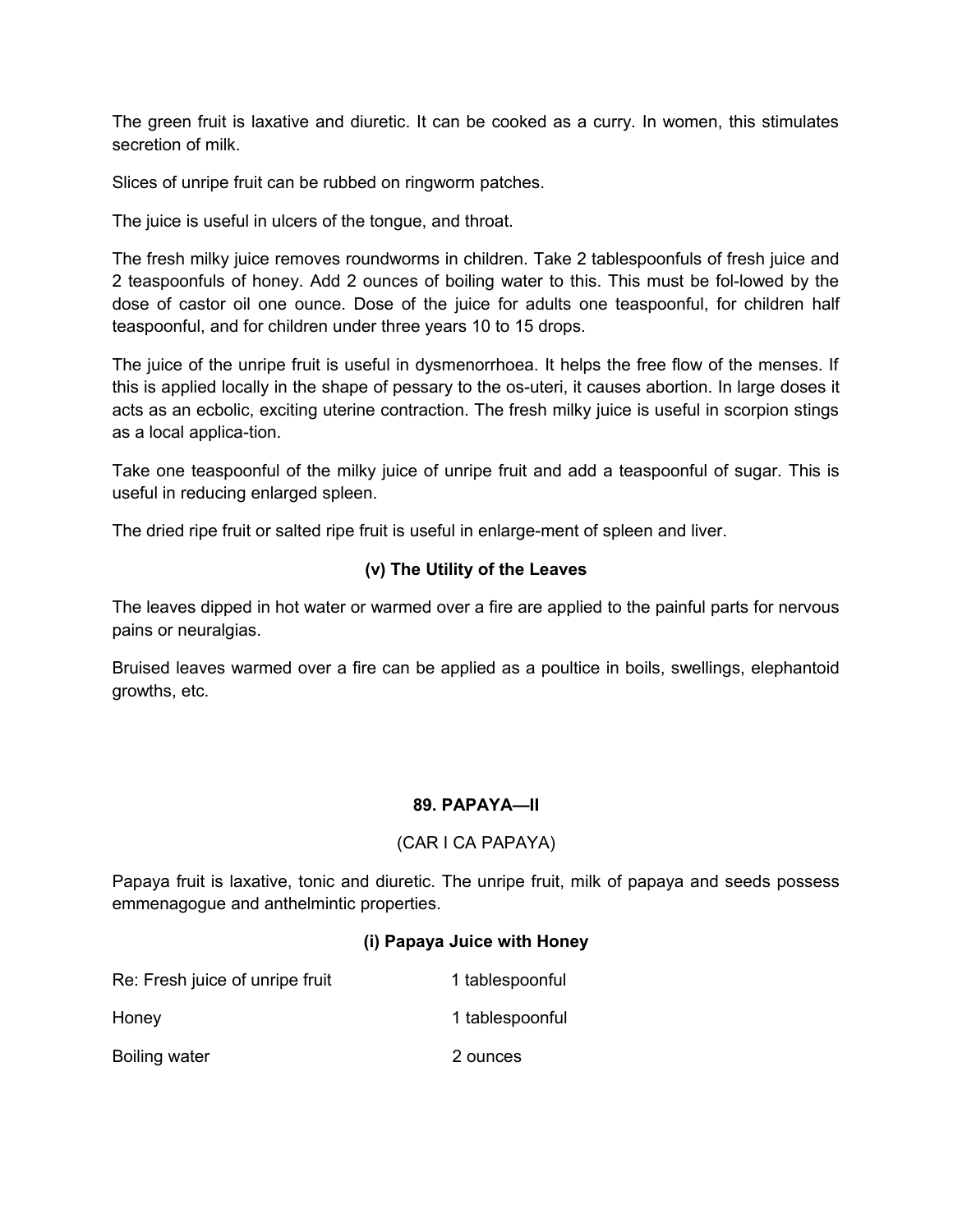One dose. Take the whole thing as a draught, when it be-comes cool. Useful in round-worm of the bowels. After two hours give one ounce of castor oil with half a tablespoonful of lime juice if available. Otherwise give plain castor oil. This must be repeated two days in succession. Half the dose can be given for a child between 3 and 7 years of age.

Give a tea-spoonful for a child under 3 years of age. If colic follows its use give sugar and water or sugar and milk freely. Collect the juice by making incision on the unripe fruit. It should be mixed with honey when it is fresh.

### **(ii) Papaya Juice with Sugar**

| Re: Milky juice of unripe fruit | 1 teaspoonful |
|---------------------------------|---------------|
| Sugar                           | 1 teaspoonful |

Divide into 3 doses. One dose 3 times a day. Useful in en-largement of spleen and liver. For children give 2 or 3 drops of the juice with sugar. Continue the treatment for 20 days. Give a nutritious and liberal diet.

A poultice of the pulp of the unripe fruit over the enlarged spleen is also beneficial.

### **(iii) Papaya Juice with Milk**

| Re: Juice of the unripe fruit | 1 teaspoonful    |
|-------------------------------|------------------|
| Milk                          | 8 ounces         |
| Sugar                         | 2 tablespoonfuls |

Mix. Useful in dyspepsia, gastritis, pain in the stomach.

The juice of the unripe fruit is useful in ulcers in the tongue and throat. It can be applied to the tongue and throat.

### **(iv) Papain**

Dry the juice of the unripe fruit. You will get a powder. Dry it in the sun. You get Papain. Dose: 2 to 10 grains. Useful in dys-pepsia, pain in the stomach, gastritis or gastric catarrh.

Allopaths prepare Elixir of Papain. It contains Papain, di-lute hydrochlore acid, simple elixir and glycerine. Dose: 30 to 60 minims or drops. This is given in chronic dyspepsia with acidity. It acts both in acid and alkaline media.

# **(v) For Ringworm**

Rub slices of unripe fruit on ringworm. Ringworm will dis-appear. It is a simple and efficient remedy.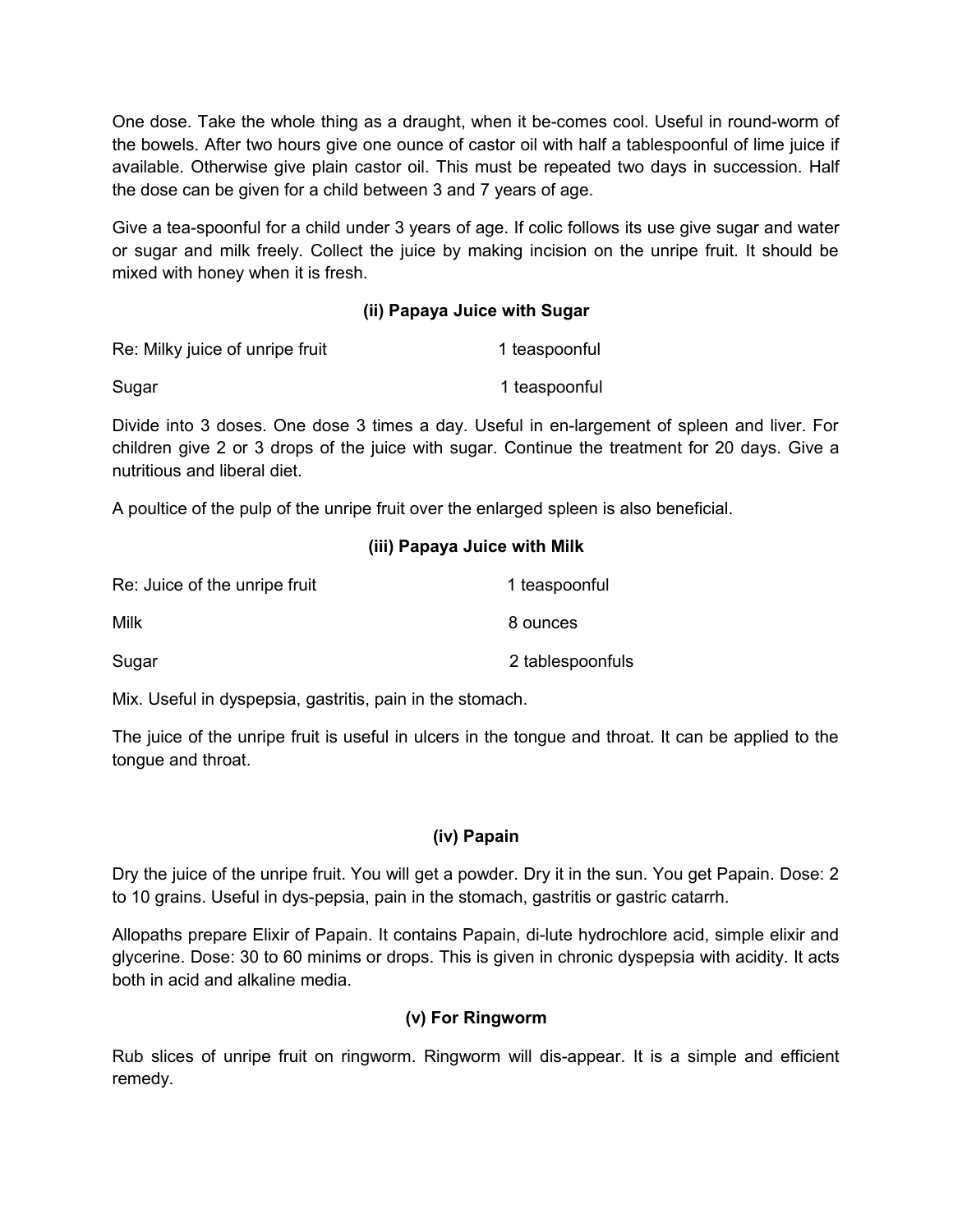Mix a little alum with the juice of unripe fruit and apply it to eczema. Eczema will be cured. Mix the juice with a little borax and water and apply it to prickly heat on the skin. Prickly heat will disappear.

# **(vi) Papaya Leaf Poultice**

Crush the leaves\_ Warm them. Apply them to swelling and boils. The swelling will be reduced. Boils will get resolved.

Soak the leaves in hot water and foment the parts where there are swelling and pain. Swelling and pain will disappear. Show the leaves before the fire and apply them to the swollen and painful parts. Swelling will subside. Pain will vanish.

Unripe Papaya can be used for making vegetable currie. The skin should be removed. This will increase the flow of milk in nursing mothers. Papaya fruit is useful in enlargement of spleen and liver, constipation, piles and pain in the stomach and the bowels.

# **90. PEEPUL TREE**

### (FICUS RELIGIOSA)

| English   | : Sacred Fig, Peepul Tree |
|-----------|---------------------------|
| Hindi     | : Peepul                  |
| Kanarese  | : Aswatha mara, Pimpala   |
| Tamil     | : Arasu                   |
| Telugu    | : Ravichettu              |
| Malayalam | : Arasu                   |
| Marathi   | : Pimpala                 |
| Gujarati  | : Jari                    |
| Bengali   | : Asud                    |
| Sanskrit  | : Aswattha                |
|           |                           |

### **(i) Description**

This is a big tree that is cultivated throughout India. It is cultivated in temples and in the vicinity of temples. It is wor-shipped by the Hindus.

### **(ii) The Uses**

The seed is a laxative, refrigerant and astringent. It is use-ful in diseases of semen like spermatorrhoea, etc., hoarseness of voice and thirst.

The tender leaves increase the semen. They are useful in fevers.

Re: Tender leaves 2 tablespoonfuls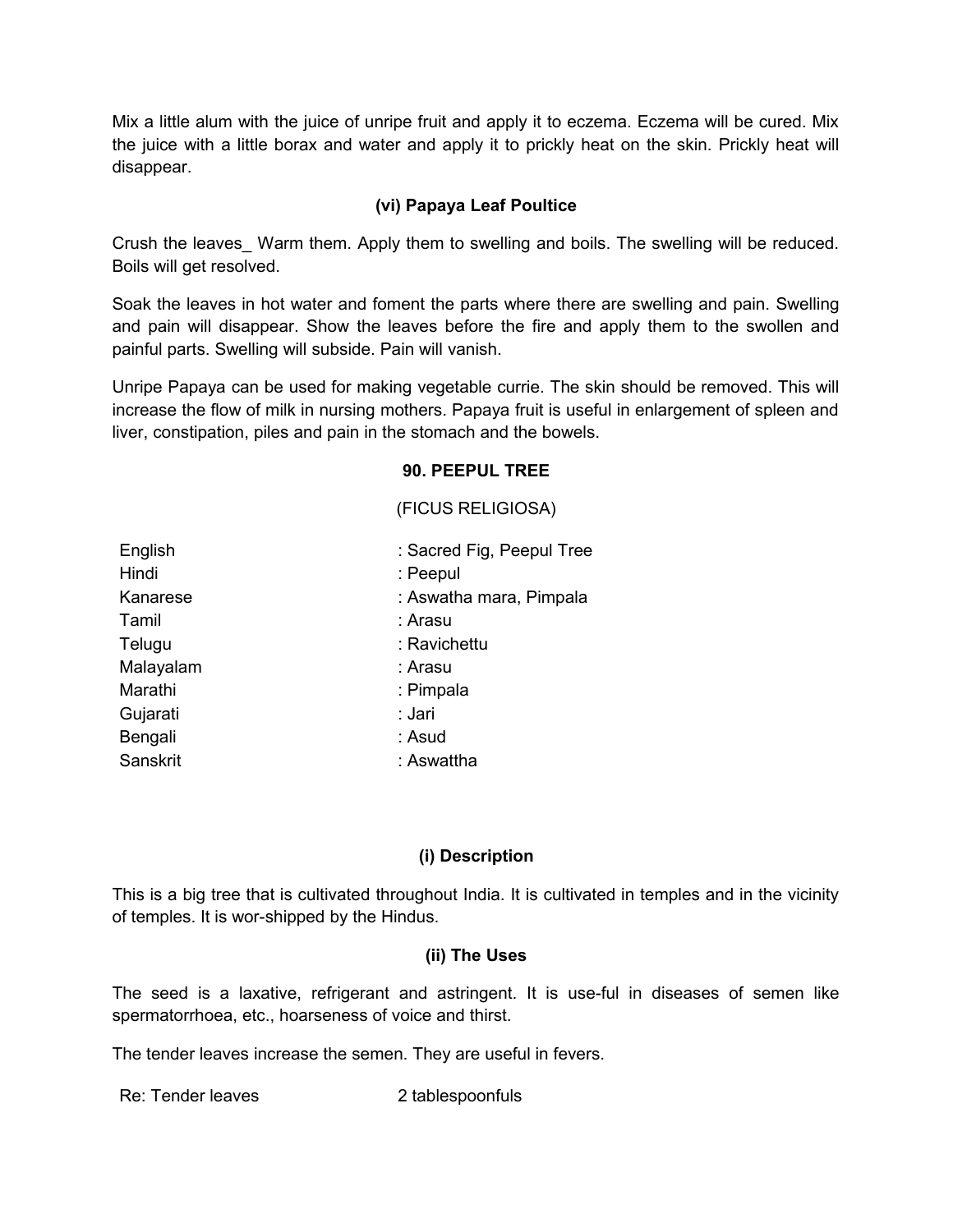Milk 8 ounces Sugar 2 tablespoonfuls

Boil the leaves in the milk. Add sugar and then eat. Useful in fever, sexual debility and impotency.

|                      | (iii) Powder |
|----------------------|--------------|
| Re: Pulverised seeds | 2 drachms    |
| Sugar                | 1 drachm     |

Useful in constipation, spermatorrhoea, hoarseness of voice, excessive thirst. This is a good appetiser and increases the digestive fire.

The juice obtained by incising the tree is useful in fissures of the feet.

### **(iv) Dusting Powder**

| Re: Powder of the bark | 4 ounces |
|------------------------|----------|
|------------------------|----------|

This is useful as a dusting powder for ulcers and wounds. Ulcers, etc., heal up quickly.

|                               | (v) Decoction |
|-------------------------------|---------------|
| Re: Powdered bark of fig tree | 2 drachms     |
| Powdered bark of Peepul tree  | 2 drachms     |
| Powdered bark of Baniyan tree | 2 drachms     |
| Powdered bark of Jambul tree  | 2 drachms     |
| Water                         | ounces        |

Put the powder in a vessel. Add the water. Boil for 15 to 30 minutes. Strain. Useful as a gargle in ulcers of the tongue and the mouth. This can be used as an injection in gonorrhoea to stop the discharge.

# **(vi) Infusion** Re: Powder of the bark 1 teaspoonful Water 20 ounces

Soak the powder in the water and strain after half an hour. This is useful as a drink in scabies or itches and other skin-dis-eases. This will cool the body also.

# **(vii) Ash of the Bark**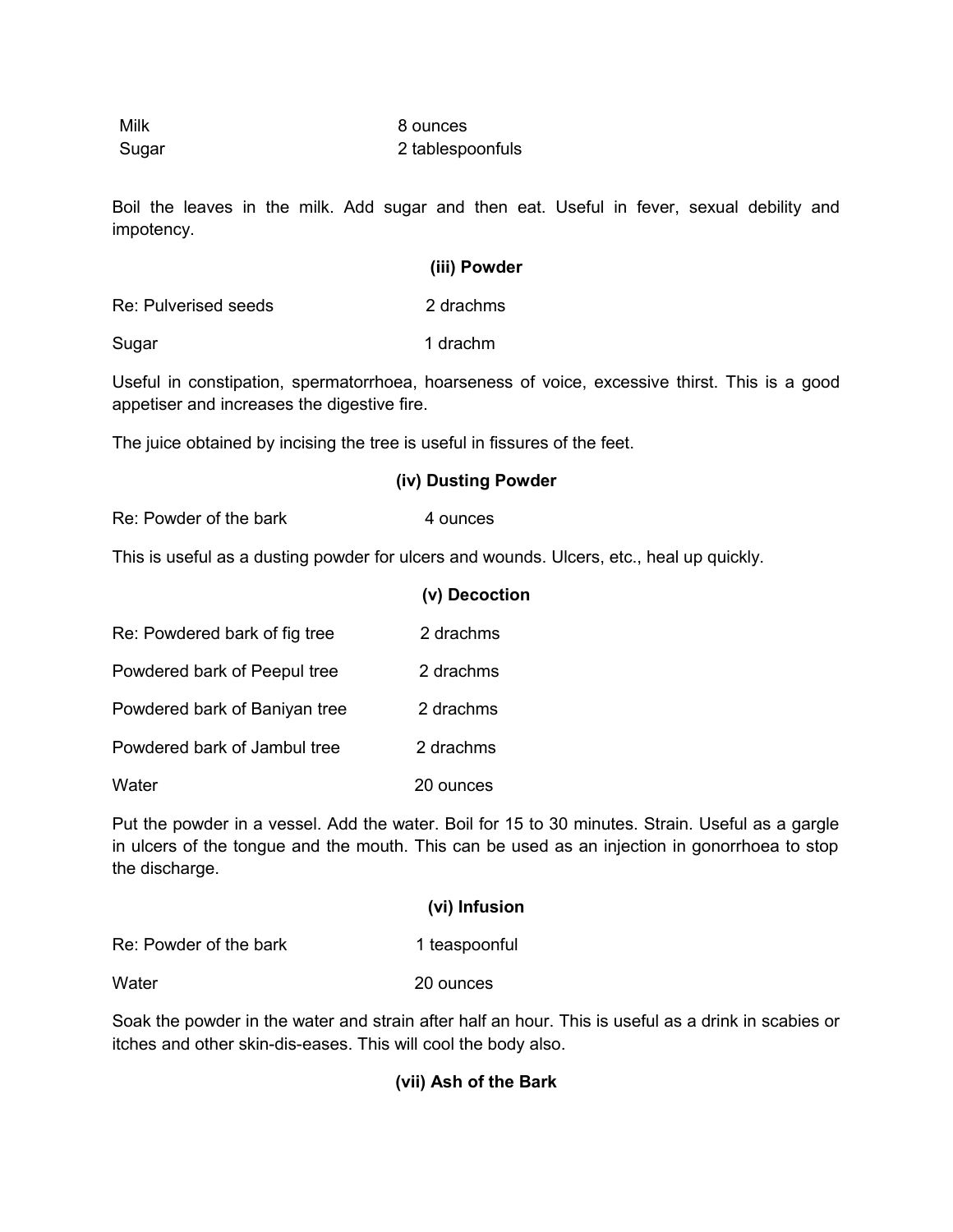Re: Burnt bark 1 ounce

Powder it. Put half a teaspoonful in four ounces of cold water. Let it remain for 15 minutes. Then strain. Useful in hic-cough.

English Hindi Kanarese Tamil Telugu Malayalam Marathi Gujarati Bengali Sanskrit

### **91. PELLYWORTH ROOT**

### (ANACYCLUS PYRETHRUM)

| English   | : Pyrethri radix |
|-----------|------------------|
| Hindi     | : Akar kara      |
| Kanarese  | : Akkala-kare    |
| Tamil     | : Akkara-karam   |
| Telugu    | : Akkara-karam   |
| Malayalam | : Akkila-karam   |
| Marathi   | : Akkal-kara     |
| Gujarati  | : Akar-karo      |
| Bengali   | : Akar-kara      |
| Sanskrit  | : Akara Karaba   |
|           |                  |

### **(i) The Properties and the Uses**

The root is of the size of the finger. It is largely cultivated in Bengal and Arabia. If you chew a small piece of this root, it pro-duces salivation in the mouth. It produces a tingling and burn-ing sensation in the tongue and the lips. It will relieve dryness of the mouth and tongue. It is a stimulant, sialogogue and rubefacient.

It is useful in toothache, elongation of the uvula, hoarse-ness of voice, fever with thirst, Jihwasthambana (when the tongue fails to move), dryness of the mouth in fevers. If you chew a small piece of this root all the above diseases will be cured. You can gargle the mouth also by making a decoction of the root. It is useful in rheumatism also.

Put a few grains of the powder in the nose (nasyam). Epi-leptic attacks will subside.

# **(ii) Compound Pellyworth Powder**

| Re: Pellitory root powder | 5 grains  |
|---------------------------|-----------|
| Dried ginger powder       | 2 grains  |
| Cloves powder             | 1 grain   |
| Long pepper powder        | 3 grains  |
| Saffron powder            | 2 grains  |
| Sugar                     | 15 grains |
|                           |           |

Make into one powder. Take one powder twice daily, morning and evening, either before or after food. Useful in stomach ache, intestine colic, indigestion, loss of appetite and nervous debility.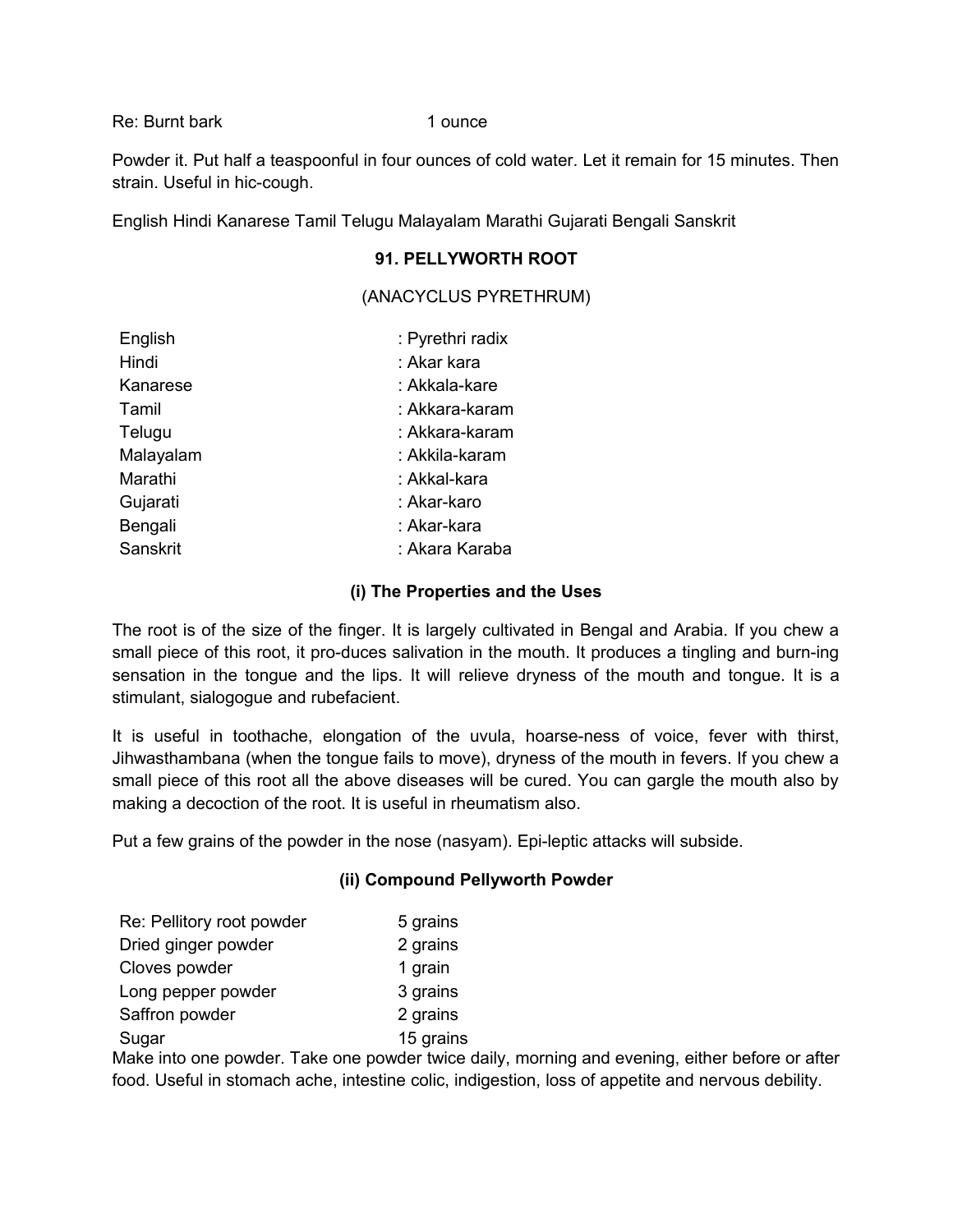### **CHAPTER XXVII**

### PHYSIC NUT PLANT, PINE APPLE, PLANTAIN, POMEGRANATE

### **92. PHYSIC-NUT PLANT**

### (JATORPHA CURCAS)

| English   | : Molucca Bean                     |
|-----------|------------------------------------|
| Hindi     | : Jungle-arandi                    |
| Kanarese  | : Bettada-haralu                   |
| Tamil     | : Kattamanaku                      |
| Telugu    | : Pepalam                          |
| Malayalam | : Katta-vanakka                    |
| Marathi   | : Rana-yerandi                     |
| Gujarati  | : Jungle-arandi                    |
| Bengali   | : Eranda-gach, Bon-bheranda        |
| Sanskrit  | : Parvata-yeranda                  |
|           | (i) Description and the Properties |

This is a common plant which grows in waste places throughout India. This is cultivated also. It is used as a fence also. It converts iron into lead. It is a galactagogue (that which increases the flow of milk in nursing mothers), haemostatic (that which stops bleeding) and vermifuge (that which expels worms from the bowels). The leaves, milk, root and the seeds are used.

### **(ii) The Utility of Leaves and Milk**

The leaves increase the semen. They are useful in ec-zema, skin-diseases, scabies, internal piles, syphilitic swell-ings, head-ache, ulcers, gonorrhoea, etc.

Gently warm the leaves and apply them to the breasts of nursing mothers. The milk will increase and flow freely.

The application of the juice of the leaves in diseases of the skin is very useful.

The milk is useful in gonorrhoea, ulcers of the male organ, and toothache. The fresh juice stops bleeding in wounds and heals them quickly. It coagulates the blood and covers the bleeding surface with a tenacious layer. A varicose aneurysm situated just above the inner ankle was cured by the subcuta-neous injection of a drachm of this juice.

# **(iii) The Uses of the Oil**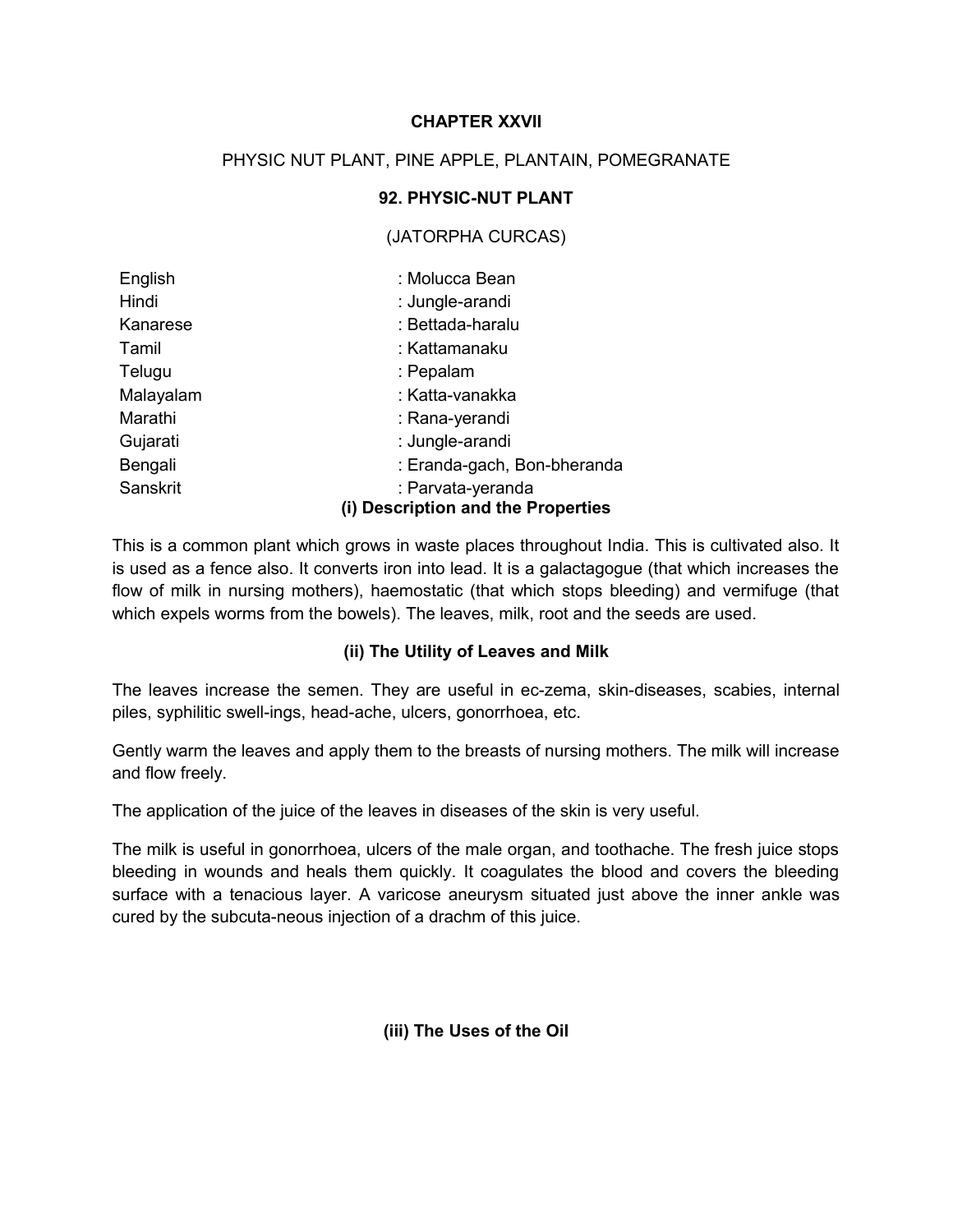The oil obtained from the seeds is a cathartic and an emetic. The oil acts in doses of 10 or 12 drops, as a purgative equal in action to one ounce of castor oil. It causes more grip-ing and so it is rarely used. Its ill-effects are corrected by lime juice.

It is applied externally in chronic pains, rheumatism and skin-diseases. It is mixed with some bland oils such as sweet oil, mustard oil, etc. (1 part to 2 or 3 parts).

# **(iv) The Stick and the Root-bark**

The bark of the root is made into a paste and applied in rheumatic swelling of joints.

People use the stick of the plant for cleaning the teeth. Toothache is relieved.

# **93. PINE APPLE**

# (ANANAS SATIVUS)

| English   | : Pine apple    |
|-----------|-----------------|
| Hindi     | : Ananas        |
| Kanarese  | : Ananasu-hannu |
| Tamil     | : Annasipazham  |
| Telugu    | : Anasa-pandu   |
| Malayalam | : Kaitha-chakka |
| Marathi   | : Ananas        |
| Gujarati  | : Ananas        |
| Bengali   | : Anaras        |
|           |                 |

# **(i) The Properties of Leaf and Fruit**

This is cultivated throughout India. The leaf is a germicide and a purgative. The unripe fruit is a diaphoretic, digestive, lax-ative and diuretic. The fruit is germicide, diuretic, styptic and emmenagogue.

# **(ii) The Uses of the Fruit**

The fruit is useful in gonorrhoea, enlargement of spleen, vomiting, biliousness, thirst, headache. It gives beauty to the body. In enlargement of spleen take one fruit daily.

| Re: The juice of the leaf | 1 teaspoonful    |
|---------------------------|------------------|
| Sugar                     | 1 teaspoonful    |
| Water                     | 2 tablespoonfuls |

Mix. This is useful in hiccough. If you take 2 teaspoonfuls, it will act as a purgative. If the fruit is taken in a large quantity abortion will take place. Therefore, pregnant women should not take this fruit in abundance. Warm fruit juice is useful in vomit-ing, dysentery, jaundice and biliousness.

### **94. PLANTAIN**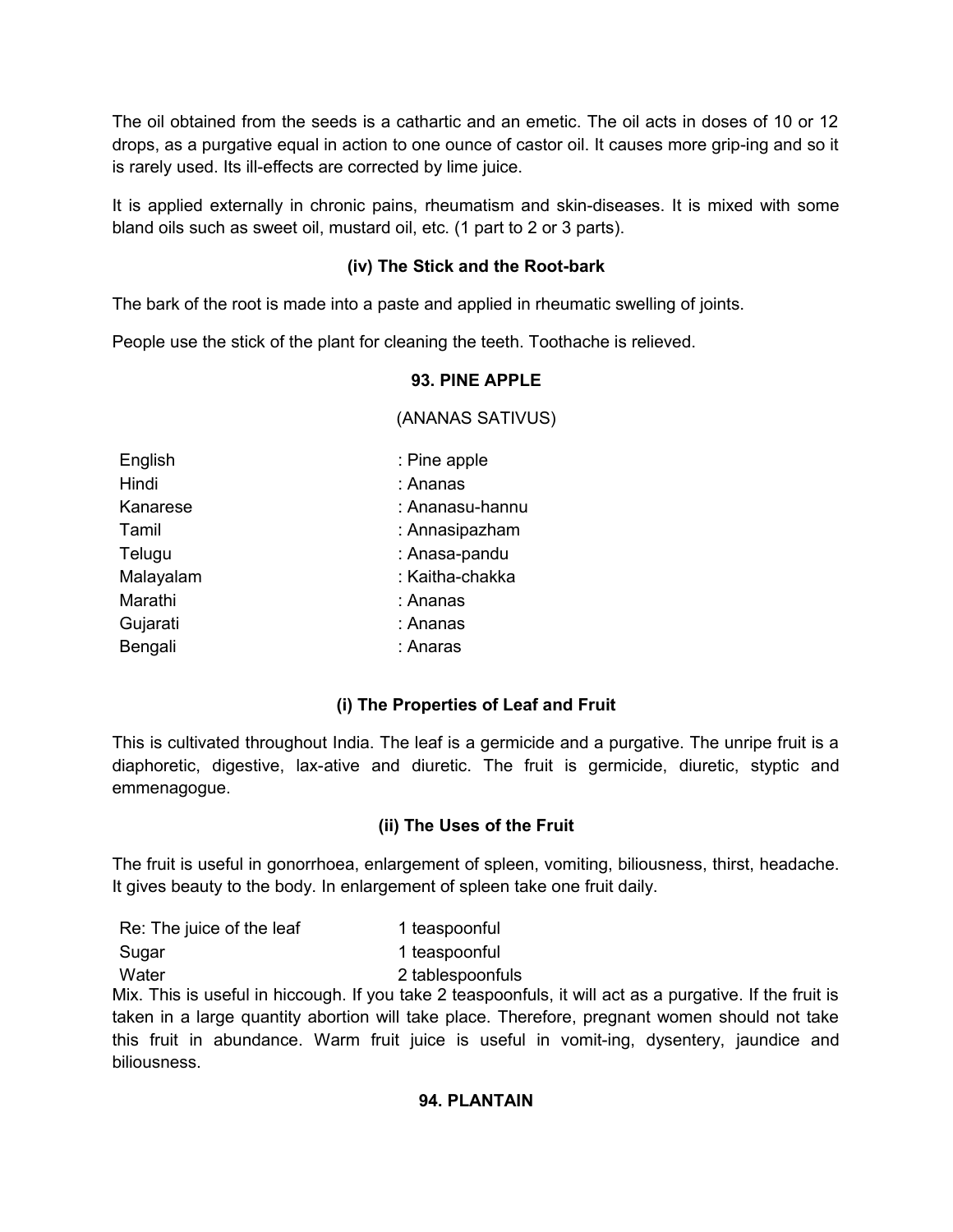# ( BANANA TREE )

| English   | : Plantain      |
|-----------|-----------------|
| Hindi     | : Kela          |
| Kanarese  | : Bale          |
| Tamil     | : Vazhai        |
| Telugu    | : Arati, Kadali |
| Malayalam | : Vazha         |
| Marathi   | : Kela-jhada    |
| Gujarati  | : Kela-nu-jhada |
| Bengali   | : Kelagachh     |
| Sanskrit  | : Kadali        |

# **(i) Description**

The flower, unripe plantain or tender plantain are astrin-gent. The stem is antibilious and diuretic and lithontriptic. The bark is refrigerant. The fruit is demulcent, laxative and nutritive. The stem will remove the hair that is stuck up in the intestines.

# **(ii) The Flower**

The flower is useful in piles, spermatorrhoea, gonorrhoea, cough, burning in hands and feet. It increases the semen. Crush the flower and fry it with a little castor oil and foment the hands and feet; then apply it to the parts and bandage. The burning will be relieved. Take the juice of the flower, and pal-myra sugarcandy or ordinary sugarcandy and drink in the early morning. This is useful in gonorrhoea, menorrhagia or exces-sive menstruation.

# **(iii) The Fruit**

The tender plantain is useful in piles. The tender fruit is use-ful in dysentery, diabetes insipidus or Bahumutra (excessive urine). Plantain fruit removes leucoderma, biliousness, fainting.

Unripe plantain is useful in bilious vomiting, diarrhoea, ex-cessive salivation, dysentery, cough. It gives strength and in-creases the blood and the appetite. Plantain is a valuable article of diet. Dried plantain is useful in scurvy.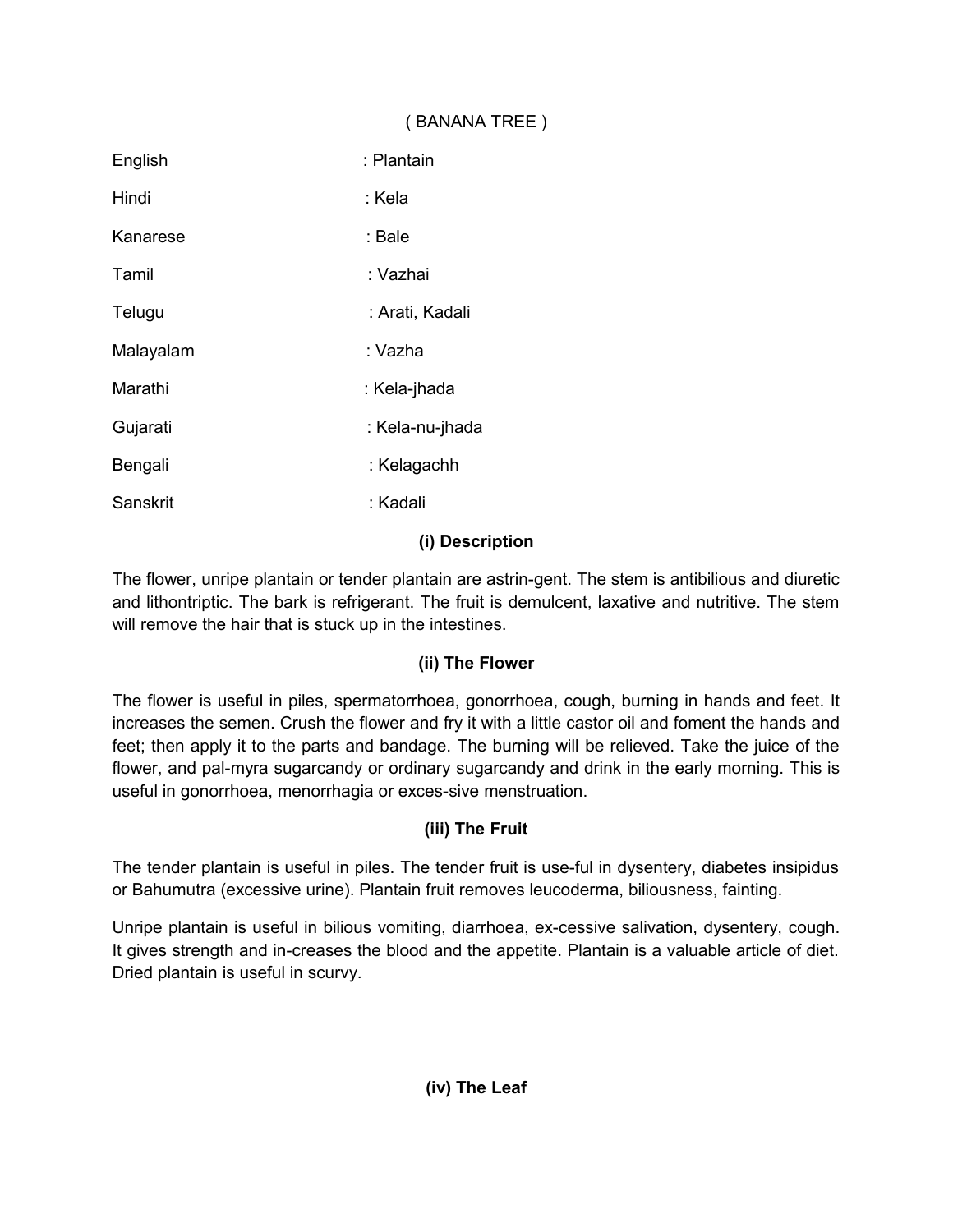The tender plantain leaf can be applied in burns and scalds. They will heal and dry quickly. Smear the leaf with gingily oil or castor oil and apply it to the denuded skin or a blister after removing the skin and put on a bandage. It will be cooling and soothing. The blistered surface heals quickly. It should be changed twice or thrice daily.

The tender leaf can be used as a substitute for oiled silk, oil cloth or gutta-percha tissue in the dressing of wounds and ul-cers. The leaf should be sufficiently large to cover the whole part. Evaporation of any subjacent fluid is efficiently prevented.

The leaf can be used as a shade for the eyes in opthalmia and other diseases of the eye. No manufactured shade is su-perior to this.

### **(v) Plantain Fruit with Milk**

Re: One plantain fruit smashed

Milk 6 ounces

Take this thrice daily. Useful in dysentery, sprue and diar-rhoea.

| (vi) Plantain with Tamarind |
|-----------------------------|
|-----------------------------|

| Re: Plantain fruit | one       |
|--------------------|-----------|
| Tamarind pulp      | 2 drachms |

Salt a little

Mash and mix well. Take twice daily. Useful in diarrhoea and dysentery.

### **95. POMEGRANATE**

(PUNICA GRANATUM)

| English   | : Pomegranate                 |
|-----------|-------------------------------|
| Hindi     | : Anar                        |
| Kanarese  | : Dalimba                     |
| Tamil     | : Mathali                     |
| Telugu    | : Danimma                     |
| Malayalam | : Mathalam                    |
| Marathi   | : Dalimba-jhada               |
| Gujarati  | : Dadam-nu-jhada              |
| Bengali   | : Dalim-gash                  |
| Sanskrit  | : Sheekdana<br>(i) Properties |

Pomegranate is astringent and styptic. The rind of the fruit is astringent and stomachic. The bark of the tree and the root is anthelmintic. Fruit is refrigerant. The seed is astringent, anthelmintic and toenifuge.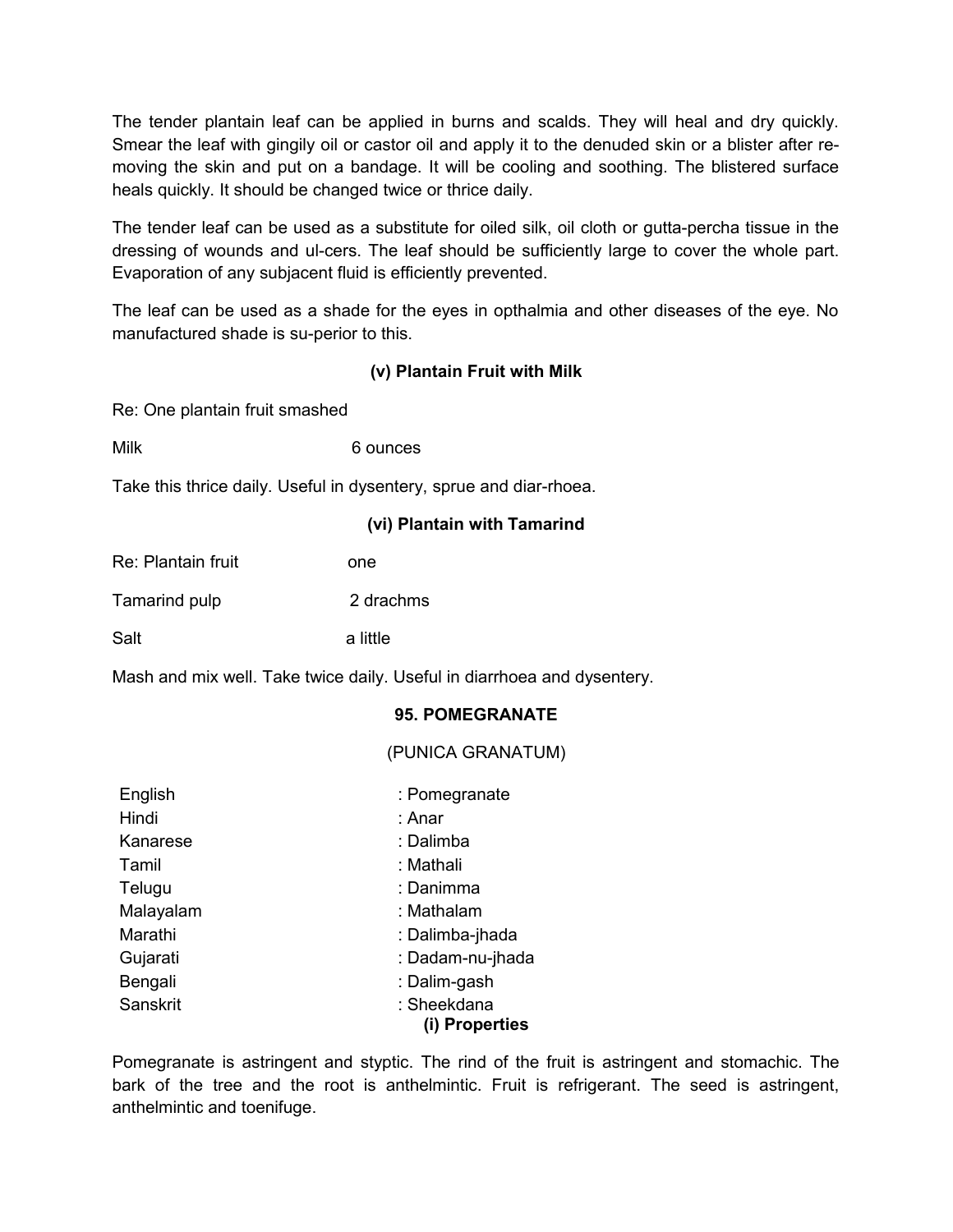### **(ii) Pomegranate Decoction**

| Re: Rind of the fruit (dried) | 2 ounces  |
|-------------------------------|-----------|
| Cloves bruised                | 2 drachms |
| Cinnamon bruised              | 2 drachms |
| Water                         | 20 ounces |

Boil for 15 minutes and strain. Dose: 1 ounce thrice daily. Useful in dysentery and diarrhoea.

### **(iii) Pomegranate and Kurchi Decoction**

| Re: Rind of the fruit | 1 ounces                                                                              |
|-----------------------|---------------------------------------------------------------------------------------|
| Kurchi bark           | 1 ounces                                                                              |
| Rind of Mangostin     | 1 ounces                                                                              |
| Pulp of Bael fruit    | 1 ounces                                                                              |
| Water                 | 20 ounces                                                                             |
|                       | Boil for 15 minutes and strain. Dose: 1 ounce three times daily. Useful in dysentery. |

#### **(iv) Pomegranate Decoction with Alum**

Re: Rind of the fruit dried 4 ounces Water 20 ounces Boil for 15 minutes and strain. Add one drachm of alum. This is a very useful gargle in relaxed sore throat. This is also a good astringent injection in vaginal discharges of women (Ieucorrhoea, etc.)

### **(v) Root-Bark Decoction**

Re: Root-bark of pomegranate sliced 2 ounces

Water 2 pints

Boil down to 1 pint. Dose: 2 ounces in the early morning. Repeat every half hour. This should be followed by 1 ounce of castor oil.

#### **(vi) The Uses**

Useful in tape-worm. The tape-worm will generally be ex-pelled within twelve hours. The flower is useful in bilious vomit-ing, dysentery, heat in the body, piles, etc. It increases the blood and gives strength.

The tender fruit is useful in constipation, dysentery and di-arrhoea. The fruit is useful in vomiting, cough, excessive thirst, biliousness, sterility in women, excessive salivation, hiccough, fever, burning in chest, giddiness. Pomegranate juice with sugar-candy removes excessive heat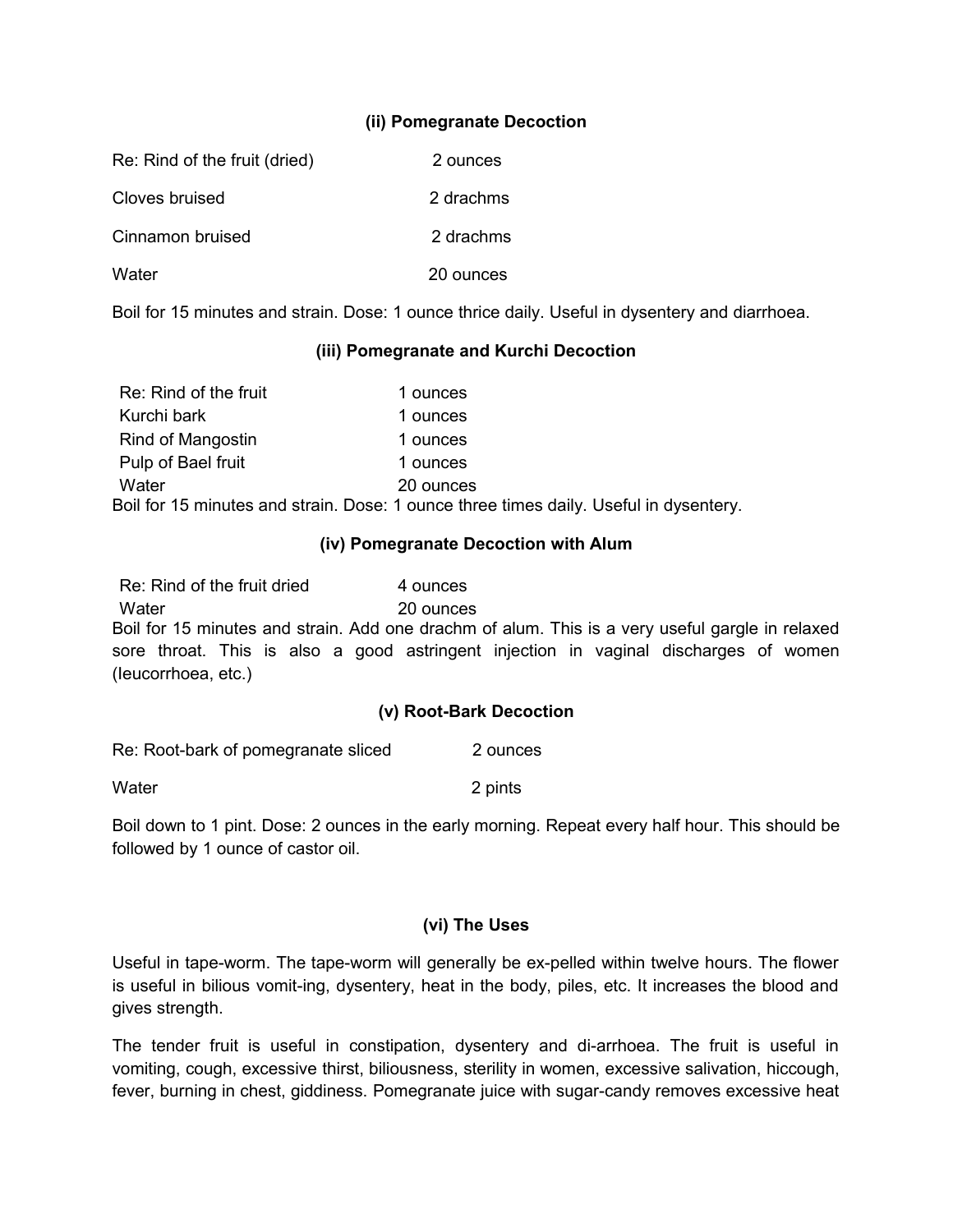in the body and pro-duces coolness in the body, and gives immense strength to consumptives and others.

The seeds thicken the semen and remove burning pain and difficulty in passing urine in gonorrhoea.

#### **CHAPTER XXVIII**

#### PONNANGKANI, PTERCARPUS MARSUPIUM, PULICHAKKERAI

#### **96. PONNANGKANI**

#### (ALTERNANTHERA SESSILES)

| Kanarese  | : Vanagone soppu         |
|-----------|--------------------------|
| Tamil     | : Ponnangkani            |
| Telugu    | : Ponnagantikura         |
| Malayalam | : Minankanni             |
| Sanskrit  | : Meenakshi; Mathsyakshi |
|           | (i) Description          |

This is a creeper that is commonly cultivated in India. It can be obtained everywhere. This is a kalpa-moolikai. There is gold in this herb. He who eats daily this herb has a golden com-plexion. Hence the name Ponnangkani. "Pon" in Tamil means gold. Pon, Aum, Kan, Nee, i.e., if you eat this you will see your body as lustrous as gold. This is an alterative and cooling. This is useful in eye diseases, diseases of cornea, heat of the body and piles.

#### **(ii) Preparations and Uses**

Boil this without salt and eat with butter for 40 days. All dis-eases of the eye will be cured. The juice is useful as an Anupana. It is used in making copper oxide. Take oil bath with the oil prepared out of this herb. Diseases of the eye will be cured.

It is very beneficial for cough, asthma, fever, piles, gonor-rhoea, syphilis and intestinal worms. Take one seer juice and y seer of gingily oil. Boil the juice along with oil. When the juice is absorbed in the oil and the mixture reduced to y seer, then strain. This can be daily rubbed to the head. It will give eye sight, memory and cool the brain.

Take Ponnangkani juice 2 toles and mix equal part of car-rot juice, add a little salt (Saindhava), and drink. It is useful in piles.

### **97. PTERCARPUS MARSUPIUM**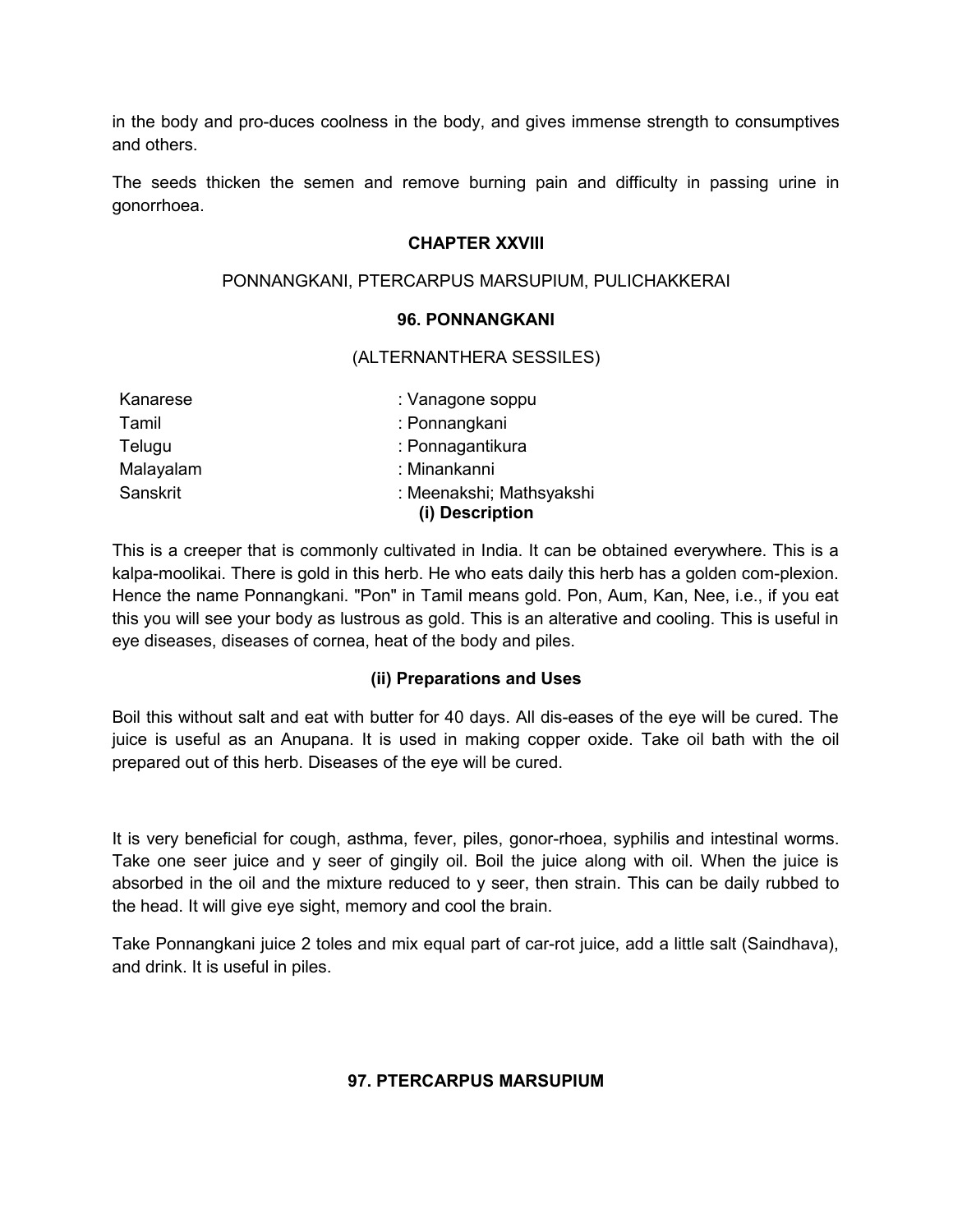# (LEGUMINCSAL GUM KINO TREE)

| : Indian Kino |
|---------------|
| : Brija sal   |
| : Honne       |
| : Ponne       |
| : Peddagi     |
| : Brija sal   |
| : Pit-sal     |
| : Pitasala    |
|               |

# **(I) Description**

A large handsome deciduous timber tree of the moist de-ciduous forests of India with a round headed crown and rounded leaves. It is a native of the forest of Madras, Bombay, Madhya Pradeh and some parts of North India.

The wood is valuable and priced next to Teak in parts of South India including the table land of Mysore. The bark on chopping exudes a red viscous gummy substance called kino-gum which has medicinal properties.

The copious yellow and scented flowers appear sometime in July-August. The tree requires a moderately well drained moist loavy soil, but it sometimes tolerates soil which is not too well drained provided it is not heavy. It is found on soils from graintes, gnaisses or from deccan Trap.

Silvicultural characters: A light laying tree. Moderately fast growing. It attains large dimensions, 100 to 120 ft. high and 6 to 8 ft. or over in girth being common. It attains best sizes in moist situations with rainfall of 50 to 60 inches, but can grow in locali-ties with much less rain, though in such places it attains only smaller dimensions.

# **(ii) Uses of the Timber**

The timber is used very largely for house building, furni-ture, door and window frames, planking, occasionally for small dugouts and the like. It works easily, can be seasoned with ease and though not so long lasting as teak, is just used for var-ious purposes for which teak is used but is not easily available or is considered too costly.

The timber is hard and closed grained. The heartwood is yellow-brown but unlike Teak with which this tree is found asso-ciated in many forests the wood of petrocarpus marsupium is not proof against termite attack. The timber stains yellow when damp.

**(iii) Kino from the Bark**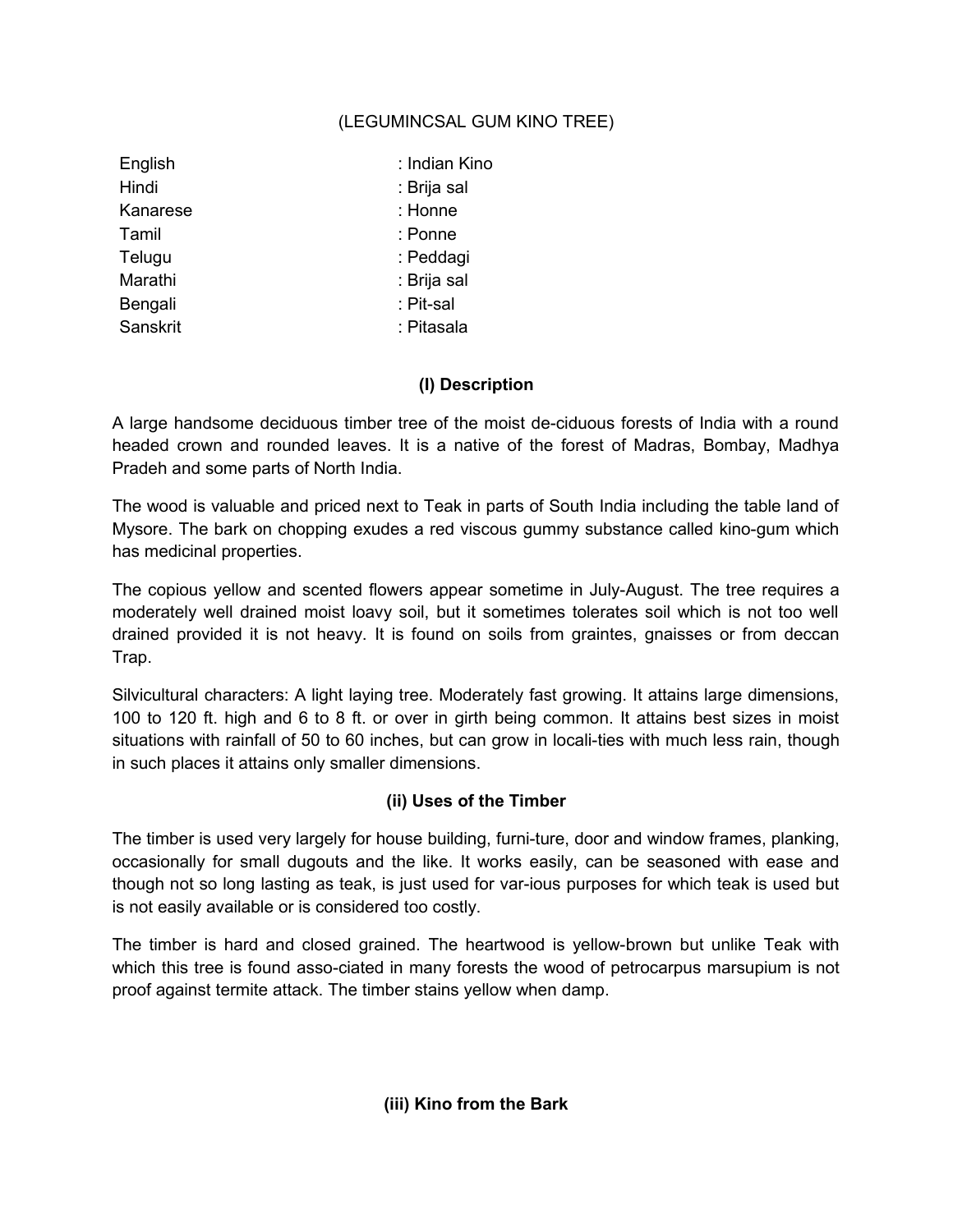The red gum resin which is exuded from wounds in the bark furnishes the KINO of commerce, which is valuable astrin-gent used in medicine.

### **(iv) The Leaves**

The leaves of the tree make excellent fodder and they are reported to be specially valuable as manure. The bark is occa-sionally employed for dyeing. It contains a brownish and colouring matter which dyes tassar silk a raddish fawn colour. Kino gum is also stated to have tanning properties.

The tree sheds its leaves in April-May and is leafless for a short period, the new leaves appear in May-June. The fragrant yellow flowers appear from June to September. Seeds are ripe from December-January to March-April. The pods which are produced abundantly, are 1 inch to 2 inches in diameter flat and the central portion bony.

# **(v) Germination and growth of the tree**

The important factors which help its natural reproduction are loose, clear soil free of weeds. Natural reproduction may sometime take place in grass areas. Grazing is inimical to natu-ral reproduction. Fire dangerous. The best course is to protect against fire and grazing and give overhead freedom to estab-lish regeneration.

Germination can be hastened by soaking the seed in wa-ter or cutting through the ends of the pod before soaking to ad-mit water readily.

The tree can be grown by direct sowing. Stump planting i.e., pruning root and shoot, is advantageous. Entire transplant-ing can also be done but this is better done with basket plants.

# **(vi) A Piece of Wood and the Drink**

A piece of this wood cut in cross section half inch by half inch may be dipped in X, seer of cold water in a glass and not in a metal tumbler, and the water drunk twice a day. The colour of the water changes into yellow, and the wood piece should not be used when the colour is not given out by it. It should be soaked on the previous evening and the water taken on the fol-lowing morning. Again fresh water should be kept for the eve-ning dose. Some people make a cup out of this wood and drink water from it after allowing the water to remain in the cup for a few minutes. Many have been cured of Diabetes by this treat-ment.

### **98. PULICHAKKERAI**

### (HIBISCUS CANNABINUS)

English Brown Indian Hemp Hindi Patsan Kanarese **Pinidrike Gida** Tamil **Tamil Pulicch akkerai** Telugu : Gongura : Gongura Malayalam : Pulich-cheera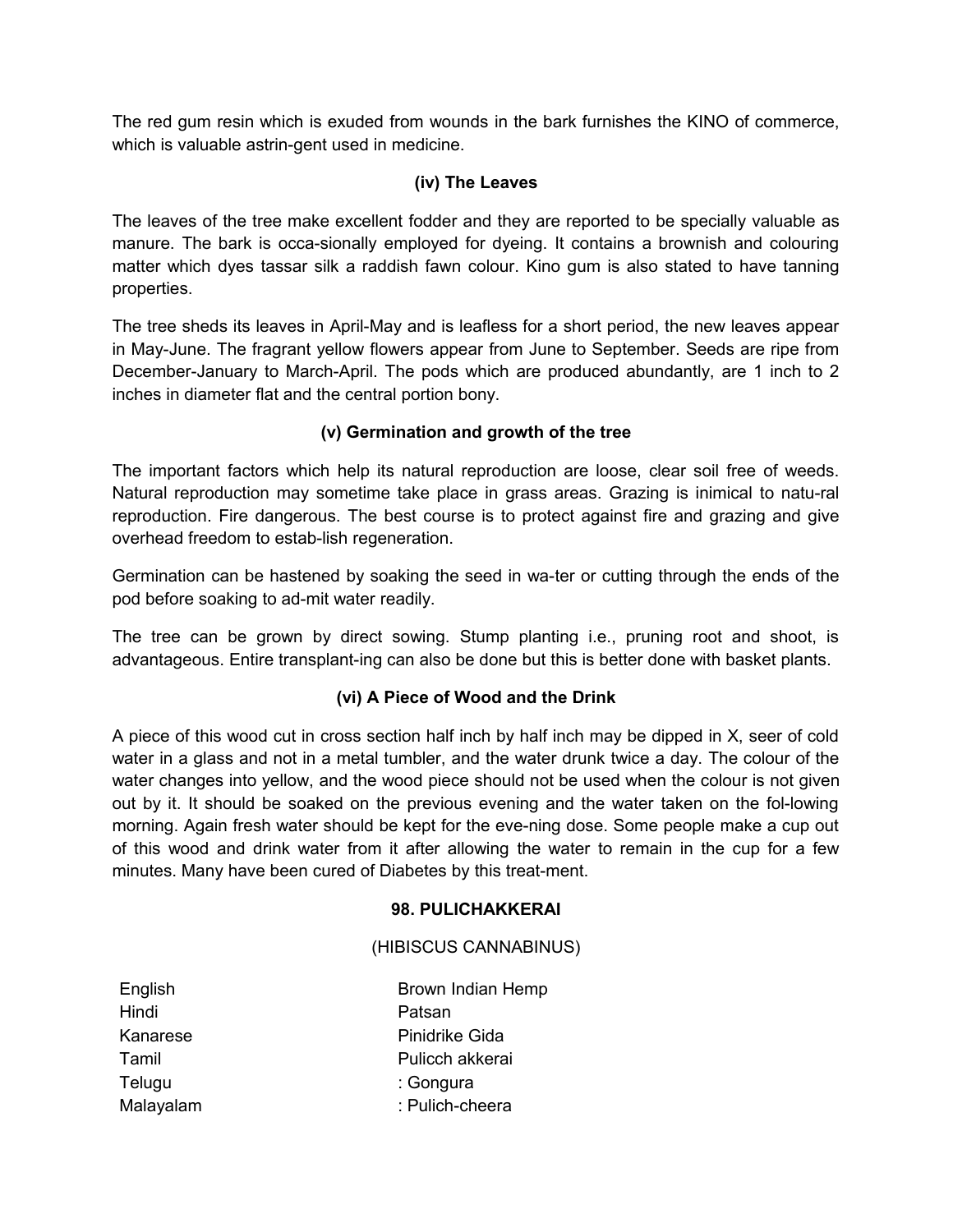| (i) Properties and Uses |
|-------------------------|
| : Mechika Phalamla      |
| : Mestapat              |
| : Ambadi                |
| : Ambadi                |
|                         |

This is cultivated throughout India. The leaf, flower and seed are used. The leaf is an emolient and purgative. The seed is an aphrodisiac (Kama Vardhini). The leaf is eaten as a vege-table.

This is useful in cough, rheumatism, paralysis, anorexia or disgust for food, eczema and swelling. It removes laziness. It gives strength to the body and increases the semen and sexual vigour.

### **(ii) Juice of the Flower**

The juice of the flower is mixed with black pepper and black sugar, and taken. This is useful in anorexia or disgust for food and vomiting due to biliousness.

### **CHAPTER XXIX**

RICE, SALT, SANDAL WOOD, SAPOTA, SENNA

#### **99. RICE**

| English   | : Rice                               |
|-----------|--------------------------------------|
| Hindi     | : Chaval                             |
| Kanarese  | : Akki                               |
| Tamil     | : Arisi                              |
| Telugu    | : Biyyam                             |
| Malayalam | : Ari                                |
| Marathi   | : Tandula                            |
| Gujarati  | : Chokha                             |
| Bengali   | : Chal, Chanvol                      |
| Sanskrit  | : Vrihi                              |
|           | (i) Varieties of Rice and Properties |

The varieties of rice are Basmati, Milakusarnbha, Jeerakasambha, Eerkucchamba, Ku runjcharribha, Pulukuchamba, Koraichamba, Kalanchambha, Marchambha, Kodaichambha, Kadaichambha, Mallikaichambha, Man chambha, Chenchambha, Kallundaichambha, Illuppaipoochambha, Kunduchambha, Kundrumanichambha, Valaithadichambha, Kaivaraichambha, etc. Rice is a nutrient. The conjee or rice-water is demulcent and refrigerant.

### **(ii) For External Use**

(a) Rice Flour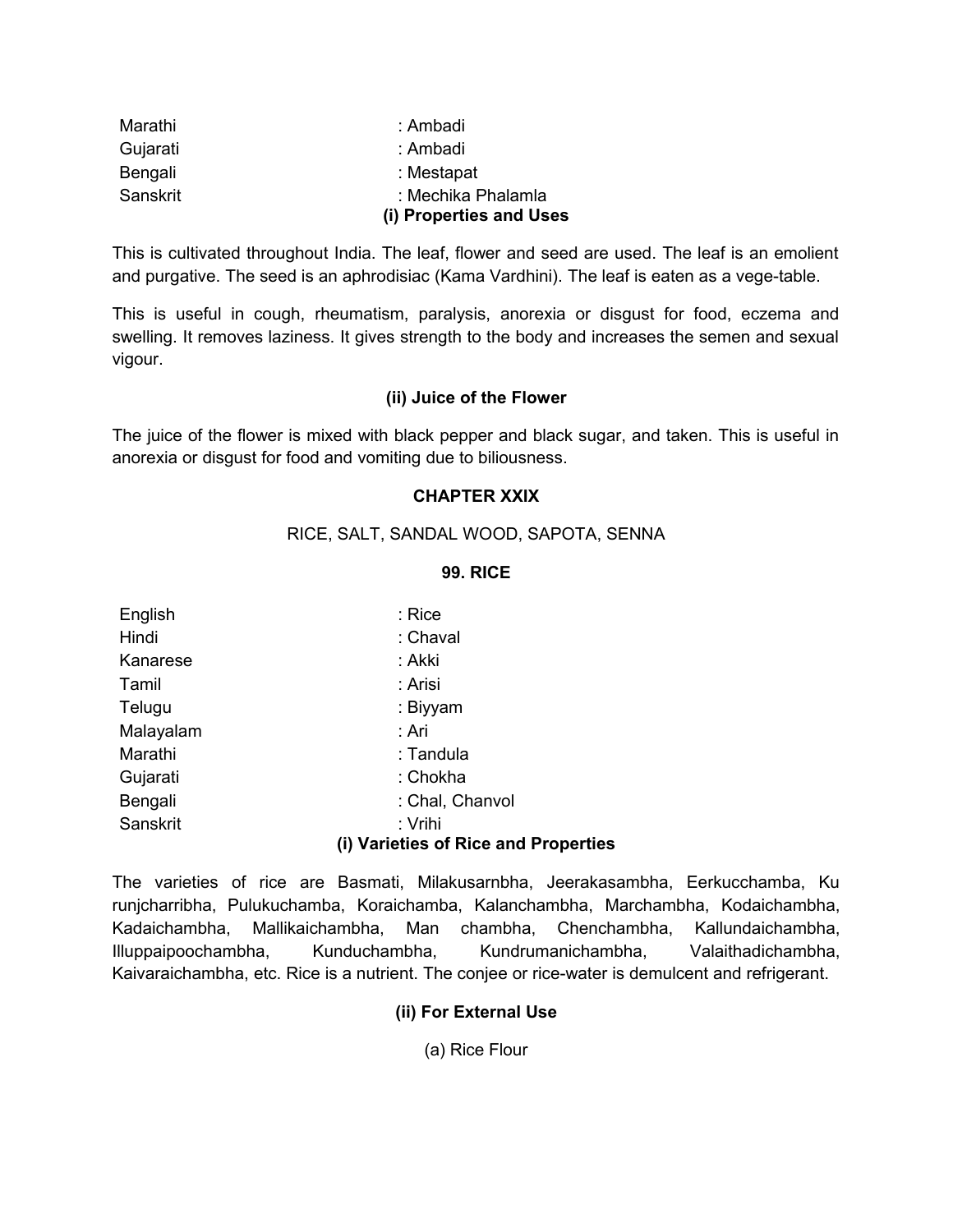Rice flour can be used as a dusting powder in Measles, small pox, erysipelas, prickly heat and other inflammatory af-fections of the skin. This is a very cooling and soothing applica-tion. It allays heat and irritation. It is pleasant to the patient's feelings.

It is an excellent application in burns and scalds. It should be used as soon as possible after the occurrence of the injury. It should be dusted thickly over the whole of the burnt surface so that the discharge may be absorbed and air may be excluded.

# (b) Rice Poultice

Place the rice flour in a basin and then gradually add boil-ing water; constantly stir the flour. Add a little sweet oil. Spread smoothly the poultice on a piece of clean cloth or white surgical lint to the thickness of a quarter of an inch and apply it over the affected parts. Apply the poultice two or three times daily. This is an excellent application in abscesses, boils, buboes, in-flamed piles and other local inflammatory affections.

(c) Rice Poultice for Chronic Coughs

Apply a large, soft rice poultice to the chest and back be-tween the shoulder blades, at bed time. This is highly beneficial in chronic bronchitis and other chronic coughs. Great relief is obtained. The surface of the poultice may be smeared over with oil of turpentine.

# **(iii) For Internal Use**

|                   | (a) Conjee Water |
|-------------------|------------------|
| Re: Cleansed rice | 1 ounce          |
| Water             | 40 ounces        |

Boil for 20 minutes. Strain and flavour with lime juice. Add salt or sugar to taste. This is an excellent drink in fevers, gonor-rhoea, and in cases where there are pain, burning and difficulty in passing urine.

# (b) Panchamushti Conjee

Take a handful of thuvar-ki-dhall, black gram, Bengal gram, green gram and rice and tie them separately in a piece of cloth. Place the bundles in a vessel. Pour over them four pints of water. Boil till it is reduce to one pint. This is a beneficial drink for breaking long fasts. It relieves exhaustion and gives strength immediately. This can be taken by ordinary persons also. It is nutritious and gives energy and strength.

# (c) Green Gram and Rice Conjee

This is a very healthy drink. It removes biliousness. It is nutritious too.

# (d) Milk and Rice Conjee

This removes burning due to biliousness. It increases se-men and sharpens the intellect.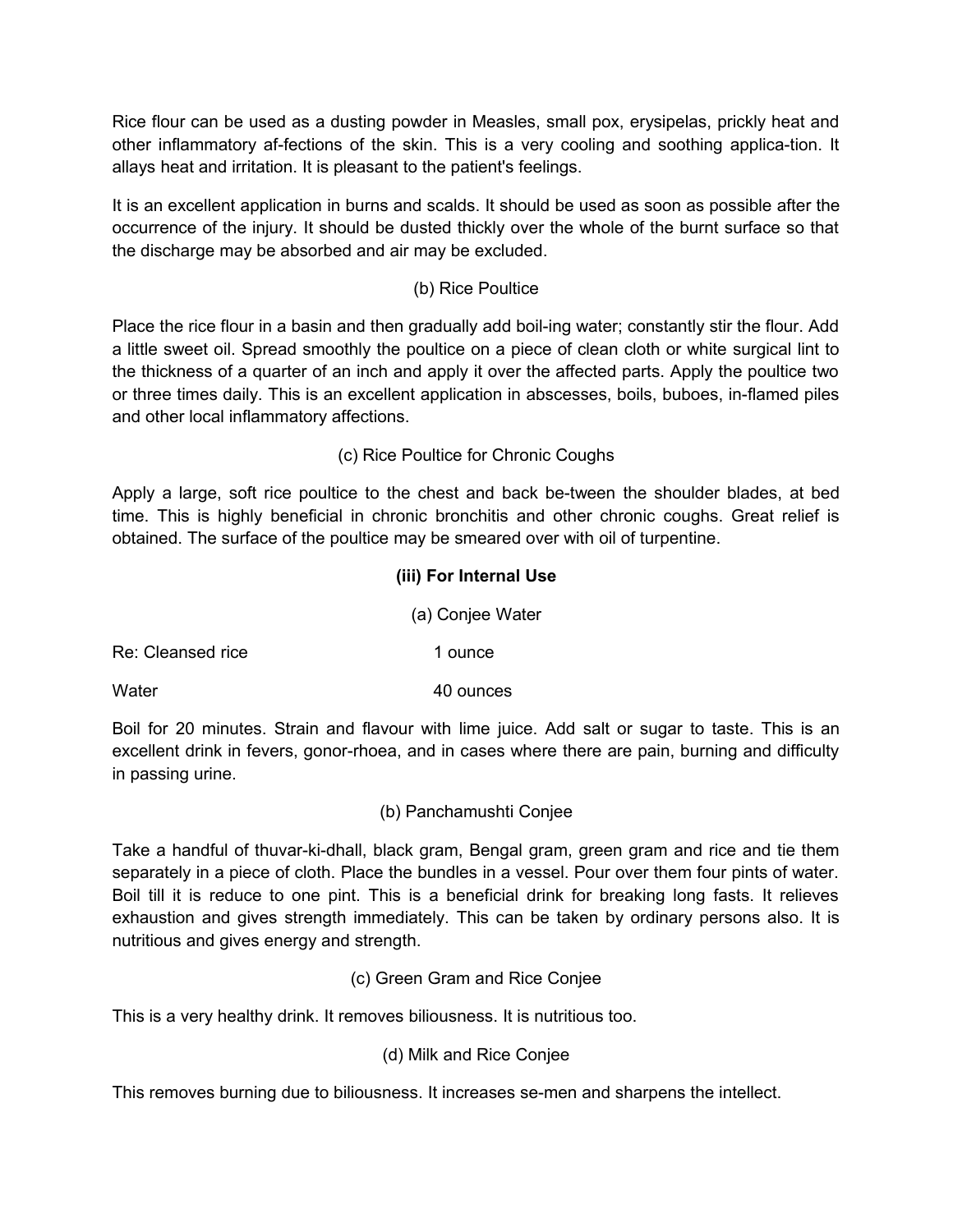(e) Hot Rice Water

The water or conjee that is removed while rice is boiling is beneficial in removing dysuria or difficulty and burning in pass-ing urine.

### (f) Horse-Gram and Rice Conjee

This increases appetite and the semen, and gives im-mense strength, even for old people.

(g) Milk and Rice

This removes biliousness and excessive thirst. This is very nutritious. This increases semen.

(h) Ghee and Rice

This cools the eyes, increases the appetite and removes biliousness.

(i) Buttermilk and Rice

This increases the digestive fire and removes thirst. This is useful in diarrhoea and dysentery.

#### (j) Cold Rice Rice

that is soaked in water is taken in the morning with buttermilk or curd. This increases semen, cools the system and gives a healthy glow to the body. The rice water also may be drunk. It is very cooling and strengthening.

#### **100. SALT**

| English           | : Common Salt  |
|-------------------|----------------|
| Hindi             | : Nimak        |
| Kanarese, Tamil   |                |
| Telugu, Malayalam | : Uppu         |
| Marathi           | : Chemitrneeth |
| Gujarati          | : Mithun       |
| Bengali           | : Nimok        |
| Sanskrit          | : Lavanam      |
|                   | ∶ Pitasala     |
|                   | (i) Salt Oil   |

Put a little salt in mustard oil and expose the oil to the sun. This oil is useful in rheumatism. Rub the oil to the painful parts with great friction. This oil can be used for cleansing the teeth in pyorrhoea, spongy gums, bleeding from the gums, carious tooth, etc.

### **(ii) Salt Gargle**

Salt can be used as a gargle in sore throat. Half a tea-spoonful of salt in a tumblerful of warm water will form a good gargle.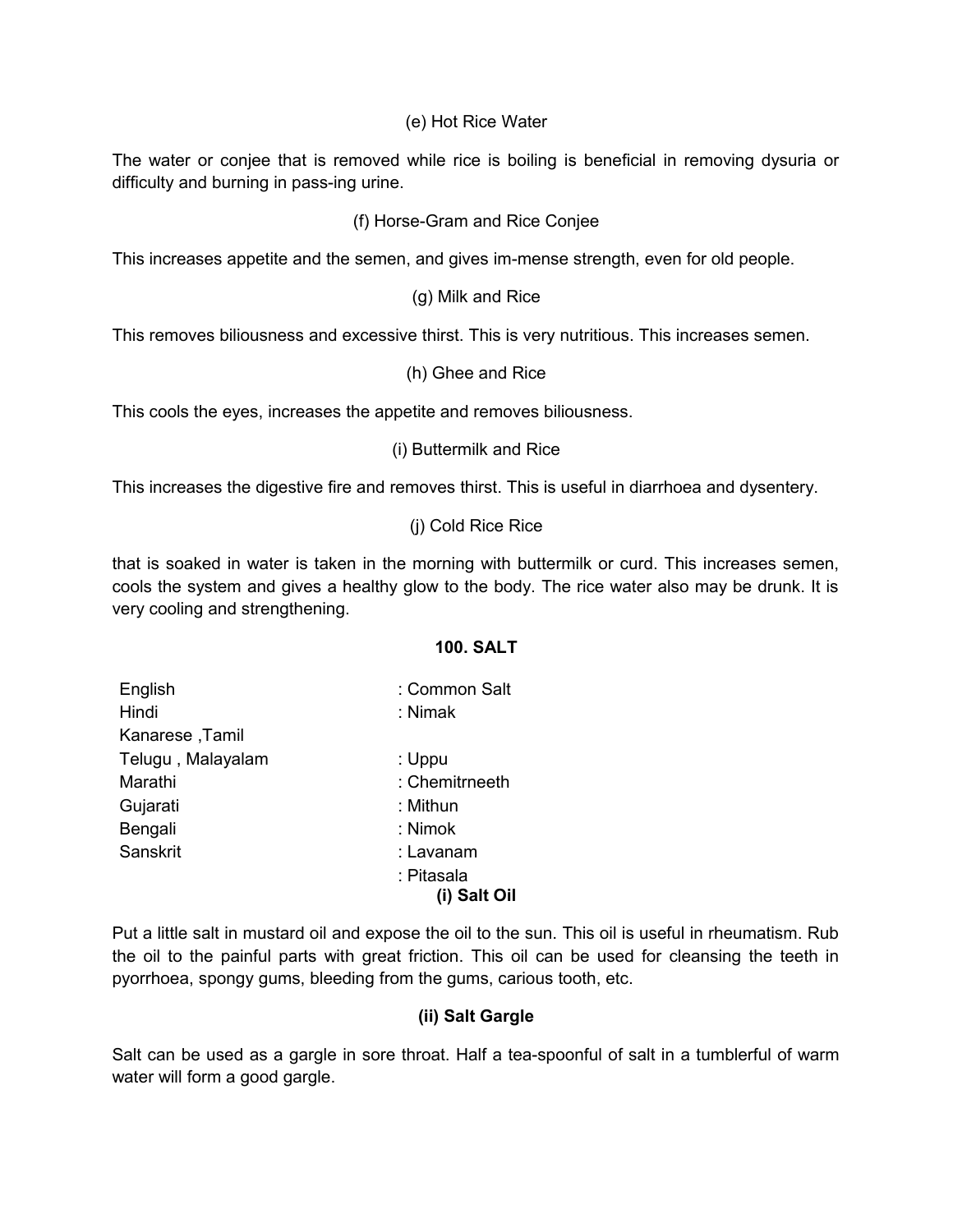### **(iii) Salt as an Emetic**

It is useful as an emetic in cases of poisoning. If you find a small child has eaten any poisonous thing, you can give him salt to make him sick and so get rid of the poison. It will take two teaspoonfuls of salt in a tumblerful of warm water for a child's emetic and two tablespoonfuls for an adult.

### **101\_ SAN DAL WOOD**

| English   | : Sandal Wood                         |
|-----------|---------------------------------------|
| Hindi     | : Chandan                             |
| Kanarese  | : Gandhada-chekke                     |
| Tamil     | : Chardanam                           |
| Telugu    | : Chandhanapu-chakka, Gandhapu-chakka |
| Malayalam | : Chandana-mutti                      |
| Sanskrit  | : Sri-gandha<br>(i) Uses              |

This is grown in abundance in Karnataka State. This is an alterative, diuretic, diaphoretic, stimulant, disinfectant, astrin-gent. This is cooling.

Red Sandal wood contains a little tannin and is therefore slightly astringent also. It is used as a colouring agent.

Rub the sandal wood with lemon juice. This paste is useful in itching, Scabies, Herpes, Ringworm, Tinea versicolor (Themal in Tamil).

### **(ii) Sandal Wood Oil (Chandan Tel)**

Oleum Santali is distilled from wood of Santali Album. It can be obtained from the bazaar and chemists. Only a good oil should he used. It is a stimulant and disinfectant of the genito-urinary tract. It is also an expectorant. Dose: 5 to 15 min-ims or drops.

Re: Sandal wood oil 5 drops

Mucilage q.s.

Water 1 ounce

Dose: 1 ounce thrice daily after food. Useful in gonor-rhoea, gleet, leucorrhoea and cystitis or inflammation of the bladder and painful and burning urination. The oil is best given in a little omum water or infusion of ginger.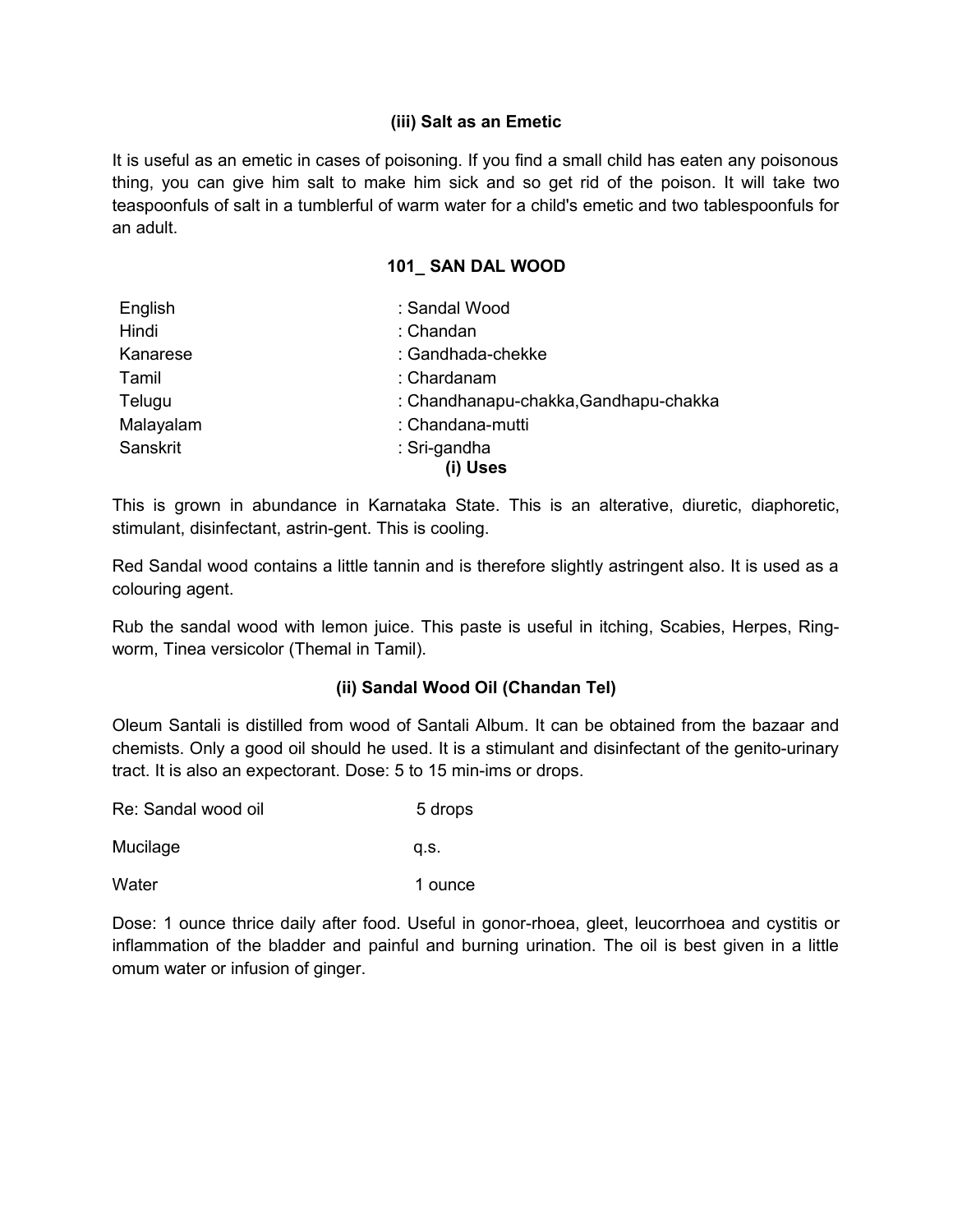#### **102. SAPOTA**

### (ACHRAS SAPOTA)

#### **For Blood Enrichment**

This is known as Chikku fruit. It is a sweet, nutritious fruit. It has laxative and diuretic properties. It enriches the blood qualitatively and quantitatively.

#### **103. SENNA**

| Tamil    | : Surattavarai  |
|----------|-----------------|
| Sanskrit | : Sonnamukki    |
|          | (i) Description |

Leaves of cassia lanceolata and cassia augustifolia. Senna is cultivated in Southern India (Tinnevelly district). There is the Alexandrian or Egyptian Senna. As the Senna leaves are obtained from two sources, they are called Tinnevelly Senna and Alexandrian Senna.

#### **(ii) Uses**

This is a good laxative. It is a safe and efficient purgative, well adapted for childhood, old age, for pregnant women and for delicate persons. It is not so well adapted for nursing women, as it may render the milk purgative and so induce colic on the child. The active principles are Cathartic and Chrysophanic acids and Emodin.

The leaves are % to 1 inch long, lanceolate, greenish yel-low in colour, unequal at the base, brittle and with a faint tea-like odour. Dose: 10 to 30 grains. The taste of Senna may be disguised by sweetening the infusion and adding milk. Then it much resembles ordinary tea.

#### **(iii) Method of Preparation**

| Re: Senna | 1 ounce |
|-----------|---------|
|           |         |
| --        |         |

Ginger 30 grains

Rose-petals 30 grains

Boiling water 10 ounces

Infuse for one hour, and then strain. Dose: for adult 1 to 2 ounces. Infusion of Senna with Epsom salt constitutes the "Blackdraught."

#### **(iv) For Children**

Re: Senna leaves 1 teaspoonful Boiling water **4 ounces** Infuse for 10 minutes; strain and add a little sugar.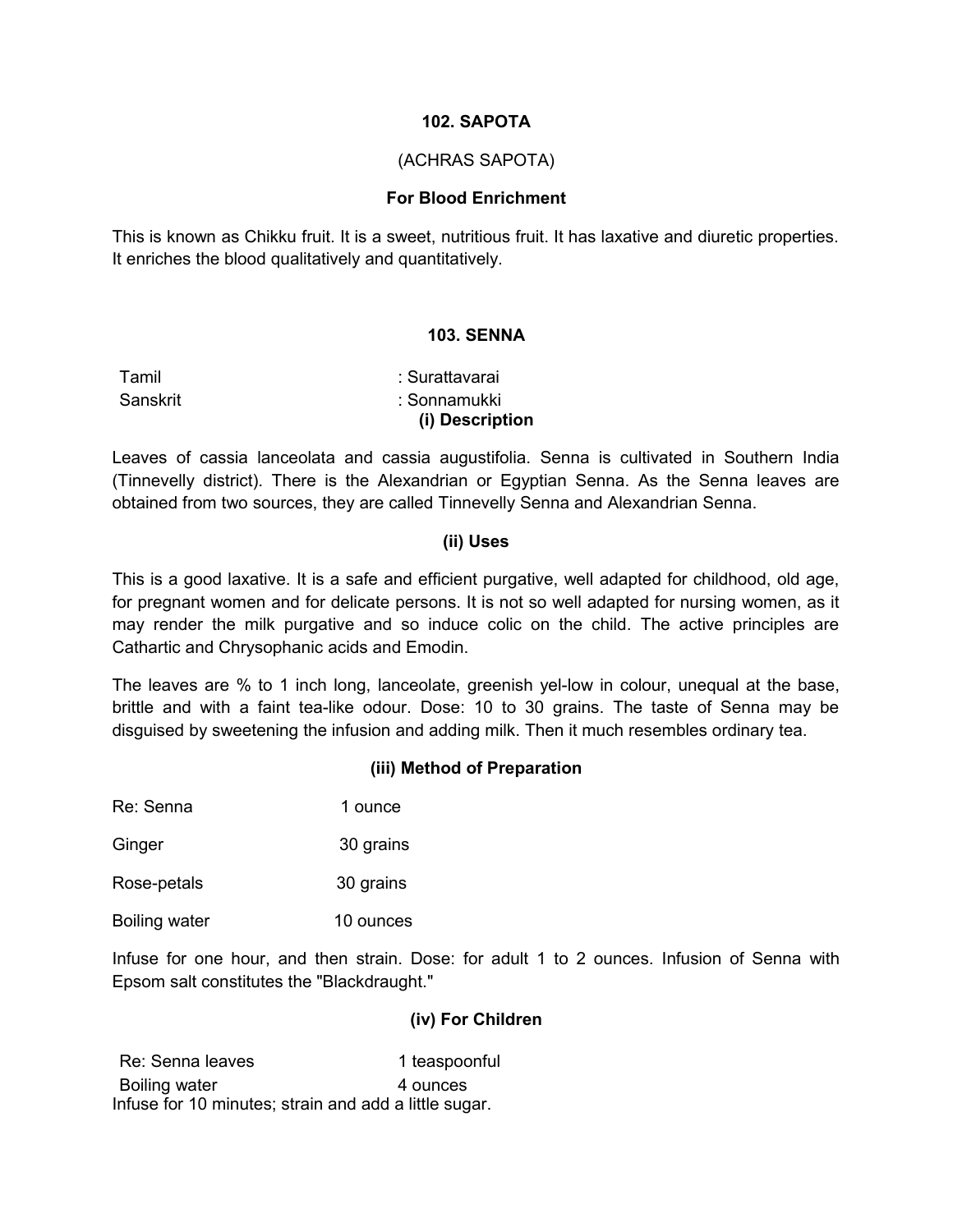Confection of Senna, extractum senna liquidium; Infusion Senna concentratum, Mistura Senna Co., or Blackdraught, Pulvis Glycyrrhiza Co., which is useful as a laxative powder at night in the patients suffering from piles, and Syrupus Senna are al I official preparations of Senna.

Senna pods, the direct ripe fruits of Senna are also a valu-able laxative. Soak ten pods in cold water all night, strain and drink in the next morning.

### **CHAPTER XXX**

### SESAMUM, SPINACH, SUNDAKAI, SWEET FLAG

#### **104. SESAMUM**

### (GINGILY OIL PLANT)

| English   | : Sesamurn |
|-----------|------------|
| Hindi     | : Til      |
| Kanarese  | : Ellu     |
| Tamil     | : Ellu     |
| Telugu    | : Nuvvulu  |
| Malayalam | : Karuella |
| Marathi   | : Teel     |
| Gujarati  | : Tal      |
| Bengali   | : Kala-til |
| Sanskrit  | : Tilam    |

The plant, Sesamum Indicum is cultivated throughout In-dia and other tropical lands for the sake of its oil-yielding seeds. There are three kinds of seeds, viz., black, white and red.

### **(i) Uses of Leaves**

The leaves are demulcent and emollient. They are useful in dysentery, in Amenorrhoea (absence of menstruation) and dysmenorrhoea (difficult menstruation). At the same time give a warm hip bath which contains a handful of bruised seeds.

Gently warm the leaves and apply them to swellings and boils. They will quickly suppurate and burst.

Soak a few leaves in 4 ounces of cold water for one hour. Give the infusion (4 ounces) twice daily. Make fresh infusion. This is useful in dysentery.

### **(ii) Uses of the Seeds**

The seeds possess emmenagogue, stimulant, tonic, di-uretic, lactagogue and laxative properties. They give a sweet voice for songsters. If the seeds are taken in large quantities they cause abortion. The powdered seeds in 10 gram doses are beneficial.

Make a paste of the seeds and heat it and apply to boils. The boils will suppurate quickly and burst.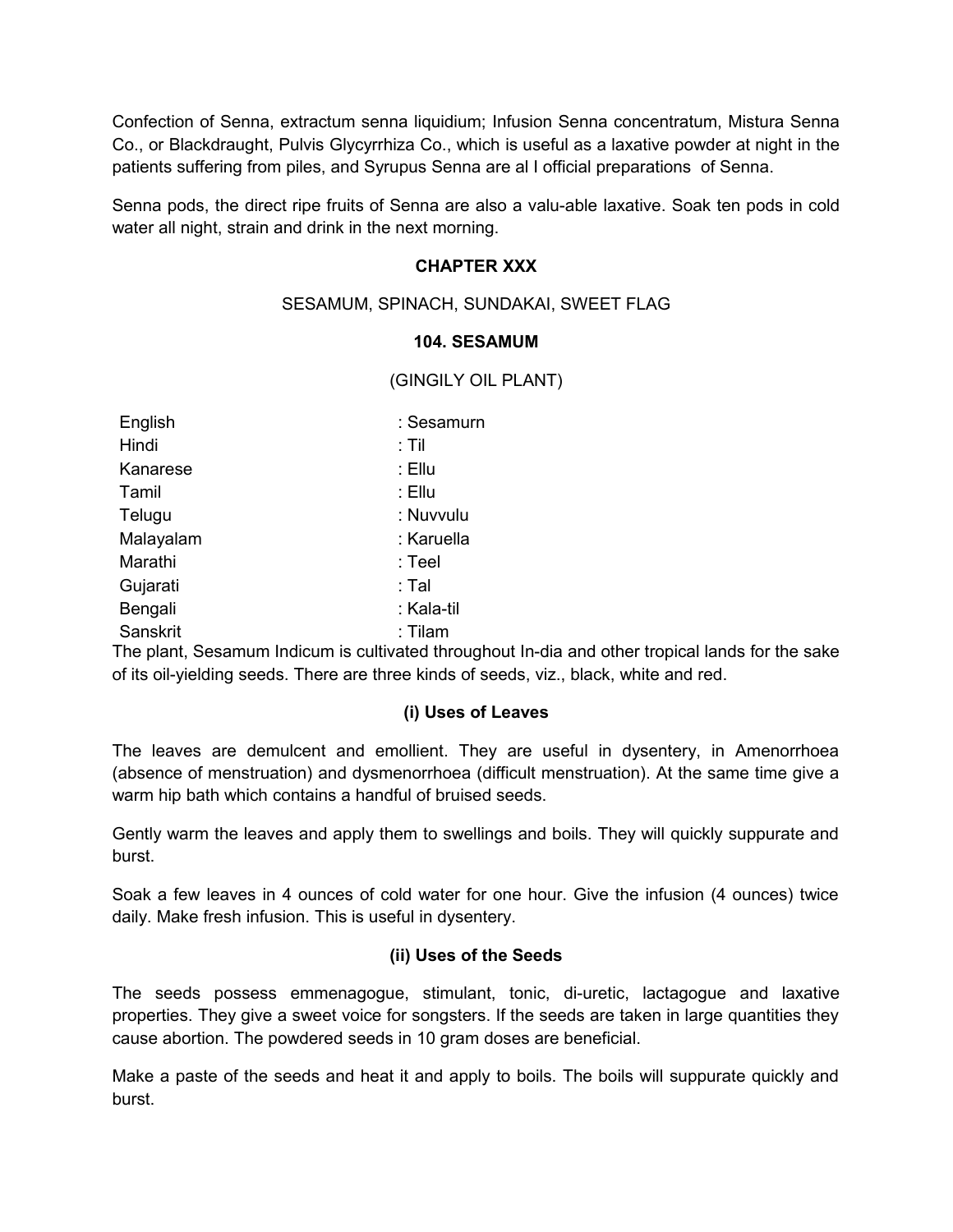Sesamum and boiled rice (Ellodhanam) gives great strength. Excess of wind and bile will disappear.

### **(iii) Uses of the Oil of Sesamum-1**

Oil of sesamum is demulcent, laxative, emollient and nu-trient. This clarifies the intellect, cools the eyes and bestows strength and vigour. It gives lustre to the eyes and the body. It nourishes the body well and rejuvenates.

### **(iv) Uses of the Oil of Sesamum-11**

Apply this oil to the body, head and eyes. It removes burn-ing in the head, itching, scabies, cough, redness of the eyes, watering of the eyes, inability to bear the glare of the sun and other diseases of the eye. It heals ulcers and wounds. Til or Gingily oil is quite equal to olive oil for medicinal and pharma-ceutical purposes. It is useful in leprosy. The body must be rubbed with this oil with great friction.

English Hindi Kanarese Tamil Telugu Marathi Gujarati Bengali

# **105. SPINACH**

| English  | : Spinach                      |
|----------|--------------------------------|
| Hindi    | : Palak                        |
| Kanarese | : Basalay                      |
| Tamil    | : Pasala Keerai                |
| Telugu   | : Mattu Bachhale               |
| Marathi  | : Sag                          |
| Gujarati | : Palak                        |
| Bengali  | : Palang                       |
|          | (i) Importance of Green Leaves |

Green leaves are the very basis of life. They help in the at-tainment of longevity. Nature compounds all the essentials of life in the green, leafy vegetables. In the green, leafy vegetables nature carries on her most elaborate, vital alchemy. Spin-ach is put in the first place by the food experts. It should be used in abundance by every family. It is cheap, too.

### **(ii) Nutritive and Medicinal Value of Spinach**

Spinach is a leafy vegetable. It contains iron in abun-dance, and so it is beneficial for anaemic patients whose blood is in impoverished condition\_ Spinach has nutritive and medici-nal value. It contains a large quantity of vitamins, calcium, veg-etable-haemoglobin and protein building amino-acids. It is a protective food. There is a large quantity of alkaline minerals in spinach. Therefore, it maintains an effective resistance against infection.

Spinach contains a small amount of oxalic acid, a small amount of albuminous matter in the form of mucin and a large quantity of vitamins A, B and C and salts of potassium. The iron in spinach is easily assimilated.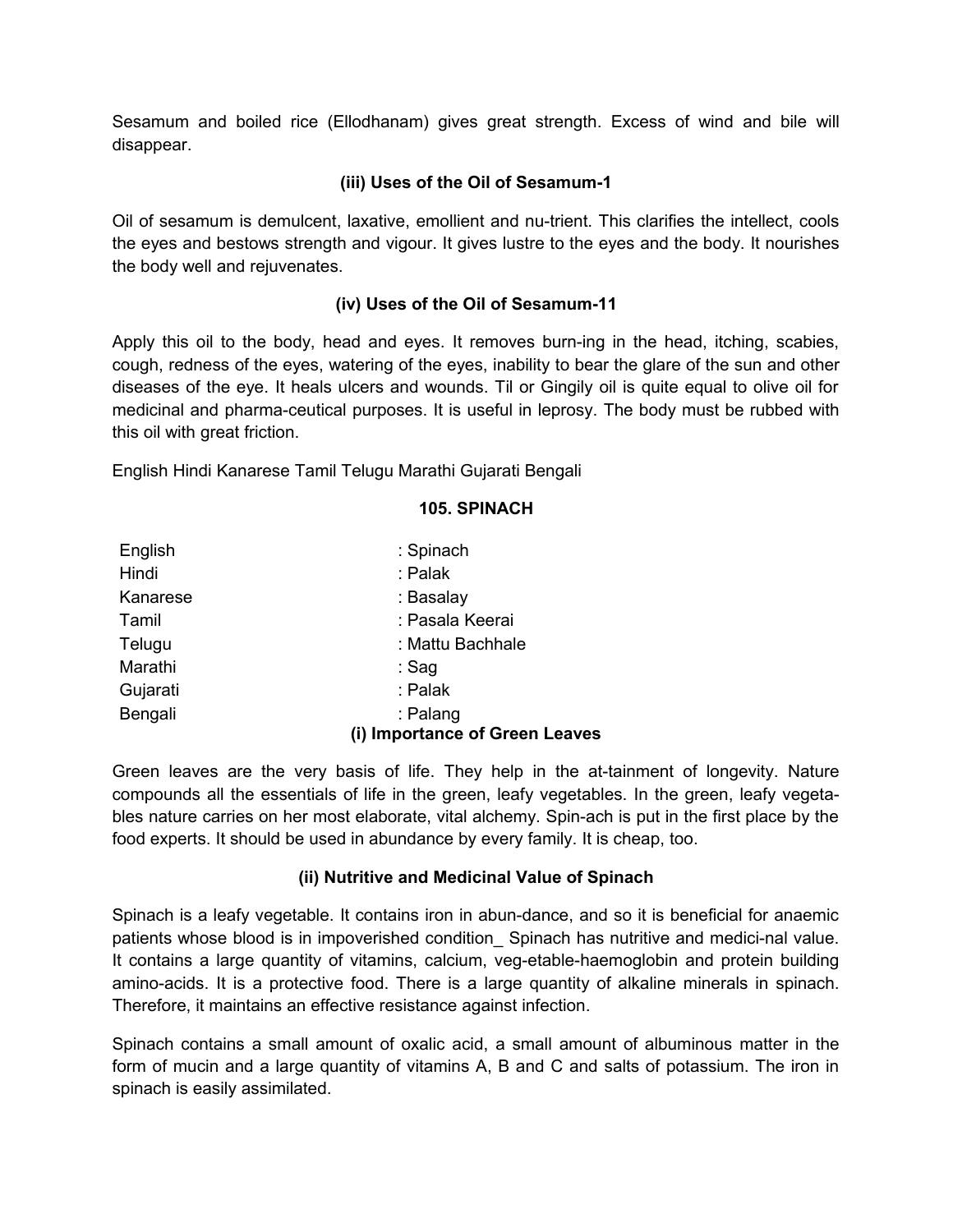Spinach is very easily digested and forms an excellent, cooling, nutritious and demulcent dish. It should be cooked in a little water. No water should be thrown away after cooking, as it contains much nutritious properties.

Young, tender sproutus of spinach can be used in raw sal-ads. They can be combined with tender lettuce leaves. It serves as a good appetizer. A liberal addition of green leafy vegetables to pulses is very beneficial.

Spinach is a good laxative and demulcent. It minimises tis-sue-waste. It has considerable antiberiberi and anti-scorbutic properties. Raw tendrils are highly beneficial. Spinach is useful in diabetes, anaemia and gout.

### **(iii) Uses of the Juice**

The juice of the leaves can be given to children, mixed with honey or sugar. The juice is useful in urinary calculi or stones. It dissolves the stone. It has lithontriptic properties. Spinach is useful in kidney troubles. The juice of the leaves is used as a gargle in sore-throat.

### **(iv) The Decoction of the Leaves**

A decoction or an infusion of the leaves (1 in 10) is useful in fevers. biliary troubles, inflammation of the lungs and bow-els, dyspnoea and hurried breathing. It acts as a demulcent, astringent and diuretic in these diseases. The dose is 1 or 2 ounces. Young, growing girls should eat plenty of spinach, as it provides iron in abundance in an easy assimilable form.

### **106. SUNDAKAI**

### (SOLANUM TORVUM, SOLANUM VERBACIFOLIUM)

| Tamil     | : Sundakai     |
|-----------|----------------|
| Telugu    | : Uste-kaya    |
| Malayalam | : Chundak-kaya |

### **(i) A Digestive Tonic**

 It is very much in use in the Tamil districts of Southern In-dia. It is a digestive tonic for the weak and the anaemic. It is a small, round, green fruit.

### **(ii) Contains Carbohydrates**

It contains a good amount of carbohydrates, proteins, a fair proportion of iron, calcium, Phosphorus and vitamin A.

### **(iii) As a Pickle**

It is used as a pickle. It is salted and dried, and used in the preparation of soup. The soup is an appetizer for the convales-cents, dyspeptics, etc. It is an expectorant, germicide and sto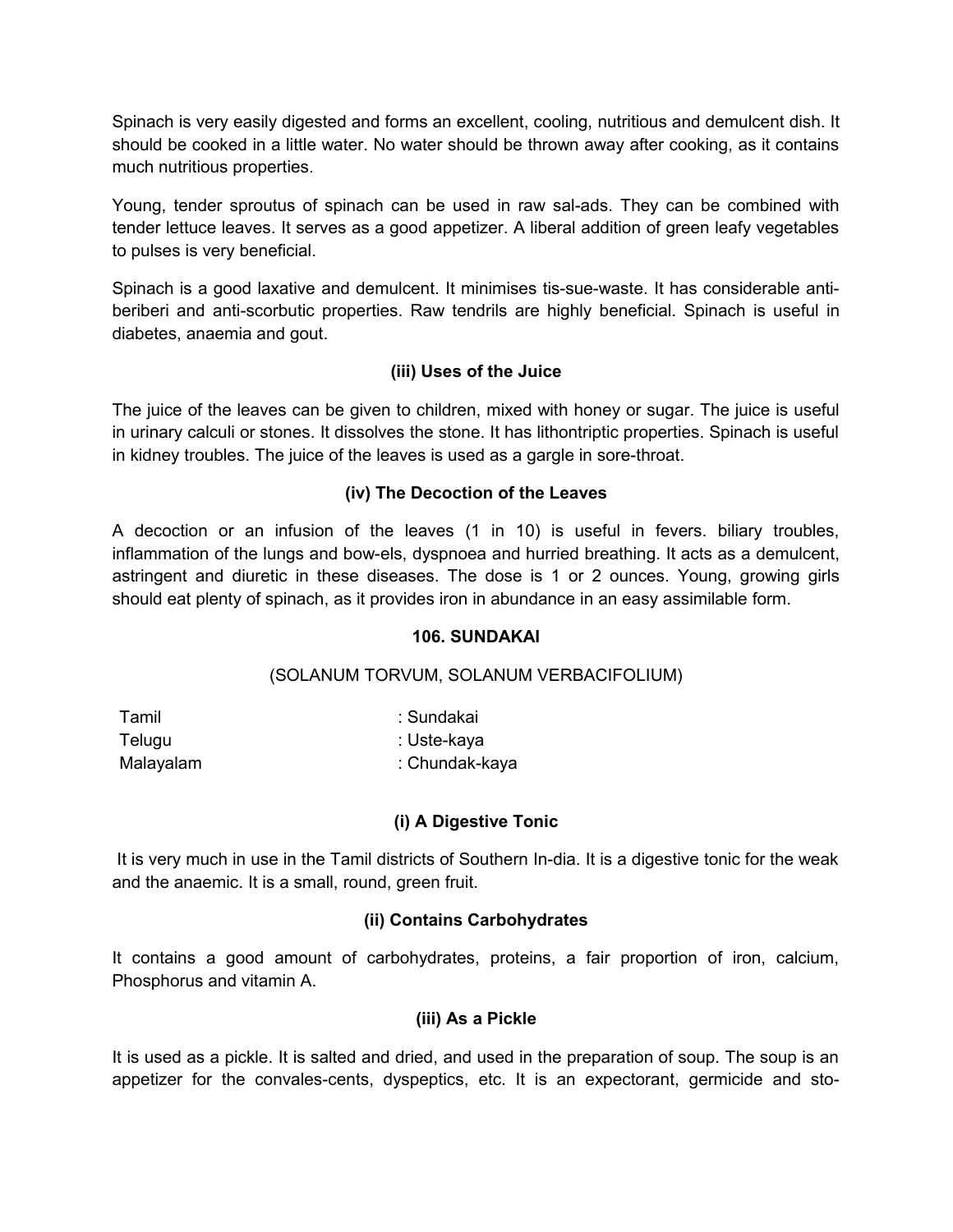machic. It is slightly bitter. It is useful in bronchitis with phelgm, worms in the bowels and rheumatism.

### **(iv) Uses**

The vatral (salted and dried ones) is useful in anorexia or loss of appetite due to biliousness, worms in the bowels, chronic diarrhoea, and mucus in the anus. It will give you good appetite. It is useful in phlegm in the chest, diarrhoea, due to in-digestion and piles.

### **(v) Some Preparations**

It is fried in ghee or oil and used as an appetizer along with meals. It takes the place of vegetables. The Chundakai is soaked in sour curd. Salt is added. Then it is dried up in the sun. This is calied Vatral or dried, salted pickle in Tamil.

### **(vi) As Snuff**

The powder of the bark of the root is used as a snuff in heaviness of head with cold, hemicrania or onesided head-ache, coryza, boring pain in the head, fainting and collapse.

### **107. SWEET FLAG**

### **(ACORUS CALAMUS)**

| English   | : Sweet-flag |
|-----------|--------------|
| Hindi     | : Gora-bach  |
| Kanarese  | : Baje       |
| Tamil     | : Vasha mbu  |
| Telugu    | : Vasa       |
| Malayalam | : Vayambhu   |
| Marathi   | : Vekhand    |
| Gujarati  | : Godavaj    |
| Bengali   | : Gora-bach  |
| Sanskrit  | : Vacha      |
|           |              |

### **(i) Description and Uses**

It is a kind of root, found in India, Burma, North America, Europe. It has a sweet aroma. Glucoside acorin, a kind of oily essence, is found in this root. It is a stimulant, tonic, stomachic, germicide, disinfective, anti-periodic, emetic, carminative, nauseant. It is a cheap medicine. It can be obtained every-where. It is one of the commonest of bazaar medicines. It is about the thickness of the thumb. Its taste is bitterish, warm and acrid. It should be kept in every domestic medicine chest.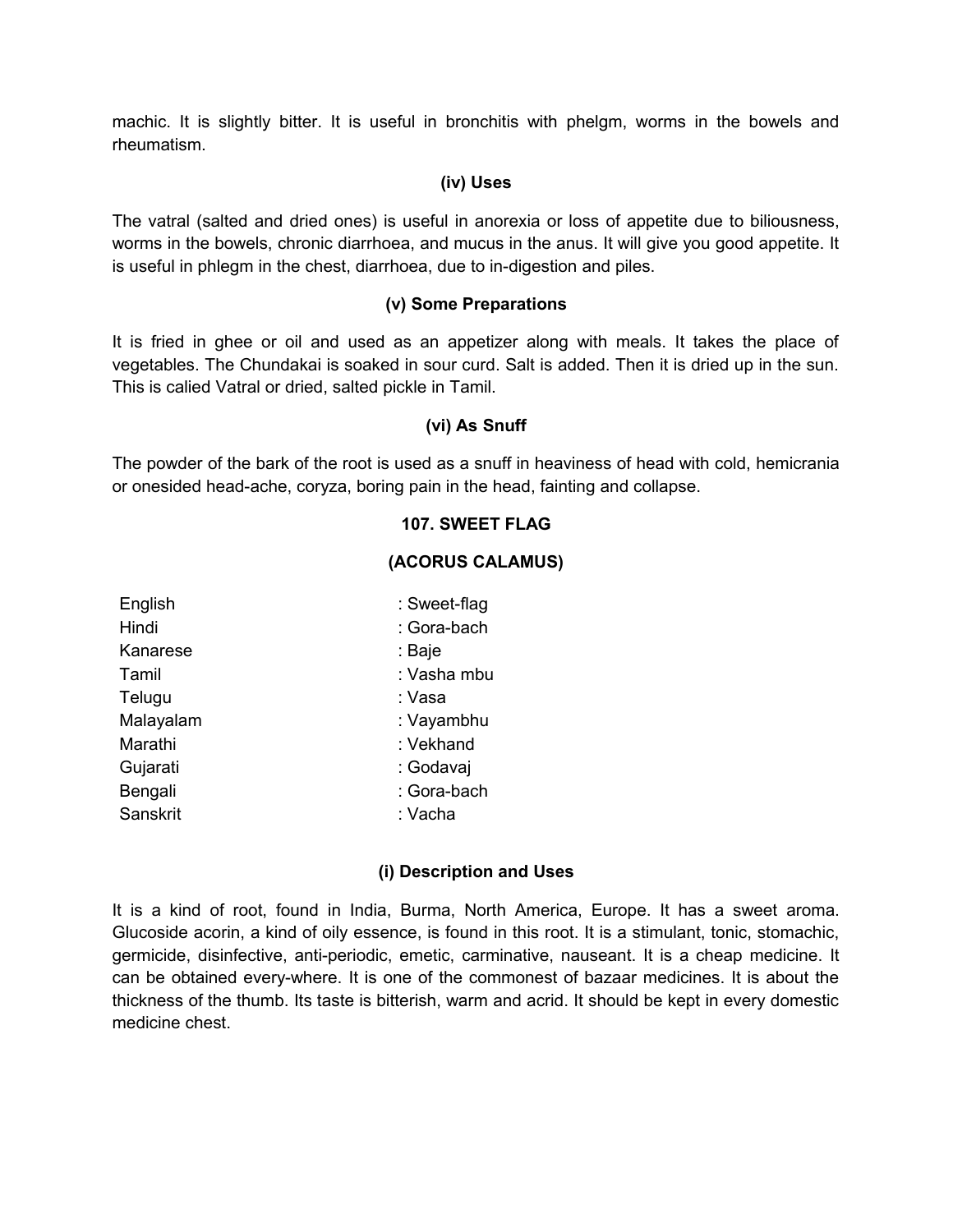### **(ii) Infusion Acorus**

Re: Acorus bruised 1 ounce

Boiling water 10 ounces

Infuse for 1 hour and strain. Dose: 1 ounce thrice daily. Useful in dyspepsia, diarrhoea, flatulence of stomach and bow-els, debility, intermittent fever, rheumatism, paralysis, itching of skin, scabies, debilitating fevers, loss of appetite, diarrhoea of children.

### **(iii) Infusion Acorus and Chiretta**

| Re: Acorus bruised | 1 ounce   |
|--------------------|-----------|
| Chiretta bruised   | 1 ounce   |
| Boiling water      | 20 ounces |

Infuse for 1 hour and strain. Dose: 1 ounce thrice daily. For intermittent fevers, convalescence after intermittent and other fevers, dyspepsia, particularly when attended with much flatu-lence or wind in the stomach and bowels, loss of appetite and constitutional debility, enlargement of spleen, asthma, round worms in the bowels.

### **(iv) Decoction of Acorus**

| Re: Acorus bruised | 2 drachms |
|--------------------|-----------|
| Liquorice          | 2 drachms |
| Water              | 10 ounces |

Boil for 3/2 hour and strain. Dose: 2 teaspoonfuls thrice daily. For cough, fever and colic of children. Chew a bit of acorus. You will be relieved of hoarseness of voice, cough. People chew this when there is an epidemic of disease due to infected air.

### **(v) Acorus Paste**

Re: Acorus 2 drachms

Gerua or Kasukkatti 2 drachms

Make into a paste by grinding them with water. For chronic rheumatism of joints. Burn Acorus and mix the ash with cocoanut oil or castor oil. Apply this to the abdomen. Useful in flatulence and colic.

### **(vi) Acorus Co., Decoction**

| Re: Acorus bruised  | 2 ounces  |
|---------------------|-----------|
| Coriander           | 1 drachm  |
| <b>Black pepper</b> | 30 grains |
| Water               | 20 ounces |

Boil for 20 minutes, strain and cool. Dose: for adults-1 ounce thrice daily. For a child, one teaspoonful sweetened with sugar thrice daily. For dysentery, diarrhoea, bronchitis or cough of children.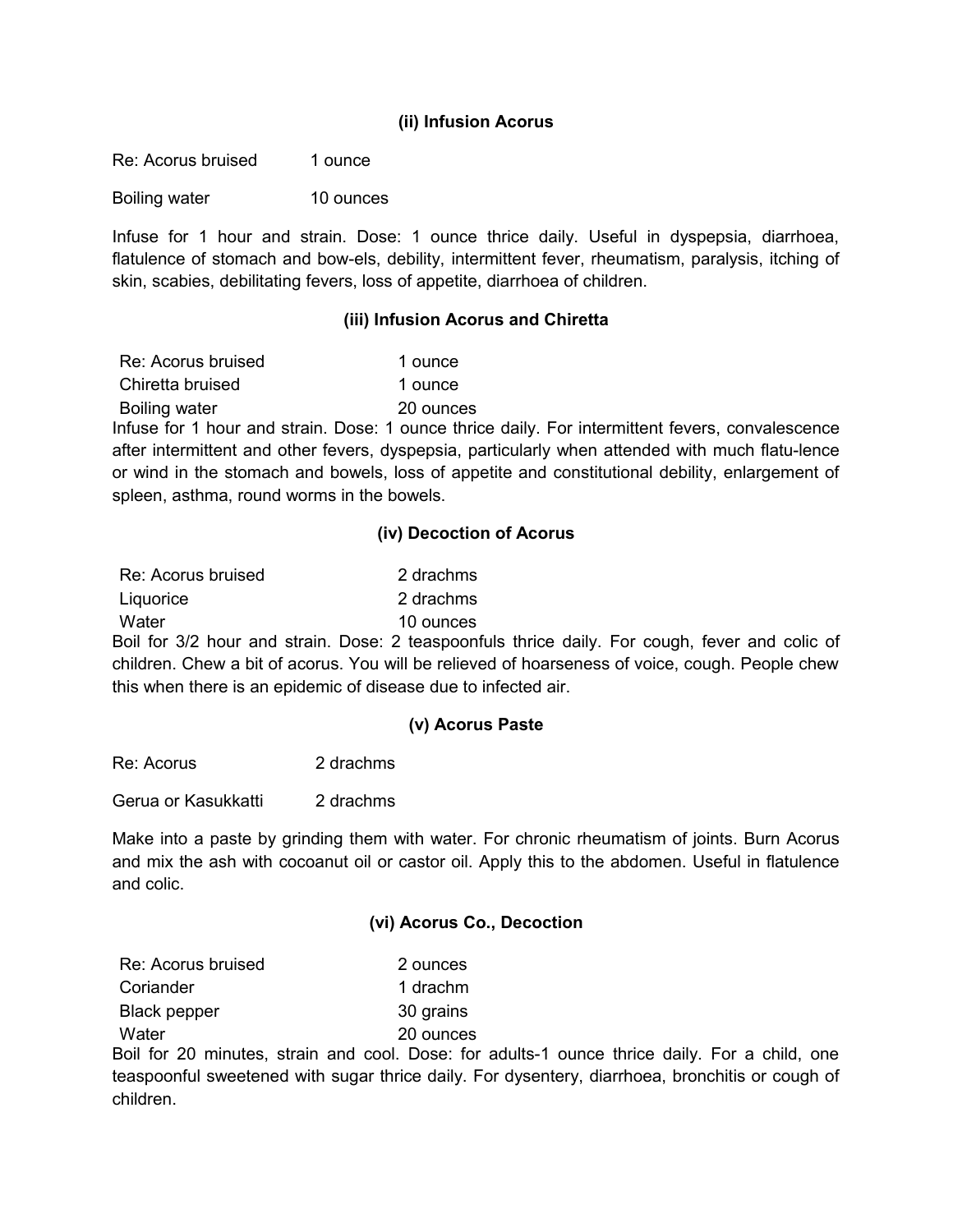### **(vii) Acorus Co., Digestive Powder**

| Re: Acorus powdered   | 1 drachm  |
|-----------------------|-----------|
| Asafoetida            | 1 grain   |
| Long pepper powdered  | 30 grains |
| Black pepper powdered | 30 grains |
| Dried ginger powdered | 1 drachm  |
| Rock salt powdered    | 1 drachm  |
| Atis powder           | 1 drachm  |

Mix well. Dose: 1/2 teaspoonful or 30 grains twice daily. For dyspepsia or indigestion, diarrhoea flatulence or wind in the stomach and bowels, rheumatism, loss of appetite due to dull gastric fire.

The aroma of the fresh root drives away fleas and other in-sects. It can be kept in a room where sick persons live.

### **CHAPTER XXXI**

# TAMARIND, THUMBAI, THUTHULAI, TURMERIC, VASAKA

#### **108. TAMARIND**

### (TAMARINDUS INDICUS)

| English   |
|-----------|
| Hindi     |
| Kanarese  |
| Tamil     |
| Telugu    |
| Malayalam |

: Tamarind  $:$  Imli : Hunashi-hannu : Puli, Puliyam-pazham : Chinta-pandu  $:$  Puli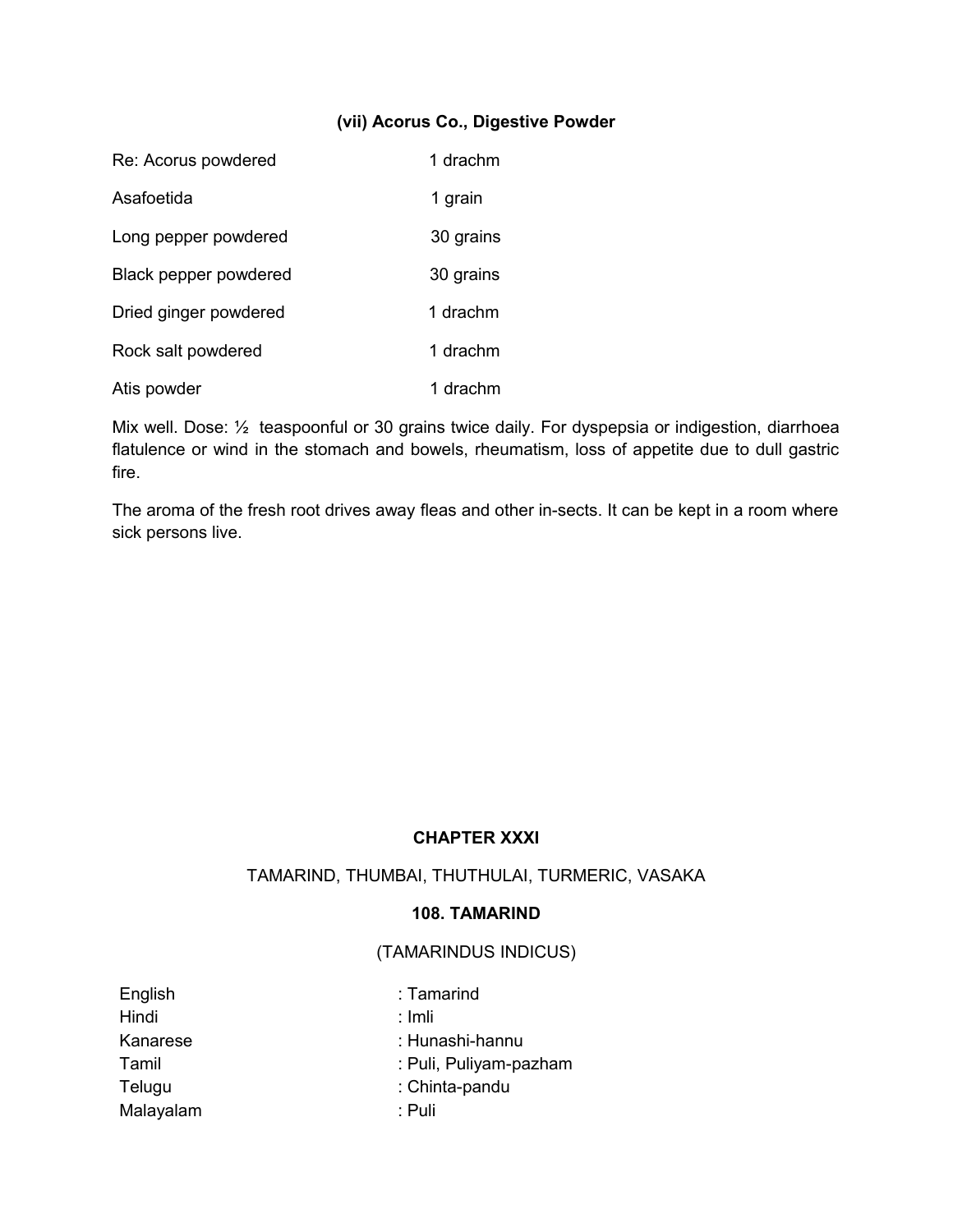| : Chinch                |
|-------------------------|
| : Ambli                 |
| : Tinturi, Tentul, Amli |
| : Tintrini              |
|                         |

### **(i) Description and Uses**

It is the pulp of fruit of reddish-brown colour. It has an acid saccharine taste. It is found in India and Burma. It is a big tree. It is laxative, refrigerant and anti-scorbutic. The tender leaves possess refrigerant and anti-bilious properties. The flower and tender fruit are both stimulant.

**(ii) Tamarind Drink—I**

| Re: Tamarind fruit pulp | 1 ounce            |
|-------------------------|--------------------|
| Boling water            | 1 pint (20 ounces) |

Pour over the tamarind pulp which is contained in a ves-sel, the boiling water. Allow it to cool. Strain. Add sugar to taste. This is a useful drink in fevers and inflammatory affections. This is a cooling Sherbet. You can add a teaspoonful of cardamom powder. This will give you a good appetite.

|               | (iii) Tamarind Drink-II |
|---------------|-------------------------|
| Re: Milk      | 1 pint                  |
| Tamarind pulp | 2 tablespoonfuls        |
| Sugar         | a.s.                    |

Boil the milk. While it is boiling add the tamarind pulp. Strain and sweeten to taste. This is a cooling and slightly laxa-tive drink. This is useful in fevers and inflammatory conditions.

When you cannot get limes or lemons, use Tamarind pulp in scurvy both as a preventive and as a curative. It can be taken on board the ship. It can also form a portion of daily rations in jails, etc.

|                         | (iv) A Good Laxative |
|-------------------------|----------------------|
| Re: Tamarind fruit pulp | 1 ounce              |
| Dates                   | 1 ounce              |
| Milk                    | 1 pint (20 ounces)   |
| Boil and strain.        | (v) Panakam          |
| Re: Tamarind fruit pulp | 1 ounce              |
| Black sugar             | q.s.                 |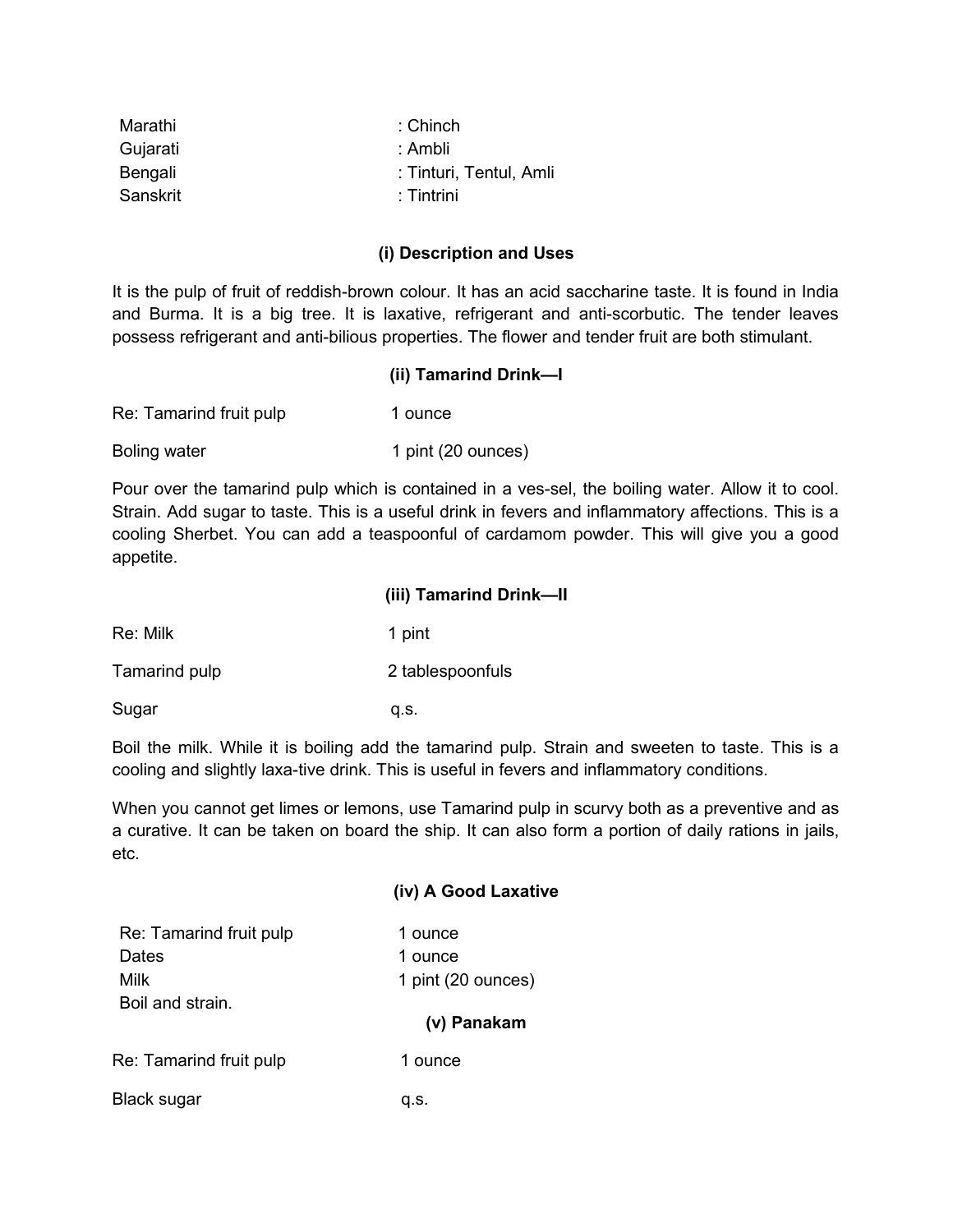| Cardamom powder | 1 drachm           |
|-----------------|--------------------|
| Camphor         | 3 grains           |
| Water           | 1 pint (20 ounces) |

Put the tamarind in the water. Macerate and strain. Now add the camphor and cardamom.

This is a cooling drink. It removes the heat of the body. This is useful in loss of appetite. It removes burning in the eyes and anorexia or distaste for food, and headache.

#### **109. THUMBAI**

(LEUCUS ASPERA)

Kanarese : Tumba

Hindi : Gurna Madupati

Tamil : Thumbai Telugu : Tummi Malayalam : Thumba Sanskrit : Dronapushpa **(i) Properties and Uses**

This is a small herbal plant. There is also another variety called Big Thumbai or Elephant Thumbai. The leaf and the flowers are used. This is a laxative, expectorant, stimulant, and emmenagogue.

The leaf is useful in cobra-poisoning, headache, cough or bronchitis with phlegm, dullness of the digestive fire, paralysis, rheumatism, and collapse. The flower is beneficial in excessive thirst, fever with delir-ium and collapse, and defects in the eye.

Instil a few drops of the juice into the nose in snakebite. Rub the part bitten by the snake with the juice. Let the patient chew some leaves when he comes to consciousness. The poi-son will be destroyed.

### **(ii) Decoction of the flower**

A decoction of the flower is useful in catarrh or cold in the nose. Take 20 drops of the juice of the flower. Add a teaspoon-ful of honey to the juice. This is also useful in catarrh of the nose.

### **(iii) Other Uses of the Juice of the Flower**

Add 10 drops of the juice of the flower with 10 grains of powder of dates. This is useful in all bowel diseases of children. Give this twice daily.

Instill 2 or 3 drops of the juice of the flower into the nostril. This will cure incurable headaches.

In states of collapse or typhoid state soak the flower in hu-man milk and then squeeze the juice into the eyes.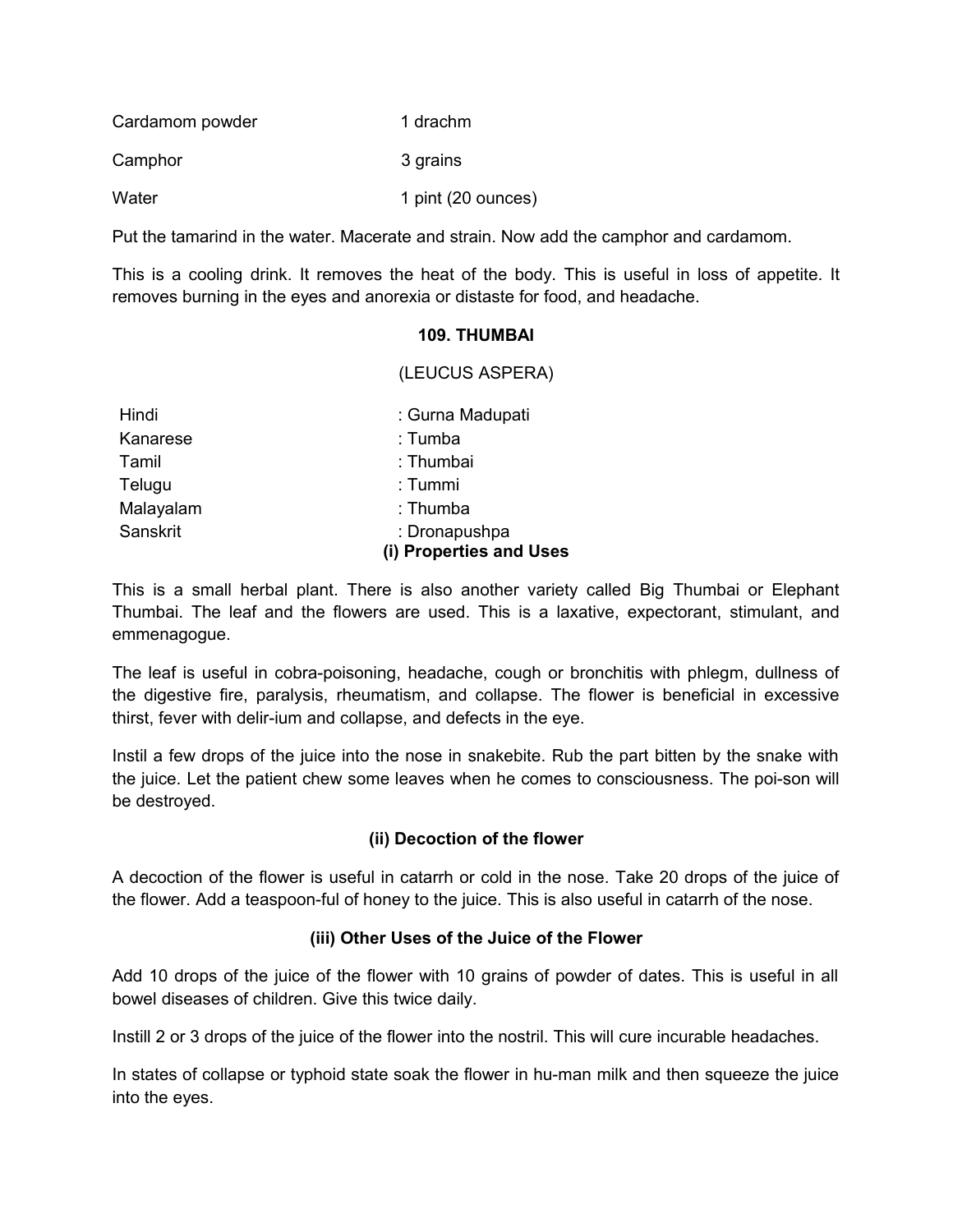Put the flowers in the sesamum oil and boil the oil. Allow it to cool. Apply the oil to the head and take bath. This is useful in heaviness of head, cold in the nose and head, etc.

### **110. THUTHULAI**

### (SOLANUM TRILOBATUM)

| Tamil     | : Thuthulai  |
|-----------|--------------|
| Telugu    | : Mullamusti |
| Malayalam | : Mulkathari |
| Sanskrit  | : Alarka     |

This is a small creeper that is cultivated in South India. The whole plant (Samoolam) is used. It is a stimulant, expecto-rant and tonic.

### **(i) Uses of the Leaf and the Flower**

The leaf is tasteful when it is eaten. The flower increases the semen and the seminal energy. The fruit keeps the three humours in harmony. The root and the creeper are useful in bronchitis and diseases of the respiratory tract.

The leaf is useful in asthma, bronchitis, spermatorrhoea, dyspnoea or difficulty of breathing, dullness of hearing due to phlegm, itching of body, dullness of digestive fire, boring pain in the internal body.

The flower is an aphrodisiac. It gives strength to the body and makes it beautiful and attractive.

# **(ii) Uses of the Unripe and the Ripe Fruit**

The unripe fruit is useful in bronchitis, anorexia or disgust for food, constipation and pain in the heart. The unripe fruit can be made into a vatral (soaked in sour curd, salted and dried). This is useful in bronchitis.

The ripe fruit is beneficial in cough with phlegm in the chest, cold in the nose and head.

### **(iii) Preparations from the Leaf**

A decoction of the leaves is useful in asthma, bronchitis or cough. The juice of the leaf can be instilled into ear. It will re-move obstruction in the ear which causes loss of hearing.

The leaf can be made into a chutney and soup. It will throw out phlegm or sputum.

### **111. TURMERIC**

English : Turmeric

Hindi : Heidi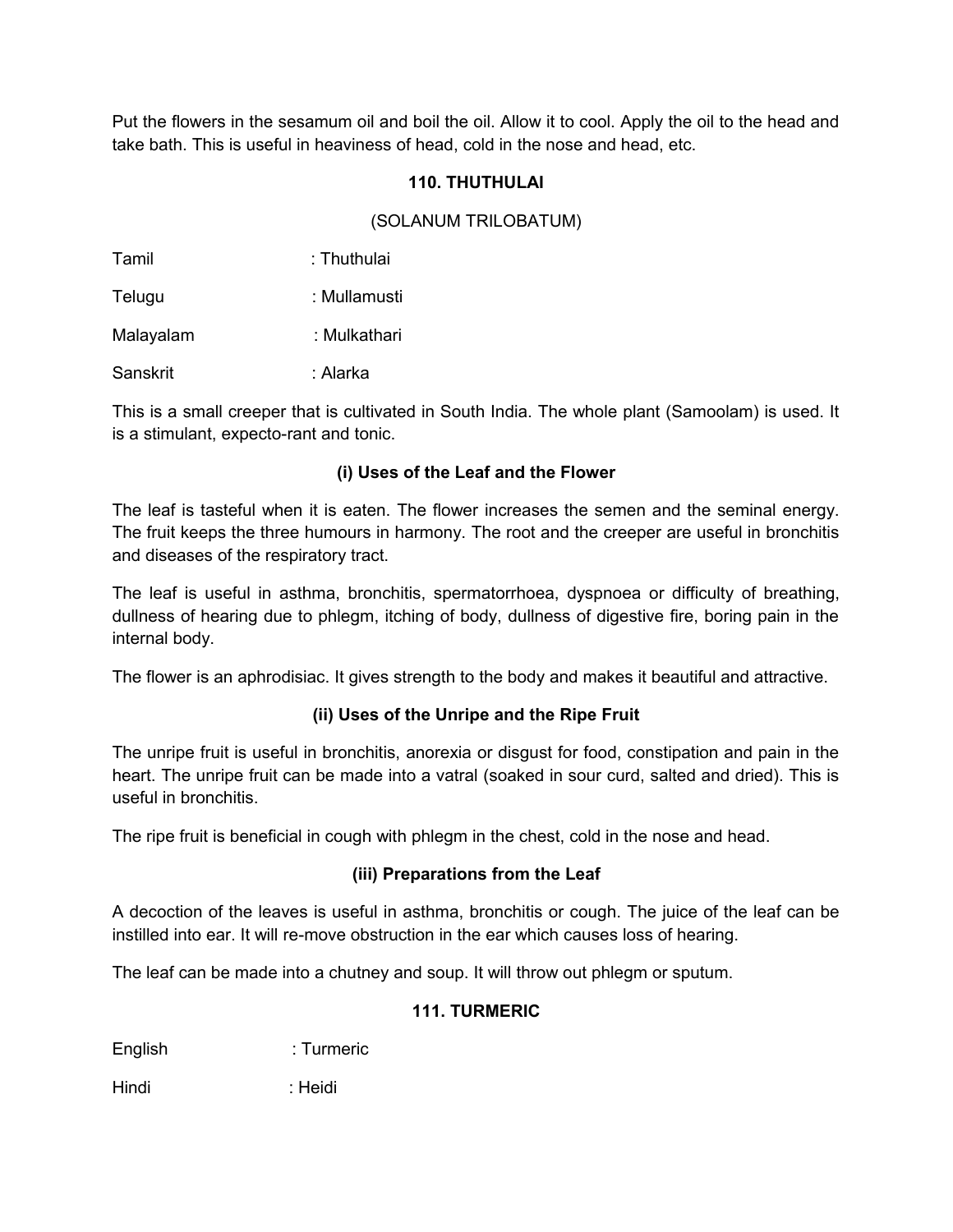| Kanarese  | : Arisina |
|-----------|-----------|
| Tamil     | : Manjal  |
| Telugu    | : Pasupu  |
| Malayalam | : Manjal  |
| Marathi   | : Holede  |
| Guarati   | ∴ Halad   |
| Bengali   | : Holodi  |
| Sanskrit  | : Haridra |

### **(i) The Many Uses of Turmeric**

It is the dried root stock of curcuma longa. It has a yellow colour and good aroma. It is used largely as a colouring agent. It is an aromatic, carminative and brain tonic. It is useful in flatulence or wind in the bowels and dyspepsia. It invigorates the appetite.

Turmeric is used in all vegetables, dhalls, kitchadie (tur-meric, dhall and rice) and soups. It gives a pleasant aroma and colour. Good colour to food is very pleasing to the eye and tongue and invigorates the appetite.

In South India ladies apply either fresh or powder of dried turmeric to the body while bathing. It removes bad smell, itch-ing, eczema and skin diseases, etc. It is a depilatory. It gives a good shining, golden complexion. It is mixed with salt, oil and wheat flour to make a hot paste for ripening boils quickly and natural quick bursting.

In catarrh or severe cold in the head, inhalation of the fumes of burning turmeric through the nostrils acts as a local stimulant or irritant. Congestion or fullness in the head and nose is relieved. It causes copious discharge of mucus from the nostrils. There is considerable relief and comfort. It re-moves vomiting, Vatha-pittha-kapha doshas, headache, co-ryza, swelling, ringworm, too much stinking, perspiration etc. The juice of the fresh turmeric is useful in contusion, fresh wounds, leech bites. The juice must be applied to the affected parts.

The turmeric powder can be used as a dusting powder in ulcers and wounds, etc. Make a paste of nim-leaves and tur-meric and apply it to the pustules in small pox. The pustules will heal up quickly.

### **(ii) Turmeric Paste**

Re: Turmeric **Department one teaspoonful** Adhatoda leaves one handful Cow's urine q.s. Make a paste. This is useful in scabies, eczema, itching, skin diseases, etc.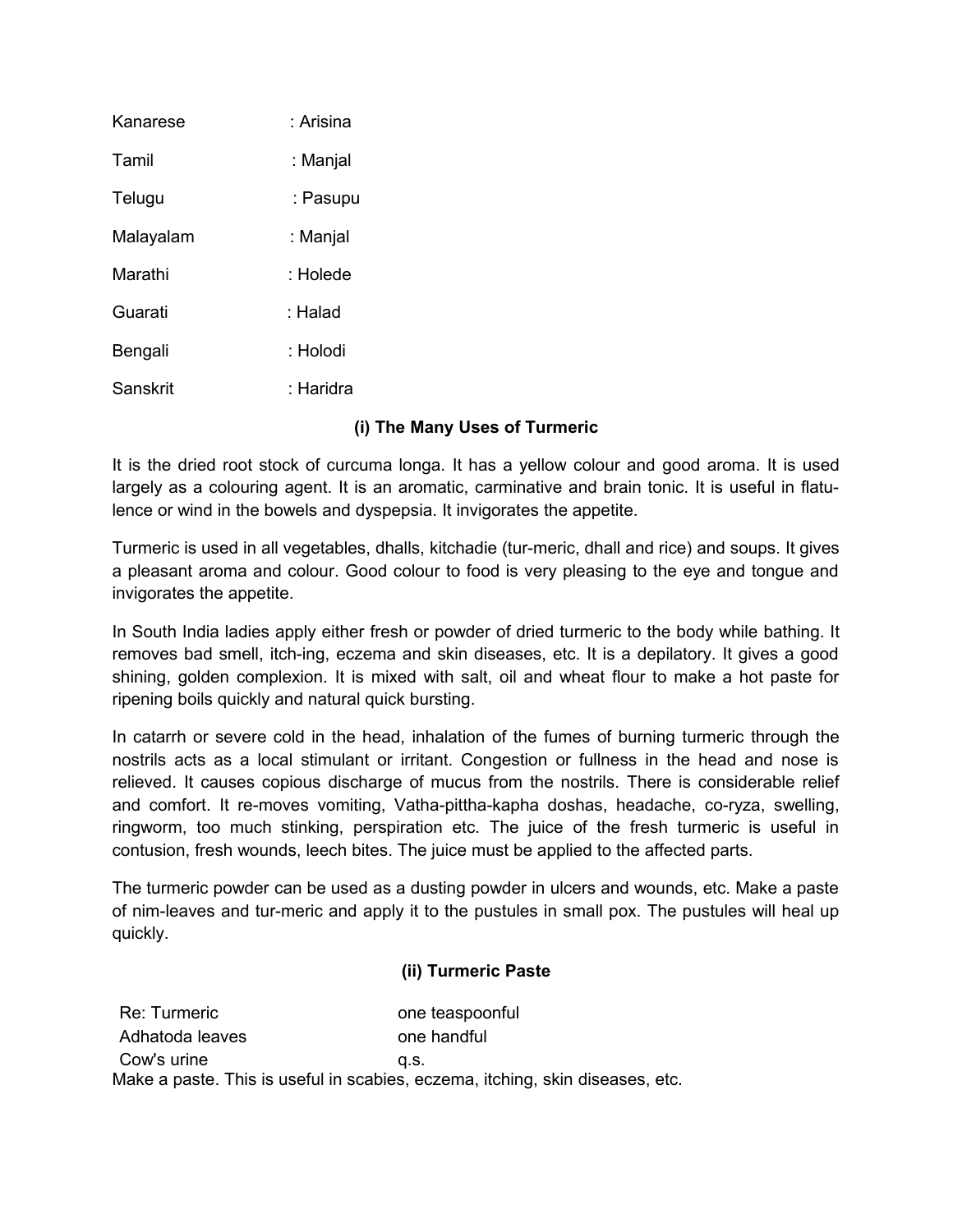### **(iii) Turmeric Digestive Powder**

| Re: Turmeric        | 10 grains |
|---------------------|-----------|
| Dried ginger        | 5 grains  |
| <b>Black pepper</b> | 5 grains  |
| Cardamom            | 5 grains  |

Make one powder. This is digestive and carminative, use-ful in flatulence or wind in the bowels, and colic. It tones the bowels.

| Re: Turmeric powder | 1 ounce |
|---------------------|---------|
|---------------------|---------|

| Water | 20 ounces |
|-------|-----------|
|-------|-----------|

Mix well. In conjunctivitis or sore-eyes, in catarrhal and purulent opthalmia this decoction is a very effective lotion for relieving the burning, reducing swelling, removing redness and irritation of the eyes, pain in the eyes etc. A piece of clean white cloth soaked in it should be kept constantly over the affected eye. The piece of clean, white cloth can be dipped in the solu-tion dried in the shade and then used for cleaning the eyes.

#### **(v) Turmeric Ointment**

| Re: Turmeric | 2 drachms   |
|--------------|-------------|
| Gall         | 1 drachm    |
| Ganja leaves | $1/2$ ounce |
| Opium        | 20 grains   |
| Vaseline     | 2 ounces    |

Make a paste. (Instead of vaseline you can use olive oil, linseed oil or cocoanut oil.) It is useful in haemorrhoids or piles.

#### **(vi) Turmeric Poultice**

Re: Turmeric **Department one teaspoonful** Boiled rice **building the set one or two handfuls**  Grind and make a paste. Apply over the boils and ab-scesses. They will ripen quickly and burst.

### **112. VASAKA—I**

| English  | : Mala bar met  |
|----------|-----------------|
| Hindi    | ∶ Arusa         |
| Kanarese | : Adasoge sappu |
| Tamil    | : Adatodai      |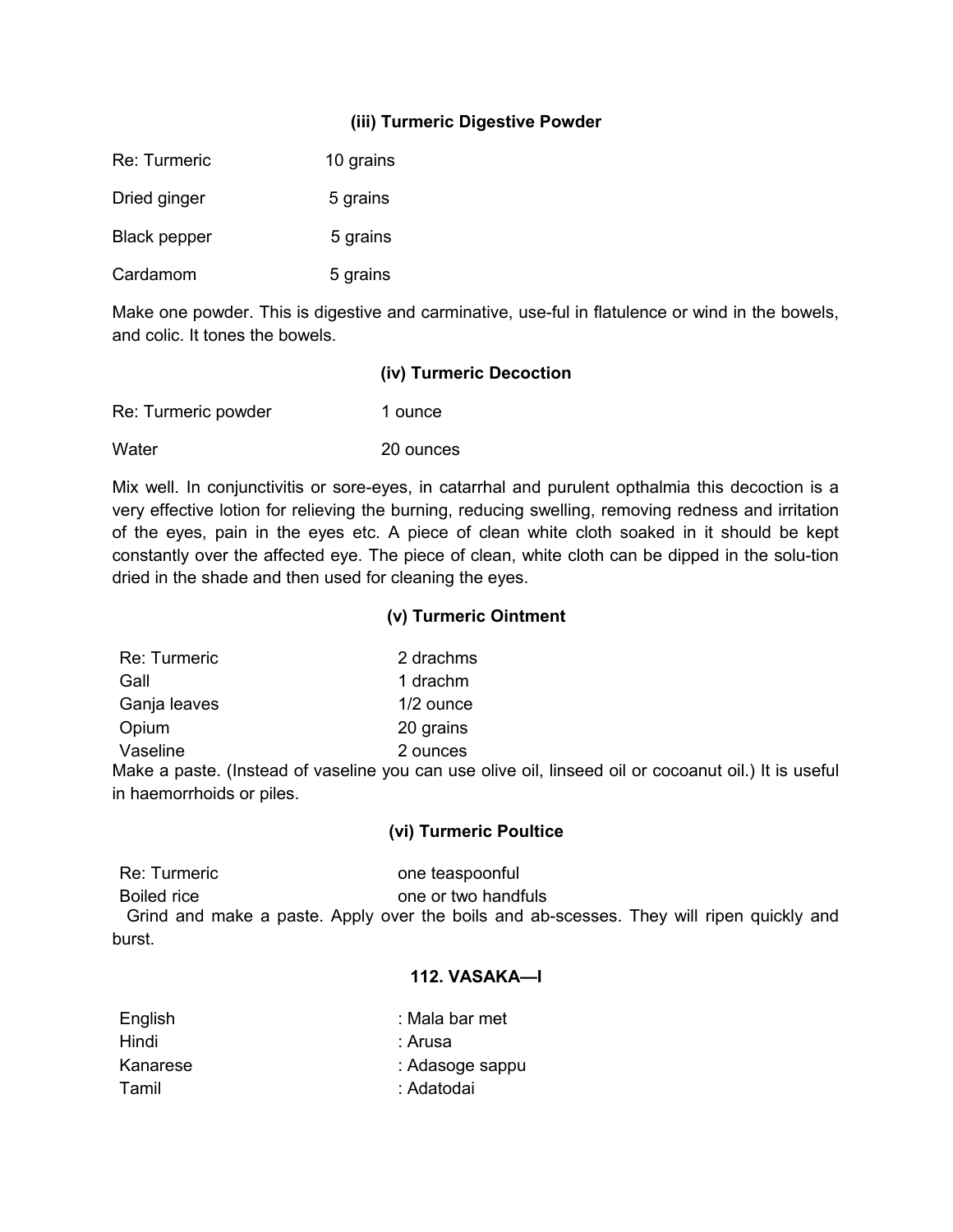| Telugu    | : Addasaram    |
|-----------|----------------|
| Malayalam | : Ata-lotakam  |
| Marathi   | : Adulsa       |
| Gujarati  | : Adulso       |
| Bengali   | : Basaka.Baksh |
| Sanskrit  | : Vasaka       |
|           |                |

### **(i) Constituents of the Herb**

The root, flowers, bark and the leaves of Adhatoda Vasaca are used. This is a non-official herb. This is a well-known Ayurvedic medicine largely used as an expectorant and antispasmodic. It liquifies the sputum or phlegm which is coughed up more easily. It has a sedative and bronchodilator effect. It contains an alkaloid (vasicined), an active principle and an essential oil, which has antiseptic properties.

#### **(ii) Uses**

It is an antispasmodic in bronchitis, bronchial spasm, asthma and whooping cough. It is slightly vaso-dilator, i.e., di-lates or expands the blood vessels or arteries. It is a germicide and diuretic also. Dose: 20 grains. There are also tablets of 5 grains each; 4 tablets for a dose.

| Re: Fresh juice of Adhatoda leaves | 4 tablespoonfuls |
|------------------------------------|------------------|
| Honey                              | 4 tablespoonfuls |

Dose: 2 teaspoonfuls. Useful in bronchitis, ordinary cough, asthma.

### **(iii) Adhatoda Decoction**

| Re: Adhatoda leaves (dried) | 2 ounces                  |
|-----------------------------|---------------------------|
| Boiling water               | 20 ounces                 |
| Dried ginger                | $\frac{1}{2}$ teaspoonful |
| <b>Black pepper</b>         | $\frac{1}{2}$ teaspoonful |
| Sugar                       | 1 ounce                   |

Make infusion. Dose: 2 teaspoonfuls thrice daily. Useful in bronchitis and asthma.

You can make cigarette out of dried Adhatoda leaves for asthmatics.

Tincture Adhatoda or Tincture Vasaka and Syrup of Vasaka are also useful in asthma, bronchitis, etc.

### **113. VASAKA—II**

(MALABAR NUT)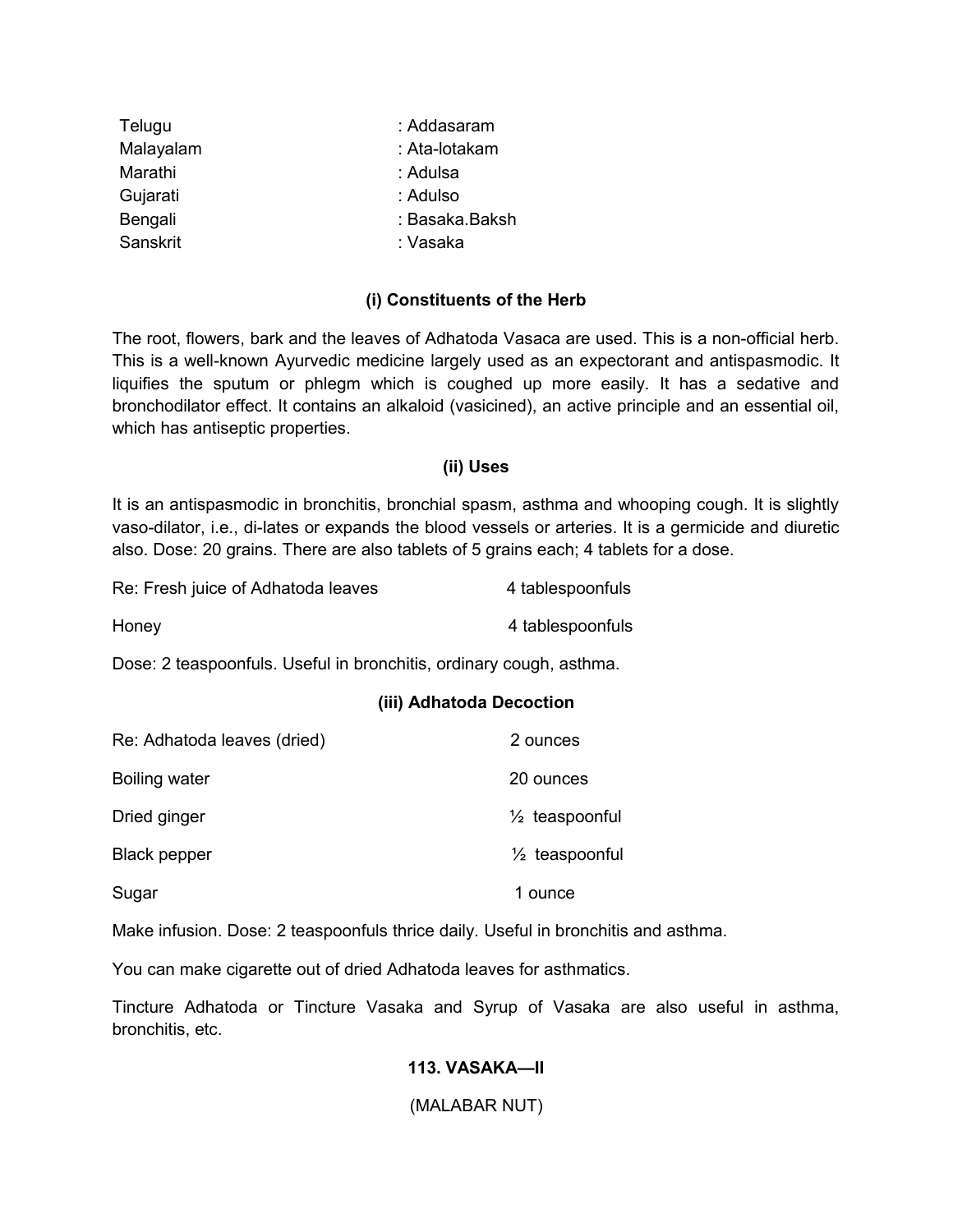#### **(i) Description**

This is a small shrub that grows in abundance spontane-ously in all parts of India. The leaves are 4 to 8 inches in length and 2 or 3 inches in width. The flowers are white. It is an antispasmodic, expectorant, germicide and diuretic. The Ben-gal Pharmaceutical Works, Calcutta, prepares a syrup out of it. It is known as syrup of Vasaka.

#### **(ii) Uses of Leaves**

The leaves are useful in cough, bronchitis with sputum, asthma, consumption, vomiting, hiccough, leprosy, piles, rheu-matism, fevers, sannipath, diseases of the stomach and bow-els, dyspnoea or difficulty in breathing, orchitis or inflammation of the testicles, biliousness, jaundice. They give sweet voice for singing.

#### **(iii) Juice of the Leaves**

Re: Juice of the leaves 20 drops

Honey 2 teaspoonfuls

Water 2 tablespoonfuls

Mix well. One dose. To be taken twice daily. Useful in the above diseases.

| Re: Leaves of Vasaka | 4 ounces |
|----------------------|----------|
|                      |          |

Water 20 ounces

Boil for 20 minutes. Strain. Dose: 2 tablespoonfuls twice daily. Add a teaspoonful of honey for each dose. Useful in cough, constipation, fever with cough and sputum. Dry the leaves. Make them into a cigar and smoke. Useful in asthma.

### **CHAPTER XXXII**

#### VERNONIA SEEDS, WALNUT, WHITE PUMPKIN, WORM-KILLER

#### **114. VERNONIA SEEDS**

#### (VERNONIA ANTHELMINTICA)

| English   | : Purple fleabane                 |
|-----------|-----------------------------------|
| Hindi     | : Somraj, Bukchi, Kalouji jangli  |
| Kanarese  | : Kadu-jirigay                    |
| Tamil     | : Kattu-jirakam                   |
| Telugu    | : Adavi jilakarra, Vishakantakalu |
| Malayalam | : Kattu-jiragam                   |
| Marathi   | : Ranacha-jira                    |
| Gujarati  | : Kadvo-jiri                      |
| Bengali   | : Somraj                          |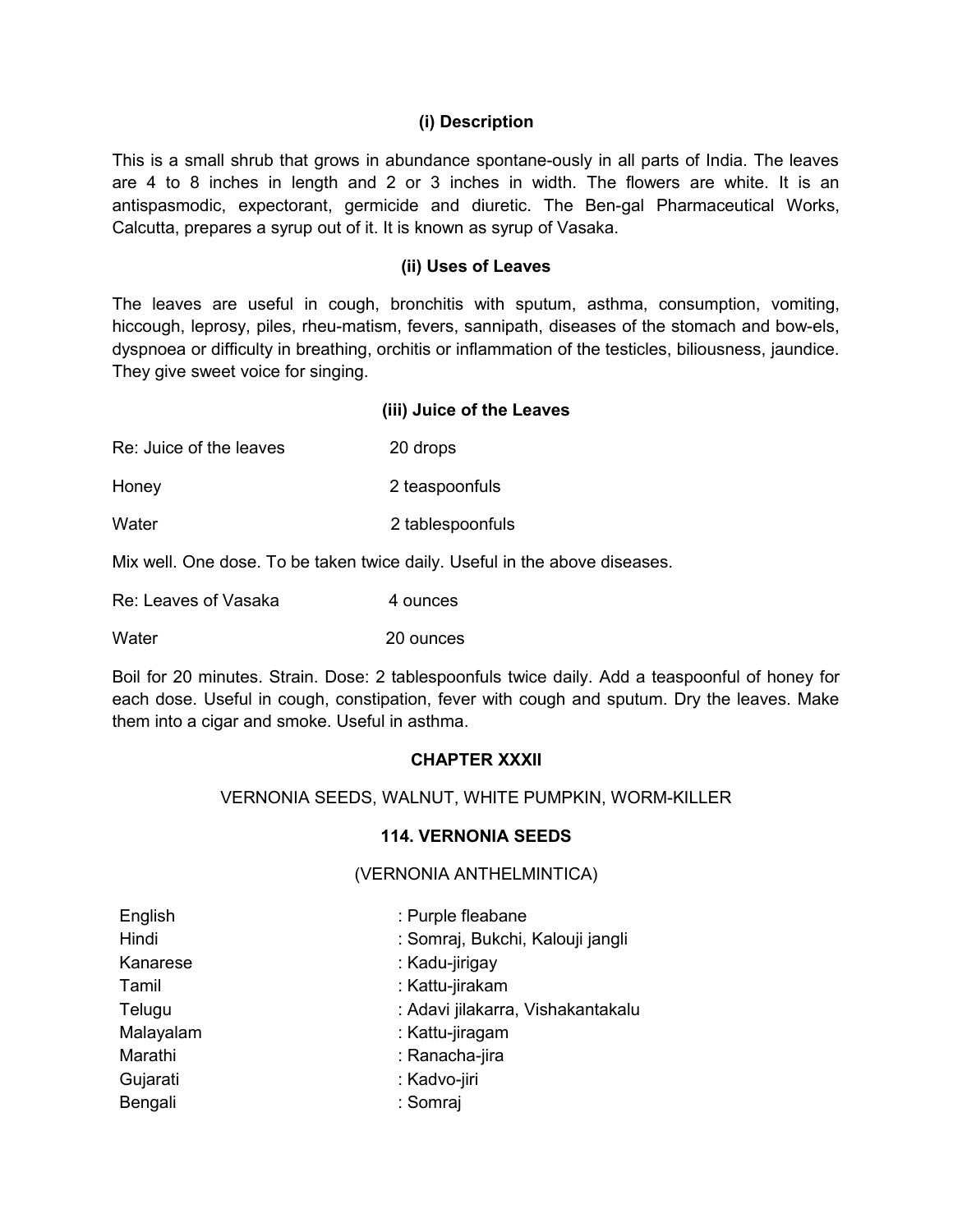Sanskrit : Vana Jeerakam

### **(i) Description**

The plant which yields these seeds is common in waste places near villages throughout India. The dried seeds can be obtained in the bazaars. The taste is nauseous and bitter. The seed is about the eighth of an inch in length. It is of a dark brown colour. It is covered with whitish scattered hairs. It is cy-lindrical.

#### **(ii) Uses**

It is an anthelmintic, stomachic, tonic, diuretic, antiperiodic and alterative. It exercises a specific influence on the round worm or ascaries lumbricoides. The round worms are expelled in a dead condition.

Re: Vernonia seeds (powdered) 2 drachms

Honey **q.s.** 

Make into two boluses. Give one bolus at 5 a.m., another at 6 a.m. Then give a dose of castor oil (1 or 2 ounces) at 7 a.m.

### **(iii) Vernonia Paste**

| Re: Vernonia seeds (powdered) | 2 drachms |
|-------------------------------|-----------|
|-------------------------------|-----------|

Lemon juice q.s.

Make into a paste. This destroys lice infesting the body.

### **115. WALNUT**

(JUGLANS REGIA )

| : Walnut                     |
|------------------------------|
| : Akhrot                     |
| : Akrodu                     |
| : Akrottu                    |
| ∶ Akrotu                     |
| : Akrotu                     |
| : Akroda                     |
| : Akhroot                    |
| : Akshota<br>(I) Description |
|                              |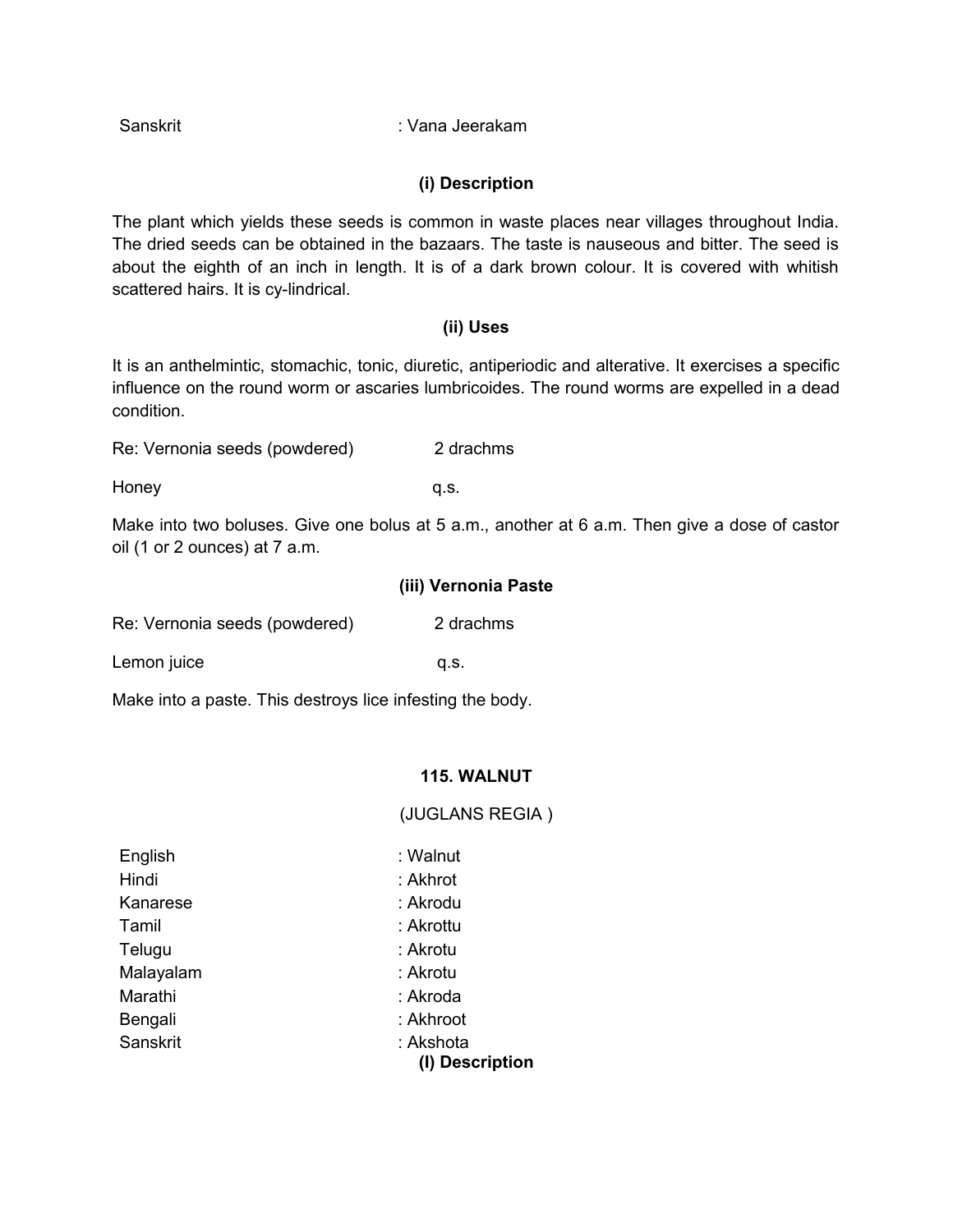This is a kind of tree which grows spontaneously in the Hi-malayas. It is cultivated in Kashmir, Tibet and Afghanistan. The leaves, tender fruits and the skin of fruit, bark and seed are used.

### **(ii) Uses of Leaf, Fruit, Nut and Seed**

The leaf is an alterative, astringent and tonic. The tender fruit is a vermifuge. The nut is an alterative and aphrodisiac. It gives strength.

### **(iii) Uses of the Skin of the Fruit**

The skin of the fruit is an anti-syphilitic and vermifuge. The bark is an astringent, anthelmintic detergent and actifuge. The seed is a cholagogue and a mild laxative.

### **116. WHITE PUMPKIN**

| English  | : White Pumpkin       |
|----------|-----------------------|
| Hindi    | : Petha               |
| Kanarese | : Boodi Kumbala       |
| Tamil    | : Kalyana Pooshanikai |
| Telugu   | : Boodidigummadi      |
| Marathi  | : Kohala              |
| Gujarati | : Kohala              |
| Bengali  | : Kama                |
| Sanskrit | : Koozhimanda         |
|          |                       |

# **(i) Properties and Uses**

This is a diuretic. This is a cooling vegetable. In Northern India people make Petha, a kind of sweetmeat out of this.

It is useful in dropsy, ascites, diseases of the kidneys and bladder, suppressed urine, dryness of tongue, constipation, debility, lack of vigour, loss of blood, blocking of the urinary pas-sage by stone or flesh, diabetes, fever, vomiting of blood, dys-entery, liver diseases, stone in the kidneys and bladder, sprue and chronic indigestion. It is taken as a vegetable. The juice is given with glucose.

### **(ii) The Confection**

Koozhmanda Lehia or confection is beneficial in con-sumption. It renders the urine alkaline. It purifies the blood.

### **117. WORM-KILLER**

### (INDIAN BIRTHWORT)

English : Wormkiller Hindi : Gandan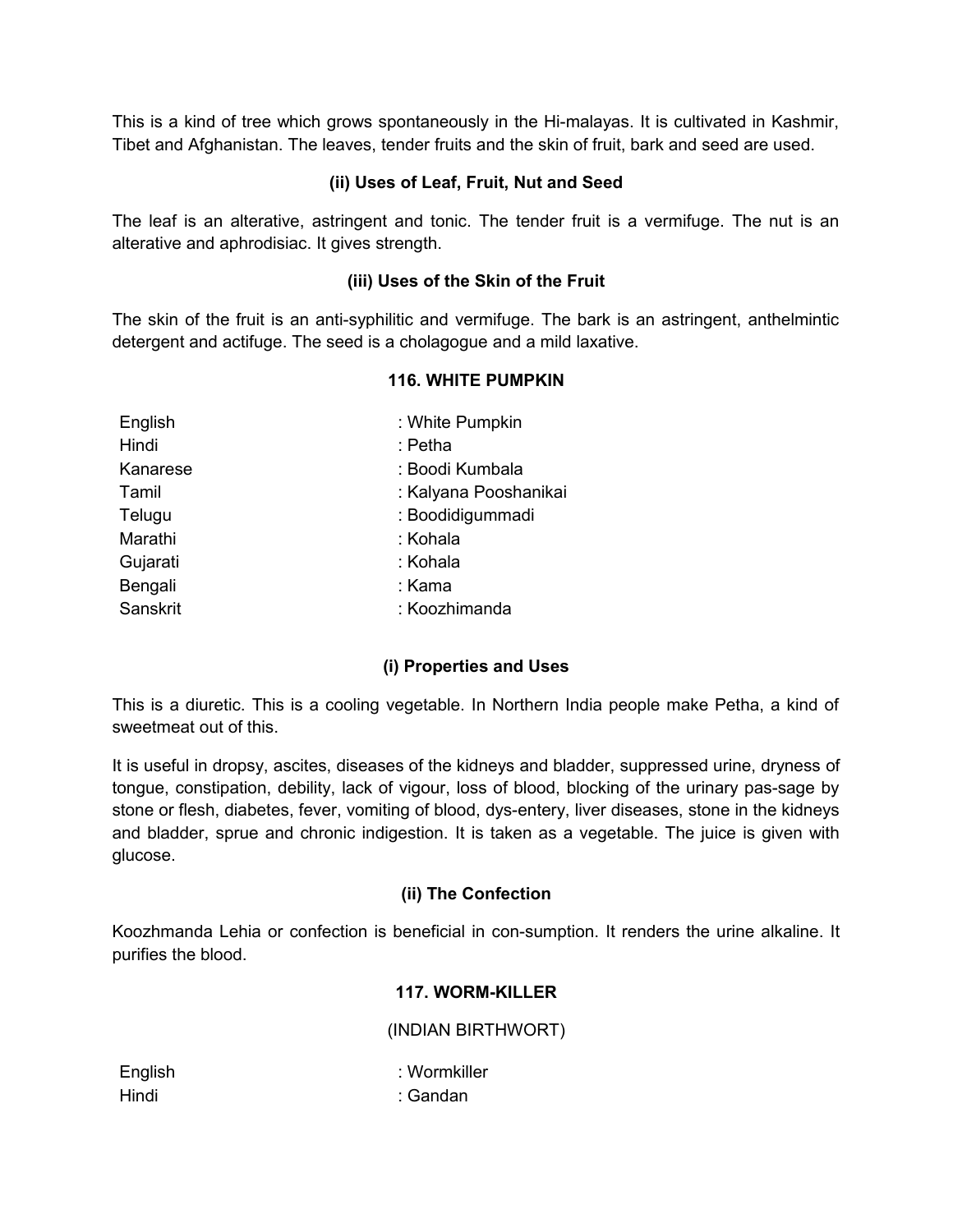| Kanarese                                                             | : Sanajali-hullu |
|----------------------------------------------------------------------|------------------|
| Tamil                                                                | : Adutindapalai  |
| Telugu                                                               | : Kadapara       |
| Malayalam                                                            | : Atu-tinta-pala |
| Marathi                                                              | : Gandhani       |
| Gujarati                                                             | : Gudhafee       |
| Sanskrit                                                             | : Ajaspurisaha   |
| ∩a sia dia mpiliharaha dan sai ikita di kacama ikia matamat@amani ma |                  |

Goats do not touch or eat this. Hence the significant name Adutindapalai. It is a kind of small shrub.

### **(i) Properties and Uses**

It is an anthelmintic, emmenagogue, stimulant, tonic, pur-gative, alterative and anti-periodic. It is useful in black-leprosy, eczema, rheumatism, worms in the bowels. It gives strength and increases the semen.

|  |  | (ii) Preparation |
|--|--|------------------|
|--|--|------------------|

Re: Fresh leaves of worm-killer 2 ounces

Boiling water 20 ounces

Infuse for 2 hours and strain. Dose: 2 tablespoonfuls. Use-ful in above diseases,

### **(iii) Leaves and the Paste of the Root**

The dried leaves also can be used. The root is useful in poisoning by venomous serpents. Other kinds of poison also will be neutralised. Make a paste of the root with a little water. Mix it in 2 ounces of water and then administer, in cases of poi-soning by bites of venomous snakes. Dose: Weight of 21 ganjas (42 grains).

### **(iv) Powder**

The powder of the root is useful in inducing labour pains. Dissolve the powder in 4 ounces of hot water. Dose: Weight of 21 ganjas (42 grains).

### **(v) Oil**

Take the juice of the whole plant along with this root. Add equal parts of sesamum oil. Boil, till the juice evaporates. This is useful as an external application in black leprosy and ec-zema.

Re: Paste of the whole plant 4 ounces

Sesamum oil 20 ounces

Boil and strain. Dose: 1 teaspoonful half an hour after food once daily. To be taken for 40 days. Useful in the initial stage of leprosy.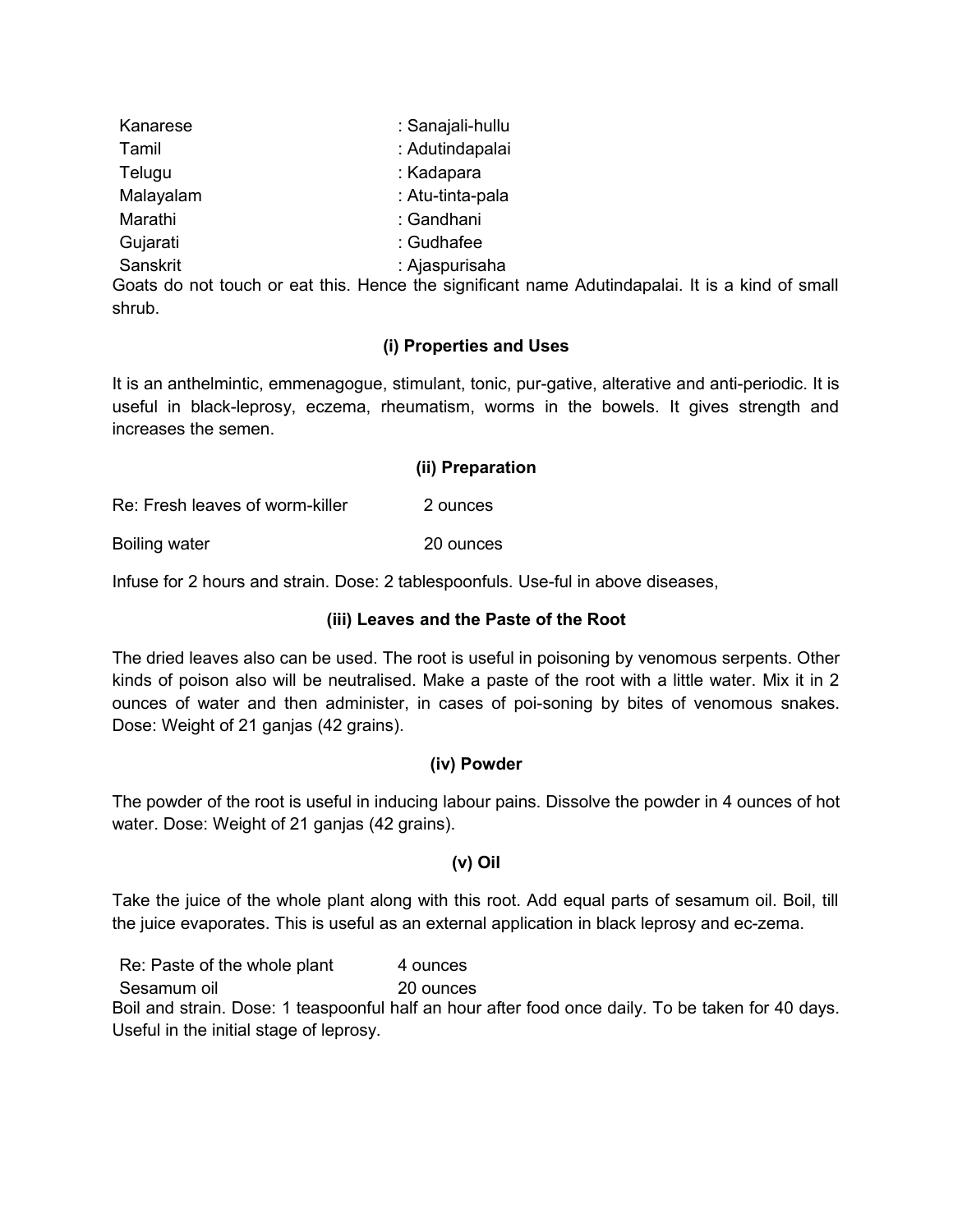# **PART-II**

# CHAPTER XXXIII

# ANTISEPTICS AND BAZAAR DRUGS

## **118. LYSOL**

It is an antiseptic and disinfectant. It is used as a vaginal douche: y to 1 teaspoonful of pure lysol added to 2 pints of warm water.

# **119. D.D.T.**

This is a new insecticide. It means Dichloro-diphenyl-trichloroethane. This is useful in destroying lice and mosqui-toes. It may be used in powder form or as a solution. It is em-ployed to destroy vermin and insects in houses, ships, aircraft.

### **120. BRAN**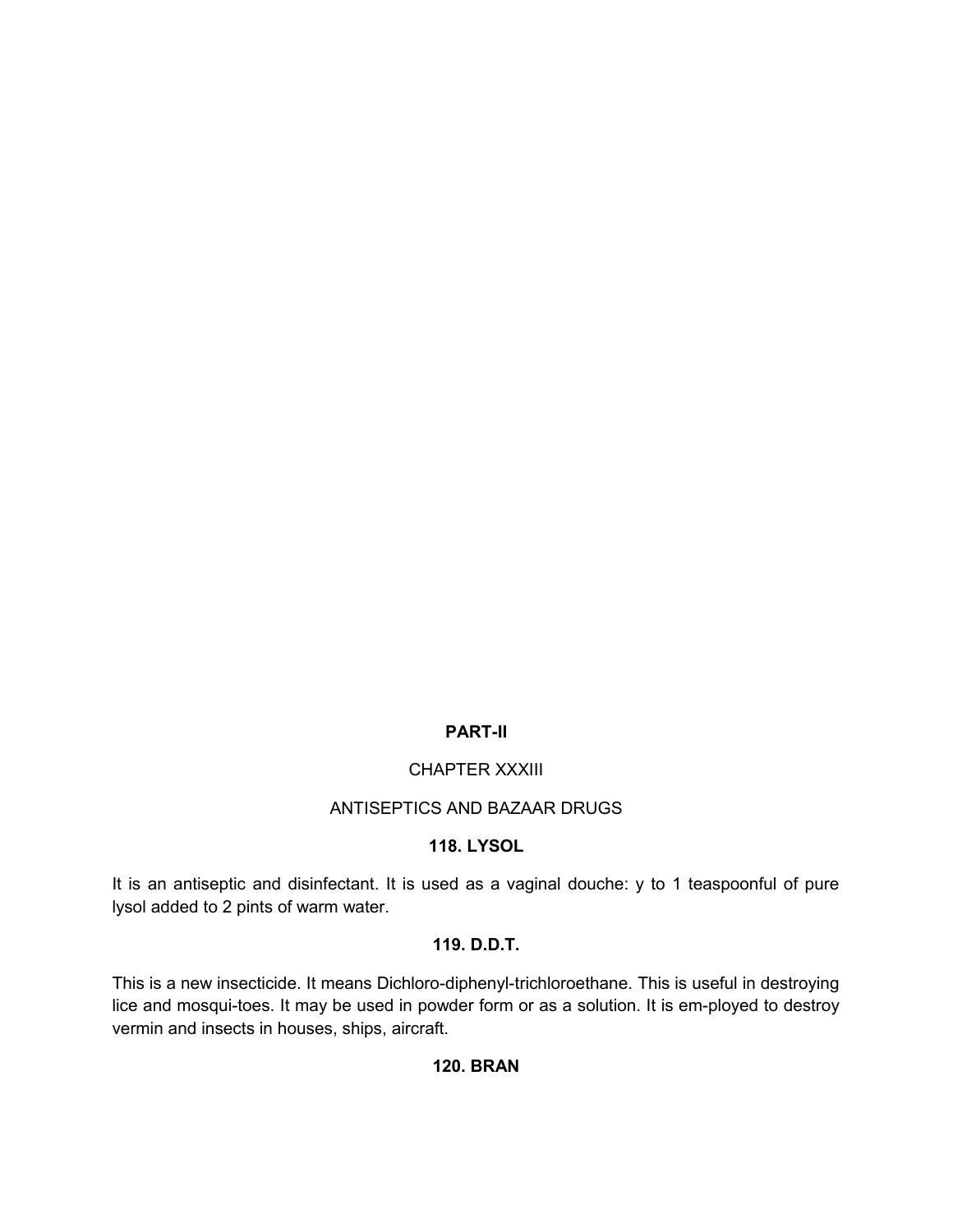Put a quater of a pound of bran into a saucepan with one and half pint of water. Simmer till reduced to a pint. Strain when cold. This is a good drink for diabetes. This is also an excellent remedy for cough and sore throat. Sweeten it with honey or sugar.

# **121. DILL WATER**

Dill is a herb from which a volatile oil is obtained. This is useful in flatulence or wind in the bowels, colic and stomachic in infants and the aged. Dose: 2 to 4 teaspoonfuls.

Dill water is obtained from the fruit of the Anethum Graveolus. It has an aromatic smell.

Dill, anisi, fennel, caraway and coriander are all identical in action. They are powerful carminatives. They relieve the gripping of purgatives.

# **122. GARLIC**

It is hot and stimulant. It is useful in coughs, fevers and other debilitating conditions. The juice is dropped into the ear for earache and temporary deafness. It is useful in atonic dys-- pepsia, flatulence and colic. It relieves whooping cough. It is a powerful agent in reducing blood pressure. It is useful in pneu-monia asthma. Dose: 30 drops of juice 3 times daily.

# **123. HONEY**

It can be taken in place of glucose for supplying energy. It is useful in weak heart, palpitation and wasting diseases. It has a soothing action in cough, cold, sore throat. It is useful in eye troubles. burns and scalds.

# **124. SARSAPARILLA**

It is a dried, long, slender root. It is popularly known as the Jamaica Sarsaparilla. It is an antidote for syphilis. It is useful in pimples, face grubs, purfules, blotches, sores, boils, etc. It helps nature in the all important work of carrying off from the body morbid secretions which poison the blood. There is the io-dised sarsaparilla also.

There is the sarsaparilla sherbet, a cooling beverage. A decoction is made out of the root and taken as coffee with milk and sugar in the early morning. Sarsaparilla is a blood purifier.

# **CHAPTER XXXIV**

# DRESSINGS AND LINIMENTS

# **125. ACETIC ACID**

A strong solution of acetic acid is used to destroy warts. Touch the wart lightly with the acid. Do not allow it to fall on the surrounding skin.

If you want to check profuse perspiration, sponge the pa-tient with water to which acetic acid has been added in the pro-portion of 2 tablespoonfuls to a quart of water.

# **126. BELLADONNA PLASTER**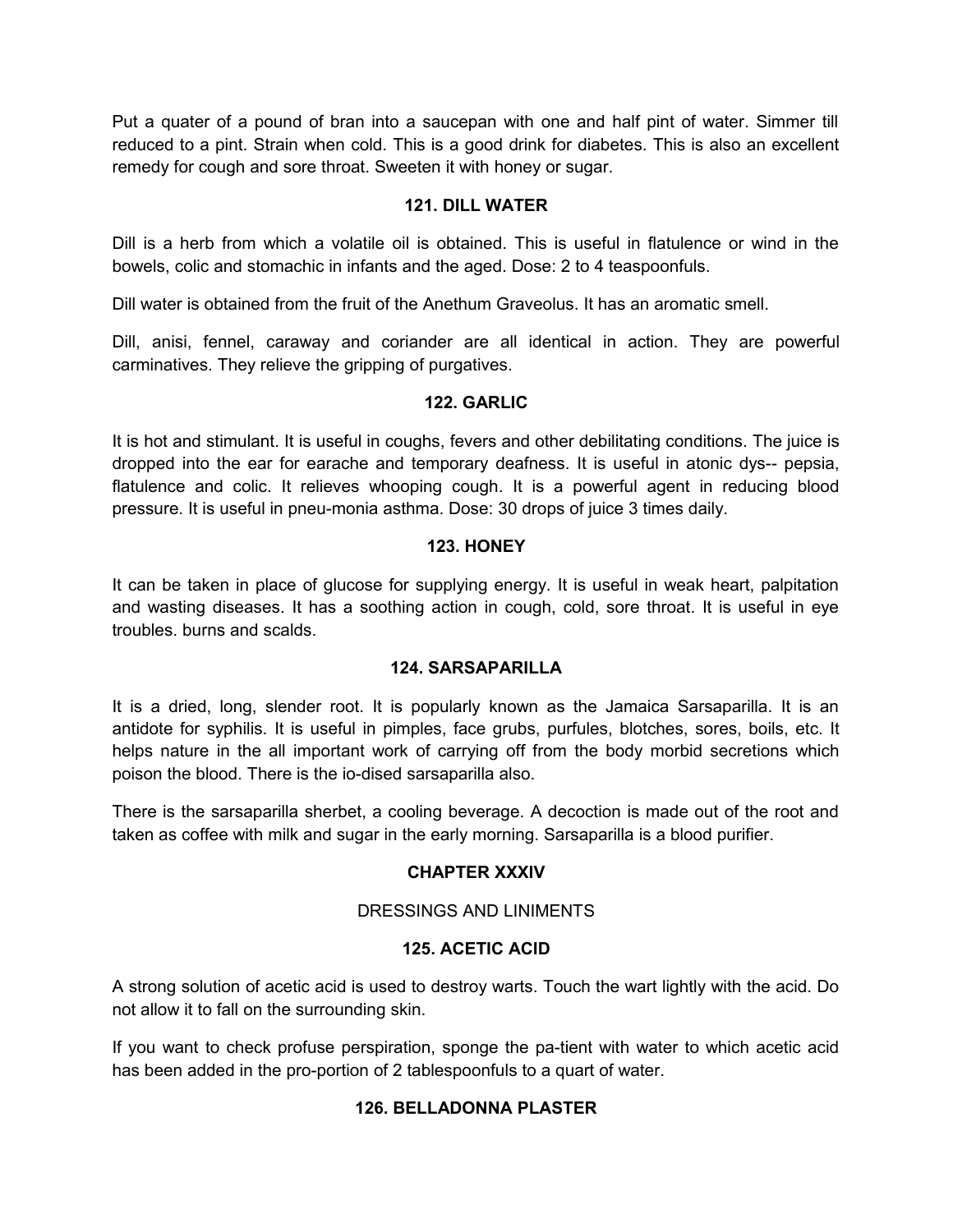This is useful in painful condition of the chest, pain in the region of the heart and other places. The plaster can remain for some days. You can take bath also. After taking bath foment it with a flannel piece or white cloth.

# **127. BORIC LINT**

This is lint treated with boric acid. It is a very handy form of dressing. It only requires to be moistened with hot water before being applied to the wound. It is pink in colour. Place oil paper, oil silk, or any leaf over it. Put on bandage.

# **128. CARRON OIL DRESSING**

Mix linseed or cocoanut oil and lime water. Rub the solu-tion till it becomes an emulsion. Soak a piece of clean lint or cloth in the emulsion and apply it to burns and scalds.

# **129. EUCALYPTUS OIL**

It is a powerful deodorant, antiseptic and disinfectant. Ten drops added to a pint of boiling water will give off a steam that may be inhaled with advantage by sufferers from bronchitis and coryza.

It may be sprinkled about a sick room to purify the air.

It is largely used in the treatment of common cold in the head and influenza. Sprinkle a few drops in the handkerchief and inhale. It can be applied locally to head in headache.

It is made into an ointment and rubbed into the skin in in-fectious diseases.

1 to 3 drops may be taken internally on a lump of sugar.

Eucalyptol is most suitable if used as a spray for coryza and bronchitis.

# **130. ABC LINIMENT**

ABC Liniment is composed of equal parts of liniments aco-nite, belladonna and chloroform. It is used for the relief of pain in a variety of conditions including neuritis and rheumatism.

# **131. TURPENTINE LINIMENT**

This is the best embrocation. It contains oil of turpentine, soft soap, camphor and water. Shake the bottle before use. It is useful in rheumatism of joints, contusion and pain all over the body, sprain, etc.

# **CHAPTER XXXV**

# PATENT OINTMENTS AND OTHER OINTMENTS

# **132. BURNOL OINTMENT**

This is an excellent healing ointment. It is useful in chronic ulcers, wounds, abrasion, burns, simple suppurating sores. in-fective skin conditions. It is a safe application as an eye oint-ment.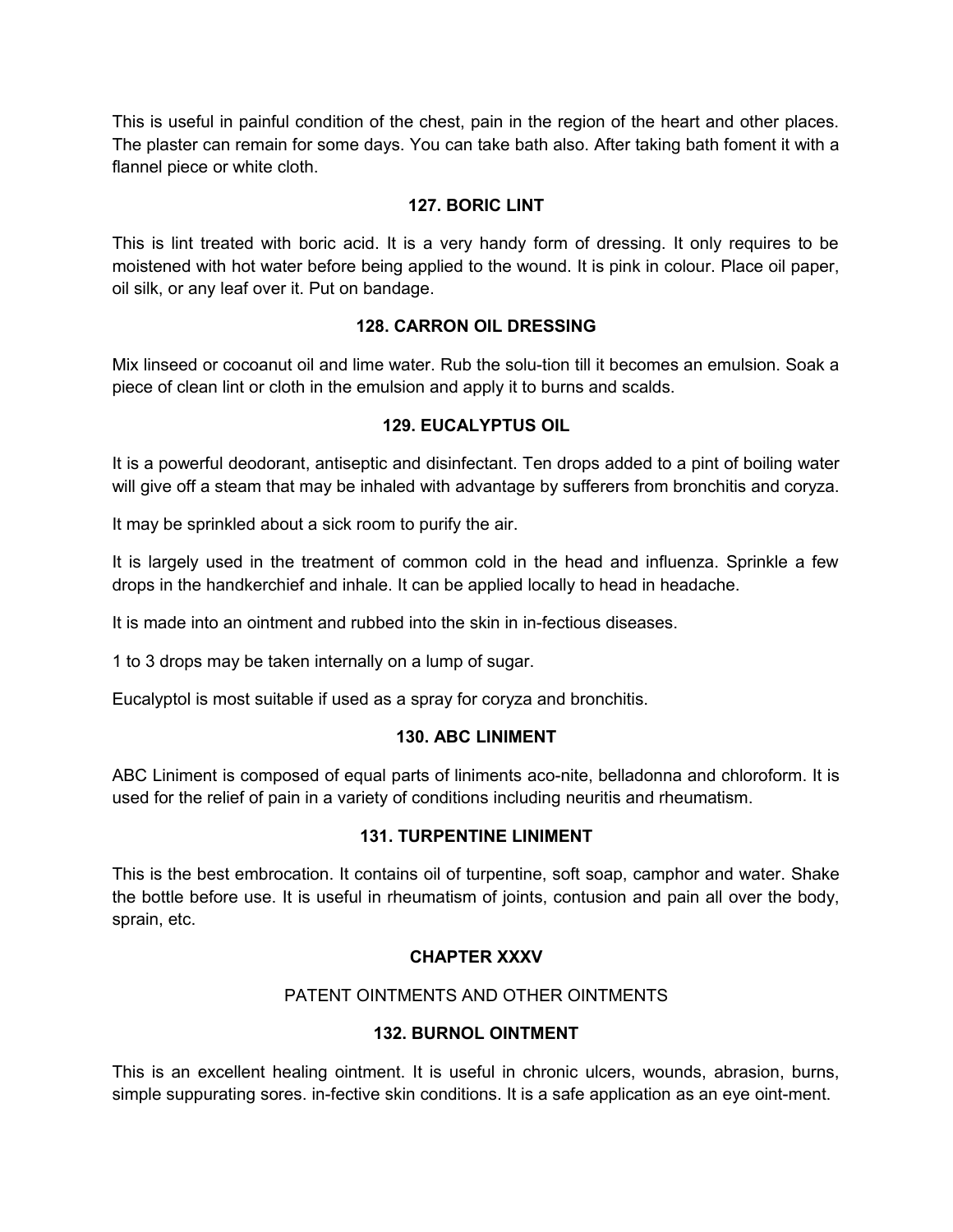Smear the ointment on a piece of lint or clean cloth and apply in direct contact with sore, wound or burn. Secure with bandage or adhesive plaster.

# **133. CIBOSOL OINTMENT**

This is useful in scabies, ulcers, boils and wounds. It is an antiseptic.

#### **134. IODEX**

It is an useful external application in rheumatism of joints, muscular pain, contusion, pain in the chest, etc.

### **135. PENICILLIN OINTMENT**

This is an antiseptic and germicide. It is useful in wounds, septic ulcers, etc.

#### **136. TANNAFAX**

It is a tannic acid jelly. For burns, scalds and abrasions ap-ply the cream lightly and allow to dry before covering with ban-dage. Bandaging may be avoided when not required. In all cases tannafax should be repeatedly applied until the burn has ceased to be moist and red. When healing is complete, the black coating readily peels off, leaving a clean, healthy surface.

For abrasions: the affected skin should be thoroughly cleansed before applying the medicine.

Tannic acid preparations should not be used for serious burns of the hands or face.

# **137. CHRYSOPHANIC OINTMENT**

Re: Chrysophanic 2 drachms

Soft Vaseline 1 ounce

Useful in ringworm.

#### **138. GALL AND OPIUM OINTMENT**

This is useful in piles. It will relieve pain and stop bleeding. Apply the ointment with your left middle finger to the anus.

#### **139. REDIODIDE OF MERCURY OINTMENT**

This is useful in enlargement of spleen and goitre in the neck. Rub the part with the diluted ointment 1 in 25. Apply a very small quantity. If it smarts apply the ointment on alternate day or once in three days. If there is slight irritation on the part apply a little ghee or vaseline to the area.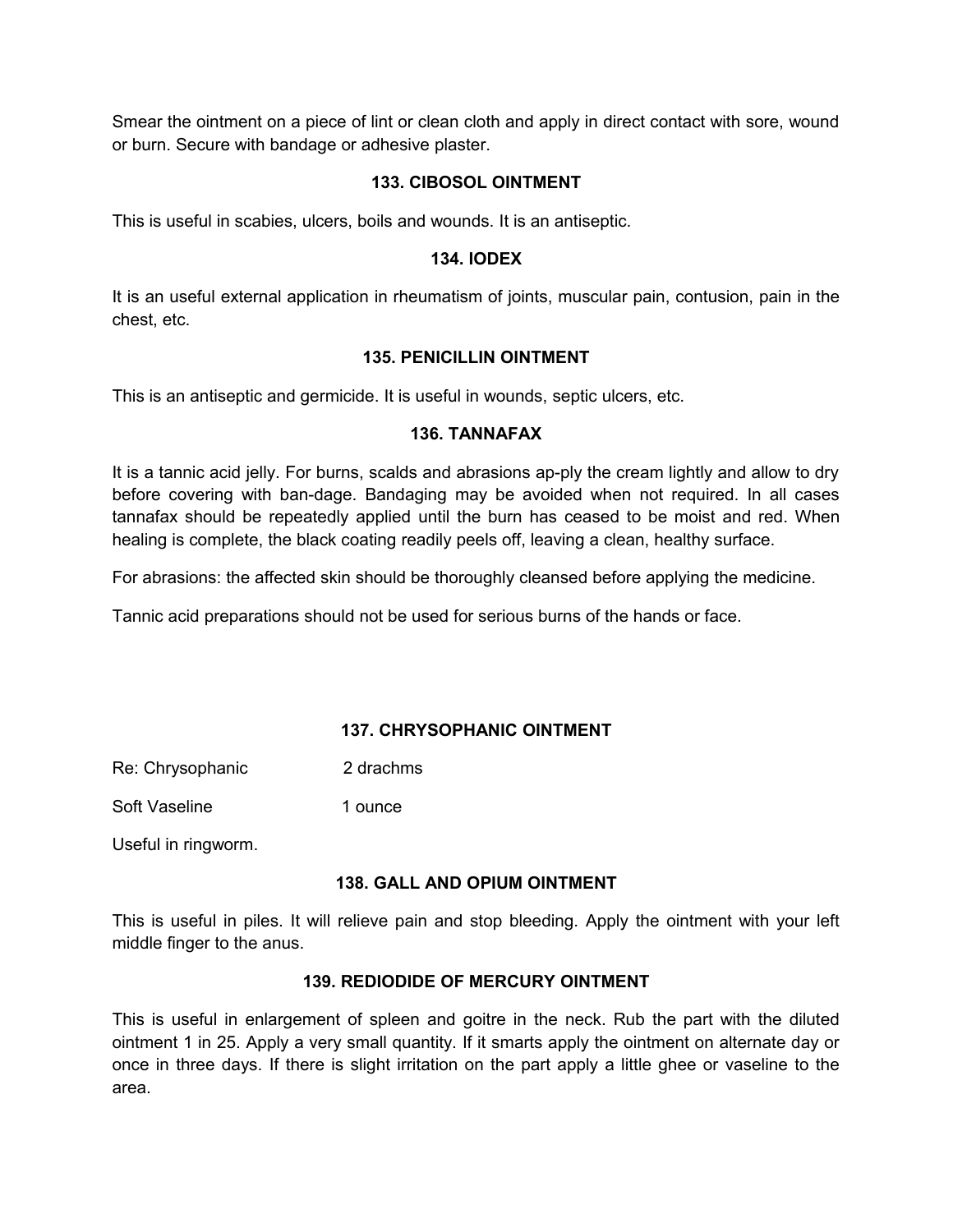### **140. SALICYLIC OINTMENT**

Re: Acid salicylic 1 drachm

Soft Vaseline 1 ounce

1 Useful in ringworm.

### **141. SULPHUR OINTMENT**

Take sulphur 1 drachm and soft paraffin 1 ounce. Mix well. For external use. It is useful in scabies or itch. ringworm and acne.

### **CHAPTER XXXVI**

### PATENT MEDICINES FOR INTERNAL USE

### **142. AMYL NITRAS**

It lowers the blood pressure. It has a dramatic effect on the heart and blood vessels. It is useful in angina pectoris and any other condition of violent cardiac embarrassment with pain and asthma. Amyl nitras capsules contain 1 to 5 minims of amyl nitras. Break the capsule and inhale the vapour.

# **143. CHLORODYNE**

This is also known by the name Tincture Chloroformiet Morphi Co. Dose: 10 to 30 drops. To be taken in 1 ounce of wa-ter and repeated in diminished doses every 3 or 4 hours. Useful in diarrhoea, dysentery, cholera, simple cough, influenza, colds, cramp, asthma, colic, etc.

# **144. EASTON'S SYRUP**

The other name is syrup Fern Phosphatis cum Quinina et Strychnine. Dose: y2 to 1 teaspoonful in 1 ounce of water after food. Each drachm contains /32 of a grain of strychnine. This is largely used as a tonic. This contains quinine sulphate, strych-nine hydrochloride, iron, phosphoric acid, syrup glycerin and distilled water. This is taken with much advantage after an at-tack of malaria to purify and enrich the blood.

Iron preparations should always be taken after food. If they are taken on empty stomach they will produce irritation of the mucous membrane of the stomach and bowels. If there is diarrhoea they should not be taken. Iron preparations like bis-muth, colour the motions black. Do not be unnecessarily alarmed at this. Iron produces constipation. Take a dose of ep-som salt occasionally to contract this.

# **145. ESSENCE OF GINGER**

It is a very good remedy for flatulence or wind in the bow-els because of its carminative properties. It is a digestive and stomachic. Dose: 5 to 10 drops.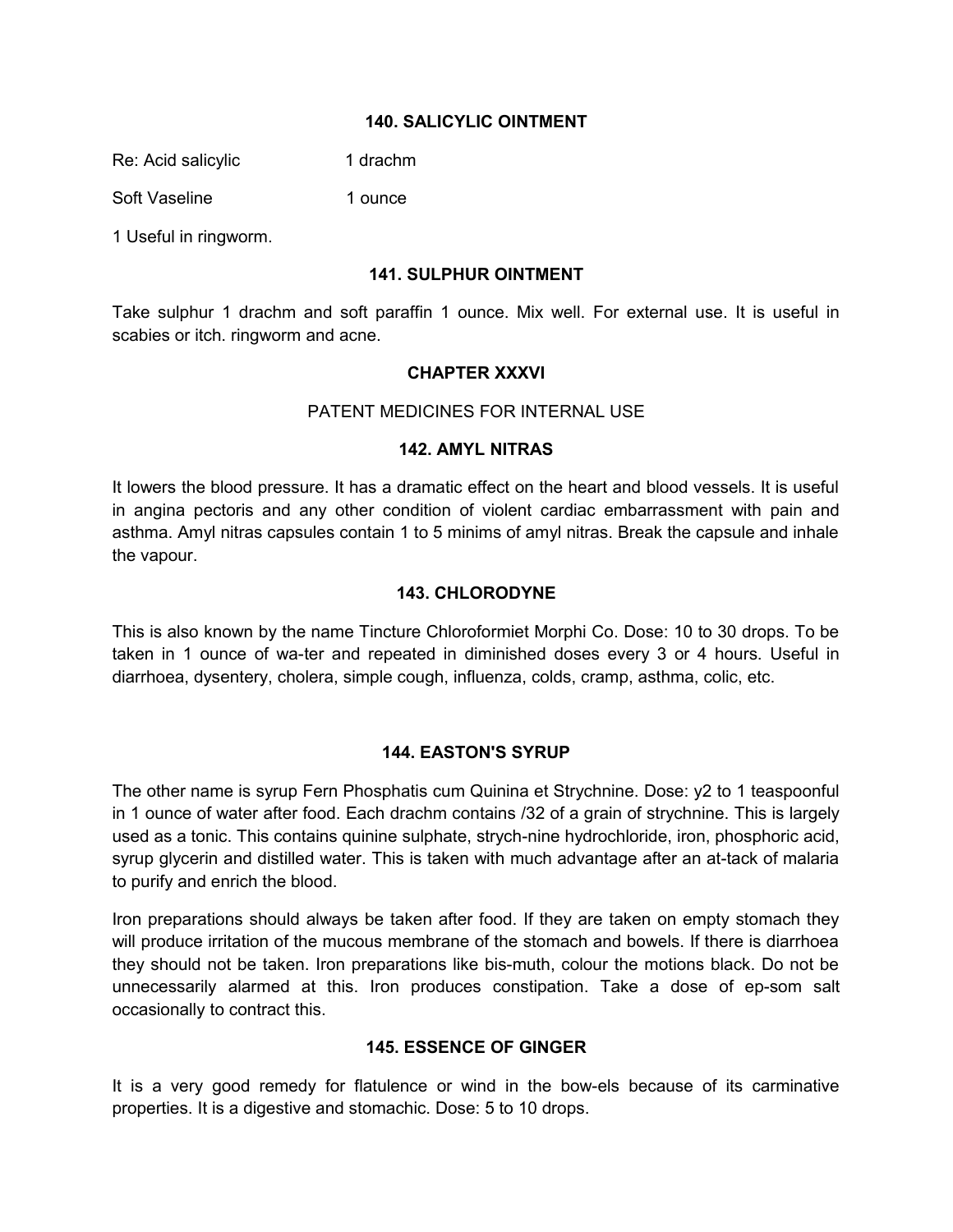#### **146. ESSENCE OF PEPPERMINT**

This possesses carminative properties. It helps the pass-ing of flatus or wind from the bowels. It is a digestive and sto-machic. Dose: 5 to 30 drops.

## **147. HUXLEY'S SYRUP**

This is a good brain and nervine tonic. It is a blood tonic as well. It improves the quality and quantity of blood. It contains glycerophosphates of lime, soda, potash, iron, manganese and strychnine. Dose for adults: one teaspoonful to be taken twice daily in 2 tablespoonfuls of cold water after food.

### **148. KURCHI**

It is useful in amoebic dysentery. It is an effective amoebicide. It does not produce any of the toxic effects pro-duced by emetine. The barks and seeds are used. The bark contains an alkaloid (conesine), which is non-emetic and is therefore capable of oral administration. Dose: 1 to 2 drachms. Tablet of Kurchi bark in 5 grain doses is available.

# **149. NEURO PHOSPHATE (ESKAY BRAND)**

Each dose (2 teaspoonfuls) contains:

| Sodium glycerophosphate     | 2 grains     |
|-----------------------------|--------------|
| Calcium glycerophosphate    | 2 grains     |
| Strychnine glycerophosphate | $1/64$ grain |

Dose: Adults: teaspoonful in water three times daily, pref-erably before meals. Children: According to age.

This is a very good nervine and brain tonic. It strengthens the memory. It is food for nerves and brain. It gives refreshing sleep. It augments brain vigour and nerve vigour. It removes nervous debility.

B.G. Phos is another useful brain and nerve tonic.

# **150. PARRISH'S CHEMICAL FOOD**

The other name is Syrup Fern Phosphatis Co. Dose: y to 2 teaspoonfuls. This is a good iron tonic for children. Give half or one teaspoonful in 1 ounce of water after food once or twice daily.

#### **151. SANTOGEN**

It is an unrivalled tonic food for the nerves, brain and mus-cles. It is invaluable for nervous diseases, sexual weakness, anaemia, brain and physical exhaustion. Dose: 2 teaspoonfuls 3 times a day soon after meals. For children a pinch of sanatogen may be a added to each feed.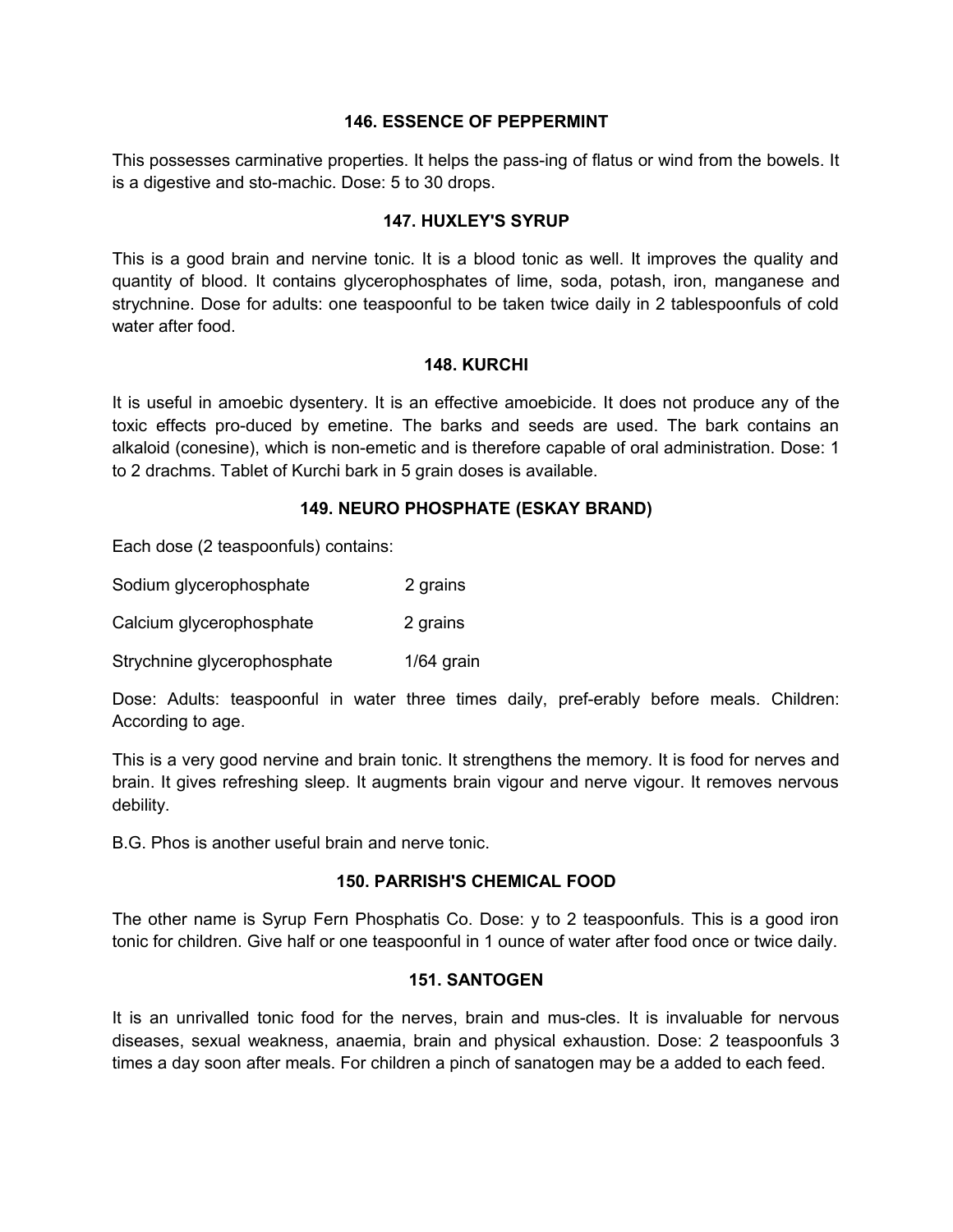Mix 2 teaspoonfuls of sanatogen into a paste with eight teaspoonfuls of cold water. Add gradually, whilst stirring a suit-able quantity of milk to form a thick fluid. Drink at once. Each dose should be freshly prepared. It is very palatable with milk. cocoa, chocolate, tea or any table water. It may be taken with any liquid hot or cold except acid drinks.

# **152. SAL VOLATILE**

Aromatic spirit of ammonia is called Sal Volatile. It is a heart stimulant and also carminative. It is used in the treatment of fainting, as a restorative. It should be mixed with water be-cause it will burn the mucous membrane of the mouth, throat and gullet, if taken undiluted or insufficiently diluted.

# **153. SYRUP OF FIGS**

Dose: 1 to 2 teaspoonfuls for children. For adults: 2 to 4 teaspoonfuls. It is a laxative.

# **154. SYRUP OF VASAKA**

This is useful in cough. Take one or two teaspoonfuls, twice daily in two ounces of water. It is palatable.

# **155. TESSOL**

This is useful in stomach and intestinal disorders, cholera, diarrhoea, dysentery. It is a powerful antiseptic. It has carmina-tive properties. It expels poisonous gases. It relieves pain and removes discomfort. It is an astringent and so it stops diar-rhoea. It stops vomiting, biliousness, cramp, colic and griping. Dose: 15 to 30 drops in a wine glassful of water.

It is useful in sprue, colitis. It contains the essential oils, viz., oil of juniper, oil of clove, oil of cajput, etc. In cholera give 30 drops in half a wine-glassful of water every quarter of an hour for the first 3 hours, then every hour for another three hours. 30 drops 3 times a day for another 2 or 3 days should be followed. After that 30 drops should be taken in water each day until the patient is perfectly convalescent.

# **CHAPTER XXXVII**

# POWDERS FOR INTERNAL USE

# **156. ASAFOETDIA**

It is the gum resin of a plant growing in Persia and North-ern India. It is a stimulant and antispasmodic. It is useful in hys-teria, flatulence and nervous affections of women. The dose is from 5 to 10 grains.

# **157. AMMON. CARBONATE (SMELLING SALT)**

Dose: 5 to 10 grains. Smelling of the salt will remove headache, cold in the nose and head. It stimulates respiration and acts as an expectorant. An expectorant is a drug that brings out sputum easily.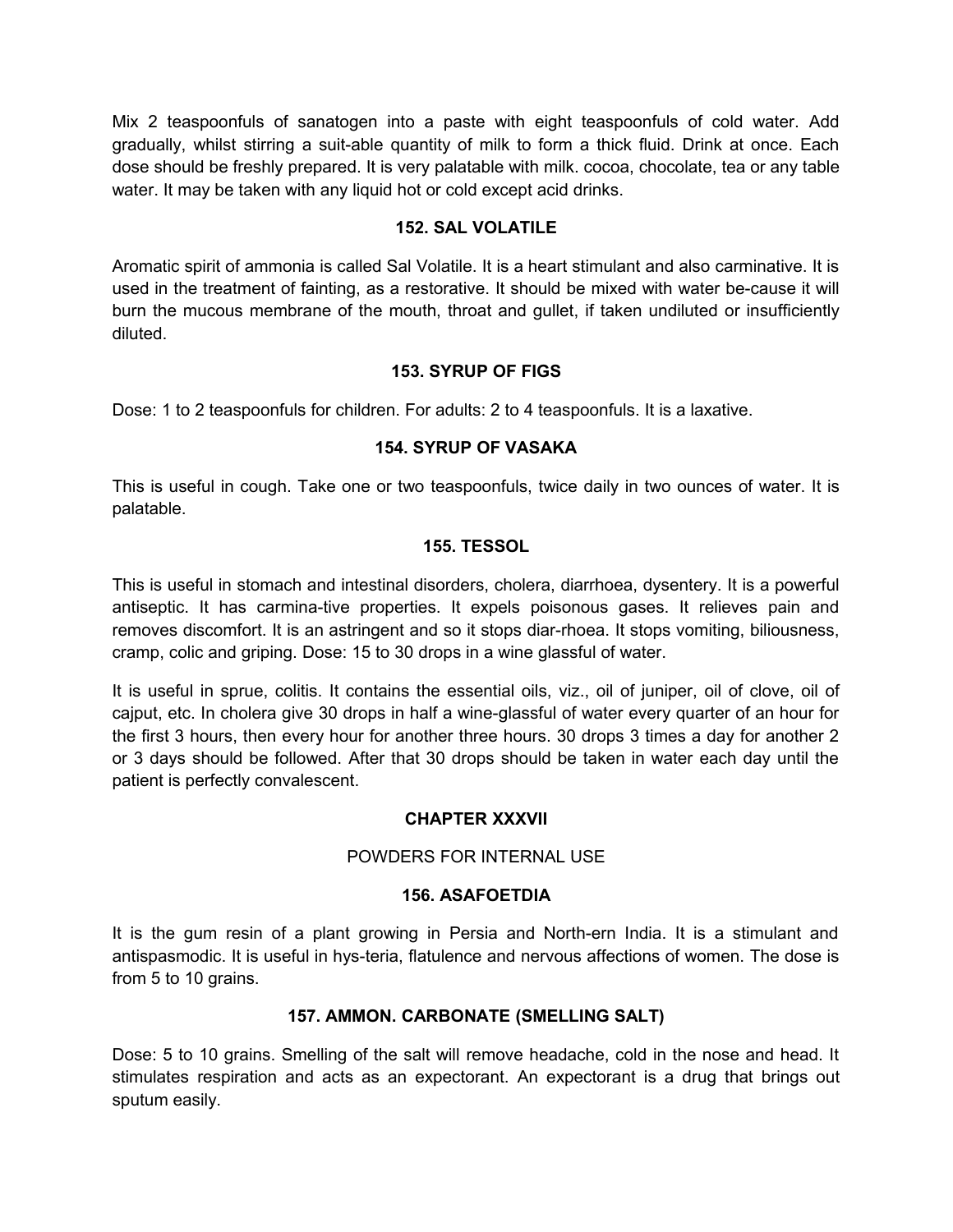Ammonium carbonate is useful in cough, bronchitis, and pneumonia. It is one of the ingredients of cough mixture.

Inhalation is useful in scorpion sting, insect bites, shock or collapse, fainting, etc.

There is lavender smelling salt also.

# **158. ALUM**

This is an astringent. It stops bleeding when applied lo-cally in the form of saturated solution. 2 grains of alum in one ounce of water is useful in conjunctivitis or eye-sore. In bleed-ing from piles a piece of cloth saturated with alum should be kept constantly applied externally. This is useful in the prolapse or descent of anus.

It is used as a lotion in gonorrhoea and leucorrhoea. Dose: 3 grains in one ounce of water.

It is used as a gargle or mouth, wash, for sores in the mouth. Dose: 10 grains in one ounce of water.

Stir an alum tablet five or six times in a pot of turbid water. Turbidity will be removed.

Burnt alum is used in tooth powder. It stops bleeding. It is useful in spongy gums.

# **159. ASPIRIN**

Dose: 3 to 10 grains. This is a white crystaline powder. This is largely used for the relief of neuralgic pain. It causes perspiration and acts as a mild antipyretic (that which combats against fever). It is usually given by mouth in the form of tablet and powder.

It is mixed with equal parts of phenacelin and caffeine. Then it is called APC powder. This is more effective. Caffeine acts as a corrective in counteracting against the depressing ac-tion of aspirin.

This is also beneficial in rheumatism, headache and mus-cular pain all over the body. Do not repeat it very frequently.

Take 5 grains with hot coffee, tea or milk and cover your-self with a blanket in the bed. You will perspire profusely. The temperature will come down within half an hour.

Codopyrine tablets, Anacin tablets, Veganine tables, Saridon tablets, Cibalgin tables and Genasprin tablets contain Aspirin.

# **160. BISMUTH SALICYLATE**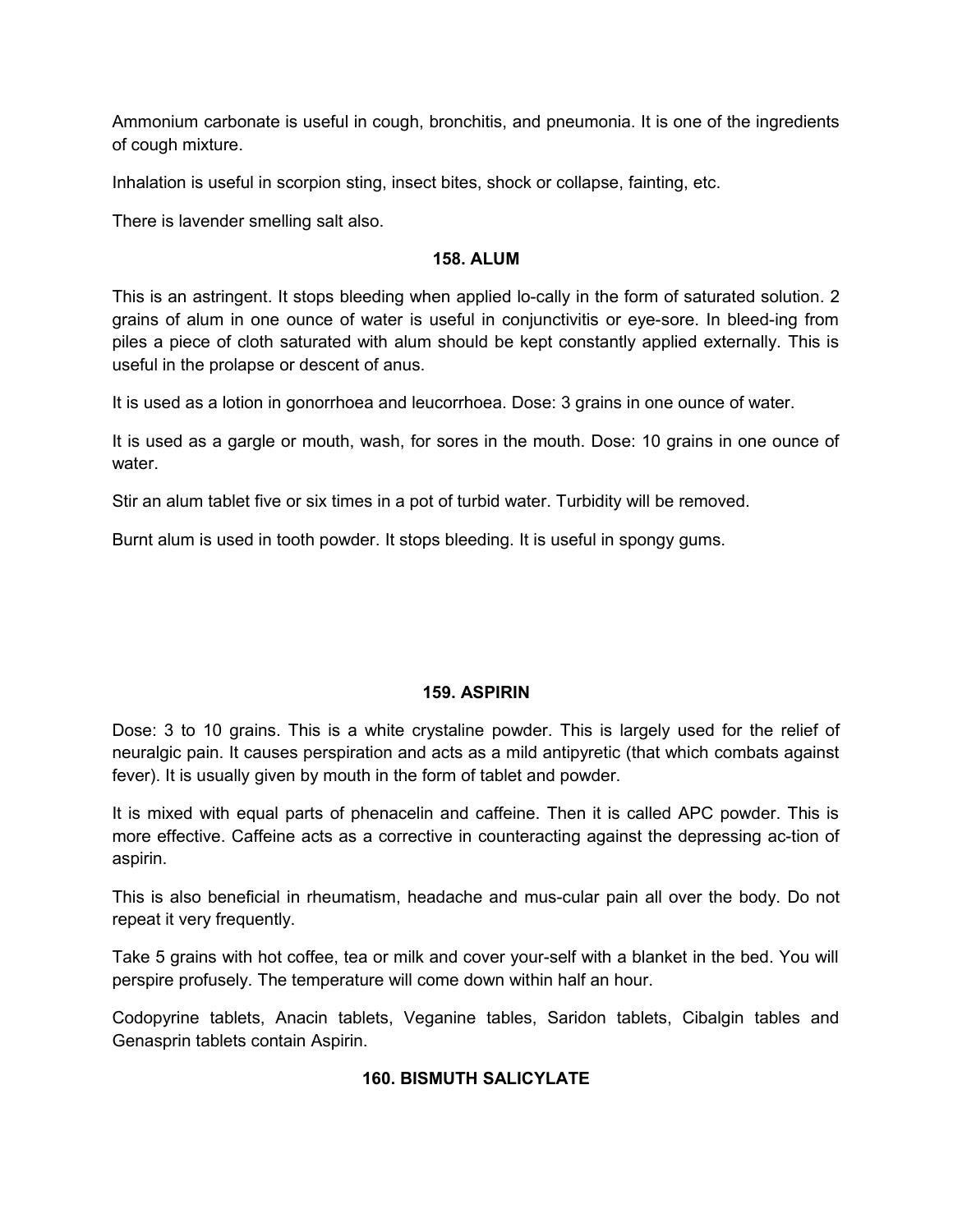It is useful in diarrhoea, dysentery and intestinal colic. Dose: 10 to 30 grains. Bismuth blackens the faeces. Bismuth is given along with Dower's powder and Salol.

# **161. BISMUTH CARBONATE**

This is a sedative and astringent both internally and exter-nally. It is highly beneficial in gastric pains with all forms of vom-iting and irritating dyspepsia, in gastric ulcer, diarrhoea, etc. It is usually combined with soda-bi-carb, magnesia carb, cal carb and opium as a gastric sedative. It forms a protecting coating on ulcerated surfaces and mucous membrane of the stomach and intestines. It is used as a soothing dusting powder in wounds.

# **162. BISMUTH AND STARCH POWDER**

It consists of equal part of Bismuth Subnitras and starch. It is a soothing dusting powder in eczema and other moist, erup-tions, burns and scalds.

# **163. CALCIUM LACTATE**

It is a tonic to the nervous, circulatory and respiratory sys-tems. It is beneficial in all forms of nervous and cardiac debility. It is the chief constituent of bone and teeth and is used in all diseases of bone in combination with phosphorus and vitamin D.

It is highly useful in all respiratory diseases, asthma, influ-enza, tuberculosis, etc. Dose: 15 to 60 grains.

# **164. CAMPHOR**

Dissolve it in mustard oil. Expose it to the sun. Then it be-comes camphorated oil. This is useful in sprain, rheumatic pains, etc.

Fill the tooth socket with camphor. The worms will die. This is useful in caries tooth.

# **165. CATECHU**

It is a powerful astringent. It stops bleeding from the gums. It is one of the ingredients of a gum paste and tooth powder. It is useful in diarrhoea. Dose: 5 to 15 grains.

# **166. DOVER'S POWDER**

This is a powder which produces good sleep. Take 5 to 10 grains at bed time. Do not give this to a child.

# **167. EPSOM SALT**

The other name is Magnesium Sulphate. Dose: 12 to 4 tea-spoonfuls. This is a saline purgative. It removes much serum from the blood. It produces watery motions. Dissolve the salt in 4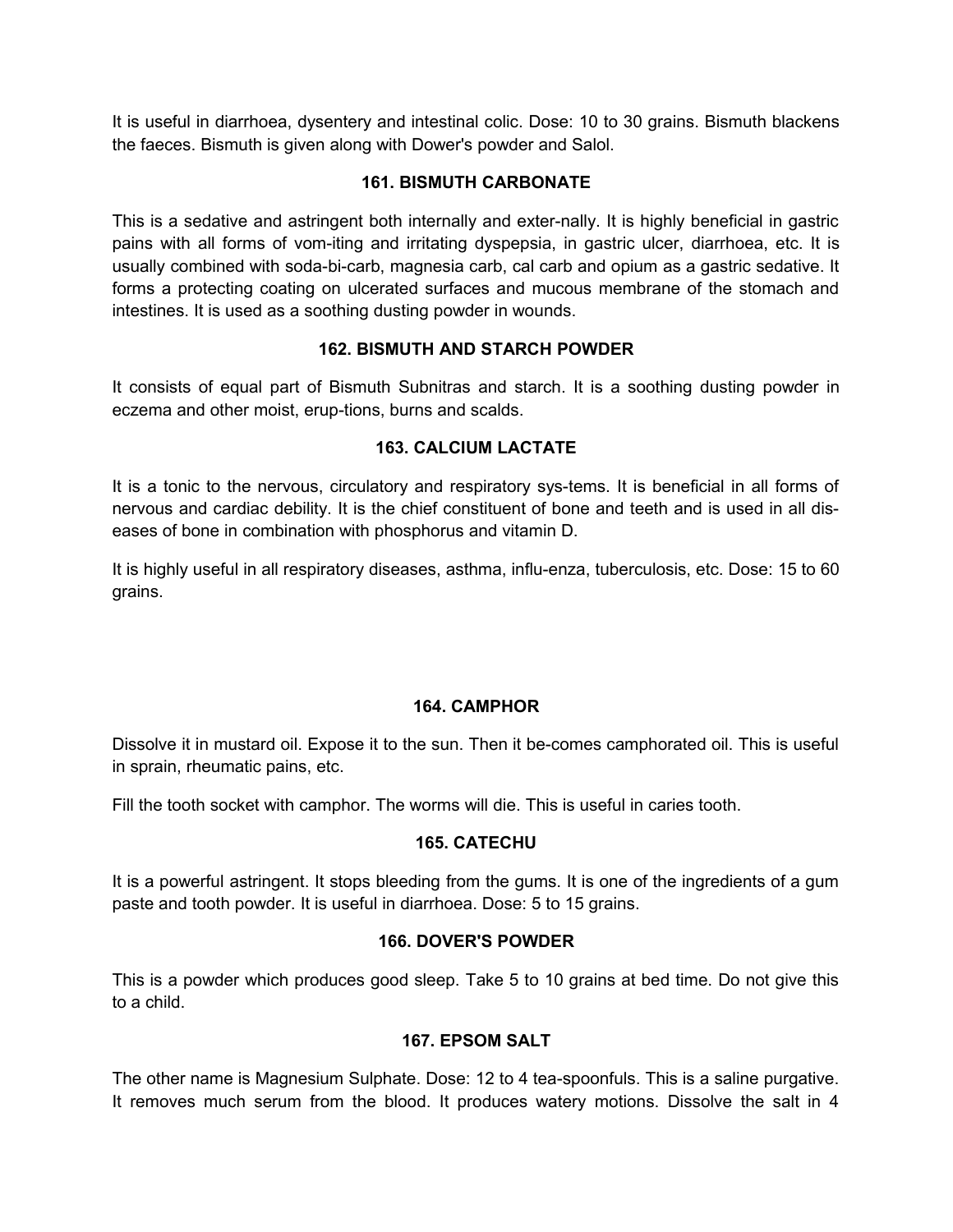ounces of warm water and drink in the early morning. After-wards drink a tumblerful of hot water.

## **168. GLUCOSE**

This is an energy giving food preparation. It maintains good health. It can be used for sweetening milk, tea, cocoa, lemonade. It is recommended in malnutrition, debility, overstrain and mental or physical over activity. It is useful in convalescence, anorexia (loss of appetite), travel sickness. Dose: 2 teaspoonfuls 2 or 3 times daily.

It is an easily assimilated form of sugar. In the digestion of carbohydrate food, glucose is the final end product. It is benefi-cial in hypoglycaemia when there is insufficient sugar in the blood. It fills the system with energy in a minute.

### **169. PULVIS GLYCIRRIHAZA Co.**

This is useful in piles. Take one or two teaspoonfuls of the powder at bed time in 4 ounces of warm water. This is a good laxative. It contains senna, liquorice root, fennel fruit and sublimated sulphur.

### **170. MAGNESIUM CITRATE**

This is a mild aperient. It is composed of bicarbonate of soda, epsom salt, tartaric acid, citric acid and sugar.

#### **171. RHUBARB**

It is a purgative drug obtained from the root of the rhubarb plant. It is also astringent and stomachic. It is largely used as a purgative in the treatment of digestive disorders of young children, especially when these are due to irritating food.

It is administered in the form of Pulvis Rhei Co. (Gregory's powder) and Pilule Rhei Co., which contains aloes, pepper-mint, etc.

#### **172. SANTONIN**

This is useful in round worms. Take the powder at night. Mix it with a little sugar. Take a dose of castor oil in the morning. Dose: 1 to 3 grains.

# **CHAPTER XXXVIII**

#### POWDERS FOR EXTERNAL USE

# **173. ACRIFLAVINE**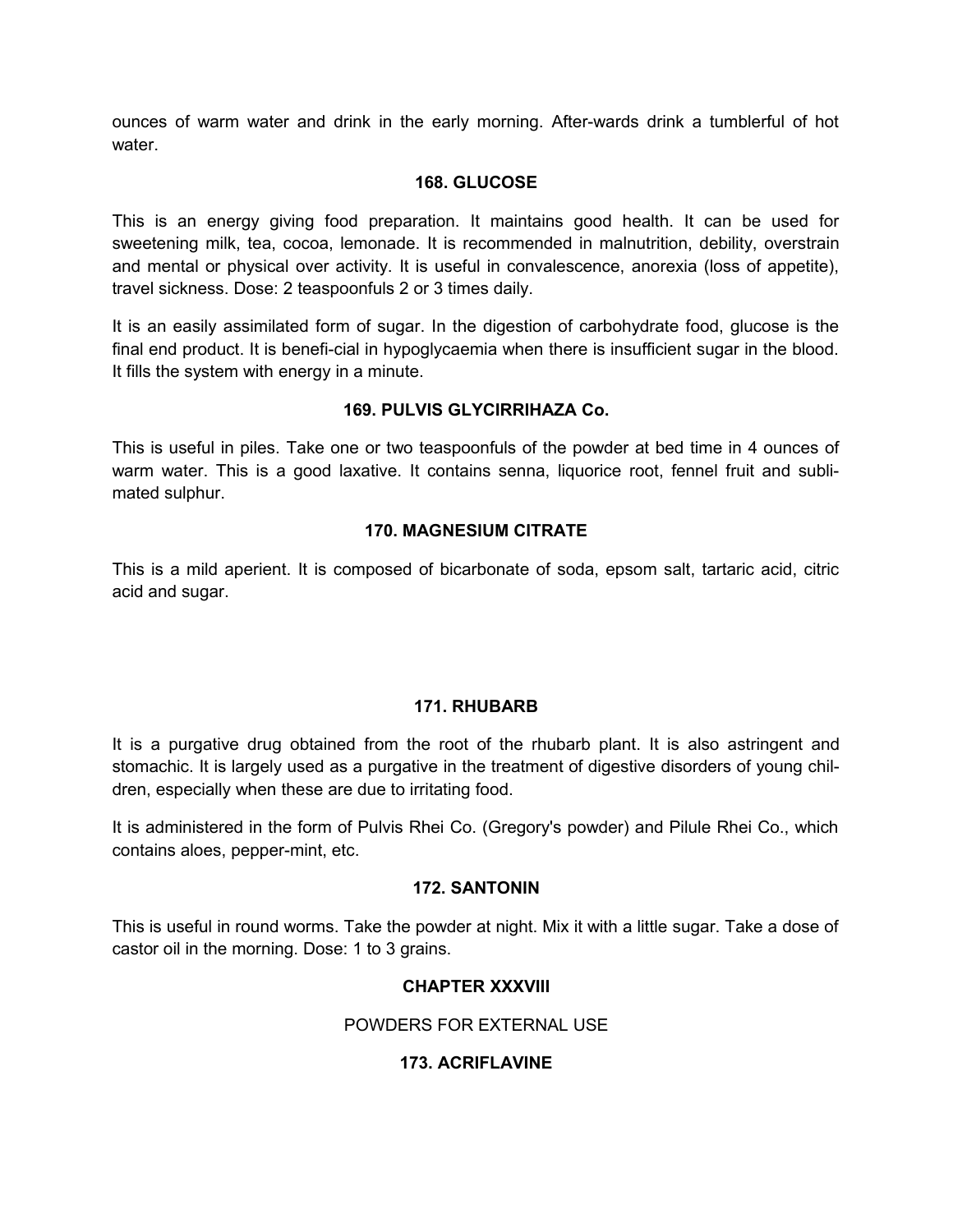This is a product of coal tar. It is used in a 1-1000 solution. It is a powerful antiseptic. It does not harm the tissues. It may be universally used in the treatment of wounds. It stains the tis-sues yellow.

# **174. BORAX**

It is alkaline. Ii is used as a gargle or mouth wash in sore throats and ulcers in the mouth. It is mixed with glycerine or honey. It cleanses and heals wounds and sore throats. It is use-ful as a tooth powder.

It dissolves the mucous and makes the mouth feel fresh and clean. It is mixed with glycerine for cleaning dry dirty mouth.

It makes an emollient, soothing bath combined with glyc-erine, in the treatment of certain skin diseases.

# **175. BORIC ACID**

It is an antiseptic. It is used as an eye lotion in 10 grains per ounce solution. Use distilled or clean water.

A solution of boric acid is used in leucorrhoea and gonor-rhoea for injection.

It is used as a dusting powder in ulcers.

Internally in doses of 5 to 15 grains it renders the urine acid. It disinfects the urine in gonorrhoea. It is an urinary anti-septic. It is used in solution for washing out the bladder.

Boric ointment is a healing and antiseptic ointment for ul-cers and wounds. Boric acid 10 percent in white paraffin oint-ment or soft vaseline, white or yellow.

Boric acid is used to preserve milk, butter and animal food.

Glycerinum Boracis is used for cleansing the mouth when affected by sores. A four per cent solution of boric acid is used as an antisep-tic wash in foetid perspiration of the feet.

Boric lint is used for giving fomentation.

# **176. COPPER SULPHATE**

This is useful in trachoma or granular lids. Touch gently the granular lids. This is also useful in scorpion sting. Rub cop-per sulphate and salt in a stone with a little water. Apply the thick paste on the spot.

# **177. POT. PERMANGANATE**

This is a deodorant. In the form of crystals it is applied in snake bite. The site should be sacrificed before the medicine is applied. It is used as a diluted solution 1 in 1000 for douching in leucorrhoea, ozoena (chronic discharge of pus from the nose). It is used as a gargle in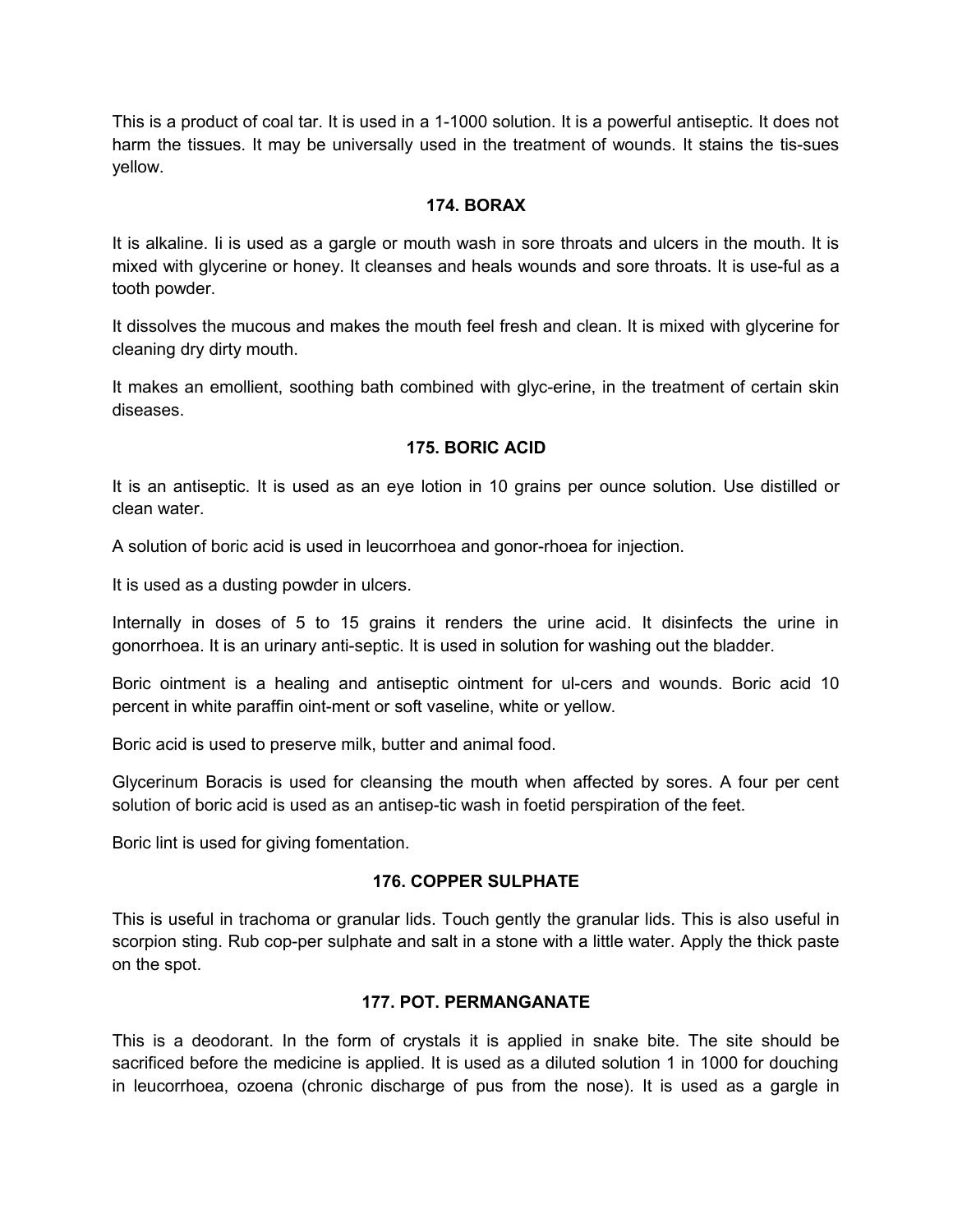pyorrhoea. Rinse the mouth with a weak solution as soon as you finish your food. This will keep the mouth clean and prevent the development of pyorrhoea.

# **178. PICRIC ACID**

It is an antiseptic. It is used in a one per cent solution for dressing burns.

### **179. PROTARGOL**

This is useful in opthalmia or conjunctivitis. y2 to 1 per cent solution is generally used. It is useful in gonorrhoea as an injec-tion. Keep the solution in a blue bottle or amber-coloured bottle.

# **180. TANNIC ACID**

It is an astringent, styptic, haemostatic, coagulant and vaso-constrictor.

It is useful as a gargle for the mouth, as a wash for vagina, urethra and rectum in one per cent solution, as a protective lo-tion in burns 2 to 5 per cent solution.

It is used as a throat paint with glycerine.

# **181. ZINC OXIDE**

It is used as a dusting powder usually mixed with starch and boric acid. Zinc ointment is useful in eczema, skin dis-eases and abrasions.

# **CHAPTER XXXIX**

# **PRESCRIPTIONS**

#### **182. BABCHI**

It has been largely used for patches of leucoderma.

Re: Babchi seeds 1 drachm

Hartal Red (arsenic sulphide) 1 drachm

Make them into a fine powder and then into a smooth paste with cow's urine. Apply the paste on the patch. In a few days the colour will begin to change and spots with normal col-our will begin to appear. Soon the patch is healed. You can use Babchi oil along with Harital.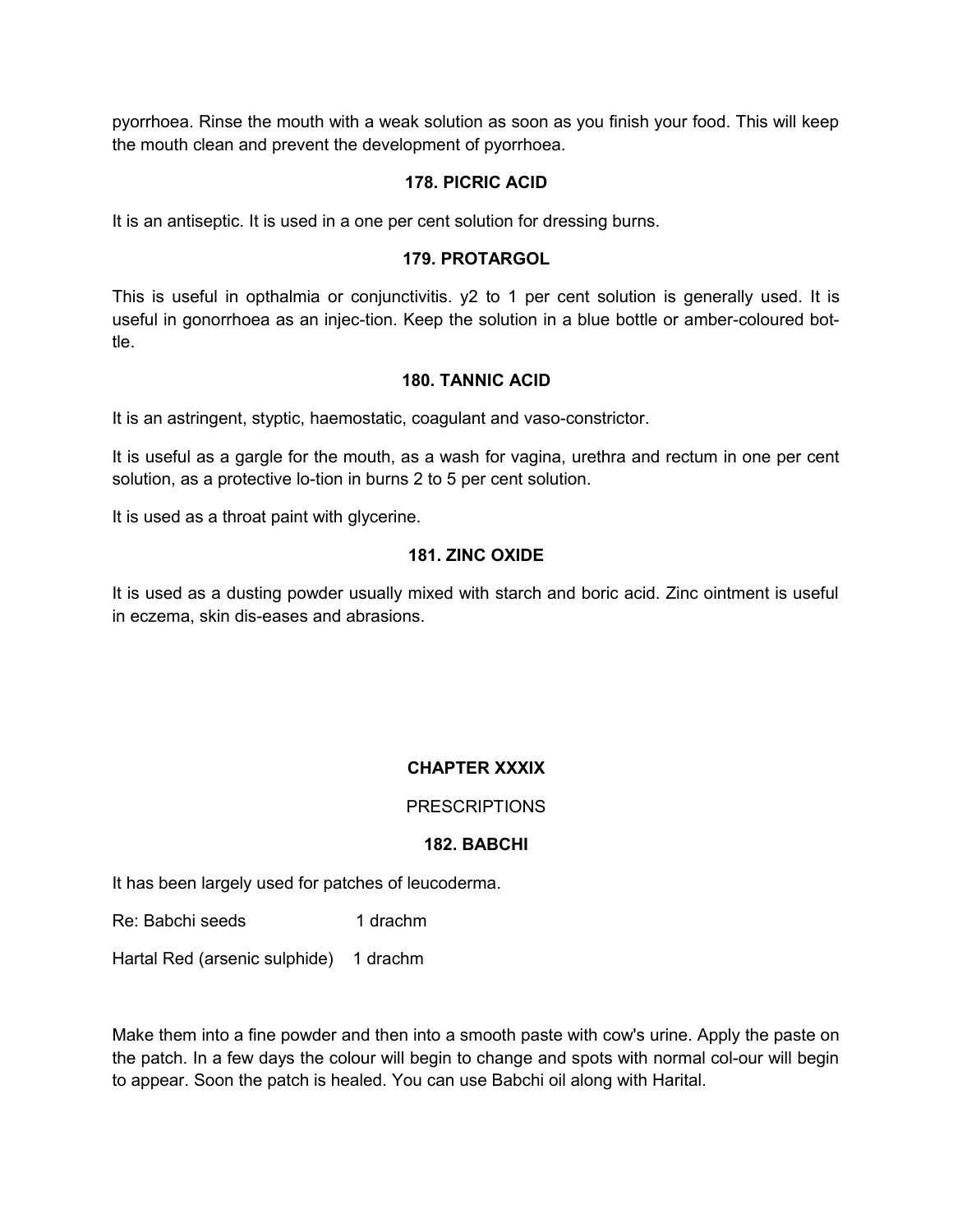# **183. BORO-ZINC-ALUM EYE LOTION**

Re: Acid Boric 10 grains

Zinc sulphate 2 grains

Alum 2 grains

Distilled water 1 ounce

# **184. DUSTING POWDER**

Re: Acid boric 8 ounces

Zinc oxide 8 ounces

Talc. Powder 1 lb.

Useful for ulcers and wounds.

### **185. GUM PASTE**

Re: Tr. Catechu 1 teaspoonful Tr. Myrrh 1 teaspoonful Tannic acid glycerine 1 ounce

# **186. GOLDEN OINTMENT FOR EYES**

Re: Yellow mercury oxide 16 grains Soft Yellow Vaseline 1600 grains Useful in eye diseases.

#### **187. MANDAL'S PIGMENT**

Re: Pure iodine 6 grains Pot. Iodide 20 grains Glycerine 1 ounce This is a useful throat paint.

#### **188. STOMACH POWDER**

| Re: Bismuth Carb             | 1 ounce  |
|------------------------------|----------|
| Soda-bi-carb                 | 2 ounces |
| Calc. carb                   | 3 ounces |
| Mag. carb                    | 4 ounces |
| Useful for stomach troubles. |          |

# **189. TOOTH POWDER**

| Re: Camphor | 60 grains |
|-------------|-----------|
| Alum burnt  | 2 ounces  |
| Thymol      | 30 grains |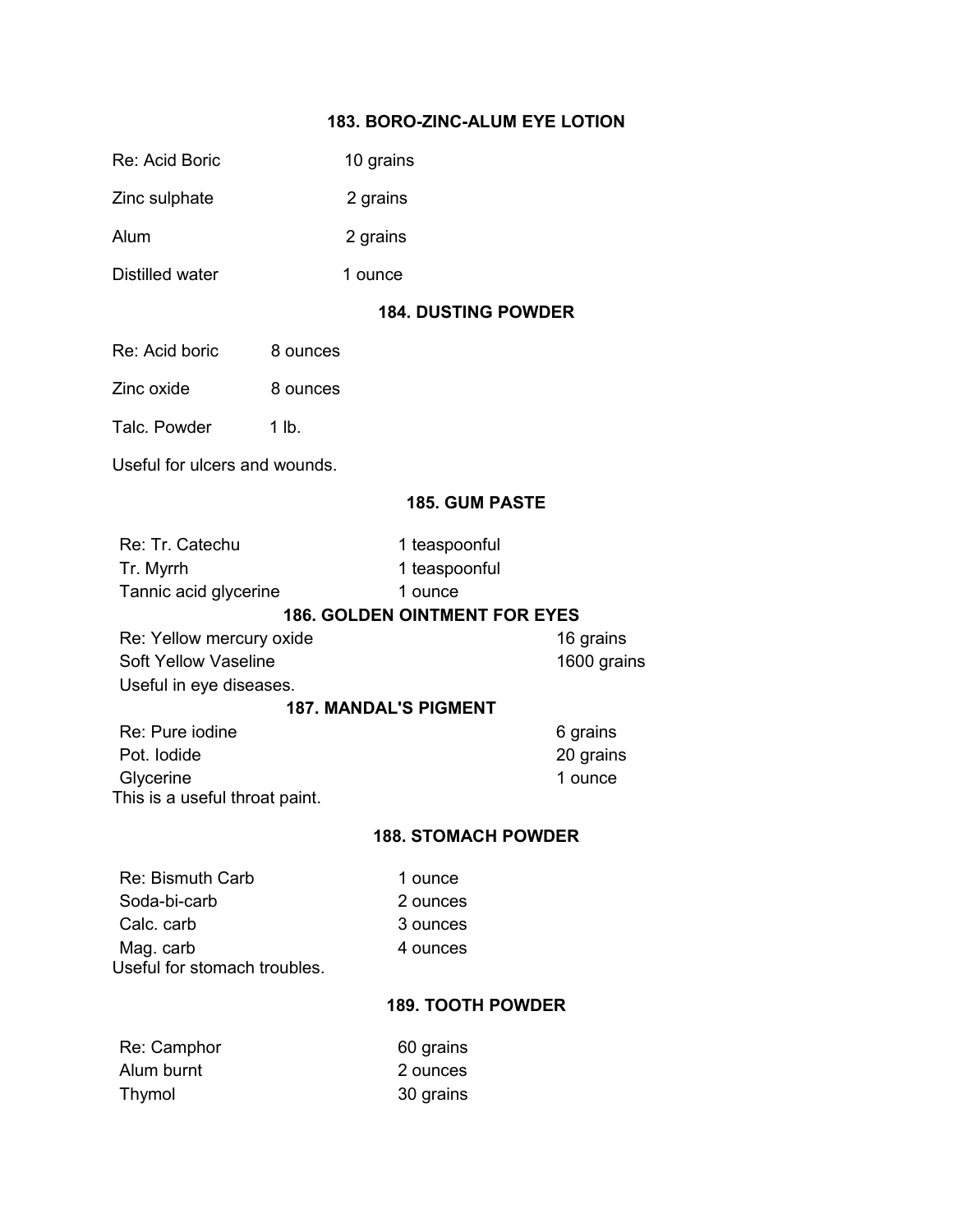Acid carbonate 10 minims Chalk powder 1 lb.

#### **CHAPTER XL**

## PURGATIVES AND LAXATIVES

#### **190. BLACK DRAUGHT**

This is also known by the names Mistura Senna Co., and Compound Senna Mixture. This is a good purgative.

Put into a jug one ounce of epsom salt, a teaspoonful of ground ginger, a quarter of senna leaves and half an ounce of liquorice. Add half a pint of boiling water. Stir well and allow it to cool. Strain and use. Dose: 1 to 3 tablespoonfuls to be taken as the first thing in the morning.

### **191. CASCARA SAGRADA**

This is obtained from bark of a special tree. It is a laxative. It is valuable in chronic constipation. It is prepared as Extract of Cascara, 2 to 5 grains; Liquid Extract of Cascara, v; drachm; and Cascara Evacuation, y to 1 drachm.

# **192. CASTOR OIL**

This is a harmless purgative. It removes irritant matters from the bowels. Dose: 1 or 2 ounces for an adult. For children 1 or 2 teaspoonfuls. This can be taken with peppermint water, hot coffee or tea.

# **193. CONFECTION OF SULPHUR**

This is very useful in piles. Take one or two teaspoonfuls at bed time.

# **194. GLYCERINE SUPPOSITORY**

This is useful in the constipation of children. Introduce a suppository into the anus. It will produce a nice motion immedi-ately. A thin piece of soap can be made into a suppository and introduced into the anus. This is commonsense treatment.

#### **195. LIQUID PARAFFIN**

This is a good laxative. It acts by softening the faecal mass. Dose: % to one fluid ounce.

#### **196. MYROBALAN**

It is a safe and effective aperient. It is useful in dyspepsia, biliousness, flatulence, pain in the bowels. Chronic sores in the mouth and the tongue are cured by regularly taking myrobalan every night. It expels round worms also. The hard outer cover-ing of the fruit should be taken and not the seed. A paste of my-robalan is useful in piles and prolapse of anus. Dose: 3 to 4 drachms or as many fruits.

#### **197. SENNA LEAVES**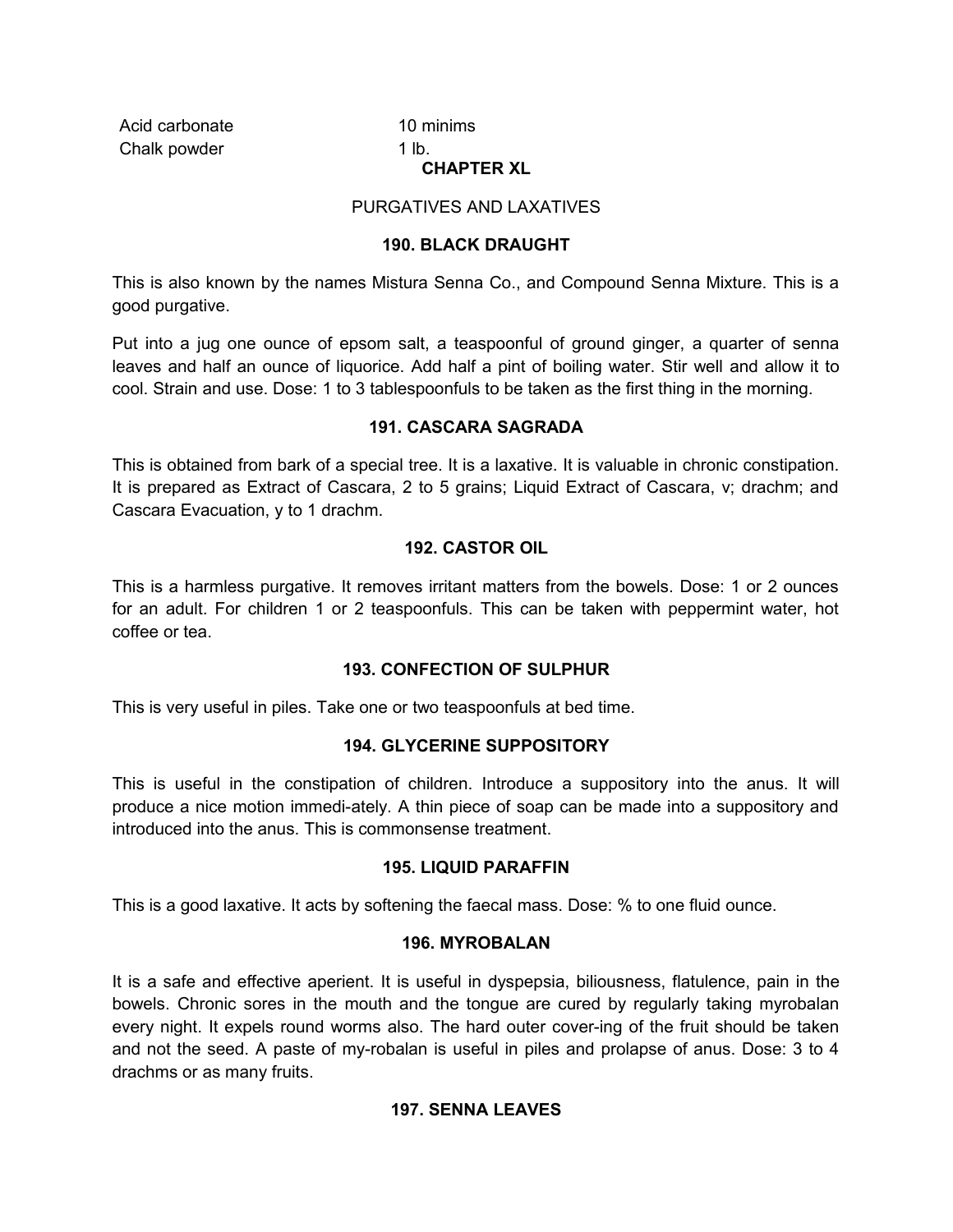It is a safe and efficient purgative, well adapted for chil-dren, for old persons, pregnant women and for delicate per-sons. But it is not so well adapted for nursing women as it renders the milk purgative and so causes colic in the child. The taste of Senna may be disguised by sweetening the infusion and adding milk when it much resembles ordinary tea.

Infusion of Senna is made by steeping one ounce of Senna and 30 grains of ginger in 10 ounces of boiling water for one hour and then straining. The dose for an adult is from 1 to 2 ounces.

# **CHAPTER XLI**

# TABLETS FOR INTERNAL USE

### **198. ATEBRIN**

This is quinine substitute of chemical origin and is very useful in malaria for destroying the segmentary parasites. It can be given in pregnancy. It is more effective in malignant than in benign tertian malaria. It should be given after food, 3 times daily for 5 or 6 days as a complete course in malaria. It may give yellow coloration to the skin which passes off soon. It is not toxic. Dose: 1 or 1) grains.

# **199. BLUD'S PILL**

It contains a good deal of iron. It is useful in the treatment of anaemia, chlorosis and amenorrhoea, absence of menstrua-tion etc.

# **200. BREWER'S YEAST**

Young people who suffer from boils and other eruptions will benefit by taking yeast. It is a blood purifier. The dose is from a teaspoonful to a dessertspoonful in a little water after meals. It is useful in neuralgia, neuritis, beriberi, etc. It contains Vitamin B. Tablets are also available.

# **201. CIBALGIN**

A combination of amidopyrine and dial (diallylbarbituric acid) with a synergetic action. One tablet or 1 c. cm. solution contains 0.22 g. amidopyrine and 0.03 g. dial.

Indications: Pains of all kinds, e.g., headache, neuralgia, migraine, toothache, earache. In surgery, for wounds, fractures and post-operative pains; prophylactically before operations. In gynaecology, for dysmenorrhoea and its accompanying ner-vous disorders, post-partum and post-abortum pains. In dysentry, following extractions or operations and prophylacti- cally before drilling or filling. Available in Tablets and Am-poules.

# **202. CIBAZOL**

# (POWERFUL CHEMOTHERAPEUTIC AGENT)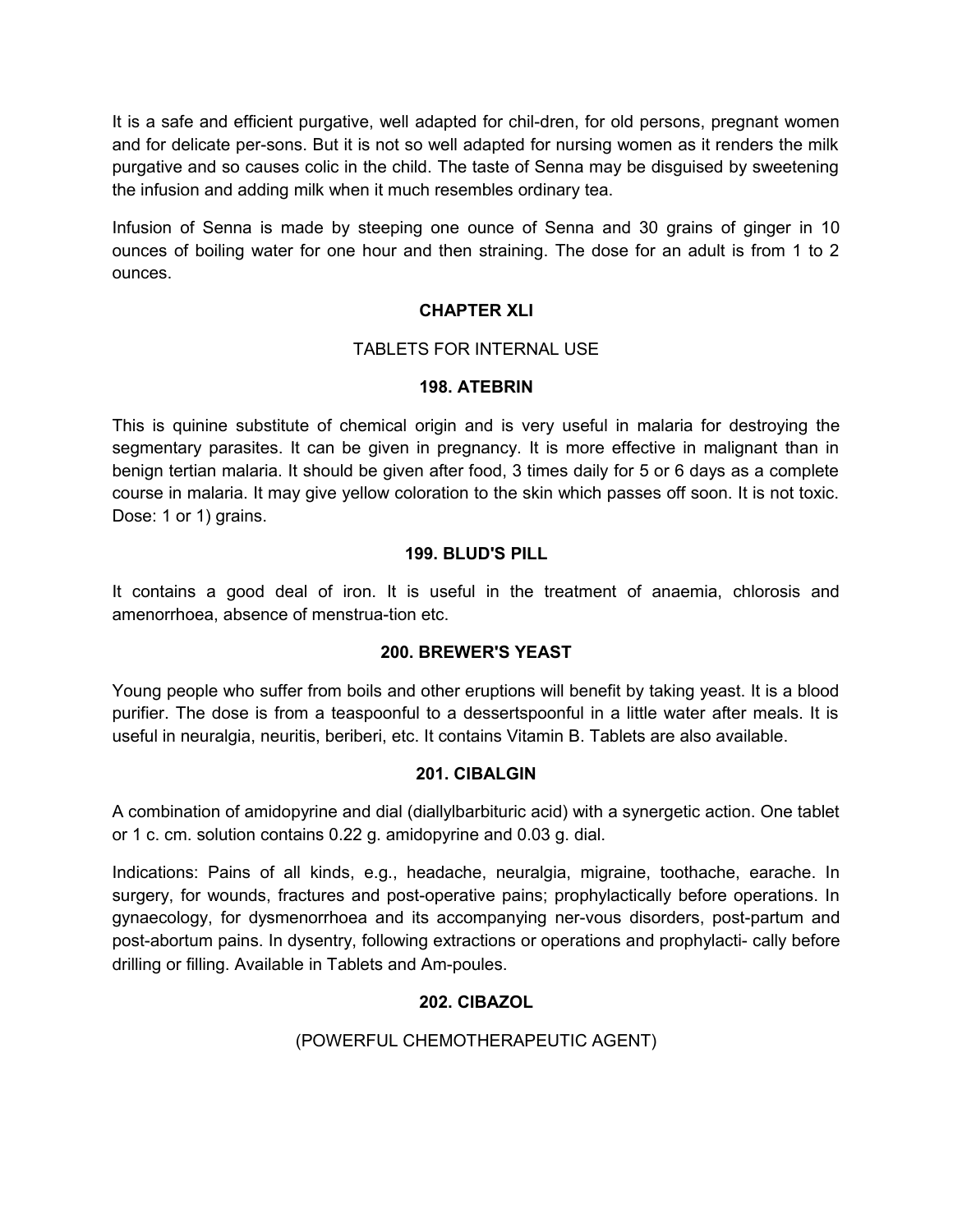Indications: Pneumonia, gonorrhoea, meningitis, staphy-lococcal and streptococcal infections, coli infections of the uri-nary passages, bacillary dysentery, plague, small-pox, etc. Available in Tablets, Ampoules, Powder and Ointment

# **203. CORAMINE**

Cardiac and respiratory stimulant having pronounced stimulating action on the vaso-motor and on the peripheral vas-cular system; it stimulates the myocardium, reinforces its con-tractions, leads to an increased depth of breathing and raises the pathologically decreased bloodpressure.

Indications: Circulatory and respiratory crisis (pneumonia, influenza, typhoid fever, diphtheria, etc.). Collapse, shock, cor-onary sclerosis, diabetic comauremic coma. Bronchitis, bron-chial asthma, pulmonary tuberculosis and other infectious diseases, etc. Available in Liquid, Ampoules and Tablets

# **204. CATHARTIC CO. TABLET B.W. & CO.**

This is a good night pill to produce good motion. Take one or two tablets at bed time. Cathartic vegetable tablet is much useful medicine.

# **205. ENTERO-VIOFORM**

This is a specific remedy for the treatment of acute and chronic amoebic dysentery. Dose: 1 or 2 tablets three times a day after the principal meals. After an interval of 8 days, the treatment is resumed for another 10 days.

In bacillary dysentery one tablet can be taken 3 times daily. This dose can be increased when necessary to 6 tablets a day.

Intestinal antiseptic and a specific therapeutic agent for the treatment of acute and chronic amoebic dysentery and other infections and parasitic intestinal diseases. Indications: Amboebic dysentery, colitis, summer diar-rhoea and other intestinal affections.

Tubes of 20 and bottles of 100 tablets.

# **206. MULTIVITE PELLET**

Each pellet contains: Vitamin A 3000 International Units Vitamin B1 200 International Units Vitamin C 12.5 Milligrams Vitamin D 600 International Units

Vitamins are life giving substances of the body. They are like electric sparks. Multivite pellets keep the body in a sound, healthy condition.

# **207. PALUDRINE**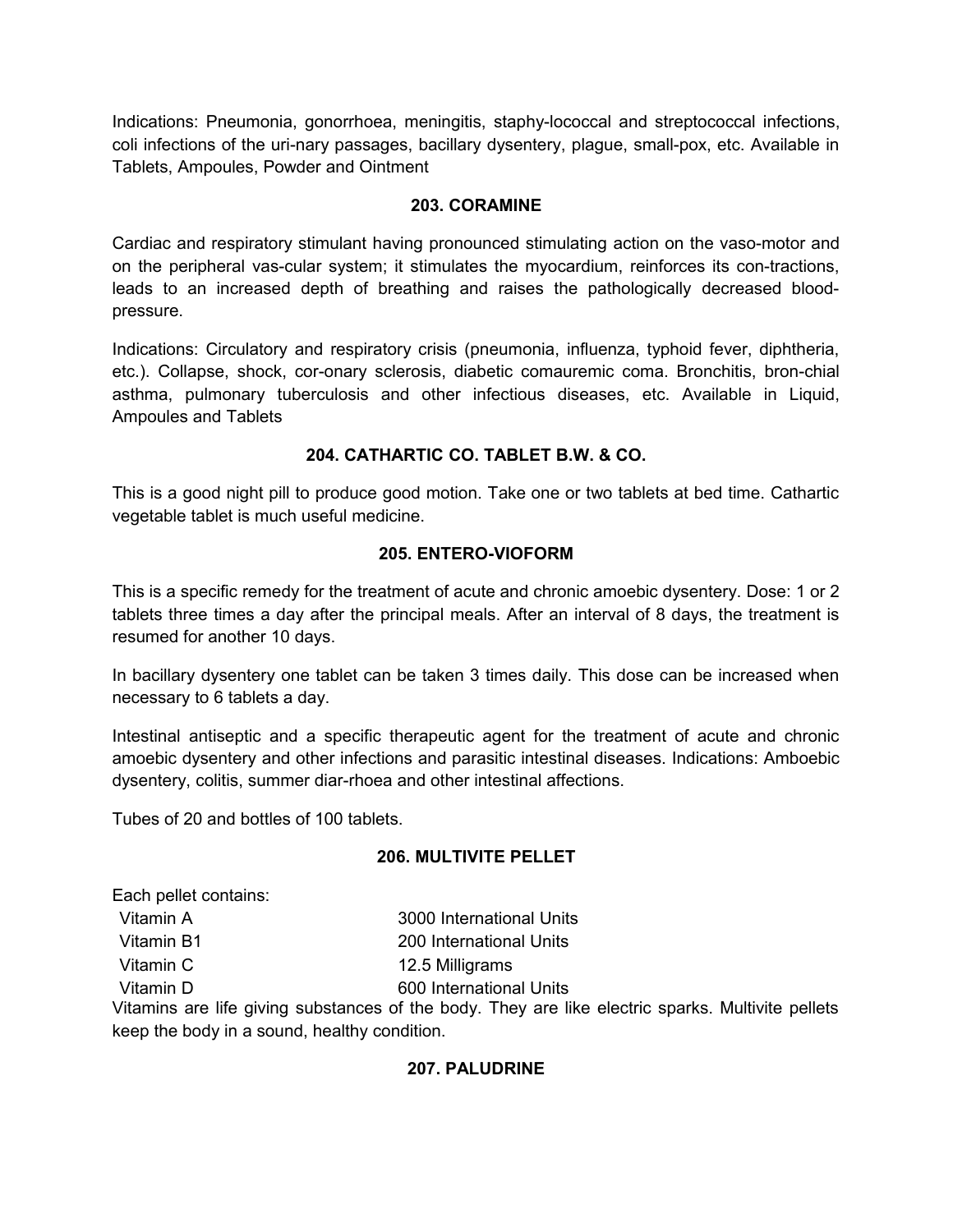This is a very effective remedy for malaria. As a prophylatic it can be taken during the usual malaria season to prevent malarial infection. The tablets are odourless bitter-tast-ing and white in colour. Administered by mouth they are well tolerated and produce no unpleasantness if the normal dosage is adhered to.

As a prophylatic or for suppressive treatment in the case of healthy individuals living in highly malarious areas, the per-son should take one 0.3 gm. tablet once a week, or one 0.1 gm. tablet every other day.

During an actual attack if it is of benign tertian, take one tablet of 0.1 gm. three times a day for ten days, or 1 tablet of 0.3 gm. once daily for ten days.

If the attack is of the malignant tertian type, take 2 tablets of 0.1 gm three times a day for ten days, or 1 tablet of 0.3 gm. twice a day. In severe cases, for the first two days, take 3 tab-lets of 0.1 gm. three times a day, or 1 tablet of 0.3 gm. thrice daily. Then for the next eight days, take two tablets of 0.1 gm. three times a day or 0.3 gm. twice daily.

# **208. PEPS**

These are cough lozenges or tablets. They contain liquo-rice, anisi, etc. They are palatable. Take one or two at bed time and whenever is necessary.

# **209. PENICILLIN LOZENGES**

Penicillin is the best germicide. This is useful in sore throat, bronchitis, cough, etc.

# **CHAPTER XLII**

# TINCTURES FOR EXTERNAL USE

# **210. TINCTURE MYRRH**

Myrrh is an aromatic substance obtained from an Arabian plant. It stops bleeding in spongy gums.

It is useful as a mouth wash: 1 drachm in 1 ounce of water. It is one of the ingredients of gum paste. It stimulates the heal-ing of sores and ulcers in the mouth.

# **211. TINCTURE IODINE**

This is an absorbent, lymphatic stimulant, antiseptic, counter-irritant and resolvent. This is useful in contusion swell-ing, rheumatism of joints, enlargement of lymphatic glands, etc. This can be used as a lotion for cleaning foul ulcers.

Goitre or enlargement of the thyroid gland develops on ac-count of iodine deficiency.

Take 2 drops of French iodine in 2 tablespoonfuls of water twice daily after food for a month. Goitre will disappear.

# **212. FRIAR'S BALSAM**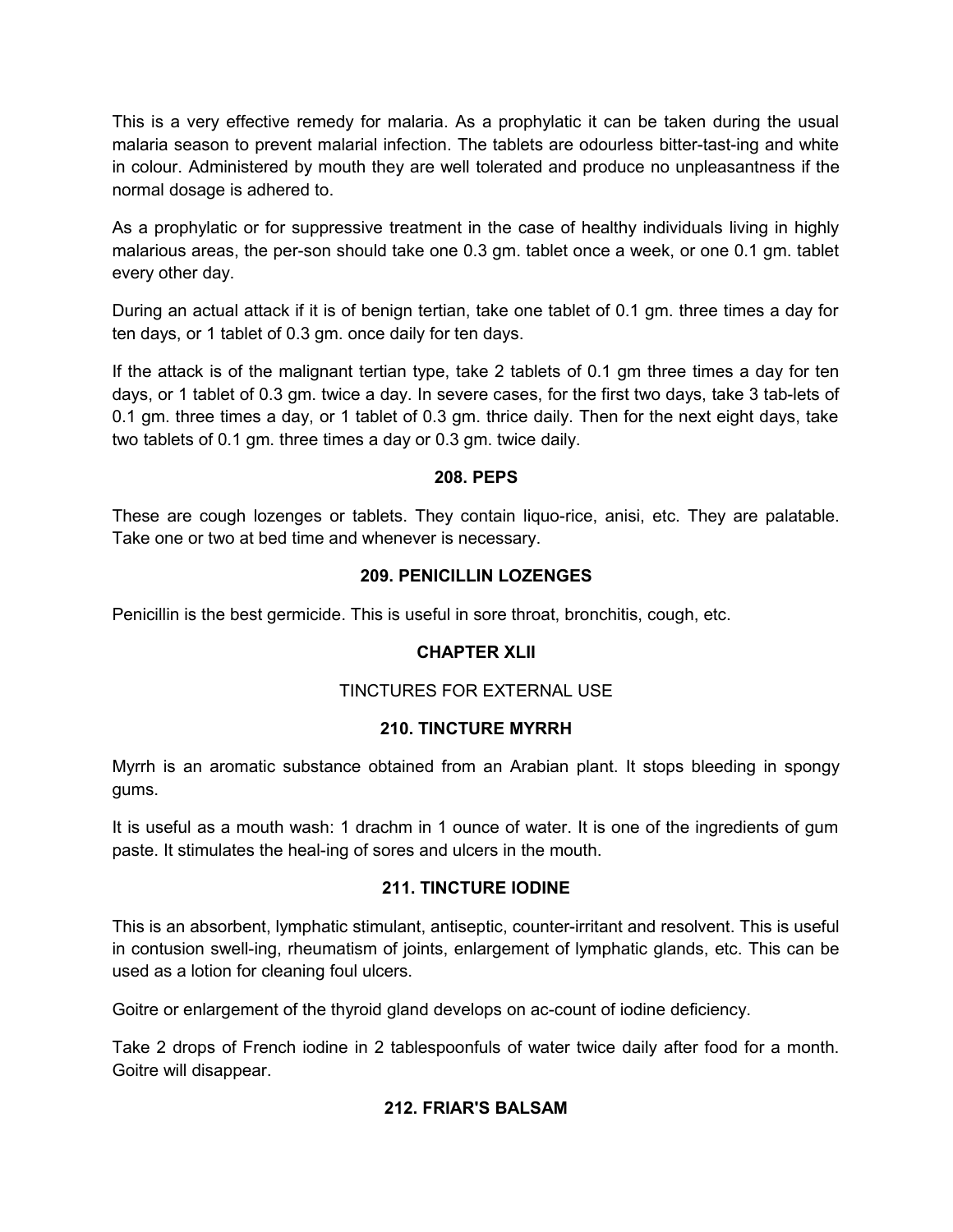It is also known by the name Tr. Benzoin Co. It is an appli-cation for wounds. Dip a piece of cotton in the tincture and ap-ply it to the wound. There is no necessity for bandaging. It stops bleeding. It is an antiseptic.

Put a teaspoonful in a kettle containing boiling water and inhale the steam. This is beneficial in bronchitis, sore throat and influenza. It will clear and strengthen the voice. It will pre-vent the development of influenza.

# **CHAPTER XLIII**

#### PILES, SCORPION STING, SNAKE BITE, WARTS

## **213. PILES**

#### **(i) Devadaalyaadi Lepa**

| Vandaal seeds | 5 Tolas |
|---------------|---------|
|---------------|---------|

Saindhaa Namak (salt) 5 Tolas

Grind these two and with fresh butter milk, till it becomes an ointment. Apply it to the anus, about one tola, after answer-ing the calls of nature.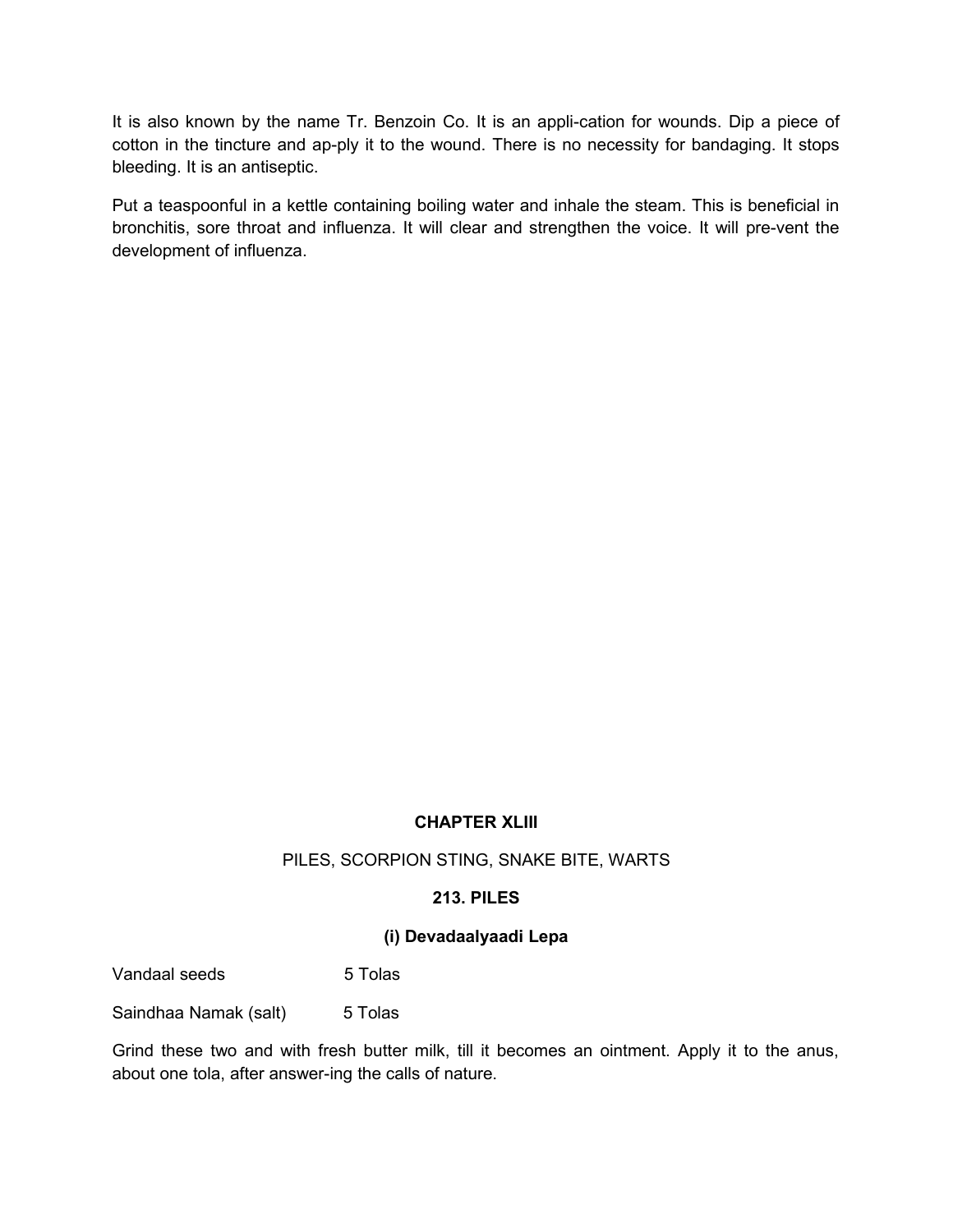# **(ii) Arshakuthaar Lepa**

| Haridra Pushpa (flower) | $2\frac{1}{2}$ Tolas |
|-------------------------|----------------------|
| Shanka Choorna          | $2\frac{1}{2}$ Tolas |
| Mainasil                | 2 Tolas              |

Powder these three, and add to 10 Tolas of extract of Gaja Pippali. Stir well till it becomes as thick as butter. Preserve it in bottles. Apply to the rectum every day.

### **(iii) Durnaphar Lepa**

| Seeds of bitter Tumbi | 5 Tolas |
|-----------------------|---------|
|                       |         |

Jaggery 21 Tolas

Powder it and add to the fresh butter milk, till it becomes an ointment. Apply this 2-3 times daily.

|                        | (iv) Ksheeraadi Lepa |
|------------------------|----------------------|
| Arka Dugdha            | 2 Tolas              |
| Thohar Dugdha          | 2 Tolas              |
| Leaves of bitter Tumbi | 2 Tolas              |
| Buds of Karanja        | 2 Tolas              |

Grind well. Prepare an ointment by mixing this to 10 tolas of goat's good urine. Apply twicemorning and evening about y2 tola of this ointment.

# **(v) Shigru Mooladi Lepa**

| Bark of the root of Suhaajan | 3 Tolas |
|------------------------------|---------|
|------------------------------|---------|

Arka Patra **3** Tolas

Grind well in goat's milk and prepare ointment. Apply 3-4 times a day.

#### **(vi) Kaachanee Lepa**

Haridra 2 Tolas

Bitter Turayee 2 Tolas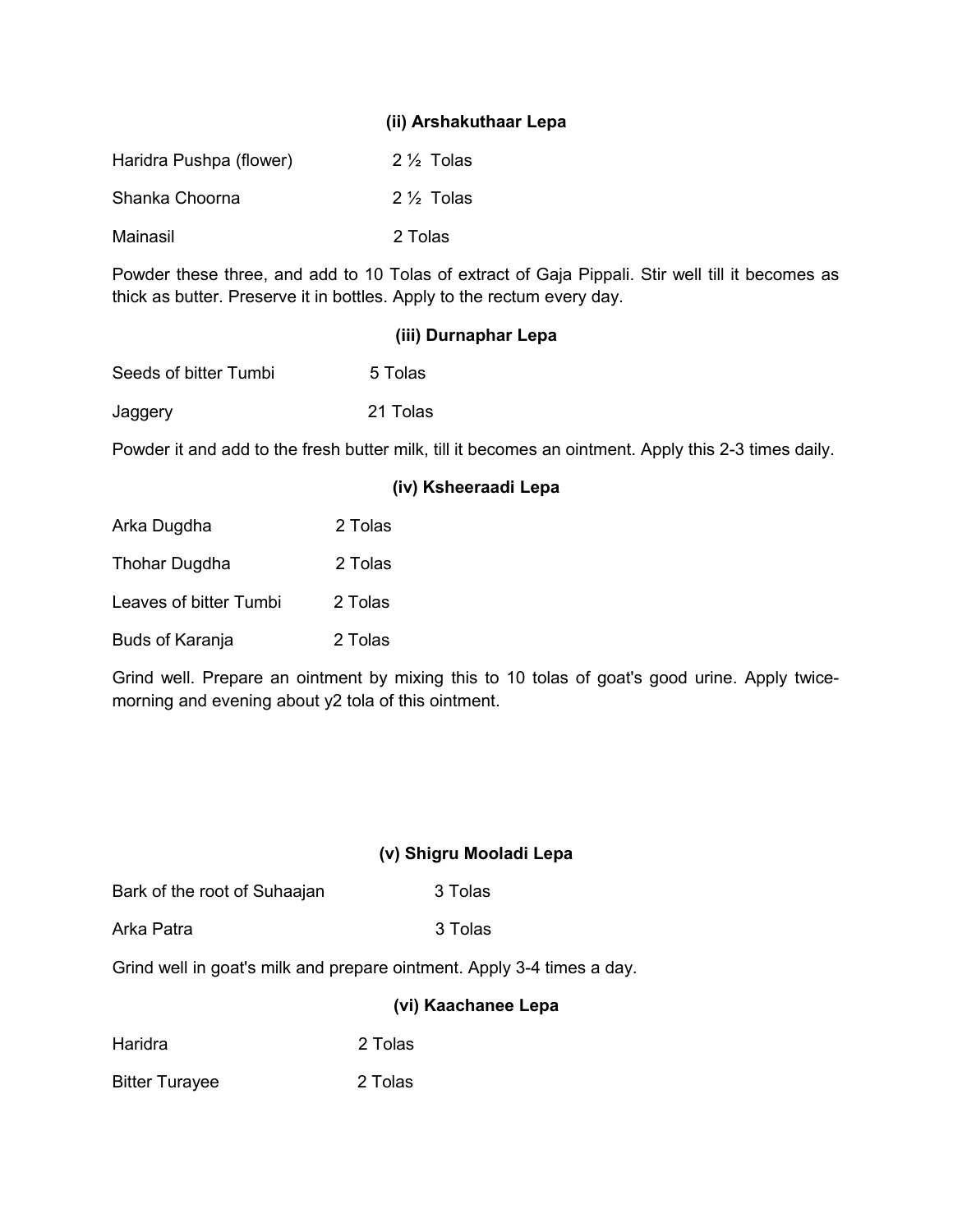Grind well in 4 Tolas of mustard oil, till it becomes an oint-ment. Apply 1 tola of it after answering the calls of nature.

|               | (vii) Nimbaadi Lepa |
|---------------|---------------------|
| Neem Leaves   | $2.1/2$ Tolas       |
| Kaneer Leaves | $21/2$ Tolas        |

Grind well and make it an ointment in 5 tolas of butter milk. Apply twice daily.

# **(viii) Turaaksheeree Lepa**

| Vanshalochan             | 132 Tolas     |
|--------------------------|---------------|
| Chotee Ilaayachee        | 1 $1/2$ Tolas |
| Kattacha (Khadir Sattwa) | 1 1/2 Tolas   |

Neela Tootia (copper sulphate) 1 1/2 Tolas

Powder well. Stir well in iemon juice and make pills of ,i2 tola. Dry the pills. Grind again each of the pill in water and apply 3 to 4 times a day.

# **(ix) Kaisaraadi Lepa**

| <b>Chotee Pippali</b>        | 1 Tola     |
|------------------------------|------------|
| Haridra                      | 1 Tola     |
| Sankha Bhasma                | $1/2$ Tola |
| Sazzi Kshaar                 | $1/2$ Tola |
| Leaves and seeds of Karanjee | 2 Tolas    |
| Saindhaa Namak (salt)        | 1 Tola     |
| Naga-kesar                   | 2 Tolas    |
| Ajawain                      | 2 Tolas    |

Powder well and strain through a cloth. Extract 15 tolas of milk out of Arka leaves and grind the above powder with it. Dry the powder. Again stir well in cow's milk. Preserve it in bottles. Apply before sunrise and before going to the bed to the rectum. Avoid oily preparations, chillies, tamarind, jaggery.

# **(x) Ahephenaadi Lepa**

Nootan Bhang (fresh Bhang) 1 Tola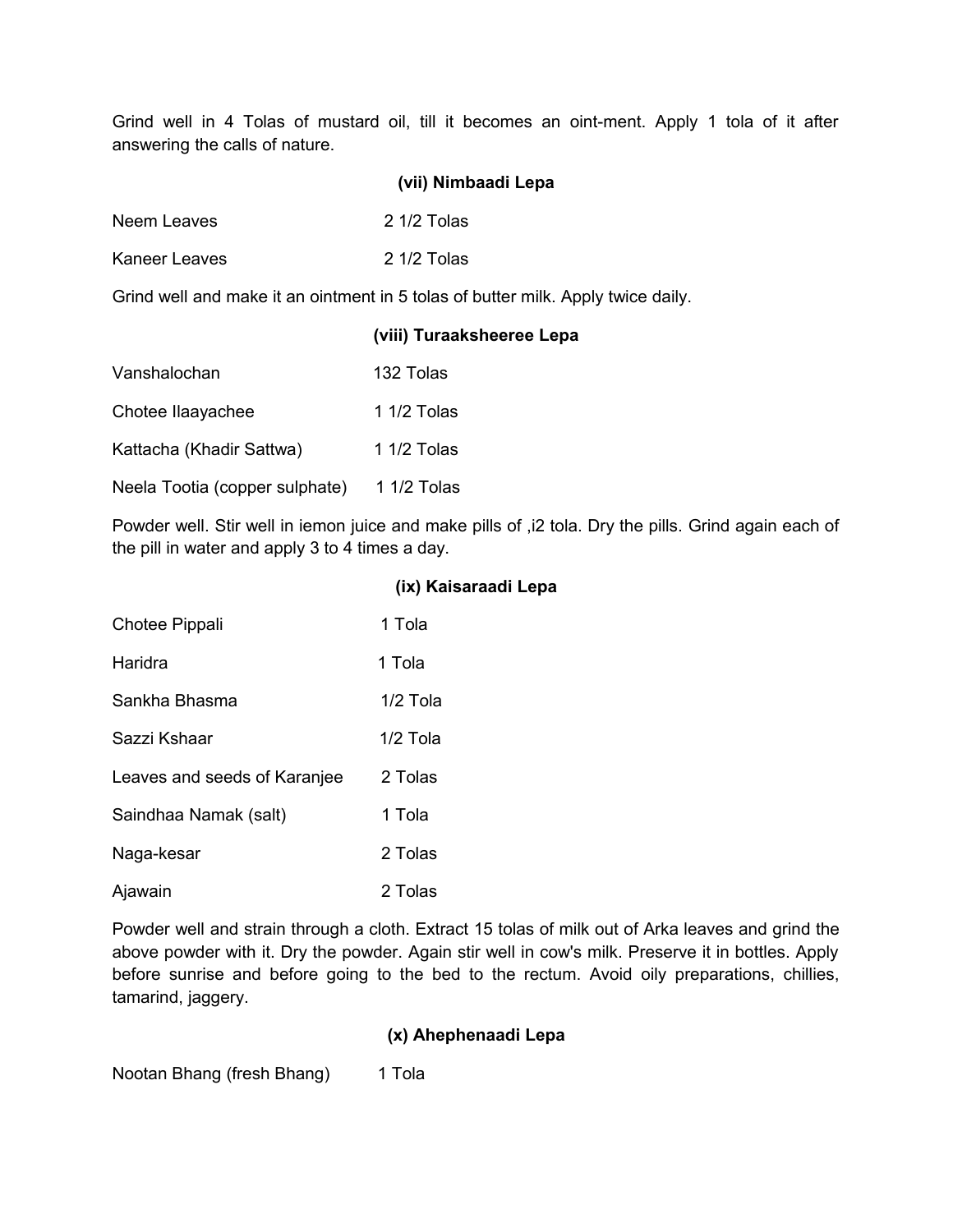Ahiphena 1/12 Tola

Powder in fresh water and make like poultice. Apply this to a piece of cloth. Heat it a little and then tie it to the anus.

# **(xi) Guggulaadi Kalka**

| Sugar-cane juice | $1/2$ Seer |
|------------------|------------|
| Gingily Oil      | 2 Chattak  |
| Suddha Guggula   | 5 Tolas    |

(a) Extract sugar-cane juice first. (b) Add this to ten totals of Gingily oil. (c) Boil it in low fire, till the oil alone remains and take it away from the fire. (d) Take 5 totals of Guggula and strain it in 5 tolas of milk. (e) Add this to the previous one, i.e., the boiled oil, till it becomes an ointment. Preserve it is tinned ves-sel. Apply 1 tola every night before retiring to bed.

# **214. SCORPION STING**

The sting is painful on account of the inoculation of a min-ute amount of intensely irritating poison. The poison is an acid. It is destroyed by treatment with an alkali such as ammonia or carbonate of sodas. Immediately apply a little strong solution of ammonia or carbonate of soda in solution before the poison can diffuse into the tissues. This will relieve the pain and pre-vent any of the unpleasant general effects. Do the treatment immediately. Otherwise, the poison will spread in the tissues. Tie a ligature just above the spot of the sting, immediately.

Death from scorpion sting has been recorded. Scorpions in Deva Prayag Himalaya and neighbouring villages are very poisonous. People generally die. Some villages have been evacuated. Black scorpions are very poisonous. In Malaya scorpion sting is not poisonous at all but stings by centipede are poisonous.

The same treatment can be given in stings by wasps and other insects.

Ipecacuantia paste is also beneficial.

Keep the part immersed in cold water or hot water. Keep up the heat by adding fresh hot water. Tie a thick wet bandage to the affected part. Apply ice. This is very effective. Evaporat-ing lotion is also very effective.

Hip bath, hot foot bath, steam bath, hot fomentation are also beneficial.

The pain is at first like a prick from a needle. In a few sec-onds it assumes an agonising form as if many needles are thrust into the part. One feels as if fire is applied to the part. The pain shoots up towards the body and reaches a climax in ten minutes. The part affected swells up. The lymphatis get af-fected. A red line is seen in the skin. The glands swell. The joint above the part feels stiff.

# **215. SNAKE BITE**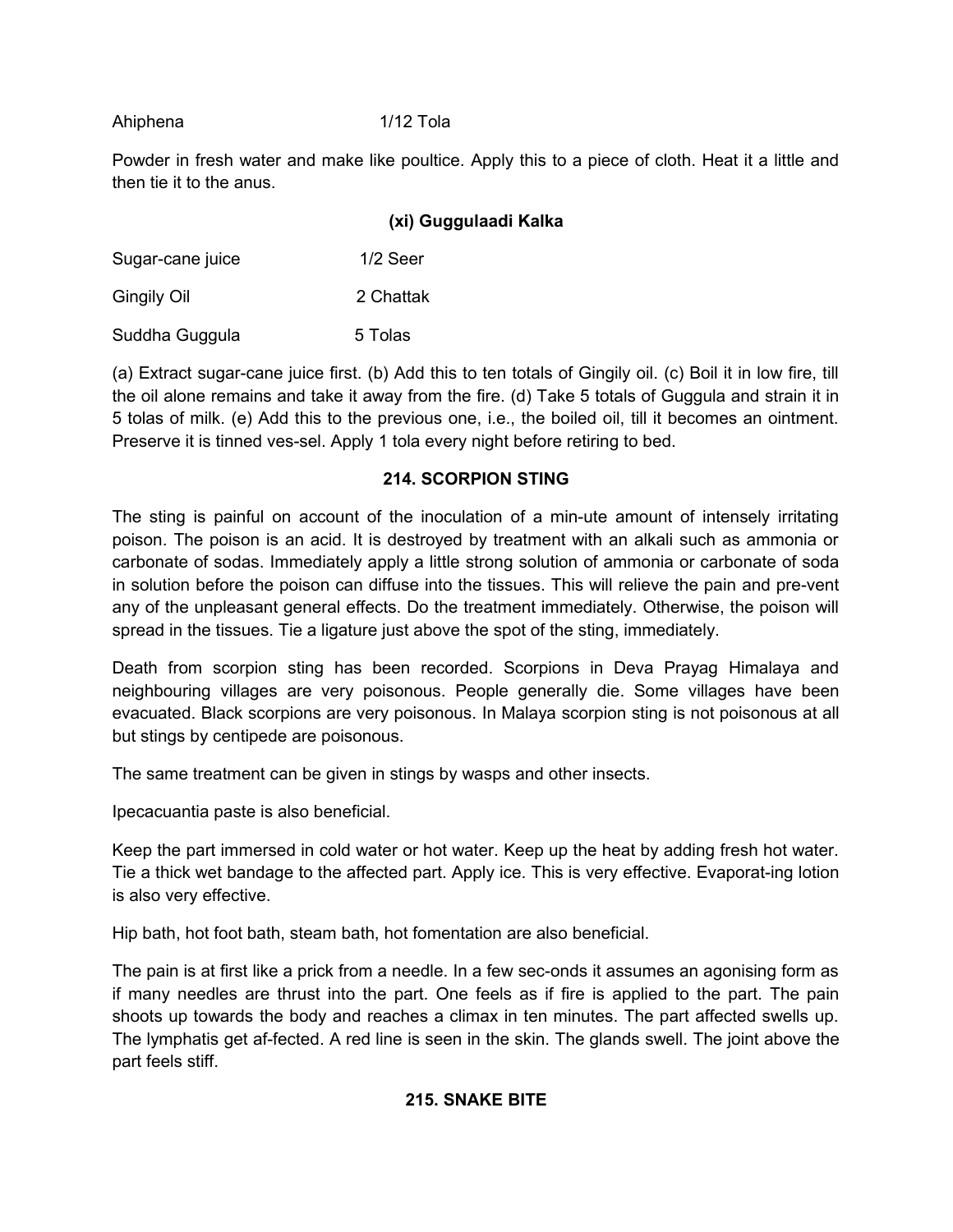Snakes inject their poison through punctures made by two prominent upper teeth, the fangs. The bites of poisonous snakes show two marks thus. If there are more than two marks, you may conclude that the creature is not poisonous or that the wound has not been inflicted by the poison fangs. The pain is of a stinging character.

There are two principal families, the Colubring of which the best known example is the cobra and the Viperine, of which a good example is the Russel's Viper.

The action of Colubrine poison is chiefly on the nervous system. It causes paralysis of the breathing centre. It acts on the blood to a small degree. But the action of Viperine is chiefly on the blood. It prevents the blood from clotting. It acts on the nervous system to a small extent.

In the case of cobra bite, faintness, drowsiness, loss of power in the legs, and vomiting occur. The breathing becomes short and laboured. The pulse becomes quick and intermittant. The tongue protrudes, The powers of speech and swallowing are lost. Frothy saliva comes from the mouth. Twitching of the muscles also takes place. Cold sweats and convulsions occur. The patient becomes insensible and unconscious.

# **(i) Treatment**

Act as promptly as possible. Ligature the part above the bite, or tie a light bandage or string round the limb, a few inches above the wound, but never on the forearm or below the knee, as there are two bones in these parts and the blood vessels run between them.

Bites by snakes should be sucked out immediately if they can be reached either by the patient himself or by a friend. The mouth of the one performing the operation must not contain any wound or abrasion. The mouth should be thoroughly rinsed with water after each withdrawal of blood.

Or, after incising the wound apply solid permanganate crystals on the wound. Rub them well. Inject 2 grains of per-manganate in solution into 2 or 3 spots round the wound by means of a hypodermic syringe.

Inject anti-venene at once.

Hot coffee or tea may do some good. It is a serious mis-take to dose the patient with whisky or alcohol. Whisky is not an antidote to the snake poison. The patient dies on account of the effects of large doses of strong whisky. Whisky and stimulating drugs like ammonia or strychnine make the conditions worse. Very few people die as a direct result of snake bite. On the contrary very many have died as a result of hasty administra-tion of large doses of whisky after a bite.

# **(ii) Nature Cure**

The wound should be widened by an incision and cleansed with dilute lemon juice. Immediately after this, apply a wet bandage or a wet pack. Fast for a day or two is beneficial. Fasting is the surest method of preventing any poison from bites of snakes.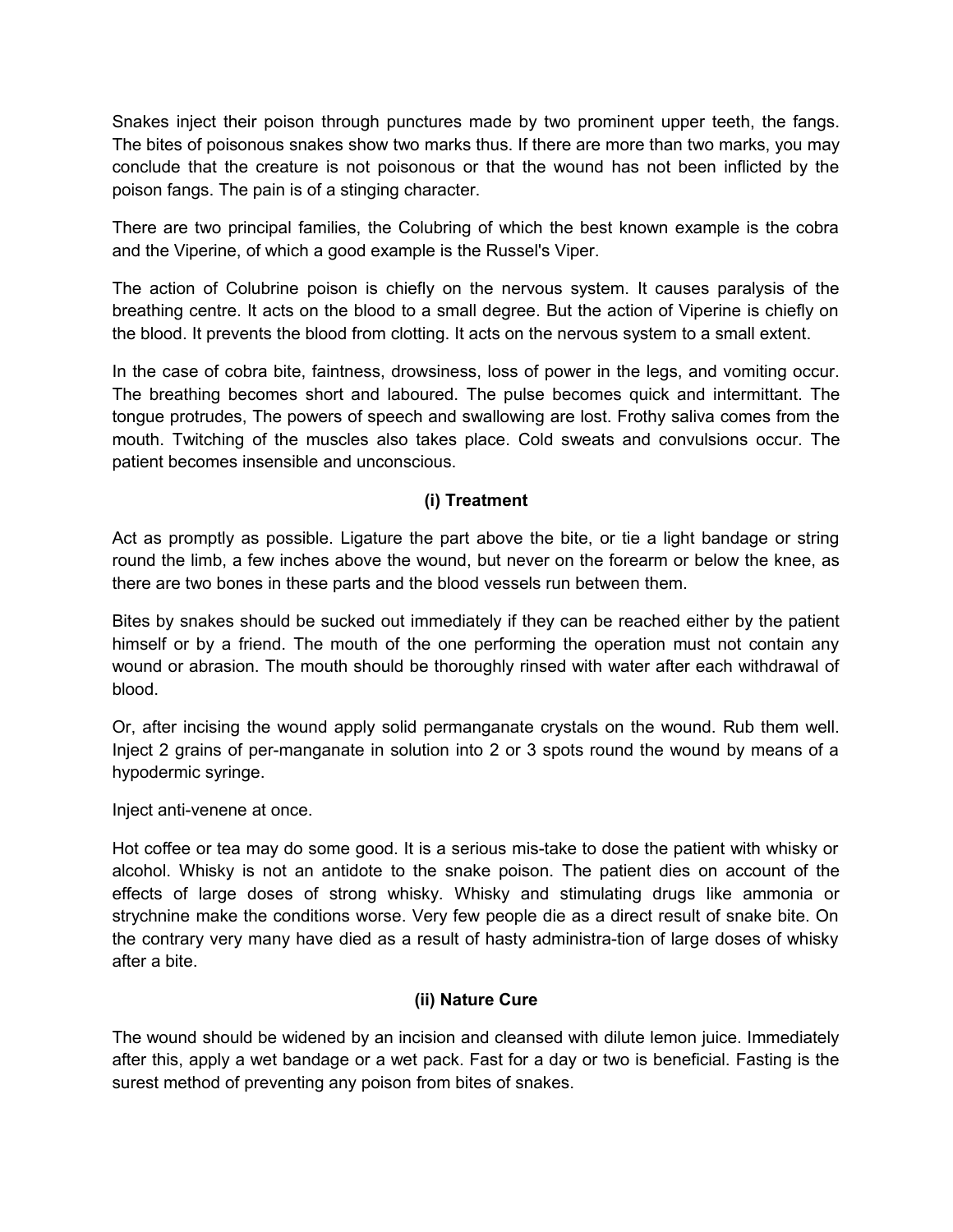Pour cold water on the head. Give an enema.

Steam bath, hip bath, spinal bath, trunk bath are also ben-eficial.

The legs, arms and trunk may be bathed with hot water.

## **(iii) Divine Cure**

Do Mrityunjaya Japa and Kirtan vigorously. This is won-derfully effective and highly powerful.

# **216. MIRACLE CURE OF COUNTRY FOLK**

# FOR WARTS

Everywhere in the world, the country people have their own peculiar methods of curing certain kinds of diseases, which cannot be easily ruled out as a mere witchcraft. I shall re-late to you an instance that I have personally witnessed. My personal assistant Sri Purushottam Swami had, for a number of years, painless, small, hard excrescences, otherwise known as warts, on all over his hands. His aide, a village-lad from the neighbourhood of Rishikesh, observed this and suggested that he might try a simple cure-of-faith which is usually practiced in the villages, with unquestionable success. The boy himself had warts and was now completely cured through this method.

The method is simple. A solution has to be made by rub-bing a copper-piece on a stone with a little water. It should be applied on the warts with the same copper-piece only once. Then the copper-piece (it can be a piece) should be wrapped with a piece of cloth and discarded at a crossing point of two roads or a trivium.

Purushottam Swami tried this method. His warts disap-peared very soon and not a scar could be found on his hands after a couple of months. Several months have gone by since, and not a single wart has appeared again.

There are a number of similar methods of cure which you can know from the village folk. Do not be prejudiced against them. They are sometimes wiser than even the most learned physicians.

# **CHAPTER XLIV**

# EQUIPMENT FOR HOME REMEDIES CUP-BOARD

# **217. THIRTEEN COMMON HOUSEHOLD REMEDIES**

#### **(i) Pepper Lozenges**

Powder some black pepper and sugarcandy (Misri). Add equal parts. Mix a little ghee, and make it into small balls. Keep one in the mouth and slowly drink the essence. This is very useful in Bronchitis or cough.

# **(ii) Camphor-tobacco**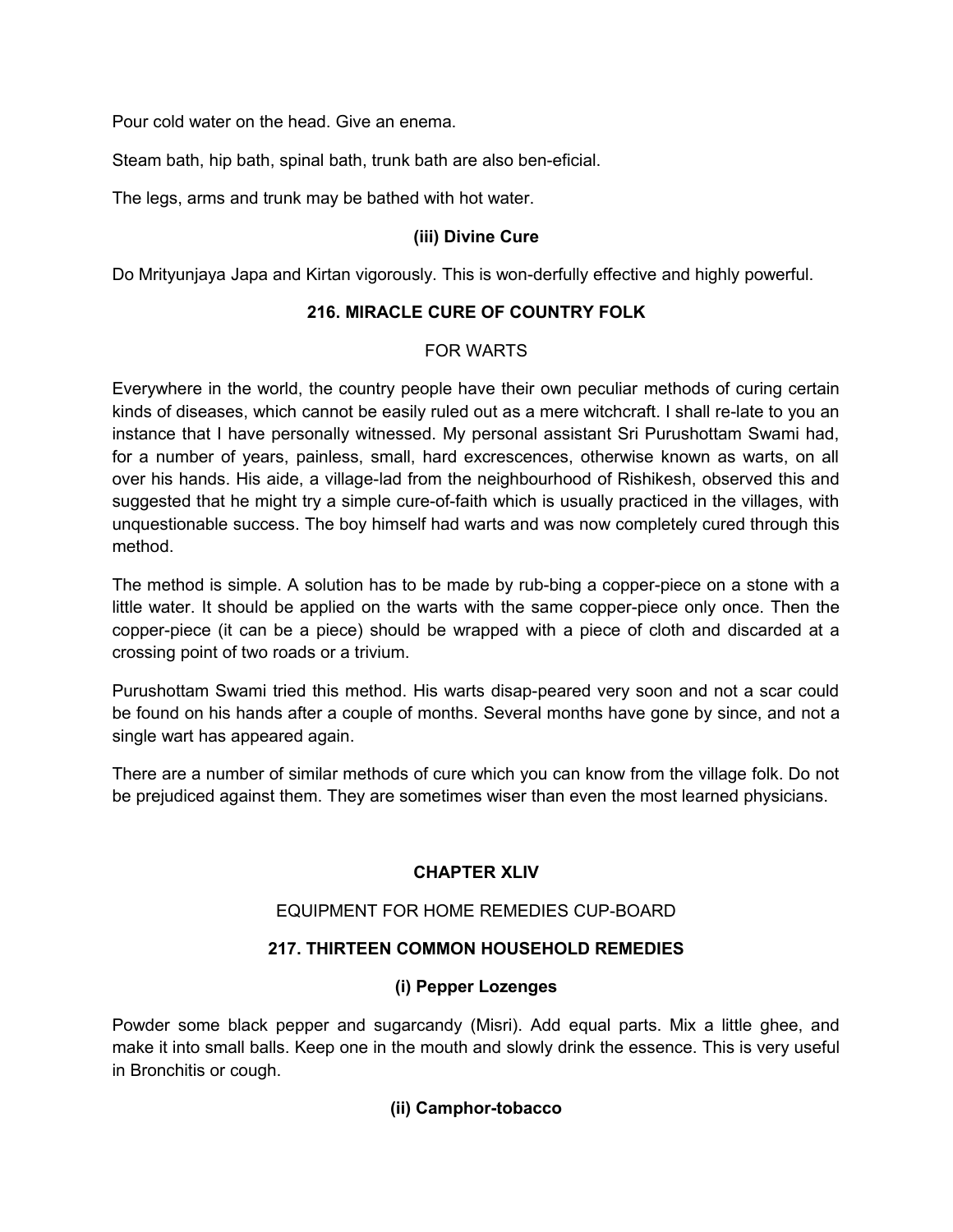If you suffer from carious tooth, stuff the socket with a little camphor and tobacco, the worms will die. You will be relieved from the pain also.

# **(iii) Burnt Alum**

This is very useful in ague or malaria. This is a well-tried medicine. Burn alum in iron pan. Mix it with four parts of sugar. Take one teaspoonful of the powder 3 times in a day. Only three doses will he sufficient to eradicate malaria. You can repeat the medicine, if the fever does not leave you. It does not matter if the fever is or not when the medicine is administered.

# **(iv) Mulati (liquorice)**

Take a Masha of powdered Mulati and mix this with 2 Mashas of sugar. This is one dose. Take this in morning and evening with water. This is very useful in leucorrhoea (whites), and flooding (excessive menstruation).

# **(v) Lime Water**

Ten to twelve drops in a Lota of water should be drunk four times a day. A plug of cotton or cloth soaked in the lime water should be used externally. This should be changed 3 or 4 times a day. This is very useful in flooding or excessive menstruation. This is useful in all kinds of bleedings also.

# **(vi) Mustard Oil and Camphor**

Dissolve some camphor in the mustard oil. Heat this. It is highly useful in lumbago or pain in the hips and back and rheu-matism of the joints, muscular pain in the whole body. If this is applied to the breasts, it will stop the secretion of milk.

# **(vii) Acetic Acid**

This is vinegar. The strong solution is used to destroy warts. The warts is lightly touched with the acid. The surround-ing part is protected by cotton wool. The acid is not allowed to fall on the surrounding skin. This is useful in wasp and bee stings.

# **(viii) Anethi Water**

This is useful in increasing the milk in nursing mothers.

# **(ix) Curd Loaf**

Bind curd in a piece of cloth and let its water drop out. Take this curd and mould it in the form of a bread loaf. Place this over the carbuncle and put on bandage. Change this three or four times a day. All sloughs will come out easily. This is very cool-ing application too.

# **(x) Oil of Babchi**

This removes the patches in the skin (leucoderma or white leprosy). The pigment reappears on the skin. The oil is rubbed well in the affected area.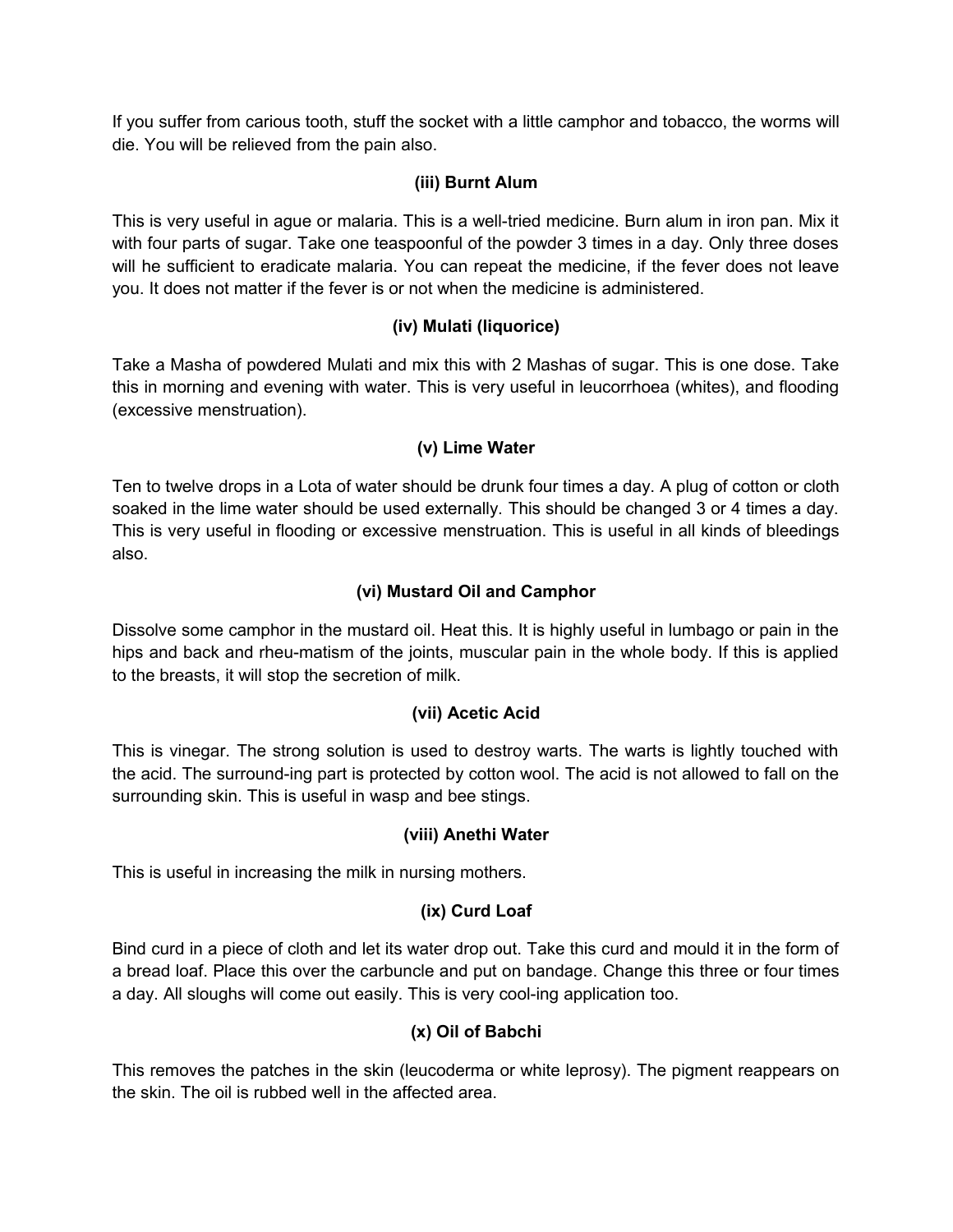# **(xi) Senna Leaves (Sonnamukhi)**

This is good, harmless, purgative. One or two teaspoon-fuls of the leaves are boiled in water. The water is strained and drunk. You can add a little dried ginger and dried rosebuds.

# **(xii) Castor Oil**

This is very soothing purgative. It can be taken along with peppermint water, tea or coffee. If some drops are put in the eyes at night, the foreign particles of dust or charcoal will be removed easily.

# **(xiii) Tincture Quinine Ammoniate**

This is very effective in cold in the nose. Take half a tea-spoonful or one teaspoonful in 2 tablespoonful of water once or twice. You can find relief at once.

# **218. DOMESTIC REMEDIES**

FOR MEDICINE CHEST

- 1. Acetic acid.
- 2. Boric acid or Boric powder.
- 3. Alum powder.
- 4. Bicarbonate of soda.
- 5. Easton's syrup.
- 6. Essence of ginger.
- 7. Essence of peppermint.
- 8. Liquid extract of cascara.
- 9. Glycerine.
- 10. Honey.
- 11. Liniment of iodine.
- 12. Tincture of iodine.
- 13. Oil of turpentine.
- 14. Boric ointment.
- 15. Chrysophonic ointment.
- 16. Zinc ointment.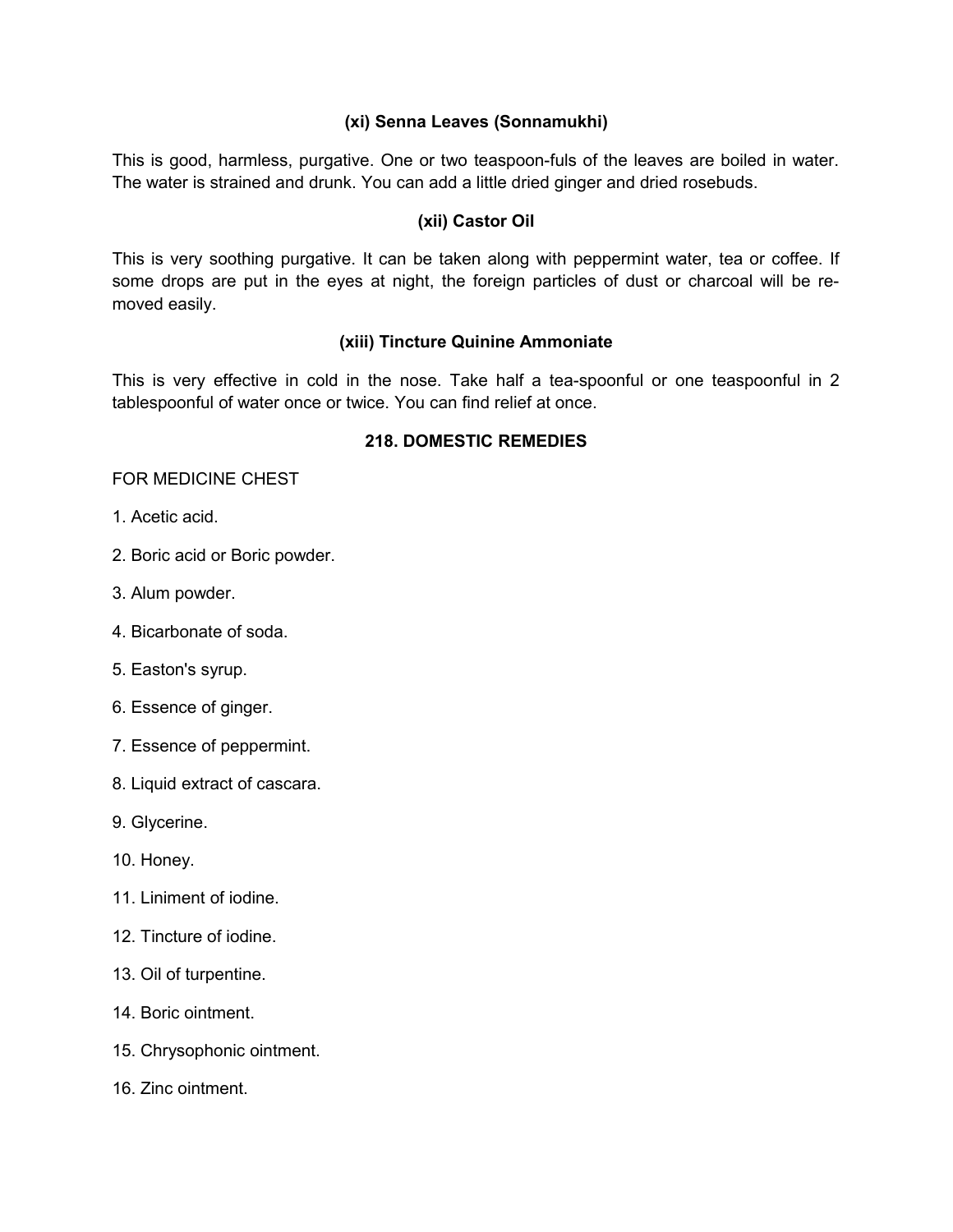17. Vaseline.

18. Strong solution of ammonia (Liquor Ammonia Fortis).

- 19. Permanganate of potash.
- 20. Salvolatile or (Spiritus ammonia aromaticus).
- 21. Wine of Ipecac.
- 22. Citrate of caffeine.
- 23. Phenacetin.
- 24. Subnitrate of bismuth.
- 25. Aromatic chalk powder.
- 26. Dover's powder.
- 27. Calomel.
- 28. Chlorodyne.
- 29. Gregory's powder.
- 30. Sweet spirit of nitre.
- 31. Opodeldoc or soap liniment.
- 32. Perogoric.
- 33. Quinine.
- 34. Strong tincture of ginger.
- 35. Magnesium Citrate, granular effervescent.
- 36. Epsom or glauber's salt.
- 37. Compound Jalap powder.

The doses, action and therapeutic uses of the above edies will be dealt with in subsequent numbers.

# **219. HOME REMEDIES**

# **CUP-BOARD**

# **(i) Equipment for Dressing**

Absorbent : cottonwool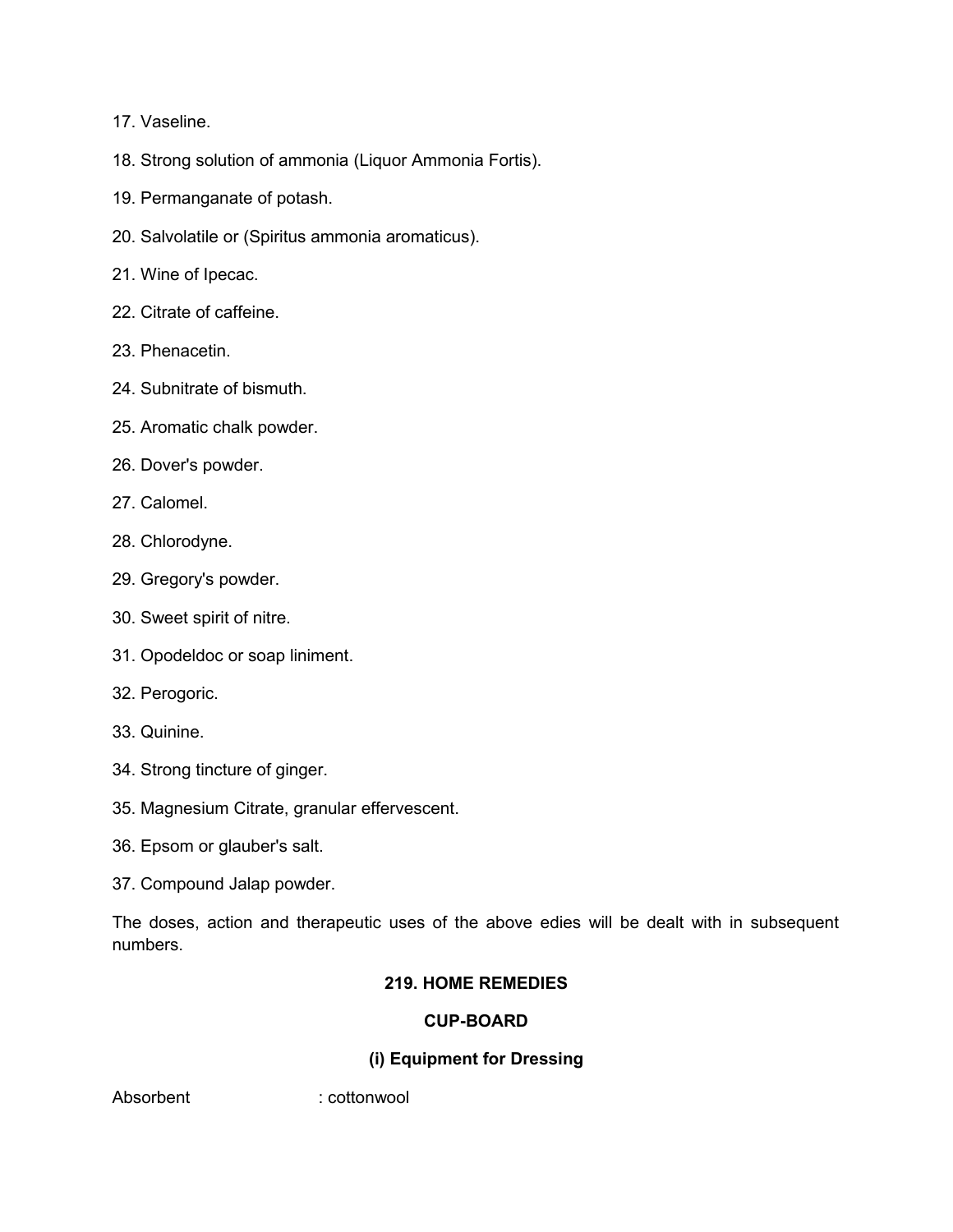Adhesive : plaster on spool

Bandages : width one, two or three inches

Boric lint for fomentation.

White lint for the spreading of ointment.

# **(ii) Equipment for External Uses**

| Acetic acid            | Alum powder                                |
|------------------------|--------------------------------------------|
| Antiphilogestine       | Boric powder                               |
| Dettol (disinfectant)  | Emulsion of airiflavine in liquid paraffin |
| Hydrogen peroxide      | Linseed meal                               |
| Methylated spirit      | Olive oil                                  |
| Permanganate of potash | Soft vaseline                              |
| Tincture of iodine     | <b>Turpentine liniment</b>                 |
| Zinc oxide.            |                                            |
|                        |                                            |

# **(iii) Equipment for Internal Uses**

| Aromatic spirit of ammonia                                           | Aspirin tablets              |
|----------------------------------------------------------------------|------------------------------|
| Castor oil                                                           | Cathartic vegetable tablets  |
| Chlorodyne                                                           | Cough mixture                |
| Dover's powder                                                       | Easton syrup                 |
| Essence of ginger                                                    | <b>Essence of peppermint</b> |
| Eno's fruit salt                                                     | Glycerine                    |
| Honey                                                                | Liquid extract of cascara    |
| Mag sulph                                                            | Milk of magnesia             |
| Paludrine tablets                                                    | Penicillin lozenges          |
| Paregoric elixir                                                     | Quinine tablets              |
| Senna pods                                                           | Sodii bicarbonate            |
| Syrup of figs                                                        | Subnitrite of bismuth        |
| Tincture quinine ammonia                                             |                              |
|                                                                      | (iv) The Appliances          |
| $\bigcap$ is the set $\bigcup$ in the second second set of $\bigcup$ | n <b>.</b>                   |

Clinical Thermometer **Douche can** Enema syringe Eye dropper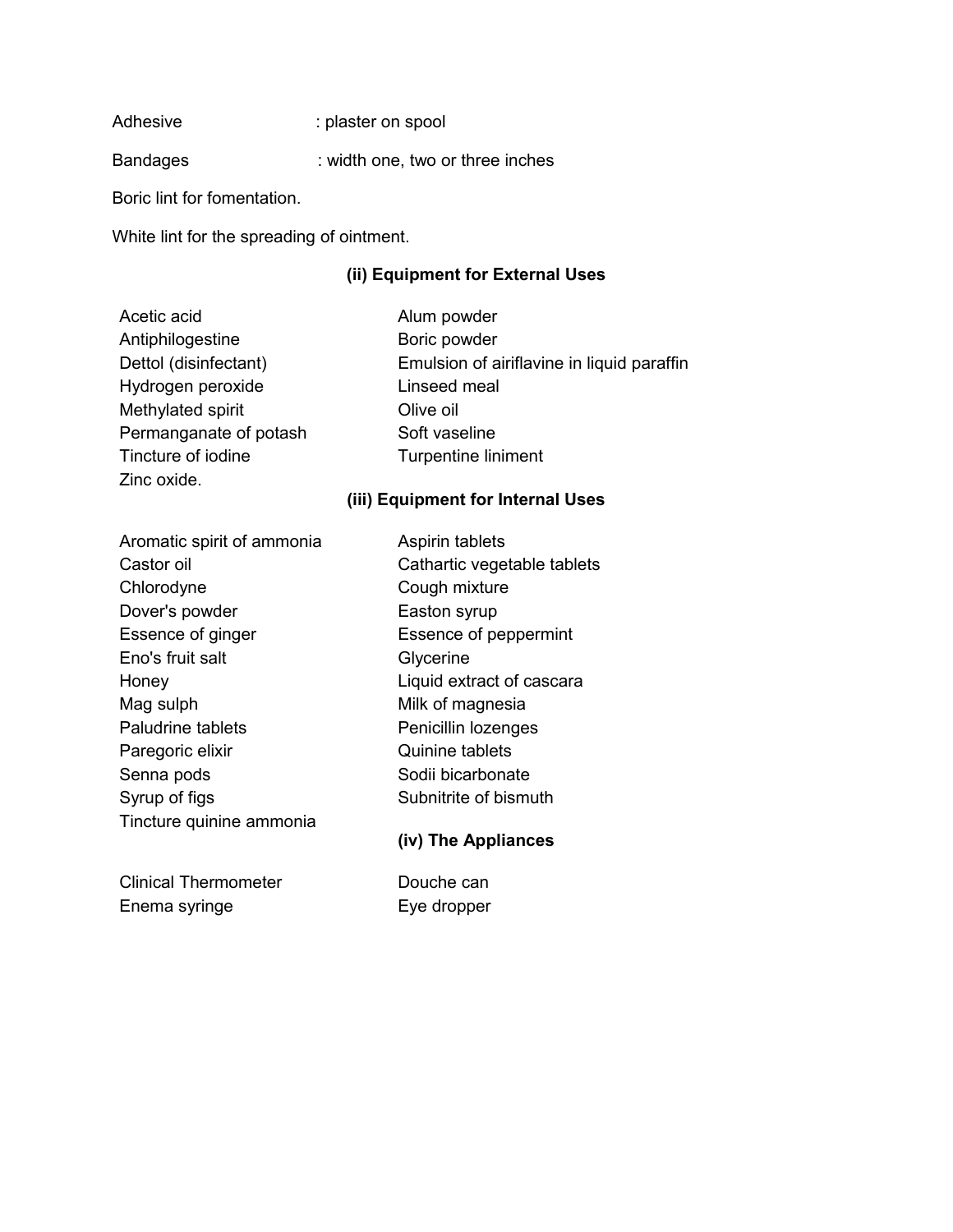# **220.COMMN HERBS**

# **THEIR NAMES IN DIFFERENT LANGUAGES**

| <b>TAMIL</b>     | <b>SANSKRIT</b>          | <b>HINDI</b> | Latin                                          |
|------------------|--------------------------|--------------|------------------------------------------------|
| Chitramutti      | Bala                     |              | Pavonia Zeylanica                              |
| Peramutti        | Mahabala                 | Suganda Vala | Pavonia Oiorata                                |
| Karkadaga Singhi | Karkatashringi           | Kakrasingi   | <b>Rhus</b><br>Succedenea<br>(Eng:The<br>Galls |
| Karisilankanni   | Bhringaraj:<br>Kesaranja | Bungrah      | Eclipta Prostata                               |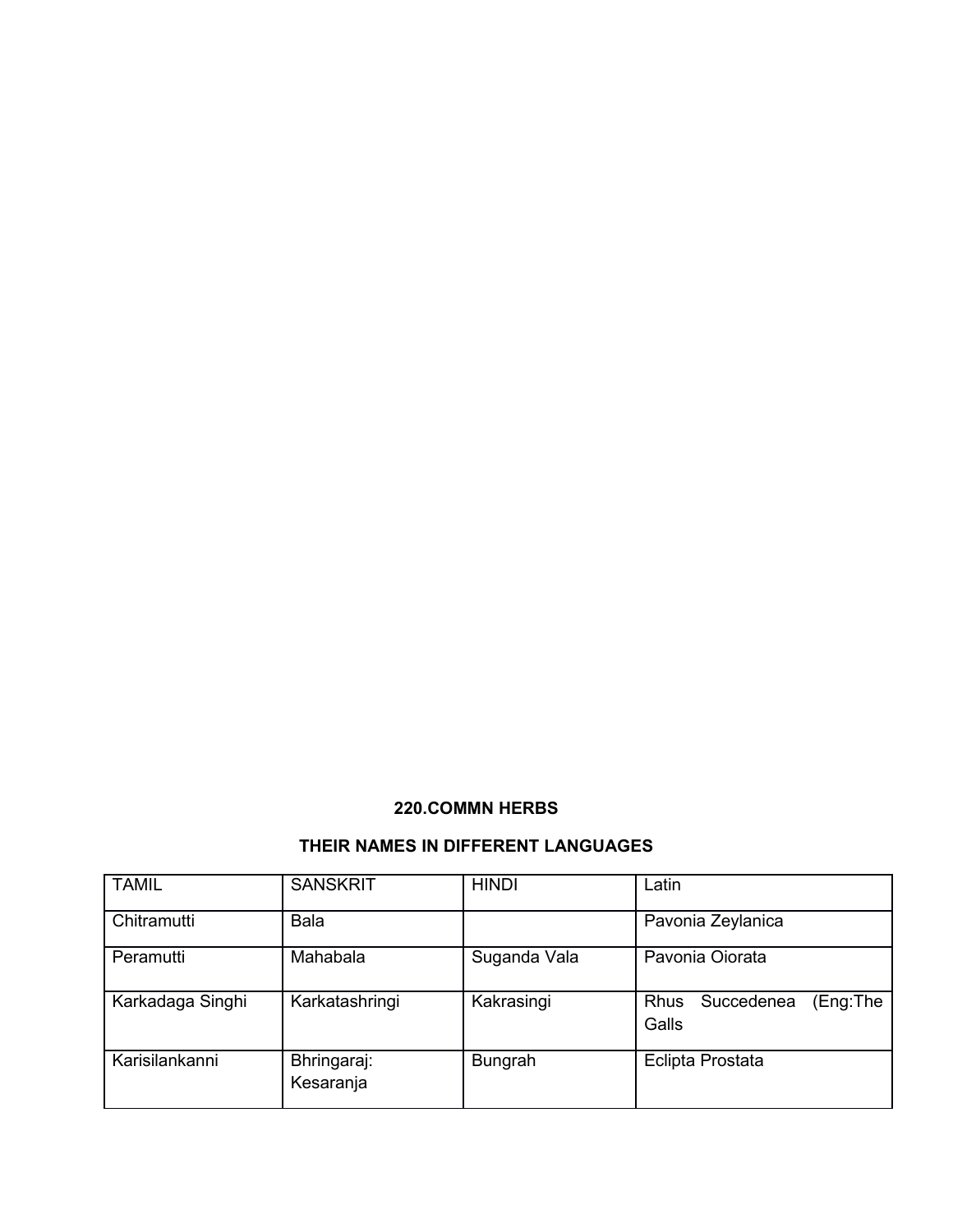| Vallarai                      | <b>Brahmi</b>        | Khulakudi      | Hydrocotyle<br>Asiatica<br>(Eng:<br>Indian Pennyworth       |
|-------------------------------|----------------------|----------------|-------------------------------------------------------------|
| Sombu                         | Sthula jeerakam      |                | Pimpinell Anisum (Eng. Anise<br><b>Seeds</b>                |
| Sathakuppai                   | Misi                 | Suva           | Anetheum Sowa Eng The Dilll                                 |
| Vasambu                       | Vacha                | <b>Bach</b>    | calamus<br>Acorus<br>Eng:<br>Sweetflag)                     |
| Kudasppalai<br>(Bark<br>used) | Kutaja               | Karva indarjow | Marsdenia volubilis (Eng: The<br>Kurchi Tellicherry Bark)   |
| Amman Pachcharisi             |                      | Dudhi          | Pilulifera<br>Euphorbia<br>(Eng:<br>Australian Asthma weed) |
| Kandangkattiri                | Kanta Kaarikaa       | Kateli         | Solanum Jacquini (Eng: Wild<br>eggs plant)                  |
| Mudakkatran                   | Kshirini, Karnaspota | Kanphata       | Cardiospermum<br>Helicacabum<br>(Balloon vine)              |
| Ponnangkanni                  |                      | Meenakshi      | <b>Allernanthera Sessiles</b>                               |
| Tumbai                        | Dronapushpi          | Gumamadhupati  | Leucus Aspera                                               |
| Manaththakkali                | Kakamachi            | Make           | Solanum Nigrum                                              |
| Chukku                        | Nagaram              | sonth          | Zingiber<br>officinalis<br>(Dried<br>Ginger)                |

# **APPENDICES**

# **APPENDIX-I**

# INDEX TO THERAPEUTIC ACTION OF BAZAAR DRUGS

Alterative (Vyadha-bheda-kari) is a drug that alters the morbid or unhealthy processes in the body and restores the normal functions of an organ in some unknown way. It corrects or alters a poisoned condition of blood stream and restores healthy functioning. Example: Akrot (walnut), Adhatoda, white pumpkin, sarsaparilla, apamarga, chiretta, garlic.

Anaphrodisiac is opposite of aphrodisiac. It depresses the sexual organ. E.g., Camphor, etc.

Anti Sialagogue: A drug or substance that reduces the flow of saliva.

Antiseptic (dhatu ksheenarothi) is a remedy that prevents putrefaction and inhibits the growth of germs. E.g., Ajowan, benzoin, tobacco, betel, nim oil, cloves, sugarcane, sandal, etc.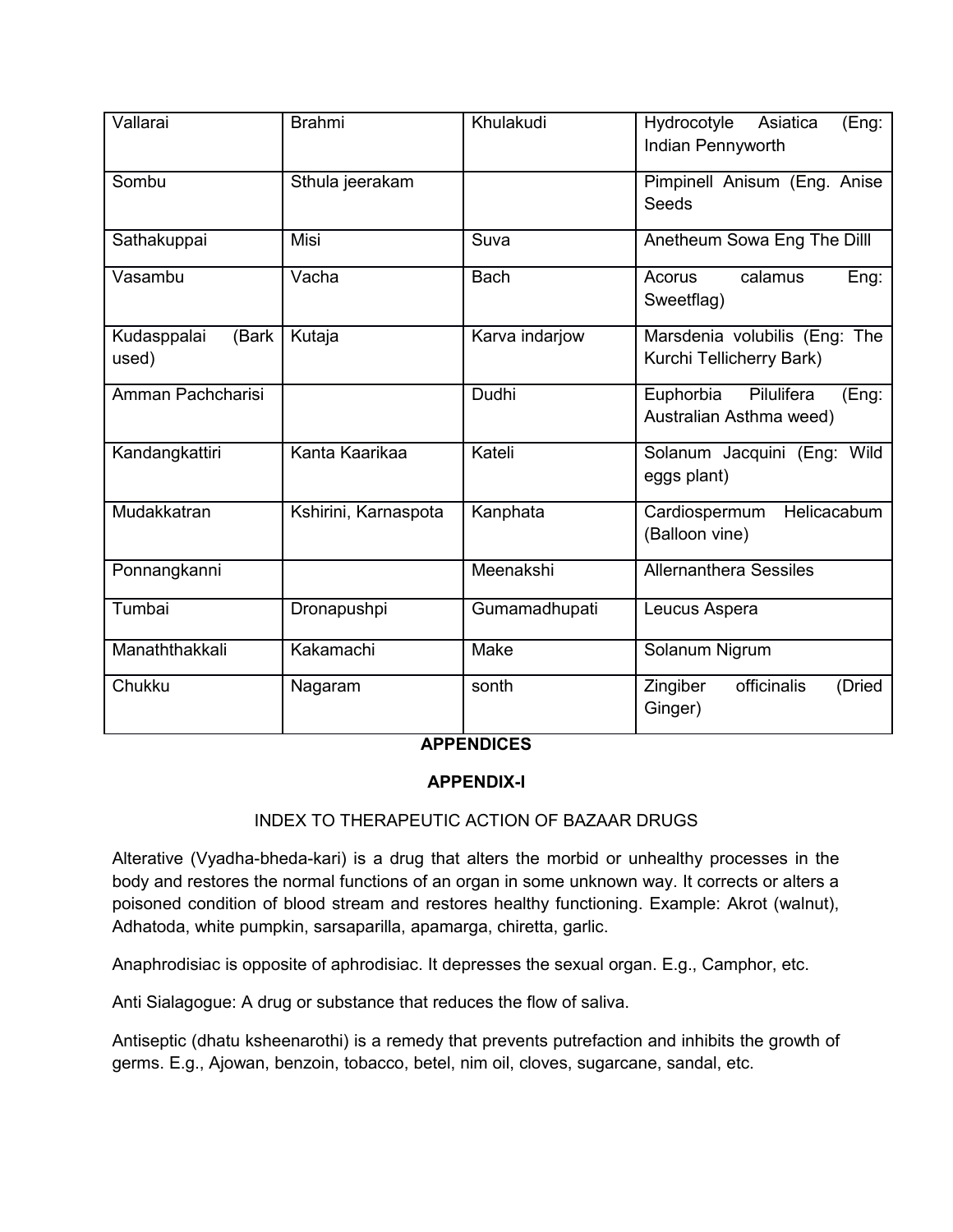Antispasmodic (anghakarshana nasini): It is an agent or remedy that allays or relieves convulsions or spasmodic pains. E.g., opium, adhadhodha, cloves, Ajowan, cannabis, saffron, jadamanchi, tobacco, mint, asafoetida.

Antilithic is a medicine or substance that prevents the for-mation of stones in the gall-bladder, kidneys, urinary bladder, etc. E.g., coffee seeds, benzoin, mountain nim.

Anti-Philogistic: A remedy that reduces inflammation. E.g., opium.

Anti-Soporific: A remedy that prevents sleep and keeps one awake. E.g., tea, coffee, etc.

Antidote (Vishanasini): A remedy that counteracts the ac-tion of a poison. E.g., belladonna for opium, etc.

Antibilious (Pitthasanthini): A remedy that produces a soothing effect over diseases caused by excessive secretion of bile. E.g., ginger, lemon, cumin, coriander, etc.

Anthelmintic (Kriminasini): A remedy or medicine that ei-ther kills or renders powerless or expels intestinal worms (vermicide and vermifuge). E.g., bark of walnut, Adhatoda, black cumin, palas, asafoetida, bark of pomegranate, fruits and seeds, garlic, leaves and seeds of nim. Antiperiodic: An agent that acts against the poison of peri-odic fever like malaria. E.g., apamarga, pepper.

Anti Rheumatic (Vataharakari): A remedy that prevents the Vata diseases in the body. E.g., pepper, dried ginger.

Antispasmodic is a drug that acts against spasm of mus-cles. It reduces or prevents excessive muscular contractions. E.g., Valerian, Belladonna, Lobelia, etc.

Antipyretic: A remedy that reduces the temperature of fe-ver. E.g., pepper.

Anodyne (Vedanasantani): A drug that gives relief from pain. E.g., opium, cannabis.

Aphrodisiac (Kamavardhini) is a medicine that stimulates the sexual passion. E.g., walnut, linseed, black-gram, cinna-mon, cannabis, radish, nutmug, jalamisri, asafoetida, dates, cashewnuts, lady's finger, methi seeds, betel.

Aromatic is a drug that stimulates digestion and appetite. It has good aroma. E.g., Cardamom, Spirit-Ammonia, Aromaticus, calumba, etc. Astringent (Sankosanakari): A substance that causes contraction of organic tissues or arrests bleeding diarrhoea, etc.. E.g., walnut, asoka, isofgul seeds, Ajowan, poppy seeds, Bengal-gram, catechu, Madras nut coloured, Ragi, guava, Horse-gram, sandal, cumin seeds, triphala, apamarga, jambul, mint, mangusteen, gall-nut, pomegranate bark and seeds, bael fruit, methi seeds, betel, gum arabic.

Cardiac Depressant (Apakarshanakari) is a drug or sub-stance that retards or depresses the action of the heart.

Cardiac Stimulant (Brudushnakari) is a remedy that stimu-lates the heart. E.g., chillies, coffee.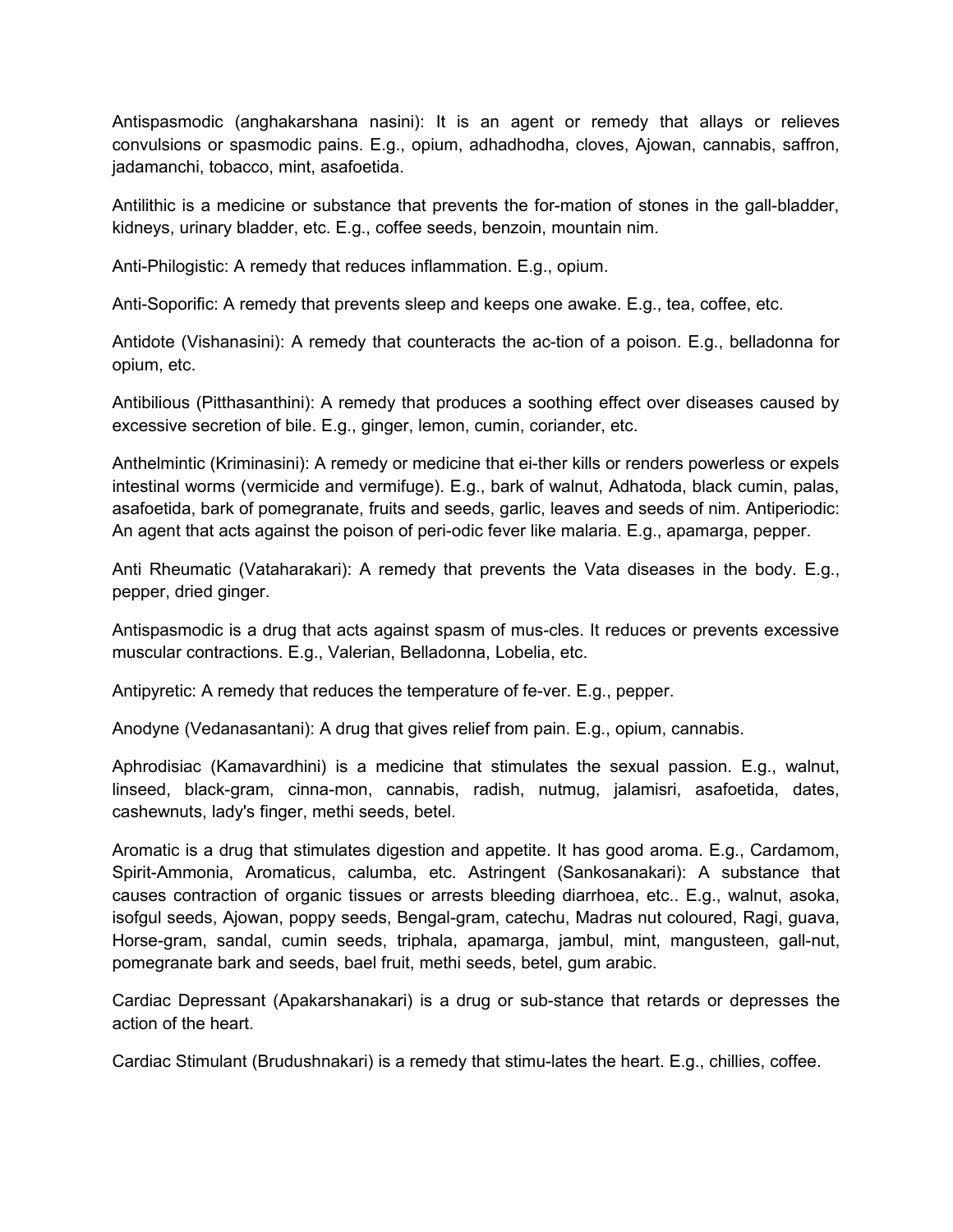Cerminative (Udharavathaharakari): A drug that expels wind from the bowels and relieves pain and corrects digestion. E.g., ginger, cloves, cinnamon, long pepper, nux vomica, lemon, cardamom, Ajowan, coriander, nutmeg, cumin seeds,

dried ginger, mint, asafoetida, turmeric, pepper, tailed pepper, methi seeds, garlic, white pepper, betel.

Cathartic: A drug that promotes evacuation from the bow-els. It is divided into (1) laxative which induces gentle bowel movement, E.g., figs, prunes, phenolpthalin etc., and (2) pur-gative which produces copious, repeated and more watery mo-tions, E.g., Pulvis Jalap, Croton, etc.

Chologogue (Pithakari): A remedy that promotes the se-cretion or excretion of bile. E.g., podophyllin, walnut seed.

Cordial (Rakthavardhani) Blood tonic: A drug that im-proves the quality and quantity of blood. E.g., fig, sarsaparilla.

Depurative (Malina-nivartini): A remedy that purifies the animal economy. E.g., Palas.

Deodarant (Bhutigandha nasini): A remedy that destroys, removes or corrects offensive odour. E.g., Benzoin.

Demulcent (Antar Snigdhakari): The drug that soothes or protects the mucous membrane. E.g., liquorice, linseed, isafgul, black-gram, sesamum, cucumber, poppy seeds, gum, sugarcane, wheat, grapes, tulasi, sarsaparilla, Jack, barley, dates, plantain fruit, wood apple, onion, lady's finger, methi seeds.

Diaphoretic is a drug that produces increased perspira-tion. It reduces fever by inducing increased perspiration. E.g., Hyoscyamus, Spirit Acthenia, Nitrosi etc.

Discutient: An agent that causes disappearance of swell-ing. E.g., nim leaves.

Disinfectant (Aganduka-roka-nasini): A remedy that de-stroys germs and prevents fermentation and putrefaction. E.g., Vasambu.

Digestive (Pachana Kari): A drug that promotes digestion. E.g., ginger, bael, Ajowan, cumin, black pepper.

Diuretic (Mootra Vardhani): A drug that increases the flow or secretion of urine.

Ecbolic is an drug that increases the activity of a pregnant uterus.

Emitic (Vamana Kari): A remedy that causes vomiting, E.g., salt, mustard, copper sulphate, alum, dhatura, tobacco.

Emmenagogue (Ritu-vardhani): A remedy that stimulates and regulates the menstrual flow. E.g., pine-apple, Adhatoda, linseed, sesamum, black cumin, saffron, papaya, asafoetida, onion, methi leaves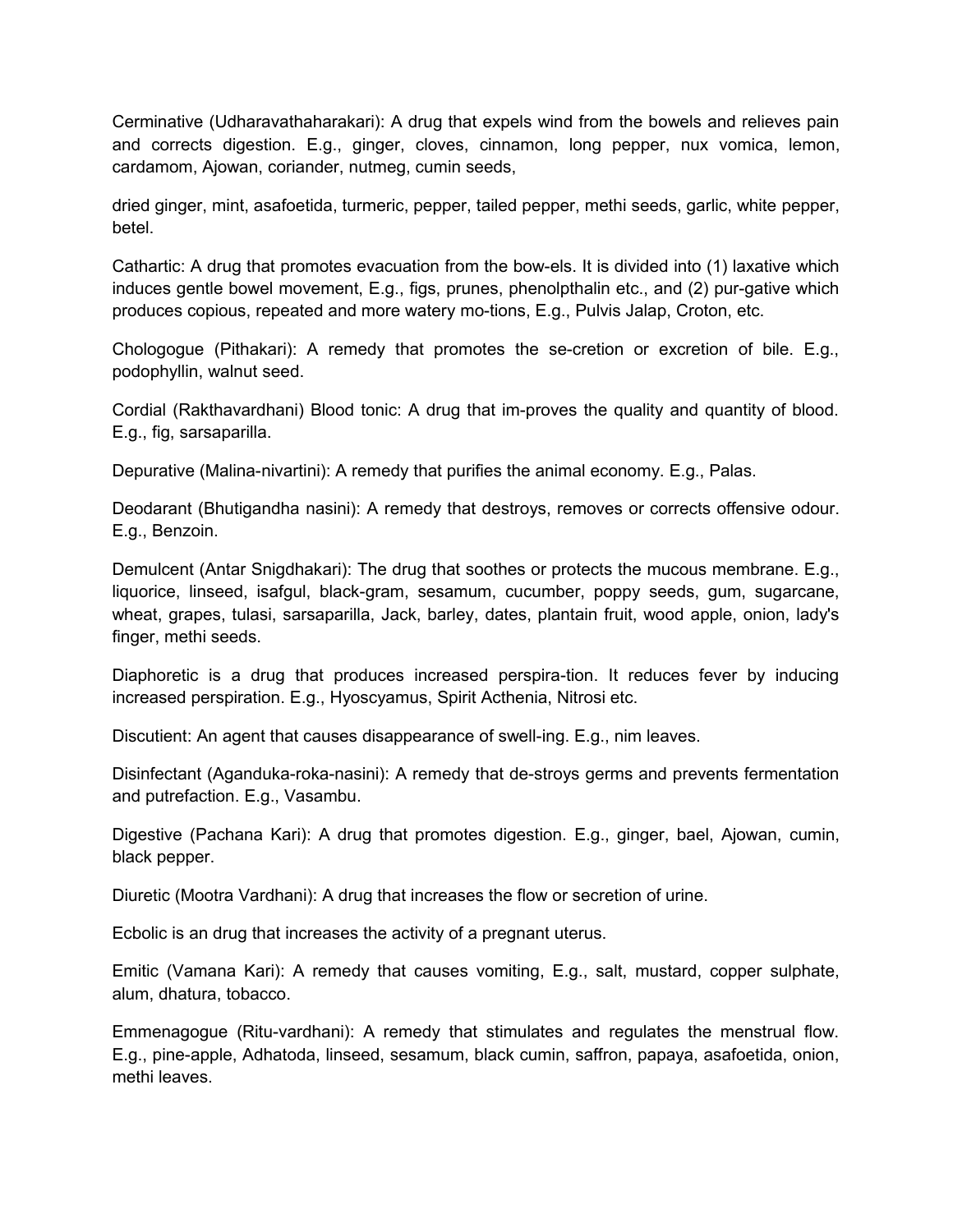Emollient (Snigdhakari): An agent which by external appli-cation soothes the skin. E.g., castor oil, vaseline, isafgul, gum arabic, lady's finger methi seeds, ground-nut.

Errhine (Sirovirechani): A drug when applied to the mu-cous membrane of the nose, increases nasal secretion. E.g., tobacco. Expectorant (Kaphaharakari): A drug that promotes expectoration of phlegm or sputum. E.g., liquorice, opium, Adhatoda, jadamanchi, benzoin, tulasi, asafoetida, dates, tailed pepper, onion, garlic.

Febrifuge (Jvaraharakari): A remedy that lessens or re-moves fever. E.g., Bael leaves, betel, pepper, etc.

General Anaesthetic is a drug or substance that stops bleeding by cogutating the blood or contracting the arteries and arterioles. E.g., Calcium-chloride, pituitrin, opium, adrenalin, etc.

Germicide (Kriminasani): A remedy that destroys the mi-cro-organism or germs. E.g.. Adhatoda, Vasambu. Also see Anthelmintic. Haemostatic (Raktha sthambhanakari) is a drug that ar-rests or restrains bleeding. E.g., opium, pine apple, white pumpkin, pomegranate, gall-nut.

Hepatic (Yakrutha balakari) is an agent or medicine that tones the action of the liver. E.g., ammonium chloride, etc.

Hydragogue (Jalavirochani): A drug that produces watery motions by inducing free secretion from the intestional glands and removing much serum from the intestinal blod vessels. E.g., croton.

Hypnotic or Soporific (Nidrakari) is a drug that induces sleep. E.g., opium, cannabis. For opposite action see Antisoporific. Lactagogue (Ksheeravardhini): A remedy that increases the secretion of milk in the breasts of nursing mothers. E.g., lin-seed, cotton-seed extract, potatoes, black-gram, seasamum, black cumin seeds, methi seeds, betel.

Lactifuge (Ksheeranasini): An agent that reduces or stops the secretion of milk in the breasts. E.g., the bark of walnut, Arabian jasmine.

Laxative (Malakari): A remedy that loosens the bowels, a mild purgative. E.g., walnut seeds, liquorice, fig, castor oil, lin-seed, potatoes, sesamum, Bengal-gram, sugarcane, grapes, amalaka, myrobalan, papaya, tamarind fruit, asafoetida, methi leaves, ground-nut.

Local Anodyne (Sarmaveda nasandani): An agent which relieves pain in the skin (locally).

Local Anaesthetic (Smritirodhakari): A substance that pro-duces less of sensation locally. E.g., oil of cloves, ice, cocaine, etc.

Local Stimulant: A drug that irritates the skin locally.

Lithontriptic (Pashanabhedini): A remedy that has the power of dissolving the various stones in the body, in the gall-bladder, kidneys and urinary bladder. E.g., Benzoates for phosphatic and alkalis for uric acid caculi in the urinary tract.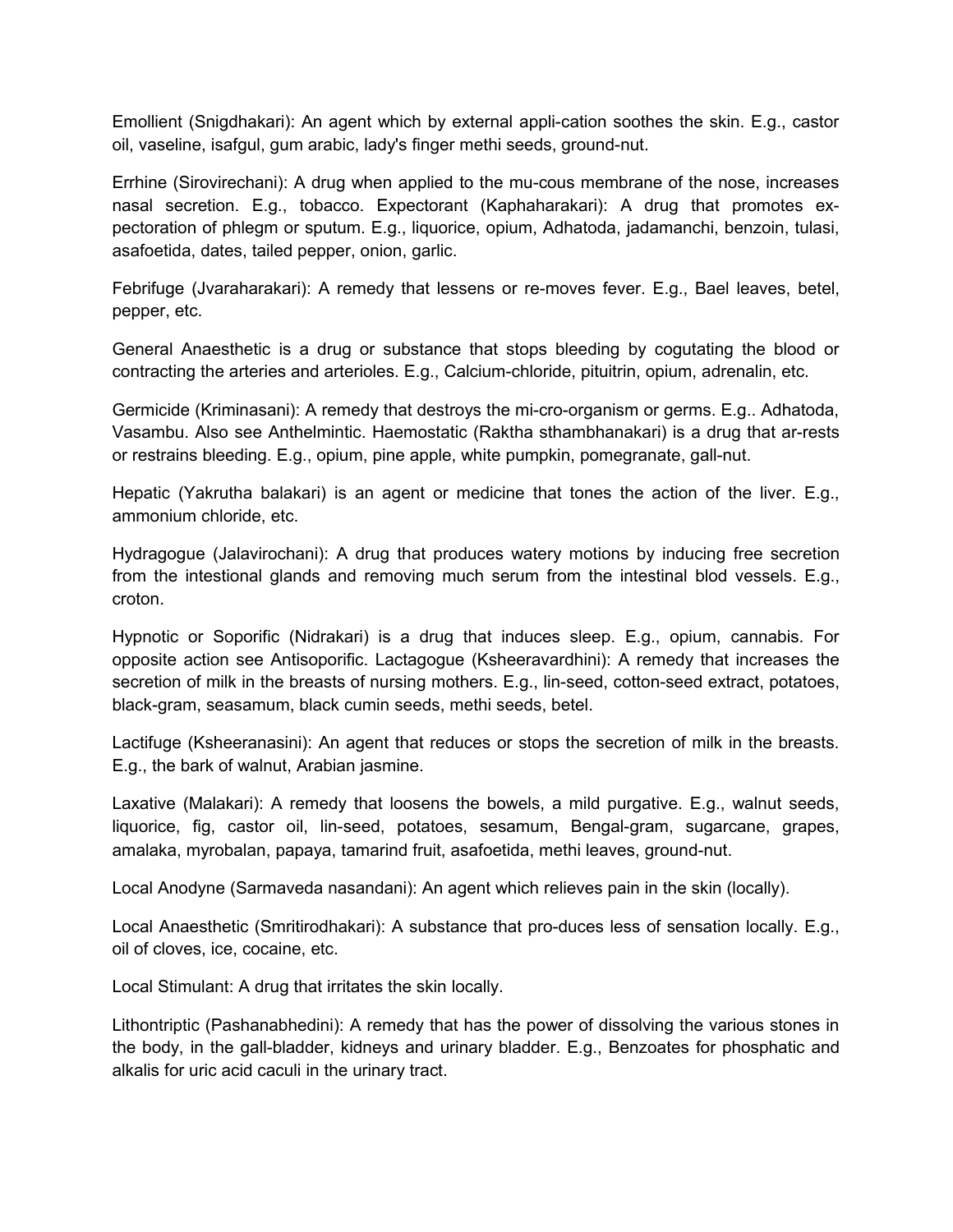Mild Diuretic (Laghu-mootra vardhini) is a drug or sub-stance that slightly increases the flow or secretion of the urine.

Muscular Tonic is a drug that tones up the muscular tis-sues. E.g., the seeds of pomegranate, Madras-nut (kalipakku).

Narcotic: A drug or remedy that produces narcosis or stu-por. E.g., opium, stramonium or dhatura, cannabis, nutmeg, to-bacco. Also see Hypnotic or Soporific.

Nervine Tonic: A remedy that causes nervous excitement or gives tone to the nervous system. E.g., Brahmi.

Nervous Sedative (Nadisamanakari): A remedy that pro-duces a soothing influence by lowering the functional activity of the nervous system. Eg., potatoes, opium, cannabis.

Nutrient or Nutretic (Poshanakiari): A drug that nourishes the body as a whole. E.g., Lavang (cloves), black-gram, sesamum seeds, cucumber, poppy seeds, sugarcane, white pumpkin, wheat, ragi, sweet-potatoes, maize, grapes, green-gram, barley, jack, date, plantain fruit.

Parasiticide (Krumikni): An agent that kills parasite. E.g., Black cumin.

Parturifarient (Prasavakari): A remedy that induces the la-bour pain in order to hasten the delivery. E.g., Cannabis.

Purgative (Virechani): A remedy that causes copious wa-tery evacuation of the bowels. E.g., castor oil, croton, jalap, etc.

Refrigerant (Seetalakari) is a drug that has cooling proper-ties or lowers the bodily temperature. E.g., walnut, black-gram, sandal, lemons, Bengal-gram (Chang), sugarcane, sweet-po-tatoes, grapes, coconut water, amla, green grass, mint, leaves of tamarind, dates. pomegranate fruit, wood apple, lady's fin-ger, methi leaves, cucumber.

Resolvent: An agent that causes the absorption of inflam-matory or other swelling. E.g., Pepper, hill nim flower.

Restorative is a drug or medicine or food that is effica-cious in restoring one to health and vigour.

Rubefacient (Shonakari): A drug that produces reddening of the skin.

Sedative (Samanakari): A substance that produces a soothing effect by lowering functional activity. E.g., opium, can-nabis, tobacco. Sialogogue (Dhravakari): A drug that increases the flow of Saliva. E.g, ginger, Ajowan, tobacco, betel.

Stimulant (Ushnakari): A remedy that exites the functions of an organ or some process of the body economy. E.g., opium, ginger, nux vomica, sesamum, Ajowan, cannabis, coffee, saf-fron, coriander, jadamanji, sandal, cardamom, cumin, dried ginger, Tulasi, chiretta, mint leaves, turmeric, chillies, pepper, resin, radish, tailed pepper, onions, garlic, betel, ghee.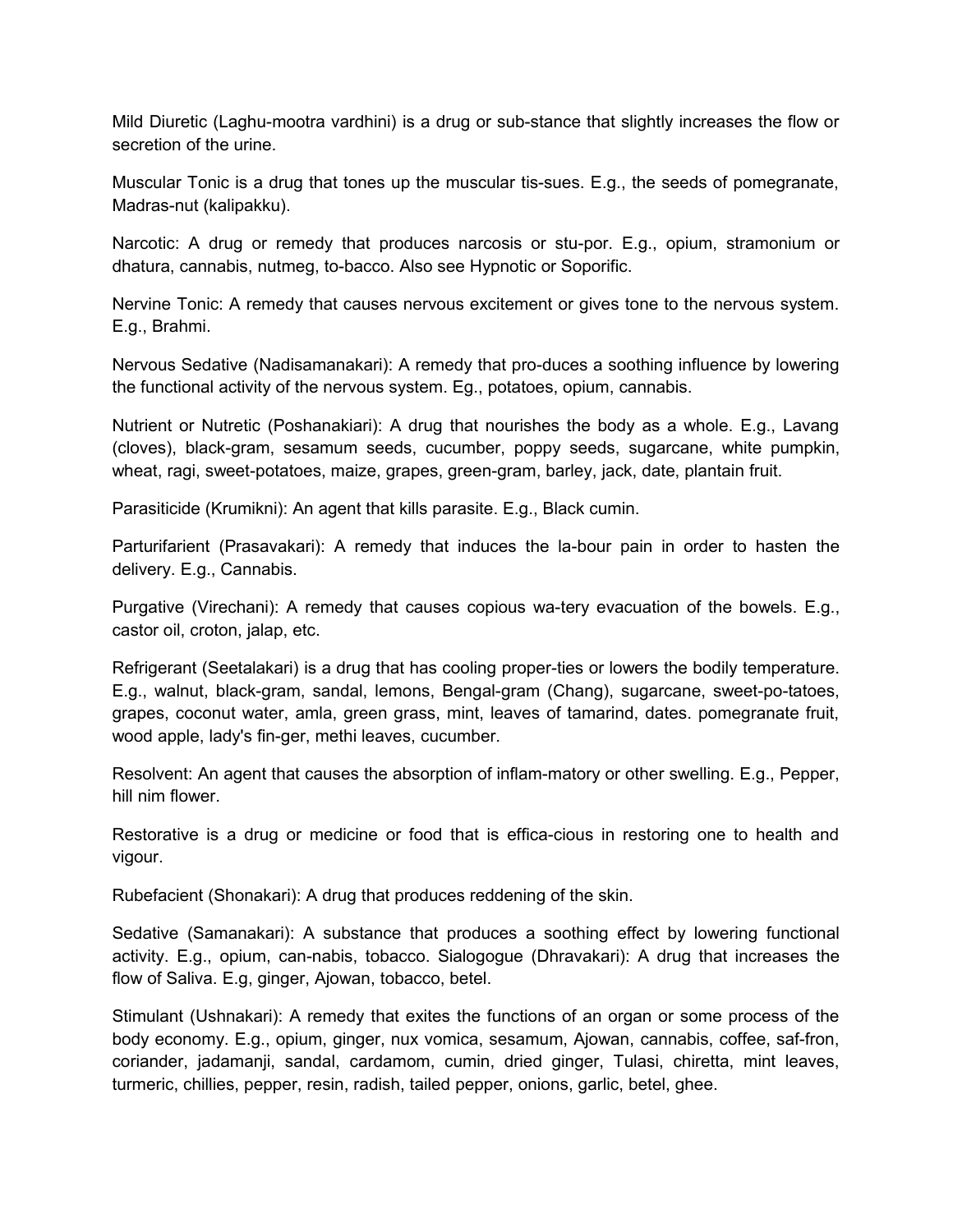Stomachic (Jatharagni Vardhani): An agent that invigo-rates the functional activities of the stomach. E.g,, Ajowan, gin-ger, cloves, black cumin, cardamom, saffron, coriander, cumin, dried ginger, jambul, chiretta, mint, dates, chillies, radish, bael, garlic, betel, the flower of nim. Sudorific is a drug or substance that increases the flow of perspiration and reduces high temperature in fever. E.g., Tr. Hyoscyamus, Spt. Aetheris Nitrosi, Lqr. Ammonia Acetetics etc.

Tonic (Balakari): A drug that restores the normal tone of the body. E.g., Akrot, black-gram, sesamum, Ajowan, white pumpkin, horse-gram, sarsaparilla, chiretta.

Uterine Tonic: A drug that tones the uterus. E.g., Asoka.

Uterine Sedative: A remedy that produces a soothing ef-fect on the uterus by lessening its functional activity. E.g., Asoka.

Vermicide is a drug that kills the worms in the bowels. E.g., Santonin, Betanaphthol, oil of chenopodium, etc.

Vermifuge is a drug that causes expulsion of worms from the bowels.

Vesicant (Tuvakspotakari): A drug that produces vesicles and blisters when applied to the skin, E.g., Mustard.

# **NAMES OF BAZAAR MEDICINES**

(ENGLISH-HINDI )

Ajowan—Omum seed, carum

Aloes—Musabar

Alum—Phitkari

Ammonium Chloride—Nausadar

Anise seed—Sonf

Arusha, Vasaka—Adhatoda

Asoka—Saraca Indica

Atis—Aconite heterophyllum

Baberang—Embelia Ribes and Embelia Robusta

Babul Gond—Gum Babul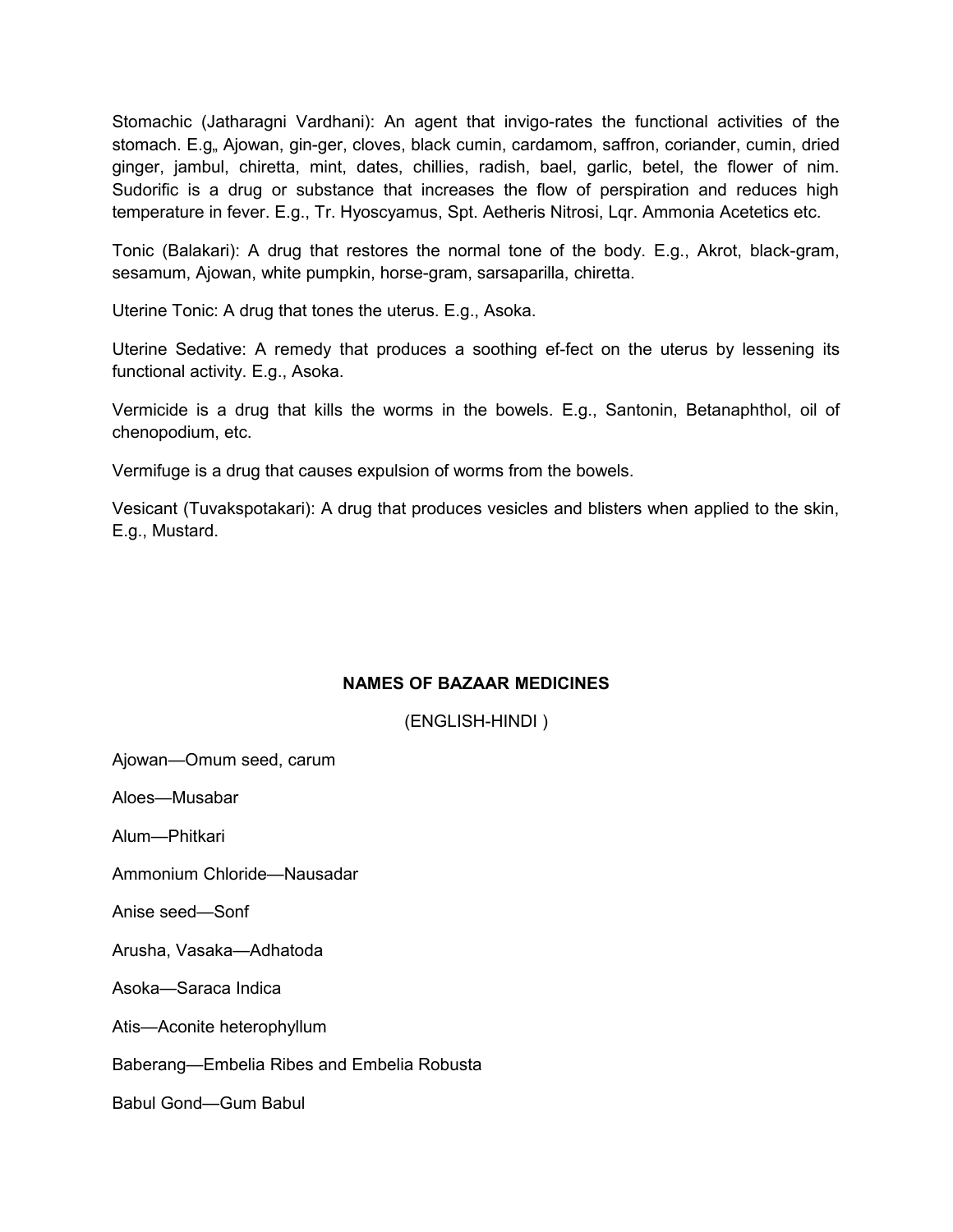Bach—Acorus Calamus

Betel-nut, Areca nut—Supari

Bhindi—Abelmoschus-Hibiscus

Bhoree-loth—Toonia-loth

Bonduc-nut—Katkalija

Borax—Sohaga

Butea gum—Palas-ki-gond

Butea seeds—Palas-ki-bij

Camphor—Kapur

Capsicum, chillies—Lal Mirch

Caraway seeds, cumin seeds—Jira

Castor oil—Arandi-ke Tel

Catechu—Kaththa

Charcoal—Koylah

Chaulmoogra oil—Chaulmoogra Tel

Choobchini—China root

Copper sulphate—Nila Tutiya, Tutia

Coriander seeds—Dhania

Creat or Kriyet—Kalmeg

Cubebs—Kabab-chini

Dadmurdan—Ring-Worm shrub

Dill—Soyah

Fennel—Ban Sonf

Galls—Maiphul, Majufal

Garjan Tel—wood oil

Ground nut, monkey nut<197>Mungphalli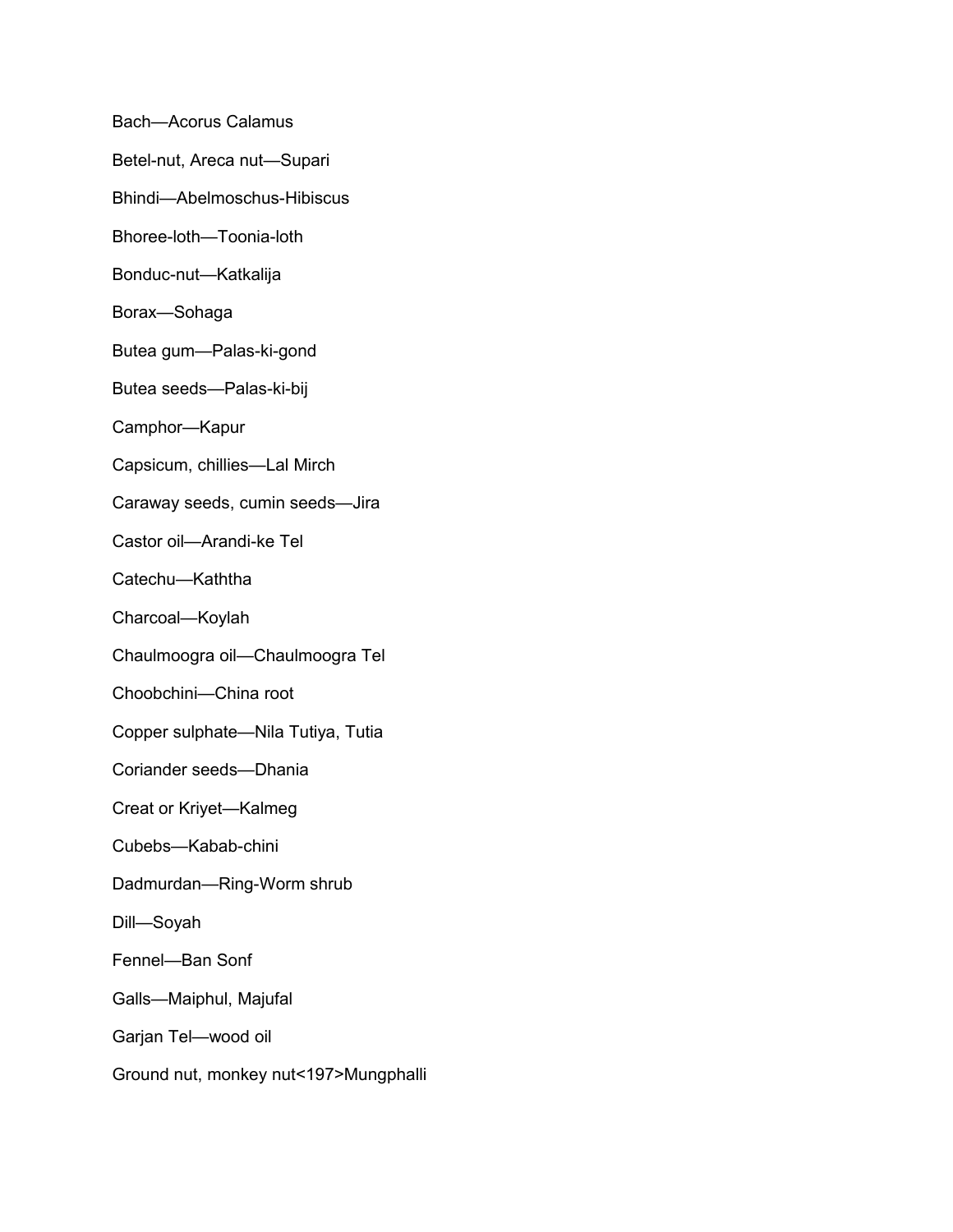Gulancha—Tinospora Cordifolia

lnder Jat—a kind of seed

Isaphgul—seeds of Plurnbago Ovata

Jangli Pikvan, vomiting swallow wort—Anantamul

Jatamansi, Balchir—Indian Spikenard

Kakra Singhi—Gall like excrescences found on Pistacia Integermia and Rheus Succedanea

Kaladana—seeds of 1pomoea hedercea

Kamala—powdered capsules of Mallotus philippinensis

Karmari—Cocculus Indicus seeds

Kokum—seeds of Garania purpura

Kurchi—Wrightea anti-dysenterica

Lalchita—Lead wort

Lemon grass—Gandha bena, Andropogon citratis

Lime—Nimbu

Liquorice—Mulathi

Mangostin—fruit of Garcinia Mangostana

Musk—Kasturi

Mustard—Rai

Myrobalan (belerica)—Bahera

Myrobalan (Chubelic)—Har or Chhoti Har

Myrobalan (Embelic), Indian Gooseberry —Amla

Myrrh—Bol

Papaiya—the fruit of carica papaya, papeeta

Pipul, pupuli, pupil' Mula—long-pepper

Pithori-Turband—white Turpeth root,

the root of 1pomoea turpethum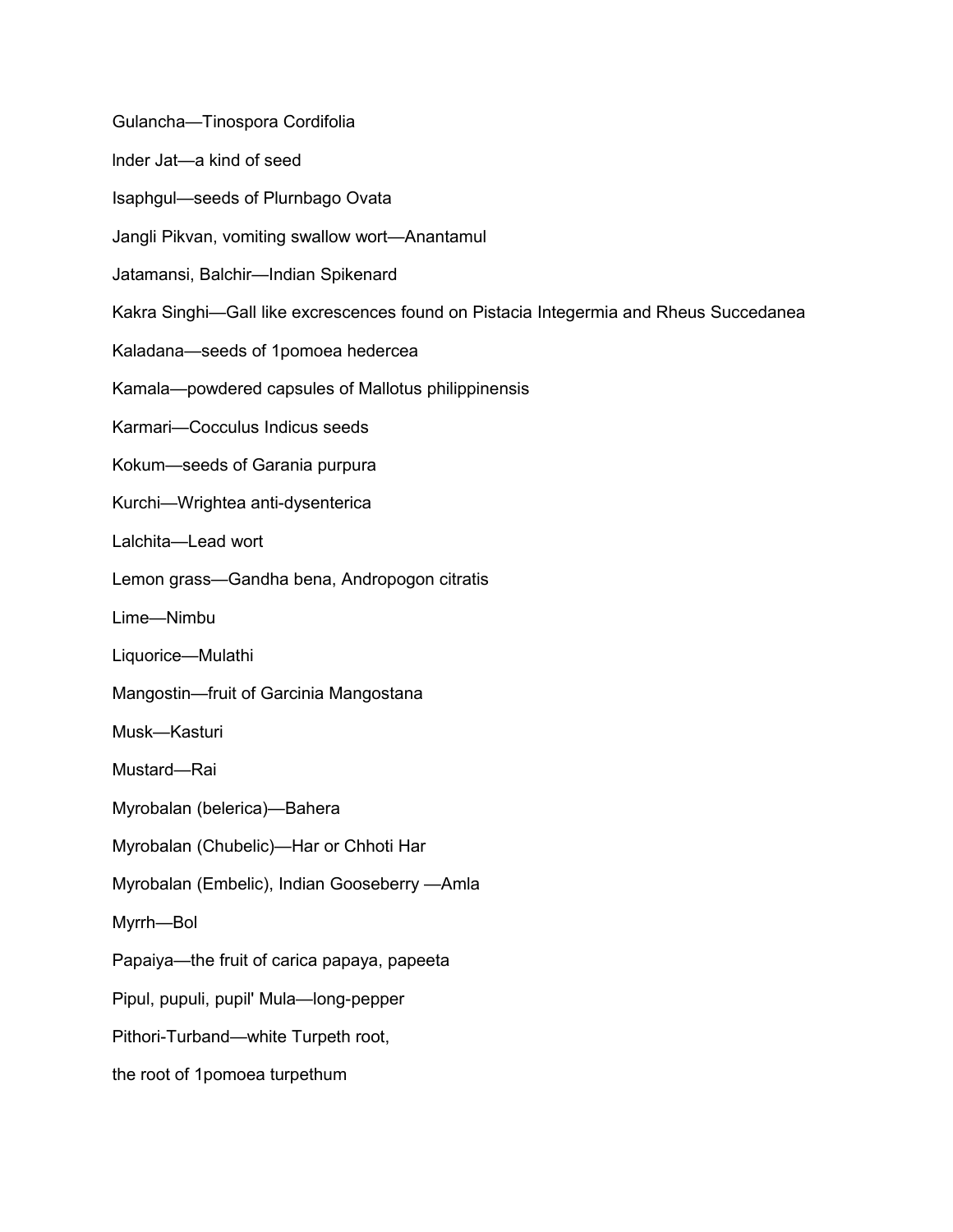Plantain, Banana—Kela

Pomegranate—Anar

Potas Nitras—saltpetre shora

Rasaut, Barberry root—Dar Haldi

Sandal wood—Chandan

Sarsaparilla—Salsa, Anantamul

Sendha Nimak—rock salt

Senna—Sonnamakki

Shajna, Moringa—Horse-radish tree,

the fresh root of Moringa pterygosperma

Sodium Chloride—Namak

Somraj—Veronica seed, purple Fleabane

Sufed Damar—Piney Resin

Sulphate of iron—Kasis, Hiri Kasis

Sulphur—Gandhak

Talmakhan—Asteracantha

Tamarind—Imli

Turmeric--Haldi

Vinegar—Sirka

#### **INDEX TO AYURVEDIC DRUGS**

#### **(SANSKRIT AND LATIN TERMS)**

| Abhaya     |
|------------|
| Agaru      |
| Agnimanth  |
| Ajamoda    |
| Akarkarabh |
| Amalaka    |
| Amlavetasa |
| Amrasthi   |

Terminalia Chebula Aquilaria Agallocha Premna Integrifolia Ajamoda Carum Ajamoda Anacyclus Pyrethrum Phyllanthus Emblica Rumex vesicarius Mango-stone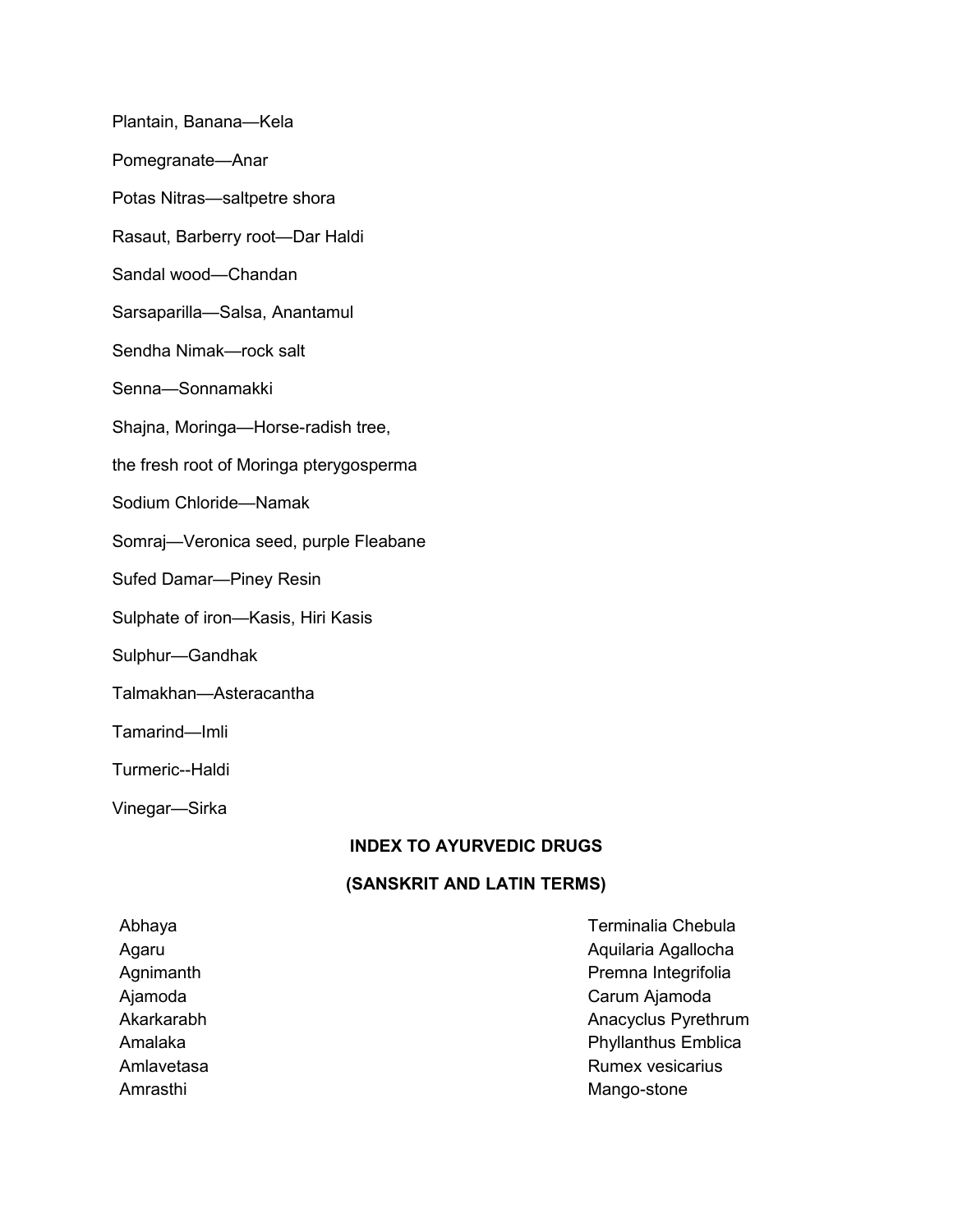Amrita Tinospora Cordifolia Bhringaraj **Eclipta Alba** Bida Lavan Vit salt Brahmi Hydrocotyle Chakramarda Cassia Tora Nagpushpa Chincha Tamarindus Indica Chopchini Smilxa China China China China China China China China China China China China China China China China Chyavya **Piper Chaba** Draksha Vitis Vinifera Eliyaka Aloes Gandhaka Sulphur

Apamarga Achyranthes Aspera Arani **Premna Intergrifolia** Arka Calotropis Procera Ashoka Joneshia Ashoka Ashrnabheda Coleaus Hromaticus Ashwagandha Withania Somnifera Ashwatha **Ficus Religiosa Ficus Religiosa** Atibala **Abutilon Indicum** Abutilon **!ndicum** Avalguja Psoralea Corylifolia Babbul **Babbul** Acacia Arabica Bakuchi **Pakuchi Psoralea crylifolia** eta eta alternativa eta eta alternativa eta eta eta eta alternativa eta e Bhallataka Semecarpus Anacardium Bibhitaka Terminalia Belerica Bilva Aegle Marmeles Brihati Solanum Indicum Computer Solanum Indicum Chandana **Santalum Album** Chandana Santalum Album Changeri Changeri Changeri Changeri Changeri Changeri Changeri Changeri Changeri Changeri Changeri Changeri Changeri Changeri Changeri Changeri Changeri Changeri Changeri Changeri Changeri Changeri Changeri Changeri Change Chaturjata Chaturiata Twak, Tamalpatra, Ela &

Chitraka Plumbago Zeylanica Dadima **Dadima** Punica Granatum Danti **Danti Croton Polyandrum** Darbha **Eragrostis Cynosurioides** Darvi **Berberis Aristata** Deodar **Pinus Deodara** Pinus Deodara Dhanaka Coriandum Sativum Dhanvayasa **Fagonia Arabica Fagonia Arabica** Dhataki Woodfordia Floribunda Dhustura Datura Stramonium Ela Elettaria Cardamomum Gangeruki Grewia Populifolia Gokshuraka **Tribulus Terrestris**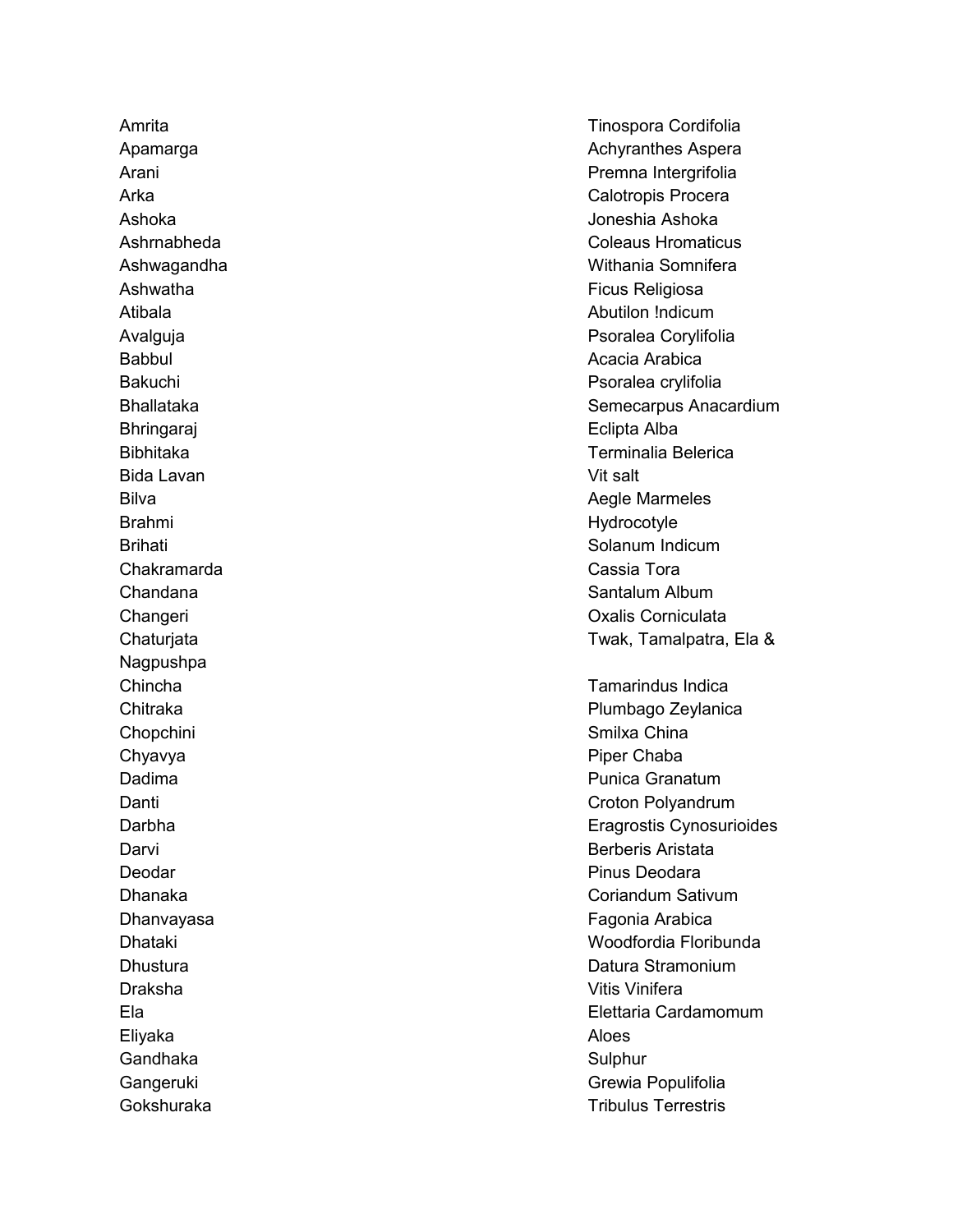Haritaki (See Abhaya) Indrayava **Holarrhena** Antidysenterica Irimeda **Acacacia Farnesiana** Jambuasthi Jambul stone Jasat-pushaa Zinc Oxide Kankola **Piper Cubeba** Karpur Camphor Camphor Katphala Mirica Nagi Keshara Mesua Ferea. Kirata **Swertia Chireta** Swertia Chireta Krishna lavana **Black salt** Kunkuma Saffron Kutaj **Estas de La Secondo de La Secondo de La Secondo de La Secondo de La Secondo de La Secondo de La Secondo de La Secondo de La Secondo de La Secondo de La Secondo de La Secondo de La Secondo de La Secondo de La Secondo** Antidysenterica Lajjalu **Mimosa Pudica** Mimosa Pudica Laksha Lac

Gooduchi Tinospora Cordifolia Guggulu Commiphora Mucha! Gunja **Abms Precatorious Abms** Precatorious Hingupatri Peucedanum Crande

Jatipatri **Myristica Frangrans (bark)** Jatiphala **Myristica Frangrans (fruit)** Myristica Frangrans (fruit) Jiraka Cuminum Cyminum Jyotishnati Celastras Paniculata Kajjali Mercury and Sulphur Kakubha Terminalia Arjun Kanchanar **Bauhinia Variegata Bauhinia Variegata** Kantkarika **Solanum Xanthocarpum** Solanum Xanthocarpum Kapittha **Feronia Elephantum** Feronia Elephantum Karanja **Caranja Pongamia Glabra** Pongamia Glabra Karpasmoola **Root of Gossypium** Kasisa **Sulphate of Iron** Sulphate of Iron Number of Iron Sulphate of Iron Number of Iron Number of Iron Number of Iron Number of Iron Number of Iron Number of Iron Number of Iron Number of Iron Number of Iron Number of Ir Katuki Picrorrhiza Kurroa Katurohini Picrorrhiza Kurroa Kindaru Boswellia Floribunda Kirmani **Artemisia Naritima** Kokilaksha **Hygrophila Spinosa** Ksharas Yavakshara and Swarjika Kshavak Artemisia Sternutatoria Kuberaksha Caesalpinia Bonducella Kusha Poa Cynosuroides Kustha **Saussurea Lappa** Saussurea Lappa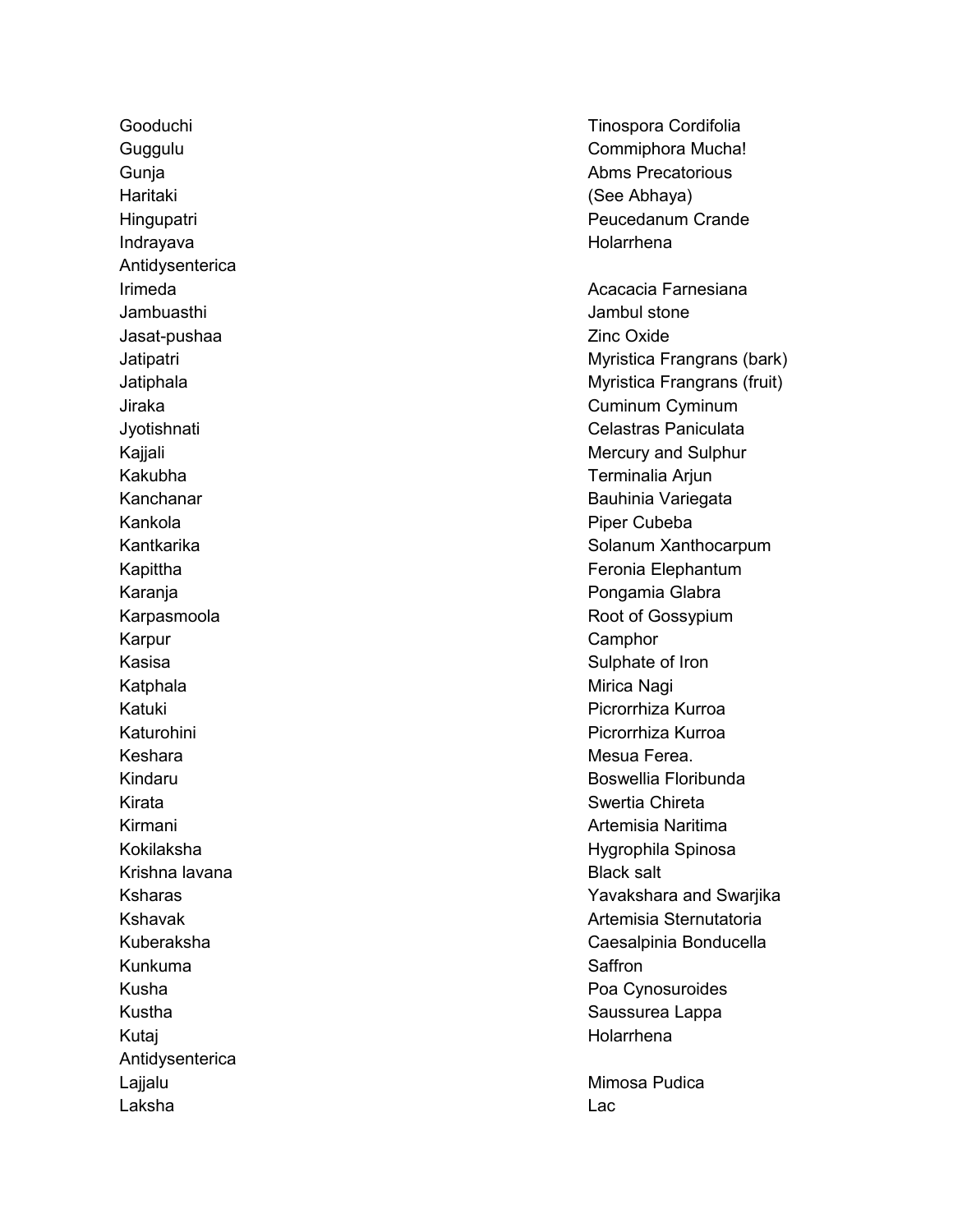Manashila **Manashila** Realgar Maricha **Piper Nigrum** Piper Nigrum Markandi Senna Senna Senna Senna Senna Senna Senna Senna Senna Senna Senna Senna Senna Senna Senna Senna Senna Nakha Nails and the control of the control of the control of the control of the control of the control of the control of the control of the control of the control of the control of the control of the control of the control Narikela Cocoanut Panch lavana Five salts and the salts of the salts of the salts of the salts of the salts of the salts of the salts of the salts of the salts of the salts of the salts of the salts of the salts of the salts of the salts of Parada Mercury

Parpat **Rungia Repension Community** Rungia Repension Rungia Repension Community Rungia Repension Pippali Pippali Piper Longum

Lashuna **Alium Sativum** Alium Sativum Lavanf **Eugenia Caryophyllata** Lavang **Symplocos** Racemosa **Calculation** Control Control Control Control Control Control Control Control Control Control Control Control Control Control Control Control Control Control Control Control Control Control Cont Madan **Madan** Randia Dumetorum Madhuka Glabra Glabra Glabra Glabra Glabra Glabra Glabra Glabra Glabra Glabra Glabra Glabra Glabra Glabra Glabra Mahanimba **Mahanimba** Melia Azeadrach Manjistha Rubia Cordifolia Mansi Nardostachys Jatamanshl Mocharasa Bombax Malabaricum Moolaka Raphanus Sativus Moorva **Clematis Triloba** Moosali **Moosali** Hypoxis Orchiodes Mund Sphoeranthus Indicu Musta Cyperus Rotundus Nagapushpa Messua Ferea Navasagar **Chloride of Ammonia** Nichula Culamus Rotang Nimb Melia Azadirachta Nirgundi Vitex Nergundo Padma Nelumbium Spar:Inman Palasha Butea Frondosa

Parsik Yavani **Hyosoyamus** Reticulatus Patala **Sterospermum Suaveolens Patala** Sterospermum Suaveolens Patha **Cissampelos Pareira** Cissampelos Pareira Patol Trichosanthes Dioica Phalamla Garsina Indica Pippala **Ficus Religiosa** Ficus Religiosa Pippalimoola **Pippalimoola** Piper Longum (Root)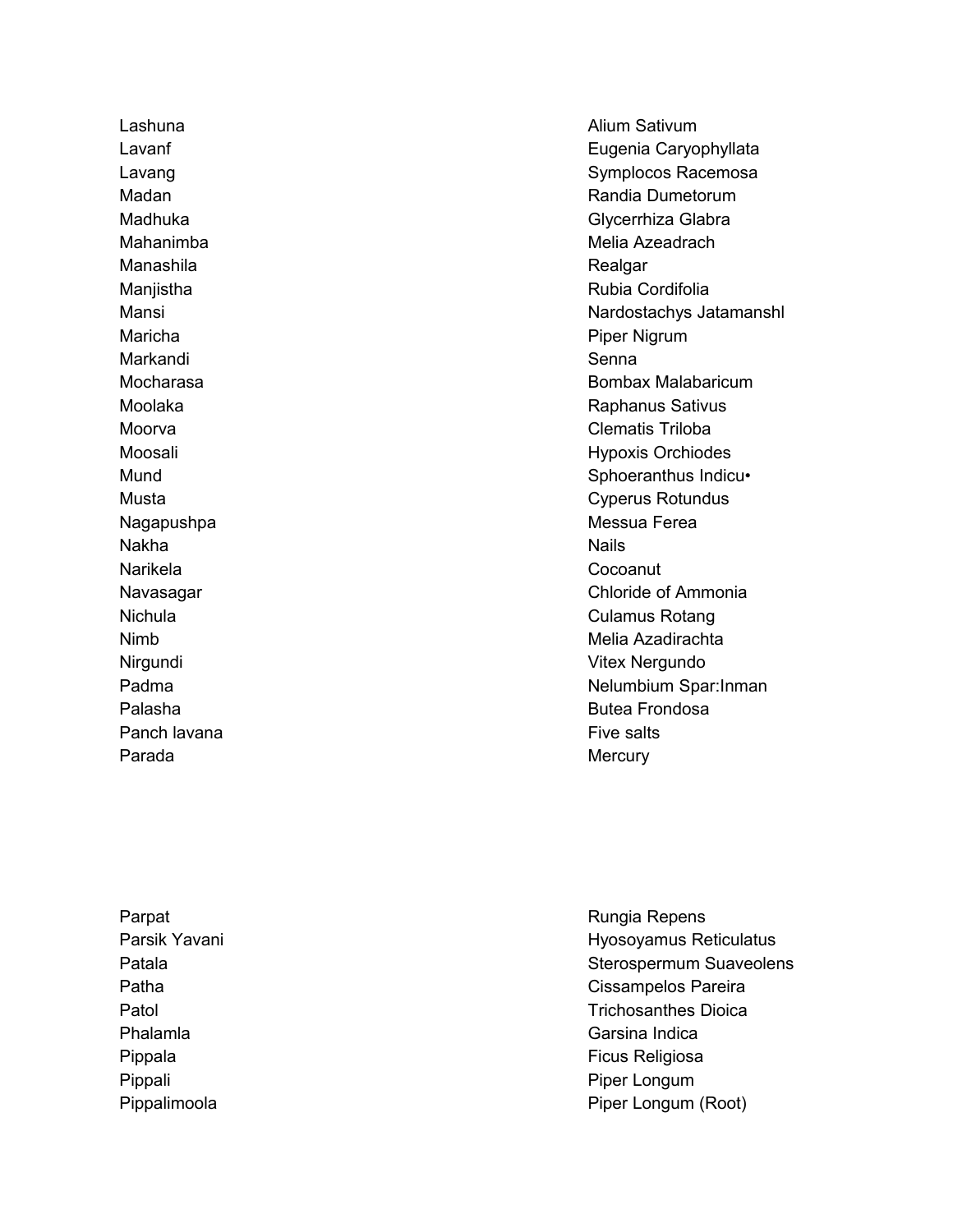Revanchi **Rheum Emodi** Rheum Emodi Sahasara **Aloes** Sauvarchala **Black Salt** Shankh Conchshell and Conchshell and Conchshell and Conchshell and Conchshell and Conchshell and Conchshell and Conchshell and Conchshell and Conchshell and Conchshell and Conchshell and Conchshell and Conchstell and Conch Sinduvar Vitex Nirgundi

**Campanulatus** Surasa Ocimum Sativum Surashtraja **Alum** 

Prastiparni **Craccial Lagopoides Craccial Lagopoides Craccial Lagopoides** Punarnava Boerhaavia Verticillata Rakta-chandana **Personalis Santalinus** Pterocarpus Santalinus Rasakarpura Mercuric Chloride News Assessment Chloride Network and Mercuric Chloride Rasanjan Extract of Berberis Aristata Rasasindhura **Mercurial Preparation** Mercurial Preparation Rasna **Pluchea Lanceolata** Rohisha Cymbopogon Martini Rohitaka Tecoma Undulata Samudraphena **Sepia Officinalis** Sepia Officinalis Saptaparna **Alstonina Scholaris** Alstonina Scholaris Sariva **Material Sariva** Hemidesmus Indicus Sarshapa Brassica Juniea Shakrayava (See lndrayava) Shalidarni Desmodium Gangenticum Shalmali Bombax Malabaricum Shankhpushpi Convolvulus Mycrophyllus Sharpunkha Tephrosia Purpurea Shatapusha **Foeniculum Vulgare** Shatavari **Asparagus Racemosus** Asparagus Racemosus Shathi Curcuma Zedoaria Shigru Moringa Pterygosperma Shirisha **Albizzia Lebbek** Shiva Terminalla Chebula Shringi Rhus Succedanea Shunthi **Zingiber Officinale** Shweta Clitoria Ternatea Sidharthaka Brassica juncea

#### Surana **Amorphophallus** Amorphophallus

Suryakshara **Potassium Nitrate** Potassium Nitrate Swarjikakshara Carbonate of Soda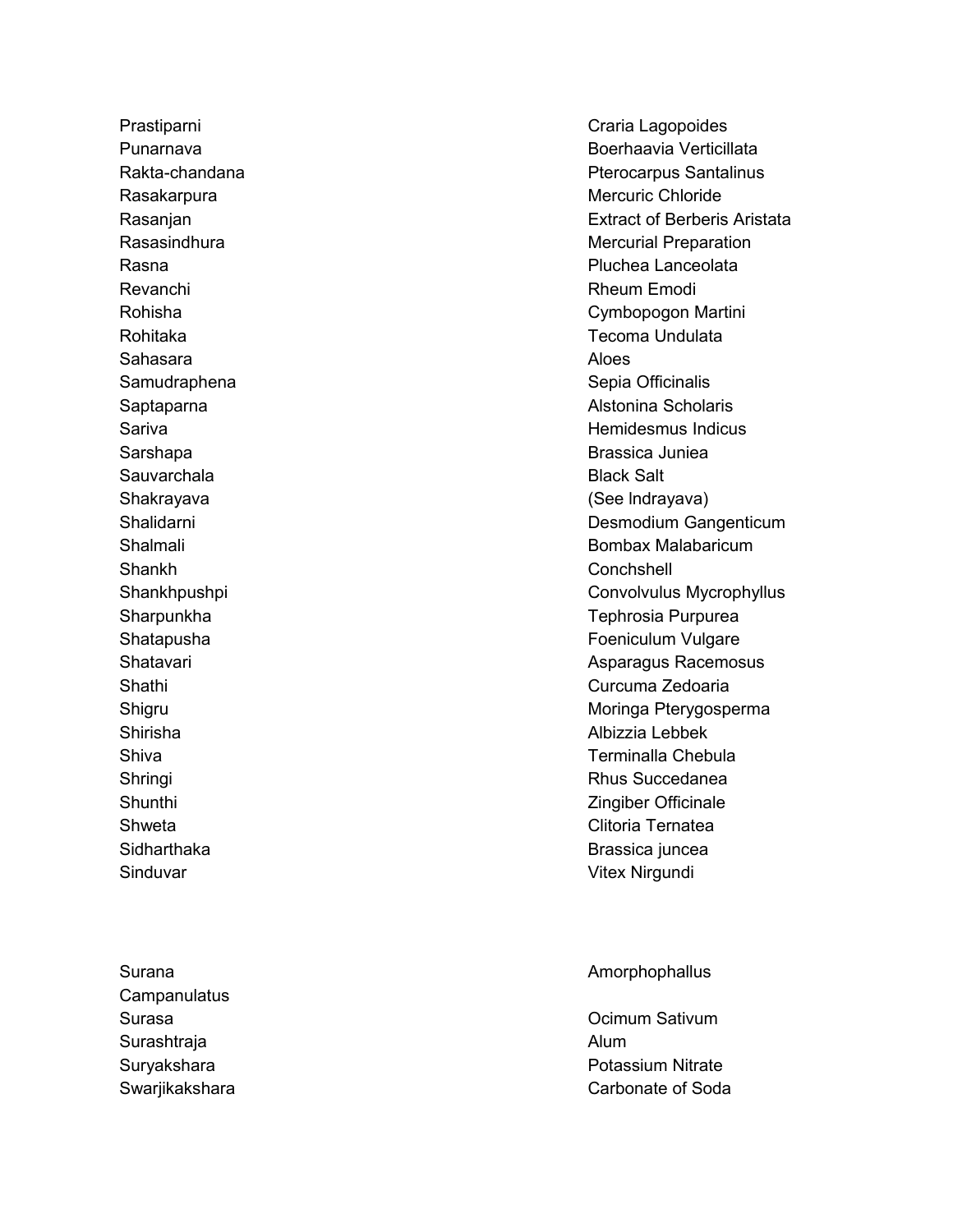Tankana Borax Tankanamla Boric acid Vidang Embellia Ribs Vishatinduka Nux Vomica Yestimadhu Glycerrhiza Glabra

Syonak **Oroxylum Indicum** Tagar Valeriana Wallichii Talisapatara Taxas Baccata Tamalpatra Cinnamcmum Tamala Tiktajiraka Vernonia Anthelmintica Tila Seasamum Indica Tintidika Tamarindus Indica Trapusha Cucumis Sativus Trayamana **Delphinium Zalil** Trayanti **Delphinium Zalil** Triphala Three Myrobalans Trivrit Operculina Turpethum Turushka Liquidamber Orientalis Tutha **Sulphate of Copper** Sulphate of Copper Twak Cinnamomum Zeylanicum Udumbara **Ficus Glomerata Ficus Glomerata** Vacha Acorus Calamus Calamus Calamus Calamus Calamus Calamus Calamus Calamus Calamus Calamus Calamus Calamus Ca Valaka Vetiveria Zizaniodes Vanari **Mucuna Pruriens** Vanari Mucuna Pruriens Vanshalochana **Bamboo Mana** Bamboo Mana Varuna Crataeva Religiosa Vasa Adhatoda Vasica Adhatoda Vasica Adhatoda Vasica Adhatoda Vasica Adhatoda Vasica Adhatoda Vasica Adhatoda V Vidari lpomoea Digitata Vijaya Canabis Indica Visha **Aconitum Heterophyllum** Vridhadaraka **Argyreia Speciosa** Yava **Hordeum Valgare** Hordeum Valgare Yavakshara Carbonate of Potash Yavani **Carum Copticum** Carum Copticum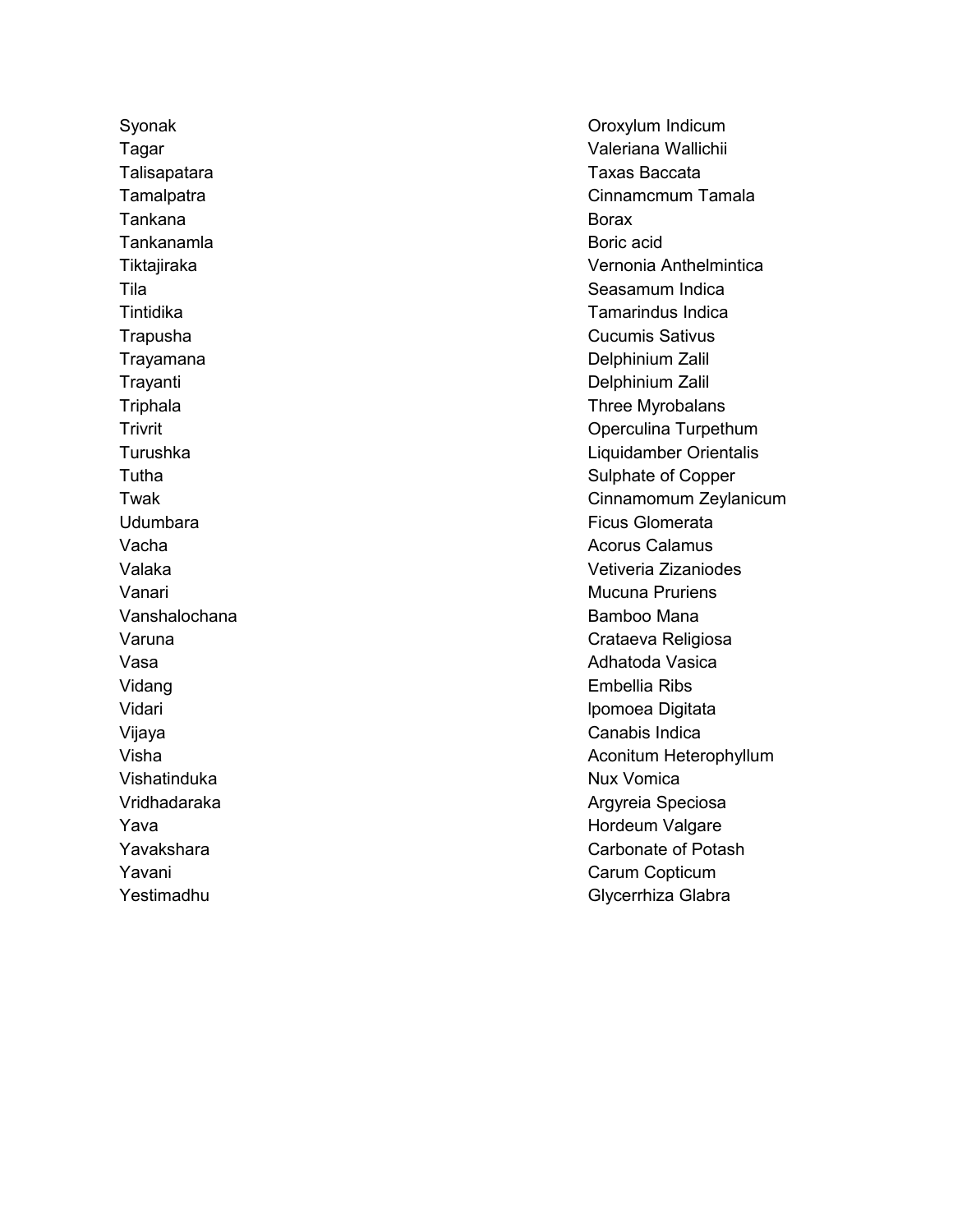### **APPENDIX-II**

### INDIAN DOMESTIC WEIGHTS AND MEASURES

1 rupee or 1 tola 180 grains 1 copper pice 100 grains 1 half-kancha 1/8 Chhatak 2 fluid drachms Kancha 1/4 Chhatak 4 fluid drachms Chhatak 2 1/4 Pav about 2 fluid ounces 1 maund 1 maund 20 seers 82 lbs or oz. dr. 1 ton 27 maunds

Pav **1/4 Seer** about 8 fluid ounces 1 Seer (60 Chhataks) 32 fluid ounces 2 lbs or about 80 tolas

### TABLE OF INDIAN AND ENGLISH WEIGHTS

| 1. Gunja           | 17/8 grains |            |
|--------------------|-------------|------------|
| 6 Gunjas (1 Masha) | 11 1/4ar.   | 1.16 tola  |
| 4 Masha (1 Shana)  | 45 gr.      | $1/4$ tola |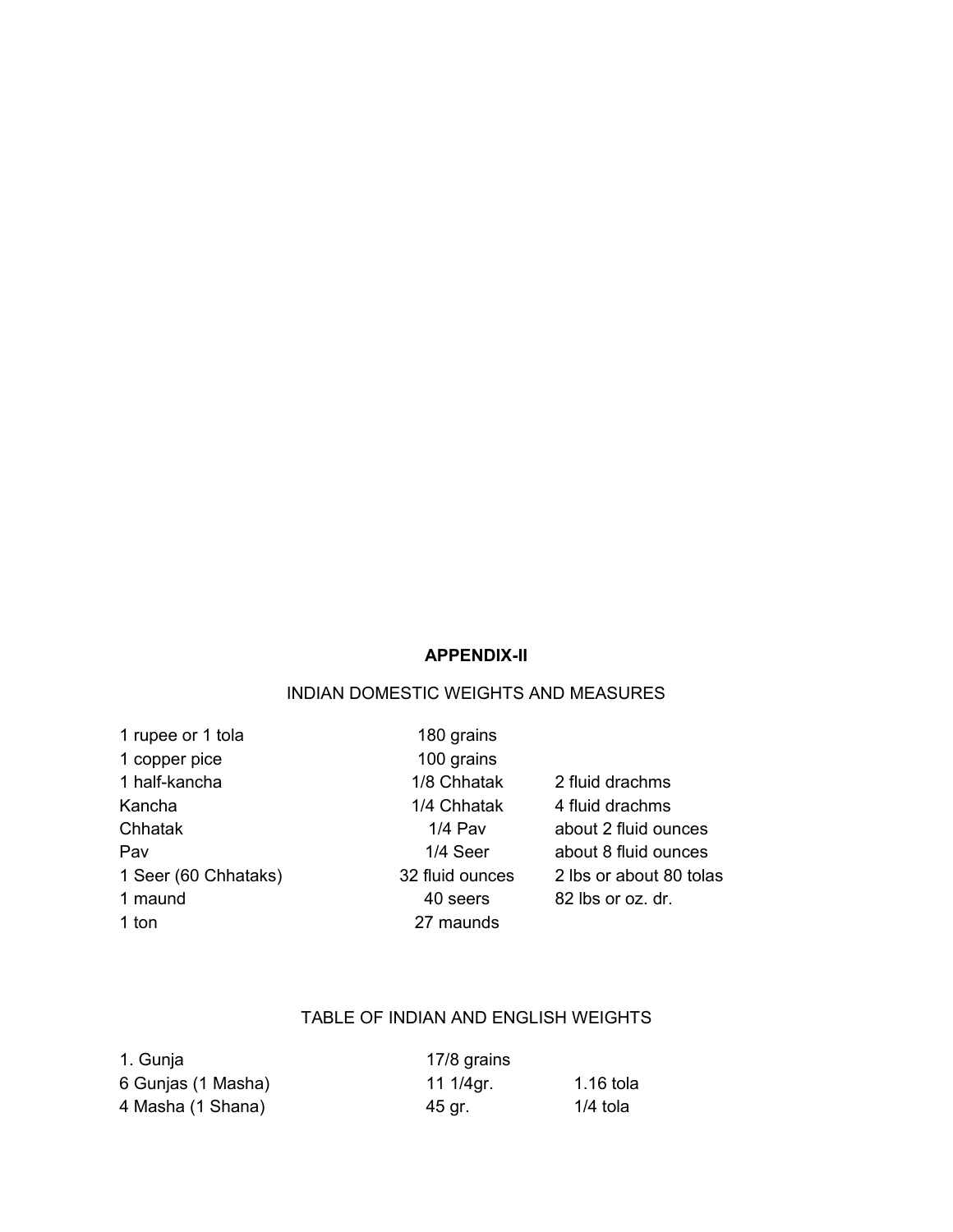| 2 Shanas (1 Kola)     |          | 90 gr.                        | $1/2$ tola  |
|-----------------------|----------|-------------------------------|-------------|
| 2 Kolas (1 Karsha)    |          | 180 gr.                       | 1 tola      |
| 2 Karsha (1 shukti)   |          | 260 gr.                       | 2 tolas     |
| 2 Shukti (1 Pala)     | 1 oz.    | 282 1/2 gr.                   | 4 tolas     |
| 2 Pala (1 Prasriti)   | 3 oz.    | 127 1/2 gr.                   | 8 tolas     |
| 2 Prasriti (1 Kudava) |          | 6 oz.                         | 255 gr.     |
| 16 tolas              |          |                               |             |
| 2 Kudava (Sharava)    |          | 13 oz.                        | 72 1/2 gr.  |
| 32 tolas              |          |                               |             |
| 2 Sharava (1 Prastha) | 1 lb.    | 10 oz.                        | 145 gr.     |
| 64 tolas              |          |                               |             |
| 100 pala (1 Tula)     | 4 oz.    | 250 gr.                       | 400 tolas   |
| 4 Prastha (1 Adhaka)  | 6 lb.    | 9 oz.                         | 142 1/2 gr. |
| 256 tolas             |          |                               |             |
| 4 Adhaka (1 Drona)    | 26 lb.   | 5 oz.                         | 132 1/2 gr. |
| 1024 tolas            |          |                               |             |
| 2 Dronas (1 Shoorpa)  | 52 lb.   | 10 oz.                        | 256 gr.     |
| 2048 tolas            |          |                               |             |
| 2000 Palas (1 Bhara)  | 250 lb.  | 11 oz.                        | 187 gr.     |
| 8000 tolas            |          |                               |             |
| Note: 17/8 Grains 1   |          |                               |             |
| Gunja                 |          | 437 1/2 grains                | 1 oz.       |
| 180 Grains 1 Tola     |          | 7000 grains                   | 1 lb.       |
|                       |          | <b>WEIGHTS AND MEASURES-I</b> |             |
| 1 Gunja               | 2 grains |                               |             |
| 21 gunjas             |          | 1 varahan weight              |             |
| 1 ratti               | 2 grains |                               |             |
| 8 rattis              | 1 masa   |                               |             |
| 12 masas              | 1 tola   |                               |             |
| 5 tolas               | 1 chatak |                               |             |
| 2 1/2 tolas           | 1 ounce  |                               |             |
| 4 chataks             | 1 pav    |                               |             |
| 4 pavs                | 1 seer   |                               |             |
|                       |          |                               |             |
|                       |          |                               |             |

# **WEIGHTS AND MEASURES-II**

A. **Avoirdupois Weight**

| 1 grain    | $0.0648$ gramme  |     |
|------------|------------------|-----|
| 20 grains  | 1 scruple<br>gr. |     |
| 3 scruples | 1 drachm         | gr. |
| 60 grains  | 1 drachm<br>ar.  |     |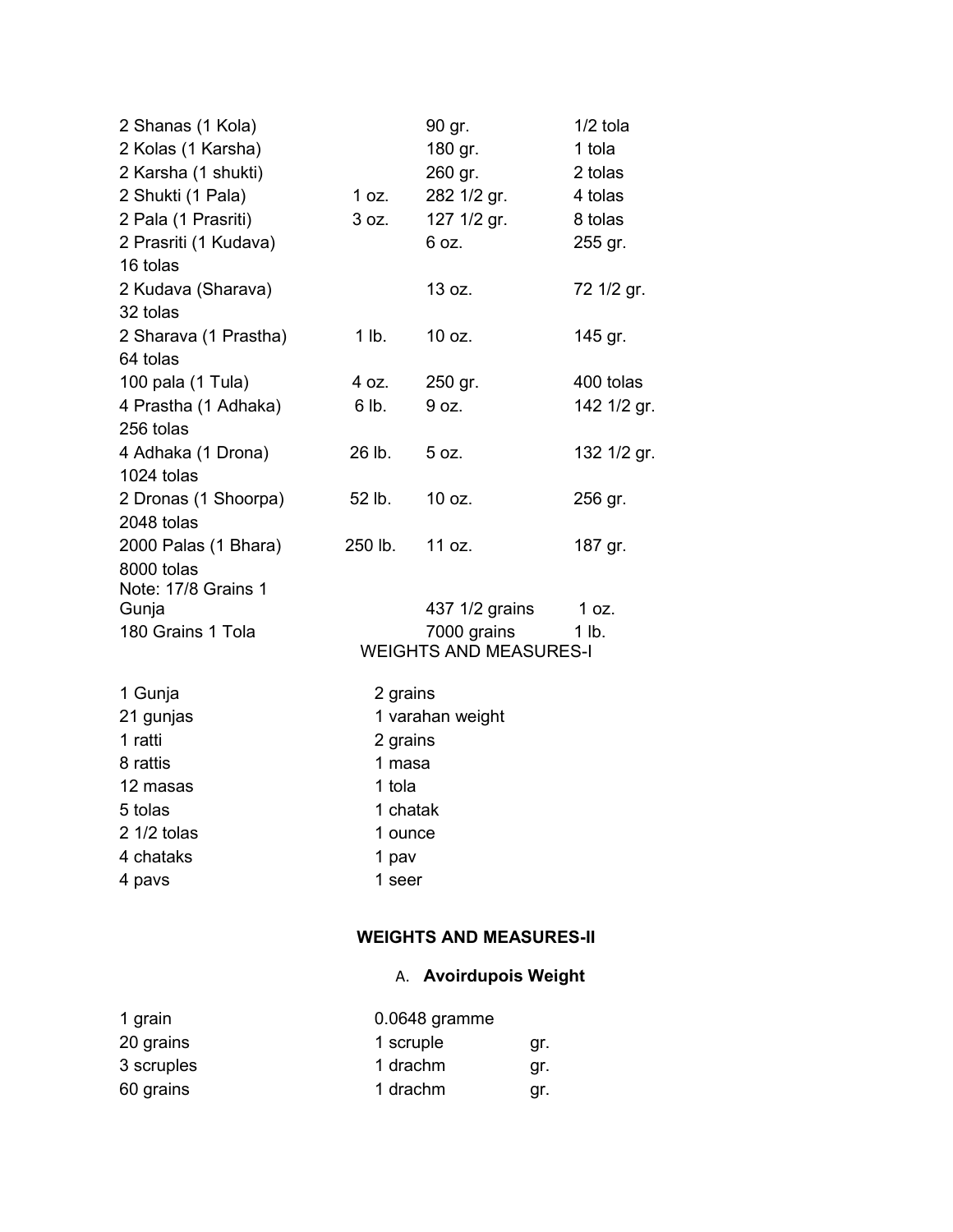| 437 1/2 grains | 1 ounce | gr. |
|----------------|---------|-----|
| 8 drachms      | 1 ounce | gr. |
| 16 ounces      | 1 pound | ib. |

## **B. Measures of Capacity**

| 1 minim         | 0.0592 millilitre | m.or min.    |
|-----------------|-------------------|--------------|
| 60 minims       | 1 fluid dracms    | fl.dr.       |
| 8 fluid drachms | 1 fluid ounce     | fl.oz.       |
| 20 fluid ounces | 1 pint            | O (octarius) |
| 8 pints         | 1 gallon          | C (congius)  |

## **C. English Domestic Measures**

| 1 minim            | 1 drop                                                          |  |
|--------------------|-----------------------------------------------------------------|--|
| 1 tea spoonful     | 1 fluid drachm or slighlty more                                 |  |
| 1 dessert-spoonful | 2 fluid drachm or slighlty more<br>4 fluid drachms or 1/2 fluid |  |
| 1 table-spoonful   | ounce                                                           |  |
| 1 wine-glassful    | 1/ to 2 fluid ounces                                            |  |
| 1 tea-cupful       | 7 fluid ounces                                                  |  |
| 1 breakfast-cupful | 8 fluid ounces                                                  |  |
| 1 tumblerful       | 11 fluid ounces                                                 |  |
| 1 quart            | 24 fluid ounces                                                 |  |
|                    |                                                                 |  |

## **D.Weight for Solids**

| 1 drachm           | 60 grains              |
|--------------------|------------------------|
| 8 drachms          | 1 ounce                |
| 1 ounce            | 437.5 grains           |
| 1 pound            | 16 oz. 7000 grains     |
| 20 grains          | 1 scruple              |
| 180 grains         | 1 tola or rupee weight |
| 5 and 5/8 lbs. Av: | 1 seer                 |
| 3 lbs 2 oz Av:     |                        |
| 3 lbs 9 oz Tro:    | 1 viss                 |
|                    |                        |

## **E. Measures for Fluid**

| 1 minim   |
|-----------|
| 60 minims |
| 8 drachms |

more or less one drop 1 drachm 1 ounce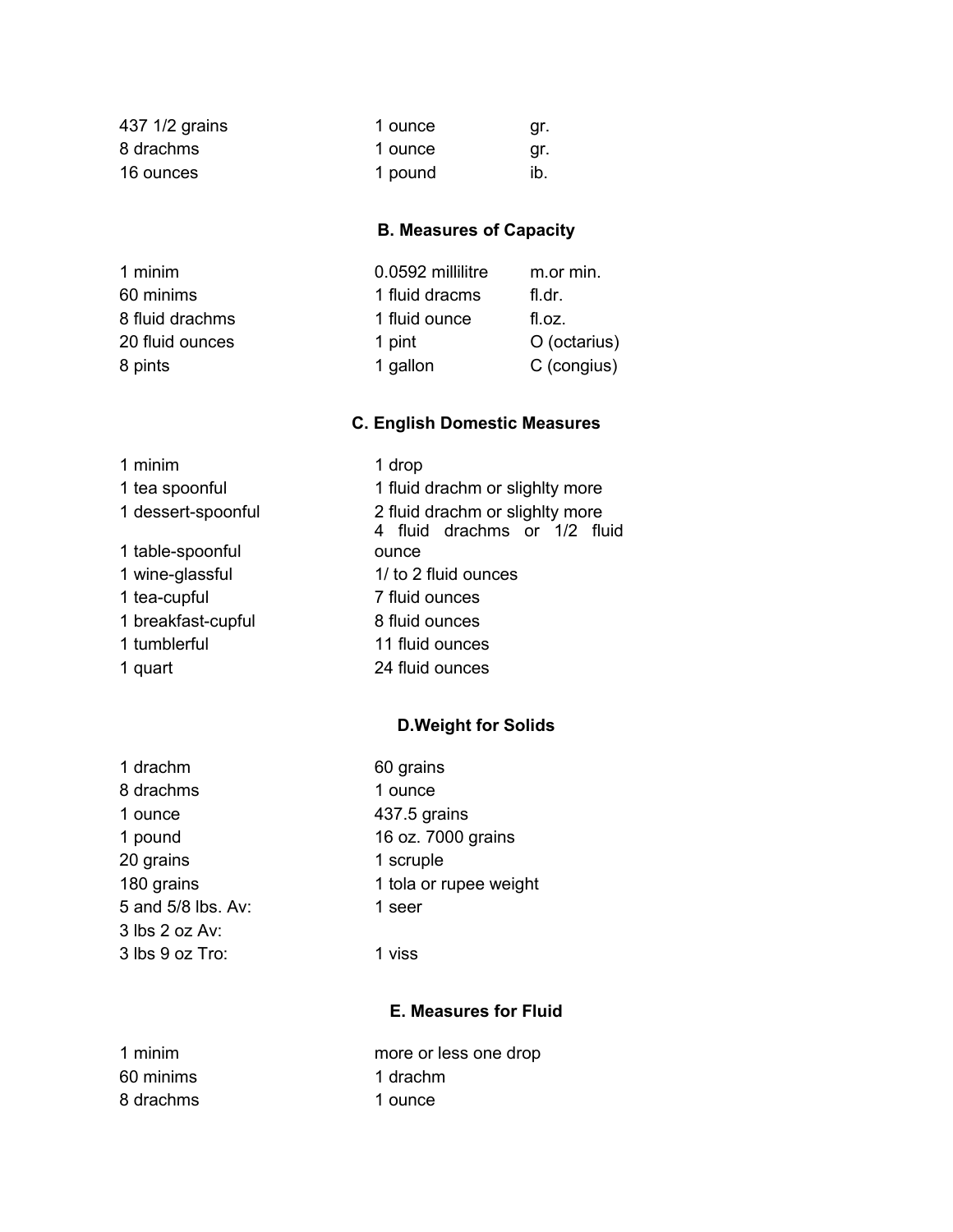| 20 ounces                  | 1 pint                      |
|----------------------------|-----------------------------|
| 8 pints                    | 1 gallon                    |
| 1 Quart                    | 2 pints                     |
| 1 Teaspoonful              | 1 drachm                    |
| 1 Dessert spoonful         | 2 drachm                    |
| 1 Table spoonful           | 4 drachm                    |
| 1 Wine glassful            | $21/2$ ounces               |
| 32 Kunrumanis (Gunjas)     | = 1 varahanidai             |
| 9 Panavedai                | = 1 varahanidai             |
| 1 palam                    | = 10 varahanidai            |
| 1 kazhanji                 | = 1 1/4 varahanidai         |
| 1 tola                     | =3 1/2 varahanidai          |
| 50 palams                  | $= 1$ Thooku =              |
| 1 panavedai approximately  | 3 kunrumani eda or 5 grains |
| 16 salli edai              | 1 palam                     |
| 5 seers of liquid (volume) | = 1 Madras measure          |
| 1 seer (volume-above)      | $=$ 40 ounces of water      |
|                            |                             |

### **5. WEIGHTS AND MEASURESI—III**

Weights • and measures, especially the domestic mea-sures, vary greatly in size from place to place, in different coun-tries, and in different localities. The following tables give the standard figures.

### **A. Apothecaries' Weights**

| 1 grain   | $1/2$ ratti |             |
|-----------|-------------|-------------|
| 60 grains | 1 drach     | 4 mashas    |
| 8 drachms | 1 ounce     | 1/2 chattak |
| 16 ounces | 1 pound     | 1 seer      |

### **B. Apothecaries' Measures**

| 1 minim         |                | 1/2 ratti   |
|-----------------|----------------|-------------|
| 60 minims       | 1 fluid drachm | 4 mashas    |
| 8 fluid drachms | 1 fluid ounce  | 1/2 chattak |
| 16 fluid ounces | 1 pint         | $1/2$ seer  |
| 2 pints         | 1 quart        | 1 seer      |
| 4 quarts        | 1 gallon       | 4 seers     |

### **C. Metric Units**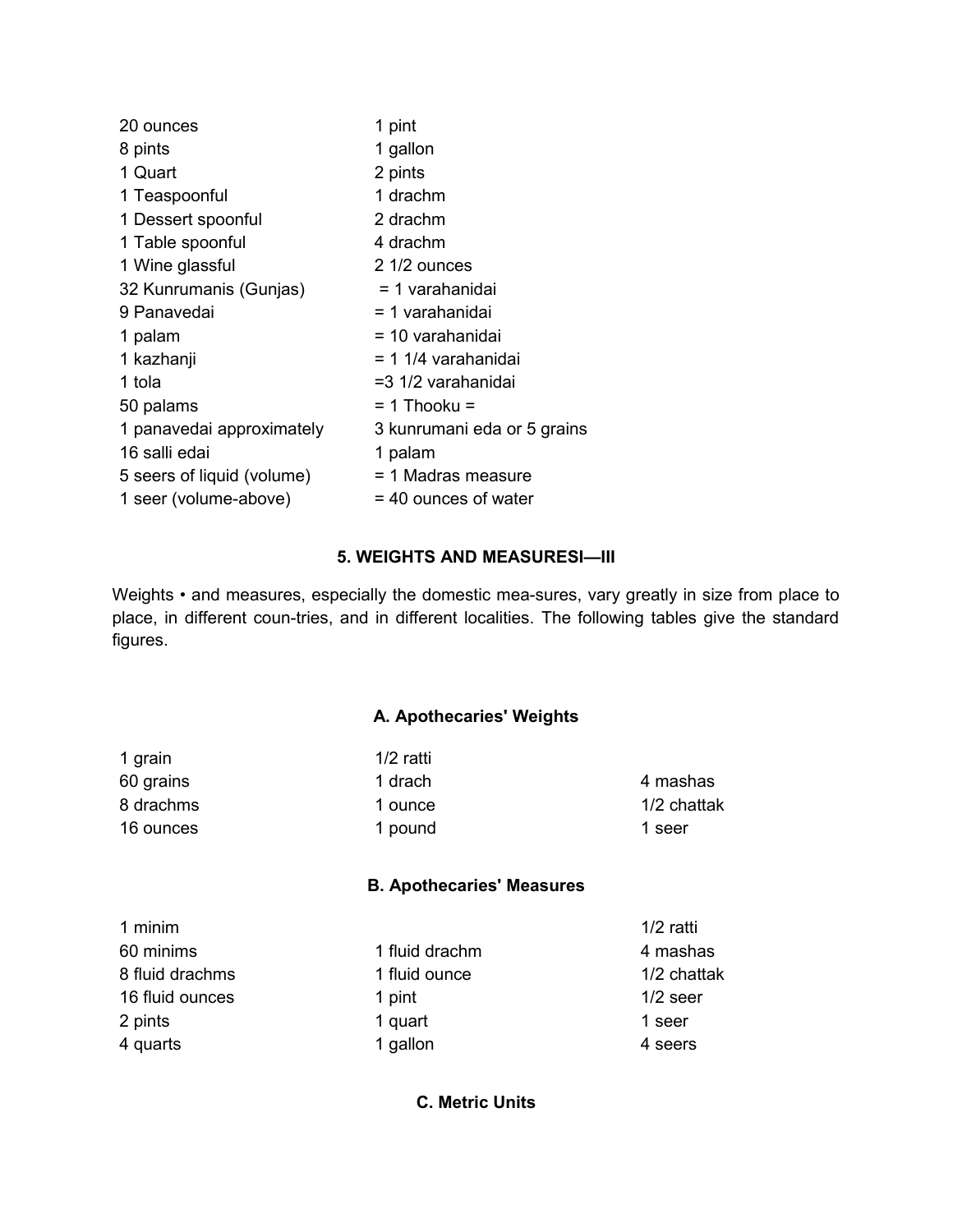| 1 gram or gramme<br>1 Kilogram (kg.)<br>1 litre                                                                      | 15 grains<br>2.2 pounds<br>2.2 pounds<br>D. Indian Weights                | 1 masha<br>1 seer 1 1/2 chattaks<br>1 seer 1 1/2 chattaks                                                                                                                                                         |
|----------------------------------------------------------------------------------------------------------------------|---------------------------------------------------------------------------|-------------------------------------------------------------------------------------------------------------------------------------------------------------------------------------------------------------------|
| 1 ratti<br>8 rattis<br>12 mashas<br>5 tolas<br>4 chattaks<br>4 pao or 16 chattak<br>5 seer<br>8 panseres or 40 seers | 1 masha<br>1 tola<br>1 chattak<br>1 pao<br>1 seer<br>1 panseri<br>1 maund | Foreign Equivalent<br>2 grains or 2 minims<br>15 grains or 1 drachm<br>180 grains or 3 drachms<br>2 ounces<br>1/2 pound or 1/2 pint<br>2 pounds or 1 quart<br>10 pounds or 1 1/4 gallon<br>80 pounds or 10 gallon |
|                                                                                                                      | <b>E. Domestic Measures</b>                                               |                                                                                                                                                                                                                   |
|                                                                                                                      |                                                                           |                                                                                                                                                                                                                   |
| Indian Equivalent                                                                                                    |                                                                           |                                                                                                                                                                                                                   |
| 1 drop                                                                                                               | 1 minim                                                                   | 1 bond or 1/2 ratti                                                                                                                                                                                               |
| 1 pinch                                                                                                              | 15 grains                                                                 | 1 masha                                                                                                                                                                                                           |
| 1 saltspoonful                                                                                                       | 1/2 drahcm                                                                | 2 mashas                                                                                                                                                                                                          |
| 1 teaspoonful                                                                                                        | 1 drachm                                                                  | 4 mashas                                                                                                                                                                                                          |
| 1 dessertspoonful                                                                                                    |                                                                           |                                                                                                                                                                                                                   |
| (spoonful)                                                                                                           | 2 drachms                                                                 | 8 mashas                                                                                                                                                                                                          |
| 1 tablespoonful                                                                                                      | 1 ounce                                                                   | 1/2 chattak                                                                                                                                                                                                       |
| 1 eggspoonful                                                                                                        | 1 ounce                                                                   | 1/2 chattak                                                                                                                                                                                                       |
| 1 cupful or teacupful                                                                                                | 5 ounces                                                                  | 2 1/2 chattaks                                                                                                                                                                                                    |
| 1 breakfastcupful                                                                                                    | 8 ounces                                                                  | 1/4 seer or 1 pao                                                                                                                                                                                                 |
| 1 large cupful                                                                                                       | 10 ounces 1/2 ounces                                                      | 5 chattaks                                                                                                                                                                                                        |
| 1 small wine-glassful                                                                                                | 2 ounces                                                                  | 3/4 chattak                                                                                                                                                                                                       |
| 1 wineglassful                                                                                                       | 12 ounces                                                                 | 1 chattak                                                                                                                                                                                                         |
| 1 glassful chattaks                                                                                                  |                                                                           | 1 1/2 pao or 6                                                                                                                                                                                                    |
| 1 large glassful                                                                                                     | 1 pint                                                                    |                                                                                                                                                                                                                   |
| 1 tumblerful                                                                                                         | 10 ounces                                                                 | $1/2$ seer                                                                                                                                                                                                        |
| 1 large tumblerful                                                                                                   | 12-16 ounces                                                              | 1 1/2 pao to 1/2 seer                                                                                                                                                                                             |

**APPENDIX-III**

1 canful 2 gallons 8 seers 1 large canful 1 and 3 gallons 12 seers 1 tubful 30 gallons 30 maunds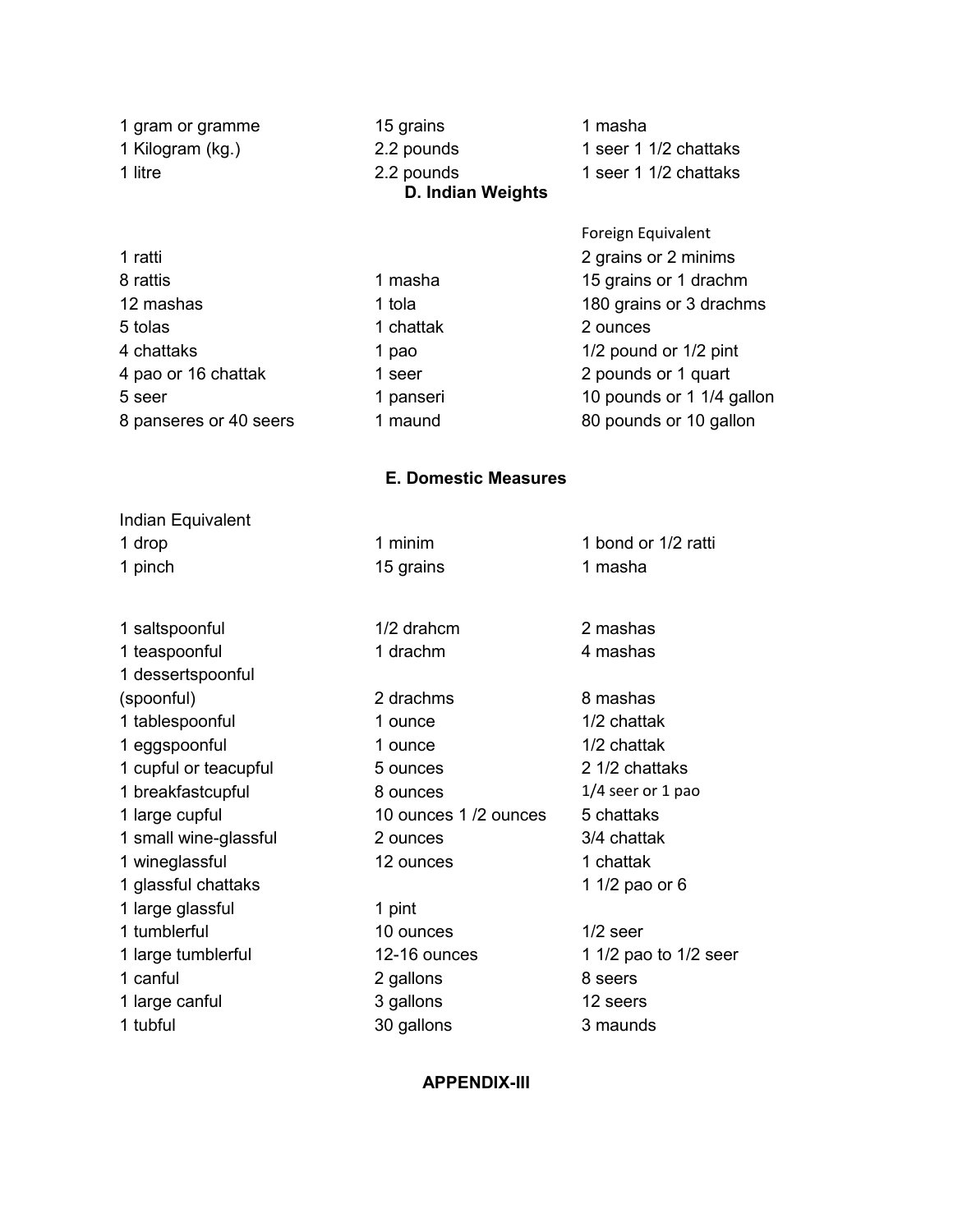#### SIMPLE VETERINARY TREATMENT AT HOME

Reciprocity is one of the inescapable facts of life. Beings are inter-dependent in this world. Domestic animals are indis-pensable to man in carrying on the daily business of living. The horse, the Cow, the goat, the dog, the fowl, have all been part of man's home far back from the earliest times. In India it is more than ever so, for this land is essentially rural. Without cattle, the Indian would find life impossible. The Cow is our greatest friend and nourisher. So very important is this gentle creature that it has been defied by our ancients. A village without cattle was likened to hell itself. The sacred Go-mata is an object of daily worship, the Go-puja, to the devout Hindu housewife.

The factors of diet most essential for the health. strength and vitality of the family are got from the cow. The purest, the richest and the best food is provided by the cow. The health-giving Vitamins come to us in the form of Milk, Curd, But-ter, Cream, Ghee, Butter-milk, etc. Indeed, the cow is in fact a Mata or mother as she is the nourisher par excellence to every-one, from the infant to the old man, in the home. It is therefore the Sacred Duty of man to look after and care for the cow. The health and welfare of the Cow contributes directly to the health and welfare of the human beings. Healthy Cows mean a good supply of pure milk, curd, butter, etc. A good supply of pure milk, curd and butter means well-fed, healthy and strong chil-dren in the home.

Like human beings these domestic animals too have their own peculiar sickness and ailments. Cows also fall sick. You must know how to treat and cure them in simple cases. Here are some useful prescriptions that I have given to enable you to treat simple veterinary cases at home. I need not mention that commonsense sanitary measures are part of cattle-care in any case. The medicines given below are all simple, easy to make and readily available in the local bazaar. The dosage for a young calf would be half or one third of that of an adult cow. While treating remember that you are really doing true Go-Puja.

### PRESCRIPTIONS FOR THE SICK COWS

### (1) Tympanites

This is a common complaint The stomach is distended. There is much accumulation of wind. Much discomfort is felt by the animal. She may refuse food or water and may die soon if not treated properly.

| Re: Oil Turpentine     | 2 ounces                                                                                                       |
|------------------------|----------------------------------------------------------------------------------------------------------------|
| Asafoetida             | 2 drop's (dissolved in                                                                                         |
|                        | 2 drops warm water)                                                                                            |
| Linseed or mustard oil | 1 pint.<br>Mix all the above well and give in a single dose. If no relief is obtained, repeat the dose after 2 |
| hours.                 |                                                                                                                |
|                        | (2) Indigestion or Depraved Appetite                                                                           |
| Re: Ammonium Chloride  | 3 drachms (spoons)                                                                                             |

Sodium Chloride 1 ounce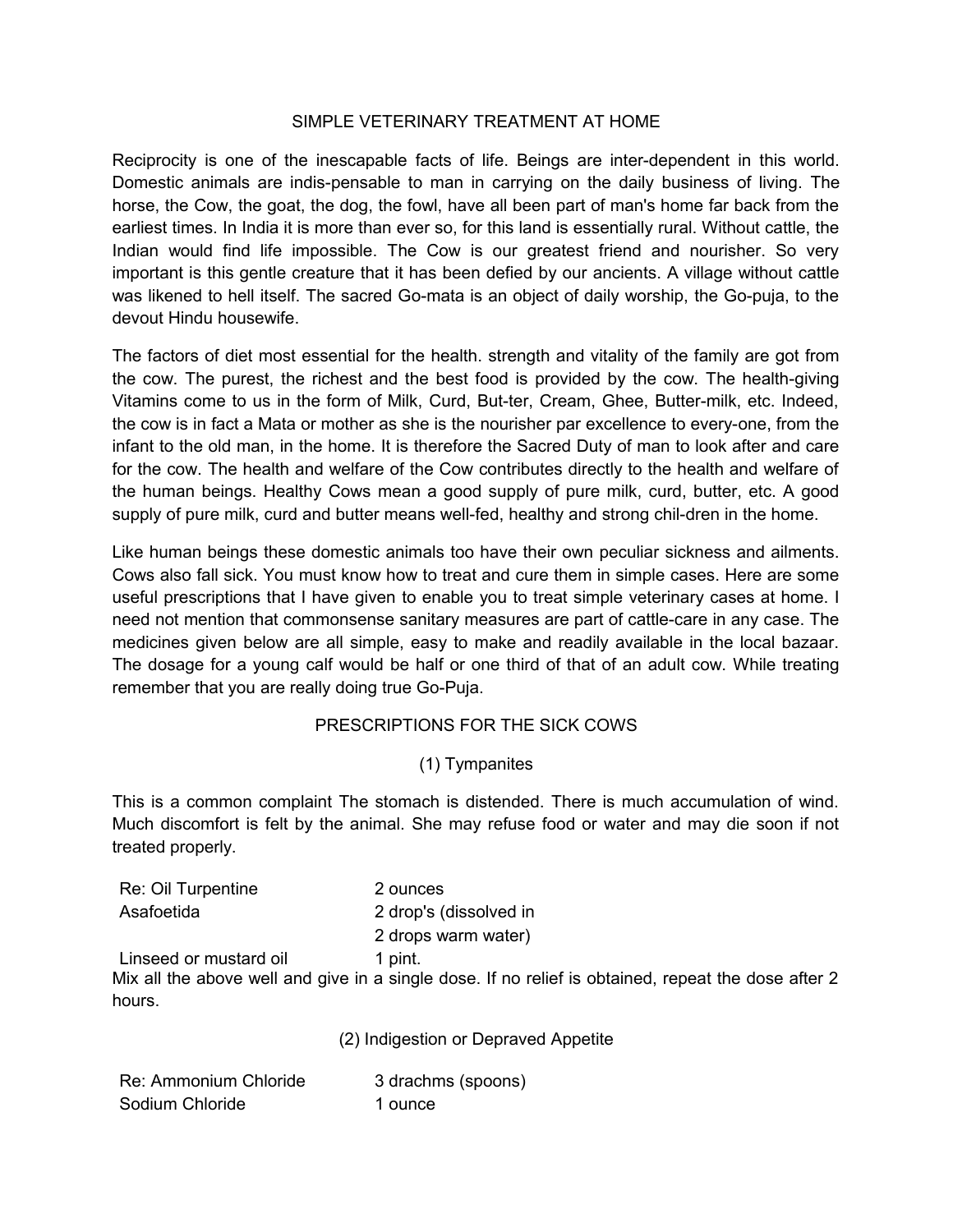Chiretta 4 drachms

Ginger **4** drachms

Powder all the above and mix well in  $\frac{1}{2}$  seer of water. This is the dose to be given every morning for 4 days.

(3) Diarrhoea

Purging or loose motions is a very troublesome complaint among cattle.

| Re: Chalk | 1 ounce   |
|-----------|-----------|
| Catechu   | 4 drachms |
| Opium     | 30 grains |
| Ginger    | 4 drachms |

Powder and give one dose in y seer of rice gruel (Hindi: Chaval-ka-maand) for three days. During treatment do not give drinking water, but give plenty of rice gruel with 1 chhatak of salt instead of water.

(4) Constipation

| Re: Mag. Sulph. | 1 pound  |
|-----------------|----------|
| Sodi, Chloride  | 4 ounces |
| Ginger          | 1 ounce  |
| Acqua (warm)    | 2 pints  |

(5) Cough and Catarrh

| Re: Camphor                                     | 2 ounces  |
|-------------------------------------------------|-----------|
| Ammon, Chloride                                 | 4 ounces  |
| Pot. Nitras                                     | 4 ounces  |
| Bark of the root of Ark plant                   |           |
| (Calytropis)                                    | 2 ounces  |
| Linseed                                         | 8 ounces  |
| Treacle or Gur                                  | 10 ounces |
| Round together and mix well 1 Chhatak dose to b |           |

Round together and mix well 1 Chhatak dose to be given twice a day to the cow. Diet during treatment should be con-fined to warm Bran mash. Bran is wheat bran.

#### (6) Fever

Pot. Nitras 3 drachms Ammon. Chloride 3 drachms Mag. Sulph 4 ounces Give in ½ seer of water twice daily.

Note: Normal temperature of cow is: 102 F. taken in the rectum.